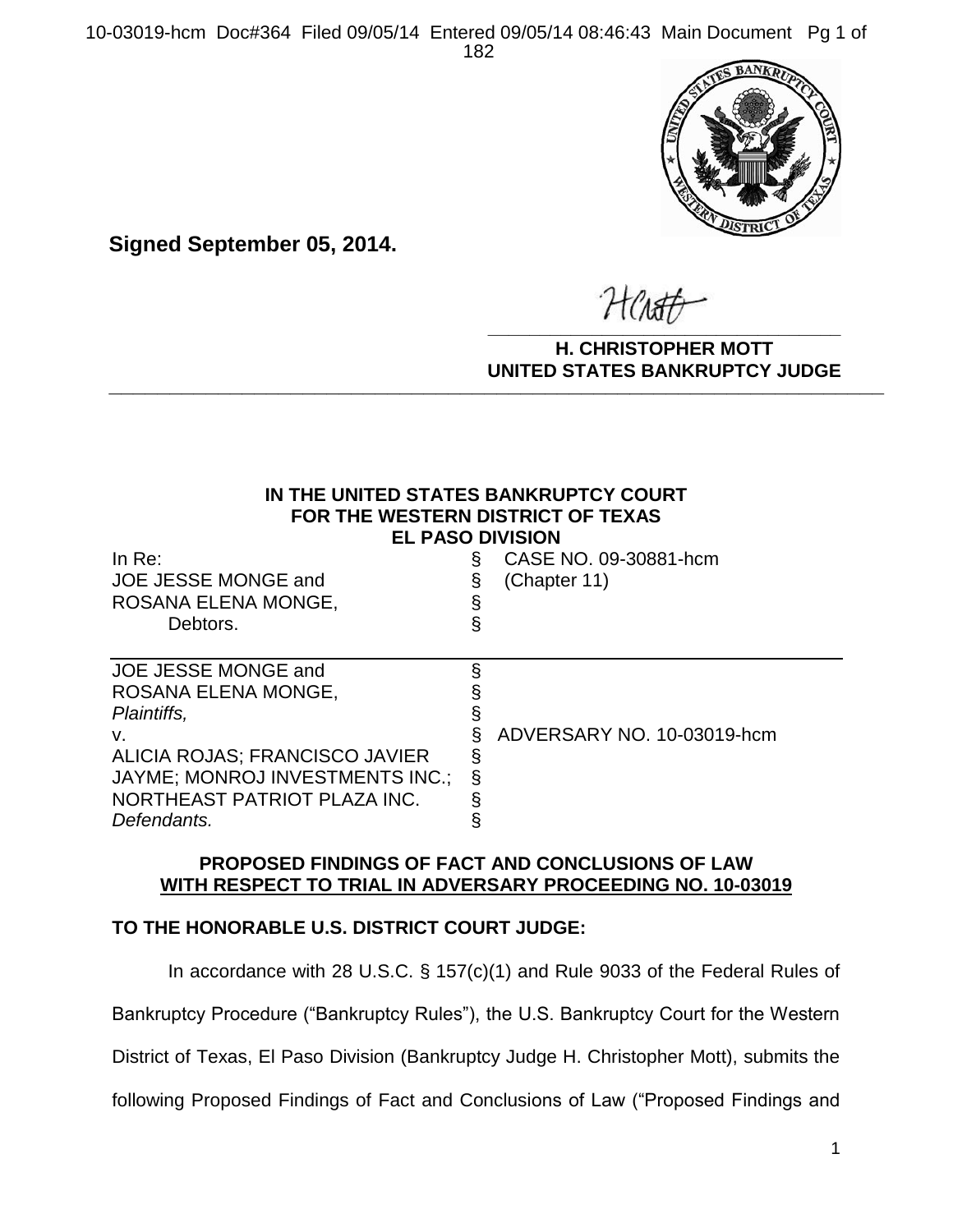### 10-03019-hcm Doc#364 Filed 09/05/14 Entered 09/05/14 08:46:43 Main Document Pg 2 of 182

Conclusions") to the U.S. District Court for the Western District of Texas, El Paso Division ("District Court") for consideration and review.

On July 17 and 18, 2014, and August 4, 5, 7, and 8, 2014, this Court conducted a bench trial on the merits in this adversary proceeding no. 10-03019 ("Adversary Proceeding"). This Adversary Proceeding relates to and arises out of Chapter 11 bankruptcy case no. 09-30881 filed by Joe Jesse Monge and Rosana Elena Monge ("Monges") in this Court.

Appearing at the commencement of trial in the Adversary Proceeding were Joe Jesse Monge and Rosana Elena Monge, Plaintiffs and Counter-Defendants herein ("Monges"); Alicia Rojas and Francisco Javier Jayme, Defendants and Counter-Plaintiffs herein ("Rojas/Jayme"), Hugo Maynez Maldonado, a Defendant ("Maynez"), and Joe and Alison Villa, Defendants ("Villas"). During the course of trial, the Monges dismissed their claims against Defendant Maynez and Defendants Villas with prejudice, and Orders of Dismissal have been entered with respect to such parties. Thus, Defendant Maynez and Defendants Villas are no longer parties in this Adversary Proceeding.

Monroj Investments Inc. ("Monroj") and Northeast Patriot Plaza Inc. ("Northeast Patriot"), also named as Defendants herein, are defunct entities that did not appear at trial and an order for entry of default was previously entered against Monroj and Northeast Patriot.

Accordingly, the only remaining parties participating by the conclusion of the trial in the Adversary Proceeding were the Monges and Rojas/Jayme.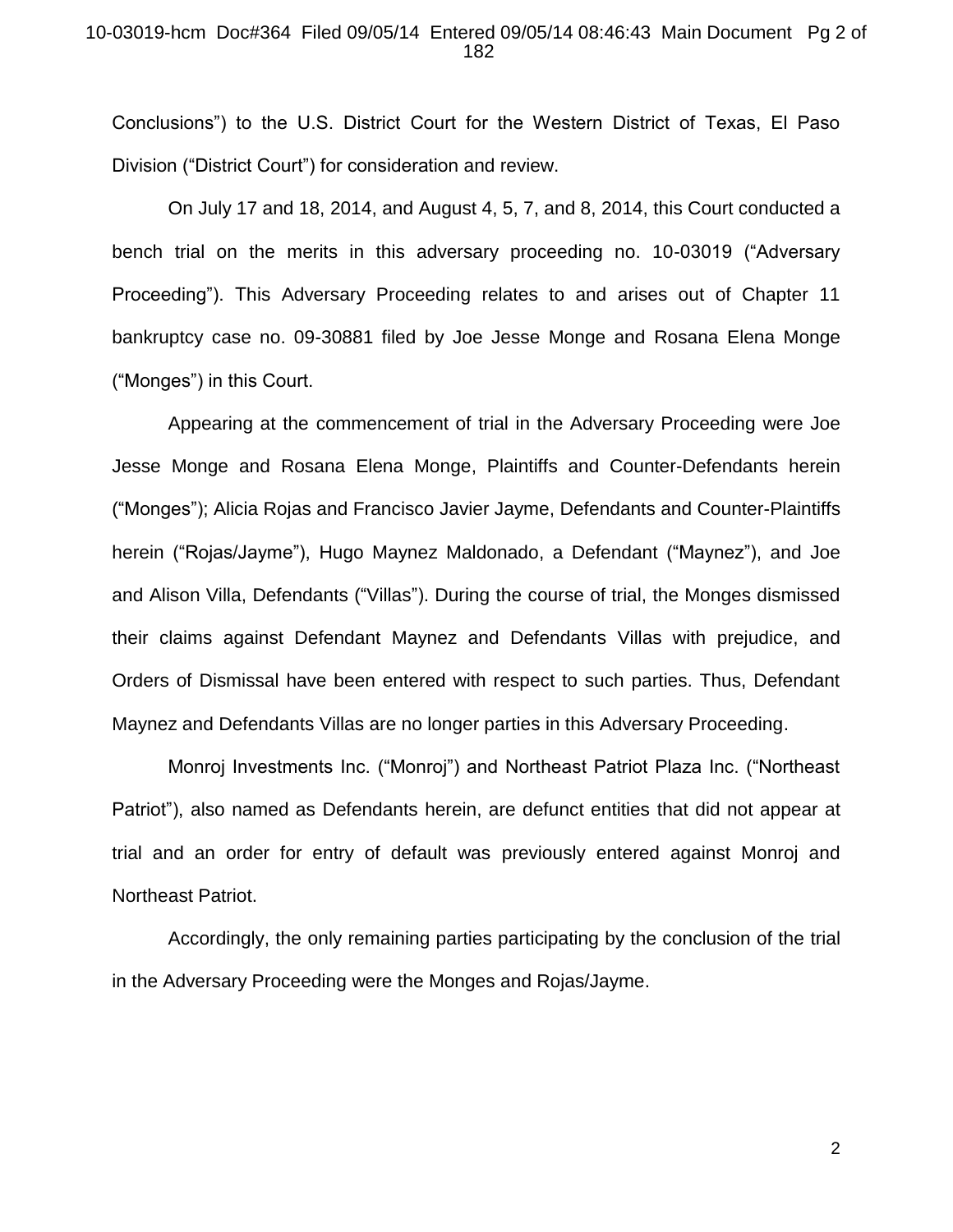# **I. INTRODUCTION**

## **Jurisdiction and Constitutional Authority**

1. This Court (a bankruptcy court) has *statutory jurisdiction* over the Adversary Proceeding under 28 U.S.C. § 1334(b) and 28 U.S.C. § 157(b)(1), as well as the Standing Order of Reference of Bankruptcy Cases and Proceedings entered in this District on October 4, 2013—which refers bankruptcy cases and proceedings from the District Court to this Court. However, as briefly explained below, it is very questionable at the present time whether this Court (a bankruptcy court) has the *constitutional authority* to enter a Final Judgment in this particular Adversary Proceeding—even though it has statutory authority. Accordingly, this Court is submitting these Proposed Findings of Fact and Conclusions of Law to the District Court for review and entry of a Final Judgment in this Adversary Proceeding under 28 U.S.C. § 157(c)(1) and Bankruptcy Rule 9033 .

2. This Adversary Proceeding involves some matters that are "core proceedings" as statutorily defined in 28 U.S.C. § 157(b)(2) and which arise directly under the provisions of the Bankruptcy Code (Title 11) in the bankruptcy case of the Monges—such as alleged violations of the automatic stay of 11 U.S.C. § 362, turnover of property of the bankruptcy estate under 11 U.S.C. § 542, and alleged rights under 11 U.S.C. § 365(i). This Adversary Proceeding also involves other matters that are only "related to" the bankruptcy case of the Monges under 28 U.S.C. § 157(c) that are not "core proceedings"—such as the various state law claims and defenses asserted by the Monges and other parties.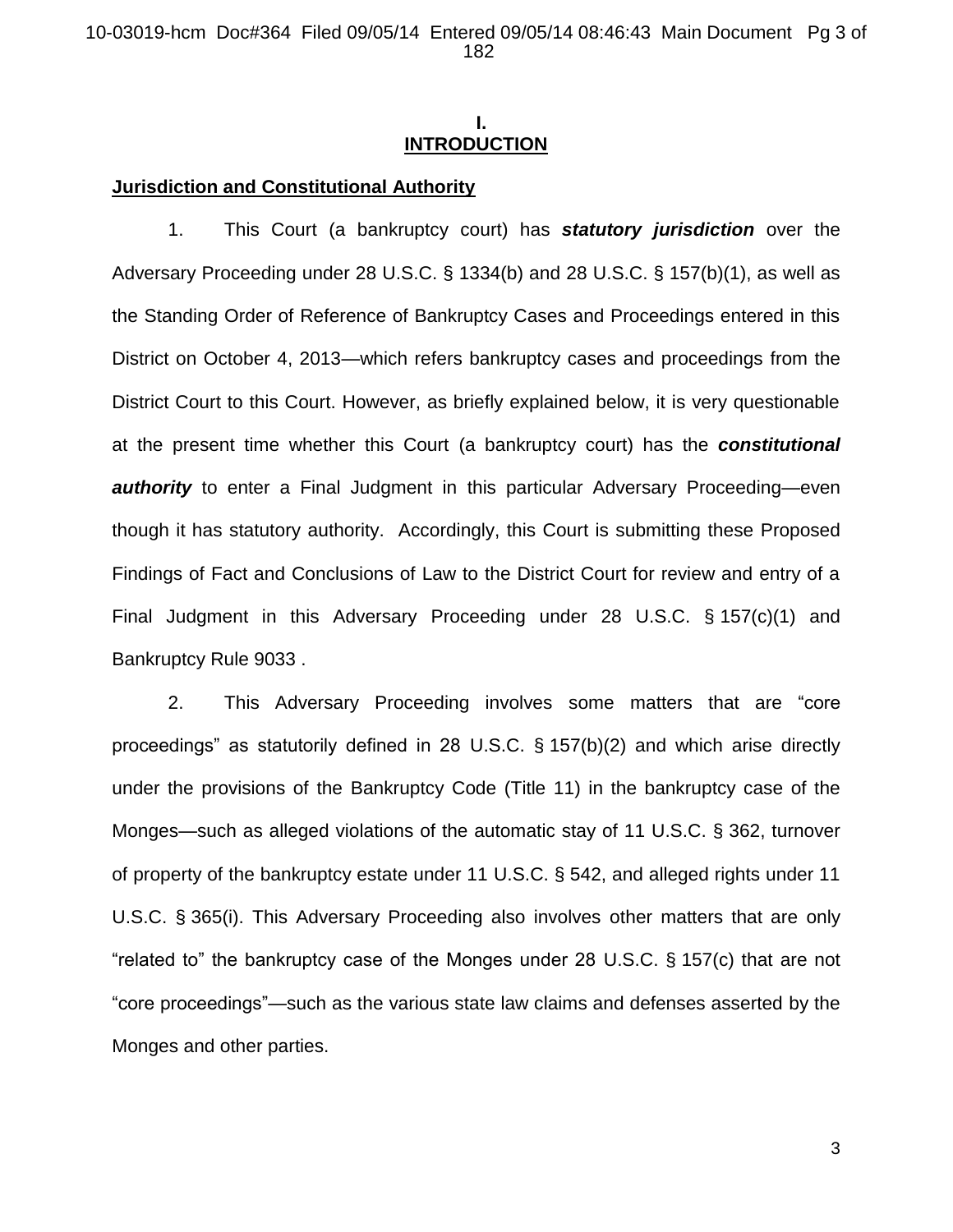### 10-03019-hcm Doc#364 Filed 09/05/14 Entered 09/05/14 08:46:43 Main Document Pg 4 of 182

3. Under statute (28 U.S.C. § 157(c)(2)), this Court has the *statutory authority* to enter a Final Judgment with the consent of the parties to the Adversary Proceeding. Here, the remaining parties in the Adversary Proceeding (the Monges and Rojas/Jayme), prior to trial, have expressly consented to entry of a final judgment by this Court. *See* Statements Regarding Consent (dkt# 159, p. 3; dkt# 176, p. 2). However, due to recent U.S. Supreme Court and Fifth Circuit precedent briefly explained below, this Court may lack the *constitutional authority* (as an Article I court) to enter a Final Judgment, even though the parties have previously expressly consented to entry of a Final Judgment by this Court.

4. In *Stern v. Marshall*, 131 S.Ct. 2594, 2615-20 (2011), the Supreme Court held that while a bankruptcy court had the statutory authority under 28 U.S.C. § 157(b)(2) to enter a final judgment on a debtor's counterclaim against a creditor as a "core proceeding"—the bankruptcy court lacked the constitutional authority to enter a final judgment. In short, the high court in *Stern* determined that since the debtor's counterclaim was based on state law and was independent of federal bankruptcy law, only an Article III court (a district court) and not an Article I court (a bankruptcy court) had constitutional authority to enter a final judgment under those particular circumstances. Although the Supreme Court stated in *Stern* that its holding and the issue presented was "narrow" (131 S. Ct. at 2620), other courts (including the Fifth Circuit) have recently adopted a broad reading of the *Stern* decision.

 5. In the wake of *Stern*, the Fifth Circuit recently issued a decision in the case of *BP RE L.P. v. RML Waxahachie Dodge L.L.C.* (*In re BP RE L.P.*), 735 F.3d 279 (5th Cir. 2013). In *BP RE,* a chapter 11 debtor-plaintiff filed an adversary proceeding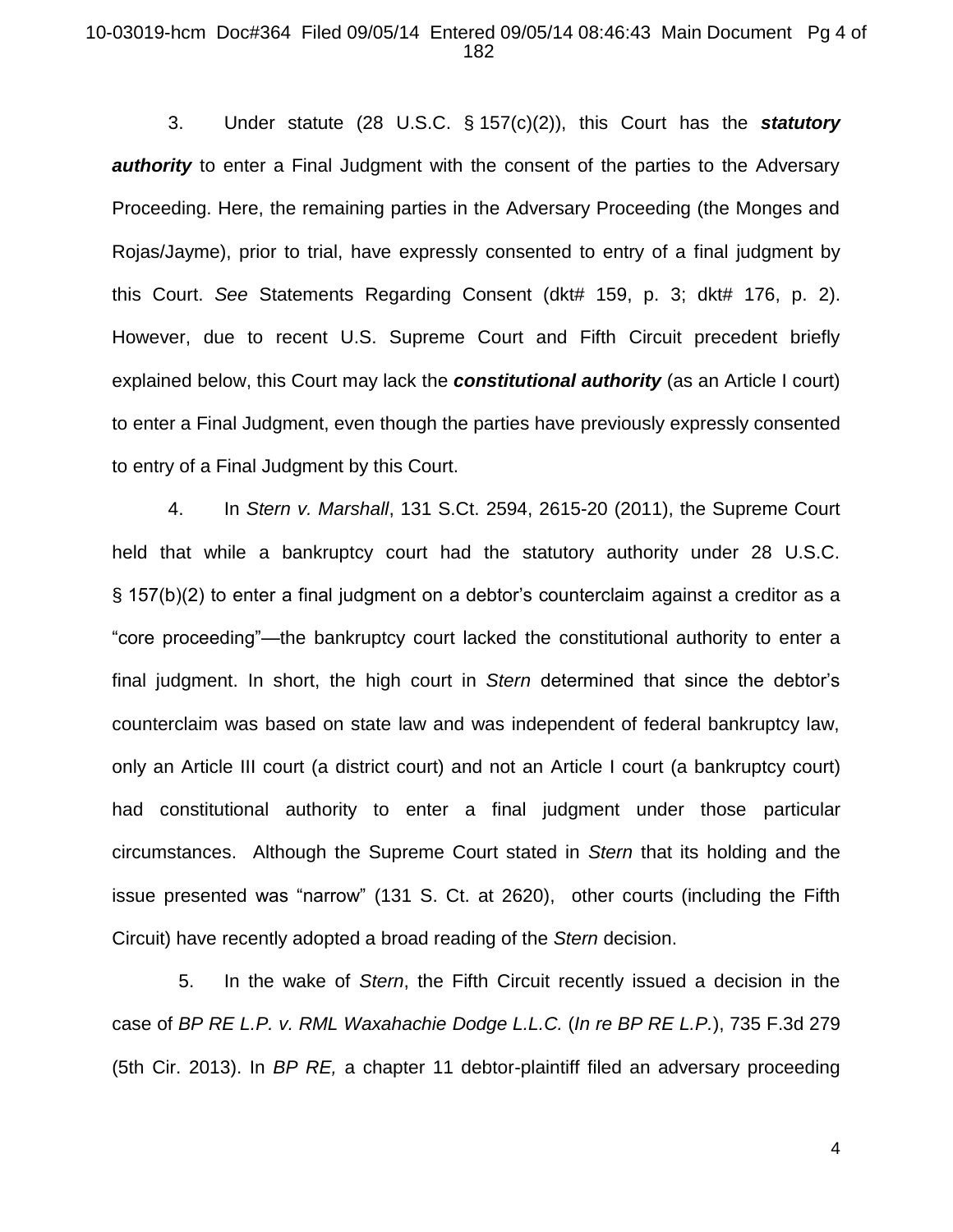### 10-03019-hcm Doc#364 Filed 09/05/14 Entered 09/05/14 08:46:43 Main Document Pg 5 of 182

against multiple defendants based on various state law tort and breach of contract claims—which were not "core proceedings" but were "related to" the bankruptcy case. The debtor-plaintiff's claims were based on state law (not bankruptcy law) and did not stem from the bankruptcy itself. Before trial, the parties consented to entry of a final judgment by the bankruptcy court. After trial, the bankruptcy court entered a final judgment that the debtor-plaintiff take nothing on its claims. On appeal for the first time, the debtor-plaintiff argued that, based on *Stern*, the bankruptcy court lacked constitutional authority to enter a final judgment on its state-law based claims. In short, the Fifth Circuit agreed and held that even though the bankruptcy court had statutory authority under 28 U.S.C. § 157(c)(2) to enter a final judgment with the parties' consent—the bankruptcy court lacked constitutional authority as a non-Article III court to enter a final judgment on state law claims that did not stem from the bankruptcy itself. *BP RE*, 735 F.3d at 285-88. The Fifth Circuit stated that instead, the bankruptcy court could have issued proposed findings of fact and conclusions of law on the state law claims to the district court for review and entry of final judgment under 28 U.S.C. § 157(c)(1). *See BP RE*, 735 F.3d at 291.

6. The 2013 decision by the Fifth Circuit in *BP RE*—that express consent by the parties to a bankruptcy court's entry of a final judgment on state law claims related to the bankruptcy case was not effective and that the Supreme Court decision in *Stern* should be read more broadly—surprised many, including this Court. Then very recently, the Supreme Court had the opportunity to address the issue of the effectiveness of party consent to bankruptcy court final adjudication, but declined. *See Exec. Benefits Ins. Agency v. Arkinson (In re Bellingham Ins. Agency)*, 134 S.Ct. 2165, 2170 n.4 (2014)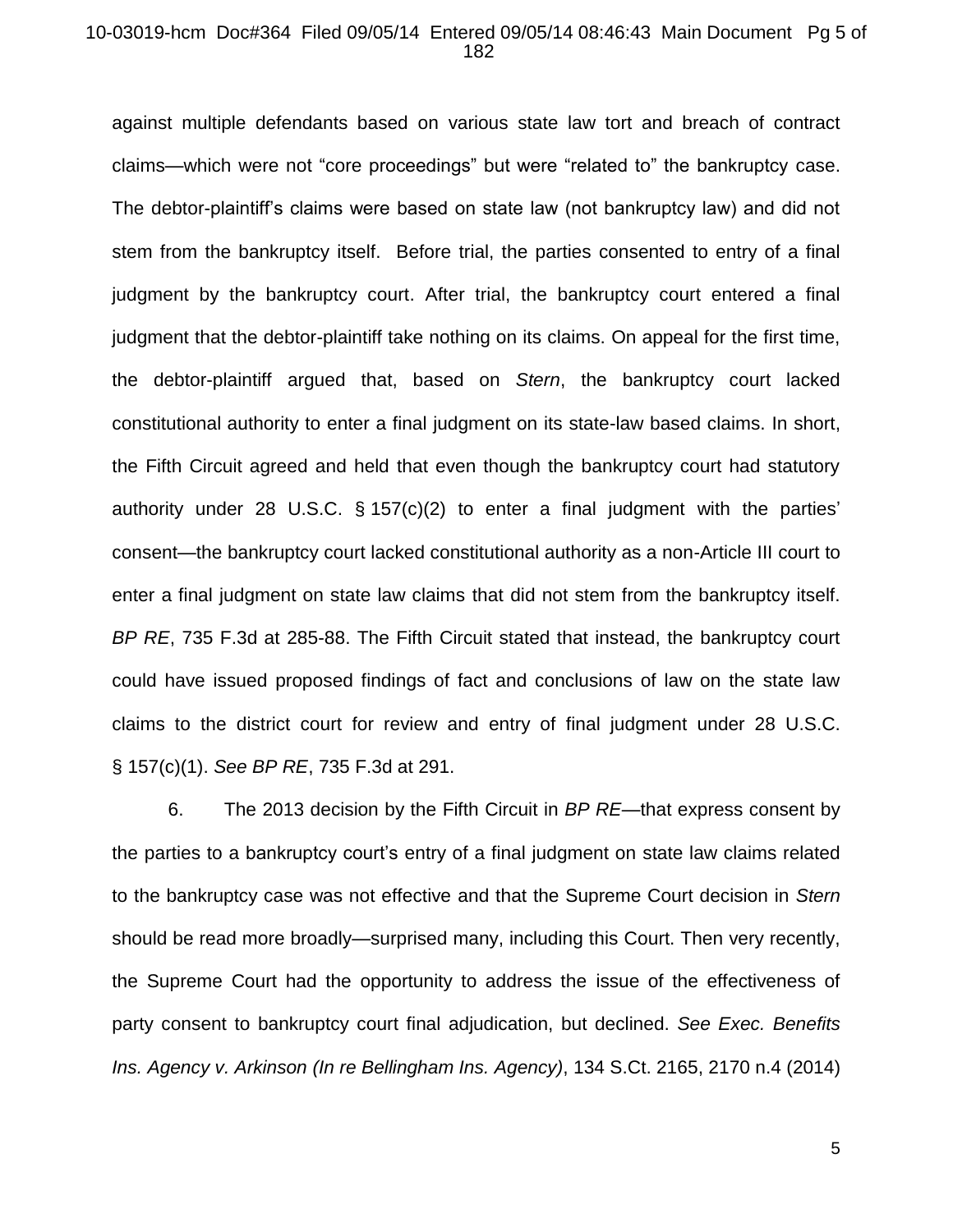# 10-03019-hcm Doc#364 Filed 09/05/14 Entered 09/05/14 08:46:43 Main Document Pg 6 of 182

("We reserve that question for another day").<sup>1</sup> In *Executive Benefits*, the Supreme Court stated that if a "*Stern* claim" is involved (i.e., a claim listed as a statutory core proceeding but where the bankruptcy court lacks constitutional authority to enter a final judgment)—a bankruptcy court should issue proposed findings of fact and conclusions of law to the district court for *de novo* review and entry of final judgment under 28 U.S.C. §157(c)(1). *See Executive Benefits*, 134 S.Ct. at 2174.

7. In sum, at the present time, it appears very questionable whether this Court (an Article I bankruptcy court) has the constitutional authority to render a Final Judgment in this Adversary Proceeding even though the parties have previously expressly consented—since this proceeding involves several state law claims that do not stem from the Monges' bankruptcy itself.

8. For these reasons, this Court is submitting these Proposed Findings of Fact and Conclusions of Law with respect to trial in this Adversary Proceeding to the District Court for *de novo* review to the extent required and entry of a Final Judgment by the District Court in accordance with 28 U.S.C.  $\frac{6}{5}$  157(c)(1).<sup>2</sup>

 $\overline{a}$ 

 $<sup>1</sup>$  "Another day" may be coming soon, but it is not here yet. Very recently, the Supreme Court</sup> granted certiorari in another bankruptcy case—where the issue of the effectiveness of parties' consent to entry of a final judgment by a bankruptcy court on state law based causes of action may be definitively decided by the Supreme Court. *See Wellness Int'l Network v. Sharif (In re Sharif)*, 83 U.S.L.W. 3100 (July 1, 2014).

<sup>&</sup>lt;sup>2</sup> Under 28 U.S.C. § 157(c)(1), any final judgment is to be entered by the district court, after considering the bankruptcy court's proposed findings and conclusions and after reviewing *de novo* those matters in which a party has timely and specifically objected. *See also* Bankruptcy Rule 9033(d).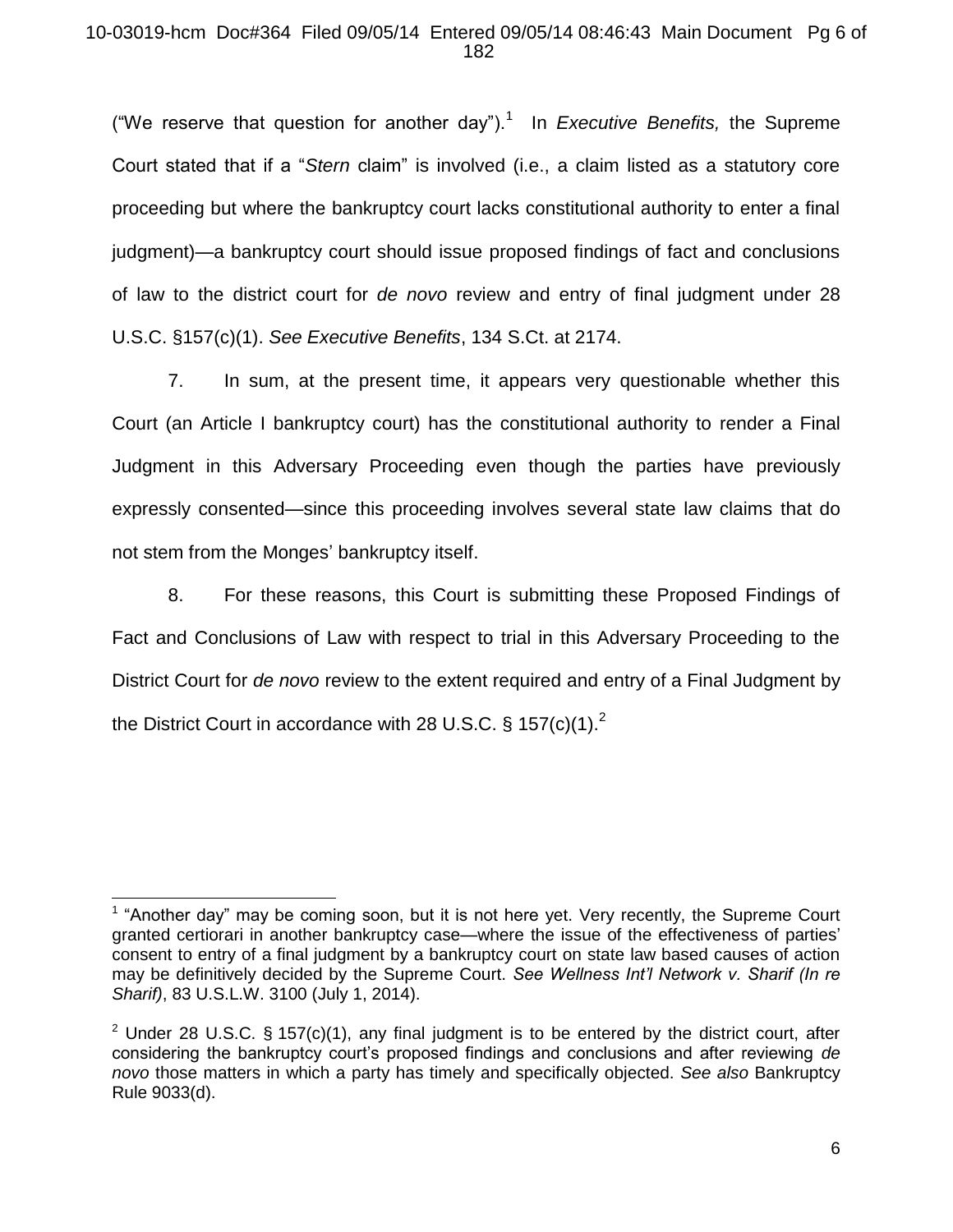## 10-03019-hcm Doc#364 Filed 09/05/14 Entered 09/05/14 08:46:43 Main Document Pg 7 of 182

# **Procedural Background**

l

9. On April 27, 2009, Joe Jesse Monge and Rosana Elena Monge ("Monges"), as debtors, filed a voluntary Chapter 11 bankruptcy petition in this Court, case no. 09-30881.

10. On June 14, 2010, the Monges, as Plaintiffs, initiated this Adversary Proceeding by filing their original Complaint against Alicia Rojas and husband Francisco Javier Jayme ("Rojas/Jayme"), as Defendants (dkt# 1). $3$  Very shortly thereafter, on June 24, 2010, the Monges filed an Amended Complaint against Rojas/Jayme (dkt# 6).

11. In the beginning, this Adversary Proceeding was relatively simple—the Monges were seeking turnover of real property located in New Mexico (known as the Thoroughbred Property) from Rojas/Jayme, and damages for rent allegedly owed by Rojas/Jayme. *See* Amended Complaint (dkt# 6). Rojas/Jayme answered the Amended Complaint and filed a counterclaim based on the Texas Property Code (dkt# 10).

12. The Adversary Proceeding then became considerably more complicated when the Monges retained new counsel. On October 20, 2011, the Monges and Rojas/Jayme filed a Joint Motion to Withdraw Reference of the Adversary Proceeding to District Court (dkt# 51). On December 27, 2011, the District Court (Honorable District Judge Frank Montalvo presiding), entered an Order denying the Joint Motion to Withdraw Reference (dkt# 54). The Order entered by the District Court denying withdrawal of the reference was appealed by the parties, and on June 6, 2012, the Fifth Circuit Court of Appeals dismissed the appeal. *See* District Court Case No. EP-MC-476- FM (dkt# 6).

<sup>&</sup>lt;sup>3</sup> The docket number of the document maintained in CM/ECF by the Clerk of the Bankruptcy Court is referenced herein as "dkt#."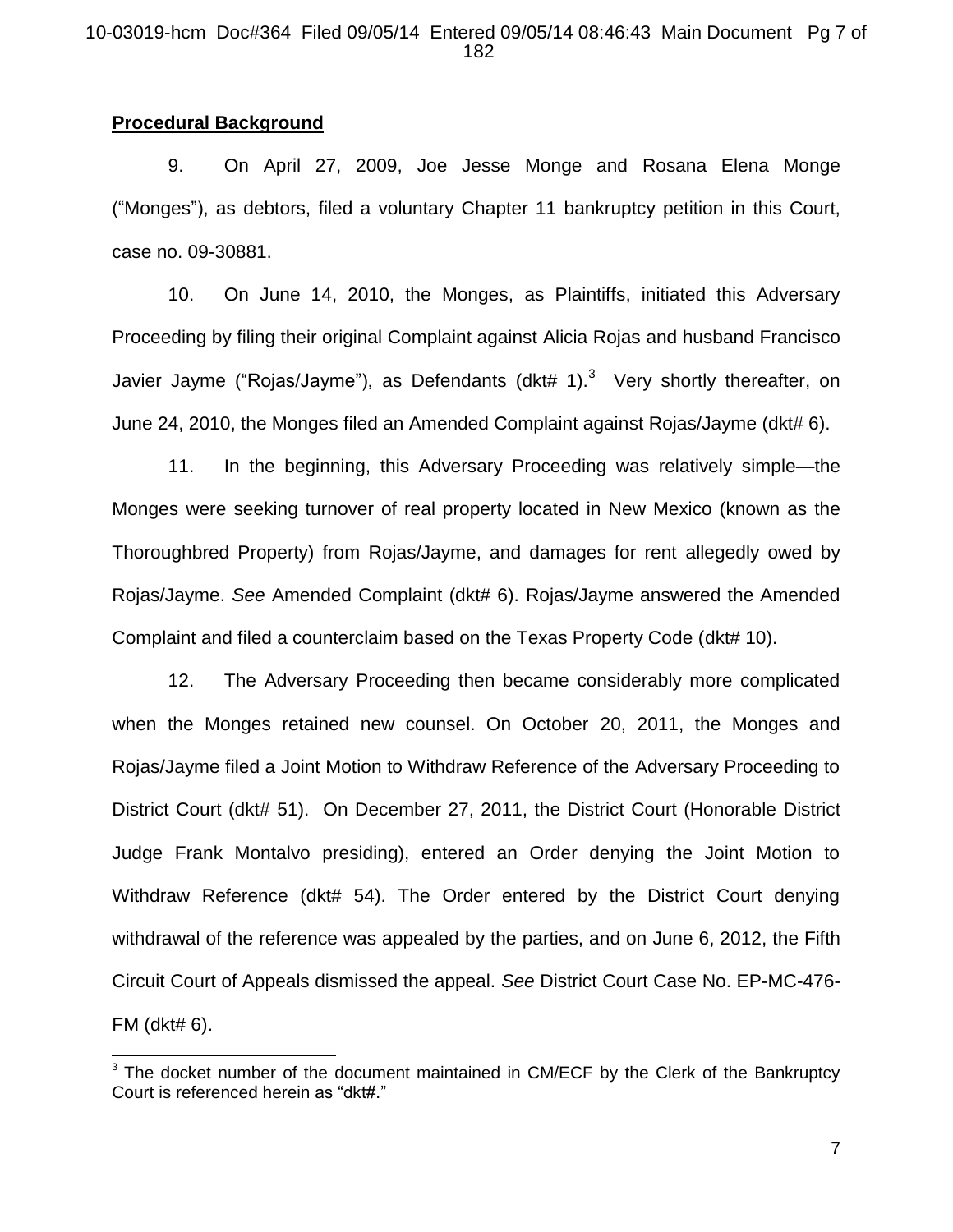## 10-03019-hcm Doc#364 Filed 09/05/14 Entered 09/05/14 08:46:43 Main Document Pg 8 of 182

13. Then, on July 2, 2012, the Monges filed their Second Amended Complaint, which significantly expanded the scope of the Adversary Proceeding and the number of defendants. *See* Second Amended Complaint (dkt# 58). The Second Amended Complaint added causes of action based on three additional properties known as "Country Cove Subdivision" in New Mexico, the "Transmountain Property" in El Paso, Texas, and the "Sierra Crest Property" in El Paso, Texas—in addition to the Thoroughbred Property in New Mexico. The Monges' Second Amended Complaint took a shotgun approach, containing about 18 "boilerplate" causes of action (some based on the Bankruptcy Code, but many based on state law). The Second Amended Complaint also added 5 new Defendants—Monroj Investments Inc. ("Monroj") and Northeast Patriot Plaza Inc. ("Northeast Patriot"), which are defunct entities, Joe and Alison Villa ("Villas"), and Hugo Maynez Maldonado ("Maynez"), a Mexican national residing in Juarez, Mexico.<sup>4</sup>

14. On November 1, 2012, the Monges again tried to drastically expand the scope of the Adversary Proceeding again—this time by filing a 112-page Third Amended Complaint (dkt# 96). The Third Amended Complaint filed by the Monges attempted to add about ten new additional defendants and several new legal theories and causes of action. Upon motion of Rojas/Jayme, the Court struck the Third Amended Complaint filed by the Monges as untimely (dkt# 111, 134). Thus, the Second Amended Complaint (dkt# 58) filed by the Monges was the Complaint that proceeded to trial.

 $\overline{a}$ 

<sup>4</sup> Ultimately, an Order of Default was entered against defunct corporate entities Defendants Monroj and Northeast Patriot (dkt# 168). During trial the Monges dismissed their claims with prejudice against Defendants Villas and Maynez and these defendants were subsequently dismissed with prejudice by agreed order (dkt# 341, 360). Thus, Rojas/Jayme were the only remaining participating Defendants by the end of trial.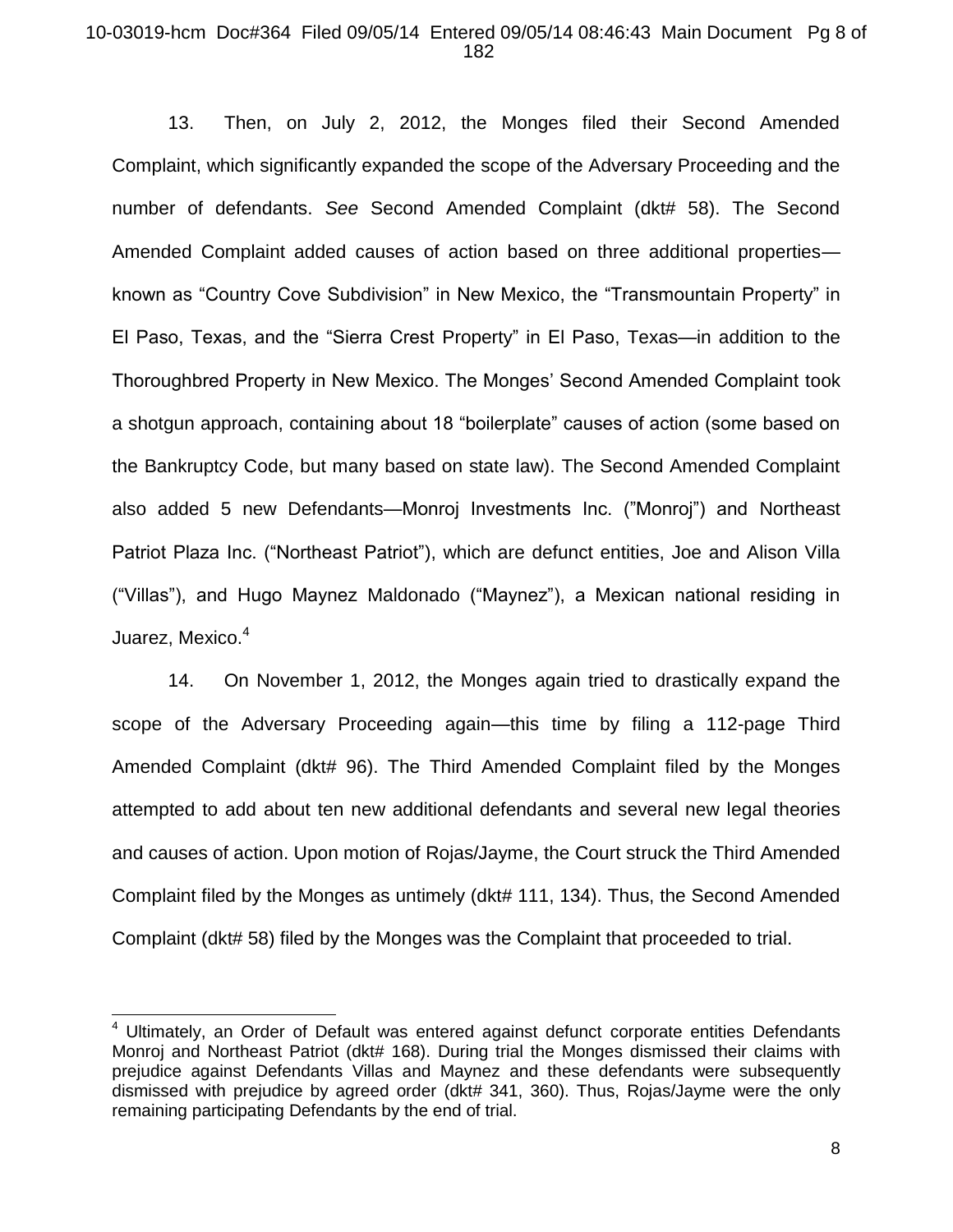### 10-03019-hcm Doc#364 Filed 09/05/14 Entered 09/05/14 08:46:43 Main Document Pg 9 of 182

15. On June 5, 2013, upon motion of the Monges, the Court entered an Order of Default against Defendants Monroj and Northeast Patriot (dkt# 160,168). Monroj and Northeast Patriot are defunct corporations that were previously formed by the Monges and Rojas/Jayme, and thus Defendants Monroj and Northeast Patriot did not answer or appear in the Adversary Proceeding.

16. Meanwhile, the primary Defendants—Rojas/Jayme—amended their Answer and Counterclaim numerous times. Rojas/Jayme's last Amended Answer was filed on January 18, 2013 (dkt# 147). Rojas/Jayme's last counterclaim was filed as a Fourth Amended Counterclaim against the Monges on September 19, 2013 (dkt# 221), and the Monges filed their final and Fourth Amended Answer on October 11, 2013 (dkt# 223).

17. Rojas/Jayme filed a Motion for Partial Summary Judgment based on the affirmative defense of statute of limitations with respect to the Monges' claims based on the Transmountain Property and Sierra Crest Property (dkt# 212). Upon motion of the Monges, the Court struck the Motion for Partial Summary Judgment of Rojas/Jayme as an untimely dispositive motion, and at that time the Court did not reach the merits of the statute of limitations defense asserted by Rojas/Jayme (dkt# 218, 230).

18. Numerous discovery disputes and procedural motions were filed by the parties and ruled upon by the Court. At the request of the parties, the Court extended deadlines and modified its Scheduling Order to permit additional discovery on multiple occasions (dkt# 26, 56, 93, 136, 157, 170, 214, 245, 246, 274).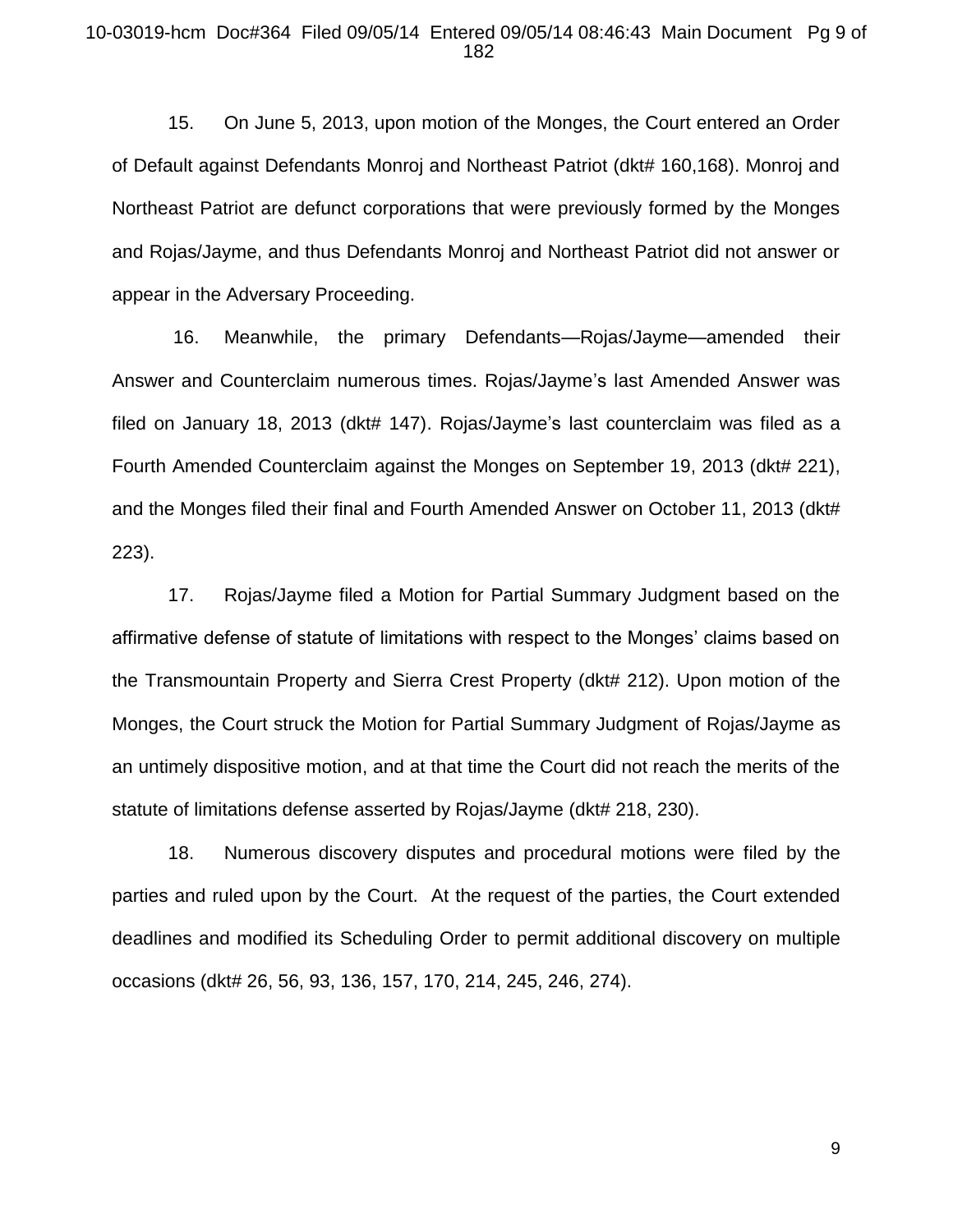19. Due to the inability of the parties to narrow the issues for trial, the Court

required the parties to file specific proposed findings of fact and conclusions of law prior

to trial. By Order, the Court twice warned the parties that:

Each party must separately file proposed Findings of Fact and Conclusions of Law in accordance with Local Bankruptcy Rule 7016(d). *For each party that is asserting an affirmative claim for relief (by way of Complaint or Counterclaim) or an affirmative defense, such party must include in its proposed Findings of Fact and Conclusions of Law each necessary element (with statutory and caselaw citations) of all affirmative claims for relief or affirmative defenses that the party intends to pursue at trial. Failure of any party to include each necessary element (with statutory and caselaw citations) of affirmative claims for relief or affirmative defenses in its proposed Findings of Fact and Conclusions of Law, may result in the Court determining that such affirmative claim for relief or affirmative defense has been waived by such party and will not be pursued at trial by such party.* Failure of any party to file proposed Findings of Fact and Conclusions of Law by the Findings/Conclusions Deadline may result in the Court rendering a default against such party, dismissing any claims of such party, or such other relief as the Court finds appropriate *(emphasis added)*. *See* Order Setting Final Pre-Trial Conference entered February 13, 2014, ¶4 (dkt# 246); Order Extending Deadline entered May 28, 2014, ¶2 (dkt# 274).

20. On June 3, 2014, prior to trial, the Monges filed their proposed findings of fact and conclusions of law (dkt# 283, 284); Rojas/Jayme (for a time acting *pro se*) filed their proposed findings of fact and conclusions of law (dkt# 279); Maynez filed his proposed findings of fact and conclusions of law (dkt# 281); and the Villas filed proposed findings of fact and conclusions of law (dkt# 277). Also on June 3, 2014, the Monges, Maynez, and the Villas filed a proposed Joint Pre-Trial Order (dkt# 282), and Rojas/Jayme (at that time acting *pro se*) filed their own proposed Pre-Trial Order (dkt# 278). On July 14, 2014, Rojas/Jayme (represented by counsel) filed a Trial Brief and Memorandum of Law (dkt# 316).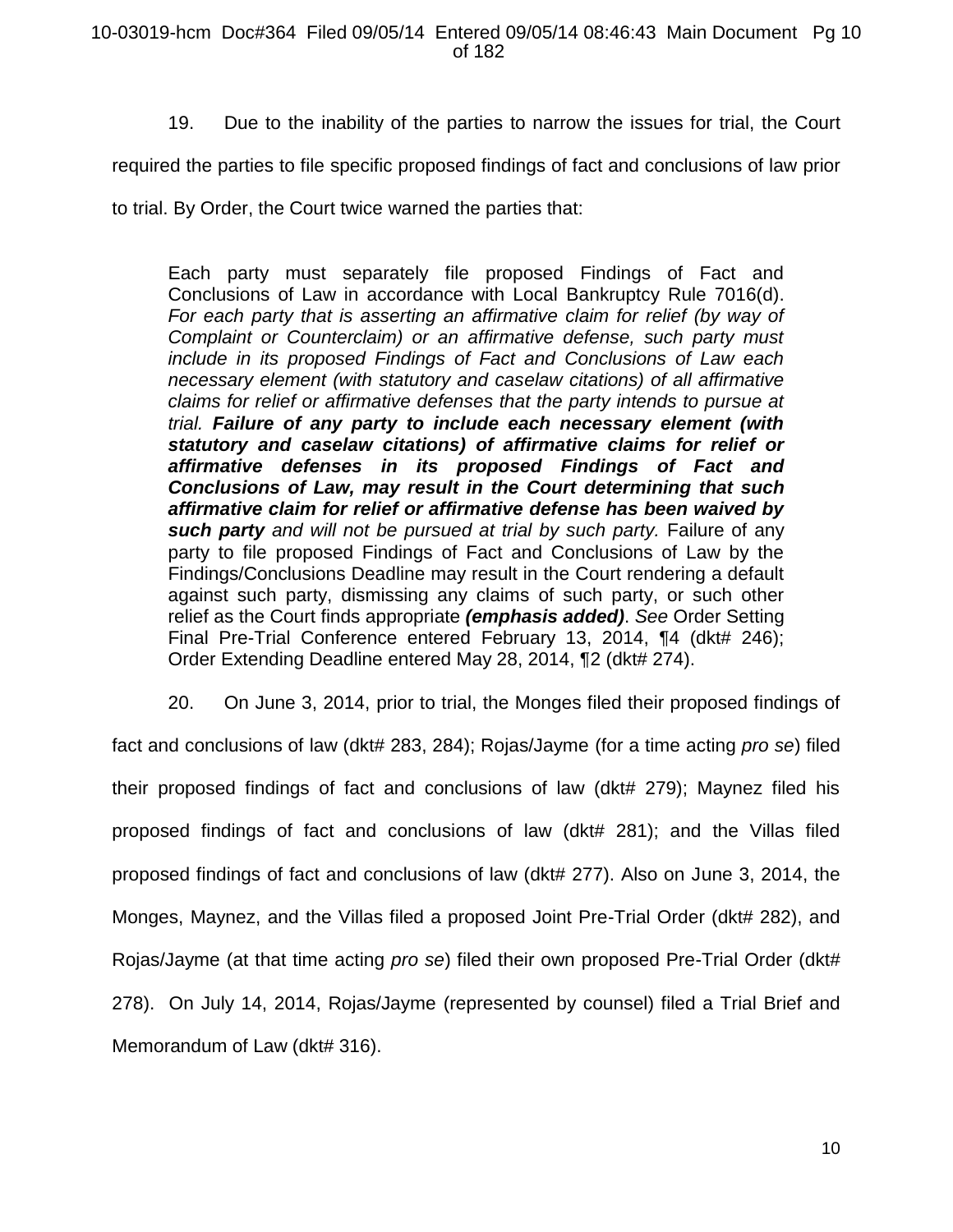## 10-03019-hcm Doc#364 Filed 09/05/14 Entered 09/05/14 08:46:43 Main Document Pg 11 of 182

21. A Final Pre-Trial Conference was held on June 4, 2014, and the Adversary Proceeding was specially set for trial commencing July 17, 2014 (dkt# 286).

22. The trial in the Adversary Proceeding was conducted and specially set on July 17 and 18, 2014, and August 4, 5, 7, and 8, 2014. The Court and its staff made special trips to El Paso to conduct the trial. During the midst of trial, the Monges dismissed their claims against Defendants Maynez and Defendants Villas with prejudice, and orders of dismissal with prejudice were subsequently entered as to such defendants (dkt# 341, 360).

23. At the conclusion of trial, on August 8, 2014, the Court entered an Order Regarding Post-Trial Submissions, which set deadlines for filing any post-trial briefs and applications for award of attorneys' fees and expenses by the Monges and Rojas/Jayme (dkt# 345).

24. On August 18, 2014, the Monges filed a lengthy Post-Trial Brief (dkt# 354). Although provided the opportunity to do so, Rojas/Jayme did not file a post-trial brief.

25. On August 25, 2014, the Monges filed an Application for attorneys' fees (dkt# 358). On the same date, Rojas/Jayme also filed an Application for attorneys' fees (dkt# 357). On September 1, 2014, Rojas/Jayme filed an objection to the Application for attorneys' fees filed by the Monges (dkt# 362). On September 2, 2014, the Monges filed objections to the Application for attorneys' fees made by Rojas/Jayme (dkt# 363).

# **Considerations with respect to Proposed Findings and Conclusions**

26. The following constitutes the Court's Proposed Findings of Fact and Conclusions of Law regarding the trial in the Adversary Proceeding. In reaching its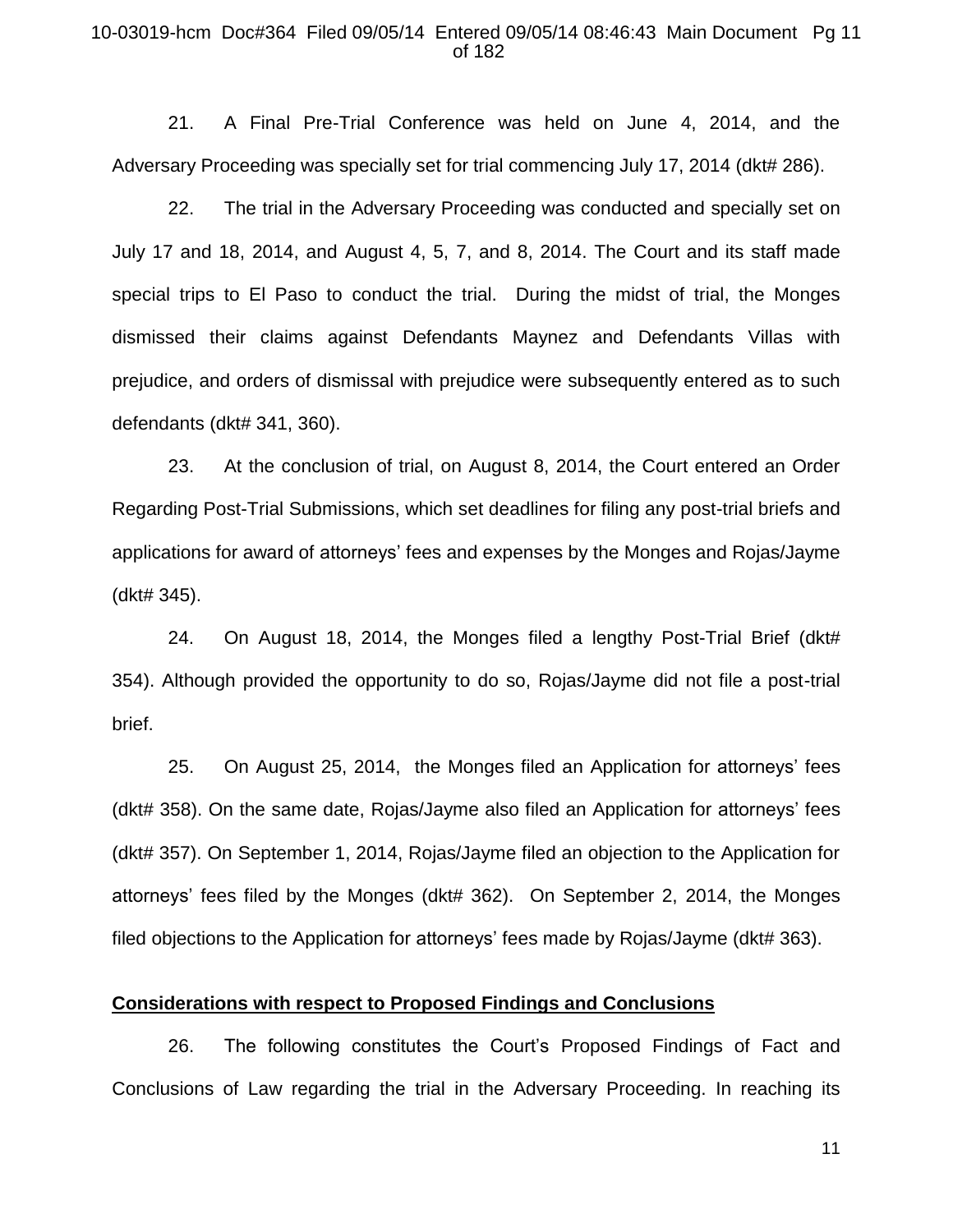## 10-03019-hcm Doc#364 Filed 09/05/14 Entered 09/05/14 08:46:43 Main Document Pg 12 of 182

findings and conclusions, the Court has considered and weighed the testimony, demeanor and credibility of all witnesses, all admitted exhibits (to the extent a document in an admitted exhibit was identified by the parties at trial as directed by the Court or otherwise referred to herein)*,* the record, and the pleadings and briefs filed by the parties—regardless of whether or not they are specifically referred to in these Proposed Findings of Fact and Conclusions of Law. To the extent deemed necessary, the Court has also conducted its own independent legal research.

27. To the extent any Proposed Finding of Fact is construed to be a Conclusion of Law, they are hereby adopted as such by the Court. To the extent any Proposed Conclusion of Law is construed to be a Proposed Finding of Fact, they are hereby adopted as such by the Court.

28. The Court has intentionally omitted pennies and cents in the dollar figures used in these Proposed Findings of Fact and Conclusions of Law.

# **II. PROPOSED FINDINGS OF FACT**

# **Trial and Exhibits**

 $\overline{a}$ 

29. The Court conducted a six-day bench trial in this Adversary Proceeding on July 17 and 18, 2014, and August 4, 5, 7, and 8, 2014. The trial has recently been transcribed and the transcripts are located at dkt# 332, 333, 342, 350, 352, and 353. $^5$ 

30. At the commencement of the trial, by stipulation and at the request of the parties, the Court admitted numerous and voluminous exhibits into the record. The

 $5$  References to the trial transcripts will be made in the following manner: Tr. [date], [page number], [line number] (if applicable). References to "dkt#" are the docket number of the document maintained in CM/ECF by the Clerk of the Bankruptcy Court.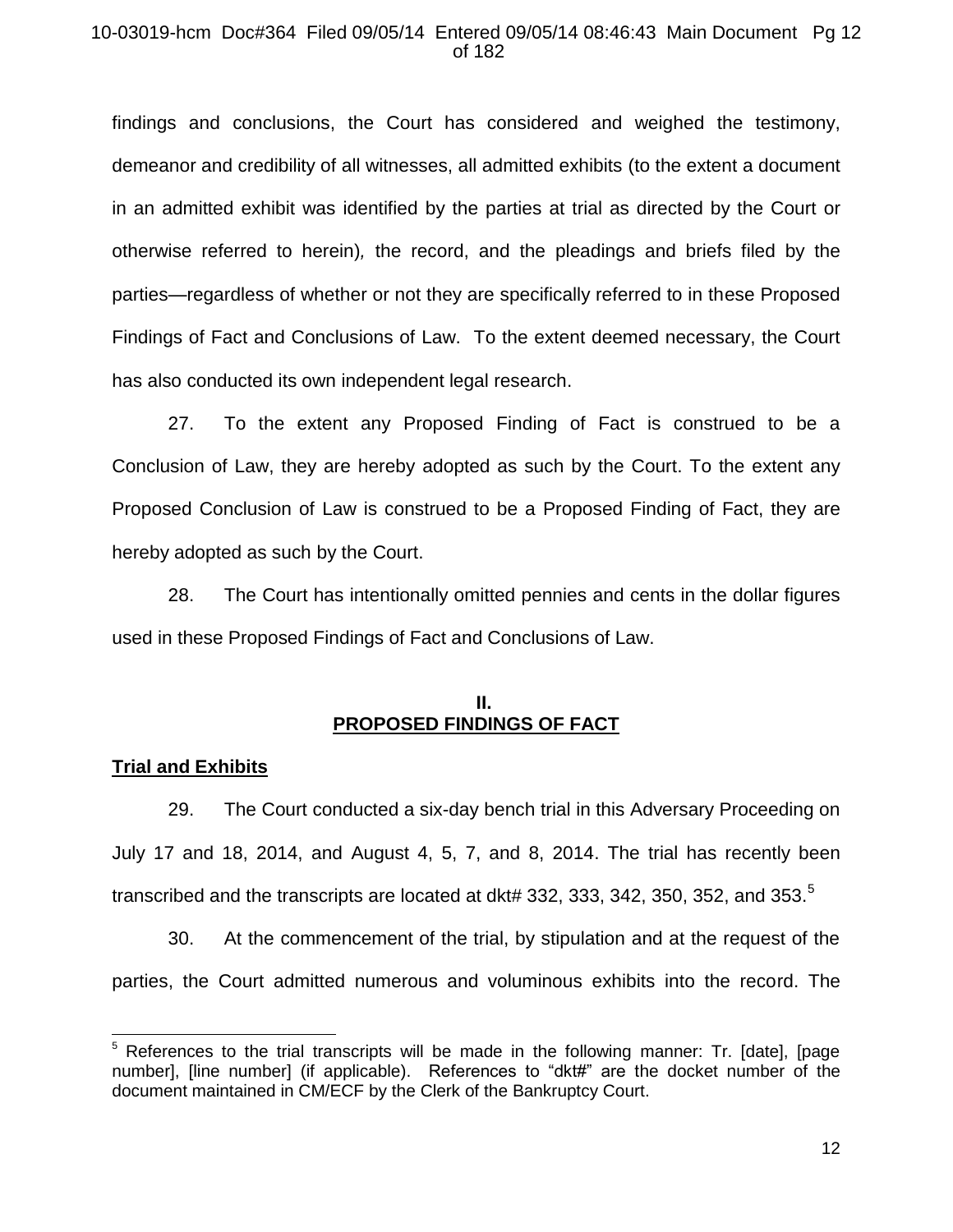## 10-03019-hcm Doc#364 Filed 09/05/14 Entered 09/05/14 08:46:43 Main Document Pg 13 of 182

Court admitted Plaintiffs' (the Monges) Exhibits P-1 through P-19, P-21 through P-45, P-47 through P-50. $^6$  Ultimately, Plaintiffs' Exhibit P-20, pages 1 through 51 and pages 103-129, as well as Plaintiffs' Exhibit P-46 pages 1, 13 through 23, and 24 through 26, were also admitted. Defendants (Rojas/Jayme) Exhibits RJ-1 through RJ-5 were also admitted. The Court also admitted Defendant Maynez's Exhibits HM-1 through HM-10.

31. The parties' exhibits contain literally thousands of pages of voluminous documents—in about 27 massive binders. The parties did not index or identify the exhibits by the name of the document. Instead, it appears that the parties just introduced most (if not all) of their discovery materials (many of which are duplicate copies) and indexed and identified them merely by the source of the documents with a bates-stamp. *See, e.g.*, Plaintiffs' List of Exhibits (dkt# 321). Most of the exhibits contain dozens of different documents in each exhibit relating to different transactions, and such documents contained in the exhibits were not indexed or identified by name.

32. Given the volume and unorthodox manner of identifying the exhibits, on the first day of trial, the Court specifically informed the parties that if they desired the Court to consider any admitted exhibit in its ruling, the parties needed to specifically reference and identify the document in the exhibit through a witness or in argument. *See* Tr. 7/17/14, p. 10, lines 9-25, p. 11, lines 1-4.

### **Witnesses and Credibility**

 $\overline{a}$ 

33. During the course of trial, the following sixteen witnesses testified:

(A) Mr. Francisco Jayme ("Mr. Jayme"). Mr. Jayme is one of the Defendants and is the husband of Defendant Ms. Alicia Rojas. Mr. Jayme was one of the primary

 $6$  References to the exhibits herein will be made in the following manner: Ex. [exhibit number], [bate stamp number], [line number (if applicable)].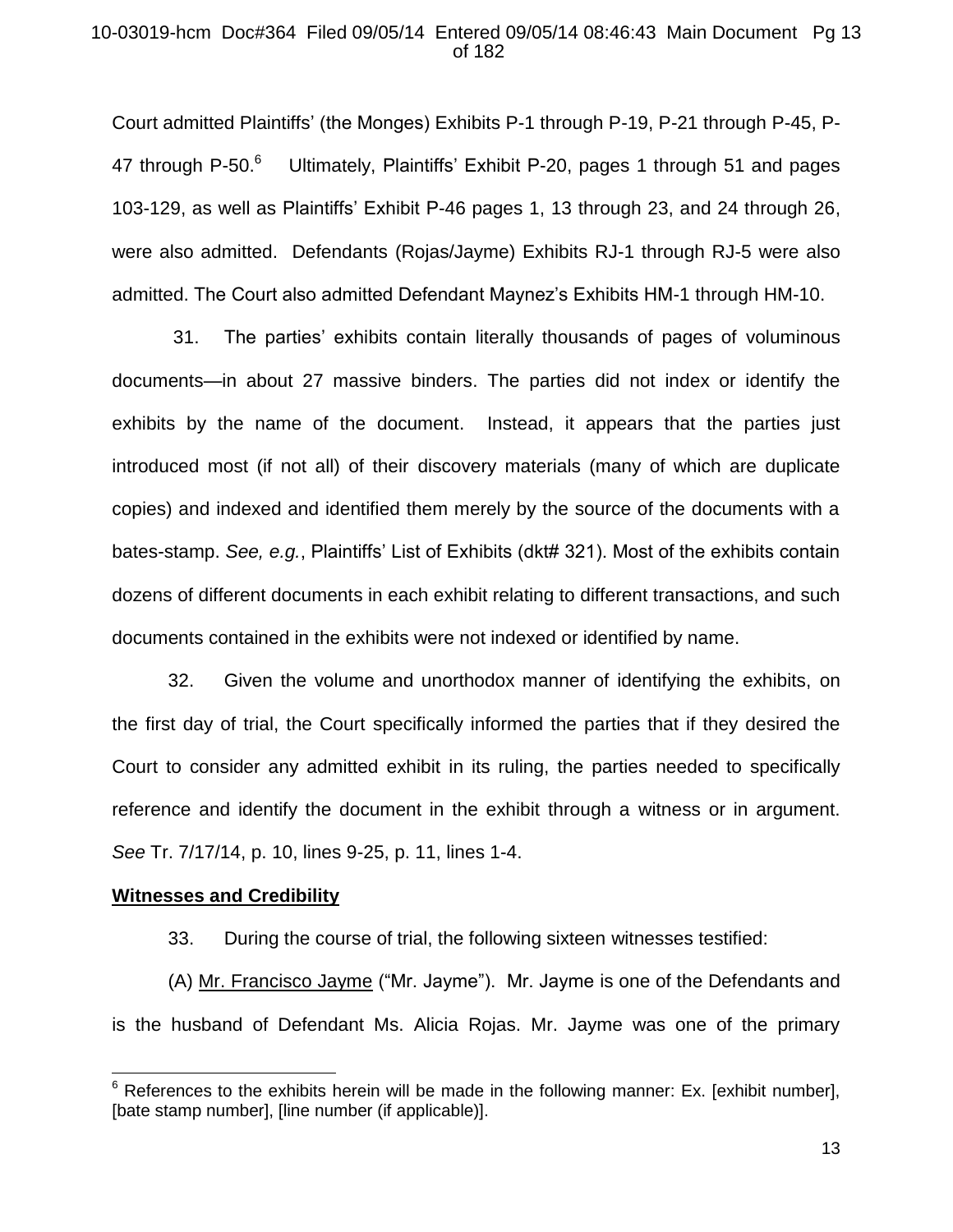### 10-03019-hcm Doc#364 Filed 09/05/14 Entered 09/05/14 08:46:43 Main Document Pg 14 of 182

witnesses. The Court finds that most of Mr. Jayme's testimony lacked credibility, that his version of the events (particularly with respect to the Thoroughbred Property) were not supported by logic and were often contradicted by written documents, and was sometimes incomprehensible. The Court gives little probative value to much of the testimony of Mr. Jayme.

(B) Ms. Alicia Rojas ("Ms. Rojas"). Ms. Rojas is one of the Defendants and is the wife of Defendant Mr. Jayme. Ms. Rojas was also one of the primary witnesses. The Court finds that much of Ms. Rojas's testimony lacked credibility, that her view of many events was not believable, and that her testimony was often not understandable. The Court gives limited probative weight to much of the testimony of Ms. Rojas.

(C) Ms. Rosana Monge ("Ms. Monge"). Ms. Monge is one of the Plaintiffs and is the wife of Plaintiff Mr. Joe Monge. Ms. Monge was the "star witness" for the Plaintiffs, and she testified throughout the course of trial. Although the Court finds that Ms. Monge's testimony was often credible with respect to the Thoroughbred Property transactions, in the Court's view Ms. Monge then stretched the truth in many instances on the ancillary properties and transactions at issue (Country Cove Subdivision, Transmountain Property, and Sierra Crest Property)—apparently in an effort to really "get back" at Rojas/Jayme. Her testimony regarding the lack of the Monges' signatures on various documents was inconsistent and not entirely believable. Ms. Monge's testimony on the Country Cove Subdivision project was very inconsistent and largely unintelligible. Ms. Monge also evaded questions and provided testimony that was not consistent with documents, particularly with regard to the Country Cove Subdivision, Transmountain Property, and Sierra Crest Property. In short, Ms. Monge's testimony left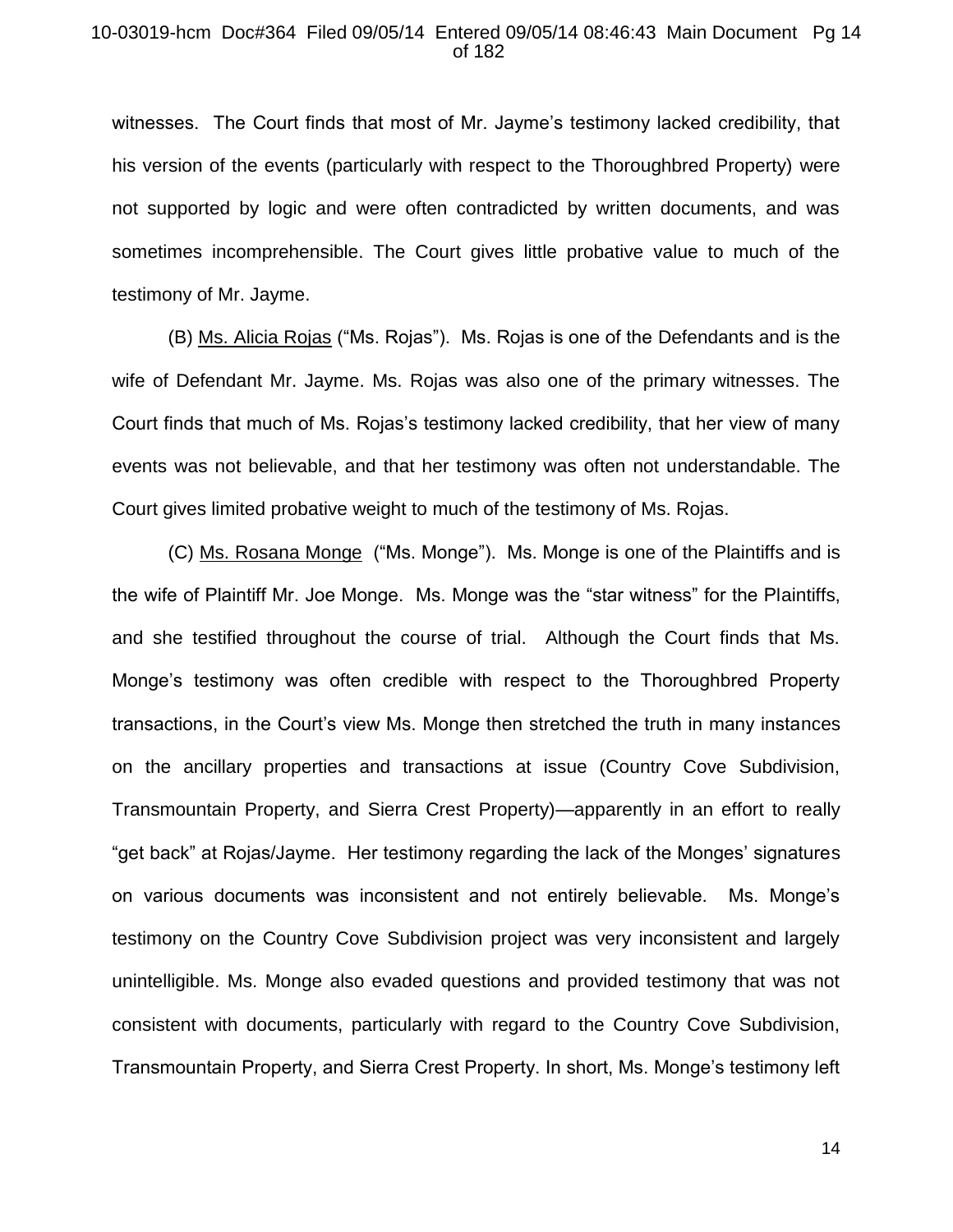## 10-03019-hcm Doc#364 Filed 09/05/14 Entered 09/05/14 08:46:43 Main Document Pg 15 of 182

the Court uncomfortably numb. Although the Court is sympathetic to Ms. Monge's situation, the Court gives limited credibility to the testimony of Ms. Monge.

(D) Mr. Joe Monge ("Mr. Monge"). Mr. Monge is one of the Plaintiffs and is the husband of Plaintiff Ms. Monge. Unfortunately, at the time of trial Mr. Monge was undergoing cancer treatment, was taking multiple medications, and was not lucid. Accordingly, the Court gives very limited weight to Mr. Monge's testimony.

(E) Mr. Joe Villa ("Mr. Villa"). Mr. Villa was originally one of the Defendants, but was dismissed with prejudice as a party during the course of trial by agreement. Mr. Villa is a building contractor that worked, for a time, to try and teach Plaintiff Mr. Monge the construction business. The Court finds that Mr. Villa's testimony was generally credible, although not always comprehensible.

(F) Mr. Hugo Maynez Maldonado ("Mr. Maynez"). Mr. Maynez was originally one of the Defendants, but was dismissed with prejudice as a party during the course of trial by agreement. Mr. Maynez is a Mexican national that resides in Juarez, Mexico. Mr. Maynez is the owner of certain undeveloped property on Transmountain Road (the Transmountain Property). Mr. Maynez's testimony was received by an oral reading of his deposition, and his deposition and exhibits thereto were introduced into evidence at the trial. *See* Ex. P-48.

(G) Ms. Araceli Herrera ("Ms. Herrera"). Ms. Herrera was a non-party witness. Ms. Herrera worked as a loan processor and assistant at First Mortgage of El Paso, a business owned by Defendant Ms. Rojas. The Court finds that Ms. Herrera was a credible, albeit cautious, witness.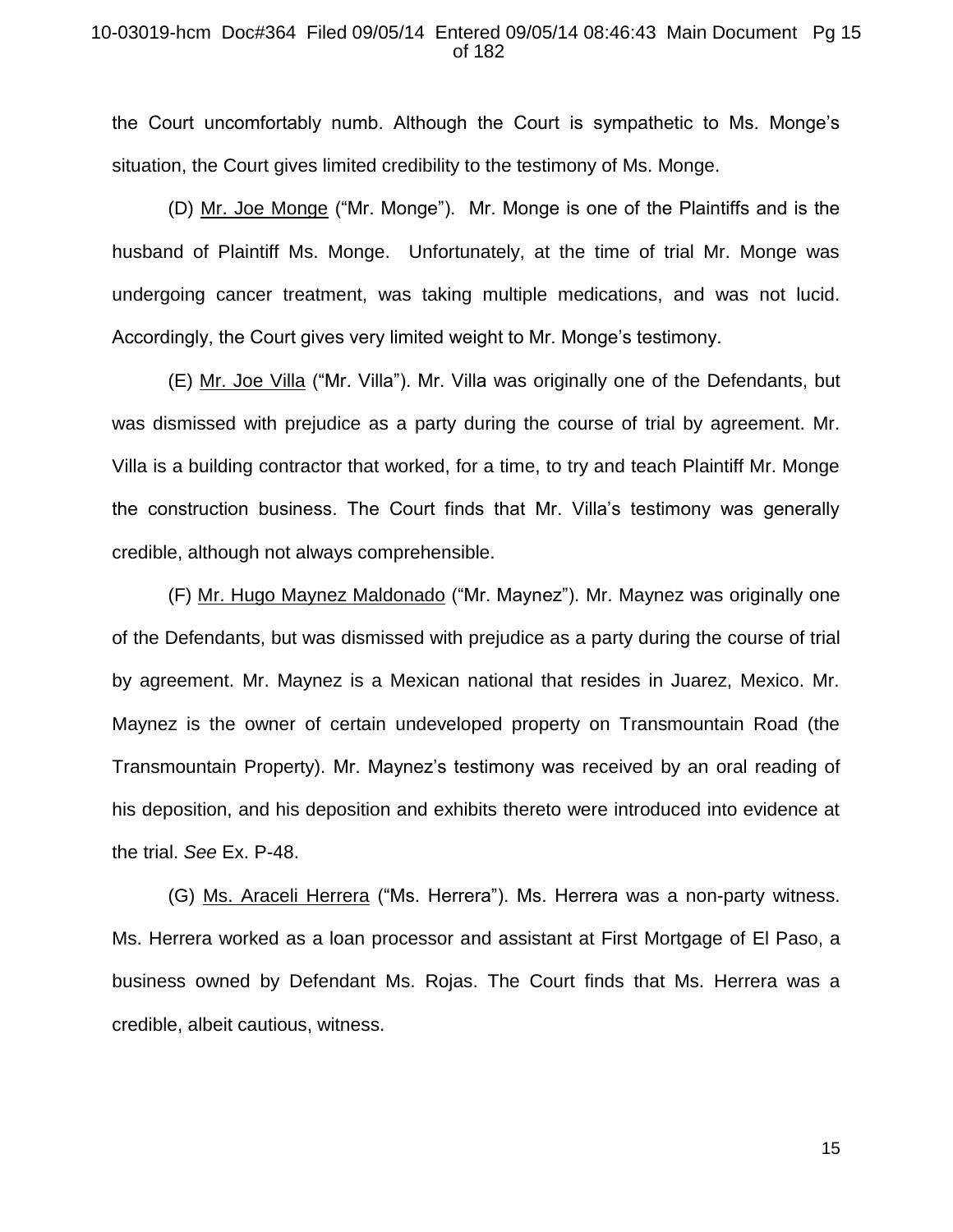## 10-03019-hcm Doc#364 Filed 09/05/14 Entered 09/05/14 08:46:43 Main Document Pg 16 of 182

(H) Mr. James Thomas ("Mr. Thomas"). Mr. Thomas was a non-party witness. Mr. Thomas began the process of purchasing a home to be built in the Country Cove Subdivision, but the purchase was never completed. The Court finds that Mr. Thomas was a credible witness, although his accurate recollection of events (which happened many years ago) was limited.

(I) Mr. Alfonso Flores ("Mr. Flores"). Mr. Flores was a non-party witness who is the owner of Metal Building Specialties, LLC. Mr. Flores's company was hired to do construction in the Country Cove Subdivision. The Court finds that Mr. Flores was a credible witness, although his involvement with the relevant events was limited.

(J) Mr. Ronald Lucero ("Mr. Lucero"). Mr. Lucero was a non-party witness. Mr. Lucero is a building contractor that tried to teach Plaintiff Mr. Monge the construction business and how to build houses at the Country Cove Subdivision. The Court finds that Mr. Lucero's testimony was generally credible, although limited in scope.

(K) Mr. William Isaac ("Mr. Isaac"). Mr. Isaac was a non-party witness. Mr. Isaac and his group were secured lenders on the Country Cove Subdivision. Mr. Isaac and his secured lender group ultimately foreclosed on the Country Cove Subdivision. The Court finds that Mr. Isaac was a credible witness.

(L) Ms. Shawna Blount, formerly known as Shawna Gonzalez ("Ms. Blount"). Ms. Blount was a non-party witness. Ms. Blount is a branch manager of Dona Ana Title and was the escrow officer on the contract for the sale of the Thoroughbred Property to the Monges. The Court finds that Ms. Blount was a credible, albeit cautious, witness.

(M) Mr. Pedro Natividad ("Mr. Natividad"). Mr. Natividad was a non-party witness. Mr. Natividad allegedly executed a residential lease with the Monges for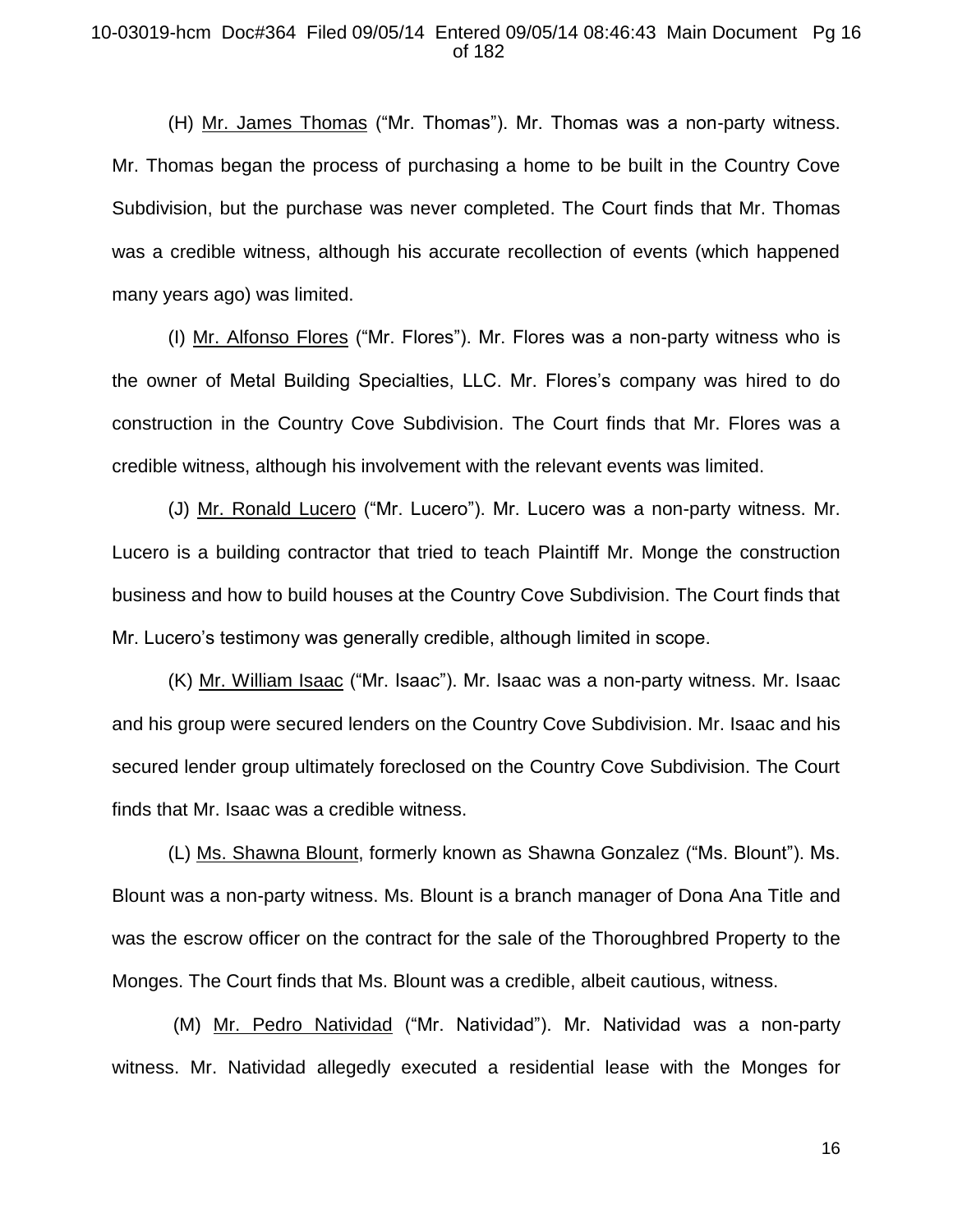### 10-03019-hcm Doc#364 Filed 09/05/14 Entered 09/05/14 08:46:43 Main Document Pg 17 of 182

property located on Fillmore Avenue. The Court finds that Mr. Natividad was a credible witness, and believes his testimony that he did not sign the lease for the Fillmore property.

(N) Dr. Luis Marioni ("Dr. Marioni"). Dr. Marioni was a non-party witness. Dr. Marioni allegedly executed a residential lease with the Monges on the Thoroughbred Property. Dr. Maroni also was, for a time, a shareholder in the Northeast Patriot corporation, an entity that was allegedly formed to attempt to build a clinic on the Transmountain Property. The Court finds that Dr. Marioni was a credible witness (although his recollection of Transmountain Property events was limited), and believes his testimony that he did not sign the lease for the Thoroughbred Property.

(O) Ms. Alejandra Hernandez, formerly known as Alejandra Marioni ("Ms. Hernandez"). Ms. Hernandez was a non-party witness. Ms. Hernandez, at one time, was the wife of Dr. Marioni. Ms. Hernandez (then Ms. Marioni) allegedly executed a residential lease with the Monges on the Thoroughbred Property, together with her then husband Dr. Marioni. The Court finds that Ms. Hernandez was a credible witness, and believes her testimony that she did not sign the lease for the Thoroughbred Property.

(P) Mr. David Garcia ("Mr. Garcia"). Mr. Garcia was a non-party witness. Mr. Garcia is a disabled veteran. Through a member of a disabled veteran's organization, Mr. Garcia had a contract to build a medical facility with J&M Builders, Inc. The Court finds that Mr. Garcia's testimony was generally credible, although his accurate recollection of events (which happened years ago) was limited.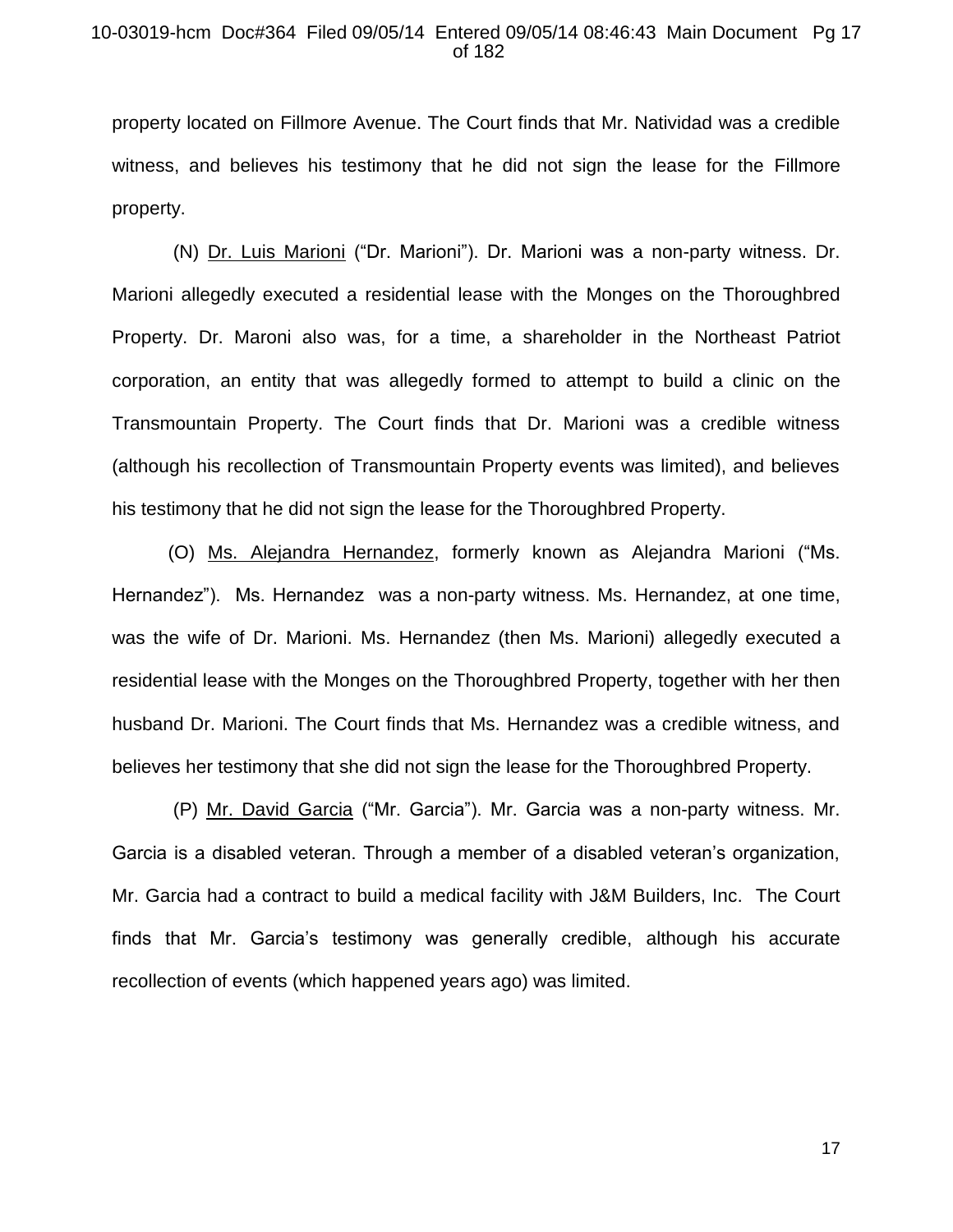### 10-03019-hcm Doc#364 Filed 09/05/14 Entered 09/05/14 08:46:43 Main Document Pg 18 of 182

# **Parties**

34. The Court will next generally identify and define the parties in this Adversary Proceeding.

### Plaintiffs Joe and Rosana Monge ("Monges")

35. The Plaintiffs, Counter-Defendants, and Debtors in this Adversary Proceeding are Joe Monge and Rosana Monge (collectively, the "Monges"). The Monges are husband and wife.

36. Ms. Monge works as a nurse practitioner at the El Paso Veterans Affairs Hospital. She also received a medical degree in Mexico in 2010.

37. Mr. Monge has served in the U.S. Army and is a veteran of the Vietnam War, and currently has cancer. The Monges have owned approximately five to six properties in the last twenty years, mostly residential houses. *See* Tr. 8/7/14, p. 185, lines 1-17.

38. The Monges filed for Chapter 11 bankruptcy in this Court on April 27, 2009, and their Plan of Reorganization was confirmed by the Court on July 13, 2010. *See* Monges main bankruptcy case no. 09-30881, dkt# 1, 69, 97.

### Defendants Alicia Rojas and Francisco Jayme ("Rojas/Jayme")

39. The primary remaining Defendants and Counter-Plaintiffs in this Adversary Proceeding are Ms. Alicia Rojas and her husband Mr. Francisco Jayme (collectively, "Rojas/Jayme"). Rojas/Jayme reside on the Thoroughbred Property owned by the Monges, which is the source of the principal dispute in this Adversary Proceeding.

40. Ms. Rojas has been a licensed mortgage broker for approximately eighteen years and is the owner of First Mortgage of El Paso ("First Mortgage"). From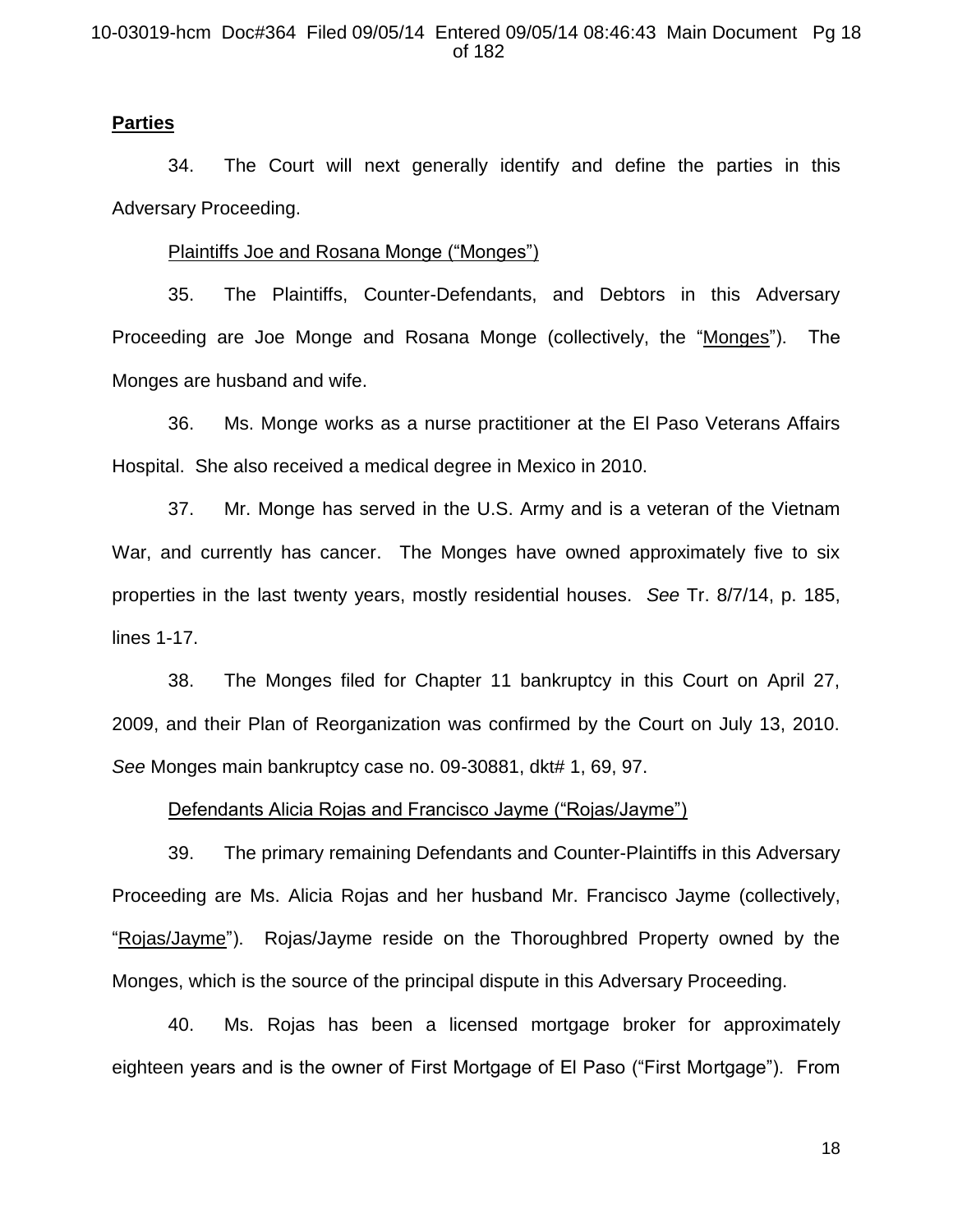## 10-03019-hcm Doc#364 Filed 09/05/14 Entered 09/05/14 08:46:43 Main Document Pg 19 of 182

late 2005 through 2008, Ms. Rojas acted as a mortgage broker for the Monges. Ms. Rojas is also an attorney, having graduated from a law school in Mexico. For a time, Ms. Rojas practiced in the areas of both civil and criminal matters in Juarez, Mexico.

41. Mr. Jayme has been a licensed real estate agent in the State of Texas for about twenty-one years. Mr. Jayme served as the real estate agent on transactions for the Monges as well as other persons.

# Defendants Joe and Alison Villa ("Villas") and Hugo Maynez Maldonado ("Maynez")

42. The secondary Defendants in this Adversary Proceeding were (1) Joe and his daughter Alison Villa (collectively, the "Villas"); and (2) Hugo Maynez Maldonado ("Mr. Maynez"). By agreement with Plaintiffs Monges during the course of trial, the Villas and Mr. Maynez were dismissed as parties with prejudice. Accordingly, the Villas and Mr. Maynez are no longer parties to this Adversary Proceeding.

# Defendants Monroj Investment, Inc. ("Monroj") and Northeast Patriot Plaza, Inc. ("Northeast Patriot")

43. Monroj Investment, Inc. ("Monroj") and Northeast Patriot Plaza, Inc. ("Northeast Patriot") were also named as Defendants in this Adversary Proceeding. Monroj was a Texas corporation newly formed by the Monges and Rojas/Jayme in connection with the Country Cove Subdivision. Northeast Patriot was a Texas corporation newly formed by Mr. Monge, Ms. Rojas, and others in connection with the Transmountain Property.

44. Both Monroj and Northeast Patriot are defunct corporations that failed to appear and answer in this Adversary Proceeding. On June 5, 2013, upon motion of the Monges, the Court entered an Order of Default against Defendants Monroj and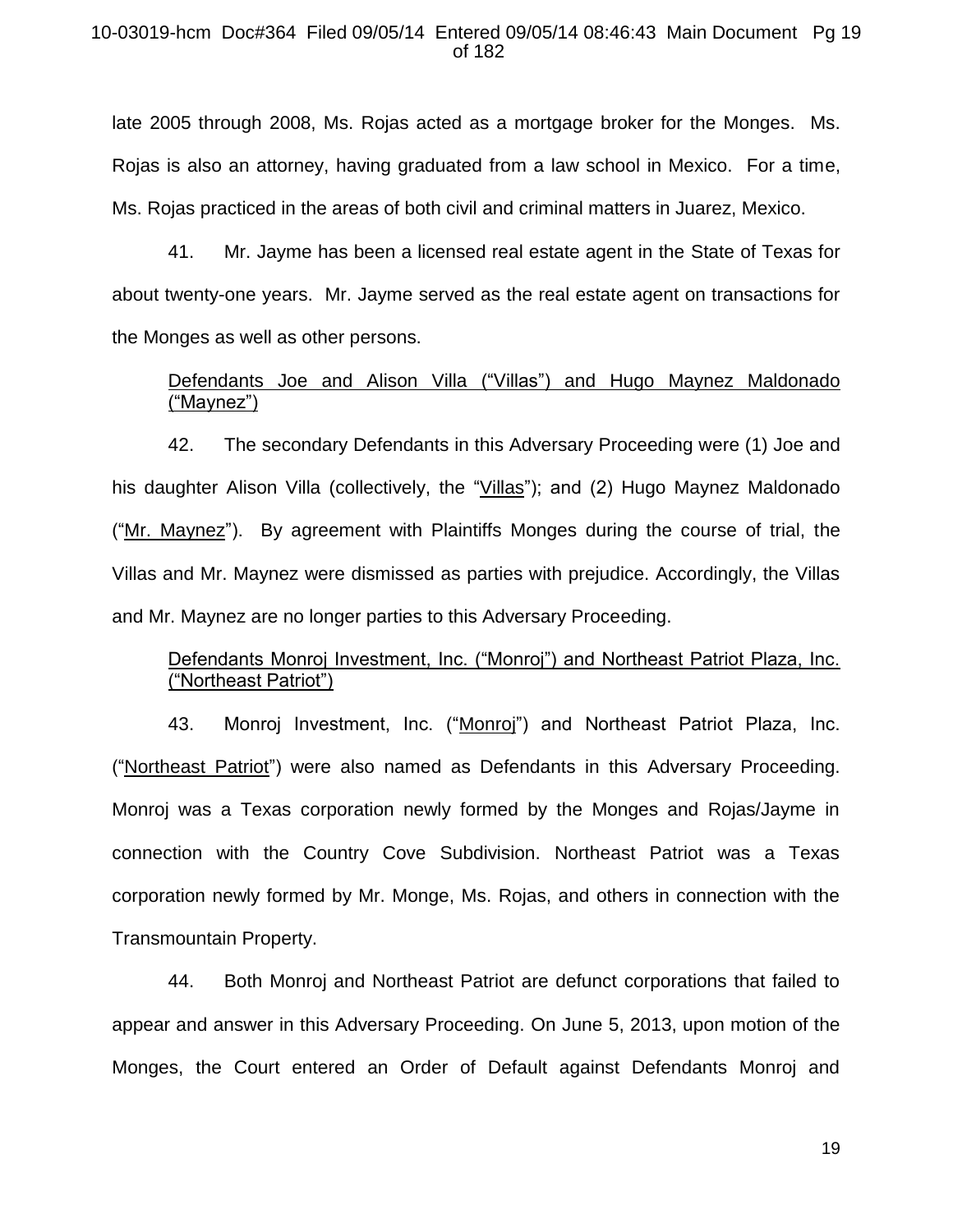## 10-03019-hcm Doc#364 Filed 09/05/14 Entered 09/05/14 08:46:43 Main Document Pg 20 of 182

Northeast Patriot (dkt# 160, 168). Although technically remaining as party Defendants, Monroj and Northeast Patriot did not appear or participate in the trial in this Adversary Proceeding.

45. As a result, Rojas/Jayme were the only remaining and participating Defendants by the end of trial.

### **Properties and Transactions—General Overview**

46. Next, the Court will generally describe, as an overview, the four real properties and transactions at issue in this Adversary Proceeding.

#### Thoroughbred Property—New Mexico (Overview)

47. The primary transactions at issue in this Adversary Proceeding involve the "Thoroughbred Property"—real estate and a house located at 105 Thoroughbred Court, Santa Teresa, New Mexico. In general, the Monges and Rojas/Jayme entered into a sale and lease/option to purchase transaction with respect to the Thoroughbred Property.

48. In December 2005, the Monges executed a residential purchase agreement for the purchase of the Thoroughbred Property from Mr. Jayme. The sale closed and the Thoroughbred Property was sold and conveyed by Mr. Jayme to the Monges on February 3, 2006.

49. On the same day as the closing of the sale of the Thoroughbred Property to the Monges—February 3, 2006—Ms. Rojas entered into a residential lease ("Lease") with an option to purchase ("Option") with respect to the Thoroughbred Property (collectively "Lease/Option"). *See* Ex. P-32, pp. 57-65. In general, under the Lease/Option, Rojas/Jayme agreed to lease the Thoroughbred Property from the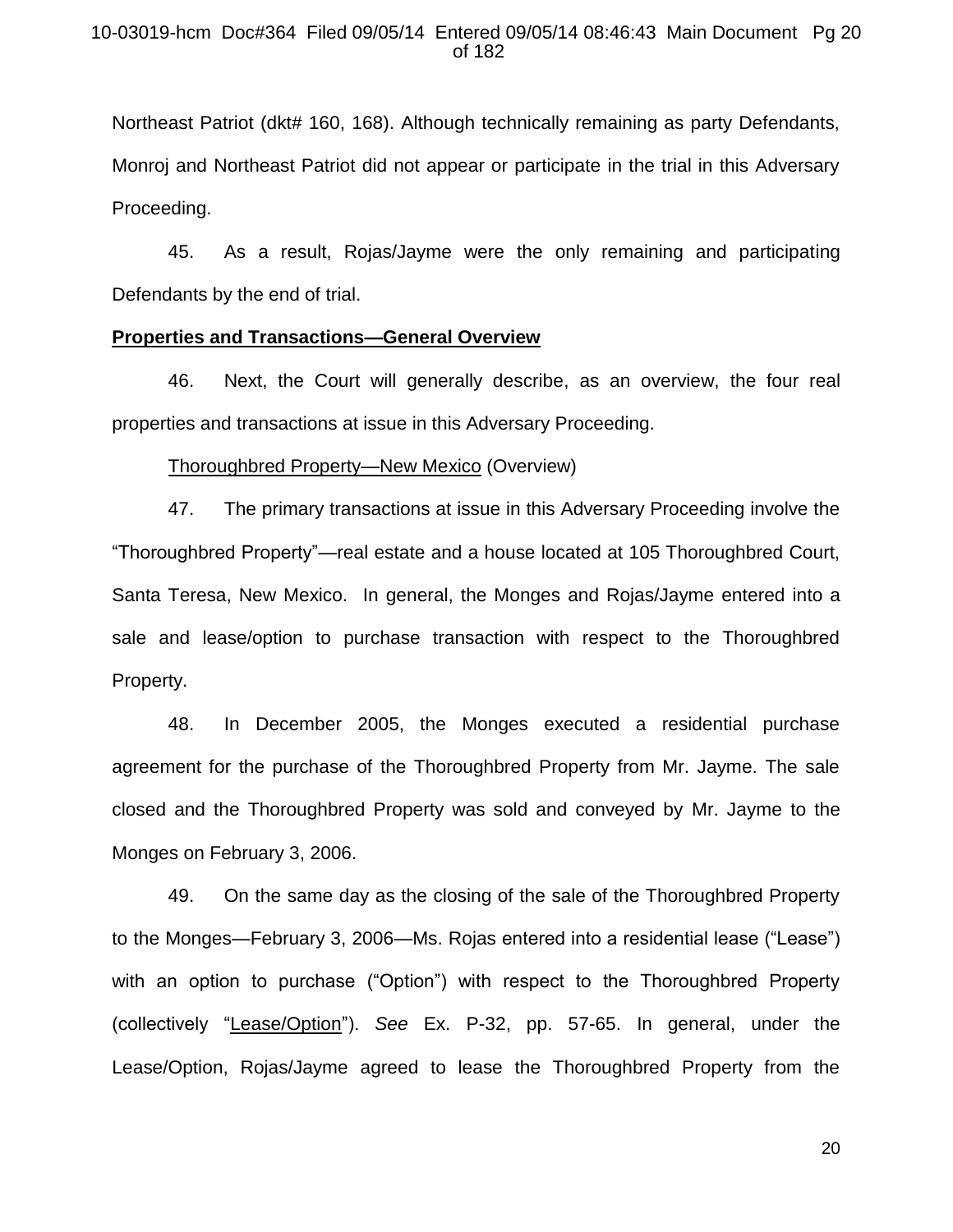## 10-03019-hcm Doc#364 Filed 09/05/14 Entered 09/05/14 08:46:43 Main Document Pg 21 of 182

Monges for one year and pay rent, and Rojas/Jayme received a one-year option to repurchase the Thoroughbred Property from the Monges. The Lease/Option was for a period of one year—from February 1, 2006 through January 31, 2007.

50. However, Rojas/Jayme continued to live in the Thoroughbred Property well after the Lease/Option expired in January 2007, and they still live on the Thoroughbred Property—some seven years later. Rojas/Jayme have not paid rent to the Monges on the Thoroughbred Property in over six years, and have been effectively living on the Thoroughbred Property for free for many years.

### Country Cove Subdivision (Overview)

51. In late 2005 and 2006, the Monges and Rojas/Jayme desired to jointly develop largely unimproved real property in the Country Cove subdivision located in Dona Ana County, New Mexico ("Country Cove Subdivision"). On February 16, 2006, a purchase agreement was signed by Mr. Monge and Ms. Rojas, as buyers, and a Dr. Habib Asfahani as seller.

52. The Monges and Rojas/Jayme then formed a new Texas corporation (Monroj, technically a Defendant) to acquire and secure financing for the purchase of the Country Cove Subdivision. In 2006, Monroj purchased the Country Cove Subdivision lots and executed a Line of Credit Note secured by a Mortgage to finance the purchase with a secured lender group which included William Isaac ("Isaac Loan").

53. The development of the Country Cove Subdivision lots by Monroj, the Monges, and Rojas/Jayme failed. Ultimately, Monroj (and the Monges and Rojas/Jayme) were unable to make the payments on the Isaac Loan, and the Isaac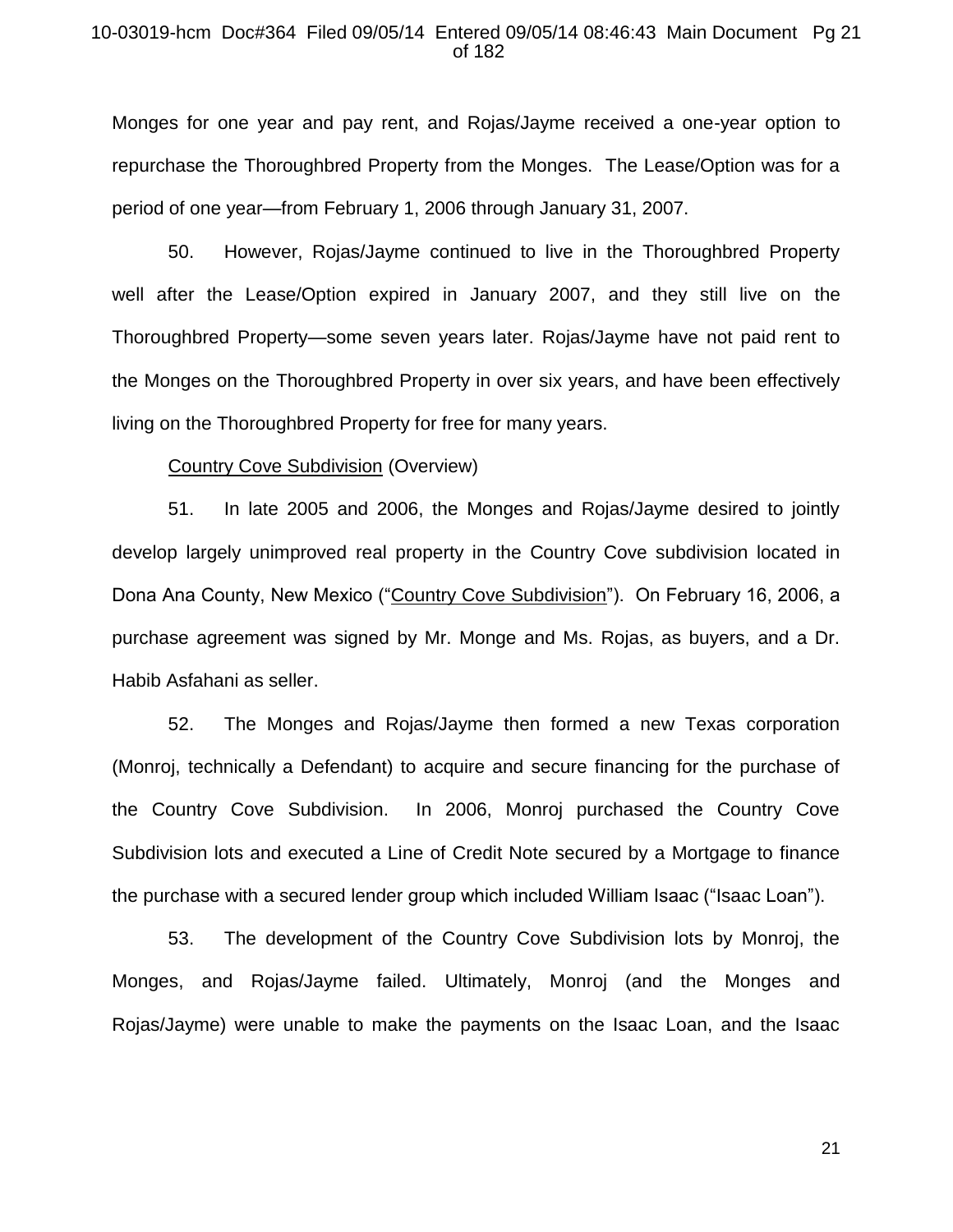### 10-03019-hcm Doc#364 Filed 09/05/14 Entered 09/05/14 08:46:43 Main Document Pg 22 of 182

lenders foreclosed on the Country Cove Subdivision lots. Monroj's corporate charter was revoked and Monroj is now a defunct entity.

### Transmountain Property (Overview)

54. In 2006, the Monges and Ms. Rojas, along with two doctors, formed a new Texas corporation (Northeast Patriot, technically a Defendant) with a view toward purchasing and developing land near Transmountain Road in El Paso, Texas ("Transmountain Property"). Apparently, the purpose of Northeast Patriot was primarily to eventually build and develop a medical clinic on the Transmountain Property.

55. In January 2006, Ms. Rojas executed a contract to purchase the Transmountain Property for the amount of \$969,000 in the name of "Alicia Rojas and/or assigns" as buyer, and Patriot Castner Joint Venture, as seller. In April 2007, Ms. Rojas sent an email to the title company, advising the title company that Ms. Rojas and Mr. Maynez would be closing under their personal names until title was transferred to the Northeast Patriot corporation.

56. On April 18, 2007, the sale of the Transmountain Property to Ms. Rojas and Mr. Maynez closed. The Transmountain Property was conveyed by the seller to Ms. Rojas and Mr. Maynez by general warranty deed recorded in El Paso County, Texas on April 18, 2007. Mr. Maynez (and his wife) contributed all the cash necessary to pay the purchase price for the Transmountain Property. Neither the Monges, Ms. Rojas, nor any other member of Northeast Patriot, paid any funds to Mr. Maynez for the purchase of the Transmountain Property.

57. In October 2008, Ms. Rojas executed a general warranty deed by which Ms. Rojas conveyed her interest in the Transmountain Property to Mr. Maynez, making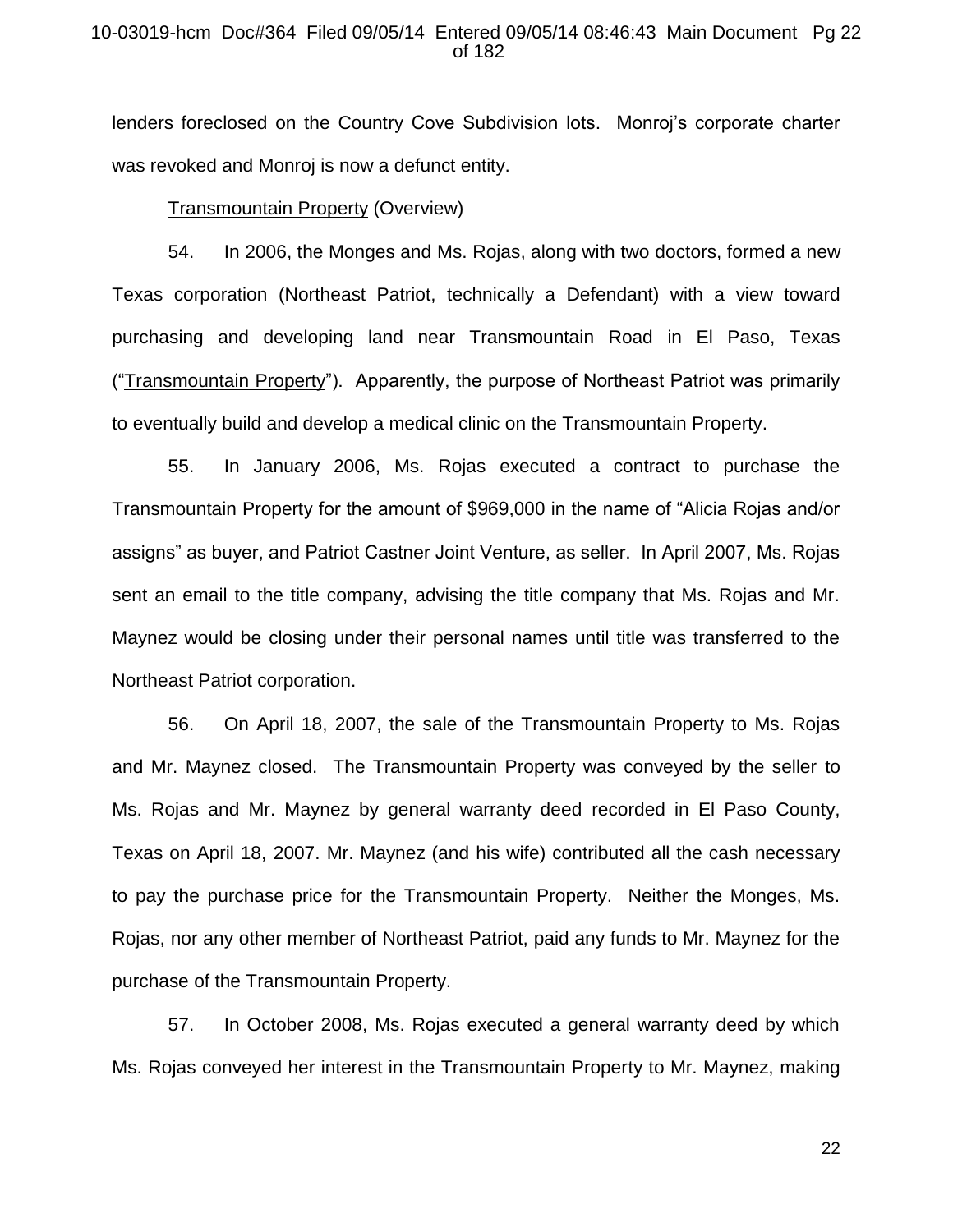### 10-03019-hcm Doc#364 Filed 09/05/14 Entered 09/05/14 08:46:43 Main Document Pg 23 of 182

him sole owner of the Transmountain Property. Mr. Maynez remains the owner of the Transmountain Property to date, he has not received any income on the Transmountain Property, and he has not been able to sell the property.

 58. Within a few months after closing of the sale of the Transmountain Property to Ms. Rojas and Mr. Maynez in April 2007, the Monges started asking questions about the Transmountain Property transactions and Northeast Patriot corporation.

59. It was not until July 2012—with the filing by the Monges of their Second Amended Complaint in this Adversary Proceeding—that the Monges first asserted causes of action against Rojas/Jayme relating to the Transmountain Property and Northeast Patriot (dkt# 58). Northeast Patriot (the Texas corporation owned in part by Mr. Monge and Ms. Rojas) is now a defunct corporate entity.

### Sierra Crest Property (Overview)

60. In May 2006, the Monges entered into a contract to purchase a home located at 51 Sierra Crest in El Paso, Texas ("Sierra Crest Property") from third-party sellers. The purchase by the Monges of the Sierra Crest Property closed in August 2006.

61. Mr. Jayme acted as the real estate agent and Ms. Rojas served as the mortgage broker for the Monges on the Sierra Crest Property transaction. The Monges received a Sellers Disclosure Notice before closing, which disclosed certain problems with the Sierra Crest Property. At closing, the Monges signed an Acceptance of Property document which acknowledged they had inspected the property and accepted the property "AS IS."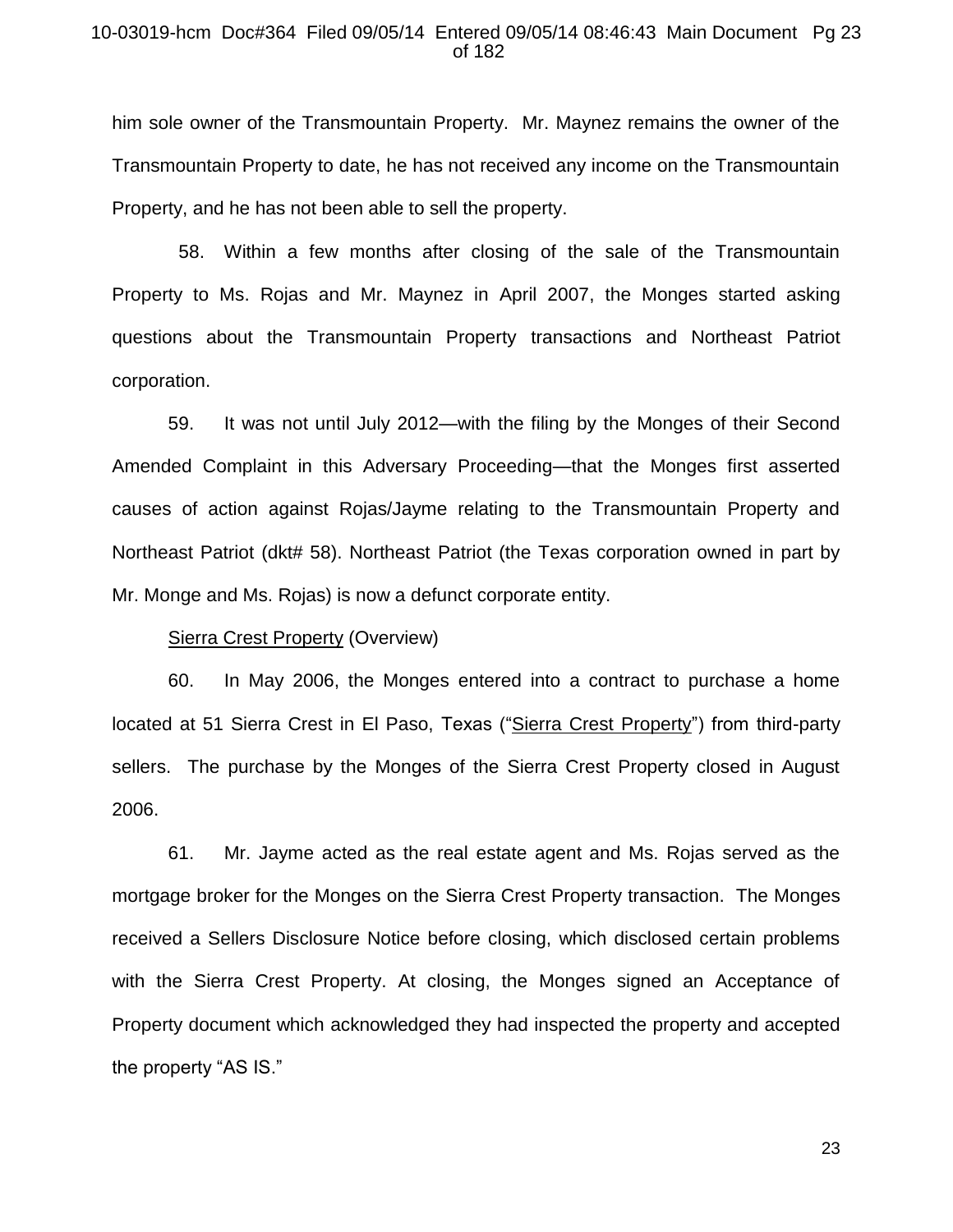### 10-03019-hcm Doc#364 Filed 09/05/14 Entered 09/05/14 08:46:43 Main Document Pg 24 of 182

62. Soon after purchasing the Sierra Crest Property (in the years 2006 and 2007), the Monges began noticing issues with the Sierra Crest Property, including leaks, water damage, and electricity problems. The Monges then began noticing structural issues with the property, including cracks in the foundation. The Monges claim that Mr. Jayme was aware of all of these issues with the Sierra Crest Property prior to the sale of the property. The Monges claim that the Sierra Crest Property is now uninhabitable.

63. It was not until July 2012—with the filing by the Monges of their Second Amended Complaint in this Adversary Proceeding—that the Monges first asserted causes of action against Rojas/Jayme relating to the Sierra Crest Property (dkt# 58).

# **Thoroughbred Property transactions**

64. Next, the Court will specifically address the Thoroughbred Property and related transactions in detail.

### Jayme Ownership of Thoroughbred Property and Multiple Bankruptcies

65. In November 2002, Mr. Jayme originally acquired and obtained title to the Thoroughbred Property through a general warranty deed filed in Dona Ana County, New Mexico. *See* Ex. P-1, p. 339. Shortly thereafter, and beginning in 2003, Mr. Jayme filed a series of Chapter 13 bankruptcy cases in New Mexico and Texas. Mr. Jayme filed four bankruptcy cases in total, and each bankruptcy case was subsequently dismissed.

66. At the time of Mr. Jayme's first bankruptcy filing, on June 27, 2003, Mr. Jayme was in arrears on his mortgage on the Thoroughbred Property in the amount of about \$24,867. *See* Ex. P-25, p. 43. Mr. Jayme's first bankruptcy case was dismissed on July 22, 2004.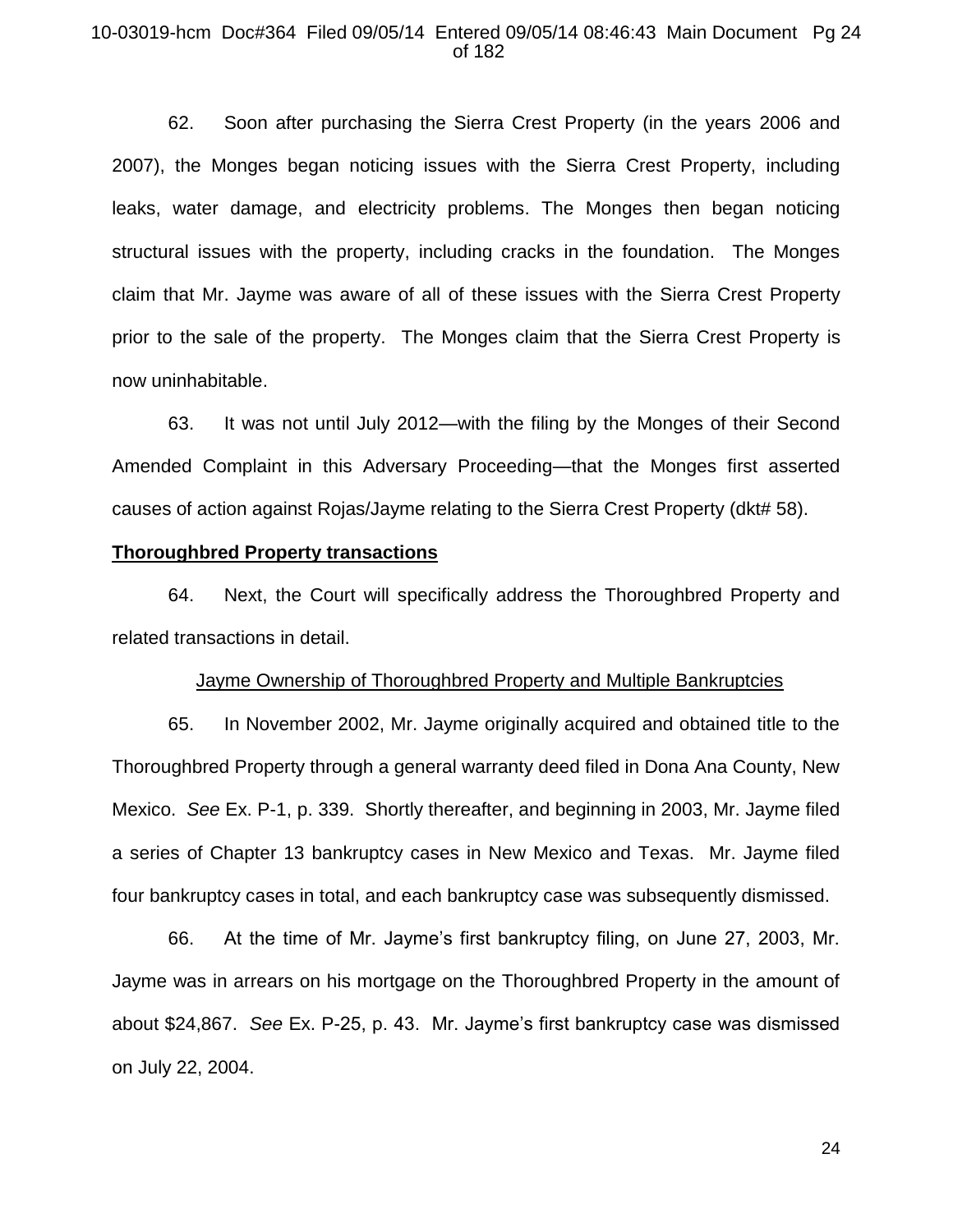### 10-03019-hcm Doc#364 Filed 09/05/14 Entered 09/05/14 08:46:43 Main Document Pg 25 of 182

67. On March 16, 2004, this Court lifted the automatic stay with regard to the Thoroughbred Property in Mr. Jayme's first bankruptcy case. Then on April 19, 2004, Citibank N.A. ("Citibank")—Mr. Jayme's mortgage lender on the Thoroughbred Property—filed its first Complaint of Foreclosure in New Mexico state court. *See* Ex. P-5, pp. 1-6. A civil suit was then commenced by Citibank against Mr. Jayme on May 11, 2004. On October 25, 2004—just one day before the foreclosure on the Thoroughbred Property was scheduled to take place—Mr. Jayme filed his second bankruptcy case. *See* Ex. P-26, p. 1. Consequently, the foreclosure sale originally scheduled for October 26, 2004, was canceled. *See* Ex. P-5, p. 76. Mr. Jayme's second bankruptcy case was then dismissed on January 20, 2005.

68. On September 13, 2005, Citibank was granted permission to reinstate the foreclosure sale on the Thoroughbred Property. On September 26, 2005, an Amended Default Judgment for Foreclosure and Order of Sale was entered against Mr. Jayme. A Notice of Sale of the foreclosure was subsequently filed on October 6, 2005, scheduling the foreclosure sale on the Thoroughbred Property for November 1, 2005. A copy of such Amended Default Judgment and Notice of Sale was mailed to Mr. Jayme and Mr. Jayme's bankruptcy attorney. *See* Ex. P-5, pp. 101-04.

69. On the date of this scheduled foreclosure sale (November 1, 2005), Mr. Jayme filed yet another Chapter 13 bankruptcy petition in New Mexico. *See* Ex. P-5, p. 106. On that same day (November 1, 2005), Citibank foreclosed on the Thoroughbred Property as scheduled.

70. At an emergency hearing held November 2, 2005—one day after the foreclosure sale—the Bankruptcy Court for the District of New Mexico entered an Order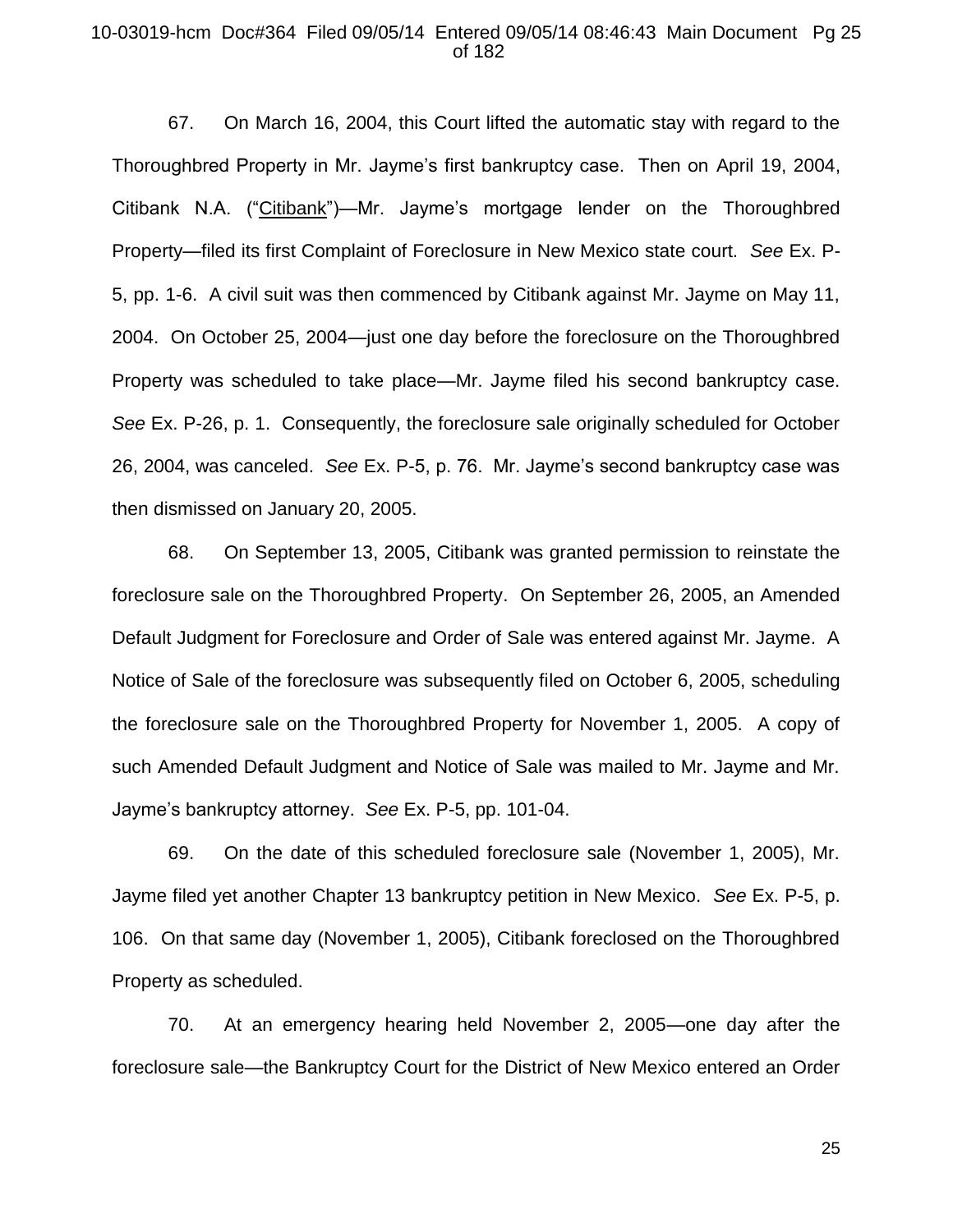## 10-03019-hcm Doc#364 Filed 09/05/14 Entered 09/05/14 08:46:43 Main Document Pg 26 of 182

acknowledging that the foreclosure sale of the Thoroughbred Property had taken place on November 1, 2005, and providing that Citibank agreed not to submit the Order Approving Sale of the Thoroughbred Property to the New Mexico state court until Jayme's Motion Concerning Automatic Stay was resolved. *See* Ex. P-28, p. 164.

71. At a final hearing on Mr. Jayme's Motion Concerning Automatic Stay, Mr. Jayme entered into a stipulation with Chase Home Finance LLC (loan servicer for Citibank) in which Jayme proposed to sell the Thoroughbred Property to a third party. The New Mexico Bankruptcy Court imposed the automatic stay, but conditioned it on several requirements. *See* Ex. P-28, pp.145-46. Mr. Jayme subsequently failed to comply with the New Mexico Bankruptcy Court's order, and Mr. Jayme's fourth bankruptcy case was dismissed on December 22, 2005. *See* Ex. P-28, p. 176.

72. On January 9, 2006, an Order Approving Sale and Special Master's Report was entered in the New Mexico state court, whereby the Special Master acknowledged the following: (1) that Citibank had purchased the Thoroughbred Property at the foreclosure sale on November 1, 2005; (2) that Mr. Jayme's fourth bankruptcy case had been dismissed allowing Citibank to proceed to confirm its sale; and (3) Mr. Jayme retained a one-month right of redemption on the Thoroughbred Property under New Mexico law. *See* Ex. P-5, pp. 112-19. The Special Master's Deed was filed and recorded on January 19, 2006, and made effective to November 1, 2005—the date of the foreclosure sale on the Thoroughbred Property by Citibank. *See*  Ex. P-1, pp. 33-34.

73. Throughout his testimony during the trial, Mr. Jayme repeatedly denied ever knowing that the Thoroughbred Property was in foreclosure or that it was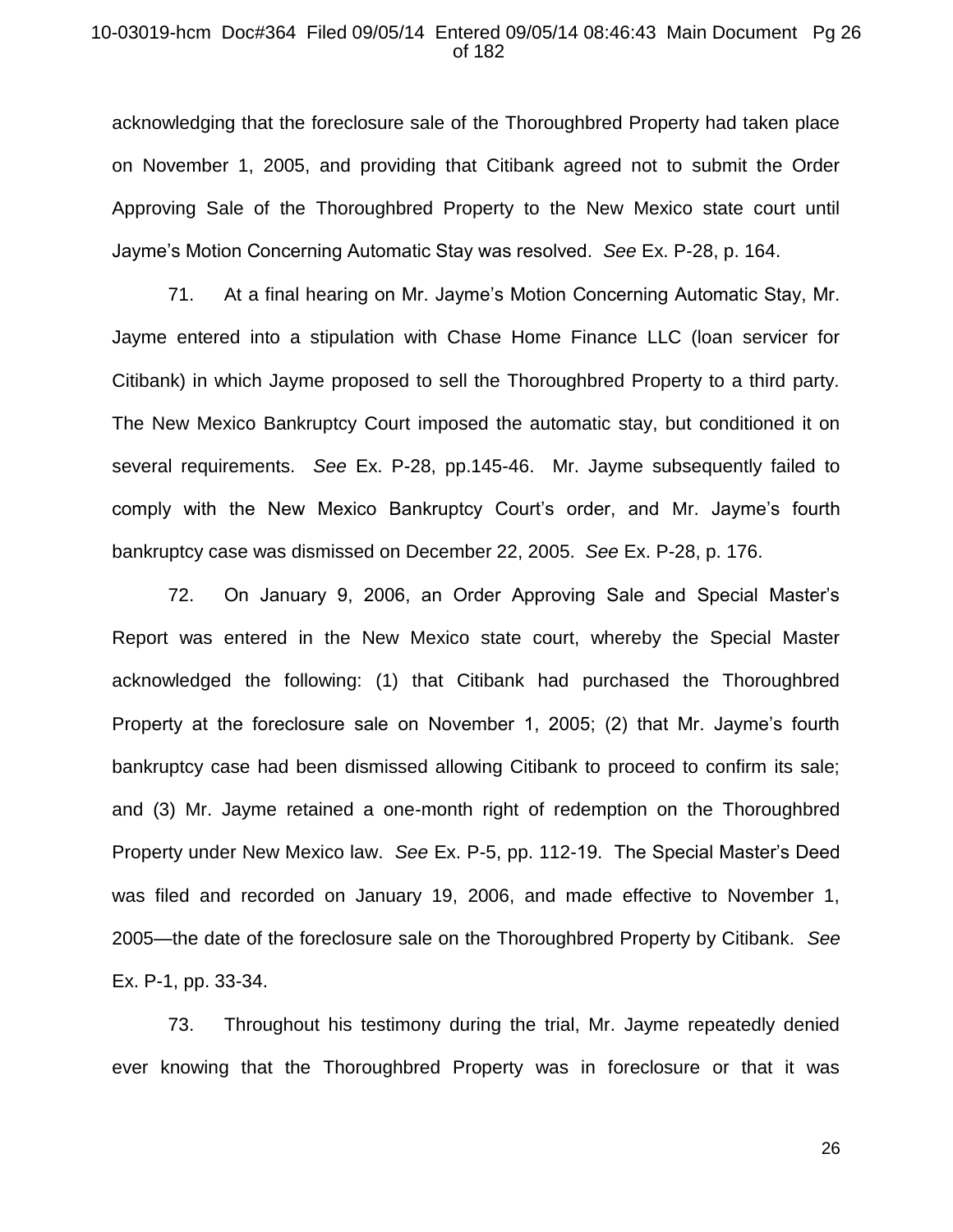## 10-03019-hcm Doc#364 Filed 09/05/14 Entered 09/05/14 08:46:43 Main Document Pg 27 of 182

eventually foreclosed on by Citibank in November 2005. Mr. Jayme also denied that the reason he filed for bankruptcy numerous times was to delay Citibank's foreclosure on the Thoroughbred Property. *See* Tr. 7/17/14, pp. 47-61.

74. The Court does not believe Mr. Jayme's testimony. The dates of Mr. Jayme's filings for bankruptcy coincide directly with the foreclosure proceedings by Citibank, and Mr. Jayme was mailed numerous notices that the Thoroughbred Property was scheduled for foreclosure sale. Indeed, Mr. Jayme's fourth and final bankruptcy filing was the very same day Citibank was scheduled to foreclose on the Thoroughbred Property—November 1, 2005. Moreover, in his bankruptcy petitions, Mr. Jayme lists that he was in serious payment arrears on the Thoroughbred Property mortgage with Citibank.

75. Accordingly, the Court finds that Mr. Jayme filed bankruptcy numerous times in an attempt to avoid foreclosure of the Thoroughbred Property. The Court also finds that Mr. Jayme knew of the foreclosure of the Thoroughbred Property by Citibank on or shortly after November 1, 2005, when it occurred.

#### Sale of Thoroughbred Property by Jayme to the Monges

76. At some time in late 2005, the Monges were referred to Rojas/Jayme by Mr. Villa regarding the possibility of purchasing a property. During one of the meetings between Rojas/Jayme and the Monges, they discussed the possibility of the Monges purchasing the Thoroughbred Property from Mr. Jayme.

77. On December 18, 2005, Mr. Jayme and the Monges executed a Purchase Agreement, by which the Monges agreed to purchase the Thoroughbred Property from Mr. Jayme for a purchase price of \$775,000. *See* Ex. P-1, pp. 358-66. This Purchase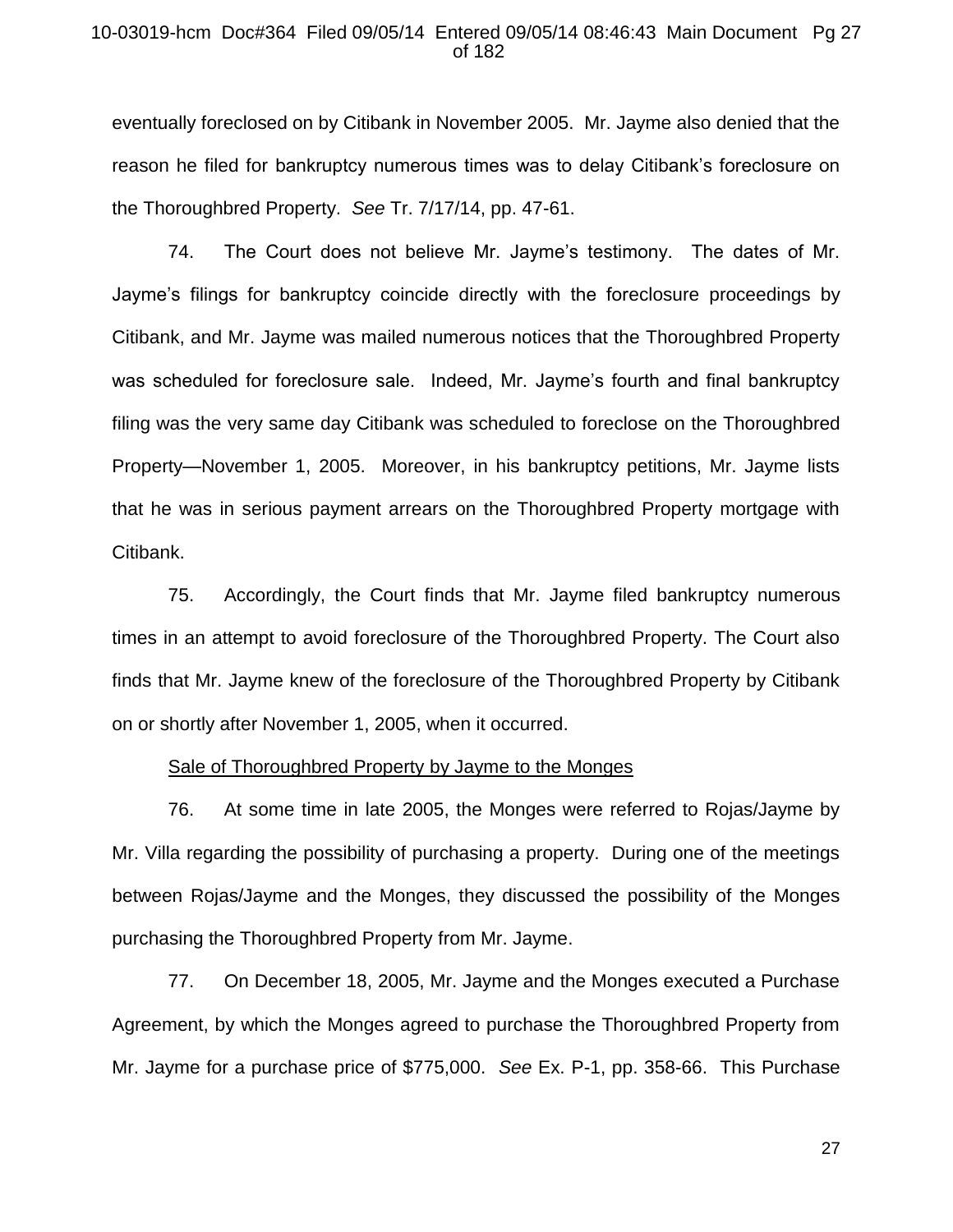## 10-03019-hcm Doc#364 Filed 09/05/14 Entered 09/05/14 08:46:43 Main Document Pg 28 of 182

Agreement was executed by Mr. Jayme after the November 1, 2005, foreclosure sale by Citibank on the Thoroughbred Property owned by Mr. Jayme, but before Mr. Jayme's statutory right of redemption under New Mexico law had expired.

78. To finance their purchase of the Thoroughbred Property, the Monges obtained a mortgage loan for \$697,500 with America's Wholesale Lender, which was arranged by Ms. Rojas as mortgage broker ("Thoroughbred Mortgage"). *See* Ex. P-2, pp. 6-21.

79. The closing of the sale of the Thoroughbred Property from Mr. Jayme to the Monges occurred on February 3, 2006. A general warranty deed conveying the Thoroughbred Property from Mr. Jayme to the Monges, as well as the Thoroughbred Mortgage, was first recorded in Dona Ana County, New Mexico, on February 6, 2006. *See* Ex. P-2, pp. 5-21.

80. On February 7, 2006, shortly after the closing of the Thoroughbred Property, a payoff redemption letter from Little & Dranttel, P.C. (the law firm that had handled the foreclosure of the Thoroughbred Property on behalf of Citibank) was sent to Mr. Jayme. The letter stated that the total amount necessary for Mr. Jayme to redeem the Thoroughbred Property from Citibank (and its loan servicer Chase) after the foreclosure sale was \$567,440, and that Mr. Jayme's statutory redemption period under New Mexico law would expire on February 9, 2006. *See* Ex. P-1, p. 173. Using some of the proceeds from the sale of the Thoroughbred Property to the Monges, Mr. Jayme (through the title company) wired payoff funds in the amount \$567,440 to Little & Dranttel P.C. (Citibank/Chase's law firm) on February 8, 2006. *See* Ex. P-1, p. 169.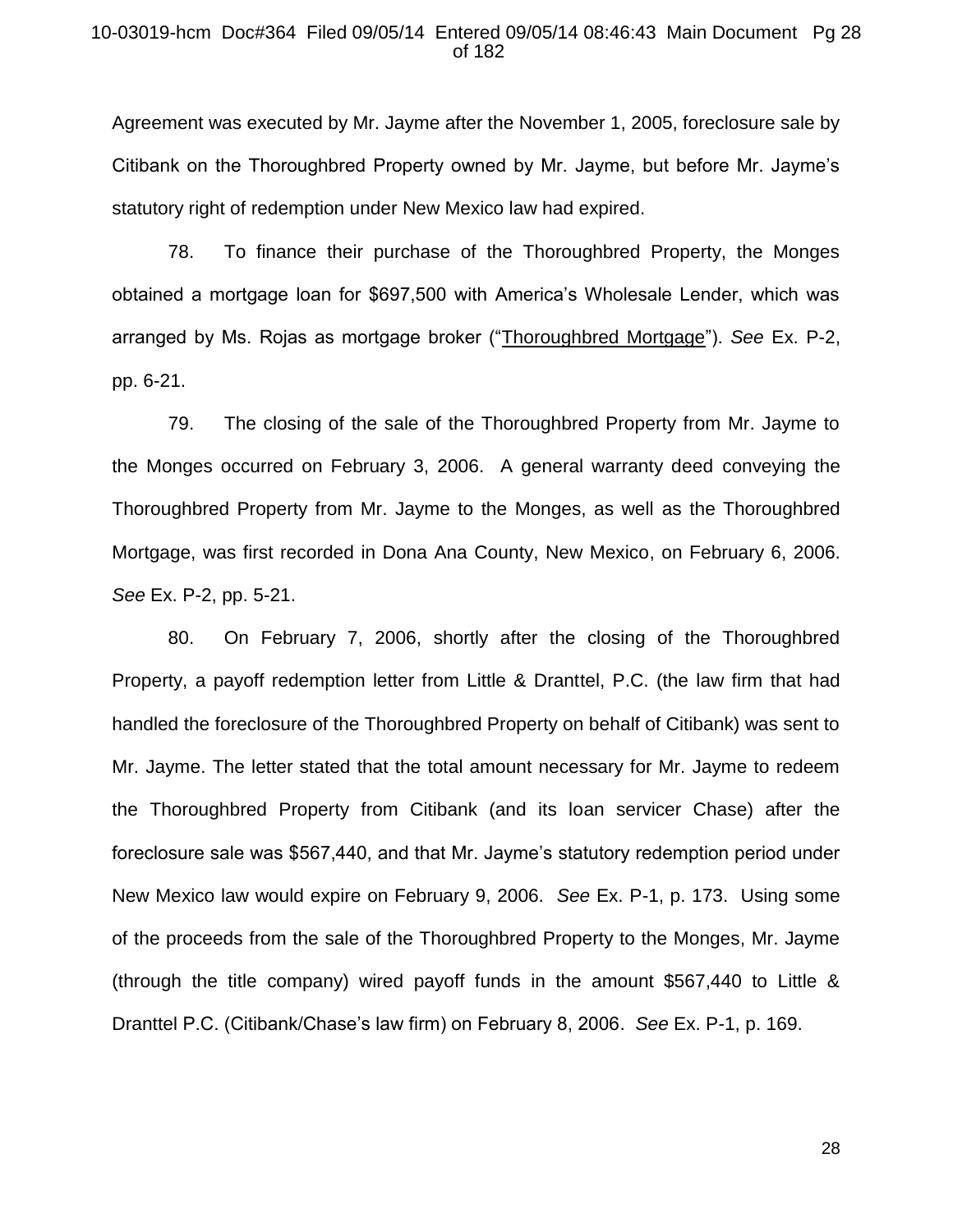### 10-03019-hcm Doc#364 Filed 09/05/14 Entered 09/05/14 08:46:43 Main Document Pg 29 of 182

81. It was not until June 27, 2006, months after the warranty deed conveying the Thoroughbred Property from Mr. Jayme to the Monges was first recorded, that Citibank executed a quit claim deed conveying the Thoroughbred Property back from Citibank to Mr. Jayme pursuant to his statutory right of redemption. *See* Ex. P-1, p. 321. The quit claim deed from Citibank to Mr. Jayme was recorded in Dona Ana County on July 28, 2006. *See* Ex. P-1, p. 323.

82. On the same day (July 28, 2006), shortly after the quit claim deed conveying the Thoroughbred Property from Citibank to Mr. Jayme was recorded, the general warranty deed from Mr. Jayme to the Monges along with the Thoroughbred Mortgage originally recorded on February 6, 2006, were re-recorded to "correct filing order." *See* Ex. P-2, pp. 22-38. Stated differently, the general warranty deed from Mr. Jayme to the Monges and the Thoroughbred Mortgage were re-recorded on July 28, 2006, to remove any possible cloud on the title due to Citibank's prior foreclosure.

83. Ultimately, an owner's title policy on the Thoroughbred Property was issued to the Monges insuring their title to the Thoroughbred Property, and a mortgagee title policy was issued to the Monges' lender. *See* Ex. P-1, pp. 342-57.

84. In theory, the Thoroughbred Property was being sold to the Monges so that Rojas/Jayme could obtain an estimated \$300,000 in equity from the Thoroughbred Property. Rojas/Jayme were then going to use the \$300,000 in equity to be realized from the sale toward the purchase and development of the Country Cove Subdivision a new venture between the Monges and Rojas/Jayme discussed below. In reality, however, this projected \$300,000 equity from the Thoroughbred Property did not materialize.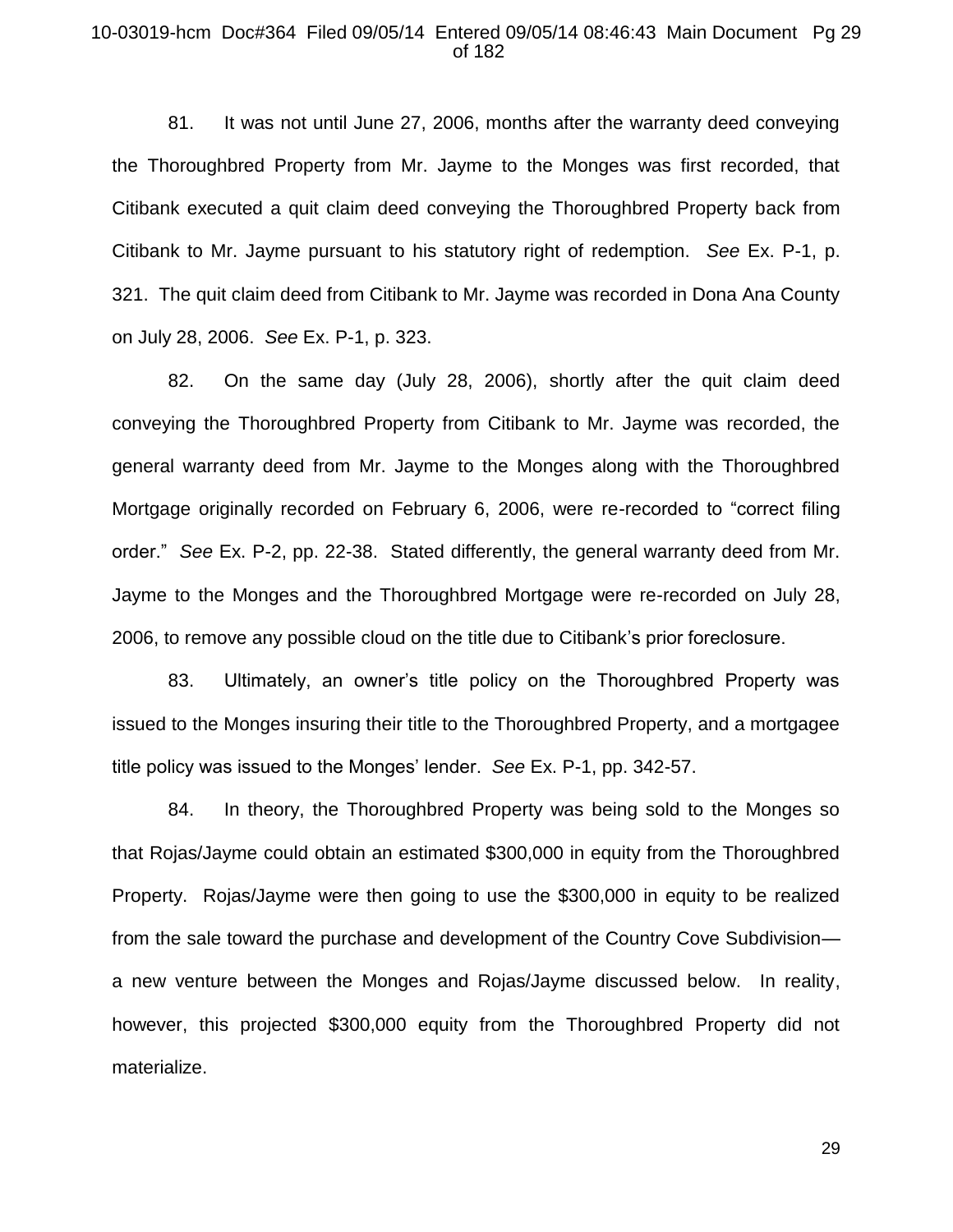### 10-03019-hcm Doc#364 Filed 09/05/14 Entered 09/05/14 08:46:43 Main Document Pg 30 of 182

85. As the final HUD-1 Settlement Statement ("HUD-1") reflects, Mr. Jayme did not receive anywhere close to the estimated \$300,000 in equity from the sale of the Thoroughbred Property to the Monges. Several different versions and copies of HUD-1 Settlement Statements were introduced into evidence at the trial; however, counsel for the parties stipulated that the HUD-1 Settlement Statement that appears at Exhibit P-4, pages 45-46, reflects the accurate numbers on the sale of the Thoroughbred Property.

86. This HUD-1 reflects that Mr. Jayme (seller) received zero in cash at the closing of the Thoroughbred Property. *See* Ex. P-4, pp. 45-46. Despite this document, Mr. Jayme testified that he received approximately \$125,000 in cash as a result of the sale. This, according to Mr. Jayme, was because his mother-in-law (Tomasa De Rojas) held a second lien on the Thoroughbred Property in the amount of \$125,179. *See* Ex. P-4, p. 45, line 505. Mr. Jayme testified that his mother-in-law's second lien was paid off at the closing and then she either loaned or gifted—the details of this arrangement were entirely unclear—the \$125,000 back to Rojas/Jayme. *See* Tr. 7/17/14, p. 82, lines 2-25, p. 83, lines 1-5.

87. From the \$125,000 Rojas/Jayme received after closing on the sale of the Thoroughbred Property, Ms. Rojas testified that she paid \$20,000 to Mr. Joe Villa at the Monges' request. Ms. Rojas testified that Ms. Monge requested her to pay Mr. Villa \$20,000 for some work Mr. Villa had done on a different project for the Monges. *See* Tr. 8/7/14, p. 97, lines 9-25, p. 98, lines 1-4. Ms. Monge disputed this contention and testified that she did not request Ms. Rojas to loan or pay \$20,000 to Mr. Villa. *See* Tr. 8/5/14, p. 53, lines 13-21.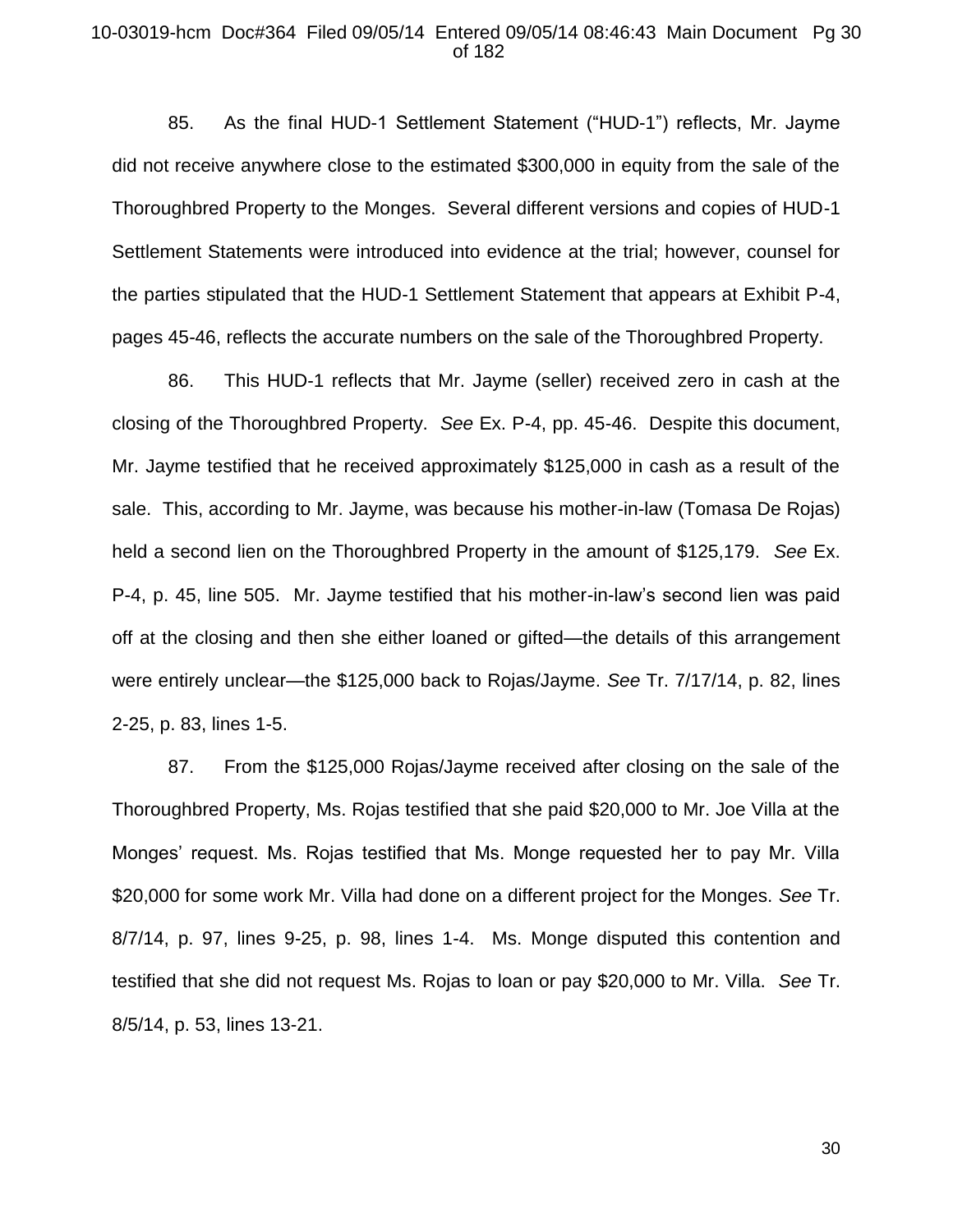### 10-03019-hcm Doc#364 Filed 09/05/14 Entered 09/05/14 08:46:43 Main Document Pg 31 of 182

88. The Court finds that Ms. Rojas's testimony that Ms. Monge requested her to make a \$20,000 payment to Mr. Villa from the Thoroughbred Property sales proceeds is not credible. Mr. Villa executed a note dated February 8, 2006, in the amount of \$20,000 in which he promised to pay First Mortgage of El Paso—Ms. Rojas's company. *See* Ex. P-34, pp. 23-24. Ms. Rojas, on behalf of First Mortgage, and Mr. Villa signed the note—neither of the Monges signed the note. The Court therefore finds that Ms. Rojas made the payment from the sales proceeds to Mr. Villa of her own volition and not at the request of the Monges.

89. Ms. Rojas also testified they also used approximately \$44,000 from the Thoroughbred sale proceeds to pay off a mortgage the Monges held on a property in Lordsburg, New Mexico. Ms. Rojas admitted that the Monges paid back Rojas/Jayme the \$44,000 that Rojas/Jayme paid on their behalf. *See* Tr. 8/7/14, p. 98, lines 14-23, p. 99, lines 5-12; Tr. 8/5/14, p. 154, lines 6-12.

90. The Monges received about 90% financing through the Thoroughbred Mortgage for the purchase of the Thoroughbred Property, which was obtained by Ms. Rojas as mortgage broker. The Monges (and not Rojas/Jayme) personally signed a promissory note to America's Wholesale Lender which obligated the Monges to personally pay \$675,500 (plus interest) to finance their purchase of the Thoroughbred Property. *See* Adjustable Rate Promissory Note, Ex. P-19, pp. 175-77; Mortgage and Adjustable Rate Rider, Ex. P-2, p. 6, 19. The Promissory Note signed by the Monges provided that the initial monthly payment on the Thoroughbred Mortgage would be \$5,328 a month, with the first payment being due in March 2006. *See* Ex. P-19, p. 175.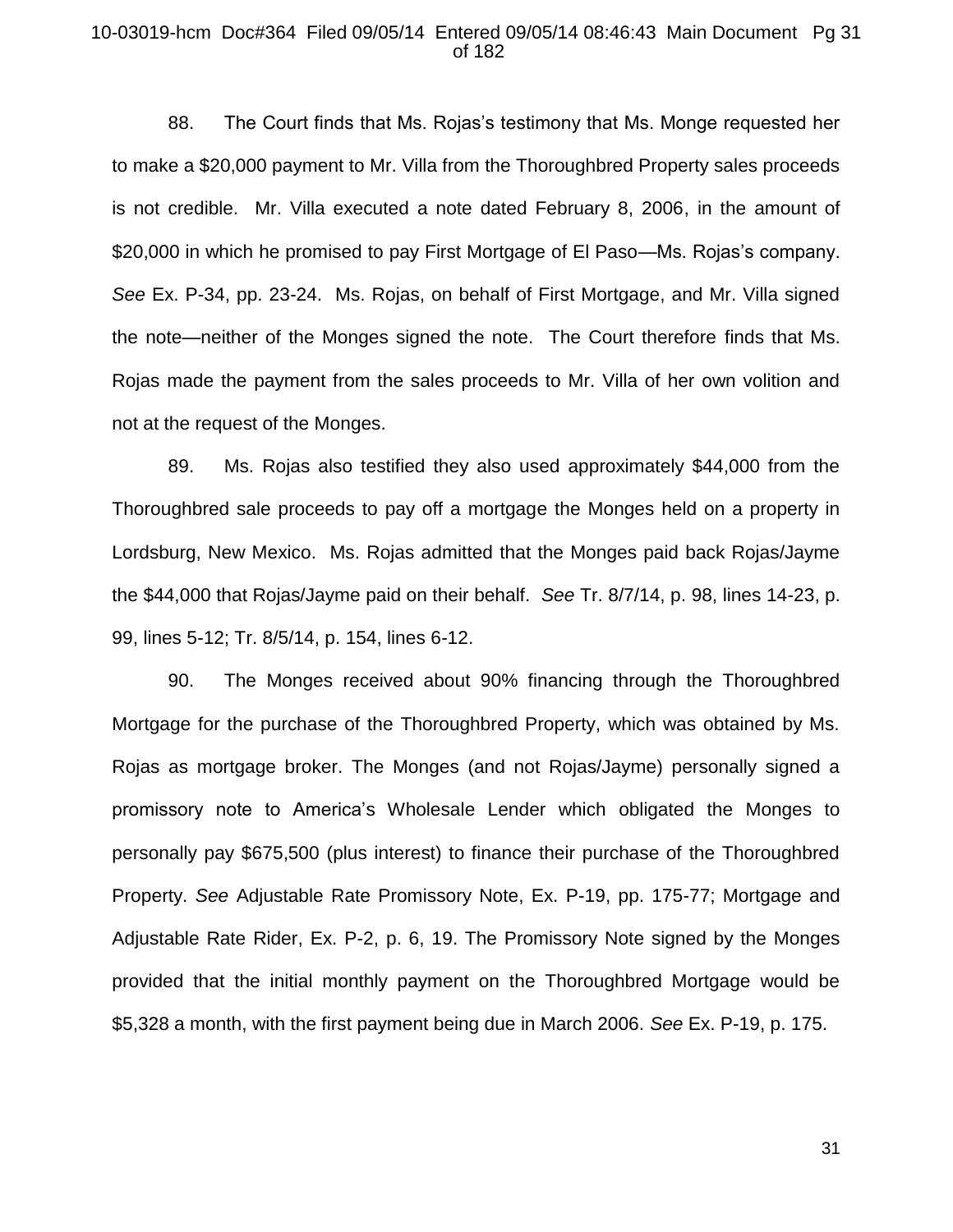## 10-03019-hcm Doc#364 Filed 09/05/14 Entered 09/05/14 08:46:43 Main Document Pg 32 of 182

91. To assist the Monges in making the 10% down payment, Mr. Jayme apparently arranged a loan from Edward Abraham (the "Abraham Loan") for approximately \$78,000 to use as a down payment on the Thoroughbred Property. At closing, \$80,500 was disbursed to satisfy and payoff the Abraham Loan. *See* Ex. P-4, p. 46, line 1307; Ex. P-1, p. 179. Rojas/Jayme testified that the Monges were to pay the \$78,000 back to Rojas/Jayme because it was money that they should have received at the closing. At trial, Ms. Monge indicated that Rojas/Jayme had a second lien on the Thoroughbred Property in the amount of the \$80,500 payment on the Abraham Loan for \$78,000. However, no documents were provided at the trial demonstrating any such second lien on the Thoroughbred Property in favor of Rojas/Jayme, or an obligation of the Monges to pay Rojas/Jayme the amount of \$78,000. Indeed, in their pleadings, Rojas/Jayme admitted that the Monges did not owe Rojas/Jayme this \$78,000.<sup>7</sup>

92. Regardless, Rojas/Jayme did not obtain anywhere close to \$300,000 in equity from the sale of the Thoroughbred Property to the Monges—which is what all parties apparently envisioned when they entered into the Purchase Agreement for the Thoroughbred Property back in December 2005. But Rojas/Jayme and the Monges must have *both* realized this by the time of closing of the Thoroughbred Property sale in February 2006, as demonstrated by the HUD-1 Settlement Statement reflecting the disbursements at closing with the seller (Mr. Jayme) receiving zero dollars at closing.

 $\overline{a}$ 

 $7$  This \$78,000 is mentioned by Rojas/Jayme in their Trial Brief as a "down payment," and Rojas/Jayme state that Plaintiffs (the Monges) had no obligation to repay this amount to Defendants (Rojas/Jayme). See Trial Brief, dkt# 316, p. 3. In addition, Rojas/Jayme did not include any such affirmative claim for this \$78,000 in their proposed findings of fact and conclusions of law filed with the Court (dkt# 279), and thus it may be considered waived pursuant to orders of the Court. *See* Orders of the Court (dkt# 246, ¶4; dkt# 274, ¶2) and discussion above by the Court in Procedural Background section. Given the foregoing, Rojas/Jayme are not entitled to recover \$78,000 from the Monges.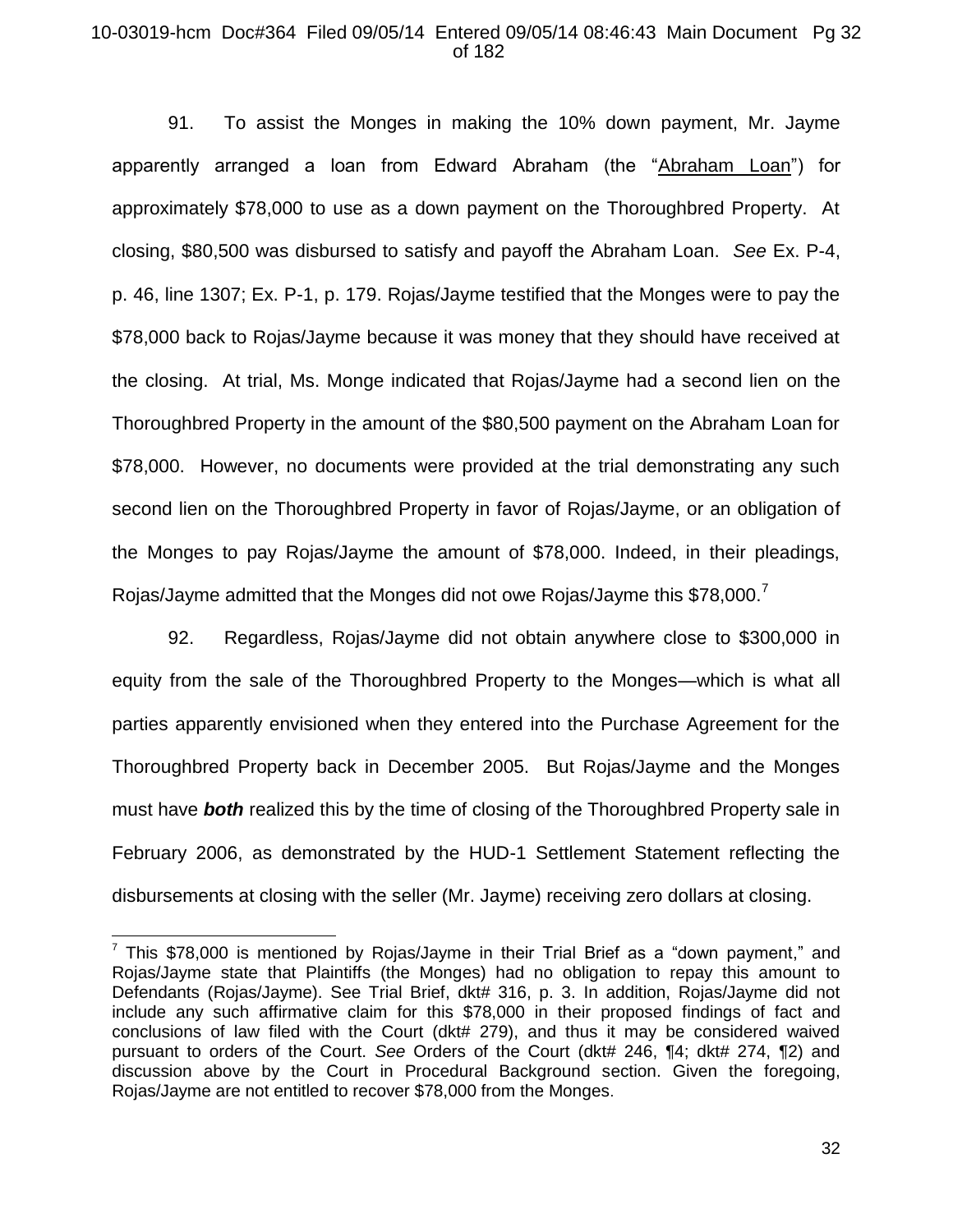### 10-03019-hcm Doc#364 Filed 09/05/14 Entered 09/05/14 08:46:43 Main Document Pg 33 of 182

93. After weighing the testimony and the evidence, the Court finds that Mr. Jayme and Ms. Rojas were in a desperate situation by early 2006. In the Court's view, Mr. Jayme sold the Thoroughbred Property to the Monges because he was about to lose the property forever—as Mr. Jayme's statutory right to redeem the Thoroughbred Property from the Citibank foreclosure would be cut-off on February 9, 2006. Mr. Jayme had already tried (unsuccessfully) to stop Citibank's foreclosure by filing multiple bankruptcies. So, Mr. Jayme sold the Thoroughbred Property to the Monges, used most of the sales proceeds to redeem the property from Citibank, and then Rojas/Jayme entered into the one-year Lease/Option (described below) with the Monges so that Rojas/Jayme could continue to live on the property and try to raise the money within a year to buy back the Thoroughbred Property from the Monges. Unfortunately for all concerned, that is not the way things worked out.

### Lease and Option to Purchase the Thoroughbred Property

94. On the same day that the Monges purchased the Thoroughbred Property from Mr. Jayme—February 3, 2006—Mr. Monge and Ms. Rojas entered into a Residential Lease ("Lease") together with an Option to Purchase ("Option") (collectively "Lease/Option"). *See* Ex. P-32, pp. 57-65. Generally, under the Lease/Option, the Monges agreed to lease the Thoroughbred Property back to Rojas/Jayme for one year so that Rojas/Jayme could continue living on the property, and provided Rojas/Jayme with a one-year option to purchase the Thoroughbred Property back from the Monges.

95. At the trial, Ms. Rojas initially testified that Rojas/Jayme were unaware that the Monges would require them to sign a lease on the Thoroughbred Property until after the closing of the sale to the Monges had taken place. But Ms. Rojas later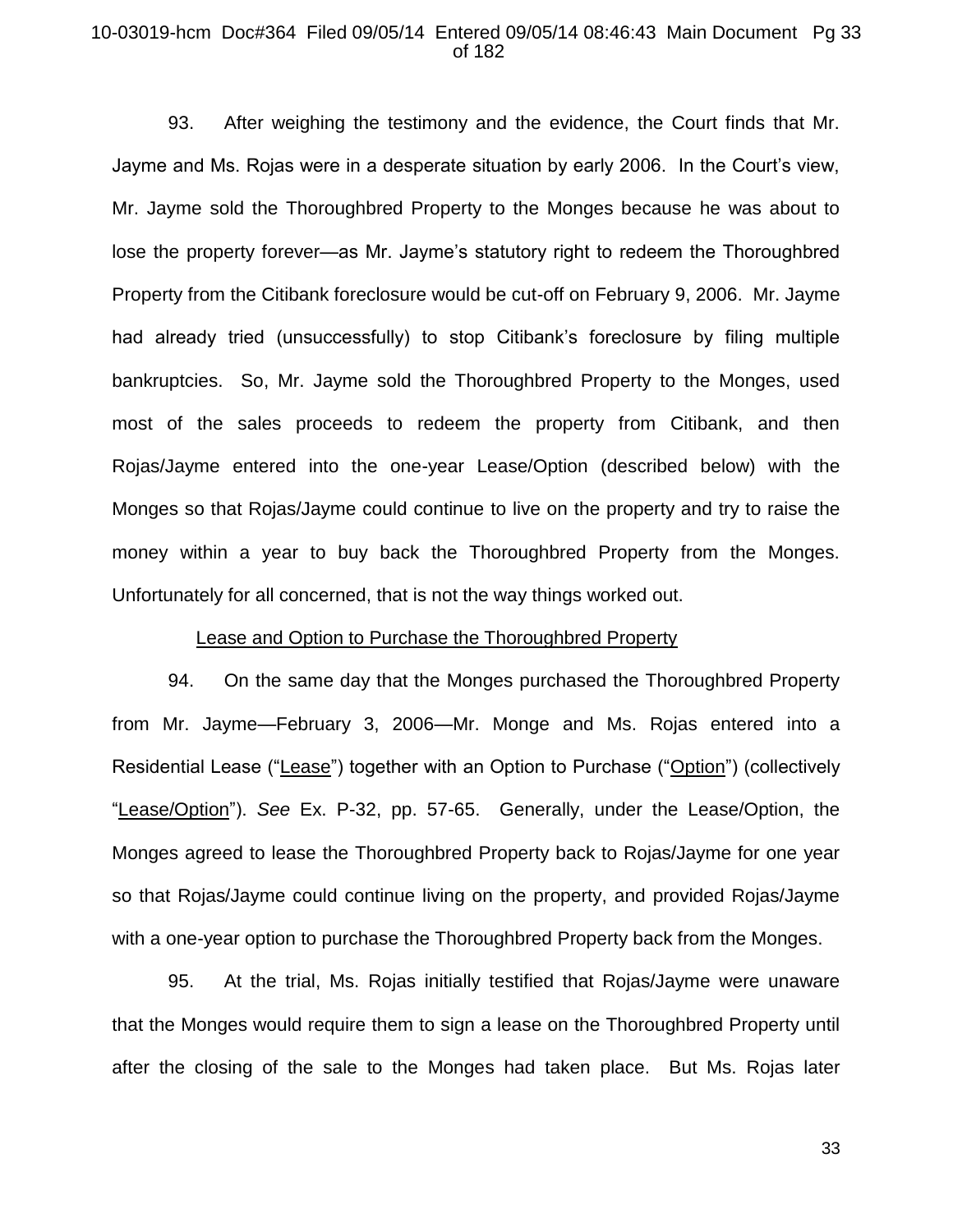admitted at trial that the Lease/Option reduced to writing a verbal agreement that

Rojas/Jayme had made with the Monges to lease back the Thoroughbred Property from

the Monges, and that Ms. Rojas signed the Lease/Option on the same day as the sale.

*See* Tr. 8/8/14, p. 25, lines 3-25, p. 26, lines 1-2.

96. The relevant provisions of the Lease executed by Mr. Monge (as landlord)

and Ms. Rojas (as tenant), include the following:

- (A) The Lease was for a 12-month (one-year) term, commencing February 1, 2006, and terminating on January 31, 2007 ("Lease Term"). *See* Ex. P-32, p. 58, ¶3.01.
- (B) The leased premises was the house and lot situated in Santa Teresa, New Mexico, commonly known as 105 Thoroughbred Court. *See* Ex. P-32, p. 57, ¶1.01.
- (C)The amount of the rent to be paid to the Monges on the Thoroughbred Property would be equal to the amount of the Monges' payments to America's Wholesale Lender on the Thoroughbred Mortgage. Payments were to be made by the tenant directly to the lender by money order or cashier's check. The tenant was required to provide a copy of the money order or cashier's check to the landlord (Monges) by the first day of every month. *See* Ex. P-32, p. 58, ¶4.02. At the time the parties entered into the Lease, the payments on the Thoroughbred Mortgage were \$5,328 per month. *See* Ex. P-19, p. 175.
- (D) All the taxes and insurance, utilities, and maintenance and repairs on the Thoroughbred Property were to be paid by the tenant. *See* Ex. P-32, p. 58, ¶4.02, p. 61, ¶12.01.
- (E) In the event that the tenant remained in possession and held over past the Lease Term, tenant would be charged the amount of the rent plus the amount of 50%. *See* Ex. P-32, p. 61, ¶14.01.
- (F) The parties agreed to pay reasonable attorney's fees incurred by the prevailing party in any litigation over the Lease. *See* Ex. P-32, p. 61, ¶13.03.
- (G) The Lease would not create any relationship between the parties other than a relationship of landlord and tenant. *See* Ex. P-32, p. 62, ¶16.02.
- (H) The Lease and the Option (Addendum) contained the entire agreement of the parties and the Lease could not be modified unless the modification was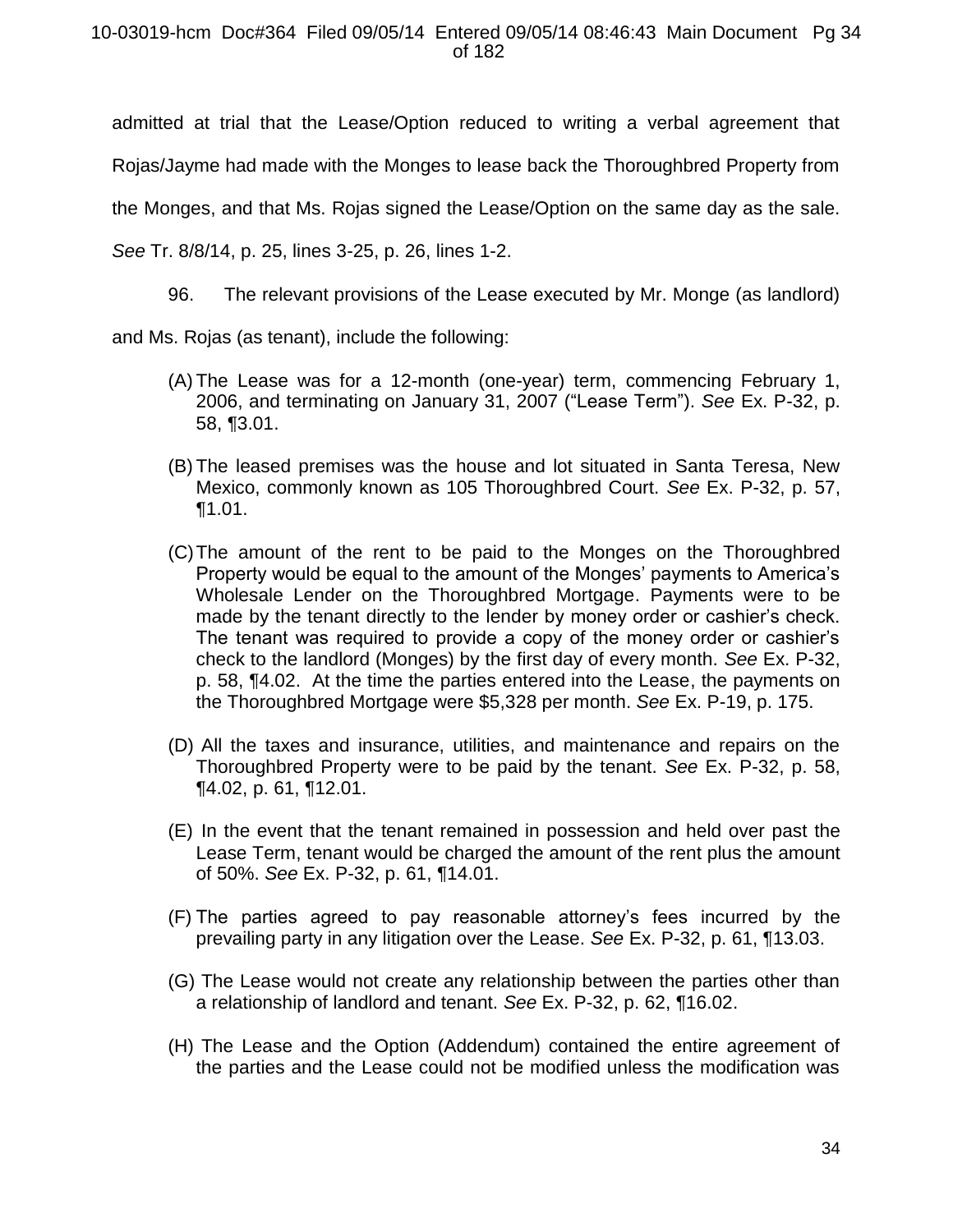in writing and signed by the party against whom enforcement was sought. *See* Ex. P-32, p. 63, ¶16.08.

- (I) The interpretation, validity, performance, and Lease would be governed by the laws of the State of Texas, and to the extent provided by applicable law, the provisions of the Lease would override applicable law to the contrary. Exclusive venue for any litigation over the Lease would be in El Paso County, Texas. *See* Ex. P-32, p. 63, ¶16.06.
- (J) Time was of the essence with respect to the Lease. *See* Ex. P-32, p. 63, ¶16.10
- 97. The attached Addendum to the Lease sets forth the Option of

Rojas/Jayme to purchase the Thoroughbred Property back from the Monges (herein

"Option"). See Ex. P-32, pp. 64-65. The relevant provisions of the Option include:

- (A) The Option to purchase the Thoroughbred Property had to be exercised by tenant not later than 15 calendar days prior to expiration of the Lease Term. *See* Ex. P-32, p. 64, ¶(a). As the Lease Term expired on January 31, 2007, the Option had to be exercised by January 16, 2007.
- (B) To exercise the purchase Option, all rent due under the term of the Lease must be paid and tenant must not be in any monetary default under the Lease. *See* Ex. P-32, p. 64, ¶(a).
- (C)To exercise the purchase Option, the tenant must send written notice to the landlord by certified mail and make a deposit with the title company. *See* Ex. P-32, p. 64, ¶(b).
- (D)The purchase price under the Option to be paid for the Thoroughbred Property by the tenant was the balance owed by the Monges on the Promissory Note in the original amount of \$697,500 to America's Wholesale Lender, plus \$50. *See* Ex. P-32, p. 64, ¶(c).
- (E) Time was of the essence with respect to the Addendum (Option). *See* Ex. P-32, p. 64, ¶(f).
- 98. The Court finds (and there was little or no dispute) that the Option to

purchase the Thoroughbred Property was not exercised by Rojas/Jayme and that the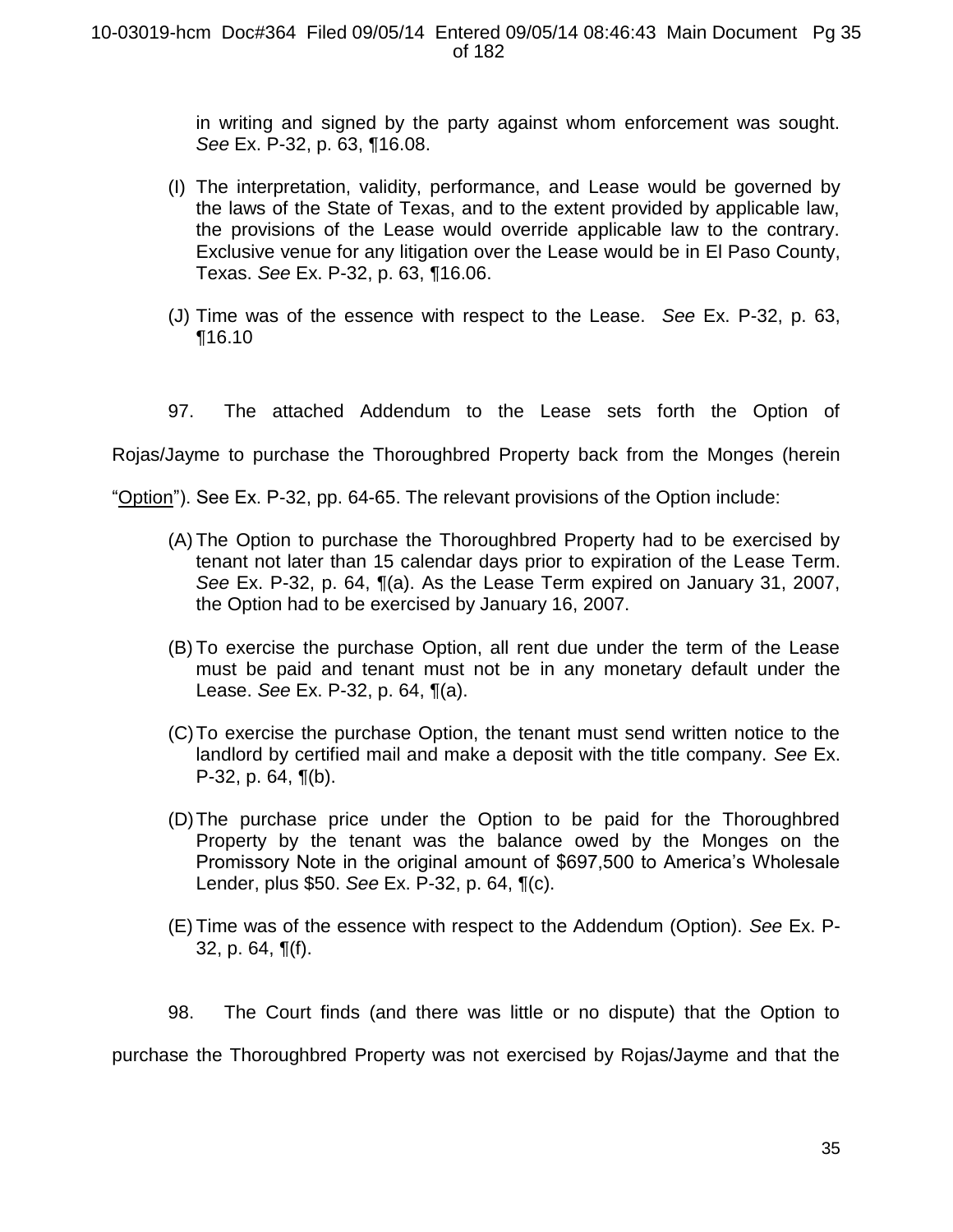# 10-03019-hcm Doc#364 Filed 09/05/14 Entered 09/05/14 08:46:43 Main Document Pg 36 of 182

Option expired by its terms on January 16, 2007—fifteen days prior to expiration of the Lease Term on January 31, 2007.

# Payments Made by Rojas/Jayme under the Lease and Thoroughbred Property

99. Rojas/Jayme were to begin making monthly payments under the Lease of the Thoroughbred Property beginning in March 2006. At the trial, the Monges introduced an accounting spreadsheet ("Thoroughbred Accounting") with supporting documentation, that apparently lists all of the payments Rojas/Jayme—and the Monges—made on the Thoroughbred Mortgage and to the Monges.<sup>8</sup> *See*  Thoroughbred Accounting, Ex. P-31, pp. 1-2; supporting documentation; Ex. P-31, pp. 7-111.

100. The Thoroughbred Accounting was prepared by an accountant for the Monges and was the only list of payments introduced at the trial by either side. The Court finds that, with the exception of two payments described below, the Thoroughbred Accounting accurately sets forth the payments made by Rojas/Jayme and the Monges on the Thoroughbred Mortgage and Lease during the Lease Term (February 1, 2006 through January 31, 2007).

101. At the trial, Ms. Rojas and Mr. Jayme both testified that they made *all* of the payments under the Lease during the Lease Term, and they continued to make all payments under the Lease until April 2008. The Court does not believe their testimony

l

<sup>&</sup>lt;sup>8</sup> The loan servicer for America's Wholesale Lender (the original lender on the Thoroughbred Mortgage) was Countrywide Home Loans. At some point after the origination of the Thoroughbred Mortgage, the note and Thoroughbred Mortgage were transferred from America's Wholesale Lender and its servicer Countrywide Home Loans. The Thoroughbred Mortgage is currently serviced by Bank of America. *See, e.g.*, Ex. P-35.The Thoroughbred Accounting lists the payments to Bank of America, and the loan statements the Monges received are from Bank of America. Therefore, subsequent discussions regarding payments on the Thoroughbred Mortgage may refer to payments made to Bank of America.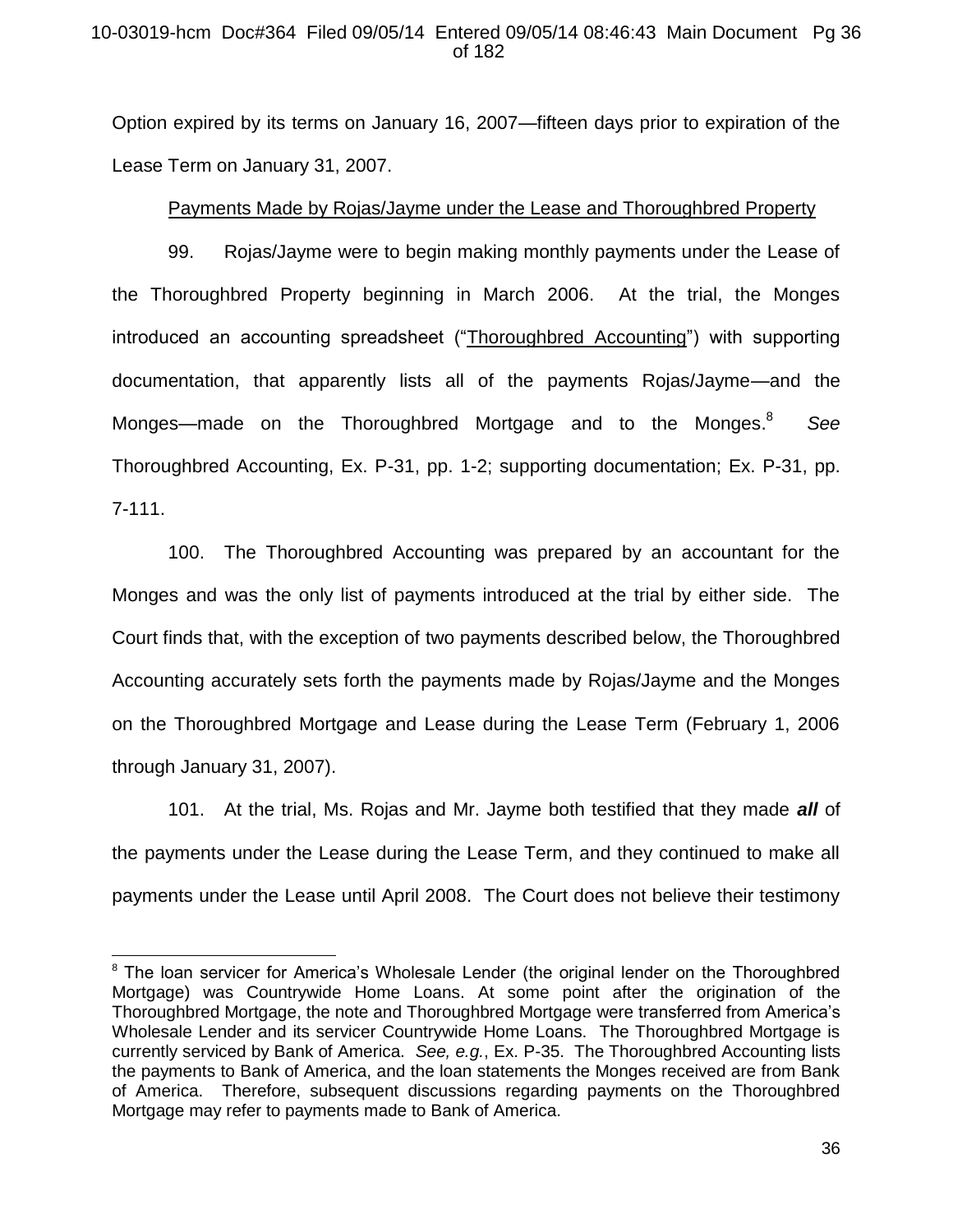### 10-03019-hcm Doc#364 Filed 09/05/14 Entered 09/05/14 08:46:43 Main Document Pg 37 of 182

in this regard. The very first payment made by Ms. Rojas under the Lease (by check #1505 dated March 13, 2006) bounced and was returned for insufficient funds. *See* Ex. P-31, p. 1, lines 2-3, p. 7. Soon thereafter in May 2006, another check from Ms. Rojas for payment under the Lease in the amount of \$5,328 bounced and was returned for insufficient funds. *See* Ex. P-46, p.1.

102. After their Lease payment checks started bouncing, Rojas/Jayme stated that they began making many of the Lease payments "in cash" directly to the Monges. Ms. Rojas stated she would get the cash to make the Lease payments by either cashing her commission checks or withdrawing cash out of her bank account. *See* Tr. 8/7/14, p. 95; Tr. 8/8/14, pp. 34-35. Mr. Jayme testified that he and Ms. Rojas would make cash payments to the Monges and then the Monges would make the Thoroughbred Mortgage payments to the lender. *See* Tr. 8/5/14, p. 182, lines 3-11, p. 183, lines 1-5; Tr. 8/7/14, p. 26, lines 10-25.

103. The Court does not believe the testimony of Mr. Jayme and Ms. Rojas that they made "cash payments" under the Lease to the Monges. Neither Ms. Rojas nor Mr. Jayme provided any specifics on the amount of or the date each of these cash payments were allegedly made, or the location of or other witnesses to these alleged cash payments. The only evidence of cash payments on the Lease were the very general, self-serving, and uncorroborated testimony of Rojas/Jayme. Rojas/Jayme did not provide any documentary evidence of making cash payments on the Thoroughbred Property Lease. Ms. Rojas's bank statements from City Bank did not show cash withdrawals in the amount of the Lease payments and Rojas/Jayme did not present any receipts or other documents evidencing cash payments. *See* Ex. P-18. Moreover, the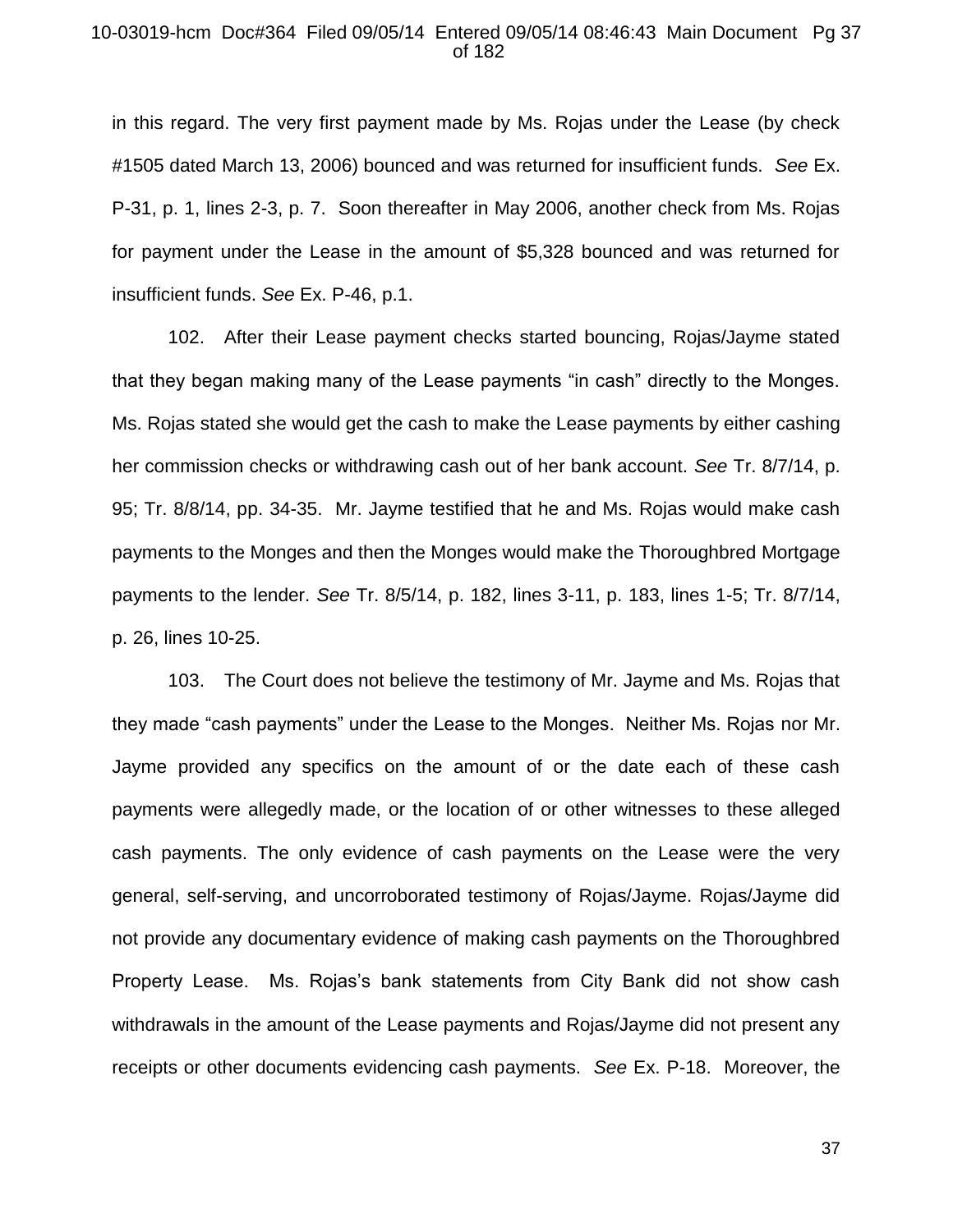# 10-03019-hcm Doc#364 Filed 09/05/14 Entered 09/05/14 08:46:43 Main Document Pg 38 of 182

Monges' bank statements do not reflect cash deposits in the amount of the alleged cash Lease payments made by Rojas/Jayme. *See, e.g.*, Ex. P-31, pp. 12-14, 16-23. The only probative evidence showing the payments Rojas/Jayme made on the Thoroughbred Property Lease is reflected in the Thoroughbred Accounting and other supporting check and money order documentation.

104. During the Lease Term (from February 1, 2006 through January 31, 2007), the Thoroughbred Accounting shows that Rojas/Jayme made only one Lease payment of \$5,620. *See* Ex. P-31, p.1, line 16. The Thoroughbred Accounting shows Rojas/Jayme made this payment by check #1642 on November 28, 2006, a copy of which appears at Exhibit P-18, p. 145. Rojas/Jayme did attempt to make other Lease payments during the Lease Term by check, but those checks bounced and were returned for insufficient funds. *See* Ex. P-31, p. 1, lines 2-3, 14-15, 19-20 and supporting documentation; Ex. P-46, p.1.

105. The Court finds that Rojas/Jayme did make two additional payments during the Lease Term (February 1, 2006 through January 31, 2007) that do not appear on the Thoroughbred Accounting, as described below.

106. First, Ms. Rojas made one full payment to Ms. Monge by check #1565 dated August 29, 2006, in the amount of \$5,328. In the memo line of the check, Ms. Rojas wrote that the check was intended for the September 2006 Lease payment. This check does not appear on the Thoroughbred Accounting. Ms. Monge deposited check #1565 on September 8, 2006. *See* Ex. P-18, p. 135. Apparently, check #1565 did not clear the first time, though, because it was re-deposited on September 21, 2006. *See*  Ex. P-18, p. 137. The Monges did not present any evidence refuting Ms. Rojas's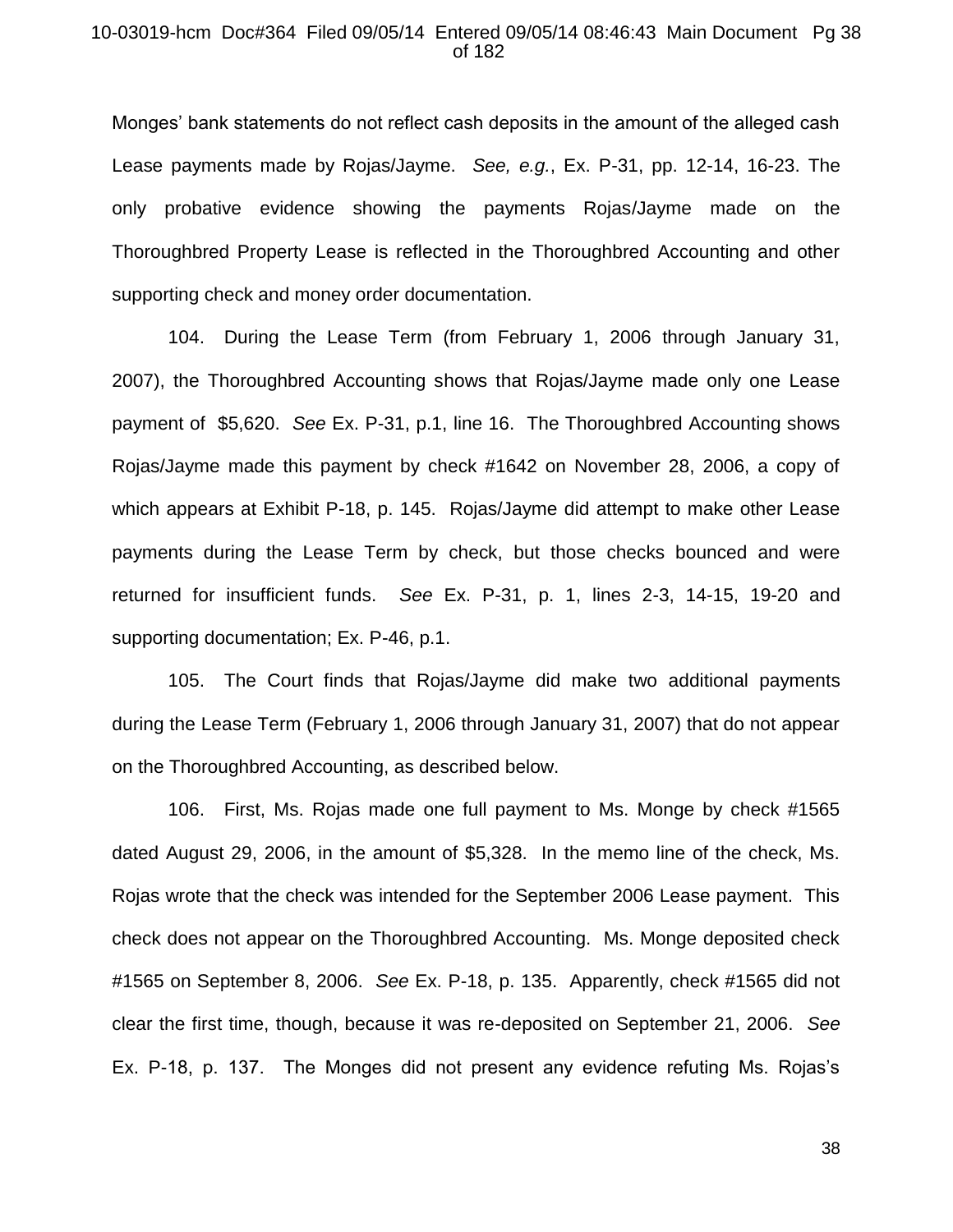## 10-03019-hcm Doc#364 Filed 09/05/14 Entered 09/05/14 08:46:43 Main Document Pg 39 of 182

testimony (which was corroborated by a written check) that she made this particular payment by check and should be given credit in the amount of \$5,328 on the Thoroughbred Accounting for this payment. And in their Post-Trial Brief, the Monges admitted that Rojas/Jayme made the payment of \$5,328 on September 21, 2006. The Court therefore finds that Rojas/Jayme should also be given credit for a Lease payment in the amount of \$5,328 for check #1565 that was re-deposited on September 21, 2006.

107. Second, Ms. Rojas made one partial payment of \$1,620 during the Lease Term that Rojas/Jayme was not given credit for in the Thoroughbred Accounting. On October 31, 2006, Ms. Rojas wrote check #1614 to Ms. Monge. *See* Ex. P-18, p. 142. This payment of \$1,620 does not appear on the Thoroughbred Accounting, and the Monges did not present any evidence that this check was returned or that this payment was not made. The Court therefore finds that Rojas/Jayme should also be given credit for an additional partial payment in the amount of \$1,620 made by check during the Lease Term.

108. In sum, the Court finds that Rojas/Jayme made a total of only \$12,568 in payments under the Lease during the Lease Term, i.e.—from February 1, 2006 through January 31, 2007. This \$12,568 in Lease payments made by Rojas/Jayme is calculated by the Court as follows: check #1565 in the amount of \$5,328; plus check #1614 in the amount of \$1,620; plus check #642 in the amount of \$5,620.

109. As a result, Rojas/Jayme were in serious monetary default under the Lease by the end of the Lease Term (January 31, 2007). Rojas/Jayme had not made all of the monthly Lease payments and repeatedly bounced checks for Lease payments. The total Lease payments due by Rojas/Jayme during the Lease Term was \$58,608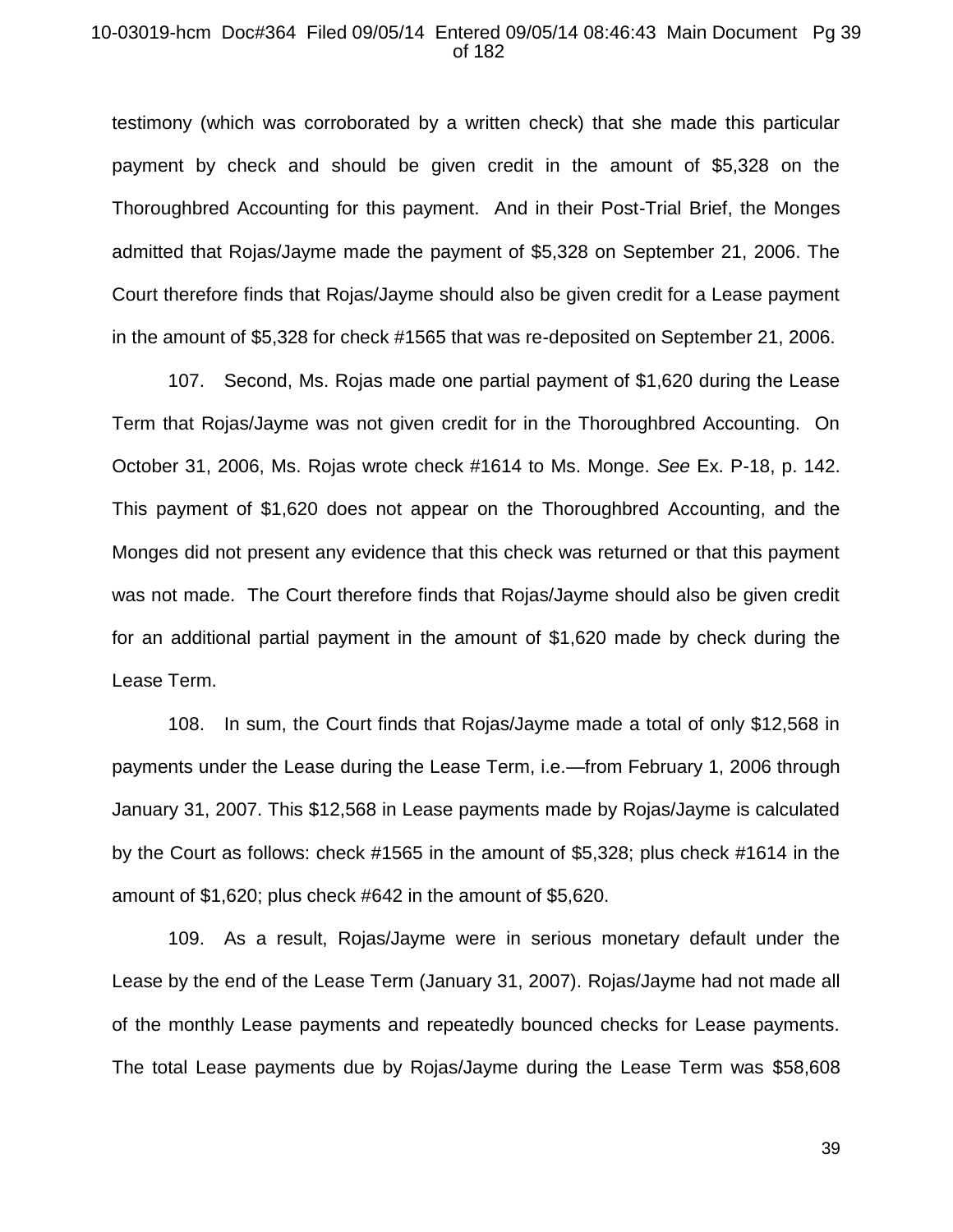# 10-03019-hcm Doc#364 Filed 09/05/14 Entered 09/05/14 08:46:43 Main Document Pg 40 of 182

(calculated as \$5,328 a month due under the Thoroughbred Mortgage times 11 months from March 2006 through January 2007)—yet Rojas/Jayme had paid only \$12,568 during the term of the Lease. Because of this monetary default, Rojas/Jayme did not have the right to exercise the Option to purchase the Thoroughbred Property by the end of the Lease Term (January 31, 2007). And in fact, Rojas/Jayme never even attempted to exercise the Option to purchase, and the Option expired on January 31, 2007.

110. To prevent falling behind on the Thoroughbred Mortgage payments due to Rojas/Jayme's failure to pay rent, the Monges attempted to make the remainder of the payments on the Thoroughbred Mortgage to the lender during the Lease Term. Specifically, the Monges made ten payments totaling \$49,453 during the Lease Term (through January 31, 2007). The Monges made these payments through a bill pay system with First Light Federal Credit Union or by Western Union payment. *See* Ex. P-31, p. 1, lines 4-17, and pp. 4-22.

111. Next, the Court will move to payments made by Rojas/Jayme *after* the Lease Term expired on January 31, 2007. Even after the Lease Term expired on January 31, 2007, Rojas/Jayme continued living in the Thoroughbred Property. Although living in the Thoroughbred Property, Rojas/Jayme only made sporadic payments during the January 31, 2007, to April 2008 time period on the Thoroughbred Property. And both Ms. Rojas and Mr. Jayme admitted at trial that Rojas/Jayme completely stopped making any payments for the Thoroughbred Property to the Monges and on the Thoroughbred Property after April 2008. *See* Tr. 8/7/14, p. 51, lines 12-17, p. 55, lines 14-16, p. 56, lines 23-25, p. 58, lines 16-25, p. 59, lines 4-14, p. 93, lines 6-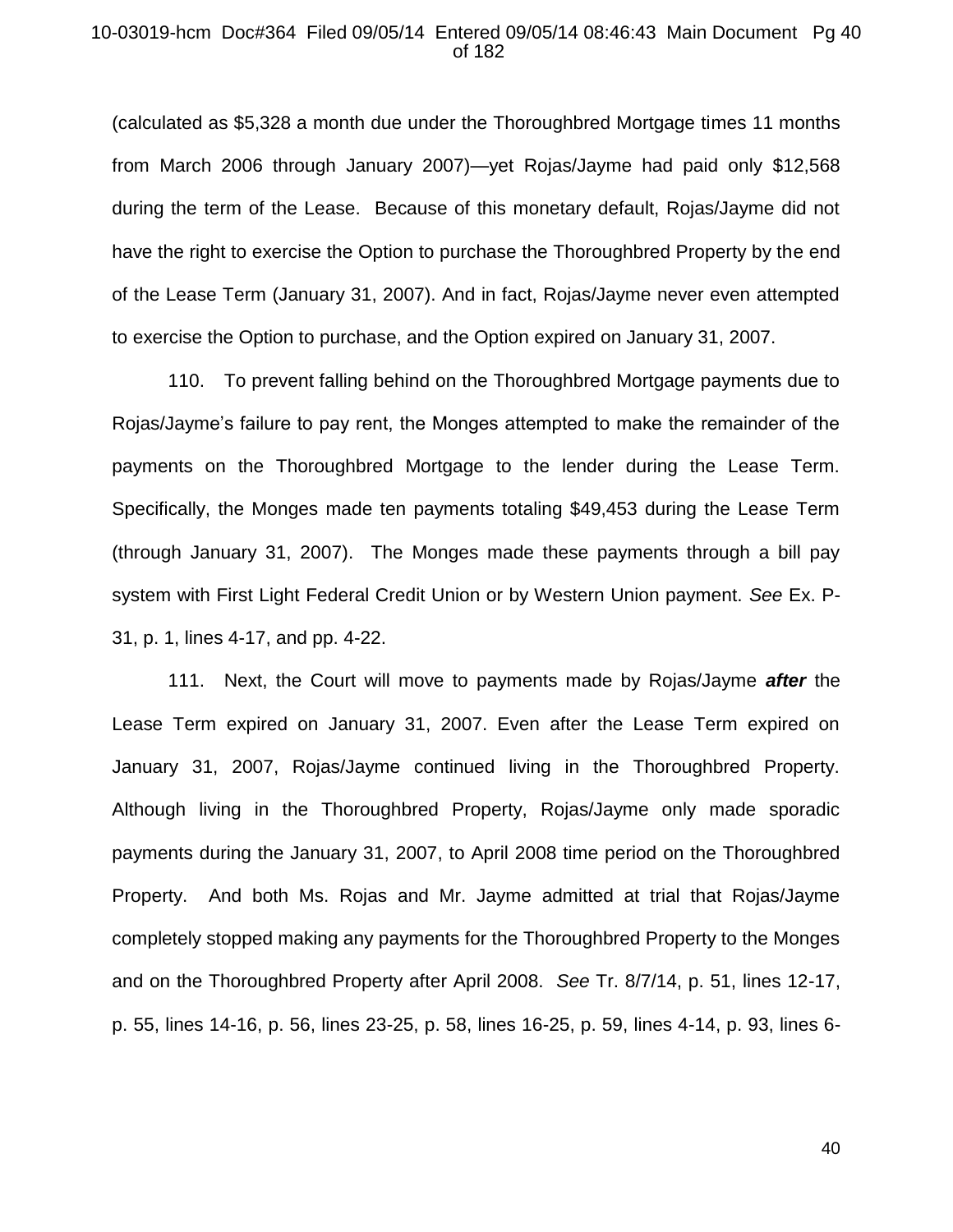# 10-03019-hcm Doc#364 Filed 09/05/14 Entered 09/05/14 08:46:43 Main Document Pg 41 of 182

9. Ms. Monge also confirmed that the last payment that Rojas/Jayme ever made was in April 2008. *See* Tr. 8/4/14, p. 54, lines 9-24.

112. After January 31, 2007 (expiration of the Lease Term), Rojas/Jayme made some payments via Western Union in 2007, which are generally reflected in the Thoroughbred Accounting. Specifically, after the Lease Term expired on January 31, 2007, the Thoroughbred Accounting and supporting documentation reflects that Rojas/Jayme made seven payments (two payments on the same date are treated as one payment)—totaling \$47,096.<sup>9</sup> *See* Ex. P-31, pp. 1-2, lines 23, 42, 51, 55-56, 58-59, 61-62, and 67-68, and supporting documentation.

113. However, the Court finds that an additional \$14,038 in payments were made by Rojas/Jayme after January 31, 2007, which were not credited to Rojas/Jayme on the Thoroughbred Accounting. Specifically, payments of \$5,000,<sup>10</sup> \$2019, \$2019, and \$5,000 were made by Rojas/Jayme through Western Union on July 31, 2007, and August 30, 2007, which were incorrectly listed in the Thoroughbred Accounting as being made by the Monges. *See* Ex. P-31, p. 1, lines 37-40 and supporting documentation. Mr. Jayme testified at the trial that even though the receipts from Western Union evidencing these payments were in Mr. Monge's name and were signed in the name of "Joe Monge," the receipts were in fact written out by Mr. Jayme and the payments were made by Mr. Jayme. *See* Ex. P-31, pp. 53-59; Tr. 8/7/14, pp. 5-11. The Monges did

 $\overline{a}$ 

<sup>&</sup>lt;sup>9</sup> The Thoroughbred Accounting shows one additional payment of \$3,000 made by Rojas/Jayme on July 26, 2007. Ex. P-31, p. 1, line 36. However, this payment was made from the J&M Builders account. *See* Tr. 8/4/14, p. 109, lines 1-19. Therefore, Rojas/Jayme should not be given credit for this \$3,000 being a payment on the Thoroughbred Property.

 $10$  This payment of \$5,000 is incorrectly listed on the Thoroughbred Accounting as being in the amount of \$5,328. See Ex. P-31, p.1, line 37, p. 53.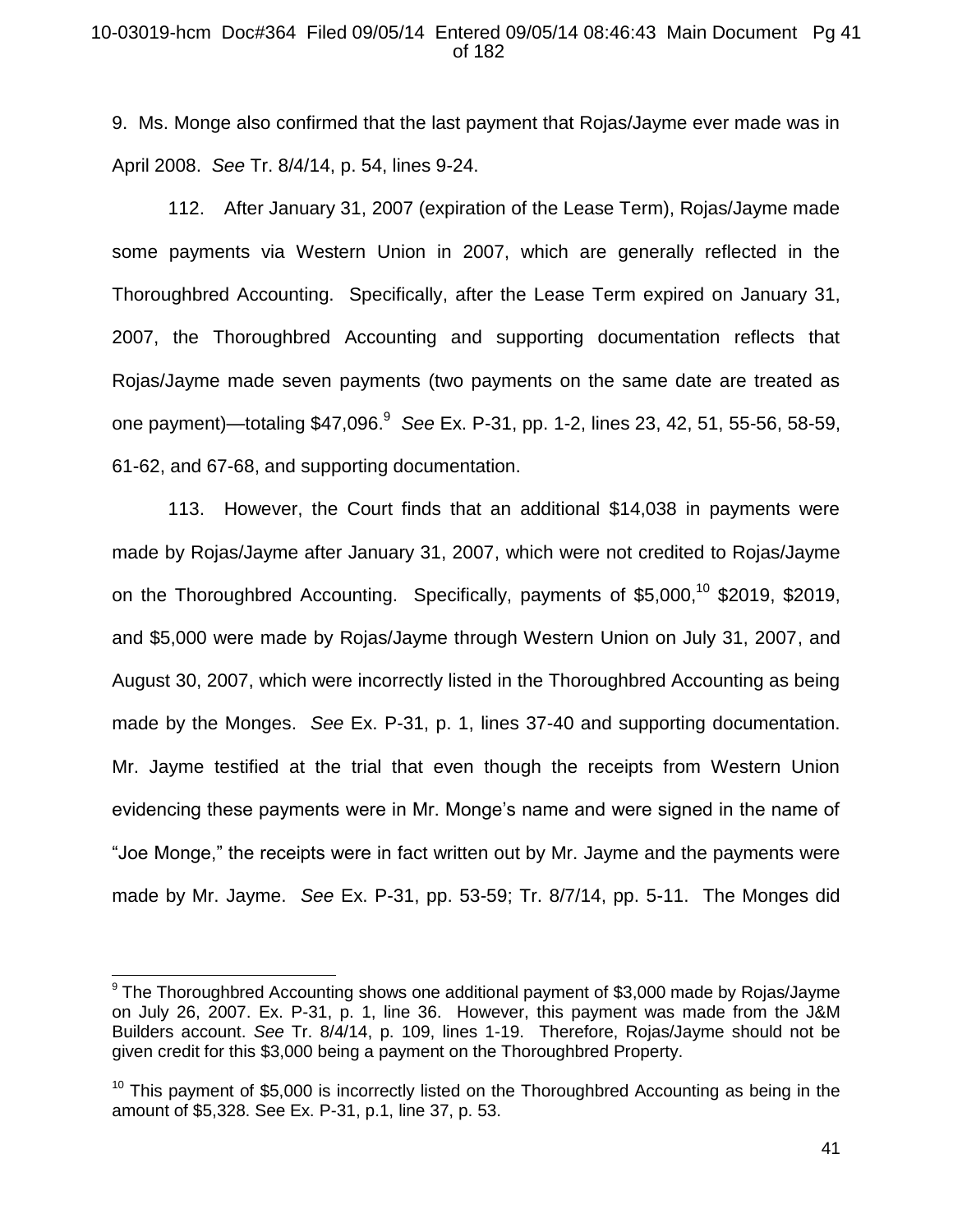#### 10-03019-hcm Doc#364 Filed 09/05/14 Entered 09/05/14 08:46:43 Main Document Pg 42 of 182

not effectively dispute this testimony and corroborating documentary evidence, and it appears that the Western Union receipts were indeed filled out by Mr. Jayme.

114. In summary, the Court finds that after the expiration of the Lease Term in January 2007, Rojas/Jayme made a total of \$61,134 in payments on the Thoroughbred Property from January 31, 2007, through the end of April 2008. This \$61,134 in total payments was calculated by the Court as follows: payment of \$7,000 on March 20, 2007; payment of \$5,000 on July 31, 2007; payment of \$2,019 on July 31, 2007; payment of \$5,000 on July 31, 2007; payment of \$2,019 on August 30, 2007; payment of \$7,020 on October 5, 2007; payment of \$5,000 on January 2, 2008; payment of \$5,000 on January 23, 2008; payment of \$2,019 on January 23, 2008; payment of \$5,000 on January 31, 2008; payment of \$2,019 on January 31, 2008; payment of \$5,000 on April 1, 2008; payment of \$2,019 on April 1, 2008; payment of \$5,000 on April 29, 2008; and the final payment of \$2,019 on April 29, 2008. *See* Ex. P-31, pp. 1-2, lines 23, 37, 38, 39, 40, 42, 51, 55, 56, 58, 59, 61, 62, 67, 68, and supporting documentation.

115. Rojas/Jayme continued to bounce checks for payments on the Thoroughbred Property after expiration of the Lease Term. See Ex. P-31, p. 1, lines 32, 33, 44, 45, and supporting documentation.

116. After the expiration of the Lease Term on January 31, 2007, the Monges made eleven payments totaling \$44,538 on the Thoroughbred Mortgage. *See* Ex. P-31, pp. 1-2, lines 26, 27, 28, 29, 30, 31, 42, 43, 71, 72, 73 and supporting documentation.

117. In conclusion, the Court finds that Rojas/Jayme made a grand total of \$73,702 in payments on the Thoroughbred Property from March 2006 through April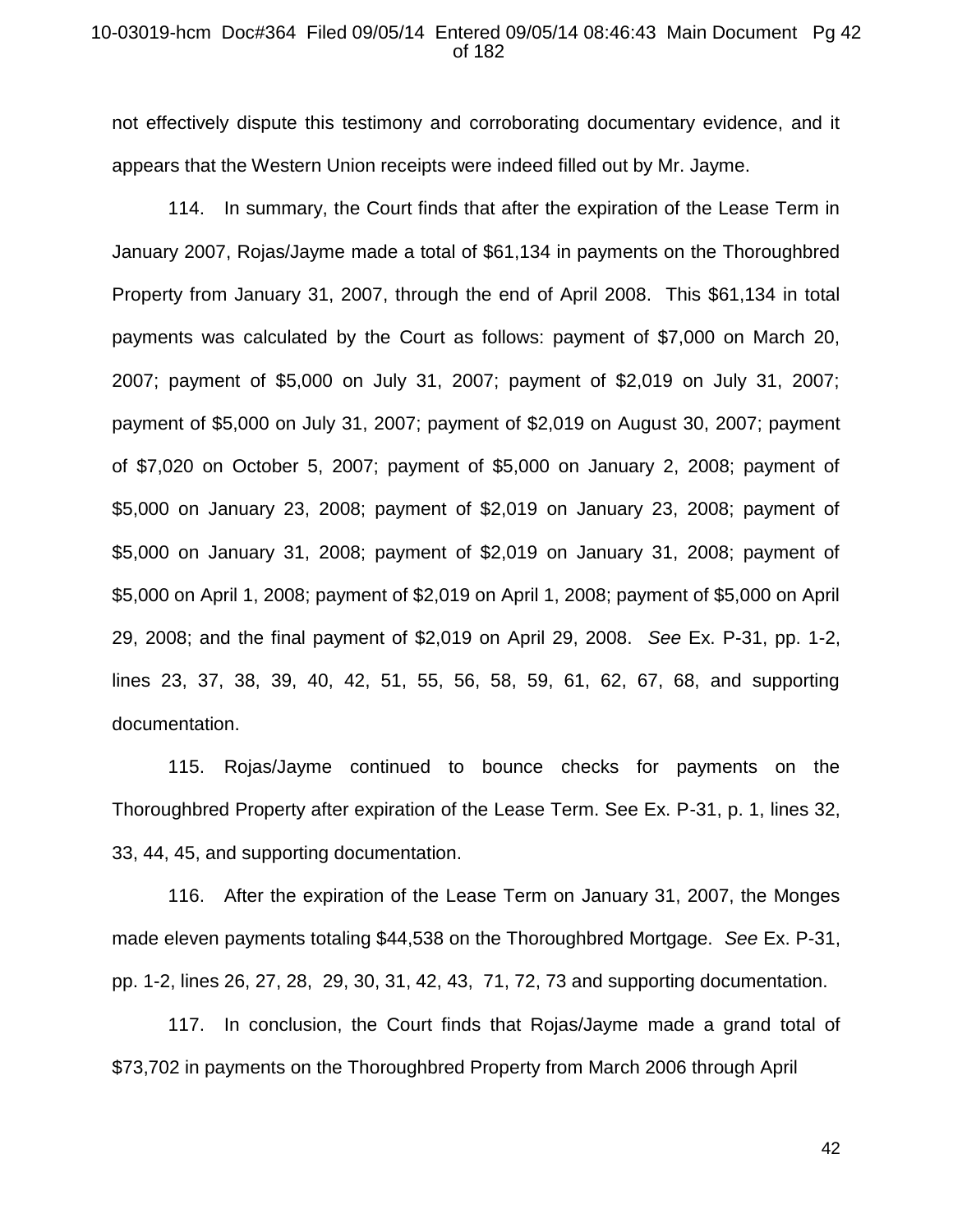# 10-03019-hcm Doc#364 Filed 09/05/14 Entered 09/05/14 08:46:43 Main Document Pg 43 of 182

2008 to the Monges and on the Thoroughbred Mortgage.<sup>11</sup> This \$73,702 in payments by Rojas/Jayme is calculated as set forth above, and consists of \$12,568 in payments during the Lease Term of February 1, 2006 through January 31, 2007, and \$61,134 in payments from January 31, 2007 through the end of April 2008.

118. Since April 2008, Rojas/Jayme have made *no payments* on the Thoroughbred Property to the Monges or on the Thoroughbred Mortgage. Rojas/Jayme have effectively been living free on the Thoroughbred Property owned by the Monges for over six years while making no payments.

## Notices and attempts to evict Rojas/Jayme from Thoroughbred Property

119. Rojas/Jayme have lived in the Thoroughbred Property continuously since the Lease began in February 2006. Rojas/Jayme made partial payments during the term of the Lease and partial payments after the Lease Term expired, as set forth above.

120. Beginning in late 2007 (after the Lease Term and the Option to purchase had expired), the Monges began sending Rojas/Jayme a series of demand and eviction notices with respect to the Thoroughbred Property.

121. On November 15, 2007—approximately ten months after the Lease Term and Option expired—the Monges mailed Rojas/Jayme a letter demanding that Rojas/Jayme vacate the Thoroughbred Property. The letter requested that Rojas/Jayme vacate the property based on "continued delinquent monthly rent

 $\overline{\phantom{a}}$ 

<sup>11</sup> In contrast, the record demonstrated that the Monges have made a total of \$93,991 in payments on the Thoroughbred Mortgage from inception through July 2008. This \$93,991 amount was calculated as set forth above as follows: payments totaling \$49,453 during the Lease Term (through January 31, 2007), and payments totaling \$44,538 after January 31, 2007. *See* Ex. P-31, pp. 1-2, lines 4, 6-7, 9-13, 16-17, 26-31, 42-43, 71-73, and supporting documentation.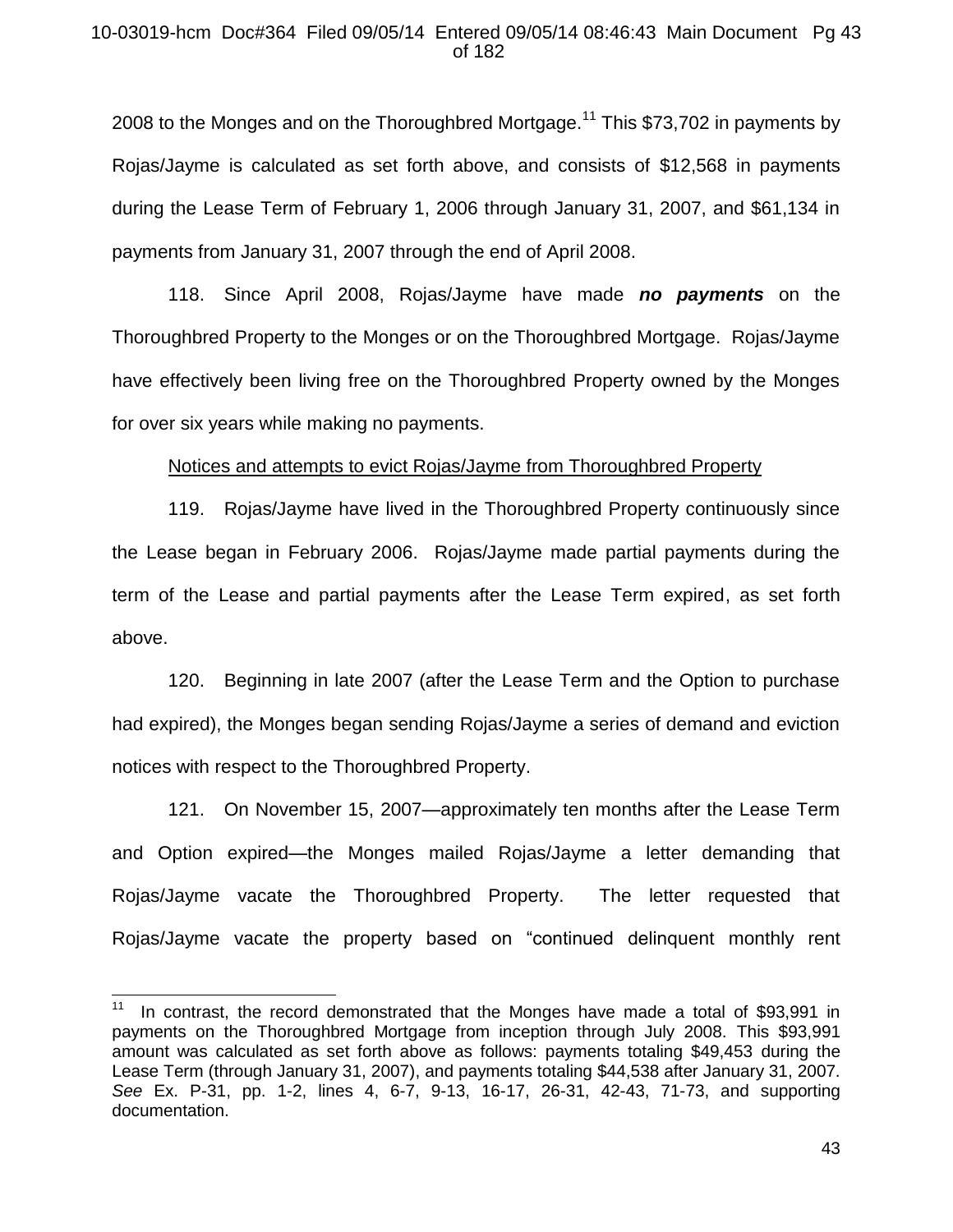## 10-03019-hcm Doc#364 Filed 09/05/14 Entered 09/05/14 08:46:43 Main Document Pg 44 of 182

payment" and stated that Rojas/Jayme "are more than 45 days late on payments" on the Thoroughbred Property. *See* Ex. P-34, p. 285.

122. On May 21, 2008, the Monges mailed another letter demanding Rojas/Jayme to vacate the Thoroughbred Property and stated that the original lease "had expired over a year ago." *See* Ex. P-34, p. 286.

123. On August 28, 2008, the Monges served Rojas/Jayme with an eviction notice. The eviction notice cites the reason for the eviction as non-payment of rent and that rent "has not been paid since April 2008." *See* Ex. P-34, p. 287.

124. Then, through counsel, the Monges sent a certified letter to Rojas/Jayme on November 10, 2008, demanding Rojas/Jayme to vacate the property within ten days and making them aware that an eviction law suit might be filed if they did not vacate the Thoroughbred Property. *See* Ex. P-34, p. 288.

125. Rojas/Jayme still did not vacate the Thoroughbred Property. A notice of non-payment of rent was sent to Rojas/Jayme under New Mexico law on January 6, 2009, which stated that rent of \$70,190 was due. At about the same time, the Monges (through a real estate agent) filed a Petition for Restitution against Rojas/Jayme in the magistrate court for Dona Ana County, New Mexico. *See* Ex. P-21, pp. 37-38. On January 23, 2009, however, the Monges' Petition for Restitution was dismissed without prejudice because the New Mexico magistrate judge in his Order stated "there are issues that property might be in Texas." *See* Ex. P-21, p. 44.

126. Through a Texas attorney, the Monges then attempted to file a petition to evict Rojas/Jayme in Texas justice court, which was not accepted by the Texas court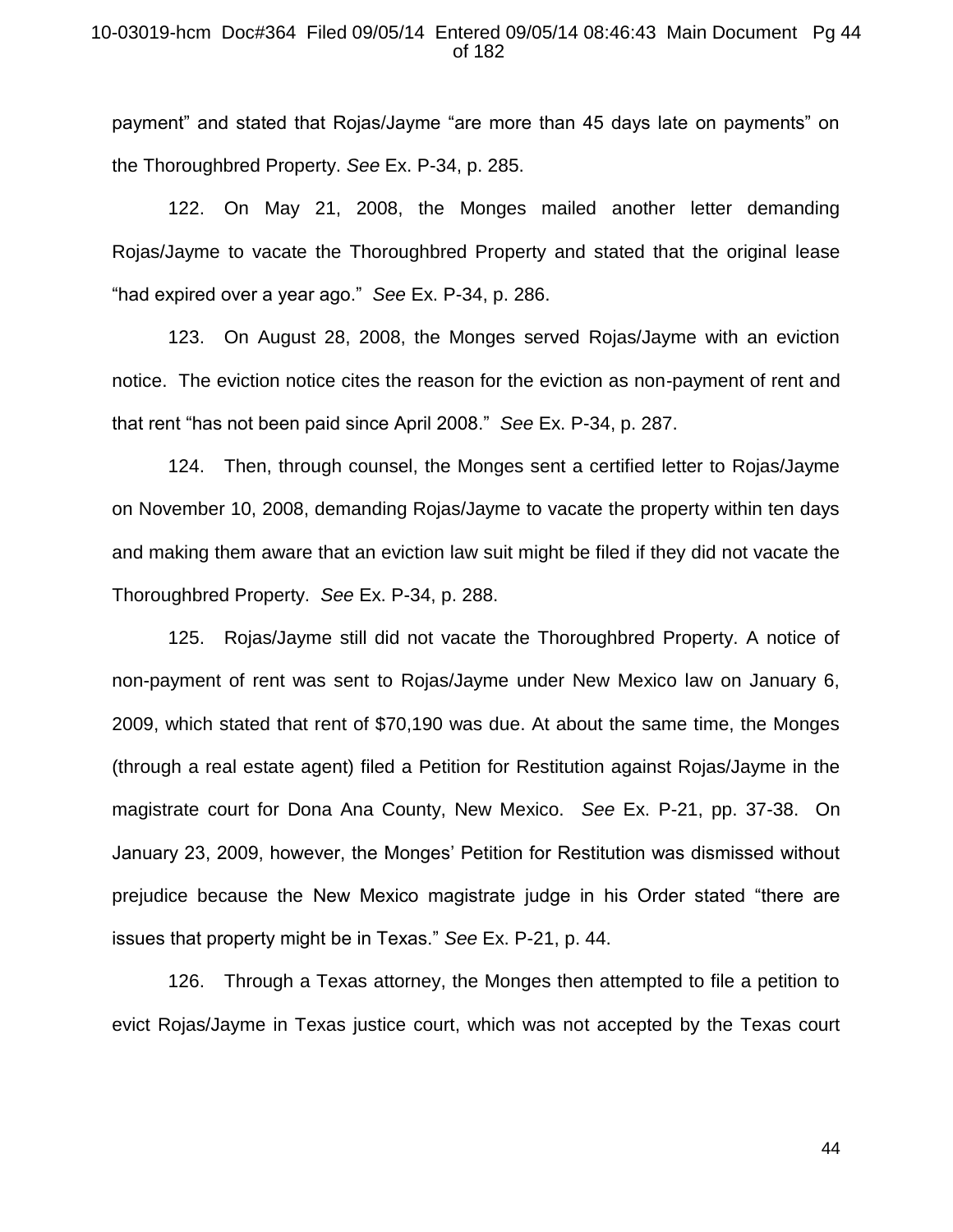## 10-03019-hcm Doc#364 Filed 09/05/14 Entered 09/05/14 08:46:43 Main Document Pg 45 of 182

apparently because the Thoroughbred Property was located in New Mexico. *See* Ex. P-21, p. 45.

127. This ping-pong between the state courts in New Mexico and Texas led the Monges to file this Adversary Proceeding in federal bankruptcy court against Rojas/Jayme to obtain possession of the Thoroughbred Property. *See* Tr. 8/4/14, p. 156, lines 9-25, p. 157.

# Foreclosure action against the Monges on the Thoroughbred Property

128. Meanwhile, as a result of Rojas/Jayme's sporadic and partial payments on the Thoroughbred Property, the Monges began falling behind on payments on the Thoroughbred Mortgage in December 2006.

129. In late February 2007, the Monges received a statement from Countrywide Home Loans ("Countrywide")—the servicer of the Thoroughbred Mortgage at the time that the Thoroughbred Property and the Monges' loan was in foreclosure. *See* Ex. P-31, p. 31. In March 2007, the Monges' lender filed a complaint and notice of lis pendens in New Mexico state court against the Monges to foreclose on the Thoroughbred Property. *See* Ex. P-6, pp. 25-44.

130. To stop the foreclosure, Ms. Monge negotiated a repayment plan with Countrywide, and she wired \$10,000 to begin the repayment plan. *See* Ex. P-31, pp. 30, 32. But when Ms. Monge called to confirm the status of this repayment plan, she was told by Countrywide that the first offer had expired, the \$10,000 payment would be returned, and she would need to enter into a second repayment plan. *See* Ex. P-31, p. 30.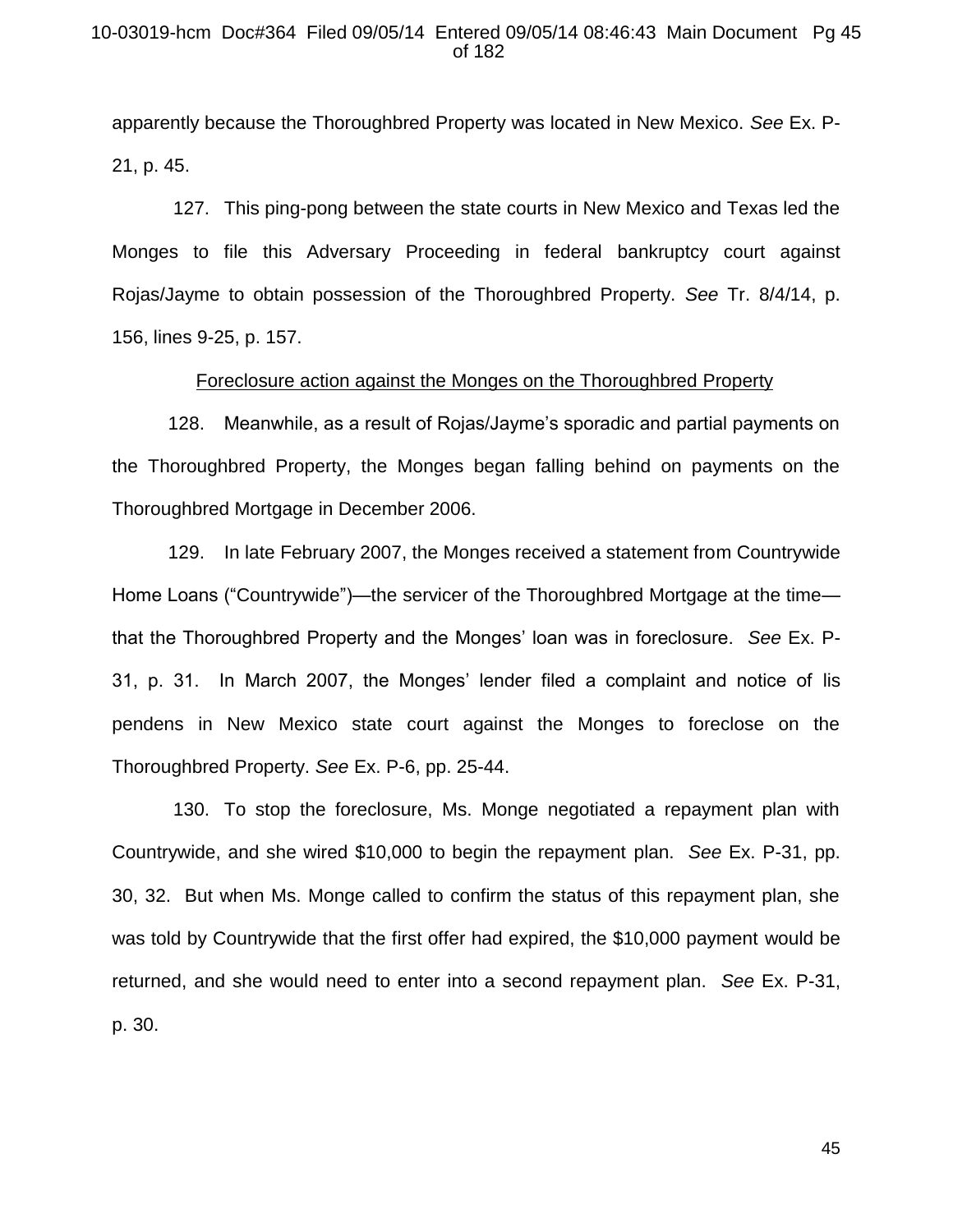#### 10-03019-hcm Doc#364 Filed 09/05/14 Entered 09/05/14 08:46:43 Main Document Pg 46 of 182

131. On April 26, 2007, the Monges entered into a second repayment plan with Countrywide to avert foreclosure on the Thoroughbred Property. At the time, the Thoroughbred Mortgage was due for the December 2006 through April 2007 payments, for a total of \$40,286, including late fees and other charges. *See* Ex. P-6, pp. 45-49. For the Monges to catch up on the payments under the Thoroughbred Mortgage, the repayment plan required the Monges to make an immediate \$20,000 cash payment (which the Monges paid) and increased their monthly mortgage payments to \$7,019 per month until April 2008. *See* Ex. P-6, pp. 47, 48; Ex. P-31, p. 1, lines 26-29 and supporting documentation.

132. Ms. Monge informed Rojas/Jayme that the Thoroughbred Mortgage payment had increased because of this repayment plan. Indeed, Rojas/Jayme were aware of the increase in payments, because when Rojas/Jayme did make occasional payments in 2007 and 2008, they made payments in the amount of \$7,019 rather than the original \$5,328 mortgage payment amount. See Ex. P-31, p. 1, lines 42, 55-56, 58- 59, 61-62, 67-68.

133. The Monges subsequently entered into a third payment plan with Countrywide on June 28, 2008—this time, a loan modification—to lower the Thoroughbred Mortgage monthly payments to \$6,745. *See* Ex. P-10, pp. 172-75. Then effective December 2008, the Thoroughbred Mortgage interest rate was reduced, which lowered the monthly payment to \$5,476. *See* Ex. P-10, pp.176-77.

134. But by then it was too late, as the Monges could not maintain the monthly payments on the Thoroughbred Mortgage. Rojas/Jayme had stopped making any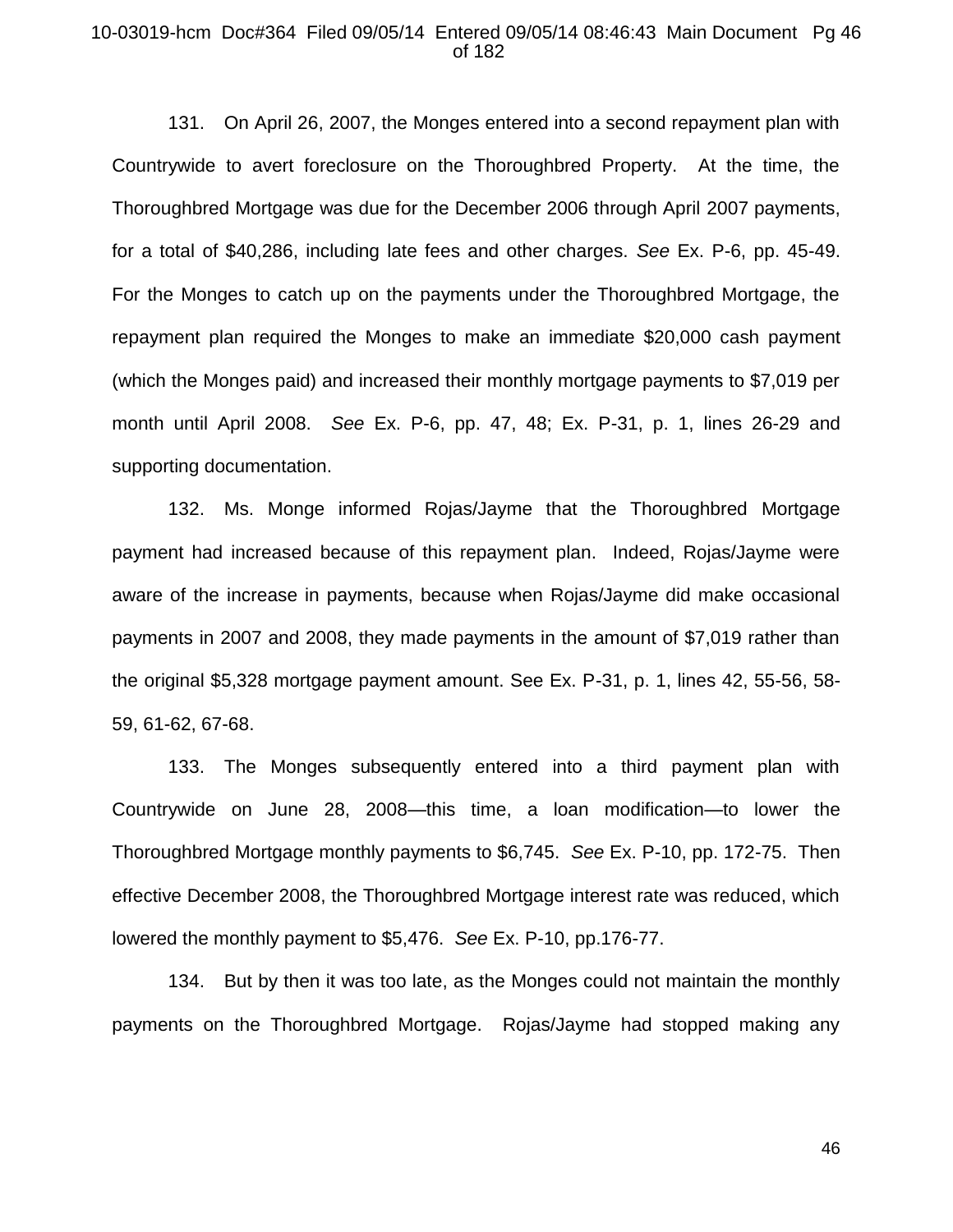# 10-03019-hcm Doc#364 Filed 09/05/14 Entered 09/05/14 08:46:43 Main Document Pg 47 of 182

payments whatsoever in April 2008 on the Thoroughbred Property. On April 27, 2009, the Monges filed a Chapter 11 bankruptcy petition in this Court.

135. As of June 2012, according to a payoff statement from Bank of America, the Monges owed a total of \$1,018,888 on the Thoroughbred Property mortgage, consisting of outstanding principal of \$702,190, accrued interest of \$275,788, and other charges and shortages. *See* Ex. P-49. By July 2014, the unpaid balance of the Thoroughbred Mortgage had increased further to over \$1.2 million, according to a payoff statement from Bank of America. *See* Ex. P-50.

136. To date, Rojas/Jayme have not given any written notice to the Monges to exercise the Option to purchase the Thoroughbred Property (which expired by its terms in January 2007). At trial, Rojas/Jayme made no showing of any financial ability whatsoever to pay the purchase price to exercise the Option to buy the Thoroughbred Property from the Monges (which would be in the amount of the outstanding balance of the Thoroughbred Mortgage—now over \$1 million). *See* Option, Ex. P-32, p. 64, ¶(c). Rojas/Jayme also made no showing of any financial ability whatsoever to pay the monthly Thoroughbred Mortgage payments and cure their significant monetary defaults. Instead, the only financial ability that Rojas/Jayme showed at trial was poor—as demonstrated by bounced checks and overdrawn bank accounts. *See, e.g.*, Bank Statements, Ex. P-18, pp. 7-10,15, 21, 34, 45, 48, 51-52, 63, 77, 218, 220; Thoroughbred Accounting, Ex. P-31, p. 1, lines 14-15, 19-22, 32-33; Ex. P-46, p. 1.

137. Meanwhile, Rojas/Jayme have continued to reside on the Thoroughbred Property since expiration of the Lease in January 2007 through the date of trial in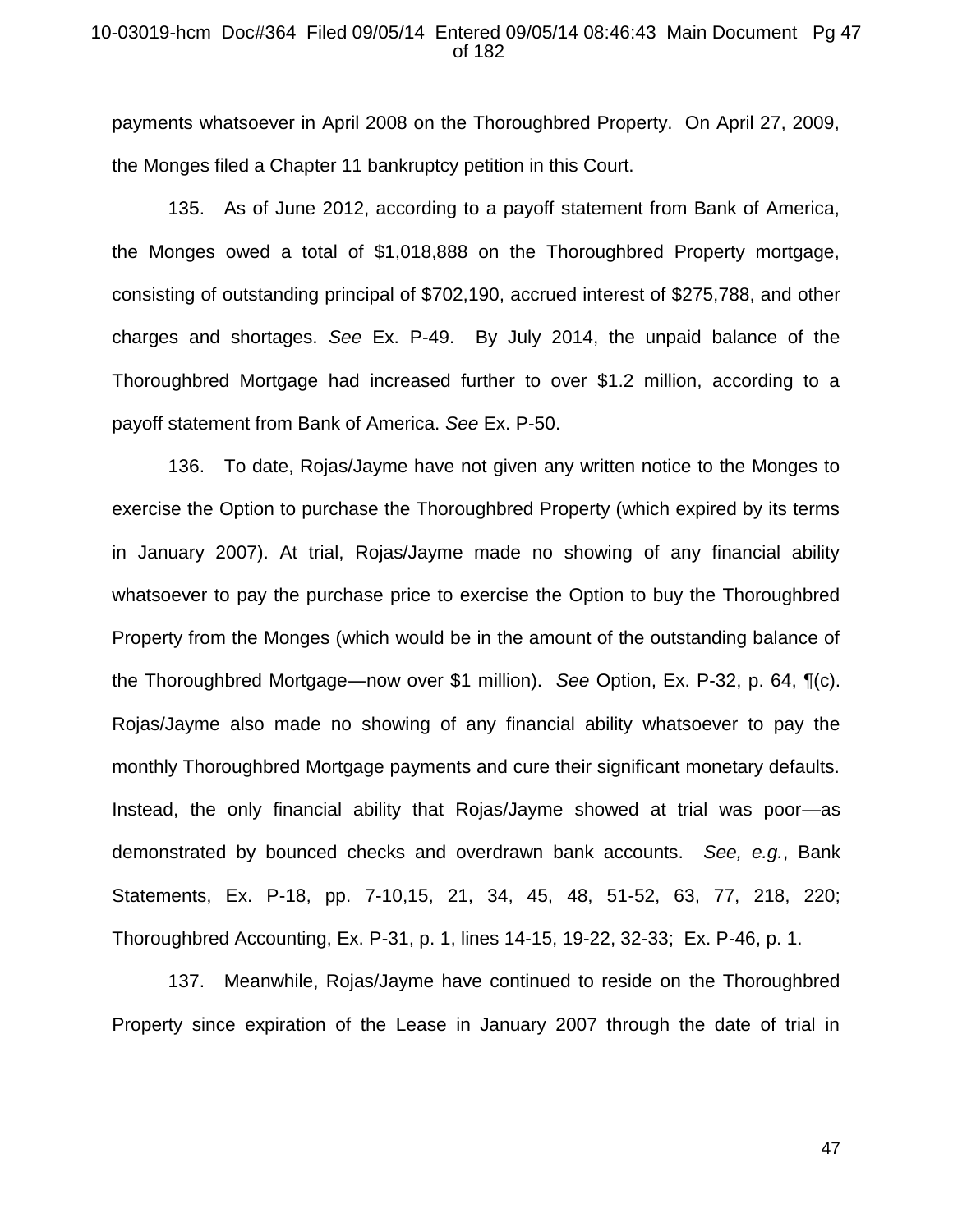## 10-03019-hcm Doc#364 Filed 09/05/14 Entered 09/05/14 08:46:43 Main Document Pg 48 of 182

August 2014—more than seven years. And Rojas/Jayme have not made any payment on the Thoroughbred Property since April 2008—more than six years ago.

#### Location of Thoroughbred Property

138. At trial, Mr. Jayme testified that it was his belief that the Thoroughbred Property is located partly in the State of New Mexico and also partly in the State of Texas. *See* Tr. 7/17/14, p. 35, lines 1-24. However, other than Mr. Jayme's very general and completely uncorroborated testimony, Rojas/Jayme failed to present any evidence at trial that any part of the Thoroughbred Property is located in the State of Texas.

139. Importantly, the relevant documents—such as court orders, warranty deeds, mortgages, and title policies—all demonstrate that the Thoroughbred Property is located wholly in the State of New Mexico. There was no probative and believable evidence that the Thoroughbred Property is also located partly in the State of Texas.

140. For example, the legal description of the Thoroughbred Property that is set forth in the Order Approving Sale and Special Master's Report in 2006 is all in the State of New Mexico. *See* Ex. P-5, p. 118. Similarly, the legal description in the original warranty deed, note, and mortgage executed by Mr. Jayme to purchase the Thoroughbred Property way back in 2002 describes the Thoroughbred Property as being all in New Mexico; the bankruptcy petitions filed by Mr. Jayme (under oath) list the Thoroughbred Property as being in New Mexico; and Citibank posted publication of their foreclosure sale and the foreclosure sale while Mr. Jayme owned the Thoroughbred Property all took place in New Mexico. *See* Ex. P-1, p. 339; Ex. P-28, p. 120; Ex. P-5, pp. 7-30, 112-21.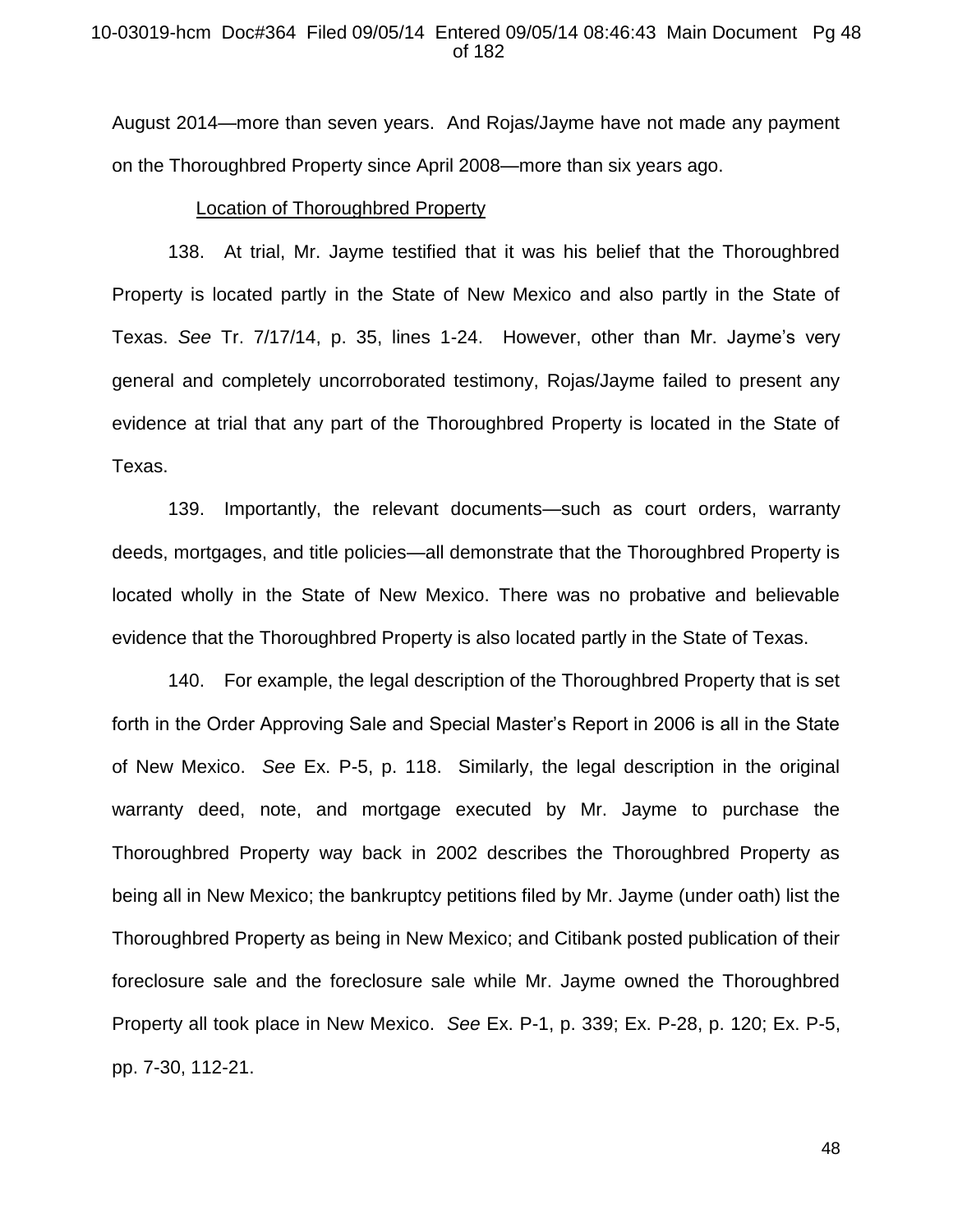### 10-03019-hcm Doc#364 Filed 09/05/14 Entered 09/05/14 08:46:43 Main Document Pg 49 of 182

141. Most importantly, and key to the instant dispute with the Monges, the legal descriptions in the Warranty Deed, Title Policy, Mortgage, and Purchase Agreement whereby Mr. Jayme sold and conveyed the Thoroughbred Property to the Monges in February 2006—all describe the Thoroughbred Property as being only in the State of New Mexico. *See* Warranty Deed (Ex. P-2, p. 5); Title Policy (Ex. P-1, p. 343); Mortgage (Ex. P-2, pp. 8, 18); Purchase Agreement (Ex. P-1, p. 358).

142. Therefore, the Court finds that the Thoroughbred Property is located solely in the State of New Mexico, and not in Texas. The Court further specifically finds that the legal description and address of the Thoroughbred Property is as follows: "Lot 17 in Block 3 of Los Ranchos Del Rio, located in Dona Ana, New Mexico, as the same is shown and designated on the plat thereof filed for record in the office of the County Clerk of Dona Ana, New Mexico on November 27, 1984 and recorded in Book 13 at Pages 344-345, Plat Records, with the property address of 105 Thoroughbred Court, Santa Teresa, New Mexico." *See* Warranty Deed, Ex. P-2, p. 5; Title Policy, Ex. P-1, p. 342; Mortgage, Ex. P-2, pp. 8, 18.

# **Country Cove Subdivision transactions**

143. Next, the Court will specifically address the Country Cove Subdivision transactions.

144. In late 2005 and early 2006, the Monges and Rojas/Jayme began discussions regarding their desire to jointly acquire and develop largely unimproved real property lots in the Country Cove subdivision, which is located in Dona Ana County, New Mexico ("Country Cove Subdivision").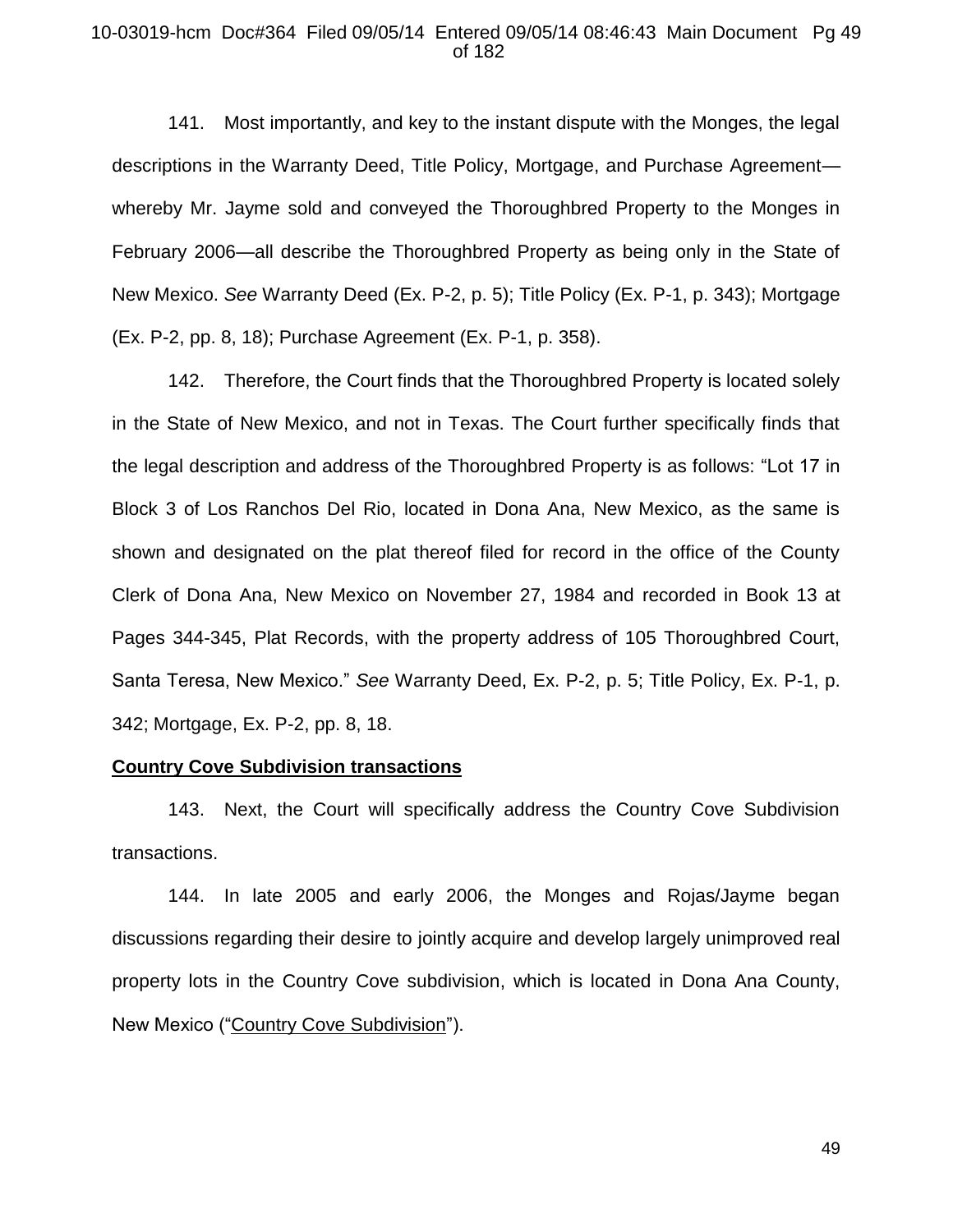# 10-03019-hcm Doc#364 Filed 09/05/14 Entered 09/05/14 08:46:43 Main Document Pg 50 of 182

145. In theory, the Thoroughbred Property was sold to the Monges so that Rojas/Jayme could obtain an estimated \$300,000 in equity from the Thoroughbred Property for the purchase and development of the Country Cove Subdivision. In reality however, this \$300,000 in equity from the Thoroughbred Property did not materialize.

146. Rojas/Jayme did not obtain anywhere close to \$300,000 in equity from the sale of the Thoroughbred Property to the Monges—which is what all parties apparently envisioned when they began discussions regarding the Country Cove Subdivision venture and entered into the Purchase Agreement for the Thoroughbred Property back in December 2005. By February 2006 (the closing of the sale of Thoroughbred Property to the Monges), Rojas/Jayme and the Monges must have *both* realized there was not going to be \$300,000 in equity that could be used for the acquisition and development of the Country Cove Subdivision. This is demonstrated by the HUD-1 settlement statement reflecting the disbursements at closing of the Thoroughbred Property with the seller (Mr. Jayme) receiving zero dollars at closing. *See* Findings of Fact regarding Thoroughbred Property set forth above.

147. So, the acquisition and development of the Country Cove Subdivision by Rojas/Jayme and the Monges was doomed from the very start.

#### Purchase of Country Cove Subdivision lots

148. Prior to their discussions with the Monges, Rojas/Jayme had already been in negotiations with Dr. Habib Asfahani ("Dr. Asfahani"), the seller, to purchase several undeveloped lots in the Country Cove Subdivision. But Rojas/Jayme had not been able to reach an agreement with Dr. Asfahani. Ms. Monge returned to Dr. Asfahani, however, and was able to get Dr. Asfahani to sign a purchase agreement. On February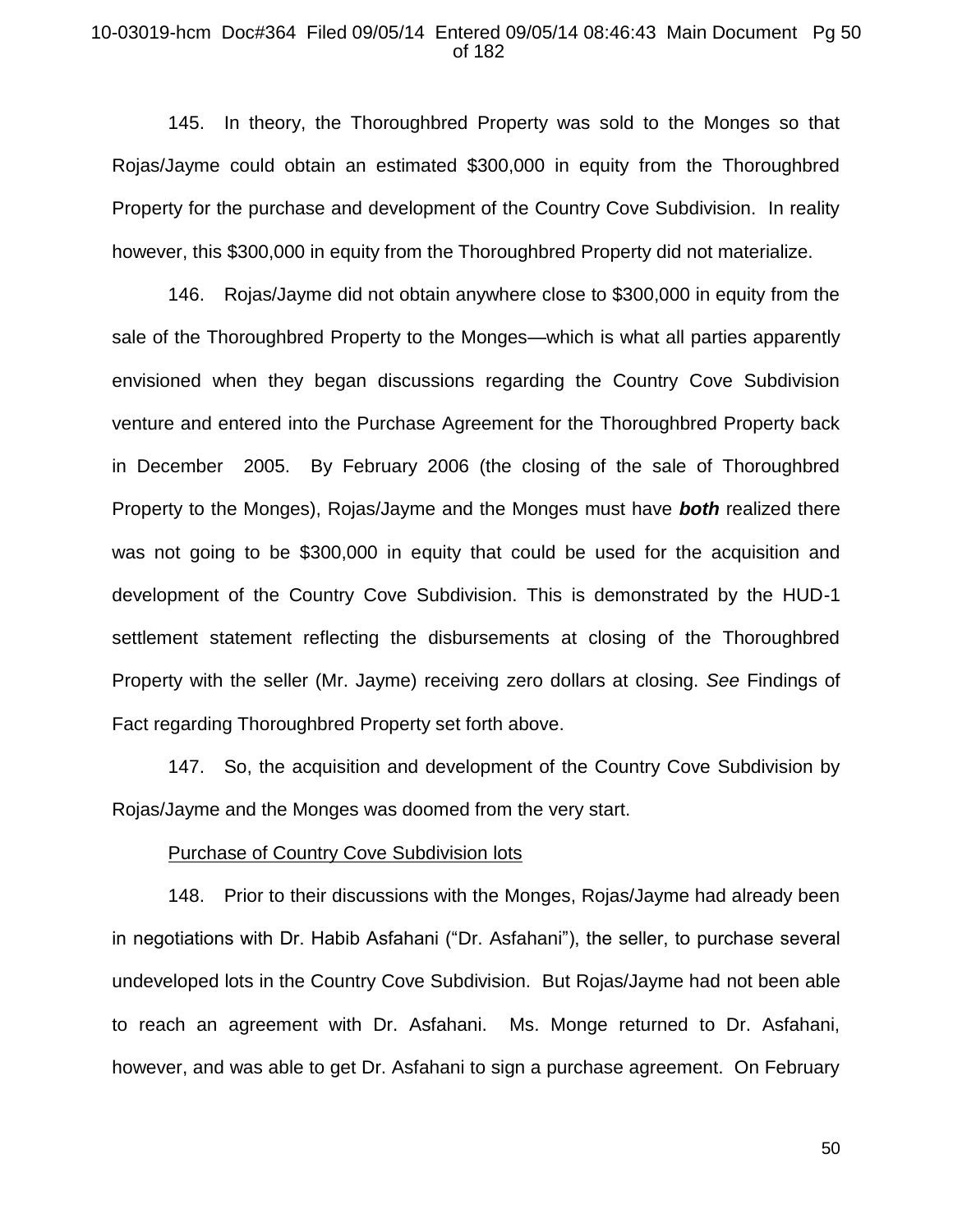### 10-03019-hcm Doc#364 Filed 09/05/14 Entered 09/05/14 08:46:43 Main Document Pg 51 of 182

16, 2006, a purchase agreement was signed by Mr. Monge and Ms. Rojas, as buyers, and was signed by Dr. Asfahani, as seller. *See* Ex. P-7, pp. 219-24.

149. On June 6, 2006, after the agreement for the purchase of the lots in the Country Cove Subdivision was executed and months after the Monges had purchased the Thoroughbred Property, the Monges and Rojas/Jayme formed a new Texas corporation called Monroj Investments, Inc. ("Monroj"). Monroj was formed to purchase and obtain financing for the purchase of the Country Cove Subdivision lots. *See* Ex. P-7, pp. 180-81. The parties agreed that each (the Monges and Rojas/Jayme) would own a 25% share in the Monroj corporation.

150. When the Monroj corporation was formed, the Monges and Rojas/Jayme were listed as the initial directors of Monroj, in addition to Joe and Alison Villa. *See* Ex. P-7, pp. 180-81. Four days later, on June 10, 2006, a Certificate of Correction to the Certificate of Formation of Monroj was filed, which removed the Villas as directors. *See*  Ex. P-34, pp. 294-95.

151. Monroj adopted a corporate resolution dated June 23, 2006, in which Monroj was authorized to purchase the lots in the Country Cove Subdivision in Dona Ana County, New Mexico. *See* Ex. P-7, p. 38. The corporate resolution was signed by Mr. Jayme as Secretary and Ms. Rojas as President of Monroj, and it states that all shareholders of Monroj unanimously consented to the transaction.

152. However, at trial Ms. Monge testified that she and Mr. Monge were never made aware of such a corporate meeting, they did not attend a meeting on June 23, 2006, and they did not provide written consent to purchase the Country Cove Subdivision lots. But then Ms. Monge turned around and testified that she took the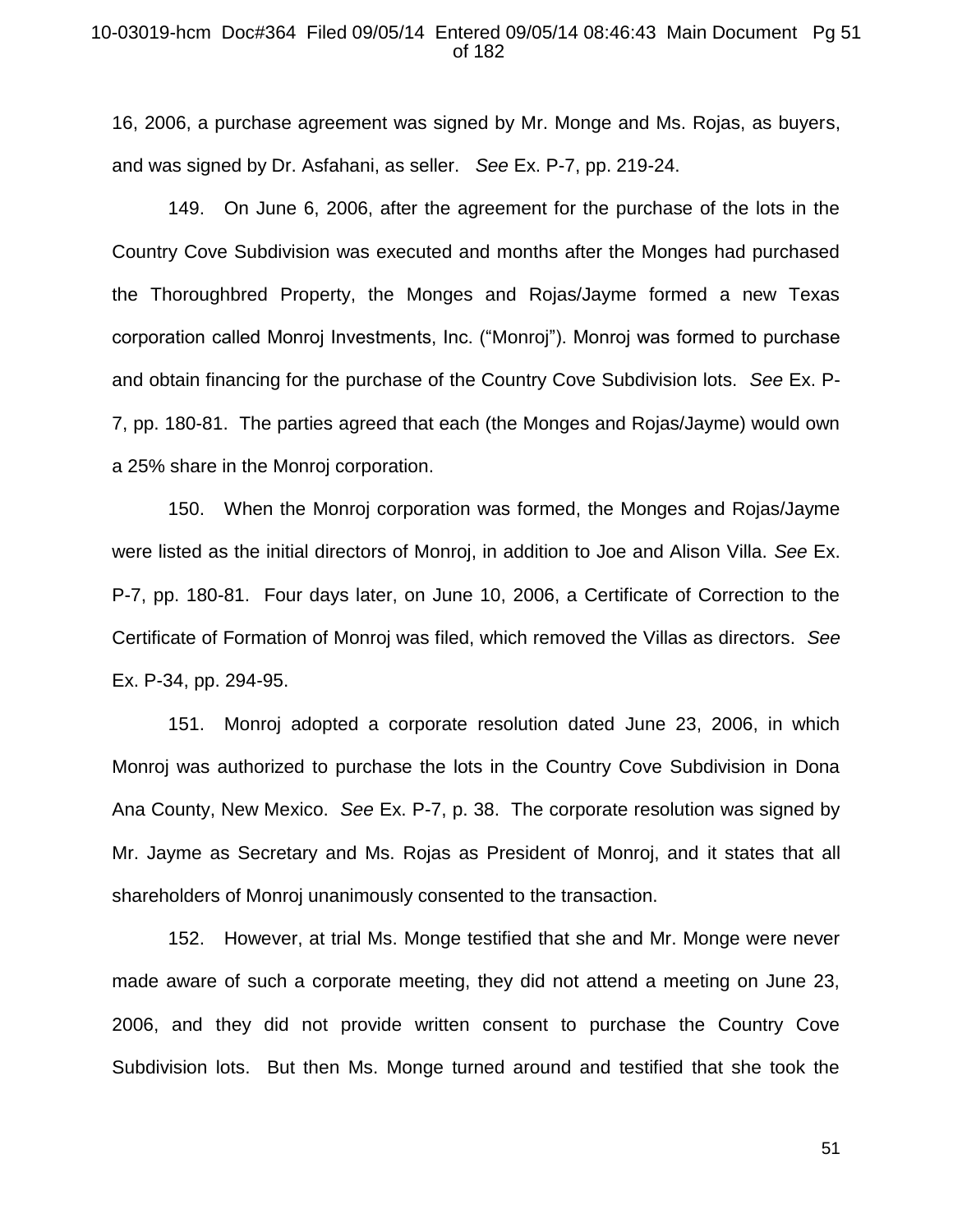# 10-03019-hcm Doc#364 Filed 09/05/14 Entered 09/05/14 08:46:43 Main Document Pg 52 of 182

agreement for the purchase of the Country Cove Subdivision lots to Dr. Asfahani and was able to get him to sign the agreement, Mr. Monge himself signed the purchase agreement, and the Monges indeed wanted to purchase the Country Cove Subdivision lots. *See* Tr. 7/18/14, p. 82, lines 24-25, p. 83, lines 1-2, p. 85, lines 2-3; Tr. 8/5/14, pp. 54-55. The Court finds that the Monges were aware that Monroj was going to purchase the lots in the Country Cove Subdivision and consented to such transaction.

153. On June 23, 2006, the sale of the Country Cove Subdivision lots to Monroj closed. *See* Ex. RJ-4, pp. 1-3. Dr. Asfahani, as seller, executed a special warranty deed conveying certain Lots in Block 1 and 2 and a 3.32 acre tract of land in the Country Cove Subdivision, to Monroj, as buyer. *See* Ex. P-7, p. 16-18.

154. To finance the purchase from Dr. Asfahani and development of the Country Cove lots, on June 26, 2006, Monroj entered into a line of credit note in the principal amount of \$450,000 (the "Isaac Loan"). The lenders were William and Deann Isaac, Ray and Carol Williams, and William Thomas ("Isaac Lenders"). *See* Ex. P-7, pp. 26-32. The initial principal amount of the Isaac Loan made to Monroj was \$350,000, and the Isaac Loan also contained a \$100,000 draw feature.

155. Ms. Rojas signed the Isaac Loan note as President on behalf of Monroj. There were no personal guarantees of the Isaac Loan by the Monges or Rojas/Jayme. To secure payment of the Isaac Loan, on the same day (June 26, 2006), Monroj also executed a Mortgage/Deed of Trust granting a lien to the Isaac Lenders on the Country Cove Subdivision property purchased by Monroj. *See* Ex. P-7, pp. 7-15. All of the relevant documents regarding the initial purchase and financing of the lots in Country Cove were signed by Monroj.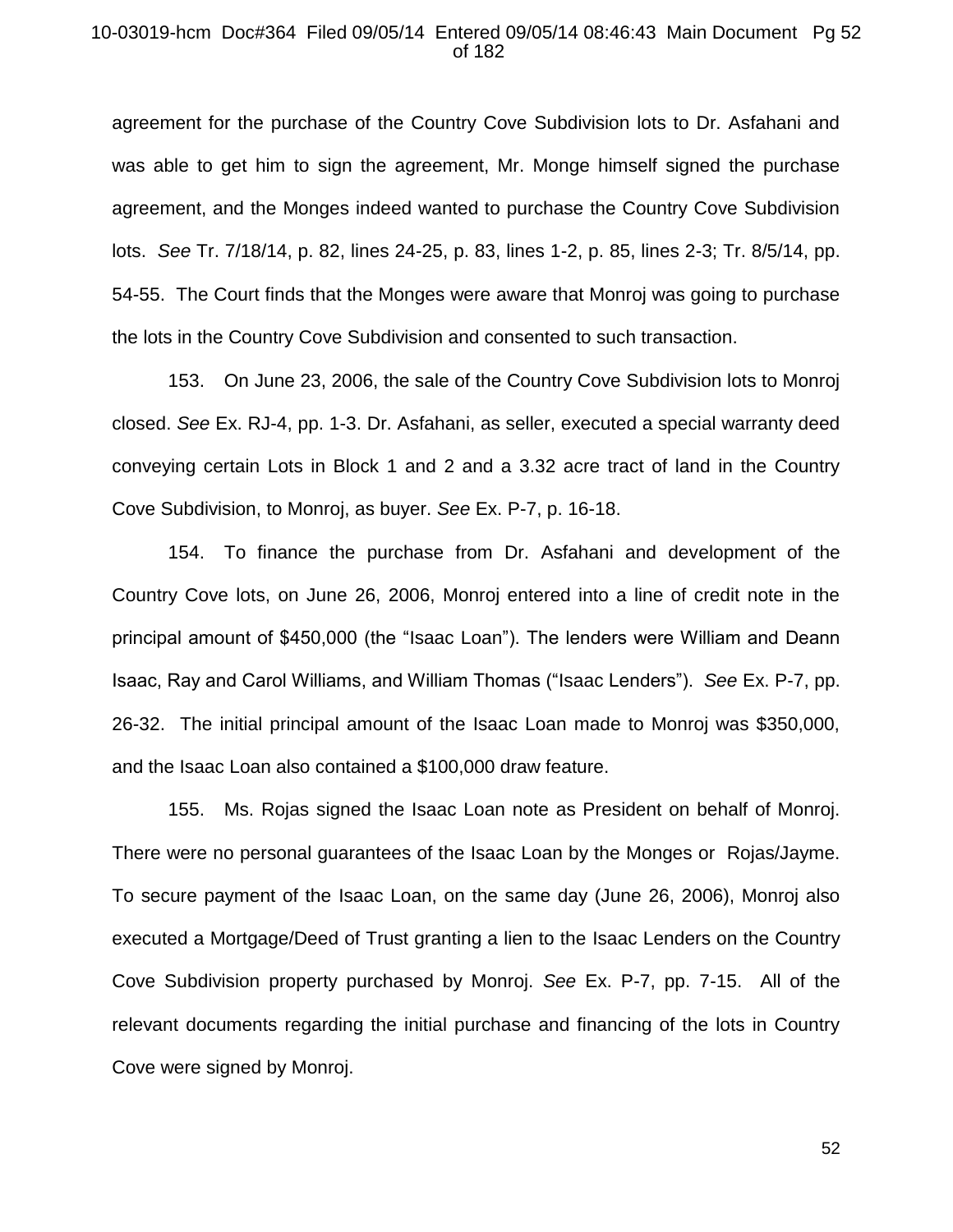# 10-03019-hcm Doc#364 Filed 09/05/14 Entered 09/05/14 08:46:43 Main Document Pg 53 of 182

#### Attempts to Sell and Develop Lots in Country Cove Subdivision

156. The Monges proposed to Rojas/Jayme that Mr. Monge enter into an arrangement with Mr. Villa to build homes on the Country Cove Subdivision lots. At the time, Mr. Monge desired to learn the construction business, but he did not have any experience in building, nor did he have a builder's license. Nevertheless, the Monges insisted that Mr. Monge participate in any of the development with Mr. Villa, if Mr. Villa was going to build in the Country Cove Subdivision. Mr. Villa apparently initially agreed to mentor Mr. Monge in the home construction business. Mr. Monge and Mr. Villa then formed an entity, J&M Builders, Inc. ("J&M") on March 16, 2006, for the purpose of building homes in the Country Cove Subdivision. *See* Ex. P-24, p. 3-6.

157. J&M was to build the first home in the Country Cove Subdivision. Ms. Rojas assisted J&M in obtaining a construction loan for the building. J&M, through Mr. Monge, executed a contract to purchase Lot 2, Block 2 from Monroj. *See* Ex. P-29, pp. 27-35. J&M was supposed to build a home on Lot 2, Block 2 in Country Cove for Mr. James Thomas. In August and October 2006, Mr. Thomas executed two contracts for the purchase of the lot and construction of a home in Country Cove with J&M. *See* Ex. P-22, pp. 175-84; Ex. P-29, pp. 36-45. Both of these contracts eventually fell through due to financing issues, delays, and poor construction. *See* Tr. 7/17/14, p. 162-63; Tr. 8/4/14, pp. 66-67, 141-43.

158. After the Thomas contracts fell through, Monroj continued to have problems developing and building on the Country Cove Subdivision lots. Mr. Villa left J&M, and Mr. Monge could not build because he did not have a license or the experience. At the time J&M was formed, Mr. Villa was the only named director.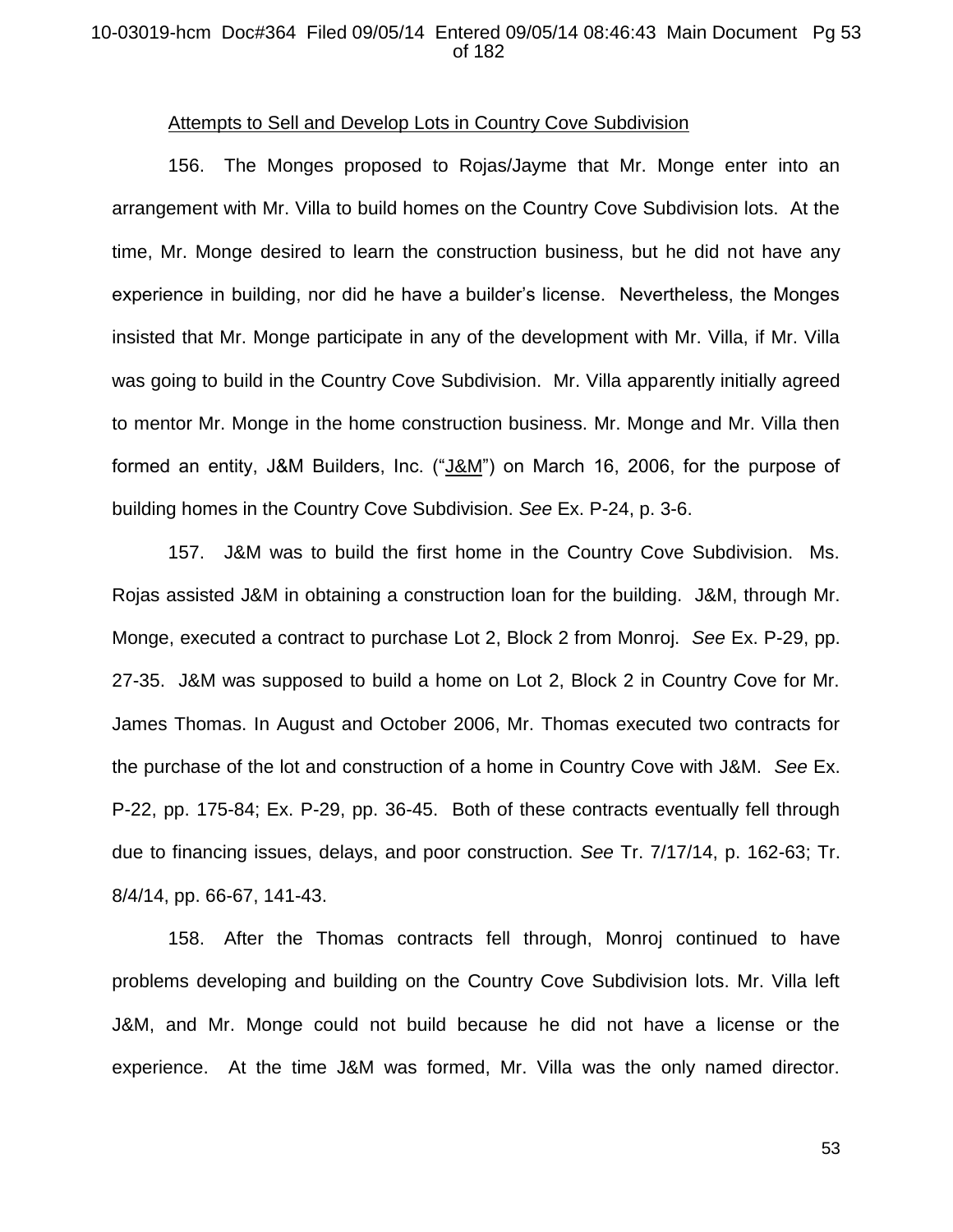# 10-03019-hcm Doc#364 Filed 09/05/14 Entered 09/05/14 08:46:43 Main Document Pg 54 of 182

However, after Mr. Villa left J&M, the Monges filed a Certificate of Amendment to the Certificate of Formation on August 9, 2006, in which they removed Mr. Villa as a director and named themselves as directors of J&M. *See* Ex. P-24, p. 16.

159. The Monges then attempted to partner with Mr. Ronald Lucero of Agave Builders. Similar to Mr. Villa, Mr. Lucero was to help Mr. Monge learn the construction business and teach him how to build homes. Mr. Lucero executed contracts in February 2007 to purchase Lot 2, Block 2 in Country Cove Subdivision so he could build and purchase a home which he was then going to sell to Mr. Thomas. *See* Ex. P-22, pp. 186-93; Ex. P-29, pp. 48-52. However, this contract fell through and was never completed. Mr. Lucero also brought a potential buyer, Cathy Hawthorne, to purchase Lot 3, Block 2 in Country Cove in June 2007, but again this contract fell through. *See* P-22, pp. 297-06.

160. After Mr. Lucero left the Country Cove Subdivision project, Mr. Monge entered into a verbal agreement to partner with another builder, Tom Quintana. However, the Monges were never able to build any houses with Mr. Quintana.

161. By this point, Monroj had owned the Country Cove Subdivision lots for about one year without developing or selling any of the lots. In an attempt to breathe some life into the Country Cove Subdivision project, in March 2007, Ms. Rojas executed a purchase agreement whereby she would individually purchase a lot from Monroj for \$100,000. The purchase agreement was signed by Mr. Monge on behalf of Monroj as seller. *See* Ex. RJ-4, pp. 115-22. However, this sale never closed, as Ms. Monge blocked it by contacting the title company. *See* Tr. 8/7/14, pp. 83-84.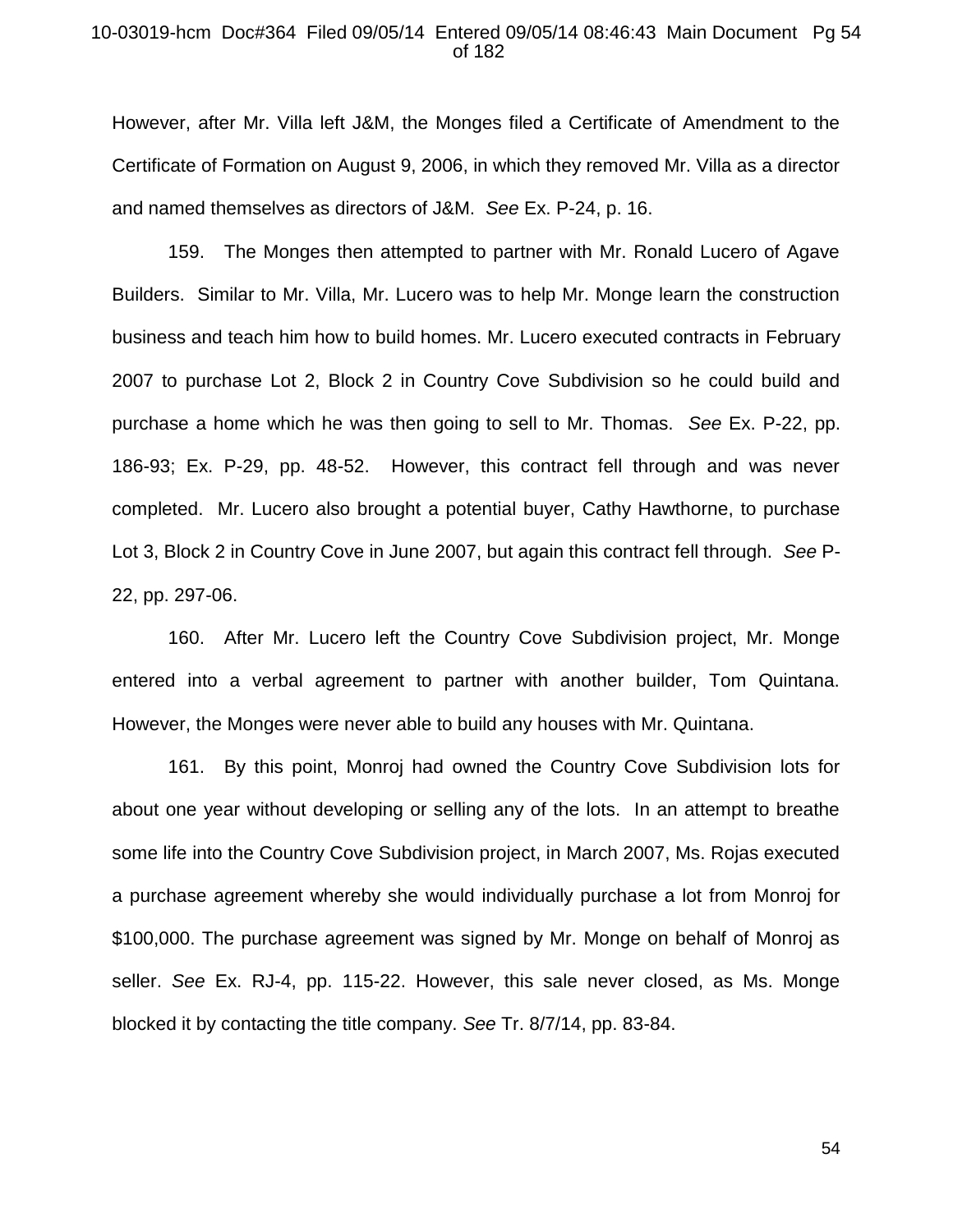# 10-03019-hcm Doc#364 Filed 09/05/14 Entered 09/05/14 08:46:43 Main Document Pg 55 of 182

162. Then in April 2007, Ms. Rojas entered into a contract to hire Mr. Alfonso Flores, the owner of Metal Building Specialties, LLC for the construction of a home in the Country Cove Subdivision. *See* Ex. P-39, p. 1. Mr. Flores testified that although he dealt with Ms. Rojas and she made the payments to Mr. Flores, he believed he was dealing with Monroj—Ms. Rojas was simply the representative. However, Ms. Rojas and Mr. Jayme both admitted that Monroj did not approve the construction and Ms. Rojas did not personally own the lot upon which Mr. Flores started building. Nevertheless, Ms. Monge testified that Mr. Flores was an acceptable builder, and the Monges did not object to Mr. Flores building a home on the Country Cove lot. *See* Tr. 8/5/14, p. 146, lines 11-25.

163. Mr. Flores never completed the construction on the Country Cove lot, however, because he stopped getting paid for his work. On May 21, 2008, Flores filed a lien on the Country Cove Subdivision for the unpaid work in the total amount of \$36,280. *See* Ex. P-39, pp. 24-26.

164. In sum, the Court finds that efforts were made by both Rojas/Jayme and the Monges to sell and develop lots in the Country Cove Subdivision. Those efforts proved to be unsuccessful and this speculative venture failed. The Monges blame Rojas/Jayme for the failure and Rojas/Jayme blame the Monges for the failure. Based on the evidence and this record, the Court cannot conclusively allocate blame between the parties as to who is at fault for the failed Country Cove Subdivision venture and the development and sale of lots. The Country Cove Subdivision was a highly speculative venture between the Monges and Rojas/Jayme and was doomed from the start.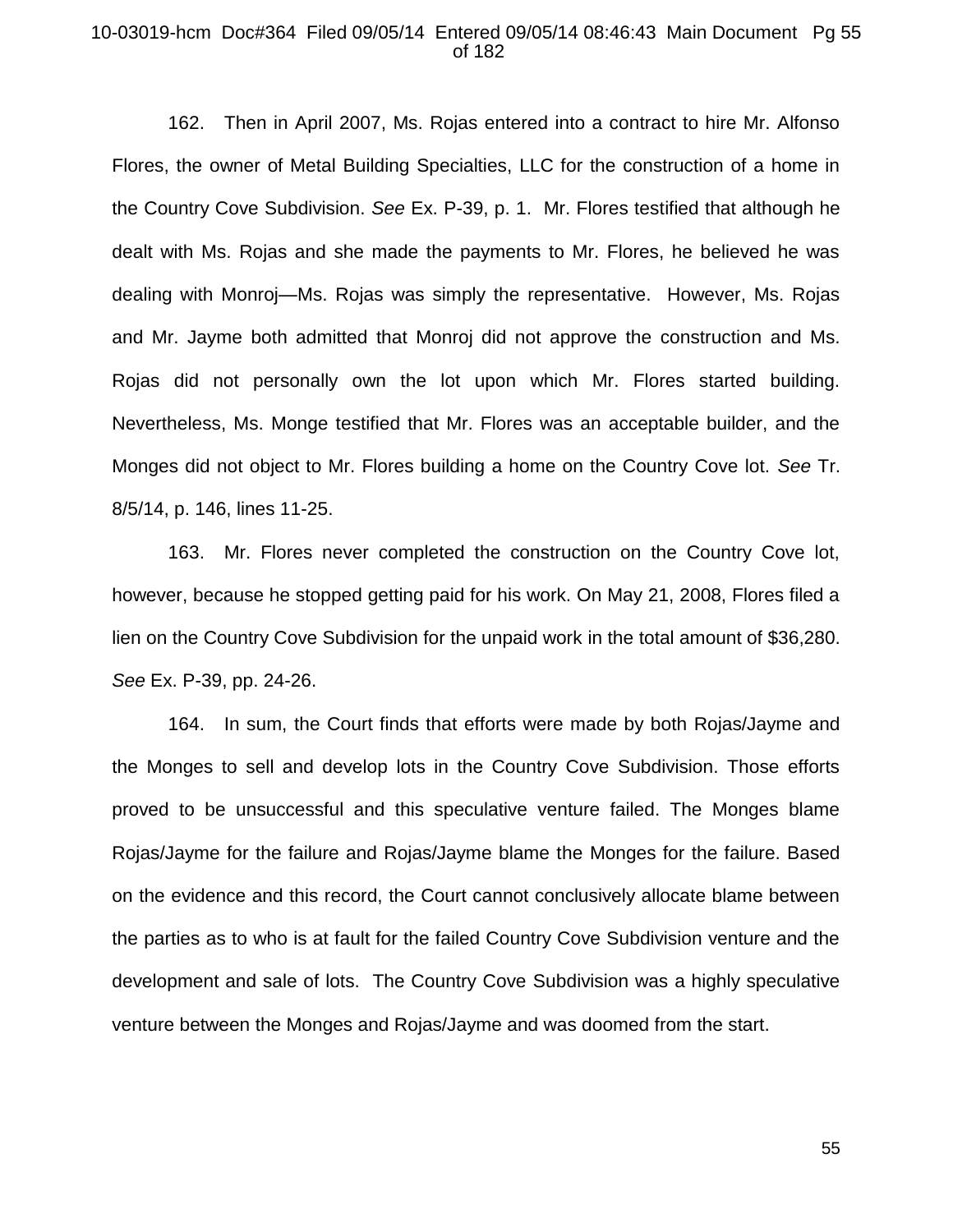## 10-03019-hcm Doc#364 Filed 09/05/14 Entered 09/05/14 08:46:43 Main Document Pg 56 of 182

### Permit Ready Lots in Country Cove Subdivision

165. When first discussing the possibility of purchasing and developing the Country Cove Subdivision with the Monges, Rojas/Jayme apparently told the Monges that the several of the lots were "permit ready." At the trial, however, a parade of witnesses—including Mr. Villa, the Monges, Mr. Isaac, Ms. Rojas, and Mr. Jayme—all gave varying, conflicting, and irreconcilable accounts as to the condition of the lots and the meaning of "permit ready."

166. For example, Mr. Villa testified that when he went to inspect the Country Cove Subdivision property, none of the lots were ready to be built upon—or in his view, "permit ready." Mr. Villa explained that the first person that had built a home in the Country Cove Subdivision had encroached on a pond—an area designated for run off resulting in a distortion in the survey. The distortion included the six lots that Monroj purchased. *See* Tr. 7/17/14, p. 124, lines 5-20. Mr. Villa also testified that the City of Sunland had place a "red tag" on the water meter, which indicated that the property had failed inspection and the issues with the utilities would need to corrected before anyone could build on the property. *See* Tr. 7/17/14, p. 142, lines 1-16, p. 144, lines 9-25, p. 145, lines 1-10.

167. On the other hand, Ms. Monge and Mr. Isaac testified that, in their view, three of the lots were permit ready. *See* Tr. 8/4/14, p. 96, lines 12-25; Tr. 8/5/14, p. 146, lines 2-4. Then Mr. Monge testified that, in his view, none of the lots were permit ready. *See* Tr. 8/8/14, p. 104, lines 1-16. And then Ms. Rojas and Mr. Jayme testified that, in their view, all of the lots were permit ready. *See* Tr. 7/17/14, p. 70, lines 22-25. p. 90, lines 15-17; Tr. 8/7/14, p. 77, line 2.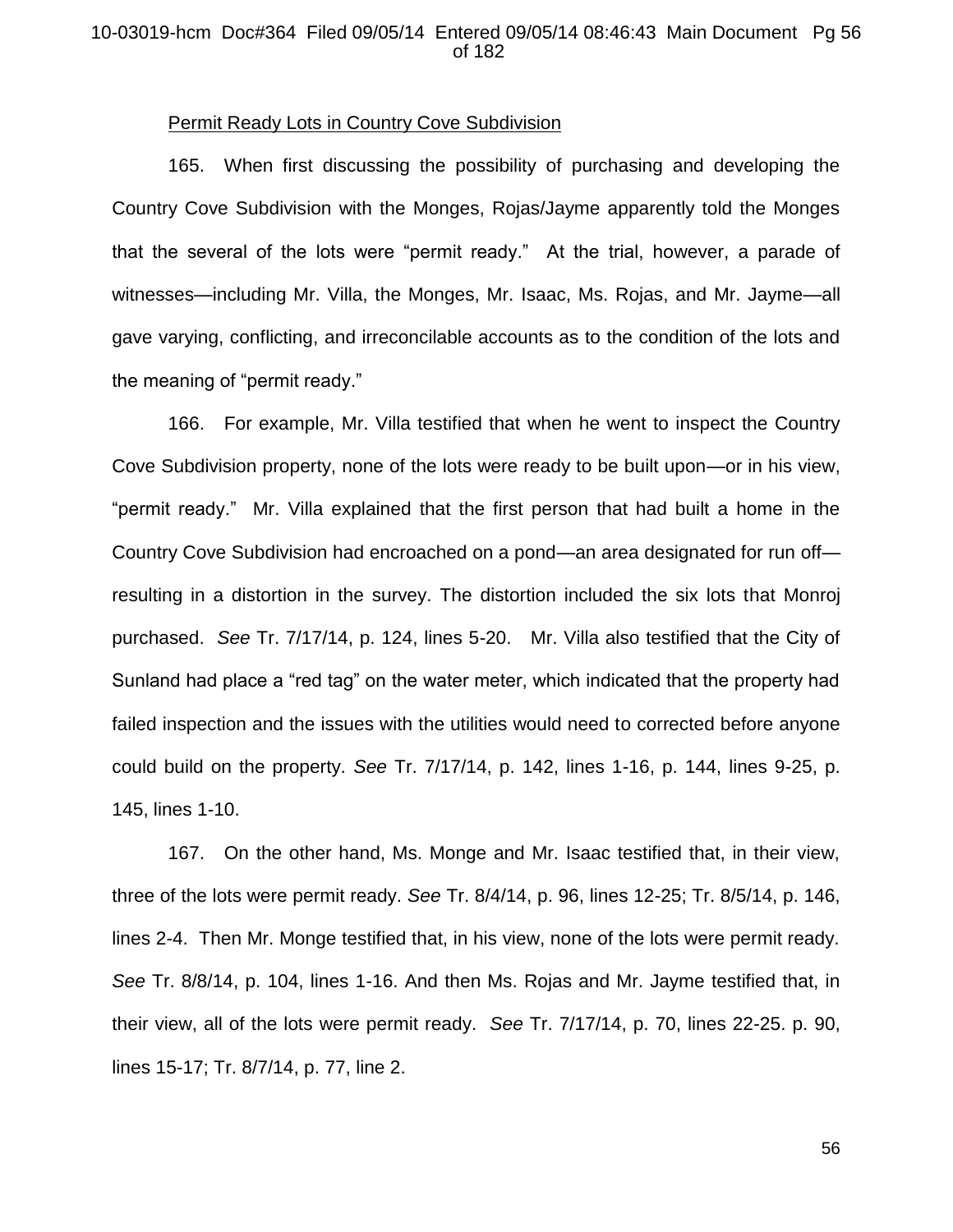## 10-03019-hcm Doc#364 Filed 09/05/14 Entered 09/05/14 08:46:43 Main Document Pg 57 of 182

168. Based on this record, the lack of any expert testimony, and this irreconcilable and largely incoherent lay witness testimony, the Court is unable to make any conclusive findings as to whether the lots in the Country Cove Subdivision were "permit ready" or not.

# Foreclosure of Country Cove Subdivision

169. Although never reduced to writing and the terms of any agreement were never made clear to the Court, the Monges and Rojas/Jayme each started making half the Isaac Loan payments for the purchase of the Country Cove Subdivision. This is curious, as the Isaac Loan was made to Monroj (the corporation) and not to the Monges and Rojas/Jayme, who had no personal liability for the Isaac Loan.

170. The Isaac Loan on the Country Cove Subdivision went into default only months after it was made. *See* Payment History, Ex. P-40. The Monges and Rojas/Jayme apparently planned to make the payments on the Isaac Loan through the sale of the lots in Country Cove—but those sales never materialized.

171. Starting in May 2007, the Isaac Lenders started sending numerous letters to Monroj (as well as Ms. Rojas and Mr. Monge) informing them of the defaults on the Isaac Loan. *See* Ex. P-29, pp. 60, 70, 73, 76. The Isaac Lenders ultimately conducted a foreclosure sale in New Mexico state court on the Country Cove Subdivision lots owned by Monroj by public auction in October 2009. The Isaac Lenders were the purchaser of the Country Cove Subdivision lots at foreclosure. *See* Ex. P-7, p. 326-27. Eventually, the Isaac Lenders re-sold the Country Cove Subdivision lots "as-is." *See*  Tr. 8/4/14, p. 96, lines 6-25.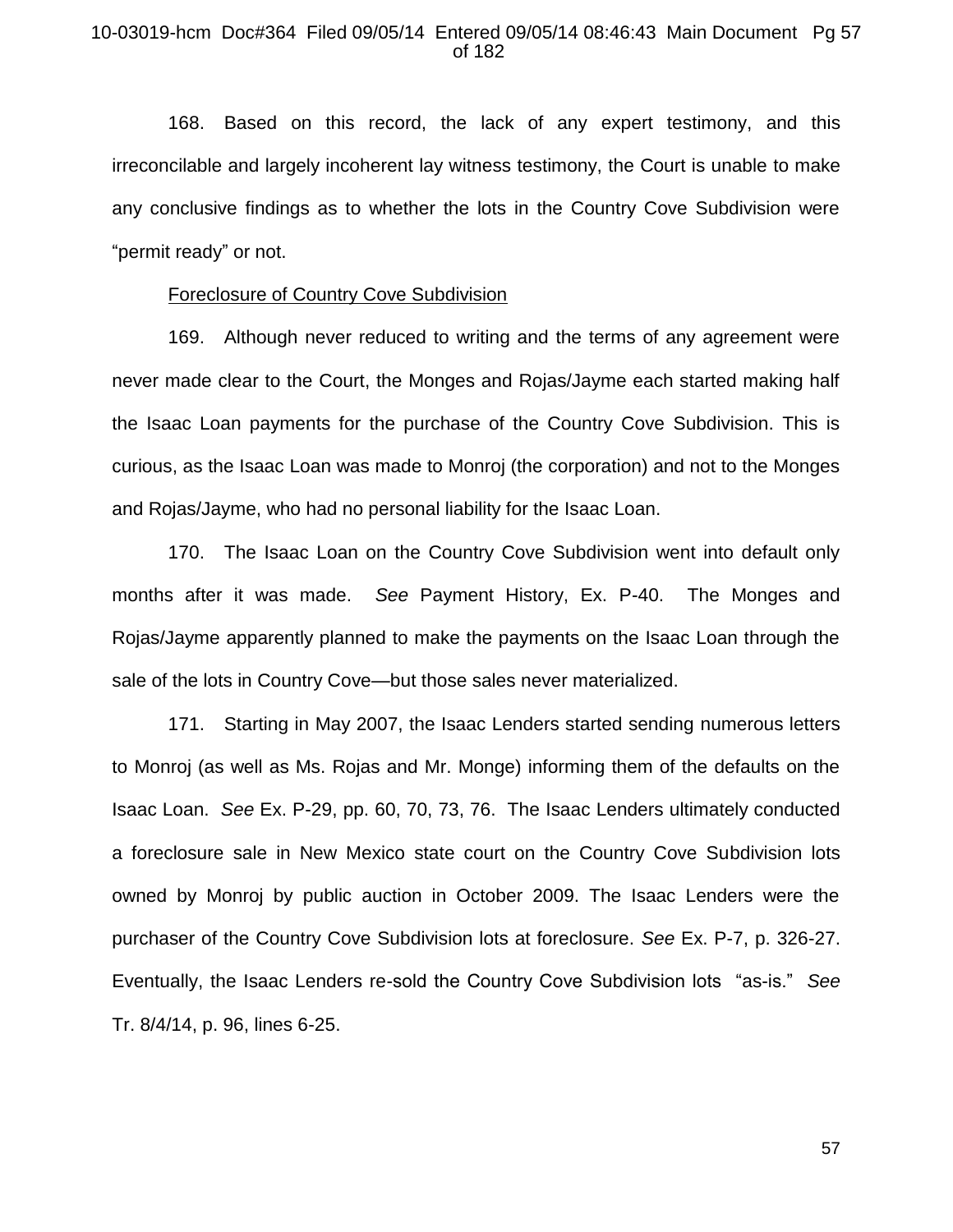### 10-03019-hcm Doc#364 Filed 09/05/14 Entered 09/05/14 08:46:43 Main Document Pg 58 of 182

172. Meanwhile, Monroj's corporate charter was revoked and Monroj is now a defunct entity. *See* Ex. P-34, p. 300.

#### Lack of Agreement on Country Cove Subdivision

173. Although the Monges and Rojas/Jayme testified extensively about their anger and frustration with each other regarding the acquisition and attempted development of the Country Cove Subdivision, the testimony of the parties failed to prove to the Court what the actual terms of their agreement was with respect to the Country Cove Subdivision. *See for example*, Tr. 7/17/14, p. 69, lines 2-7, pp. 72-73 (Mr. Jayme's testimony); Tr. 7/18/14, pp. 79-81 (Ms. Monge's testimony); Tr. 8/8/7/14, pp. 67-90 (Ms. Rojas's testimony); Tr. 8/8/14, pp. 94-96 (Mr. Monge's testimony).

174. Given the deep personal animosity that has developed between the Monges and Rojas/Jayme and the passage of nearly eight years since many of the events in question occurred, the Court gives very little credibility to the testimony of the Monges and Rojas/Jayme regarding any agreements regarding the Country Cove Subdivision and the blame game for its failure.

175. Indeed, the parties never reduced their alleged agreements to writing with respect to their respective responsibilities and duties with respect to the Country Cove Subdivision project. The written documentation identified regarding the terms of a possible agreement were the basic Monroj corporate formation documents (which primarily just reflected that the Monges and Rojas/Jayme each owned 25% of Monroj) and a "loan proposal" that Ms. Rojas put together when the parties first began soliciting funding for the Country Cove project. *See* Ex. RJ-4, pp. 228-31; Ex. P-7, pp. 180-81; Ex. P-22, pp. 6-8.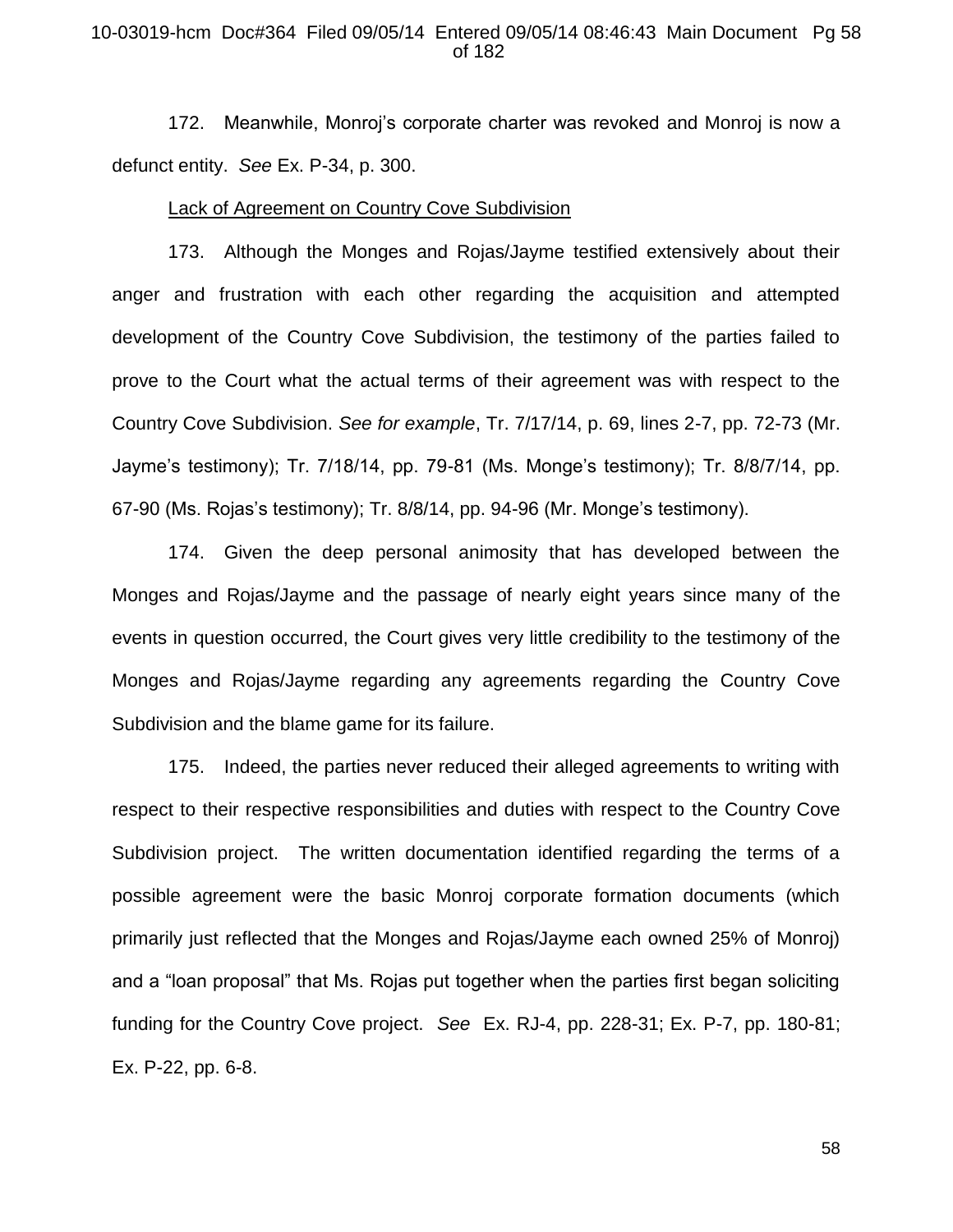## 10-03019-hcm Doc#364 Filed 09/05/14 Entered 09/05/14 08:46:43 Main Document Pg 59 of 182

176. The evidence at trial did demonstrate to the Court that the Monges and Rojas/Jayme did not have much (if any) experience in developing and building residential lots and homes. The purchase and development of the Country Cove Subdivision lots was a highly speculative venture. Mr. Monge was attempting to learn the residential construction business, but was not a licensed or experienced home builder. And although Ms. Rojas was a residential mortgage broker and Mr. Jayme a residential real estate agent, they did not appear to have any real experience developing real property like the Country Cove Subdivision.

177. The Monges and Rojas/Jayme formed Monroj—a new corporate entity with no history of success in residential development—for the purpose of obtaining the financing to purchase and develop the Country Cove Subdivision lots. The corporation that was formed by the Monges and Rojas/Jayme—Monroj—never made any profit, appears to have never been adequately capitalized, was largely ignored, and is now defunct.

178. In sum, the respective testimony from Ms. Rojas, Mr. Jayme, and the Monges regarding any alleged agreement on the Country Cove Subdivision was inconsistent, incomprehensible, and lacked credibility. The Court cannot decipher what was intended or agreed to by the parties with respect to the Country Cove venture based on their testimony. There was never a written agreement identified setting forth the actual agreement and their respective responsibilities and duties on the Country Cove Subdivision between the Monges and Rojas/Jayme. The Court is unable to determine, based on the evidence and the testimony of the parties which lacked credibility, the material terms of any agreement or even if there was a mutual agreement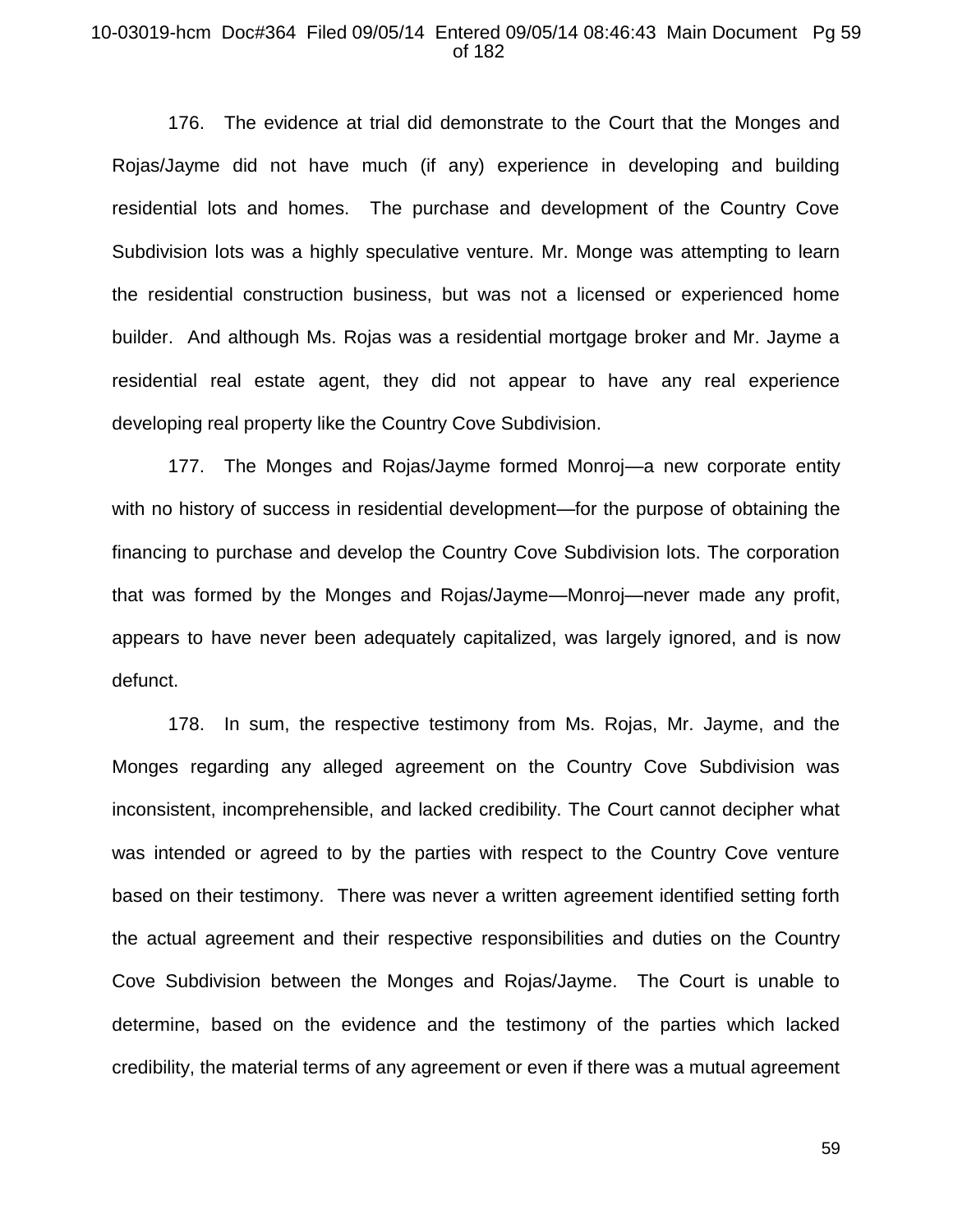between the Monges and Rojas/Jayme with respect to the acquisition and development of the Country Cove Subdivision.

### **Transmountain Property transactions**

179. Next, the Court will specifically address the Transmountain Property and related transactions.

180. In 2006, the Monges and Rojas/Jayme began discussions regarding building a medical clinic in Northeast El Paso. The Monges and Ms. Rojas would form a corporation with two other investors, Dr. Robert Martinez and Dr. Luis Marioni, to purchase real property near Transmountain Road in El Paso, Texas, and eventually construct a medical clinic and related facilities.

181. On January 24, 2006, Ms. Rojas executed a contract to purchase certain unimproved property near Transmountain Road in El Paso, Texas (the "Transmountain Property") for the price of \$969,000. The contract was signed in the name of "Alicia Rojas and/or assigns" as buyer, and Patriot Castner Joint Venture, as seller. *See* Ex. RJ-1, pp. 128-39.

182. On February 20, 2006, Mr. Monge, Ms. Rojas, Dr. Martinez, and Dr. Marioni formed a new Texas corporation called Northeast Patriot Plaza, Inc. ("Northeast Patriot"). *See* Ex. P-22, pp. 108-34. Ms. Rojas was named president of Northeast Patriot and Mr. Monge, Dr. Martinez, and Dr. Marioni were listed as directors. *See* Ex. P-22, pp. 109. Northeast Patriot had identified the Transmountain Property with a sales price of approximately \$1 million as the location for the Transmountain project and solicited "new partners" for the project. *See* Ex. P-22, pp. 4-5. However, Northeast Patriot would "require these funds up front" from partners to purchase the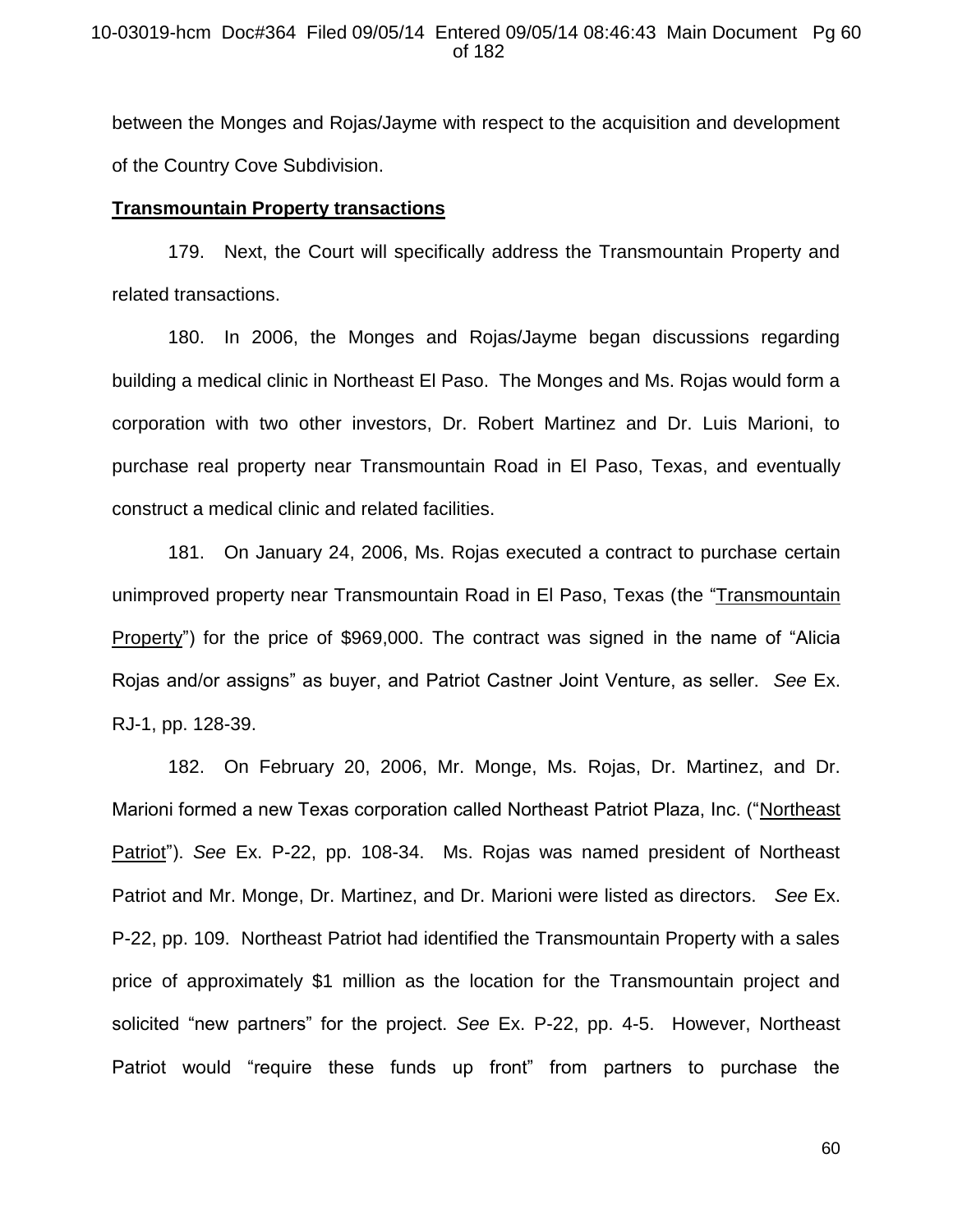## 10-03019-hcm Doc#364 Filed 09/05/14 Entered 09/05/14 08:46:43 Main Document Pg 61 of 182

Transmountain Property. *See* Ex. P-22, p. 4. No evidence was provided at trial that the Monges or Rojas/Jayme had the funds available or necessary to purchase the Transmountain Property.

183. Dr. Marioni subsequently decided to leave Northeast Patriot. By Redemption Agreement dated April 11, 2007, Dr. Marioni transferred his 25% interest in Northeast Patriot back to the corporation, for \$750. *See* Ex. HM-1, pp. 122-24. At trial, Dr. Marioni testified that other members of Northeast Patriot bought out his interest for roughly the amount he originally put into the corporation. *See* Tr. 8/4/14, p. 19, lines 14- 25, p. 20, lines 1-20.

184. Ms. Rojas sent an email to Mr. David Puente (who worked for Sierra Title and served as the escrow officer on the Transmountain Property) on March 30, 2007, requesting Mr. Puente to have an attorney draft documents to substitute Mr. Hugo Maynez Maldonado ("Mr. Maynez")  $12$  as a 25% owner in Northeast Patriot to replace Dr. Marioni. *See* Ex. P-22, p. 211. The Monges were copied on this email requesting that Mr. Maynez become a 25% owner of Northeast Patriot. Ms. Rojas sent a second email to attorney Hector Philips on April 9, 2007, again requesting to add Mr. Maynez as a 25% voting member of Northeast Patriot, and the Monges were also copied on this email. *See* Ex. P-22, p. 222.

185. On April 13, 2007, Ms. Rojas sent an email to the seller of the Transmountain Property, requesting an extension of closing until April 16, 2007, so that the closing documents could be reviewed by an attorney and finalized. The Monges were copied on this email from Ms. Rojas. *See* Ex. P-22, p. 250.

 $\overline{a}$ 

 $12$  Mr. Mavnez is a Mexican national that resides in Juarez, Mexico. Mr. Maynez was a named Defendant in this Adversary Proceeding, but Mr. Maynez was dismissed as party with prejudice by Plaintiffs Monges during the course of trial.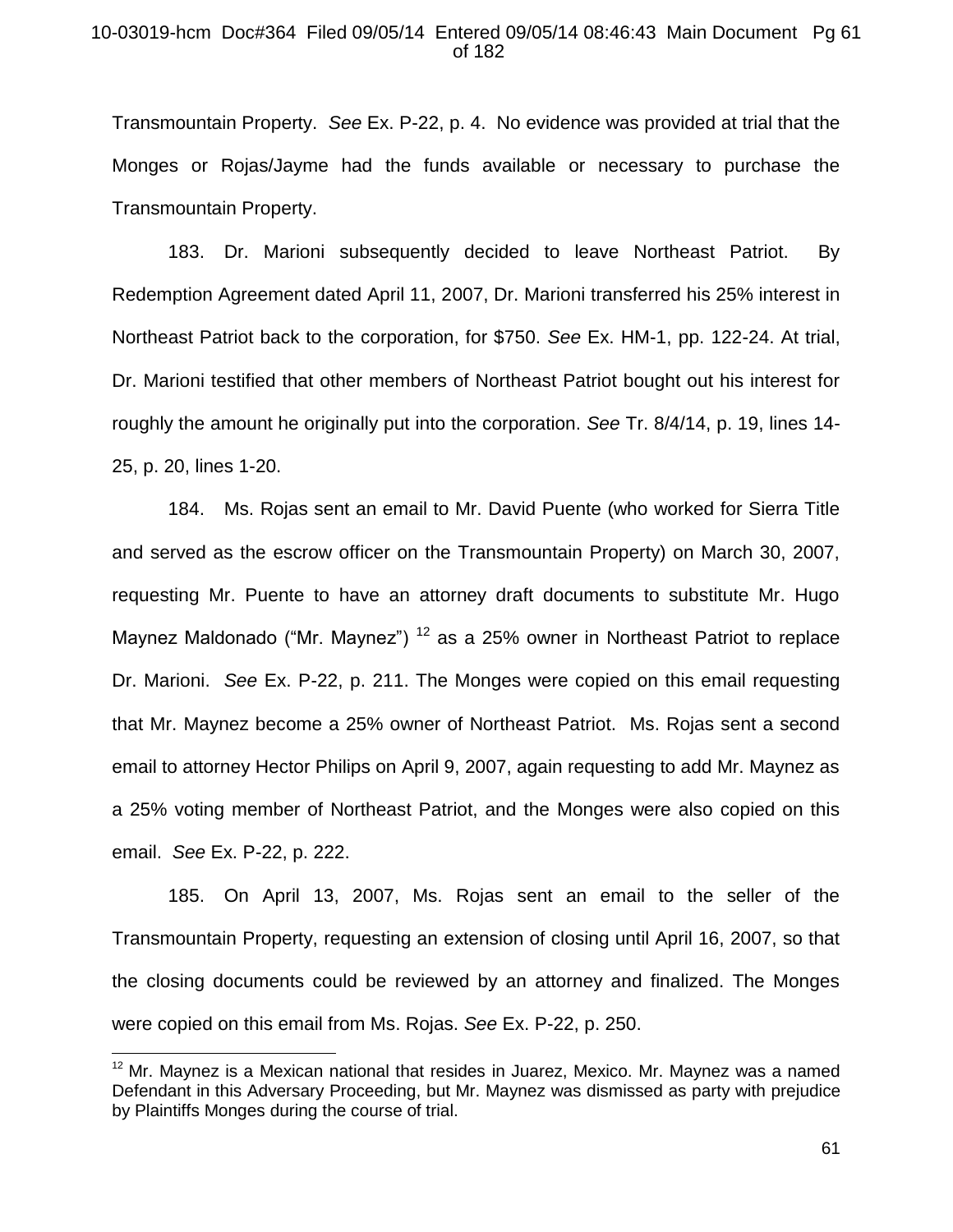#### 10-03019-hcm Doc#364 Filed 09/05/14 Entered 09/05/14 08:46:43 Main Document Pg 62 of 182

186. On April 14, 2007, the members of Northeast Patriot held an official meeting regarding the Transmountain Property. The Monges were made aware, prior to this meeting on April 14, 2007, that Ms. Rojas was proposing to bring Mr. Maynez in as an investor on the Transmountain Property. At the meeting, the members verbally approved Ms. Rojas obtaining a loan and putting the deed in her name until the Transmountain Property could be transferred to Northeast Patriot. Apparently, the members of Northeast Patriot approved Ms. Rojas putting her personal name "and assigns" on the documents because there were issues with the corporate formation and ownership of Northeast Patriot. *See* Tr. 8/4/14, p. 180, lines 3-21; Tr. 8/8/14, p. 55, lines 6-15.

187. On April 16, 2007, Ms. Rojas sent an email to the title company advising the title company that Ms. Rojas and Mr. Maynez would be closing under their personal names until title was transferred to the corporation. *See* Ex. P-22, p. 251. At trial, Ms. Rojas credibly testified that title to the Transmountain Property was not transferred by her to Northeast Patriot because of an ongoing dispute with the Monges regarding the ownership percentages in Northeast Patriot, and that she had to close the purchase immediately or the purchase would be lost. *See* Tr. 8/8/14, p. 70, lines 4-14, p. 71, lines 14-25, p. 72, lines 1-5.

188. On April 17, 2007, Ms. Rojas executed an Assignment of her rights under the purchase contract for the Transmountain Property with Patriot Castner Joint Venture, as seller, to herself and Mr. Maynez. *See* Ex. P-48; Ex. 5, p. 13.

189. On April 18, 2007, the sale of the Transmountain Property to Ms. Rojas and Mr. Maynez closed. The Transmountain Property was conveyed by the seller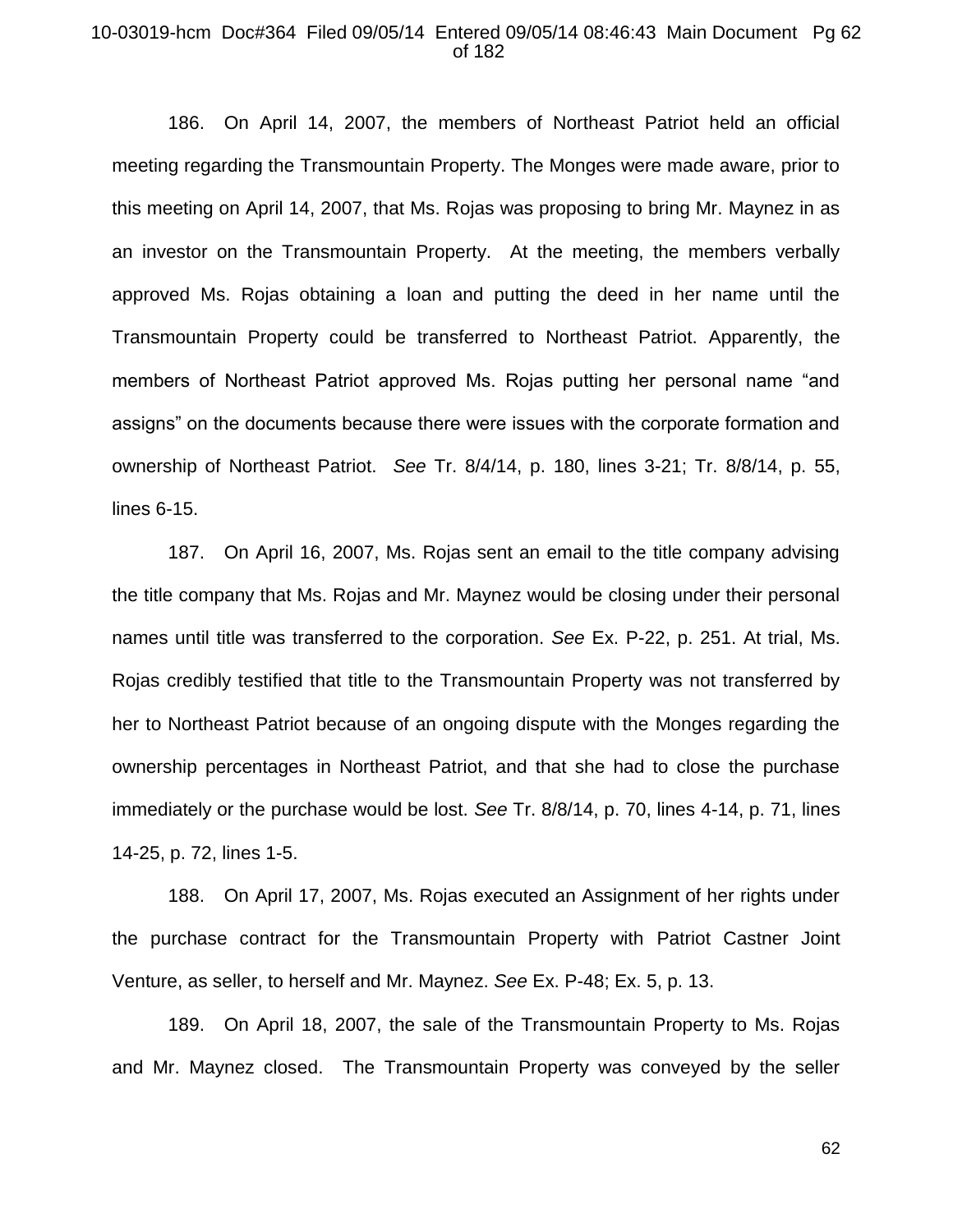#### 10-03019-hcm Doc#364 Filed 09/05/14 Entered 09/05/14 08:46:43 Main Document Pg 63 of 182

(Patriot Castner Joint Venture) to Ms. Rojas and Mr. Maynez by general warranty deed recorded in El Paso County, Texas, on April 18, 2007. *See* Ex. HM-2, pp. 1-8. Ms. Rojas and Mr. Maynez signed a promissory note dated April 10, 2007, for \$710,707 payable to Patriot Castner Joint Venture, representing a loan for the purchase of the Transmountain Property. *See* Ex. P-22, pp. 231-32. The Promissory Note was due in one year—by April 10, 2008. At the same time, Ms. Rojas and Mr. Maynez also executed a Deed of Trust on the Transmountain Property in favor of the lender and seller Patriot Castner Joint Venture, which was recorded in El Paso County, Texas, on April 18, 2007. *See* Ex. HM-2, pp. 9-17.

190. Ms. Rojas and Mr. Maynez also executed a second Deed of Trust dated April 10, 2007, on the Transmountain Property granting a second lien to Mr. Maynez (who had provided the cash down payment to purchase the Transmountain Property) to secure a promissory note payable to Mr. Maynez from Ms. Rojas, which was also due in one-year. *See* Ex. RJ-1, pp. 88-93, 111-13; Ex. P-34, pp. 337-43. This second lien Deed of Trust on the Transmountain Property in favor of Mr. Maynez was also recorded in El Paso County, Texas, on April 18, 2007. *See* Ex. HM-2, pp. 18-24.

191. Mr. Maynez (and his wife) contributed all the cash necessary to pay the purchase price for the Transmountain Property. Neither the Monges, Ms. Rojas, nor any member of Northeast Patriot paid any funds for the purchase of the Transmountain Property. *See* Ex. P-48, p. 58, lines 1-11.

192. Within a few months after closing of the sale of the Transmountain Property to Mr. Rojas and Mr. Maynez, the Monges started asking questions about the Transmountain Property and Northeast Patriot corporation. On December 17, 2007,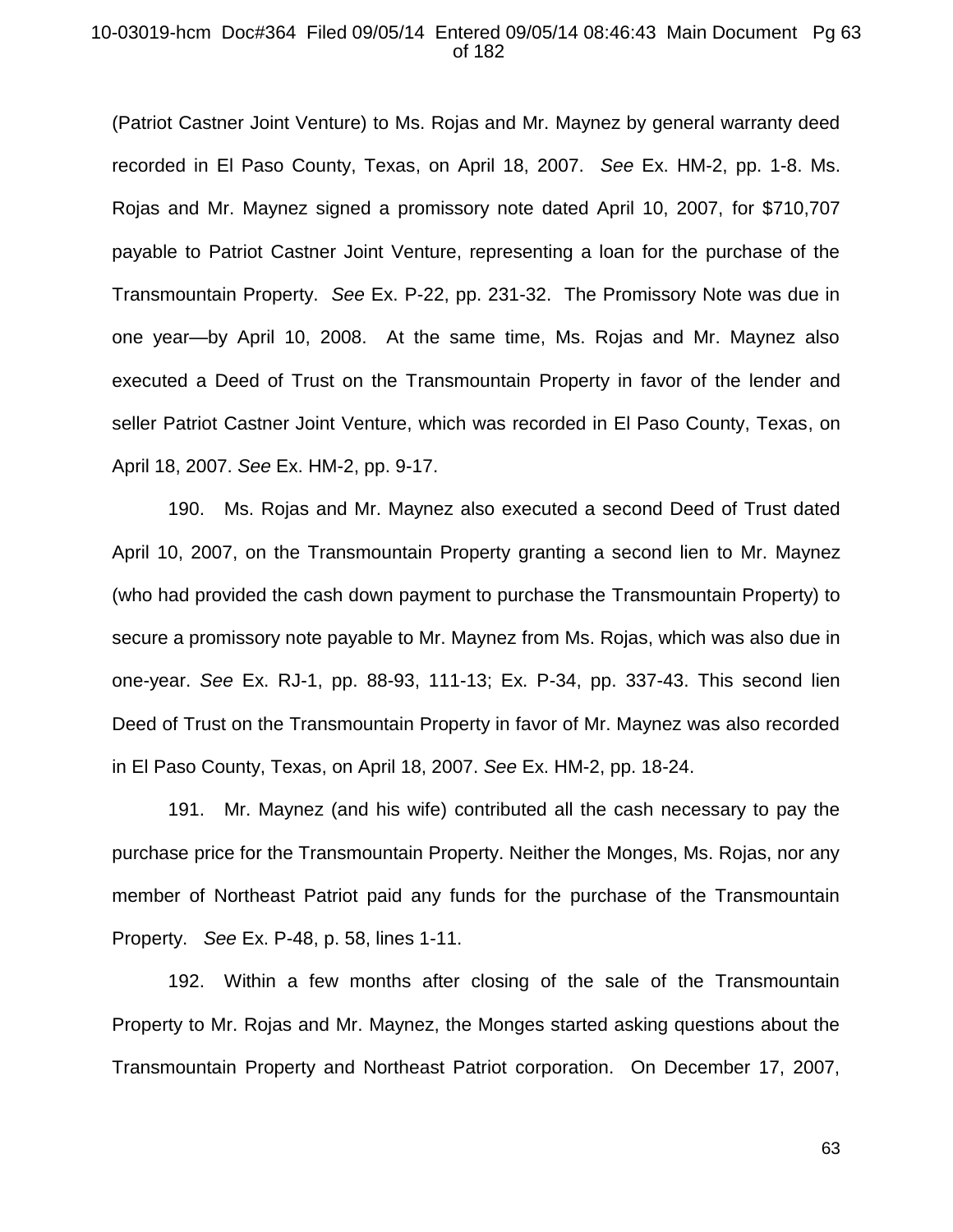### 10-03019-hcm Doc#364 Filed 09/05/14 Entered 09/05/14 08:46:43 Main Document Pg 64 of 182

Ms. Monge sent an email to Ms. Rojas about an offer relating to Country Cove and the Thoroughbred Property, where Ms. Monge specifically stated "this doesn't include any settlement on the Transmountain property and the Patriot Corporation . . . these items will be discussed separately at a later date." *See* Ex. P-34, p. 244.

193. Then on May 27, 2008, the Monges sent an email to Mr. Puente at the title company about the Transmountain Property, requesting all documents regarding the real estate contract on the Patriot Property (the Transmountain Property) from the title company. *See* Ex. RJ-4, pp. 232-33.

194. In his deposition read at trial, Mr. Maynez claimed Ms. Rojas told him that the Transmountain Property would be purchased solely in his name. *See* Ex. P-48, pp. 14-15. Mr. Maynez stated that when he discovered he owned the Transmountain Property with Ms. Rojas, he insisted Ms. Rojas transfer the property to him. *See* Ex. P-48, pp. 18-20. Mr. Maynez also held a second lien on the Transmountain Property to secure a promissory note for the cash down payment on the property made by Mr. Maynez, which had become due in April 2008, and Mr. Maynez had contributed all the cash to purchase the Transmountain Property. *See* Ex. RJ-1, pp. 88-93, 111-13; Ex. P-34, pp. 337-43; Ex. P-48, p. 58, lines 1-11.

195. So, on October 6, 2008, Ms. Rojas executed a general warranty deed by which Ms. Rojas conveyed her interest in the Transmountain Property to Mr. Maynez, making him sole owner of the Transmountain Property. This warranty deed was recorded in El Paso County, Texas, on October 6, 2008. *See* Ex. P-22, pp. 400-03.

196. To date, Mr. Maynez remains the owner of the Transmountain Property and he continues to pay the property taxes on the property. *See* Ex. P-48, pp. 28-30,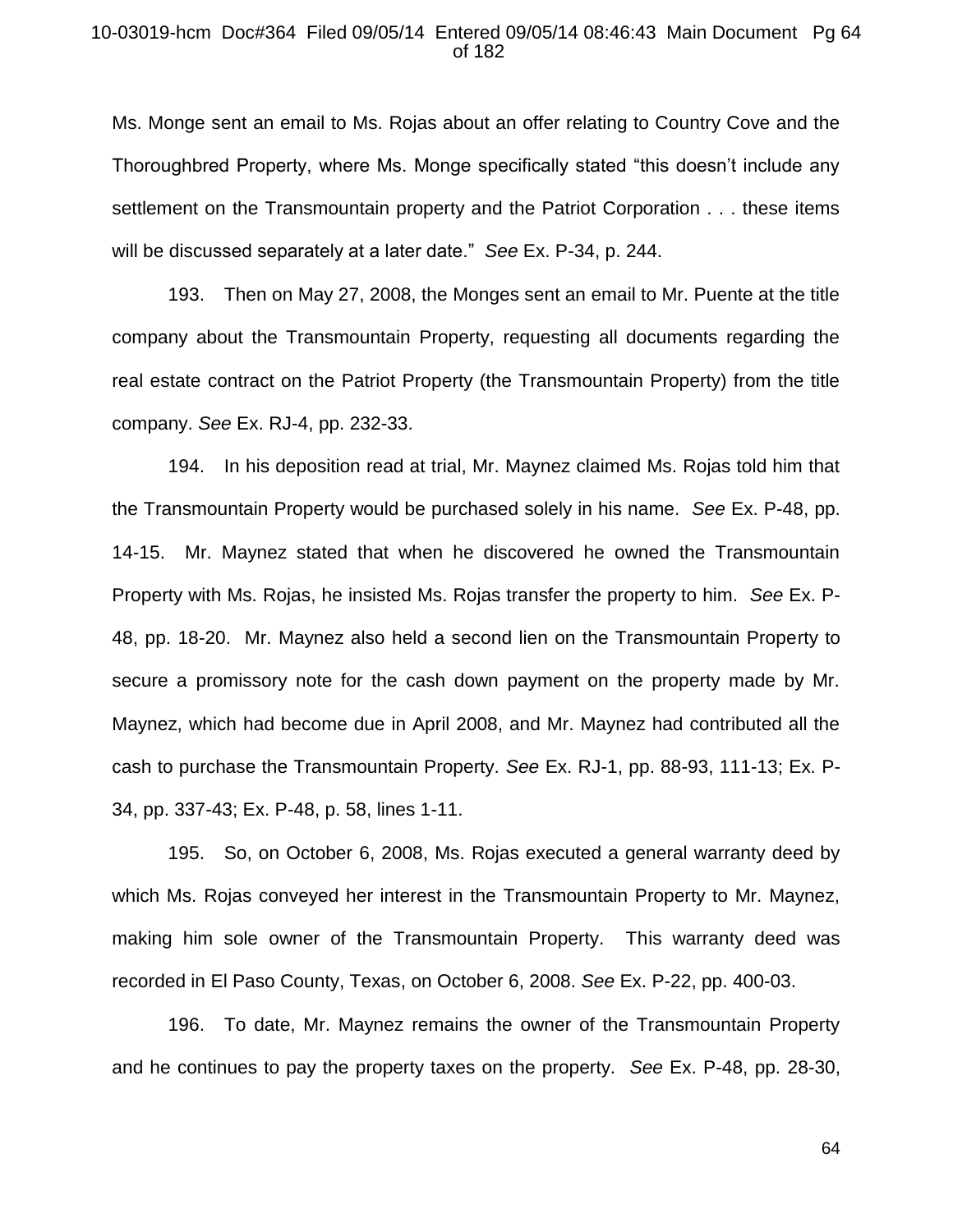## 10-03019-hcm Doc#364 Filed 09/05/14 Entered 09/05/14 08:46:43 Main Document Pg 65 of 182

64, lines 9-11. Mr. Maynez has not received any income on the Transmountain Property and has not been able to sell the property. *See* Ex. P-48, pp. 58-59. The Transmountain Property remains undeveloped and had a tax appraised value of \$746,782 as of the year 2014. *See* Ex. HM-10, p. 1.

197. The evidence at trial demonstrated to the Court that the Monges and Rojas/Jayme did not have any experience in developing and building commercial property like the Transmountain Property and the envisioned medical clinic. The potential purchase and development of the Transmountain Property through Northeast Patriot was a highly speculative venture. Mr. Monge was not a licensed or experienced commercial builder or developer. And although Ms. Rojas was a residential mortgage broker and Mr. Jayme a residential real estate agent, they did not appear to have any real experience developing commercial real property like the Transmountain Property and envisioned medical clinic.

198. The Monges and Ms. Rojas initially formed Northeast Patriot—a new corporate entity with no history of success in commercial property development—in an attempt to purchase the Transmountain Property and develop it. But the Monges did not sufficiently prove to the Court that they had the financial ability, funds, or a loan to succeed in this highly speculative venture to acquire and develop the Transmountain Property. The corporation that was formed by the Monges and Ms. Rojas—Northeast Patriot—never got off the ground, never found other partners, never made any profit, never got a loan, and was not capitalized as needed to purchase and develop the Transmountain Property.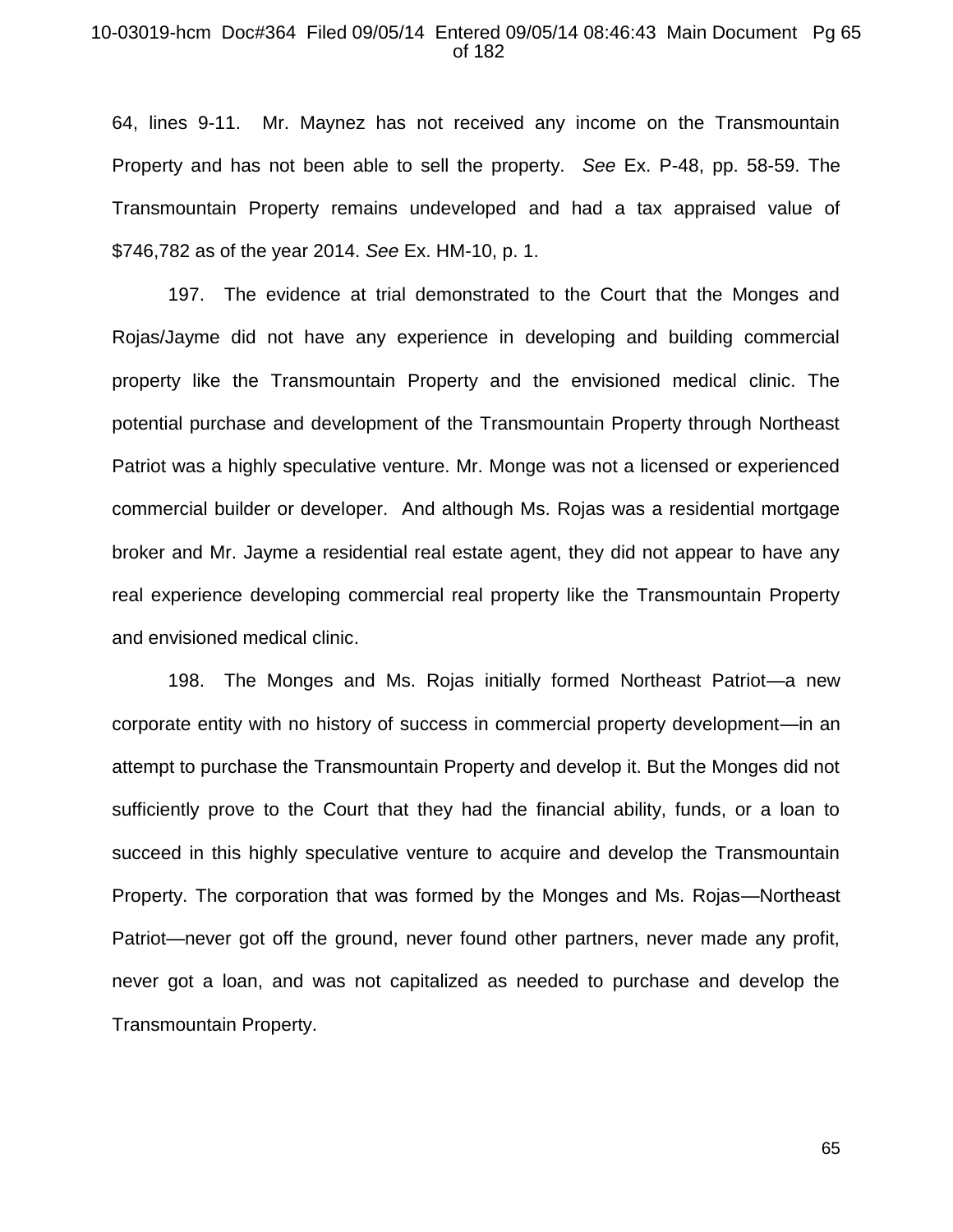# 10-03019-hcm Doc#364 Filed 09/05/14 Entered 09/05/14 08:46:43 Main Document Pg 66 of 182

199. The only person that ever provided cash funds to purchase the Transmountain Property was Mr. Maynez, who was never made a partner in Northeast Patriot. And Mr. Maynez has never made any income or profit from the Transmountain Property.

200. Northeast Patriot (the Texas corporation owned in part by Mr. Monge and Ms. Rojas) is now a defunct corporate entity. Northeast Patriot never owned or developed the Transmountain Property. No contract was ever entered into by Northeast Patriot (or the Monges) to purchase the Transmountain Property.

201. It was not until July 2012—with the filing by the Monges of their Second Amended Complaint in this Adversary Proceeding—that the Monges first asserted causes of action against Rojas/Jayme relating to the Transmountain Property and Northeast Patriot (dkt# 58).

#### **Sierra Crest Property transaction**

202. Next, the Court will specifically address the Sierra Crest Property and related transactions.

203. On May 3, 2006, the Monges entered into a residential sales contract ("Sierra Crest Contract") to purchase a home at 51 Sierra Crest, El Paso, Texas ("Sierra Crest Property") from Enrique and Martha Gutierrez. *See* Ex. P-8, pp. 76-83. Mr. Jayme acted as the Monges' real estate broker on the Sierra Crest transaction, and Ms. Rojas acted as the Monges' mortgage broker on the transaction. The Monges and the sellers (the Gutierrezes) signed the Sierra Crest Contract. Although the Monges testified that it did not look like their signatures on the Sierra Crest Contract, Ms. Monge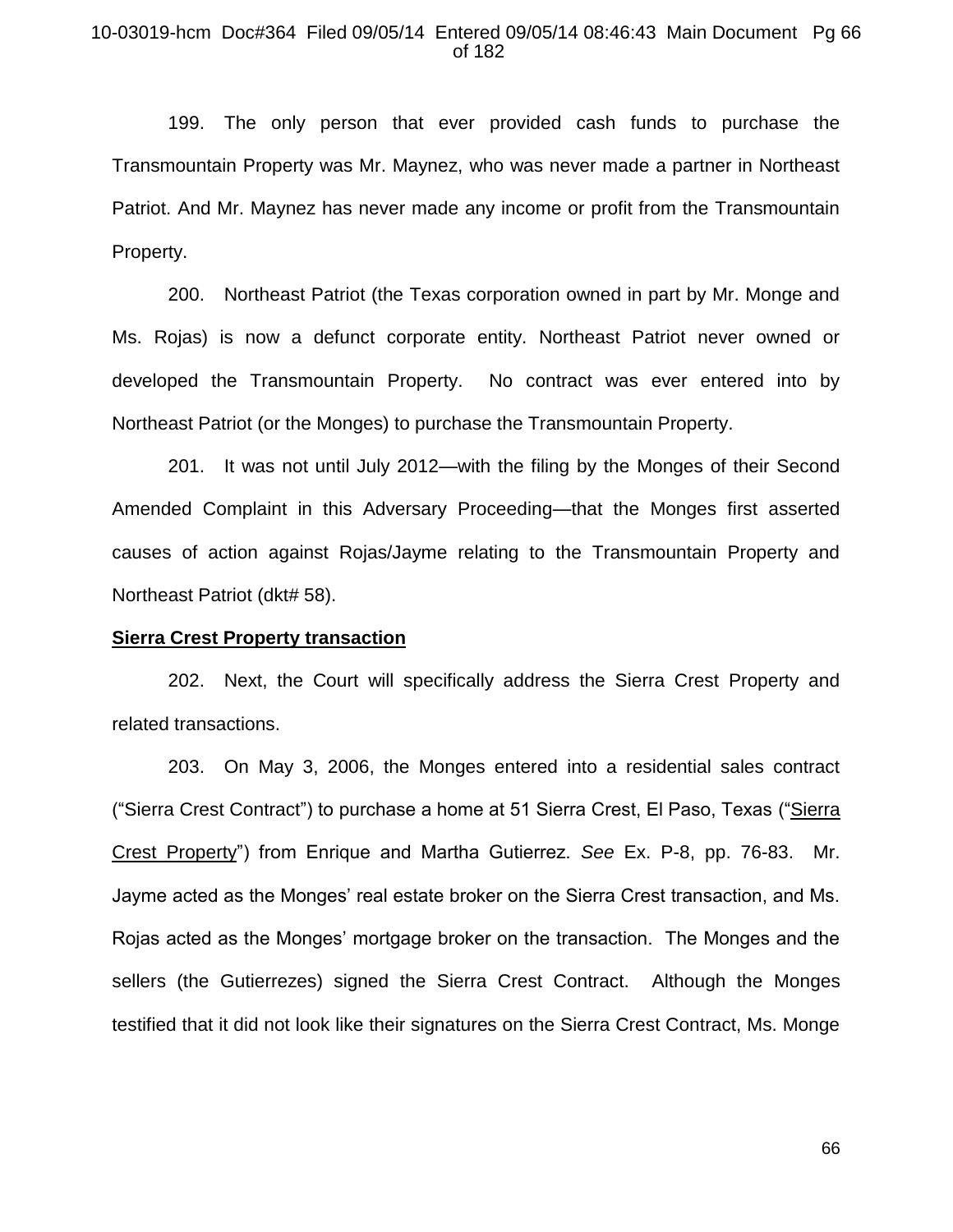# 10-03019-hcm Doc#364 Filed 09/05/14 Entered 09/05/14 08:46:43 Main Document Pg 67 of 182

agreed that she did in fact sign a contract to purchase the Sierra Crest Property. *See* Tr. 8/8/14, p. 111, lines 1-8, p. 138, lines 23-25, p. 139, lines 1-13.

204. With the help of Ms. Rojas, the Monges began applying for financing to purchase the Sierra Crest Property. On June 7, 2006, the Monges signed a partial loan application with First Mortgage of El Paso ("First Mortgage"), Ms. Rojas's mortgage company. Ms. Rojas signed this loan application and it was apparently faxed from First Mortgage to a potential lender on July 18, 2006. *See* Ex. P-11, p. 769. This application did not have any information filled in for the Monges in the Assets and Liabilities section. *See* Ex. P-11, p. 769.

205. Another loan application was filled out and faxed from First Mortgage on July 25, 2006, apparently to a potential lender. *See* Ex. P-11, pp. 766-68. This application (or at least the copy provided at trial) was not signed by the Monges—it was signed only by Ms. Rojas. *See* Ex. P-11, pp. 768. This time, on the third page of this application, the section entitled "Assets and Liabilities" for the Monges was filled in. *See*  Ex. P-11, p. 768. This application states that the Monges earned \$7,500 per month in gross rental income on the Thoroughbred Property and \$2,000 per month in gross rental income on a property located at 2708 Fillmore, El Paso, Texas ("Fillmore Property"). *See* Ex. P-11, p. 768.

206. Two residential leases for the Thoroughbred Property and Fillmore Property accompanied this application and were also faxed from First Mortgage on July 25, 2006. *See* Ex. P-11, pp. 673-76. Ms. Araceli Herrera, an employee of Ms. Rojas who worked as a loan processor at First Mortgage, testified at trial. Ms. Herrera stated that she filled out the two residential leases using information provided to her by Ms.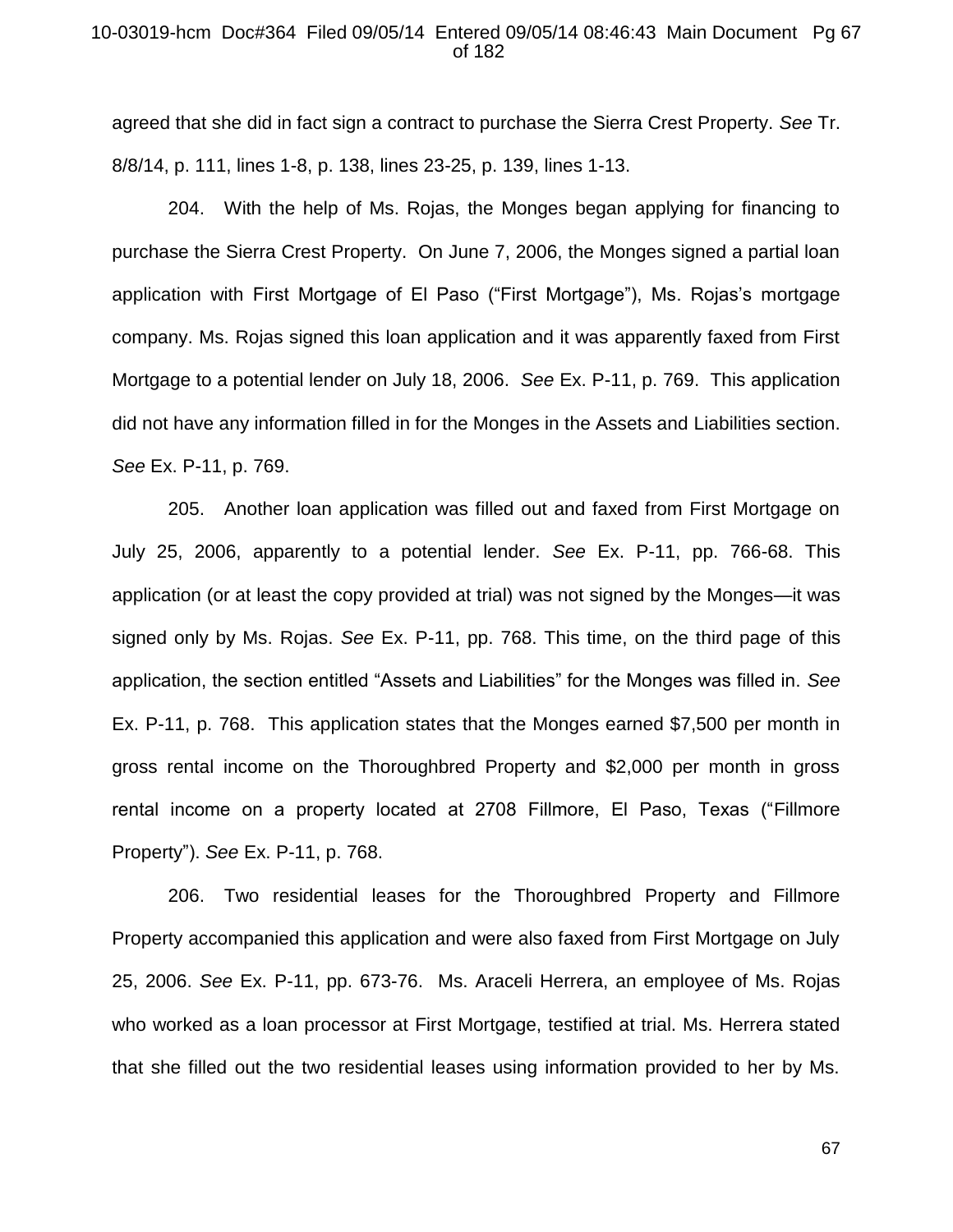# 10-03019-hcm Doc#364 Filed 09/05/14 Entered 09/05/14 08:46:43 Main Document Pg 68 of 182

Rojas and that when she completed filling out the leases, she returned the leases to Ms. Rojas unsigned. According to Ms. Herrera, Ms. Rojas later returned the leases back to Ms. Herrera with signatures; Ms. Herrera never saw any parties sign any of the leases. *See* Tr. 8/5/14, pp.14-18.

207. The first residential lease was supposedly entered into between the Monges (as lessors) and Dr. Luis and Alejandra Marioni (as lessees), and purported to lease the Thoroughbred Property to the Marionis. *See* Ex. P-11, pp. 673-674. According to the face of this residential lease, it was purportedly signed by the Monges and the Marionis on July 10, 2006, and the lease term was supposed to begin August 1, 2006 and end July 31, 2009. However, at all times during the term of the purported lease, Rojas/Jayme lived in the Thoroughbred Property. At trial, Dr. Marioni and Alejandra Hernandez (formerly Ms. Marioni) both credibly testified that the signatures on this residential lease were not theirs, and that they have never lived in the Thoroughbred Property. *See* Tr. 8/4/14, p. 16, lines 15-25, p. 17, lines 1-15, p. 23, lines 3-20; Ex. P-11, p. 674. Similarly, the Monges also testified that they never entered into a lease with the Marionis and the signatures on this residential lease were not their signatures.

208. The second residential lease was supposedly entered into between the Monges (as lessors) and Mr. Joe Villa (as lessee), and purported to lease the Fillmore Property to Mr. Villa. *See* Ex. P-11, pp. 675-76. According to the face of this residential lease, it was purportedly signed by the Monges and Mr. Villa on February 15, 2006, for a lease term of five years—from February 15, 2006 to February 28, 2011. At trial, Ms. Monge denied that she never entered into this residential lease with Mr. Villa, and that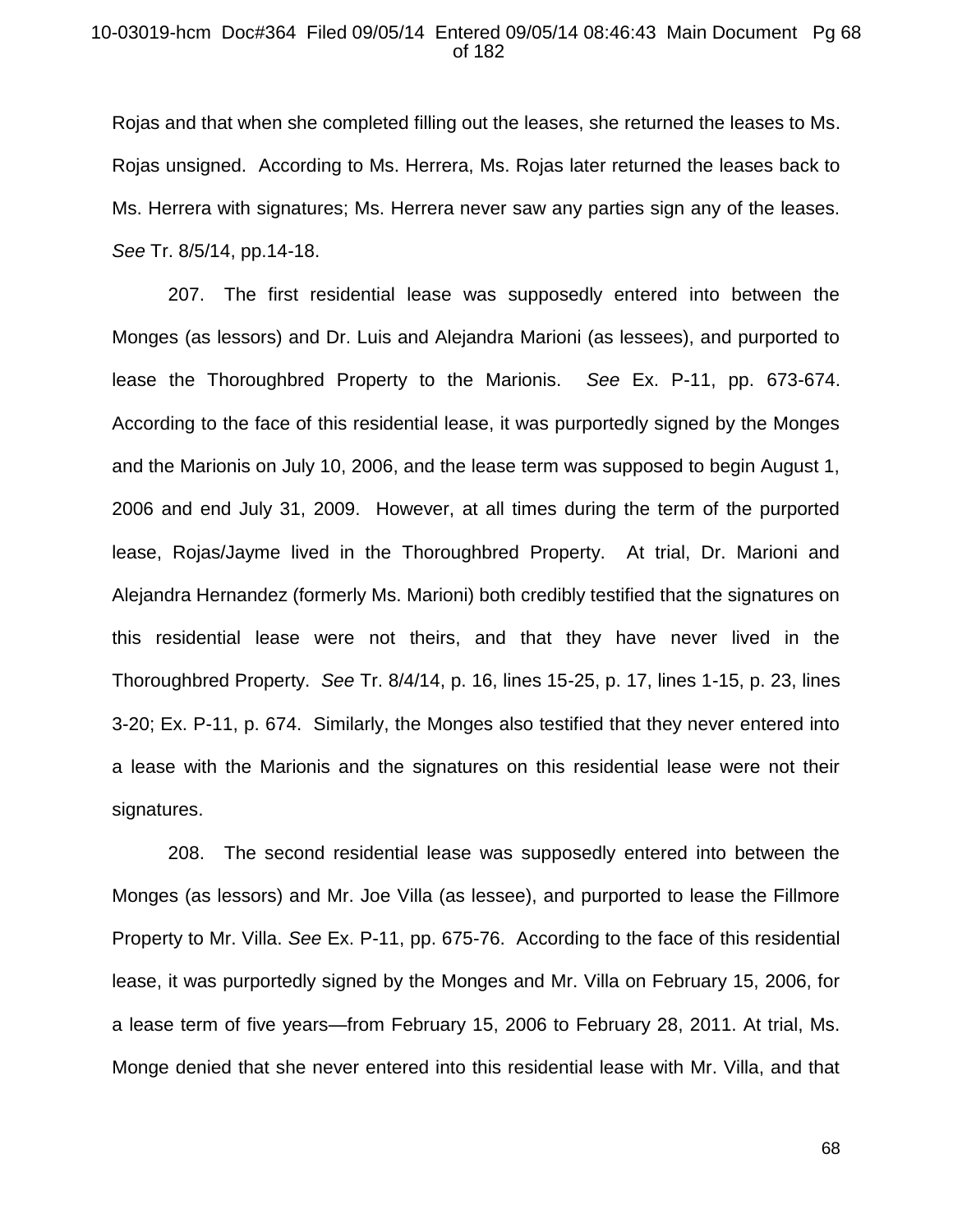## 10-03019-hcm Doc#364 Filed 09/05/14 Entered 09/05/14 08:46:43 Main Document Pg 69 of 182

she did not sign this residential lease for the Fillmore Property. *See* Tr. 8/4/14, p. 119, lines 20-25, p. 120.

209. At trial, Ms. Rojas testified and denied that she ever signed any loan documents for the Monges. With respect to these two residential leases, Ms. Rojas testified that she did not sign the residential leases; instead, she provided the unsigned leases to Ms. Monge and when Ms. Monge returned the leases to Ms. Rojas, the leases had been signed. *See* Tr. 8/7/14, p. 64, lines 10-22.

210. From the evidence presented at trial, it is clear to the Court that these two residential leases of the Thoroughbred Property and Fillmore Property were fictitious in the sense that they were not true leases and that the Marionis never actually leased the Thoroughbred Property from the Monges and Mr. Villa never actually leased the Fillmore Property from the Monges. *See* Ex. P-11, pp. 673-676. It is also clear to the Court that the signature of Dr. and Ms. Marioni on the residential lease of the Thoroughbred Property was forged—in the sense that Dr. and Ms. Marioni did not sign such lease, according to their credible and unbiased testimony. *See* Ex. P-11, p. 674.

211. What is not clear, and the Court cannot make any findings on, is who actually signed these two fictitious residential leases. At trial, the Monges seemed to be accusing Ms. Rojas of forging the signatures on leases and submitting false loan applications. Yet no handwriting expert was called by the Monges (or anyone else) to testify at trial as to signatures on the leases or the other documents that the Monges denied signing. The testimony of Ms. Monge and Ms. Rojas—as to the signatures and the circumstances surrounding the preparation, execution, and return of these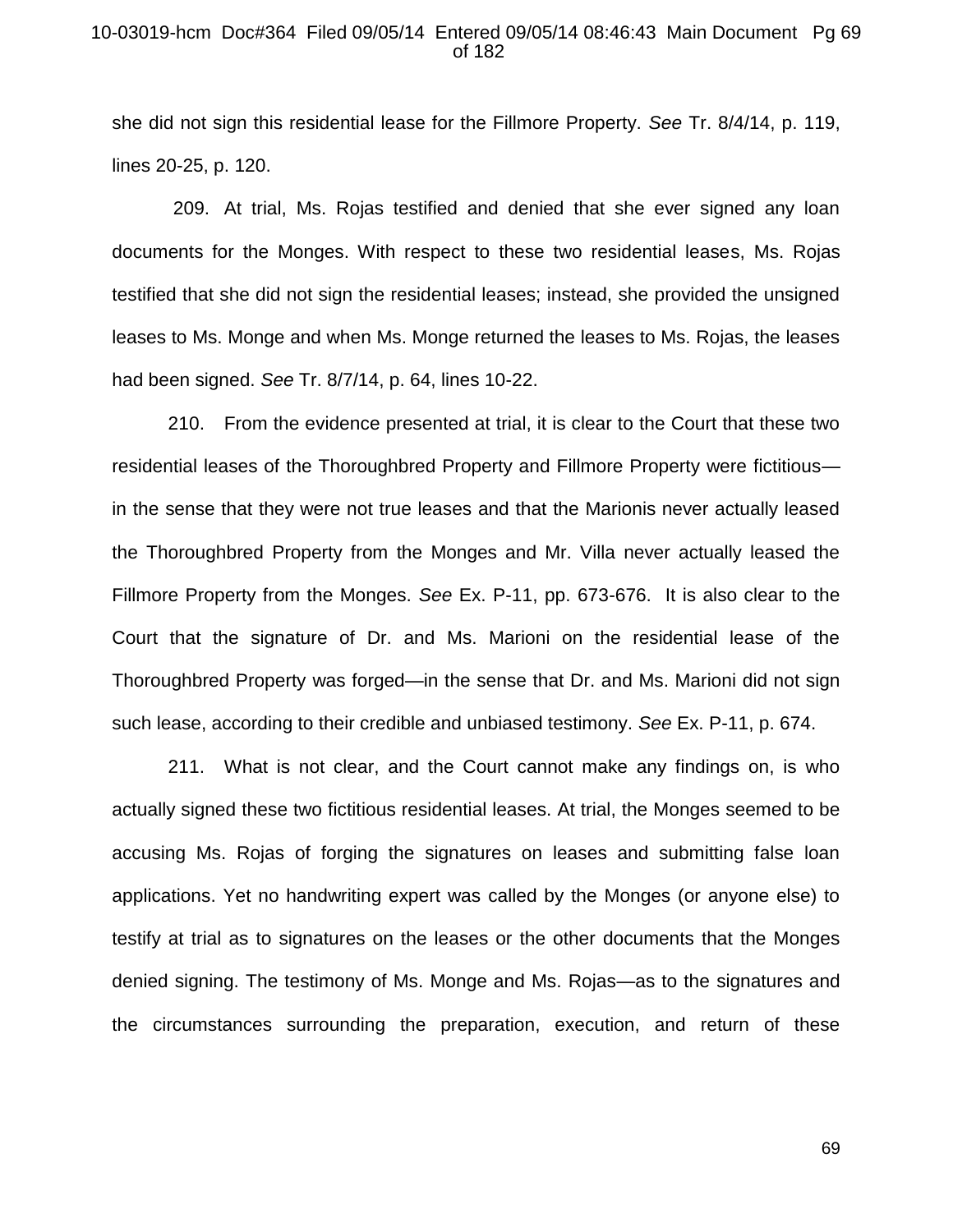# 10-03019-hcm Doc#364 Filed 09/05/14 Entered 09/05/14 08:46:43 Main Document Pg 70 of 182

residential leases—lacked specificity and credibility such that the Court could only speculate, which the Court cannot do.<sup>13</sup>

212. In any event, financing was obtained and the Monges closed and purchased the Sierra Crest Property on August 8, 2006. *See* Ex. P-8, pp. 6-8. A Warranty Deed from the Gutierrezes (as sellers) to the Monges (as buyers), together with a Deed of Trust in favor of New Century Mortgage (the Monges' lender), were filed and recorded on August 14, 2006. *See* Ex. P-8, pp. 333-69. The Monges purchased the Sierra Crest Property for the purchase price of \$605,000, and New Century Mortgage financed, through first and second liens, virtually the entire purchase price for the Monges. *See* Ex. P-8, p. 6, lines 202, 205, pp. 333-69.

213. The Monges obtained a home warranty and buyer's protection plan on the Sierra Crest Property, which was paid for at the closing. *See* Settlement Statement, Ex. P-8, p. 7, line 1303, pp. 13, 26. Mr. Jayme (Advance Realty) received a \$13,100 real estate broker's commission paid from the sellers' funds at closing, and Ms. Rojas (First Mortgage) received a \$10,029 loan origination fee paid from \$1,175 of the buyer's funds and \$8,854 from the seller's funds at closing. *See* Settlement Statement, Ex. P-8, p. 7, lines 702-03, 801.

214. A Sellers Disclosure Notice dated January 18, 2006, was completed and signed by the sellers of the Sierra Crest Property. At least two copies of the Sellers

 $\overline{\phantom{a}}$ 

 $13$  In a similar vein—although apparently unconnected to the Sierra Crest Property purchase two other residential leases were purportedly entered into by the Monges for property located in Lordsburg, New Mexico and the Fillmore Property, which appear to have been faxed from First Mortgage back in January 2006. *See* Ex. P-10, pp. 276-77, 279-80. Mr. Natividad, the purported lessee of the Fillmore Property, credibly testified that he did not sign the lease for the Fillmore Property, and the Court believes his testimony. *See* Tr. 8/4/14, p. 9, lines 24-25, p. 10. The Monges testified that the signature on these two leases were also not their signatures. For the same reasons set forth above, the Court cannot speculate and make a finding on who actually signed these two leases.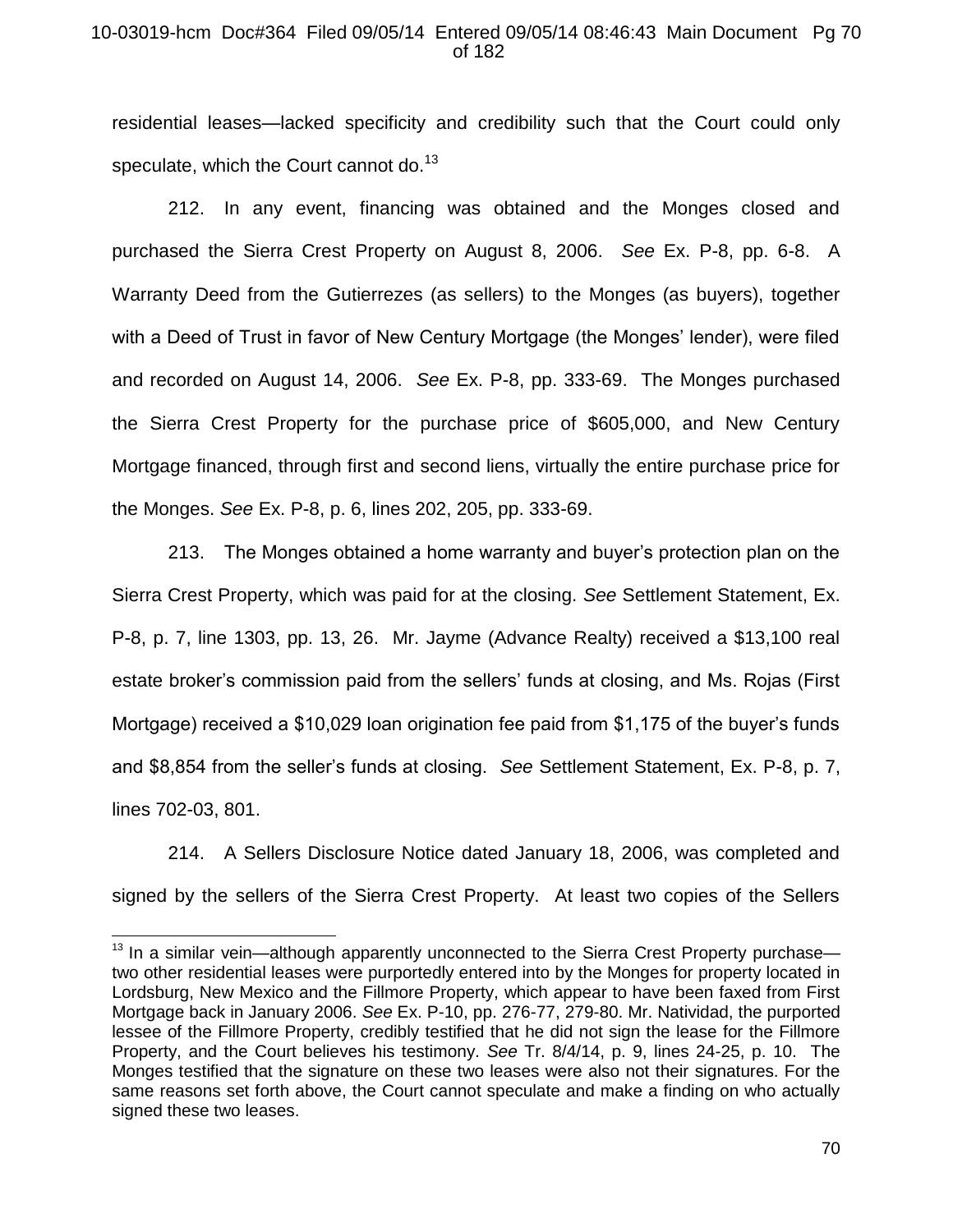# 10-03019-hcm Doc#364 Filed 09/05/14 Entered 09/05/14 08:46:43 Main Document Pg 71 of 182

Disclosure Notice were introduced into evidence. *See* Ex. RJ-2, pp. 13-16; Ex. P-11, pp. 104-07.

215. One copy of the Seller's Disclosure Notice appears to be initialed by the Monges (as buyers) on the first page only, and the Monges' signature appears on the last page. *See* Ex. RJ-2, pp. 13, 16. The other copy of the Sellers Disclosure Notice was initialed and signed on all pages by the Monges (as buyers). *See* Ex. P-11, pp. 104-07. At trial, Ms. Monge repeatedly stated that she did not sign the Sellers Disclosure Notice, but then later stated that although her signature appeared on the Sellers Disclosure Notice, she did "not remember" signing it and believes her signature was somehow "cut and pasted" or forged onto the document. *See* Tr. 8/4/14, p. 131-33; Tr. 8/4/14, p. 195, lines 5-9.

216. Again no handwriting expert was called to testify by the Monges to support their contention that it was not their signature on the Sellers Disclosure Notice. And this Notice was signed over eight years ago, so it is not surprising that Ms. Monge would not remember signing this particular Notice. From comparing the signatures of the Monges on other documents and weighing the credibility of the testimony, the Court finds that the Monges signed the Sellers Disclosure Notice.

217. At trial, Ms. Monge initially indicated that she did not receive a copy of the Sellers Disclosure Notice. Later, Ms. Monge testified and admitted that she did receive a copy of the Sellers Disclosure Notice prior to the closing on the Sierra Crest Property. *See* Tr. 8/4/14, p. 131-33; Tr. 8/4/14, p. 198, lines 12-17. The Court finds that the Monges did in fact receive a copy of the Sellers Disclosure Notice on the Sierra Crest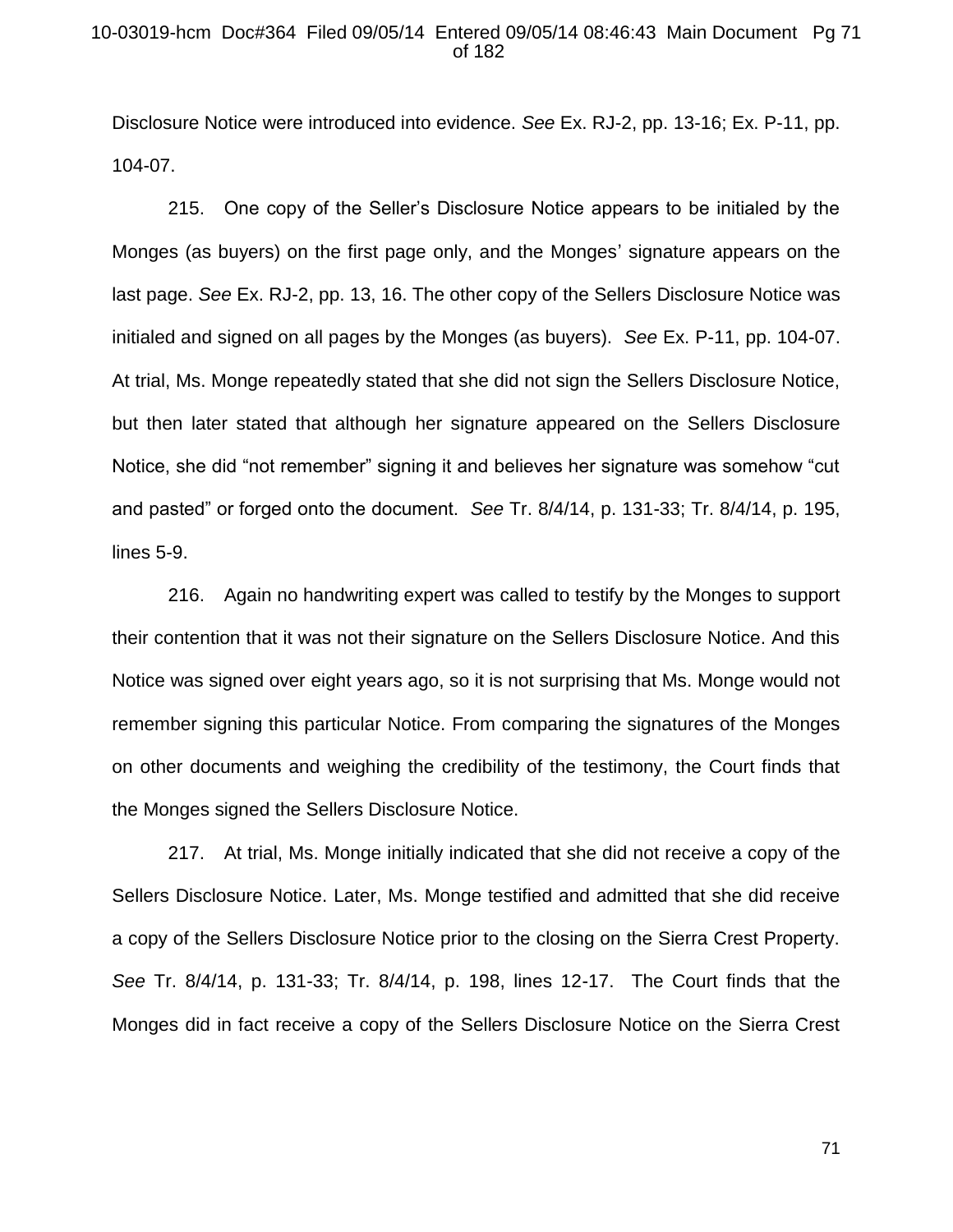# 10-03019-hcm Doc#364 Filed 09/05/14 Entered 09/05/14 08:46:43 Main Document Pg 72 of 182

Property prior to the closing of their purchase of the Sierra Crest Property on August 8, 2006.

218. In the Sellers Disclosure Notice, the sellers disclosed to the Monges that there were "hair line cracks" in the windows and front door on the Sierra Crest Property, as well as termites had been found and there was previous treatment for termites. *See*  Ex. RJ-2, pp. 14-15; Ex. P-11, pp. 105-06. The Sellers Disclosure Notice also advised the Monges that the Notice was not a substitute for any inspections the buyer (the Monges) may wish to obtain, and that the Sierra Crest Property was at least thirteen years old. *See* Ex. RJ-2, p. 13; Ex. P-11, p. 104. At trial, Ms. Monge testified that they requested an inspection of the Sierra Crest Property. *See* Tr. 8/4/14, p.198, lines 18-20.

219. At the closing of the sale in August 2006, the Monges signed an "Acceptance of Property" document with regard to the Sierra Crest Property. *See* Ex. RJ-2, p. 20. In part, this Acceptance document provides that the Monges (as purchasers) of the Sierra Crest Property, "have inspected the property personally and/or through professionals we have selected. The results of the inspections have been satisfactory to us and we accept the property in its "AS IS" condition." This Acceptance document also provides that the Monges "acknowledge that neither . . . the Real Estate Brokers . . . have made any warranties or representations as to the condition of the [Sierra Crest] property, and accordingly we release and hold them harmless from any and all liability in regard to the same now or at any time in the future." *See* Ex. RJ-2, p. 20.

220. At trial, Ms. Monge first testified that she signed this Acceptance of Property document and that it was her signature, then later said she did not remember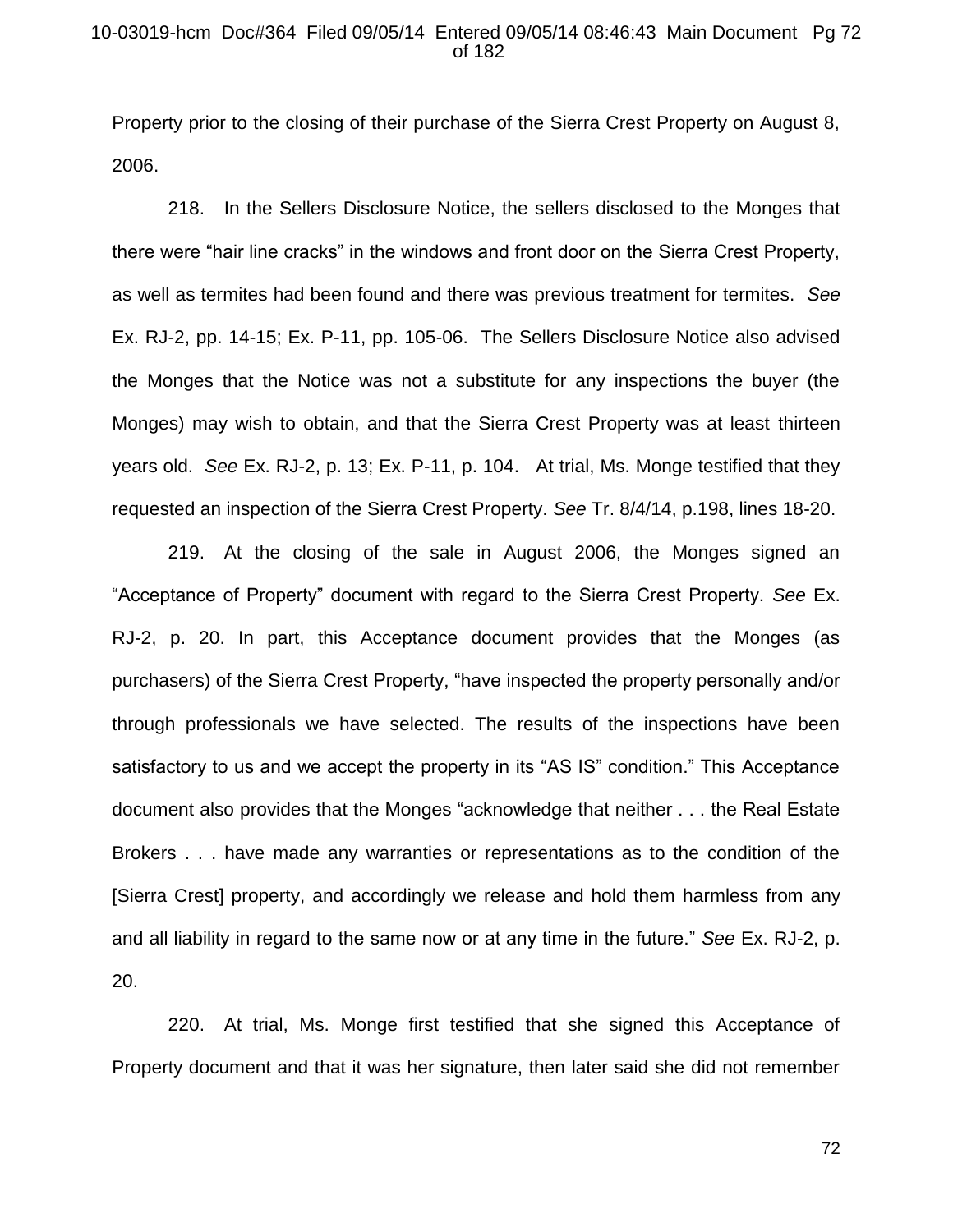#### 10-03019-hcm Doc#364 Filed 09/05/14 Entered 09/05/14 08:46:43 Main Document Pg 73 of 182

signing the document, then later she said there was possible "cutting and pasting," and then said she thought it was forged. *See* Tr. 8/4/14, p. 194, lines 3-25, p. 195, lines 1- 12. From comparing the signatures of the Monges on other documents and weighing the credibility of Ms. Monge's inconsistent testimony, the Court finds that the Monges signed the Acceptance of Property document on the Sierra Crest Property.

221. Beginning in the year 2006, soon after they purchased the property, the Monges began noticing problems with the Sierra Crest Property. In 2006, the Monges experienced problems with leaks, water damage to the walls, and electricity at the Sierra Crest Property. Then, in the year 2007—within a year of the Monges moving in—the Monges began noticing structural issues with the Sierra Crest Property and made a claim on their insurance company. *See* Tr. 8/4/14, p. 196, lines 13-25, p. 197, lines 1-13.

222. According to Ms. Monge, the leaks and structural issues at the Sierra Crest Property continued to get worse, including water leaking through the walls and basement and the growth of black mold. *See* Tr. 8/8/14, p. 122, lines 4-25, p. 123, lines 1-6. Ms. Monge also testified that the Sierra Crest Property is now uninhabitable. *See* Tr. 8/8/14, p. 124, lines 22-24.

223. Mr. Jayme (the real estate agent for the Monges) was accused of never disclosing any of these problems with the Sierra Crest Property to the Monges. But there was no believable proof provided to the Court that Mr. Jayme was even aware of the problems with the Sierra Crest Property.

224. On July 13, 2010, the Monges' Plan of Reorganization ("Plan") filed in their bankruptcy case was confirmed by order of the Court (Judge Leif M. Clark presiding).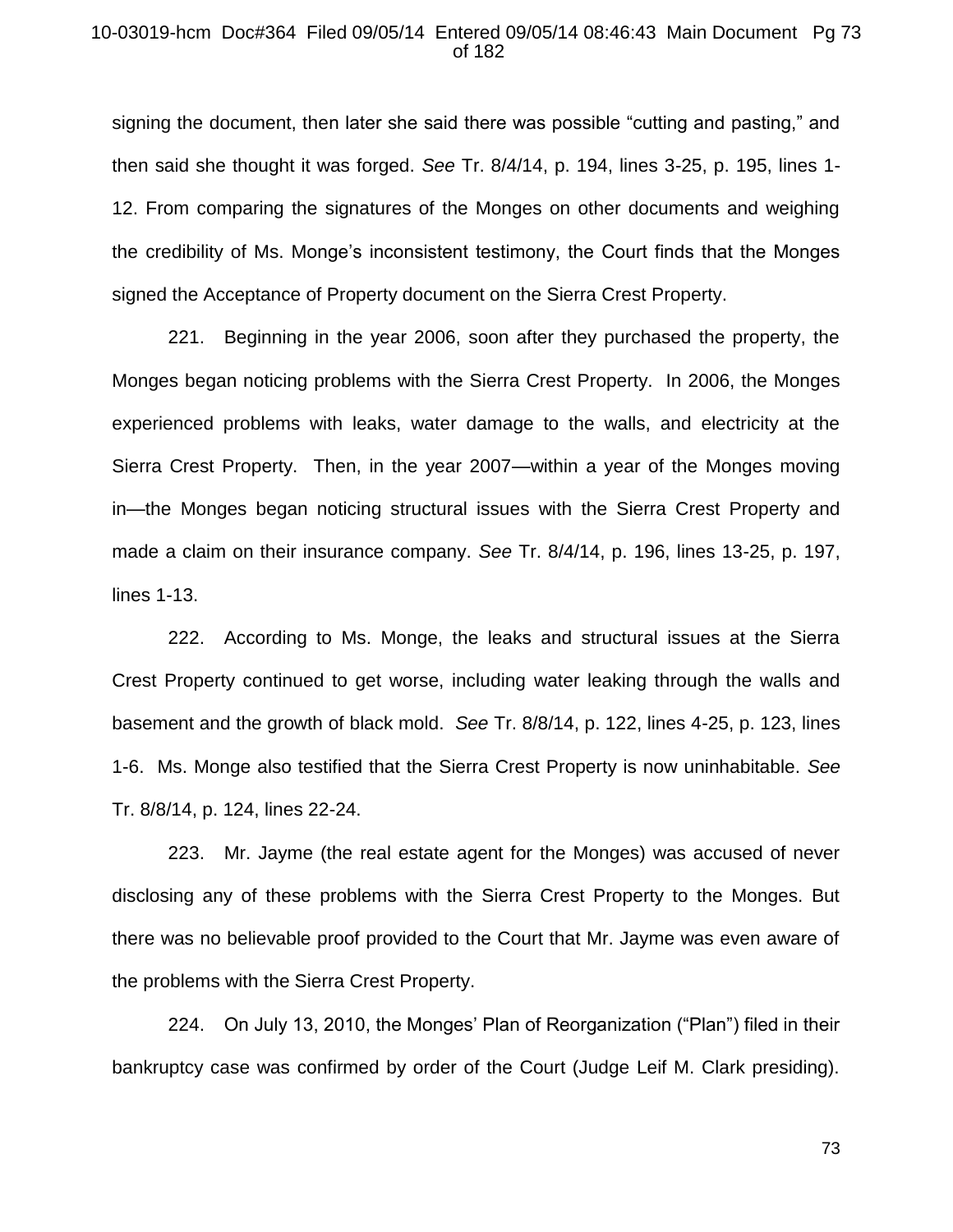## 10-03019-hcm Doc#364 Filed 09/05/14 Entered 09/05/14 08:46:43 Main Document Pg 74 of 182

Under the Plan, the Monges surrendered the Sierra Crest Property to their lender in full satisfaction of their lender's claim. *See* Monges main bankruptcy case no. 09-30881, Order (dkt# 97); Plan of Reorganization (dkt# 69), pp. 4-5.

225. It was not until July 2012—with the filing by the Monges of their Second Amended Complaint in this Adversary Proceeding—that the Monges first asserted causes of action against Rojas/Jayme relating to the Sierra Crest Property (dkt# 58).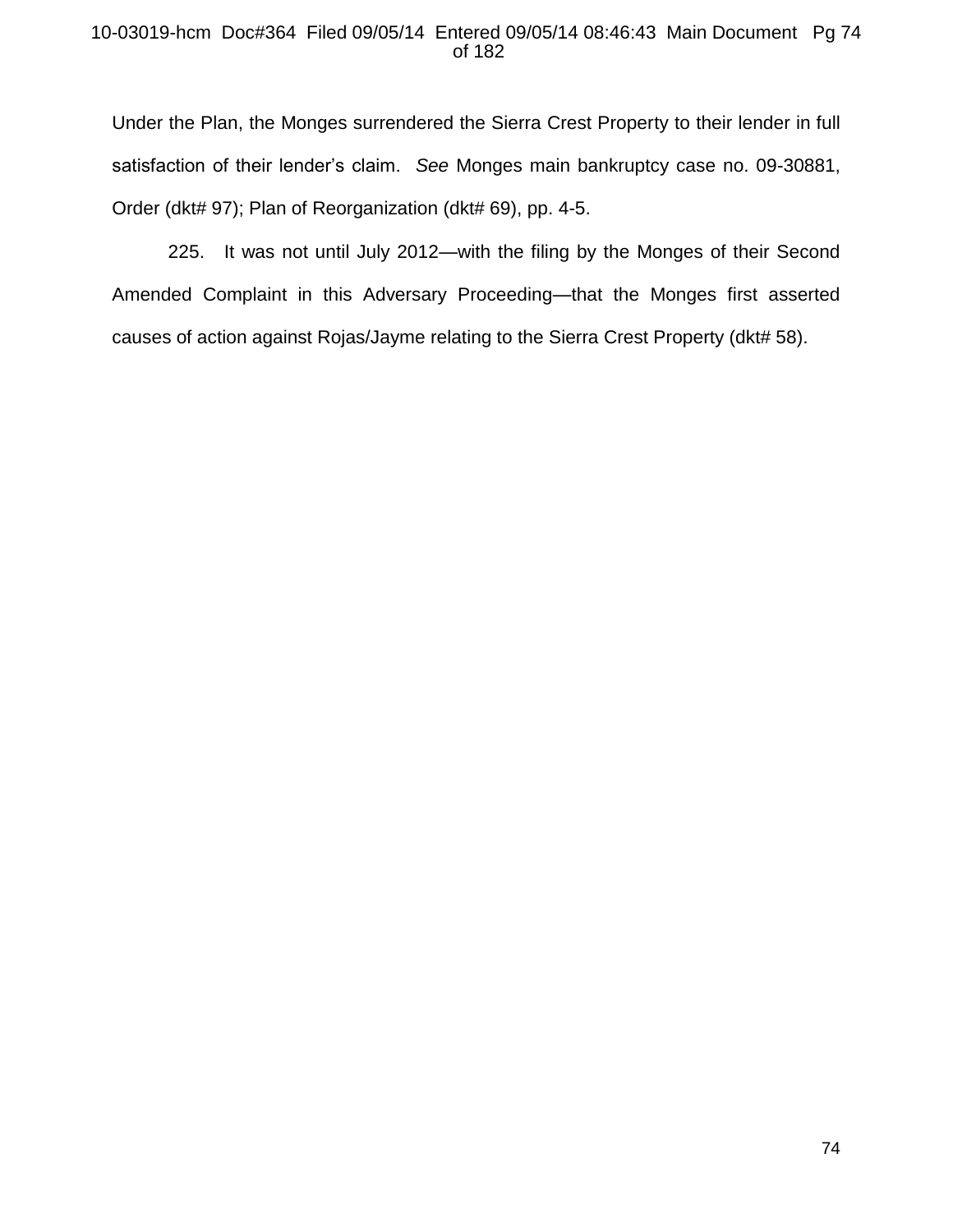## **III. PROPOSED CONCLUSIONS OF LAW**

226. Following are the Court's conclusions of law, which are also organized by the property and related transactions.

227. The Monges' Second Amended Complaint filed by the Monges took a shotgun approach and set forth about eighteen different "boilerplate" causes of action, but (for the most part) the Complaint fails to identify which property was associated with what causes of action (dkt# 58). Rojas/Jayme's last Amended Answer (dkt# 147), Rojas/Jayme's last and Fourth Amended Counterclaim (dkt# 221), and the Monges' final and Fourth Amended Answer (dkt# 223), suffered (to a lesser extent) from the same problem. To the extent decipherable by the Court, the causes of action, counterclaims, and defenses of the parties, to the extent necessary or preserved for trial, $14$  are addressed below.

# **THOROUGHBRED PROPERTY**

l

228. First, the Court will set forth its conclusions of law with respect to the causes of action, counterclaims, and defenses of the parties with respect to the Thoroughbred Property and related transactions to the extent necessary.

229. Initially, it is important to recognize that the Thoroughbred Property is real property that is located entirely in the State of New Mexico. *See* Findings of Fact above. For the reasons set forth below in the section regarding alleged Texas Property Code

 $14$  Due to this shotgun method of pleading and the inability of the parties to narrow the issues for trial, the Court (by Orders) required the parties to file proposed findings of fact and conclusions of law prior to trial. Such Orders basically provided that the failure of a party to properly include an affirmative claim for relief or affirmative defense (including necessary elements) in such proposed findings and conclusions, may result in the Court determining that such affirmative claim or defense had been waived. *See* Orders of the Court (dkt# 246, ¶4; dkt# 274, ¶2) and discussion above by the Court in Procedural Background section.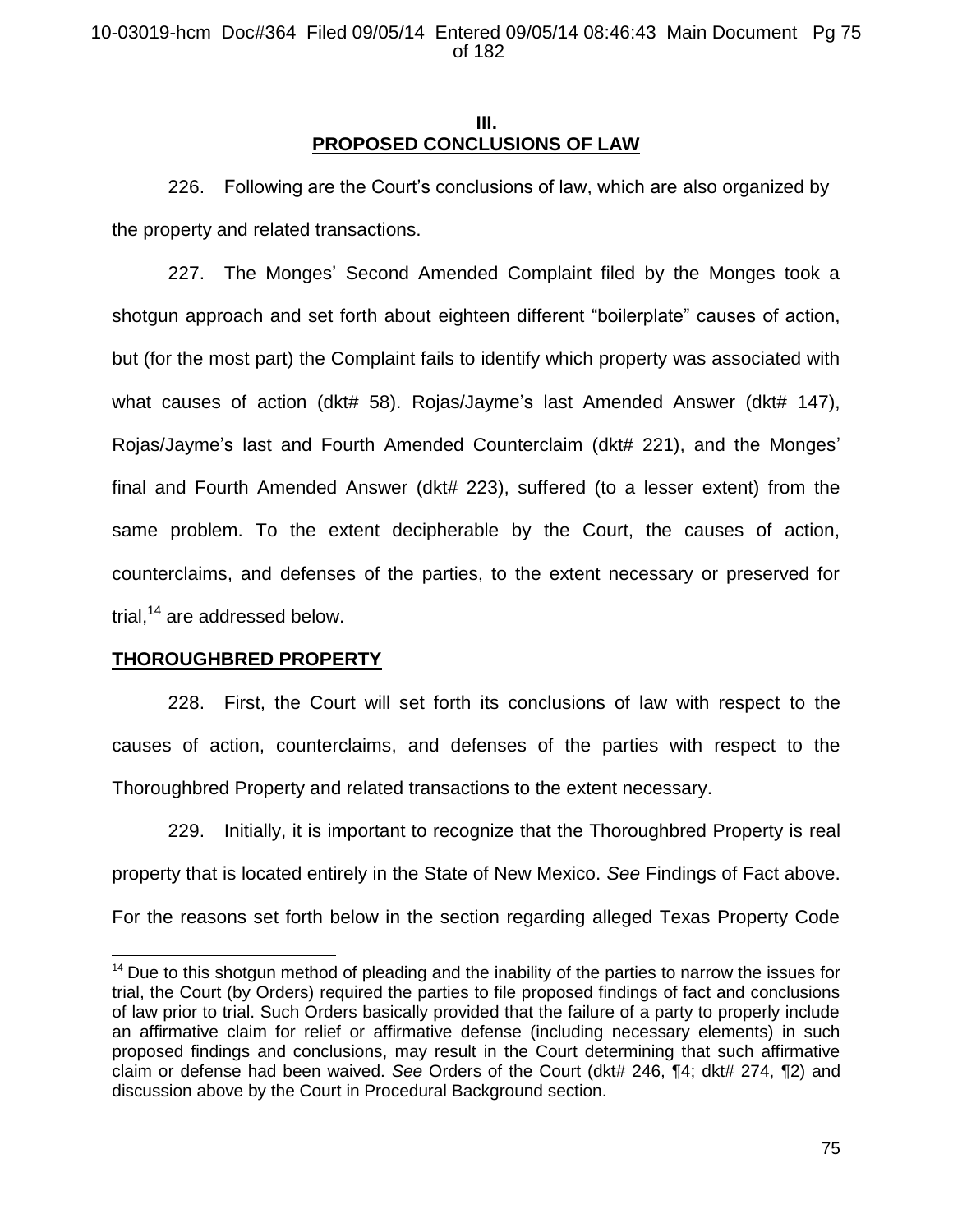## 10-03019-hcm Doc#364 Filed 09/05/14 Entered 09/05/14 08:46:43 Main Document Pg 76 of 182

violations, the Court concludes that New Mexico law applies to the Lease/Option of the Thoroughbred Property, as the Thoroughbred Property is real property wholly located in the State of New Mexico. The Monges have repeatedly admitted in their pleadings that New Mexico law applies to the Thoroughbred Property, since it is located in the State of New Mexico. *See for example* Monges Answer (dkt# 233, p. 3); Monges Proposed Pre-Trial Order (dkt# 282, pp. 6-7); Monges Proposed Findings (dkt# 258, p. 21); Monges Post-Trial Brief (dkt# 354, p. 115). Inexplicably however, the Monges have asserted several causes of action relating to the Thoroughbred Property based on Texas law.

## **Monges Claims (Thoroughbred Property)**

#### Rightful Owners of Thoroughbred Property

230. The Monges seek a determination from the Court that the Monges (and not Rojas/Jayme) are the rightful and legal owners of the Thoroughbred Property and are entitled to possession of the Thoroughbred Property. Bankruptcy Rule 7001(2) permits a debtor (like the Monges) to file an adversary proceeding to determine the validity and extent of interest in their property.

231. Here, the Monges purchased the Thoroughbred Property from Mr. Jayme on February 3, 2006. A general warranty deed conveying the Thoroughbred Property from Mr. Jayme to the Monges was recorded in Dona Ana County, New Mexico, on February 6, 2006, and re-recorded again on July 28, 2006. *See* Ex. P-2, pp. 5-21, pp. 22-38; Findings of Fact above.

232. Although the Option to purchase the Thoroughbred Property back from the Monges was executed, Rojas/Jayme never exercised the Option to repurchase the Property and were not eligible to exercise the Option before it expired. The Option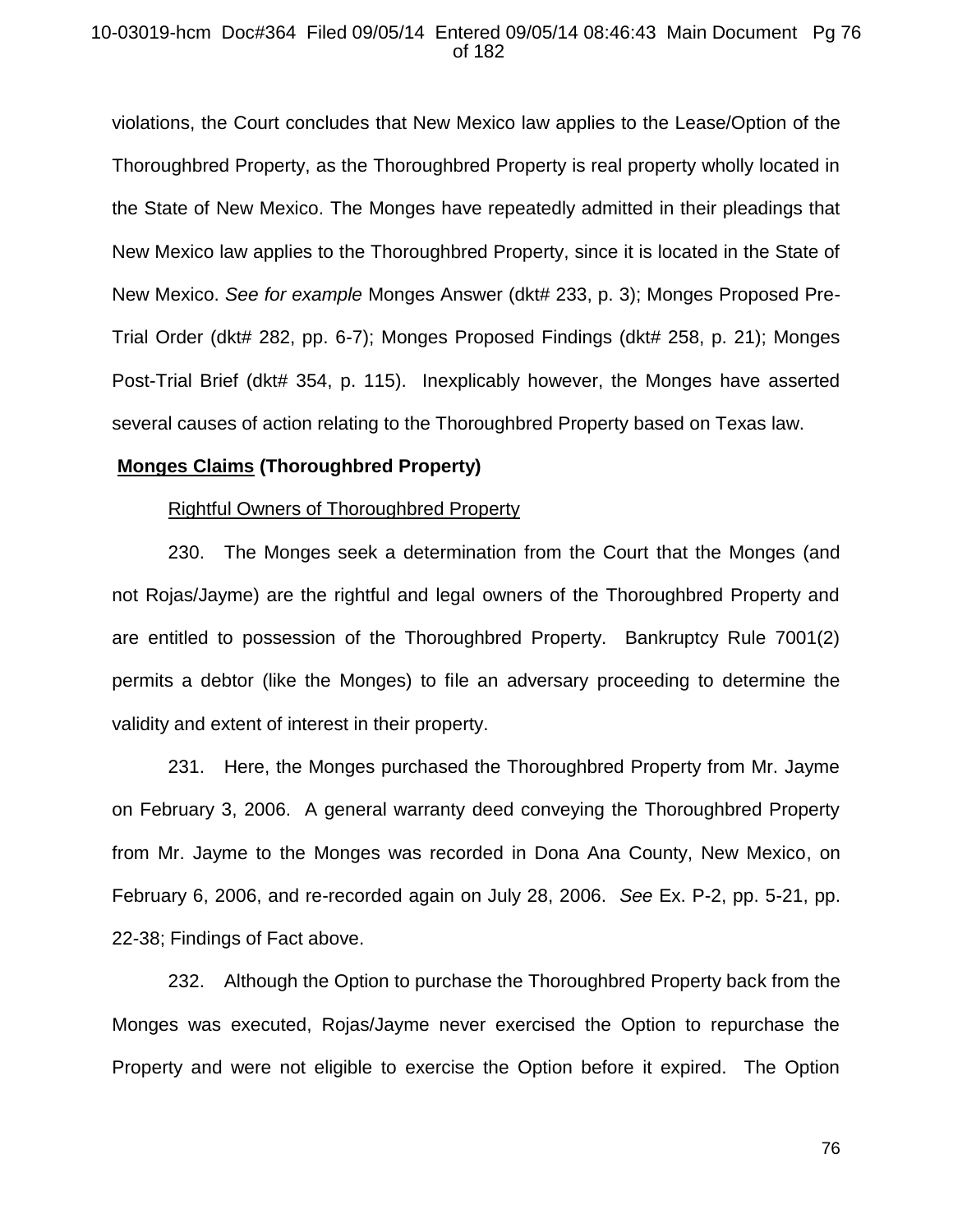### 10-03019-hcm Doc#364 Filed 09/05/14 Entered 09/05/14 08:46:43 Main Document Pg 77 of 182

required that Ms. Rojas be current on the rent and not be in monetary default under the Lease as of January 31, 2007 (the expiration date of the Option). *See* Ex. P-32, p. 64, ¶(a). Yet Rojas/Jayme did not make all of the rent payments due under the Lease and were in serious monetary default under the Lease for much of the Lease Term. Indeed, Rojas/Jayme made a total of only \$12,568 in payments of the \$58,608 in payments that were actually due during the Lease Term. *See* Findings of Fact above. Because Ms. Rojas was in monetary default by the end of the Option period (January 31, 2007), Rojas/Jayme did not have the right to exercise the Option to purchase the Thoroughbred Property.

233. The Option also required Ms. Rojas to send written notice to the Monges notifying them of her election to exercise the Option to purchase the Thoroughbred Property no later than fifteen calendar days prior to the expiration of the Lease Term which would have been January 16, 2007. *See* Ex. P-32, p. 64, ¶¶(a), (b). Rojas/Jayme have never sent written notice to the Monges of their election to exercise the Option. The Option also required Ms. Rojas to make deposits with the title company, which Rojas/Jayme did not do. *See* Ex. P-32, p. 64, ¶(b); Findings of Fact above.

234. Rojas/Jayme made no showing that they had the financial ability to exercise the Option—by paying the purchase price for the Thoroughbred Property (the outstanding amount of the Thoroughbred Mortgage). *See* Ex. P-32, p. 64, ¶(c). In fact the evidence showed the opposite—that Rojas/Jayme did not have the financial ability to exercise the Option. *See* Findings of Fact above.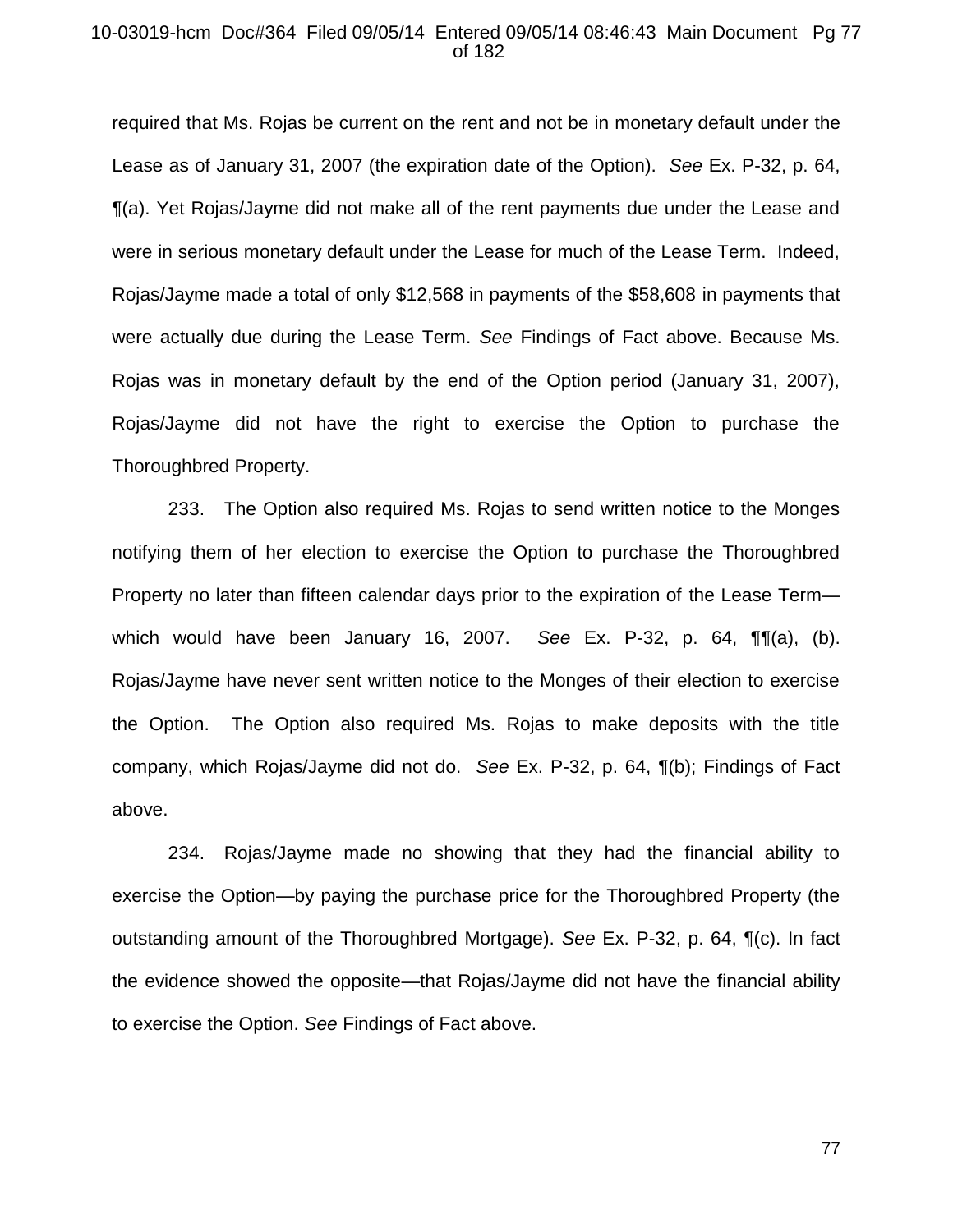## 10-03019-hcm Doc#364 Filed 09/05/14 Entered 09/05/14 08:46:43 Main Document Pg 78 of 182

235. The Option expressly provided that time was of the essence; the Option expired by its terms on January 31, 2007. *See* Ex. P-32, p. 64, ¶¶(a), (f).

236. The corresponding Lease of the Thoroughbred Property by Rojas/Jayme also expired by its terms on January 31, 2007. *See* Ex. P-32, p. 58, ¶3.01. Rojas/Jayme did not make all of the rent payments due under the Lease and were in serious monetary default under the Lease for much of the Lease Term. Rojas/Jayme made a total of only \$12,568 in payments of the \$58,608 in payments that were actually due during the Lease Term and bounced multiple checks. *See* Findings of Fact above.

237. Since April 2008, Rojas/Jayme have made *no payments* on the Thoroughbred Property. *See* Findings of Fact above. Rojas/Jayme have been effectively living for free on the Thoroughbred Property owned by the Monges for more than six years, while making no payments.

238. In conclusion, the Court determines that the Option and the Lease of the Thoroughbred Property by Rojas/Jayme have long since expired. As a result, Rojas/Jayme have no legal right to ownership or possession of the Thoroughbred Property.

239. For any and all of these reasons, the Court concludes that the Monges are the rightful legal owners of and are entitled to possession of the Thoroughbred Property from Rojas/Jayme.

#### Turnover of Thoroughbred Property—Section 542 of the Bankruptcy Code

240. The Monges have also invoked section 542 of the Bankruptcy Code to require turnover of the Thoroughbred Property by Rojas/Jayme to the Monges.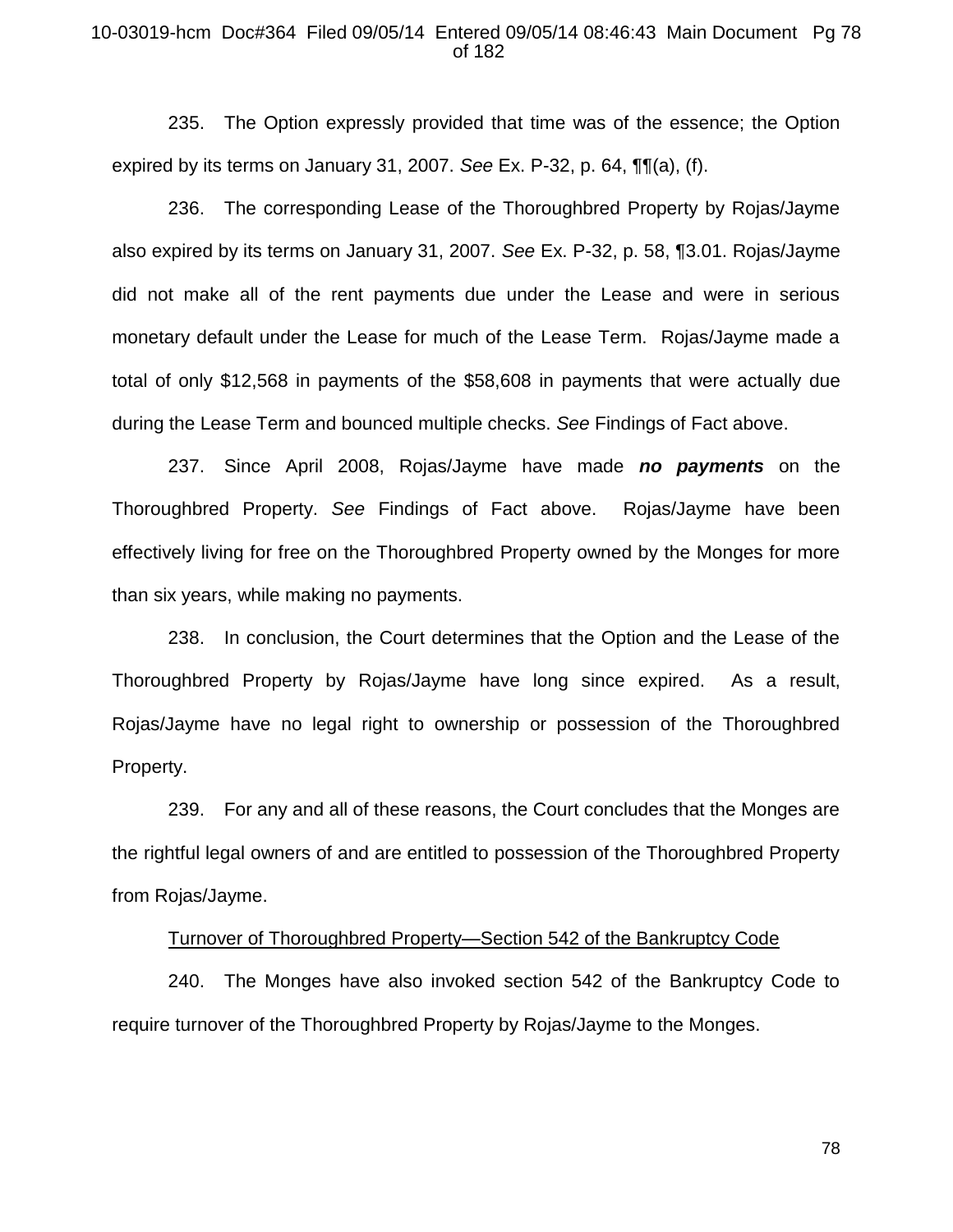## 10-03019-hcm Doc#364 Filed 09/05/14 Entered 09/05/14 08:46:43 Main Document Pg 79 of 182

241. In pertinent part, section 542(a) of the Bankruptcy Code provides that "an entity, in possession, custody or control, during the case, of any property that the trustee<sup>15</sup> may use, sell, or lease...shall deliver to the trustee...such property." *See* 11 U.S.C. § 542(a).

242. The Thoroughbred Property is property that is rightfully owned by the Monges and the Lease/Option on the Thoroughbred Property by Rojas/Jayme expired by its terms on January 31, 2007, as set forth above. The Thoroughbred Property can be used by the Monges, and the property is in the possession of Ms. Rojas and Mr. Jayme.

243. Accordingly, the Court concludes that turnover and delivery of the Thoroughbred Property by Ms. Rojas and Mr. Jayme to the Monges is also required under section 542(a) of the Bankruptcy Code.

Violation of Automatic Stay of the Bankruptcy Code (Thoroughbred Property)

244. The Monges have also asserted that Rojas/Jayme violated the automatic stay imposed by section 362(a) of the Bankruptcy Code by exercising control over the Thoroughbred Property, and they seek recovery from Rojas/Jayme under section 362(k) of the Bankruptcy Code.

245. In pertinent part, section 362(a)(3) of the Bankruptcy Code provides that the filing of a bankruptcy petition by a debtor (like the Monges) "operates as a stay, applicable to all entities, of-- . . . any act . . . to exercise control over property of the estate." *See* 11 U.S.C. § 362(a)(3). Here, the Thoroughbred Property is owned by the

 $\overline{a}$ 

 $15$  Section 1107(a) of the Bankruptcy Code basically provides that a debtor in possession in a Chapter 11 case has the powers of a trustee. *See* 11 U.S.C. § 1107(a). The Monges were debtors in possession in their Chapter 11 bankruptcy case, and thus have the powers of a "trustee" as the term is used in section 542(a) of the Bankruptcy Code.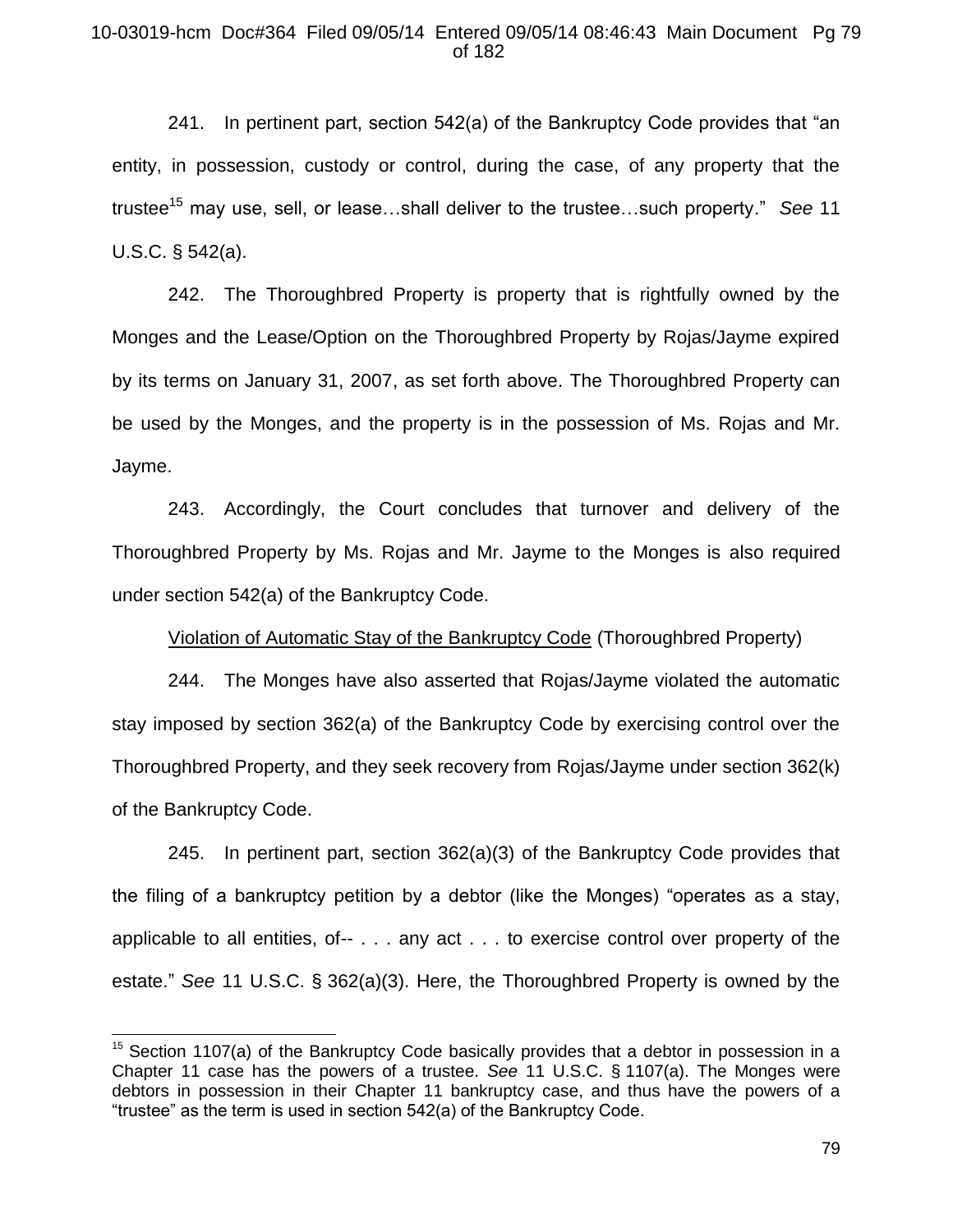## 10-03019-hcm Doc#364 Filed 09/05/14 Entered 09/05/14 08:46:43 Main Document Pg 80 of 182

Monges and is property of their bankruptcy estate. *See* 11 U.S.C. § 541(a)(1) (defining property of the estate broadly as including all property, "wherever located and by whomever held," in which the debtor has any "legal or equitable interest" as of the date of commencement of the bankruptcy case); *see also Brown v. Chesnut* (*In re Chesnut*)*,*  422 F.3d 298, 303 (5th Cir. 2005) (recognizing that the automatic stay of section 362(a) has "broad application" to property of a bankruptcy estate).

246. The Monges (as debtors) filed their Chapter 11 bankruptcy petition on April 27, 2009, and on that date the automatic stay was imposed on all of the Monges' property under section 362(a) of the Bankruptcy Code. The Thoroughbred Property was owned by the Monges on the date of their bankruptcy filing, and thus is property of their bankruptcy estate protected by the automatic stay. Ms. Rojas and Mr. Jayme have continually exercised control over the Thoroughbred Property—by exercising control over and remaining in possession of the Thoroughbred Property after the April 27, 2009, bankruptcy filing by the Monges. Accordingly, the Court concludes that both Ms. Rojas and Mr. Jayme have violated the automatic stay of section 362(a)(3) in the Monges' bankruptcy case.

247. Section 362(k) of the Bankruptcy Code grants a debtor (like the Monges) the right to sue for a violation of the automatic stay. In pertinent part, section 362(k) provides: "an individual injured by any willful violation of a stay provided by this section shall recover actual damages, including costs and attorneys' fees, and, in appropriate circumstances, may recover punitive damages." *See* 11 U.S.C. § 362(k)(1) (formerly 11 U.S.C. §362(h)).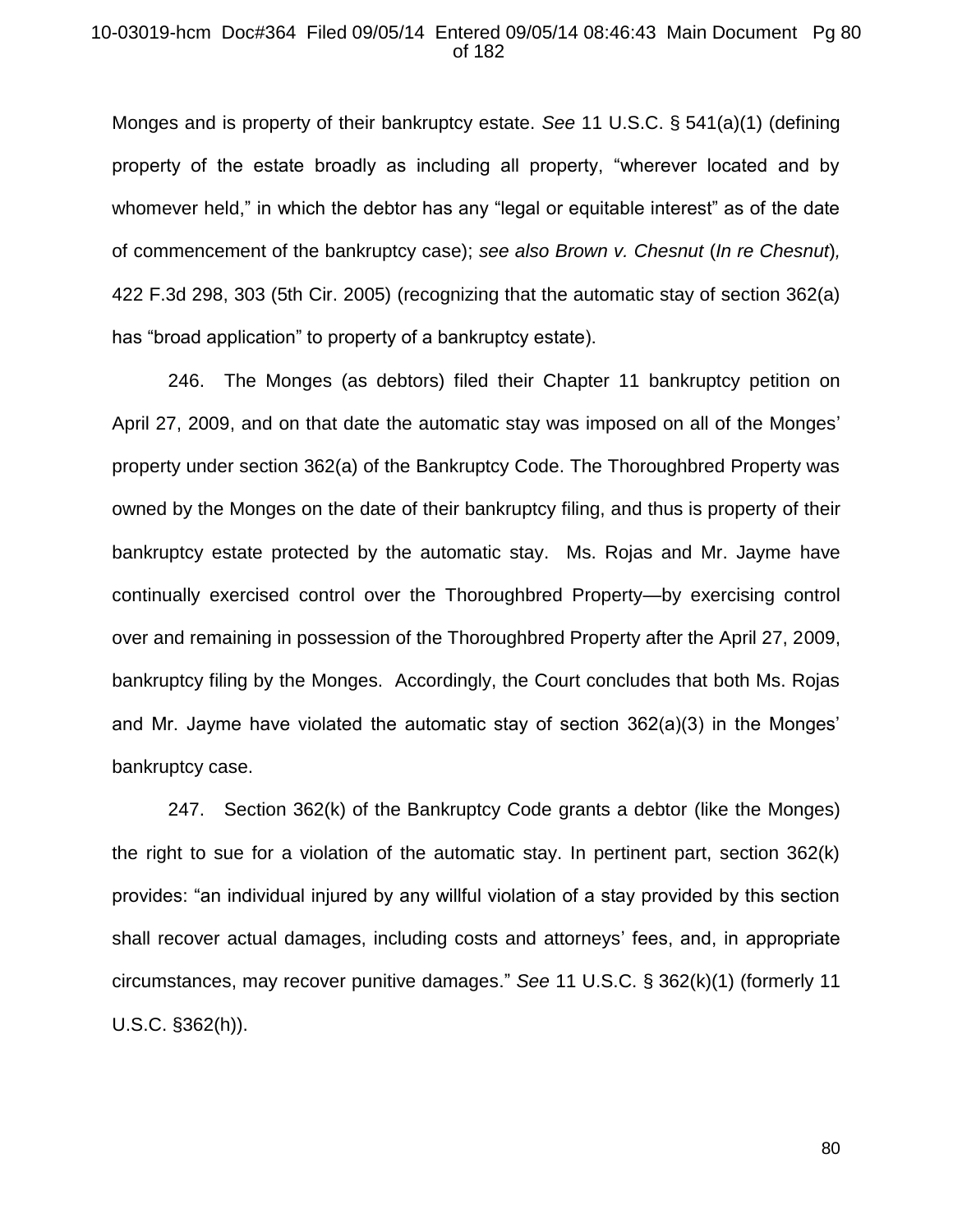## 10-03019-hcm Doc#364 Filed 09/05/14 Entered 09/05/14 08:46:43 Main Document Pg 81 of 182

248. As the Fifth Circuit has held, a willful violation of the automatic stay does not require specific intent by the defendant to violate the automatic stay, and whether the defendant believes in good faith that it has a right to the property is not relevant. Instead, the three elements to prove a willful violation of the automatic stay under section 362 of the Bankruptcy Code are (1) the defendant knew of the existence of the automatic stay; (2) the defendant's acts were intentional; and (3) the defendant's acts violated the automatic stay. *See Chesnut,* 422 F.3d at 302 (supporting citation omitted).

249. Here, both Ms. Rojas and Mr. Jayme knew that the Monges had filed Chapter 11 bankruptcy and of the existence of the automatic stay.<sup>16</sup> Both Ms. Rojas and Mr. Jayme intentionally exercised control over the Thoroughbred Property, which was property of the Monges' bankruptcy estate, and their acts of control by living and maintaining possession of the Thoroughbred Property violated the automatic stay of section 362(a)(3). The fact that Ms. Rojas and Mr. Jayme may have believed in good faith that they had a right to possession and control over the Thoroughbred Property by virtue of the Lease is not relevant, and the Lease expired by its terms on January 31, 2007—well before the bankruptcy filing by the Monges in April 2009. And Ms. Rojas and Mr. Jayme could have requested relief from the automatic stay from the Court under section 362(d) of the Bankruptcy Code, but they did not.

250. Accordingly, the Court concludes that both Ms. Rojas and Mr. Jayme have willfully violated the automatic stay and that the Monges are entitled to recover from Ms.

 $\overline{a}$ 

<sup>&</sup>lt;sup>16</sup> See Monges main bankruptcy case no. 09-30881, dkt# 5, pp. 1, 7 (demonstrating that notice of the automatic stay and the Monges bankruptcy filing was mailed to Mr. Jayme and Ms. Rojas on May 1, 2009); dkt# 21 (notice of appearance of counsel for Ms. Rojas and Mr. Jayme filed with the Bankruptcy Court on June 2, 2009).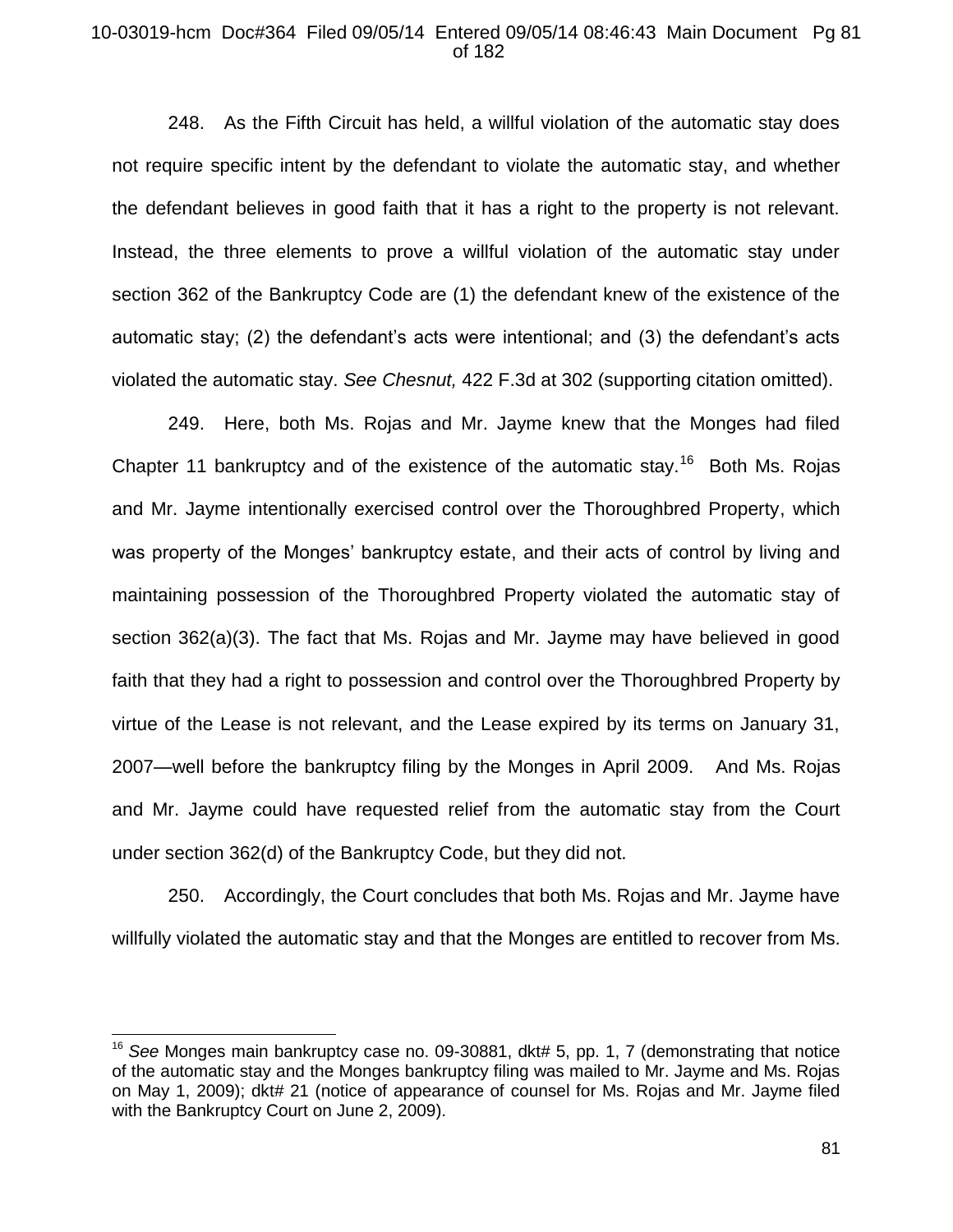## 10-03019-hcm Doc#364 Filed 09/05/14 Entered 09/05/14 08:46:43 Main Document Pg 82 of 182

Rojas and Mr. Jayme for such stay violation under section 362(k) of the Bankruptcy Code.

251. Under section 362(k) of the Bankruptcy Code, the Court concludes that the Monges are entitled to recover actual damages from Ms. Rojas and Mr. Jayme for their violation of the automatic stay with respect to the Thoroughbred Property. As set forth below, the Court finds that Ms. Rojas and Mr. Jayme are liable to the Monges for \$712,178 in actual damages relating to the Thoroughbred Property, and so any additional actual damage award under section 362(k) of the Bankruptcy Code beyond this amount would be duplicative and excessive.

252. The Court also concludes that, under section 362(k) of the Bankruptcy Code, the Monges are entitled to recover attorneys' fees and costs from Ms. Rojas and Mr. Jayme for their violation of the automatic stay with respect to the Thoroughbred Property. As set forth below, the Court finds that Ms. Rojas and Mr. Jayme are liable to the Monges for \$240,238 in attorneys' fees and expenses relating to the Thoroughbred Property, and so any additional attorneys' fees and expense award under section 362(k) beyond this amount would be duplicative and excessive.

253. Finally, section 362(k) of the Bankruptcy Code provides for recovery of punitive damages in "appropriate circumstances." *See* 11 U.S.C. § 362(k)(1). The Fifth Circuit has held that punitive damages are available for a stay violation only if there has been "egregious conduct" by the defendant—such as continuing to violate the automatic stay after being repeatedly warned about the stay violation by the debtor and court and keeping the debtor in jail. *See Young v. Repine* (*In re Repine*), 536 F.3d 512, 521 (5th Cir. 2008).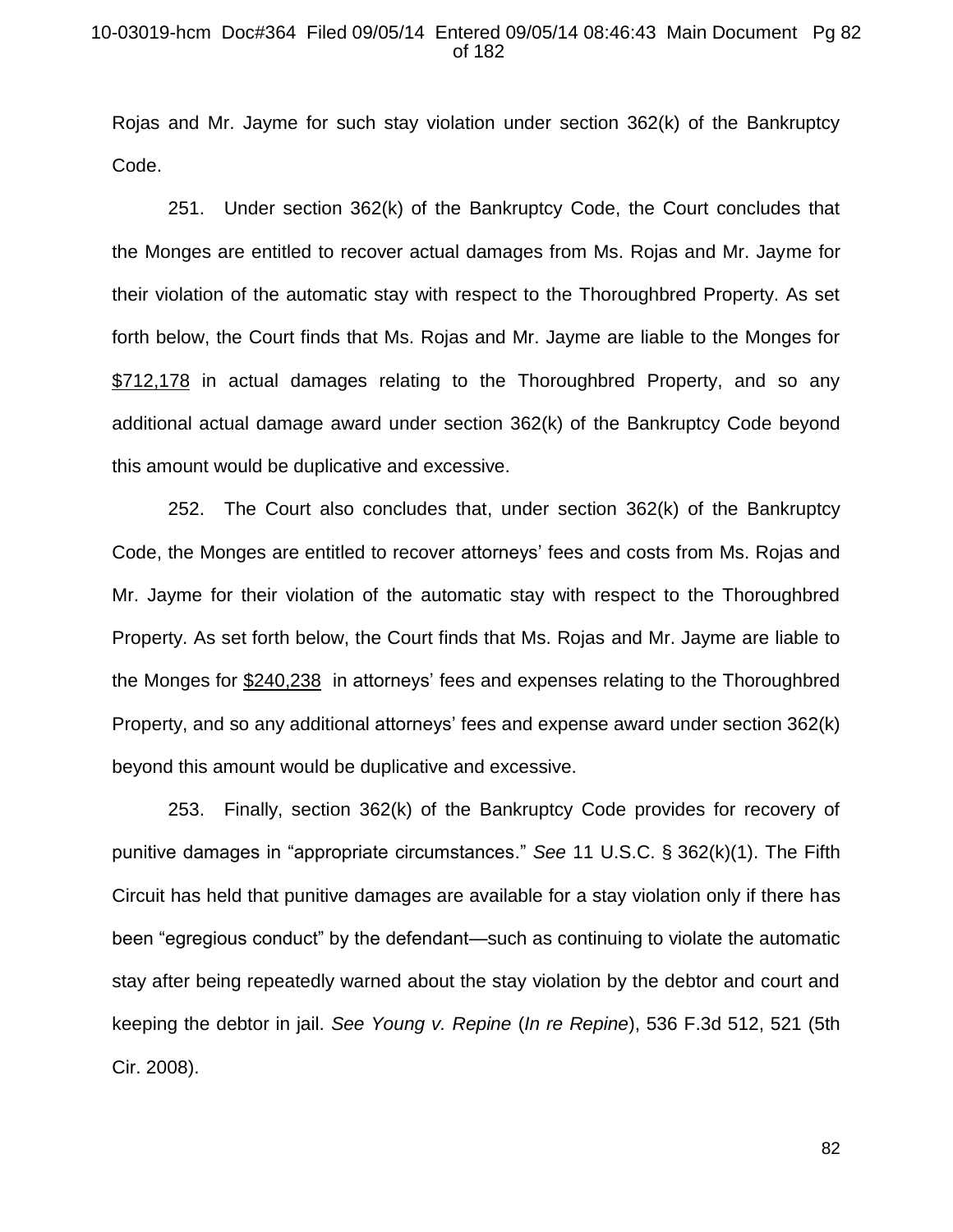## 10-03019-hcm Doc#364 Filed 09/05/14 Entered 09/05/14 08:46:43 Main Document Pg 83 of 182

254. The Court concludes that the conduct here by Rojas/Jayme in exercising control over the Thoroughbred Property and violating the automatic stay does not rise to the level of "egregious" conduct. Rojas/Jayme believed that they had the right to the Thoroughbred Property and there were no repeated warnings by the Monges or the Court regarding their violation of the automatic stay. Accordingly, the Court concludes that "appropriate circumstances" are not present here, and that no award of punitive damages against Ms. Rojas and Mr. Jayme should be made under section 362(k) of the Bankruptcy Code.

255. In summary, the Court concludes that both Ms. Rojas and Mr. Jayme have willfully violated the automatic stay in the Monges' bankruptcy case, and are liable to the Monges for such stay violation under the Bankruptcy Code as set forth above.

Breach of Contract (Thoroughbred Property)

 $\overline{a}$ 

256. The Monges have also asserted claims against Rojas/Jayme for breach of contract (the Lease) relating to the Thoroughbred Property.<sup>17</sup>

257. A valid, enforceable contract consists of an offer, an acceptance, consideration, and mutual assent under New Mexico law. *See, e.g., Salazar v. City of Albuquerque*, 2013 WL 5554185, at \*25 (D. N.M. Aug. 20, 2013) (citing N.M.R.A., Civ. UJI 13-801)). Incomplete performance or the failure to perform a contractual obligation constitutes a breach of contract. *See Salazar*, 2013 WL 5554185, at \*25-26. In New Mexico, the elements of a breach of contract claim include the following (1) existence of

 $17$  The Monges may also allege a breach of an "oral" contract or agreement with Rojas/Jayme on the Thoroughbred Property. Such claim lacks merit. The Lease of the Thoroughbred Property provides that the Lease and the Option contained the entire agreement of the parties and could not be modified unless the modification was in writing. *See* Ex. P-32, p. 63, ¶16.08. No proof of any written modification to the Lease/Option was provided, and no believable proof of the existence or terms of an oral contract was established by a preponderance of the evidence.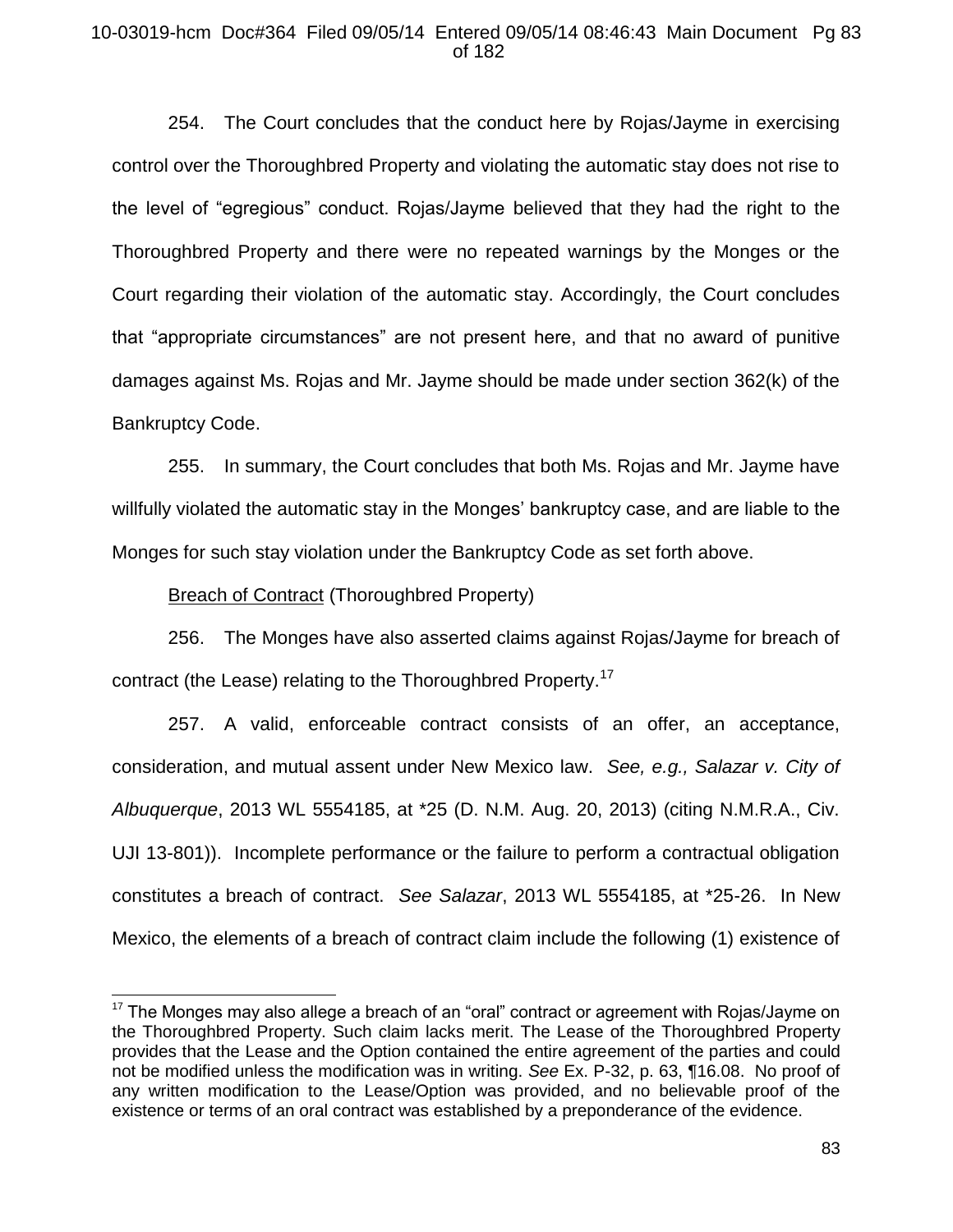#### 10-03019-hcm Doc#364 Filed 09/05/14 Entered 09/05/14 08:46:43 Main Document Pg 84 of 182

a valid contract; (2) the defendant breached the contract; (3) causation; and (4) damages as a result of the breach. *See, e.g., Walker v. THI of N.M. at Hobbs Center*, 803 F. Supp. 2d 1287, 1319 (D. N.M. 2011) (citing *Camino Real Mobile Home Park P'ship v. Wolfe*, 891 P.2d 1190, 1196 (N.M. 1995)); *Abreu v. N.M. Children, Youth & Families Dept.*, 797 F. Supp. 2d 1199, 1247 (D. N.M. 2011) (citing *Camino Real,* 891 P.2d at 1196).

258. In the event and to the extent Texas law applies, the elements for a breach of contract claim are similar to New Mexico law. Under Texas law, the elements for a breach of contract claim include the following: (1) the existence of a valid, enforceable contract; (2) the plaintiffs are the proper party to sue on the contract; (3) the plaintiffs performed, tendered performance, or have a valid excuse from performing their contractual obligations; (4) the defendants breached the contract; and (5) the defendants' breach caused the plaintiffs injury. *See, e.g.*, *Mullins v. TestAmerica, Inc.*, 564 F.3d 386, 418 (5th Cir. 2009) (applying Texas law); *Curtis v. AGF Spring Creek/Coit II, Ltd.*, 410 S.W.3d 511, 518 (Tex. App.—Dallas 2013, no pet.); *Winchek v. Am. Express Travel Related Servs. Co., Inc.*, 232 S.W.3d 197, 202 (Tex. App.—Houston [1st Dist.] 2007, no pet). A party breaches a contract when it fails to perform an act that the party expressly promised to perform. *See McGraw v. Brown Realty Co.*, 195 S.W.3d 271, 276 (Tex. App.—Dallas 2006, no pet.).

259. Here, the Lease on the Thoroughbred Property is a valid and enforceable contract, which satisfies the first element of a breach of contract claim. And the Monges proved the other elements for a breach of contract claim—breach, causation, and damages. The Court also finds that the Monges performed under the Lease.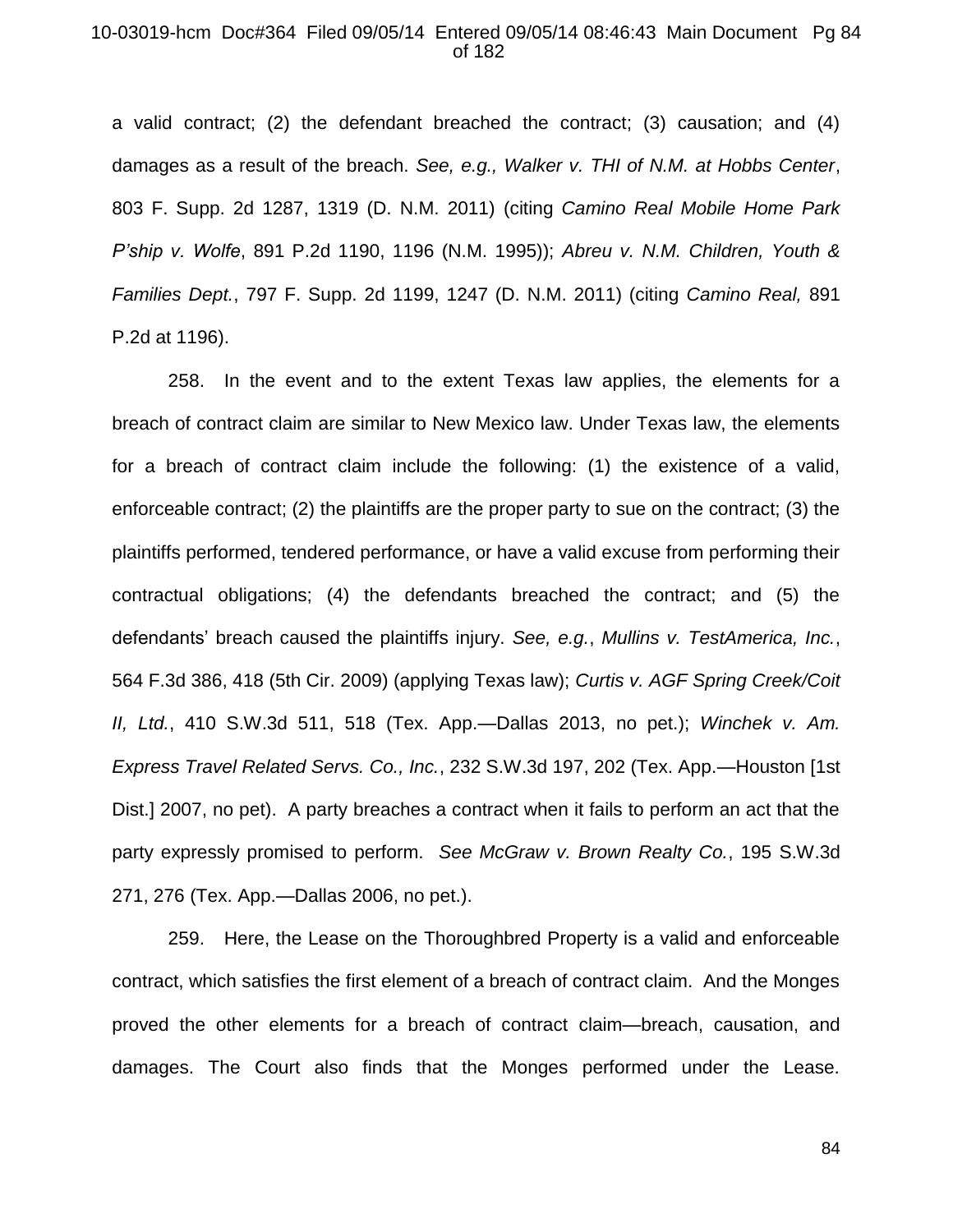#### 10-03019-hcm Doc#364 Filed 09/05/14 Entered 09/05/14 08:46:43 Main Document Pg 85 of 182

Rojas/Jayme were already living in the Thoroughbred Property at the time they executed the Lease with the Monges, and Rojas/Jayme continued living in the Thoroughbred Property after execution of the Lease. The Monges therefore delivered the Thoroughbred Property to Rojas/Jayme under the Lease, and Rojas/Jayme had exclusive possession of the property. *See generally Grogan v. N.M. Taxation & Revenue Dept.*, 62 P.3d 1236, 1242-43 (N.M. Ct. App. 2002) (explaining that a lease conveys exclusive possession of the leased premises to a tenant).

260. The Court concludes that Rojas/Jayme breached the Lease on the Thoroughbred Property by failing to perform their contractual obligations. Under the Lease, Rojas/Jayme were required to make monthly rent payments in the amount of the Monges' mortgage payment on the Thoroughbred Property. As set forth in the Findings of Fact, Rojas/Jayme failed to make all payments required under the Lease and were in monetary default. In sum, the Court concludes that Rojas/Jayme failed to perform as required under the Lease resulting in a breach of the Lease.

261. Moreover, Rojas/Jayme's breach of the Lease was the proximate cause of damages to the Monges. By their own admission, Rojas/Jayme have not made a payment on the Thoroughbred Property to the Monges since April 2008. Yet Rojas/Jayme continue to live in the Thoroughbred Property. In effect, Rojas/Jayme have been living in the Thoroughbred Property for free for over six years. Due to Rojas/Jayme's failure to pay rent, the Monges fell behind on payments on the Thoroughbred Mortgage, causing them to go into foreclosure on the Thoroughbred Property. As a result of Rojas/Jayme's breach of contract, the Monges have incurred actual economic damages, which are discussed and awarded below.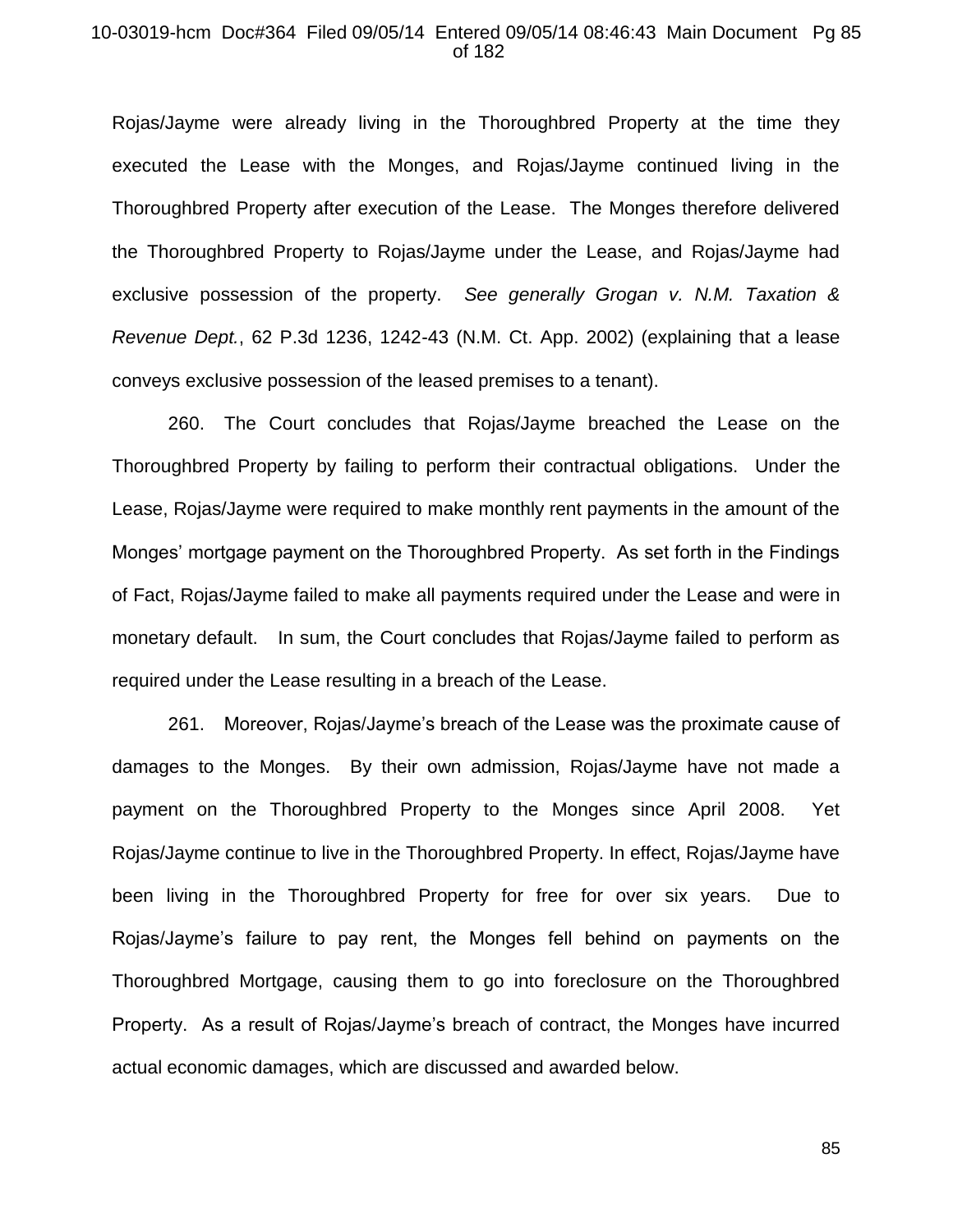## 10-03019-hcm Doc#364 Filed 09/05/14 Entered 09/05/14 08:46:43 Main Document Pg 86 of 182

262. In sum, the Court concludes that the Monges have met their burden of proof with respect to a claim for breach of contract under the Thoroughbred Property Lease, regardless of whether New Mexico or Texas law applies.

Actual Damages (Thoroughbred Property)

263. A party may recover actual damages for a breach of contract. *See Whitehead v. Allen*, 313 P.2d 335, 335-36 (N.M. 1957); *see also Mead v. The Johnson Grp., Inc*., 615 S.W.2d 685, 687 (Tex. 1981). Based on the breach of the Lease of the Thoroughbred Property, the Monges are entitled to recover actual damages.

264. Under the Lease, the rent due to the Monges during the Lease Term (through January 31, 2007) was the amount of the Monges' monthly mortgage payment on the Thoroughbred Mortgage. The Lease of the Thoroughbred Property expired by its terms on January 31, 2007—yet both Ms. Rojas and Mr. Jayme continued to stay on the Thoroughbred Property. Both Ms. Rojas and Mr. Jayme became holdover tenants on February 1, 2007, and remain holdover tenants to this day.

265. As a holdover tenant, a lessee is obligated to pay the reasonable rental value of the property to the landlord for the time the lessee held over. *See, e.g.*, *Salcido v. Pacheco (In re Salcido)*, 2012 WL 3904535, at \*11 (Bankr. D. N.M. Sept. 7, 2012); *Economy Rentals, Inc. v. Garcia*, 819 P.2d 1306, 1319 (N.M. 1991); *Hofmann v. McCanlies*, 413 P.2d 697, 697-98 (N.M. 1966). A court may use the rental payment provided in a lease as the "reasonable rental value" of the property for the holdover period*. See Salcido*, 2012 WL 3904535, at \*11; *Economy Rentals*, 819 P.2d at 1319. Texas law appears to be similar. *See, e.g., Standard Container Corp. v. Dragon Realty*, 683 S.W.2d 45, 47-48 (Tex. App.—Dallas 1984, writ ref'd n.r.e.) (holding damages for a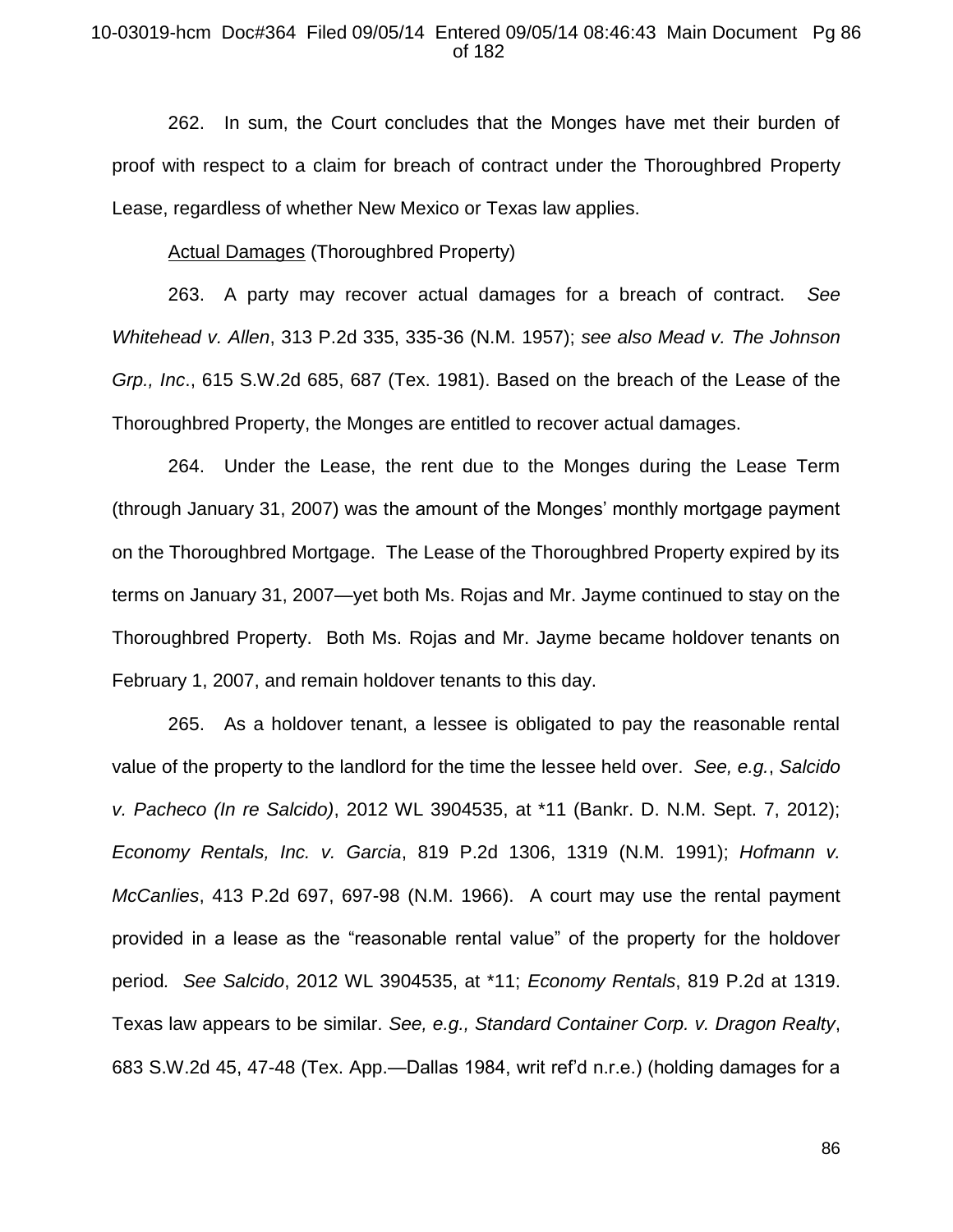## 10-03019-hcm Doc#364 Filed 09/05/14 Entered 09/05/14 08:46:43 Main Document Pg 87 of 182

tenant's holdover is reasonable market value, and affirming trial court's use of holdover rent set forth in lease); *Meridian Hotels Inc. v. LHO Fin. P'ship I, L.P.*, 255 S.W.3d 807, 822-23 (Tex. App.—Dallas 2008, no writ) (recognizing that holdover rent in the amount of 50% of the regular rent is not a penalty and enforceable, in the context of awarding prejudgment interest).

266. The Court will next address the amount of actual damages to be awarded to the Monges regarding the Thoroughbred Property and the Lease. Both Ms. Rojas and Mr. Jayme have been in continuous possession of the Thoroughbred Property from February 1, 2006 (the commencement of the Lease), well past January 31, 2007 (the expiration of the stated term of the Lease), and all the way through the month of trial in August 2014.

267. As set forth in the Findings of Fact above, the total Lease payments due to the Monges during the Lease Term (the period of February 1, 2006, through January 31, 2007) was \$58,608—calculated as \$5,328<sup>18</sup> per month due under the Thoroughbred Mortgage times eleven months from March 2006 through January 2007. Rojas/Jayme paid \$12,568 during the term of the Lease (February 1, 2006, through January 31,

 $\overline{a}$ 

 $18$  The rent payments owed under the Lease were the amount of the monthly payments due by the Monges on the Thoroughbred Mortgage to their mortgage lender. *See* Lease, Ex. P-32, p. 58, ¶4.02. At the inception of the Lease in February 2006, the evidence demonstrated that the Monges' monthly mortgage payment was \$5,328 per month. *See* Promissory Note, Ex. P-19, p. 175. This monthly mortgage payment fluctuated under the Promissory Note, and increased for some period of time, due to modification of the loan and fluctuations in the interest rate, as generally mentioned above in the Findings of Fact. However, based on the record, the Court is unable to determine the exact amount of the monthly mortgage payment increase and for what period of time the mortgage payment increased for the lengthy time period at issue (over eight years). Accordingly, in calculating actual damages, the Court will use the \$5,328 a month initial mortgage payment amount, which is lower than the actual mortgage payment for some period of time. The Court realizes that using \$5,328 a month to calculate actual damages likely benefits Rojas/Jayme, but the Monges did not provide sufficient evidence of the amount that the monthly mortgage payment increased for the lengthy period of time that Rojas/Jayme have remained in possession of the Thoroughbred Property (February 2006 through trial in August 2014).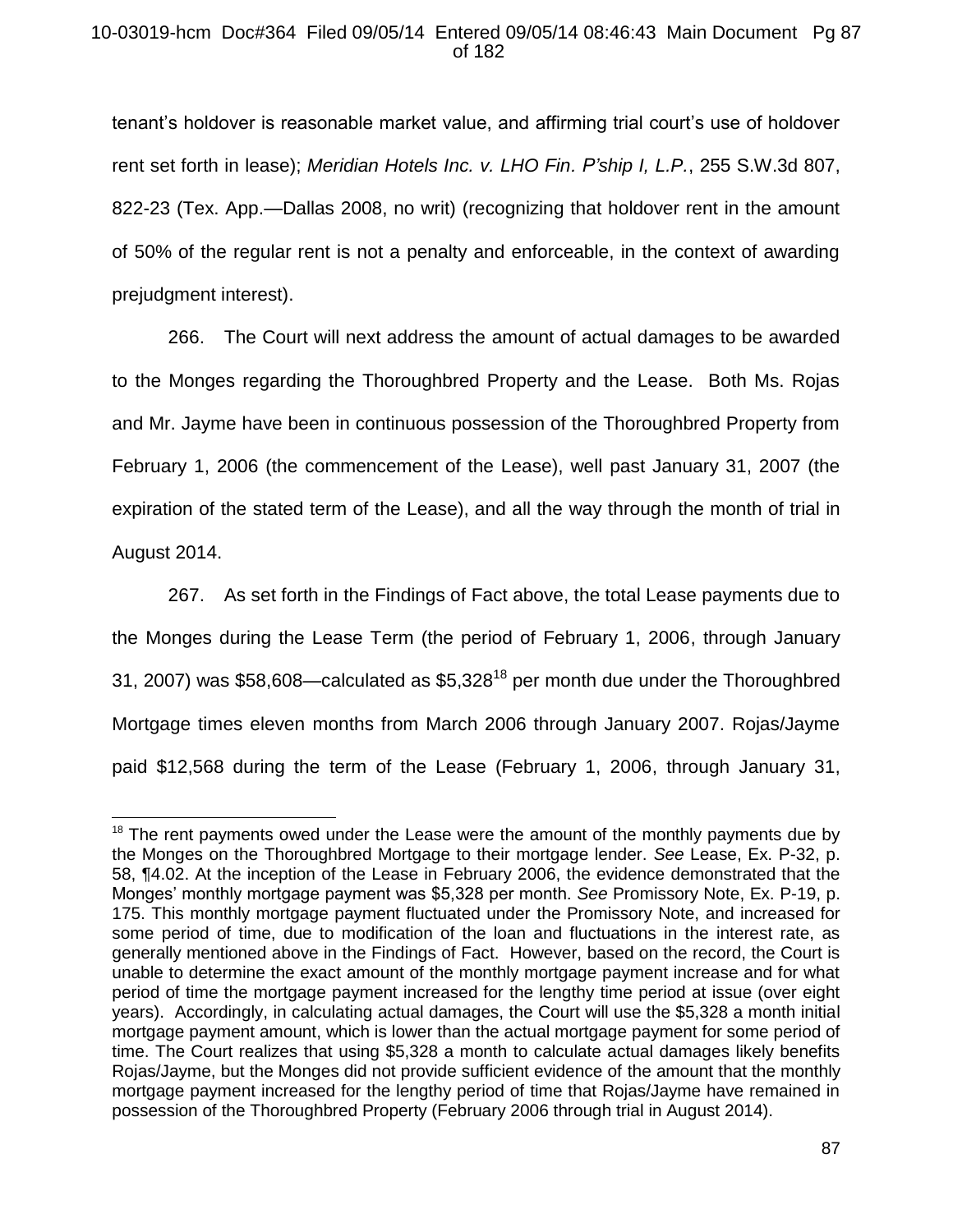## 10-03019-hcm Doc#364 Filed 09/05/14 Entered 09/05/14 08:46:43 Main Document Pg 88 of 182

2007), as set forth in the Findings of Fact above. Accordingly, the Court concludes that the actual damages recoverable by the Monges for the time period of February 1, 2006, through January 31, 2007 (the stated term of the Lease) is \$46,040—calculated as \$58,608 in payments due under the Lease for such period, less \$12,568 in payments actually made by Rojas/Jayme during such period.

268. Both Ms. Rojas and Mr. Jayme continued to live on and remain in possession of the Thoroughbred Property after the term of the Lease expired on January 31, 2007, and through the trial in August 2014, as holdover tenants. The Lease provides that if the tenant remains in possession of the Thoroughbred Property after expiration of the Lease on January 31, 2007, the monthly amount owed would be the monthly rent plus 50% of the monthly rent. *See* Lease, Ex. P-32, p. 58, ¶14.01.

269. Although this may seem harsh at first blush, this is what the Lease provides, is what was agreed to by the parties in writing, and is permitted under the law. The Lease also provides that time is of the essence, and Ms. Rojas and Mr. Jayme have stayed in possession of the Thoroughbred Property for over seven years after the Lease term expired on January 31, 2007, and Rojas/Jayme have not made any payments since April 2008—for more than six years. Thus, the Court concludes that actual damages after the January 31, 2007, expiration of the Lease should be as provided for in the Lease—at the rate of \$7,992 per month—calculated as \$5,328 a month plus \$2,664 a month (50% of \$5,328). The Court also finds that this amount (\$7,992 a month) is the reasonable rental value of the Thoroughbred Property for the holdover period.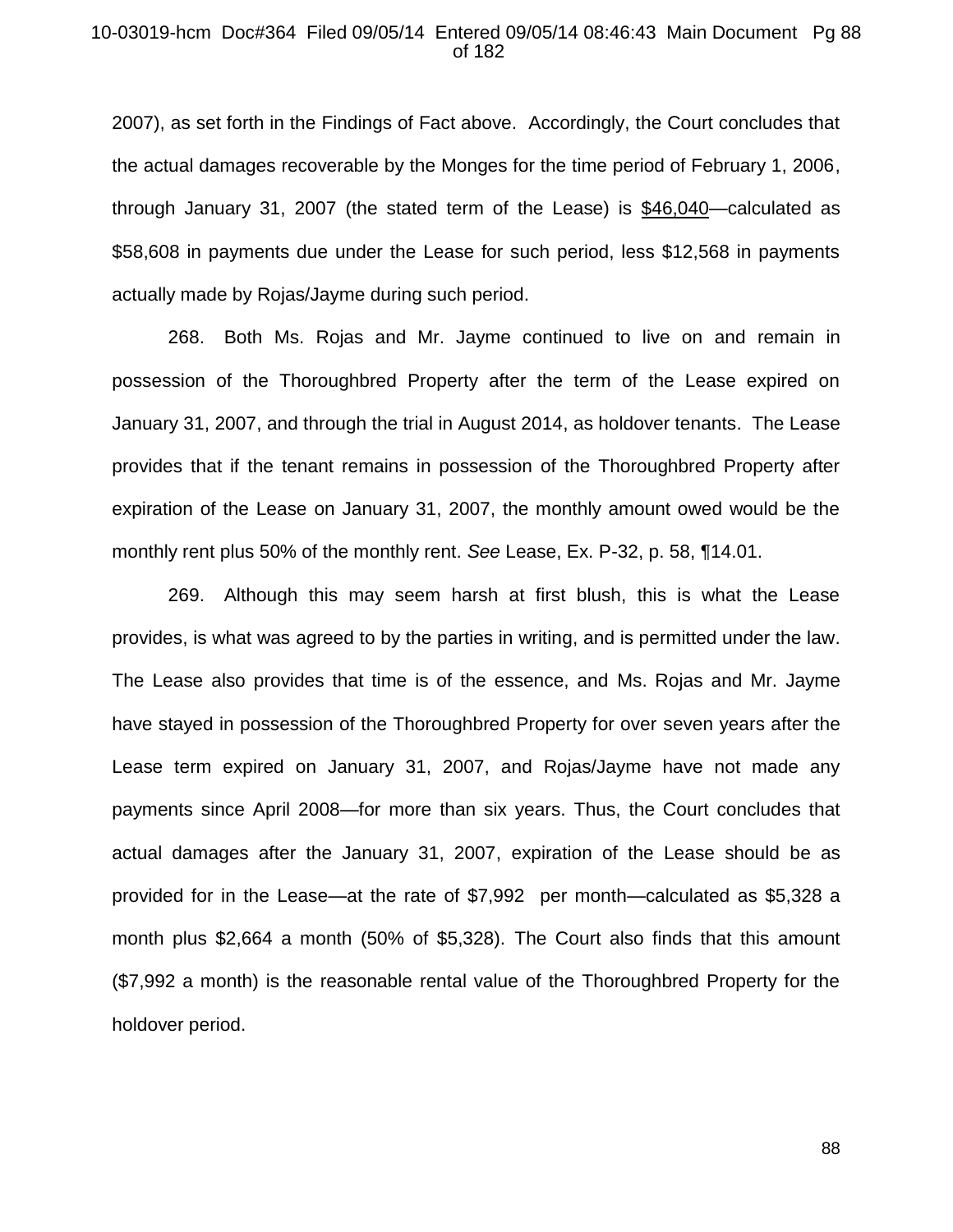## 10-03019-hcm Doc#364 Filed 09/05/14 Entered 09/05/14 08:46:43 Main Document Pg 89 of 182

270. After the expiration of the Lease Term on January 31, 2007, Rojas/Jayme made a total of \$61,134 in payments on the Thoroughbred Property, as set forth in the Findings of Fact above. The last payment made by Rojas/Jayme on the Thoroughbred Property was on April 29, 2008. *See* Ex. P-31, p. 2, lines 67-68, pp. 84-85. Rojas/Jayme made no payments on the Thoroughbred Property after April 2008.

271. Both Ms. Rojas and Mr. Jayme have remained in possession of the Thoroughbred Property after the Lease Term expired on January 31, 2007, for an additional ninety-one months (February 2007 through the trial month of August 2014). As set forth above, actual damages should be calculated at the rate of \$7,992 per month during such holdover time period under the Lease. Accordingly, the Court concludes that the actual damages recoverable by the Monges for the time period of February 2007 through the trial month of August 2014 is the amount of \$666,138 calculated as \$727,272 in payments due for the ninety-one month time period from February 2007 through August 2014 at \$7,992 per month, less the amount of \$61,134 in payments made by Rojas/Jayme during such time period.

272. In sum, the Court concludes that the total amount of actual damages recoverable by the Monges against Rojas/Jayme with respect to the Thoroughbred Property and the Lease is the total sum of **\$712,178**—calculated as follows: the amount of \$46,040 as set forth above for the period of February 1, 2006, through January 31, 2007 (the stated term of the Lease), plus the amount of \$666,138 as set forth above for the period of February 2007 through the trial month of August 2014. Actual damages in the amount of \$7,992 per month will continue to accrue post-trial from September 2014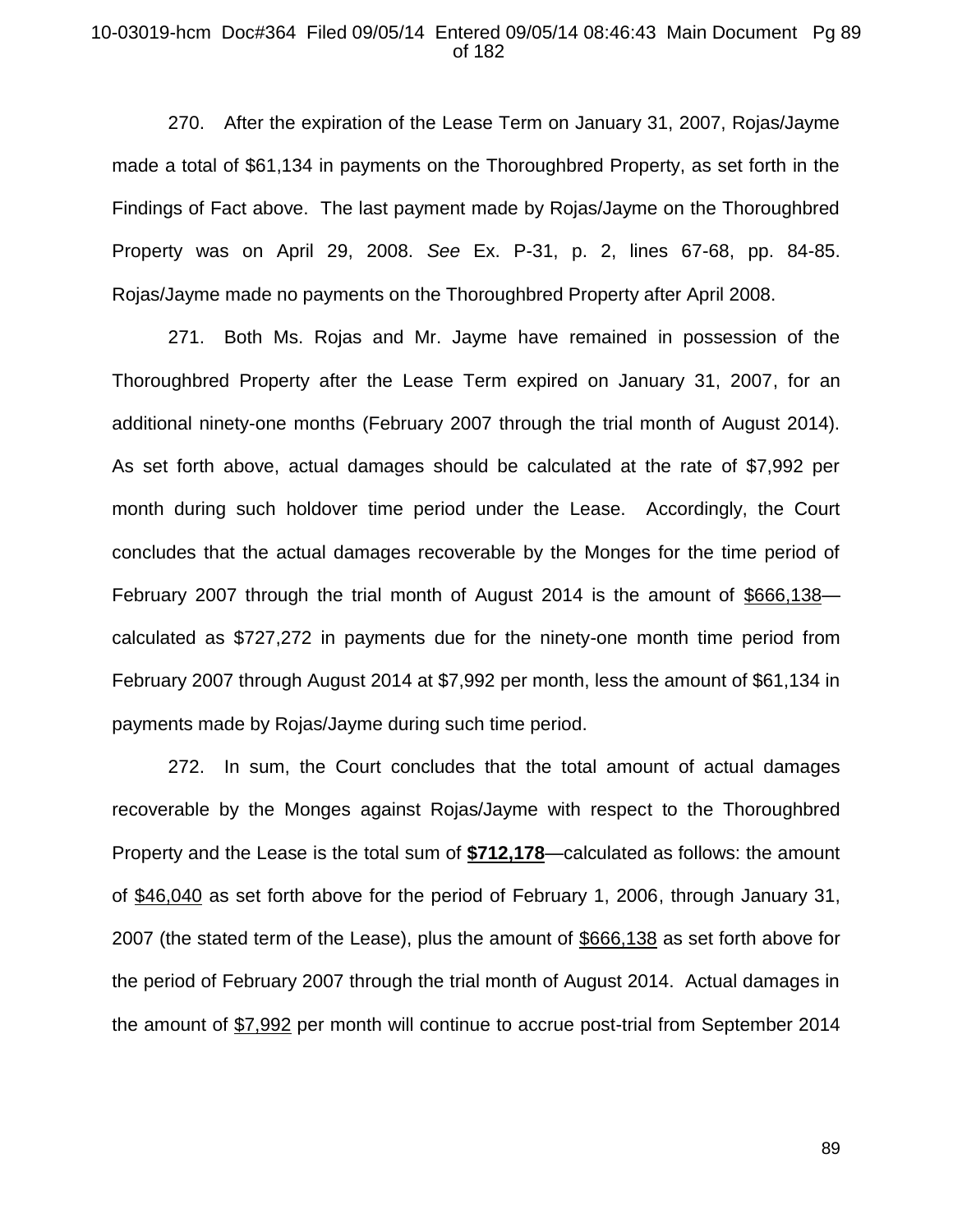## 10-03019-hcm Doc#364 Filed 09/05/14 Entered 09/05/14 08:46:43 Main Document Pg 90 of 182

until the date of entry of Final Judgment requiring Rojas/Jayme to turnover possession of the Thoroughbred Property to the Monges.

273. The Court recognizes that the Monges have sought other actual and consequential damages (largely unspecified and unliquidated in amount) from Rojas/Jayme in connection with the Thoroughbred Property and related transactions on the claims described below. However, the Court declines to award any additional actual and consequential damages to the Monges relating to the Thoroughbred Property for several reasons. First, the Monges did not meet their burden of proof (as Plaintiffs) with sufficient and believable probative evidence, for the Court to award any additional actual and consequential damages. Second, the Monges did not provide sufficient and probative evidence to determine the amount of any additional actual and consequential damages. Third, the amount of actual damages awarded by the Court above is a significant sum that adequately compensates the Monges for the actual and any consequential damages they have suffered. Fourth, as set forth below, such additional claims relating to the Thoroughbred Property made by the Monges do not have merit.

Attorneys' fees and expenses (Thoroughbred Property)

274. After trial, counsel for the Monges filed an Application for an award of attorneys' fees and expenses ("Fee Application") (dkt# 358).<sup>19</sup> The Fee Application was

 $\overline{a}$ 19 Counsel for Rojas/Jayme also filed an Application for attorney's fees and expenses (dkt# 357), to which the Monges filed an objection (dkt# 363). The Court concludes that no award of attorney's fees to Rojas/Jayme should be made as Rojas/Jayme have not prevailed on any of their Counterclaims and there is no legal basis for awarding attorney's fees to Rojas/Jayme.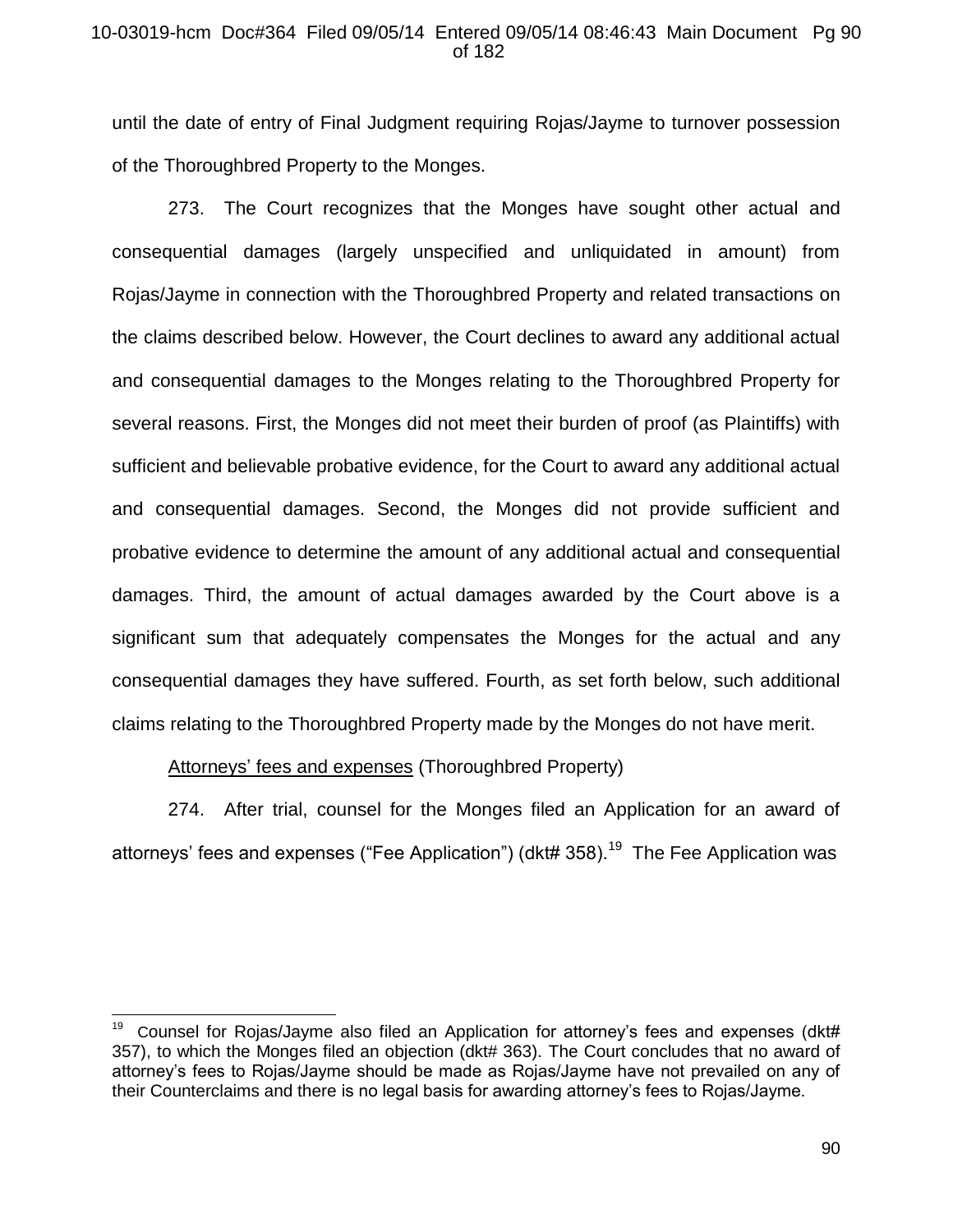## 10-03019-hcm Doc#364 Filed 09/05/14 Entered 09/05/14 08:46:43 Main Document Pg 91 of 182

filed pursuant to order of the Court (dkt# 345,  $\P$ 2).<sup>20</sup> Rojas/Jayme filed an Objection to such Fee Application (dkt# 362). The Fee Application by counsel for the Monges seeks an award of attorneys' fees in the total amount of \$376,465 and attorney expenses in the total amount of \$33,877—for a grand total of \$410,342.

275. The Court has carefully considered the Fee Application and the Objection thereto, and concludes that attorneys' fees and expenses should be awarded to the Monges to the extent set forth below.

276. As directed by the Court, the Fee Application filed by the Monges properly allocates the attorneys' fees and expenses incurred by property (i.e., Thoroughbred Property, Country Cove Subdivision, Transmountain Property, Sierra Crest Property) and other matters to the extent possible. The Fee Application is sufficiently detailed and sets forth the amount of time spent, hourly rate charged, description of services, the qualifications of the professionals rendering the services, the identity of the professional rendering the services, the expenses incurred, and includes supporting documentation. The Fee Application also describes the "lodestar method" that federal courts use to award attorneys' fees (the reasonable number of hours expended times a reasonable hourly rate), and the so-called *Johnson* factors adjustment that may be made by a court to the lodestar amount. *See* Fee Application, pp. 15-19, citing *Gagnon v. United Technisource, Inc*., 607 F. 3d 1036, 1043-44 (5th Cir. 2010); *Hopwood v. Texas*, 236

<sup>&</sup>lt;u>20</u><br>20 This Court recognizes that under Rule 54(d)(2)(B) of the Federal Rules of Civil Procedure (made applicable to bankruptcy adversary proceedings by Bankruptcy Rule 7054), normally a motion for award of attorneys' fees is to be filed within 14 days after entry of judgment, unless otherwise ordered by the court. Here, this Court ordered otherwise—requiring that an application for attorneys' fees be filed by August 25, 2014, after trial but before the entry of judgment (dkt# 345). This was done because this Court realized that the District Court must enter the judgment in this Adversary Proceeding, and this Court wanted to lessen the burden on the District Court by reviewing the fees and making proposed findings and conclusions on award of attorneys' fees to the District Court.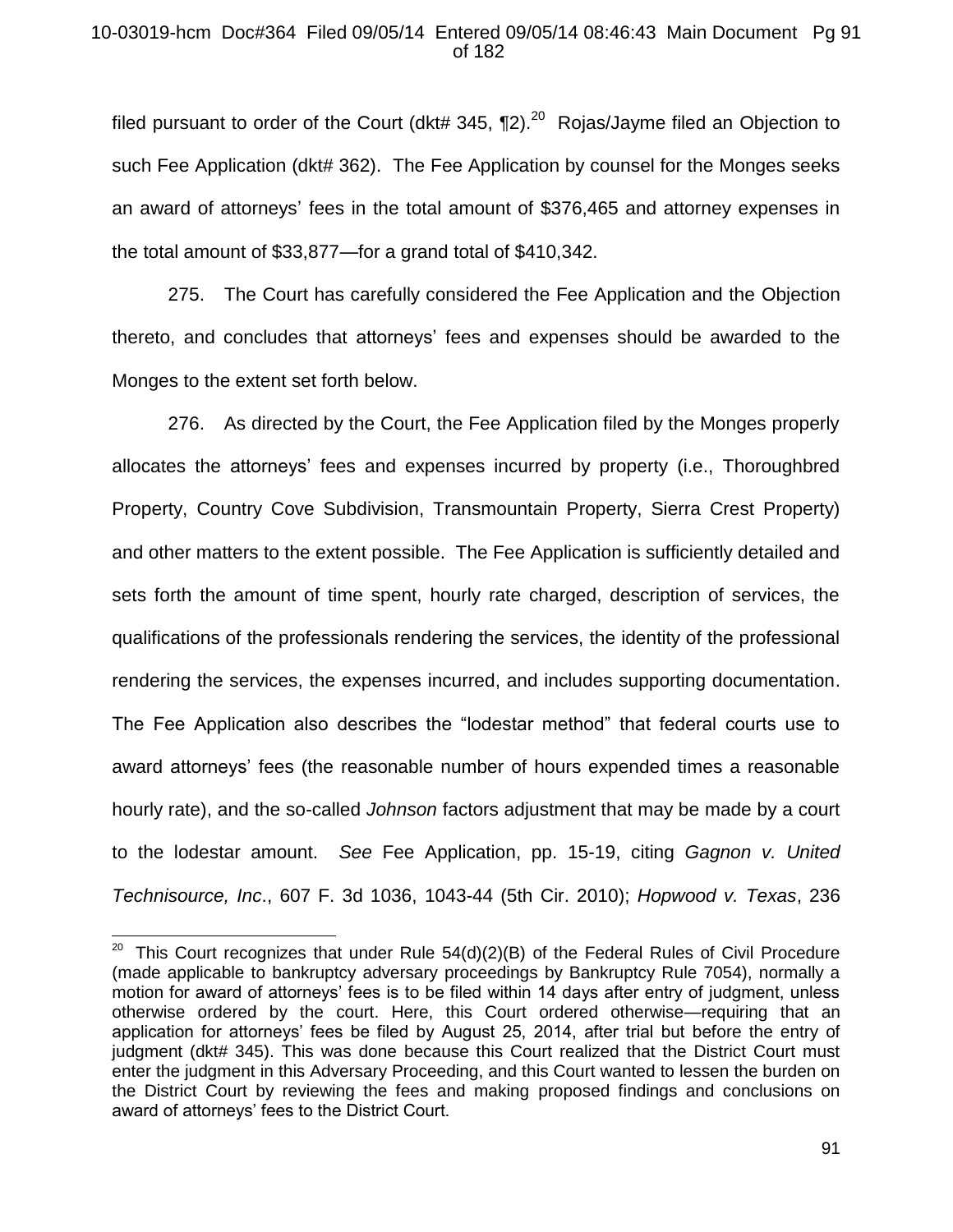## 10-03019-hcm Doc#364 Filed 09/05/14 Entered 09/05/14 08:46:43 Main Document Pg 92 of 182

F.3d 256, 281 (5th Cir. 2000); *Johnson v. Ga. Highway Express, Inc.* 488 F.2d, 714, 717-19 (5th Cir. 1974).

277. The Fee Application reflects that attorneys with the law firm of Michael Nevarez (trial counsel for the Monges in this Adversary Proceeding) expended a total of about 694 hours in rendering services relating to the Thoroughbred Property, at hourly rates ranging from \$100 for associate attorneys to \$250 an hour for senior attorneys. All told, professionals with the Nevarez law firm (including paralegals and legal assistants with hourly rates ranging from \$30 to \$50 an hour) expended about 2,538 hours in rendering services relating to the Thoroughbred Property. *See* Fee Application, dkt# 358, p. 15, Ex. 14. Although the number of hours spent is quite significant, the litigation over the Thoroughbred Property was the primary focus of this lengthy Adversary Proceeding (which lasted four years and included a six-day trial), was document and fact-intensive, and required counsel for the Monges to not only pursue affirmative claims for relief but to successfully defeat the defenses raised by Rojas/Jayme with respect to the Thoroughbred Property. And, given the literally hundreds of hours spent by this Court and its staff in this Adversary Proceeding, the number of hours expended by attorneys for the Monges is reasonable.

278. The Court concludes that the Monges should be awarded attorneys' fees in the amount of \$216,168 for professional services rendered by the Nevarez law firm relating to the Thoroughbred Property. This amount was calculated by the Court using the lodestar method, taking the hourly rates for such professionals (ranging from \$30 to \$250 an hour, which the Court finds reasonable) times the number of hours expended by professionals relating to the Thoroughbred Property (2,538 hours, which the Court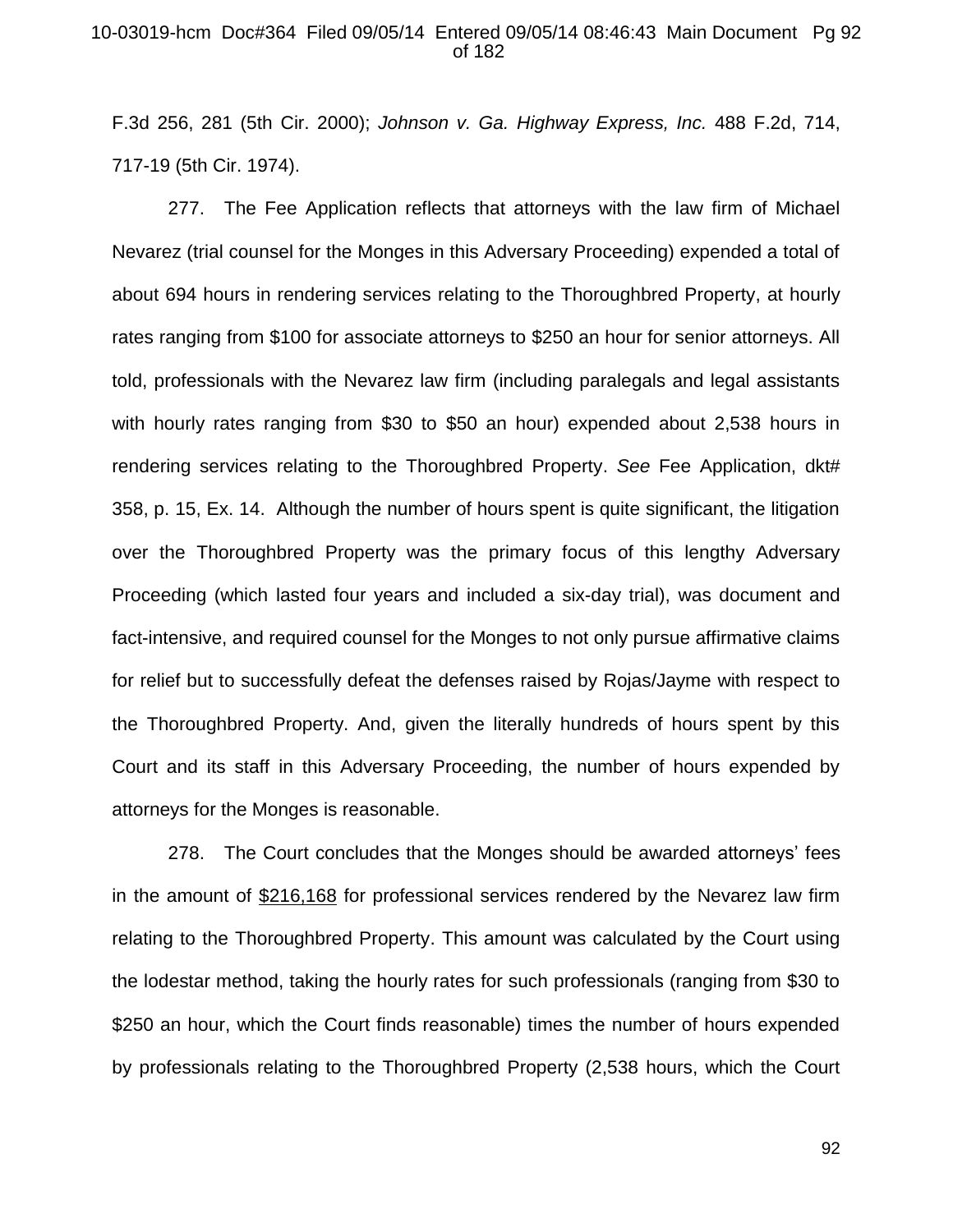#### 10-03019-hcm Doc#364 Filed 09/05/14 Entered 09/05/14 08:46:43 Main Document Pg 93 of 182

finds reasonable). *See* Fee Application, dkt# 358, p. 15, Ex. 14. The Court also concludes, using the lodestar method that professional fees for the small amount of services rendered by the law firm of Sidney Diamond (original trial counsel for the Monges that initially filed the Adversary Proceeding seeking turnover of the Thoroughbred Property), should also be awarded in the amount of \$1,777. *See* Fee Application, dkt# 358, p. 15. No adjustment to these lodestar fee awards should be made or is appropriate under the circumstances.

279. With regard to attorneys' expenses, the Fee Application provides sufficient detail of the type and amount of expenses incurred by counsel for the Monges. *See* Fee Application, dkt# 358, Ex. 15. The Fee Application then appropriately allocates expenses attributable to the Thoroughbred Property in the amount of \$22,293. *See* Fee Application, dkt# 358, Ex. 16. In this Adversary Proceeding, there were numerous depositions taken, document productions conducted, witnesses subpoenaed, copies of voluminous documents made, and hearings held. The Court concludes that attorneys' expenses in the amount of \$22,293 are both reasonable and necessary expenses. Accordingly, the Court awards attorneys' expenses to the Monges in the amount of \$22,293 attributable to the Thoroughbred Property.

280. In summary, the Court concludes that the Monges should be awarded the total amount of **\$240,238** in reasonable attorneys' fees and expenses against Rojas/Jayme attributable to the Thoroughbred Property. This total amount was calculated as follows: \$216,168 for professional services rendered by the Nevarez law firm as set forth above, plus \$1,777 for professional services rendered by the Diamond law firm as set forth above, plus \$22,293 in attorney expenses as set forth above.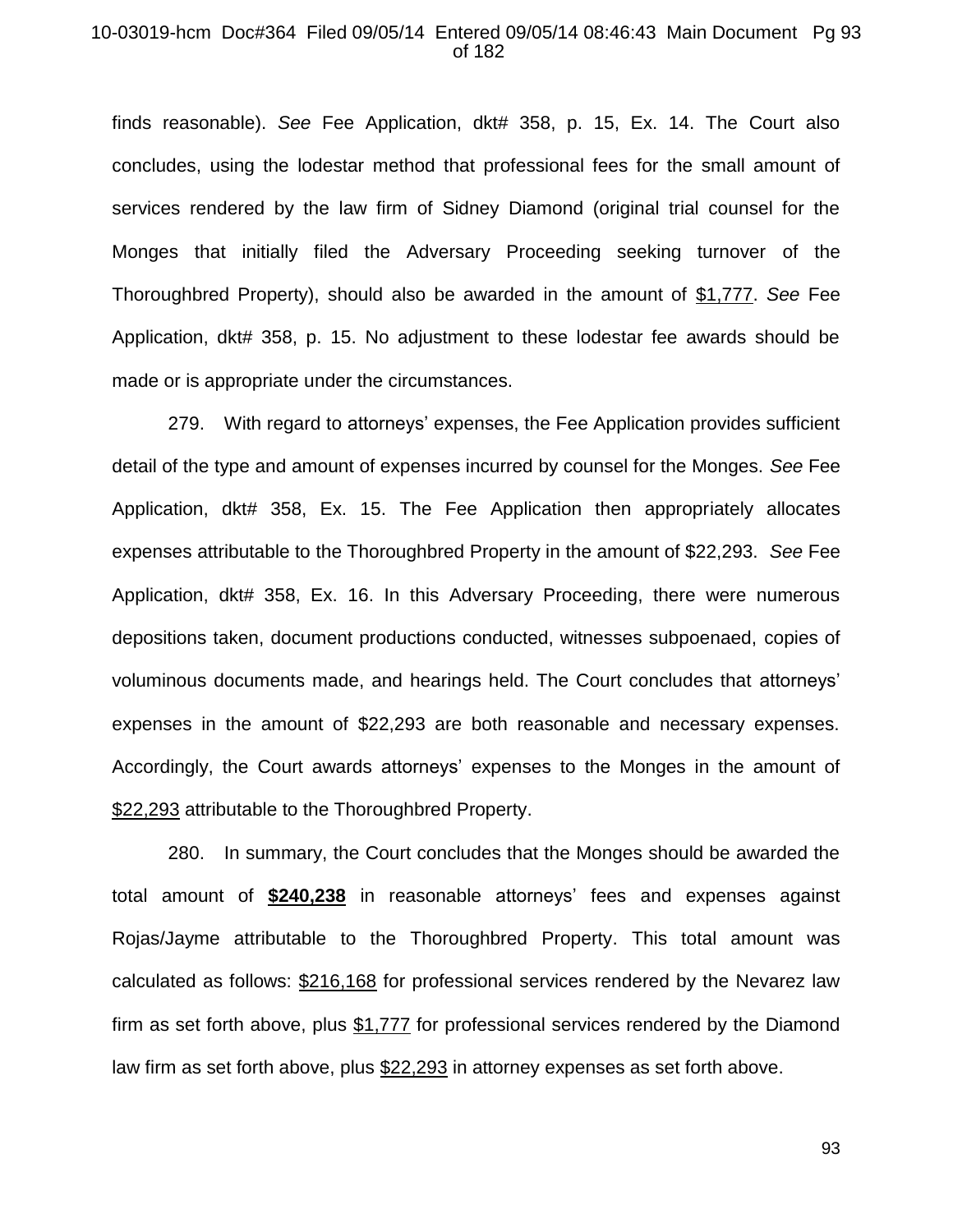## 10-03019-hcm Doc#364 Filed 09/05/14 Entered 09/05/14 08:46:43 Main Document Pg 94 of 182

281. There are several independent legal bases for this award of attorneys' fees and expenses in favor of the Monges and against Rojas/Jayme relating to the Thoroughbred Property.

282. First, the Lease of the Thoroughbred Property provides that the prevailing party shall recover reasonable attorneys' fees. *See* Lease, Ex. P-32, p. 61, ¶13.03. Second, the Monges are entitled to recover reasonable attorneys' fees for Rojas/Jayme's violation of the automatic stay with respect to the Thoroughbred Property under the Bankruptcy Code, as set forth above. *See* 11 U.S.C. § 362(k)(1). Third, under New Mexico law—where the Thoroughbred Property is located—the Monges are entitled to recover attorneys' fees since the contract (the Lease) provides for such a recovery by the prevailing party. *See Fortier v. Dona Anna Plaza Partners,* 747 F.2d 1324, 1337-38 (10th Cir. 1984) (applying New Mexico law). And finally, to the extent and in the event that Texas law could be deemed to apply to the Thoroughbred Property, reasonable attorneys' fees are recoverable for a claim based on a written contract (breach of Lease) against Rojas/Jayme. *See* TEX. CIV. PRAC. & REM. CODE § 38.001(8).

283. The Court concludes that an award of the remaining balance of the attorneys' fees and expenses sought by counsel for the Monges in the Fee Application (about \$170,104) must be denied for the following reasons.

284. Many of these additional fees and expenses are attributable to claims relating to the Country Cove Subdivision, Transmountain Property, and Sierra Crest Property—claims which the Monges did not prevail on, as set forth below. *See* Fee Application, dkt# 358, Exs. 14, 16.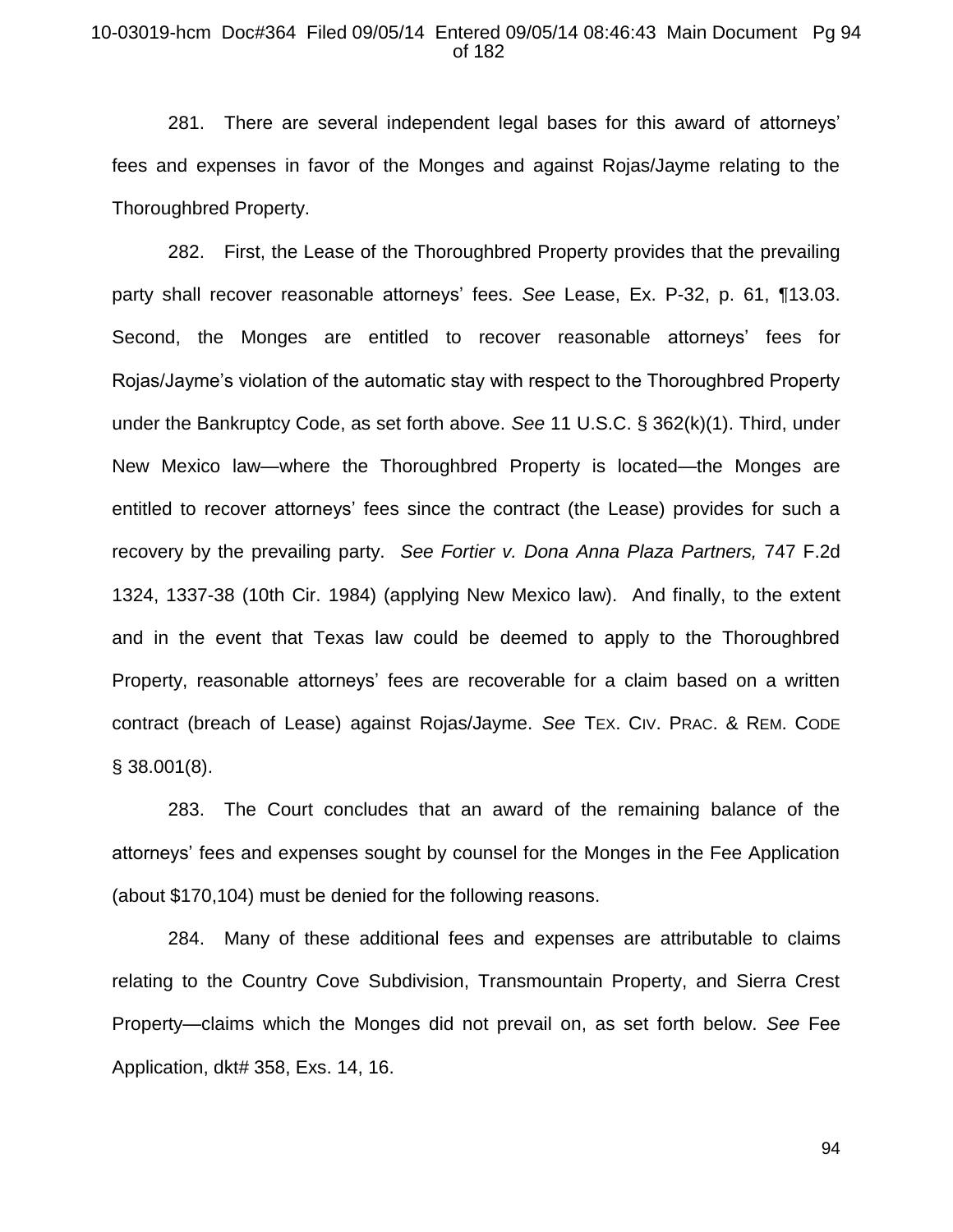## 10-03019-hcm Doc#364 Filed 09/05/14 Entered 09/05/14 08:46:43 Main Document Pg 95 of 182

285. Some of these additional fees and expenses may be attributable to claims made by the Monges against dismissed Defendants Maynez and Villas. *See* Fee Application, dkt# 358, Exs. 14, 16 (also reflecting adjustments). The Monges agreed to (and did) dismiss their claims against Defendants Maynez and Villas with prejudice, and Rojas/Jayme should not have to pay any attorneys' fees and expenses incurred by the Monges with regard to those dismissed defendants.

286. Some of these additional fees are attributable to legal services rendered for the Monges in their main Chapter 11 bankruptcy case. *See* Fee Application, dkt# 358, Exs. 14, 16. But the Court was not convinced that the Monges' bankruptcy filing was caused solely by Rojas/Jayme—the Monges had other financial problems that contributed to their bankruptcy filing.

287. And some of the additional fees were attributable to the Third Amended Complaint which added multiple other defendants that was filed by the Monges and was struck by the Court; Rojas/Jayme should not have to pay those fees and expenses. *See* Fee Application, dkt# 358, Exs. 14, 16.

288. In conclusion, the Court sees no legal basis or factual justification for awarding these additional attorneys' fees and expenses (about \$170,104) against Rojas/Jayme. Instead, for the reasons set forth above, the Court concludes that the Monges should be awarded the total amount of **\$240,238** in reasonable attorneys' fees and expenses against Rojas/Jayme attributable to the Thoroughbred Property.

**Exemplary Damages (Thoroughbred Property)** 

289. The Monges have also sought an award of exemplary damages against Rojas/Jayme with respect to the Thoroughbred Property and related transactions.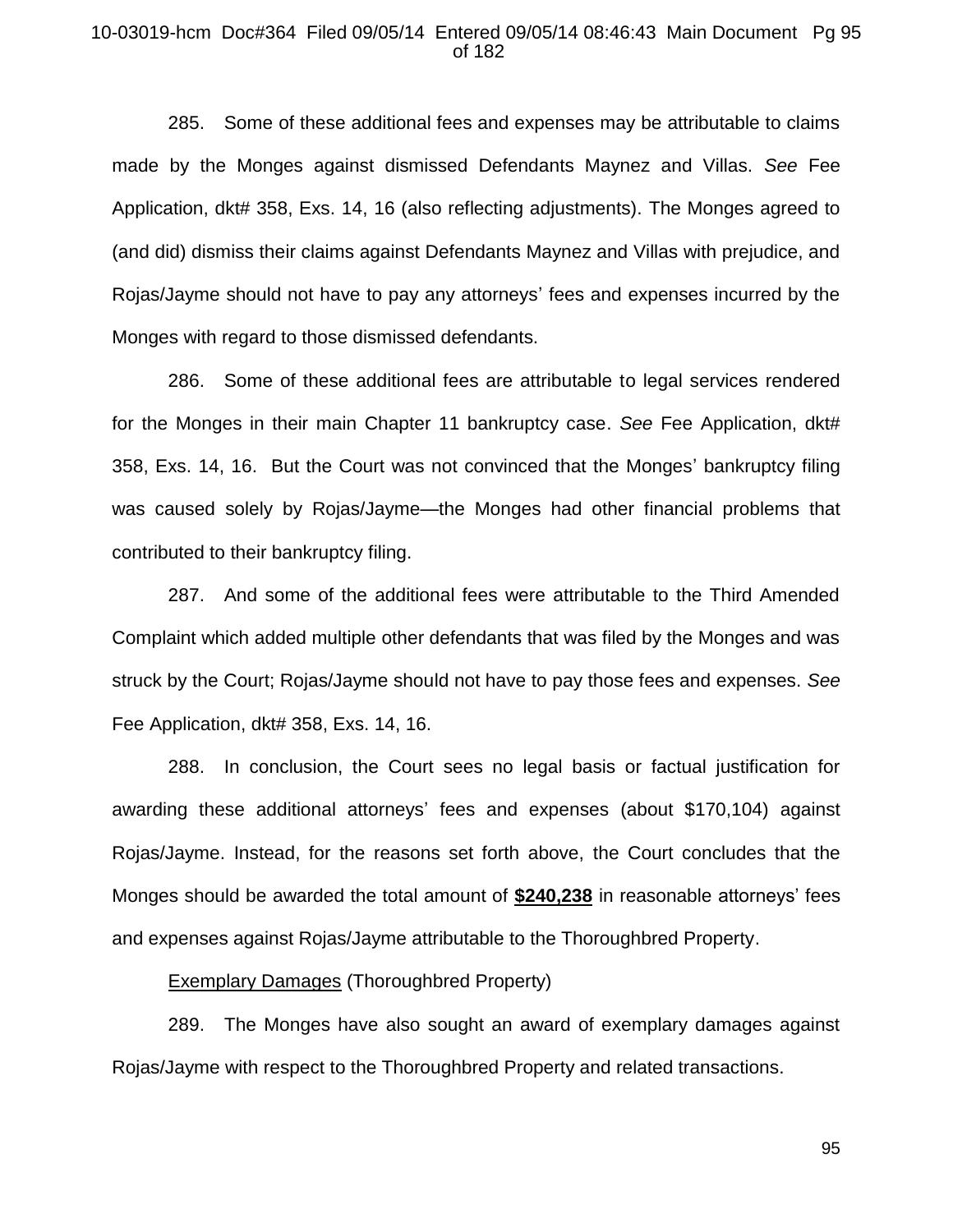## 10-03019-hcm Doc#364 Filed 09/05/14 Entered 09/05/14 08:46:43 Main Document Pg 96 of 182

290. Under New Mexico law, a Court may award punitive damages on a breach of contract claim only upon a showing of a culpable mental state. *See Constr. Contracting & Mgmt., Inc. v. McConnell*, 815 P.2d 1161, 1165 (N.M. 1991). A mere breach of contract—even if the breach is intentional—does not provide the basis for punitive damages, unless the breaching party intended to inflict harm or otherwise engage is some sort of malicious, reckless, wanton, or overreaching conduct. *See McConnell*, 815 P.2d at 1165; *Econ. Rentals, Inc. v. Garcia*, 819 P.2d 1306, 1322 (N.M. 1991). Under Texas law, exemplary damages are not recoverable for breach of contract. *See Jim Walters Homes, Inc. v. Reed*, 711 S.W. 2d 617, 618 (Tex. 1986). In general, under Texas statute, exemplary damages may be awarded only if the court finds by clear and convincing evidence that the plaintiff's harm resulted from fraud, malice, or gross negligence. *See generally* TEX. CIV. PRAC. & REM. CODE § 41.003.

291. Here, the Court concludes that the Monges failed to meet their burden of proof, by probative evidence believed by the Court, that Rojas/Jayme breached the Lease of the Thoroughbred Property wantonly, maliciously, or recklessly. The Court also concludes that the Monges failed to convince the Court by clear and convincing evidence that the Monges' harm resulted from the fraud, malice, or gross negligence of Rojas/Jayme, to the extent Texas law applies. Although some of the conduct of Rojas/Jayme with regard to the Thoroughbred Property transactions and Lease was distasteful and inequitable, the Court concludes that the conduct of Rojas/Jayme does not rise to the level required to award exemplary damages.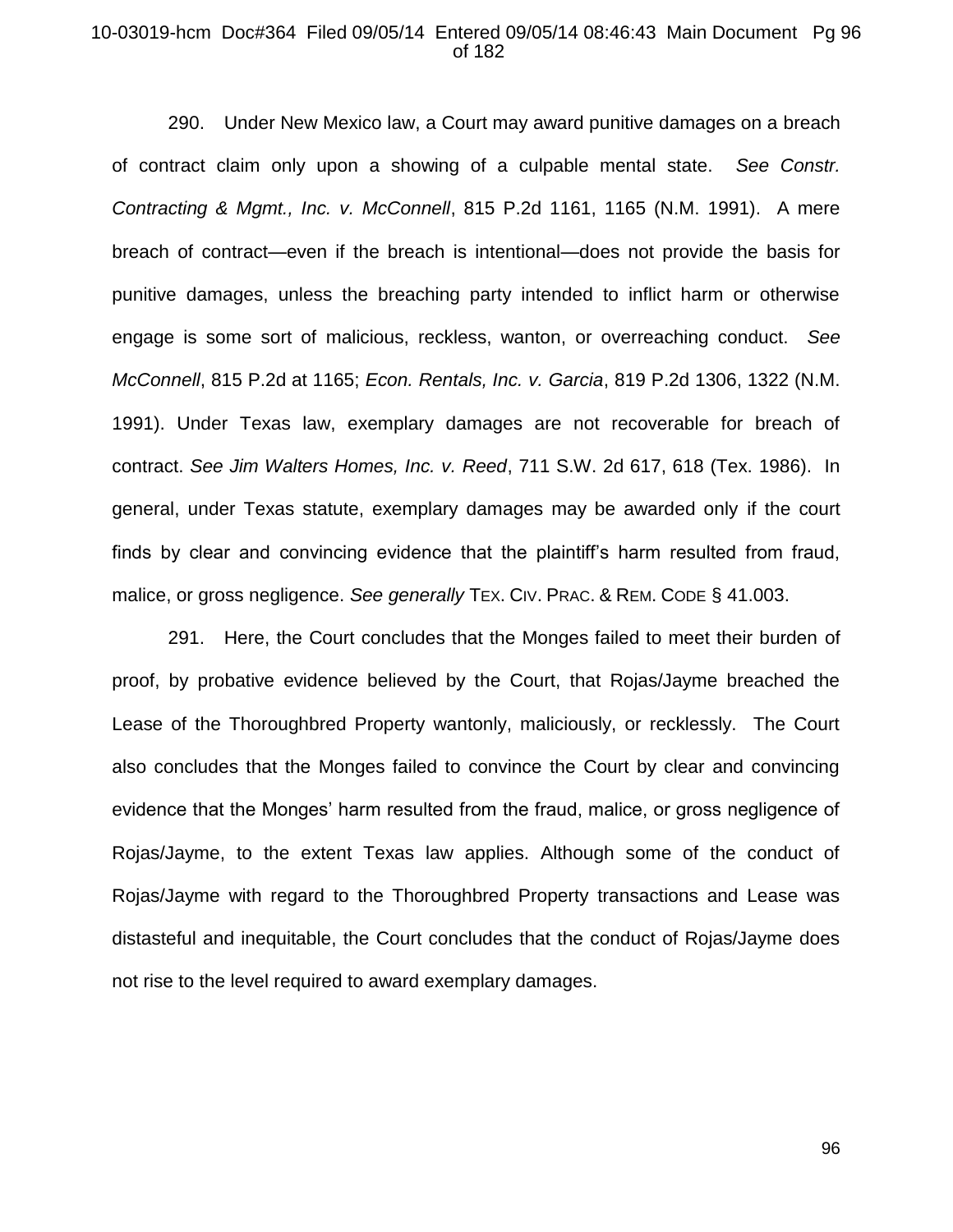## 10-03019-hcm Doc#364 Filed 09/05/14 Entered 09/05/14 08:46:43 Main Document Pg 97 of 182

292. Therefore, the Court concludes that no award of exemplary damages in favor of the Monges and against Rojas/Jayme for the breach of the Lease or any other Thoroughbred Property claims should be granted.

#### Fraud and Fraud by Non-Disclosure (Thoroughbred Property)

293. In their Second Amended Complaint, the Monges make various fraudbased claims, including fraud and fraud by non-disclosure (dkt# 58, pp. 25-26). The Monges pled these fraud-based claims under Texas law (dkt# 58, 354). Yet the Monges have repeatedly admitted in their pleadings that New Mexico law applies to the Thoroughbred Property, since it is located in the State of New Mexico.<sup>21</sup> And the Court has concluded that New Mexico law applies to the Thoroughbred Property Lease, as set forth below. For this reason, Texas-based fraud claims of the Monges must fail.

294. But even if Texas law were applied, the Court concludes that the Monges failed to adequately prove that Rojas/Jayme committed fraud or fraud by nondisclosure. In Texas, a claim for fraud requires a showing of the following elements: (1) defendant made a representation to the plaintiff; (2) the representation was material; (3) the representation was false; (4) the defendant knew the representation was false when the defendant made it; (5) the defendant made the representation intending the plaintiff to act on it; and (6) the plaintiff relied on the representation, causing injury to the plaintiff. *See, e.g., Aquaplex, Inc. v. Rancho La Valencia, Inc.*, 297 S.W.3d 768, 774 (Tex. 2009); *Formosa Plastics Corp. USA v. Presidio Eng'rs & Contractors, Inc.*, 960 S.W.2d 41, 47 (Tex. 1998).

 $\overline{a}$ 

<sup>&</sup>lt;sup>21</sup> See, e.g., Monges' Answer (dkt# 233), p. 3; Monges' Proposed Pre-Trial Order (dkt# 282), pp. 6-7; Monges' Proposed Findings (dkt# 258), p. 21; Monges' Post-Trial Brief (dkt# 354), p. 115.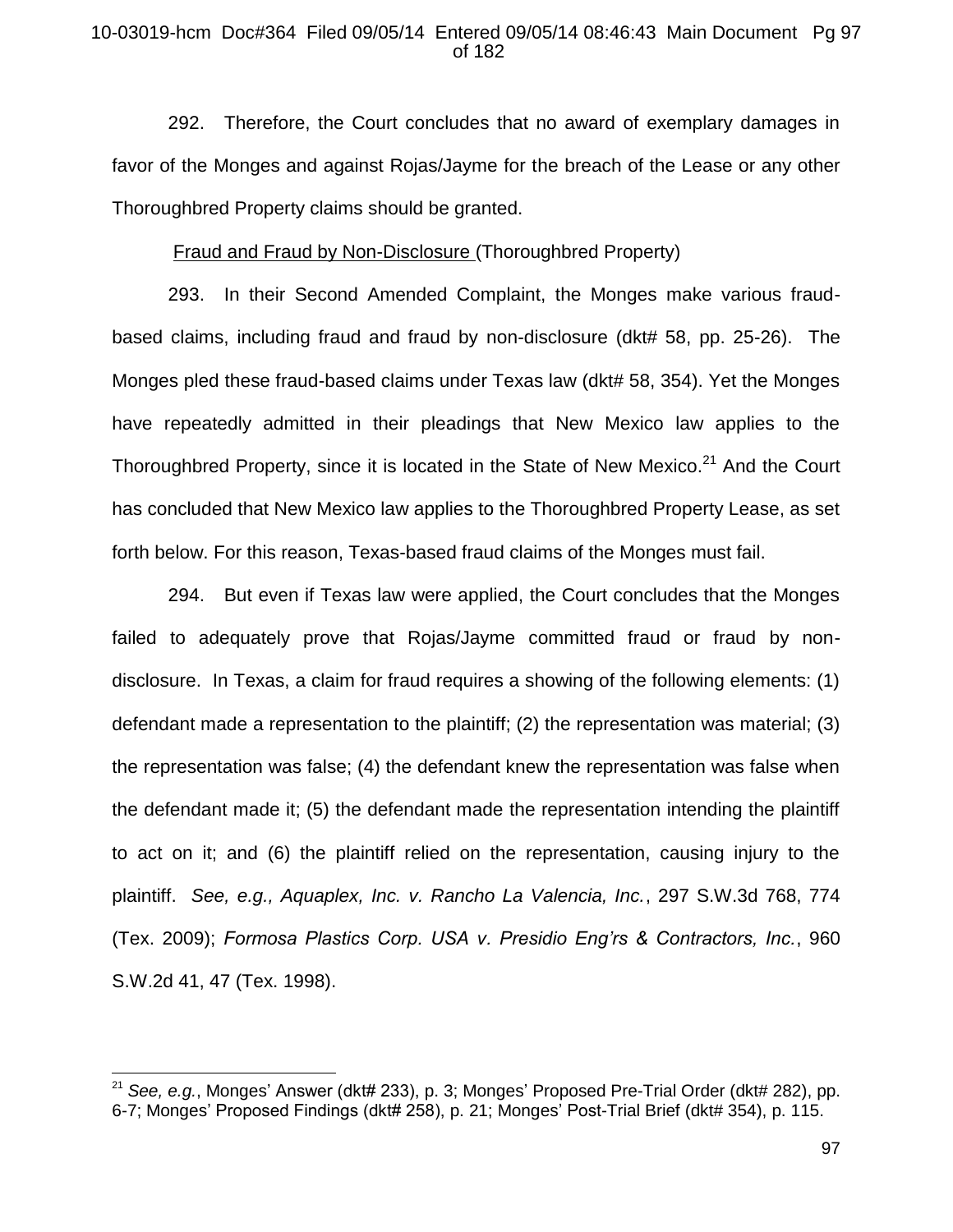#### 10-03019-hcm Doc#364 Filed 09/05/14 Entered 09/05/14 08:46:43 Main Document Pg 98 of 182

295. The Monges argue that Mr. Jayme falsely represented to the Monges that he owned the Thoroughbred Property at the time of the February 2006 sale to the Monges, when in fact Mr. Jayme knew the Thoroughbred Property had been foreclosed on by Citibank in November 2005. Thus, the Monges argue Mr. Jayme knew he did not own the Thoroughbred Property at the time he sold it to the Monges. However, Mr. Jayme still had the statutory right to redeem the Thoroughbred Property under New Mexico law at the time of the sale. But even assuming Mr. Jayme made a false representation to the Monges, the Monges failed to establish that they relied on Mr. Jayme's representation and that Mr. Jayme's representation caused them injury.

296. At closing and in their Post-Trial Brief, the Monges argue that they would not have purchased the Thoroughbred Property had they known that Mr. Jayme did not hold fee title to the Thoroughbred Property. However, based on Ms. Monge's testimony, the Court is not convinced that the Monges would not have purchased the Thoroughbred Property but for Mr. Jayme's representation that he owned fee title to the Thoroughbred Property. The Monges would have had (and got) a title search performed on the Thoroughbred Property and a title policy insuring the Monges' title from Mr. Jayme. And, Ms. Monge admitted on cross examination that the Monges purchased the Thoroughbred Property because it was a good investment, and they wanted to use the Thoroughbred Property as a rental property. *See* Tr. 8/5/14, p. 67, lines 1-25. Ms. Monge also stated that she entered into the Thoroughbred Property transaction so the Monges would have the opportunity to invest with Rojas/Jayme in the Country Cove Subdivision. *See* Tr. 8/5/14, p. 68, lines 18-25; p. 69, lines 1-19.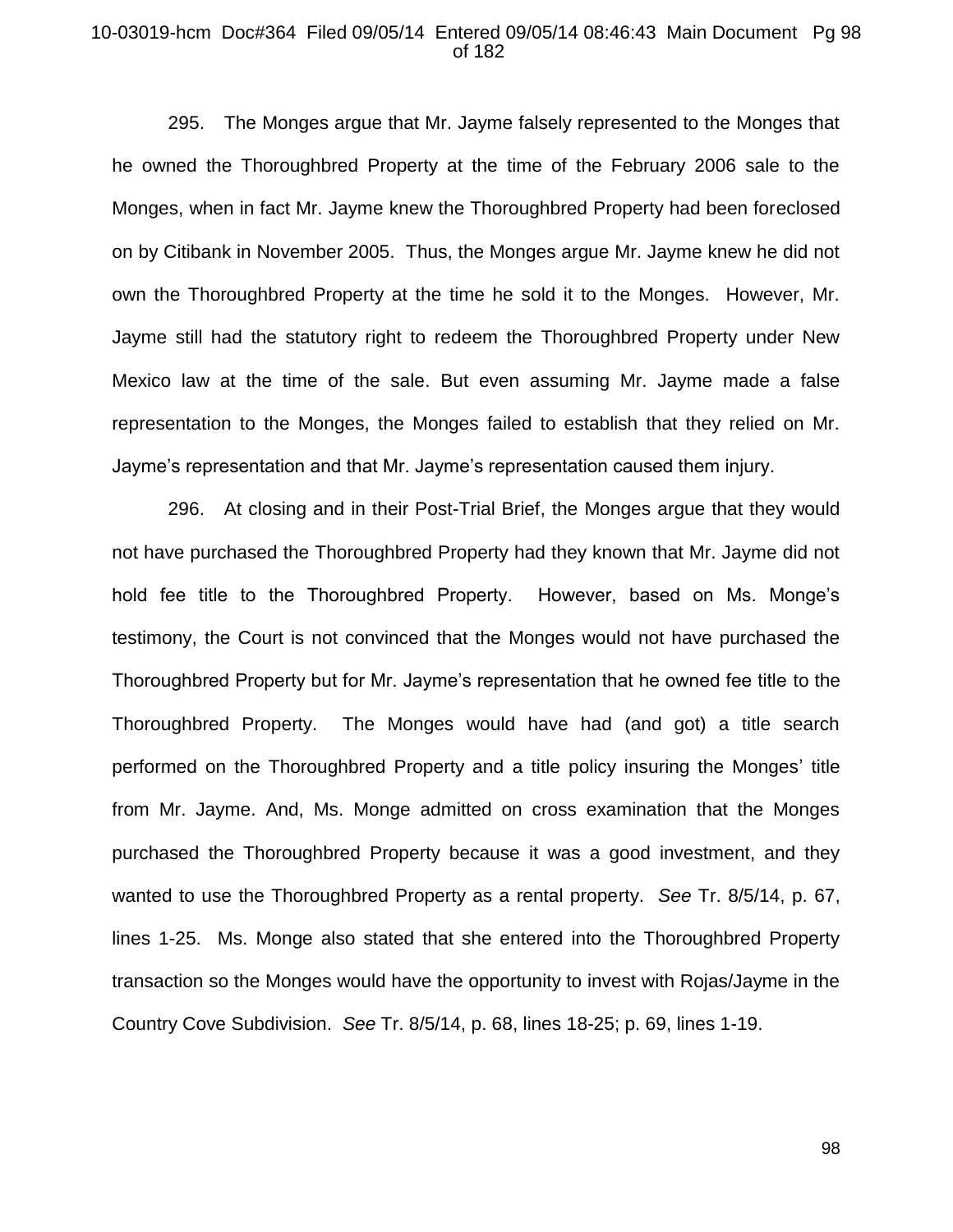### 10-03019-hcm Doc#364 Filed 09/05/14 Entered 09/05/14 08:46:43 Main Document Pg 99 of 182

297. After weighing the evidence and considering the credibility of the witnesses, the Court concludes that the Monges purchased the Thoroughbred Property not because they relied on Mr. Jayme's representation that he owned fee title to the property at the time, but because the Monges believed the Thoroughbred Property was a good investment and they also desired to join with Rojas/Jayme in the possible development of the Country Cove Subdivision.

298. But even if the Monges did rely on Mr. Jayme's representation that he owned the Thoroughbred Property, the Court concludes that Monges were not damaged by the representation. After the Thoroughbred Property transaction closed on February 6, 2006—a general warranty deed conveying the Property from Mr. Jayme to the Monges was recorded. *See* Ex. P-2, pp. 5-21; Findings of Fact above. While Mr. Jayme did not own fee title to the Thoroughbred Property at the time he sold it to the Monges, Mr. Jayme still had his statutory right to redeem the Thoroughbred Property from Citibank, and Mr. Jayme in fact redeemed the Property. Mr. Jayme used the funds from the sale to the Monges to statutorily redeem the Thoroughbred Property from Citibank. Citibank then issued a quit claim deed to Mr. Jayme, and after it was recorded, the general warranty deed to the Monges was recorded again on July 28, 2006, to cure any defects in the chain of title. *See* Ex. P-2, pp. 22-38; Findings of Fact above.

299. Significantly, an owner's title policy on the Thoroughbred Property was issued to the Monges insuring their title to the Thoroughbred Property. *See* Ex. P-1, pp. 342-57; Findings of Fact above. Because the Monges ultimately received fee simple title and a title policy on the Thoroughbred Property—precisely what they would have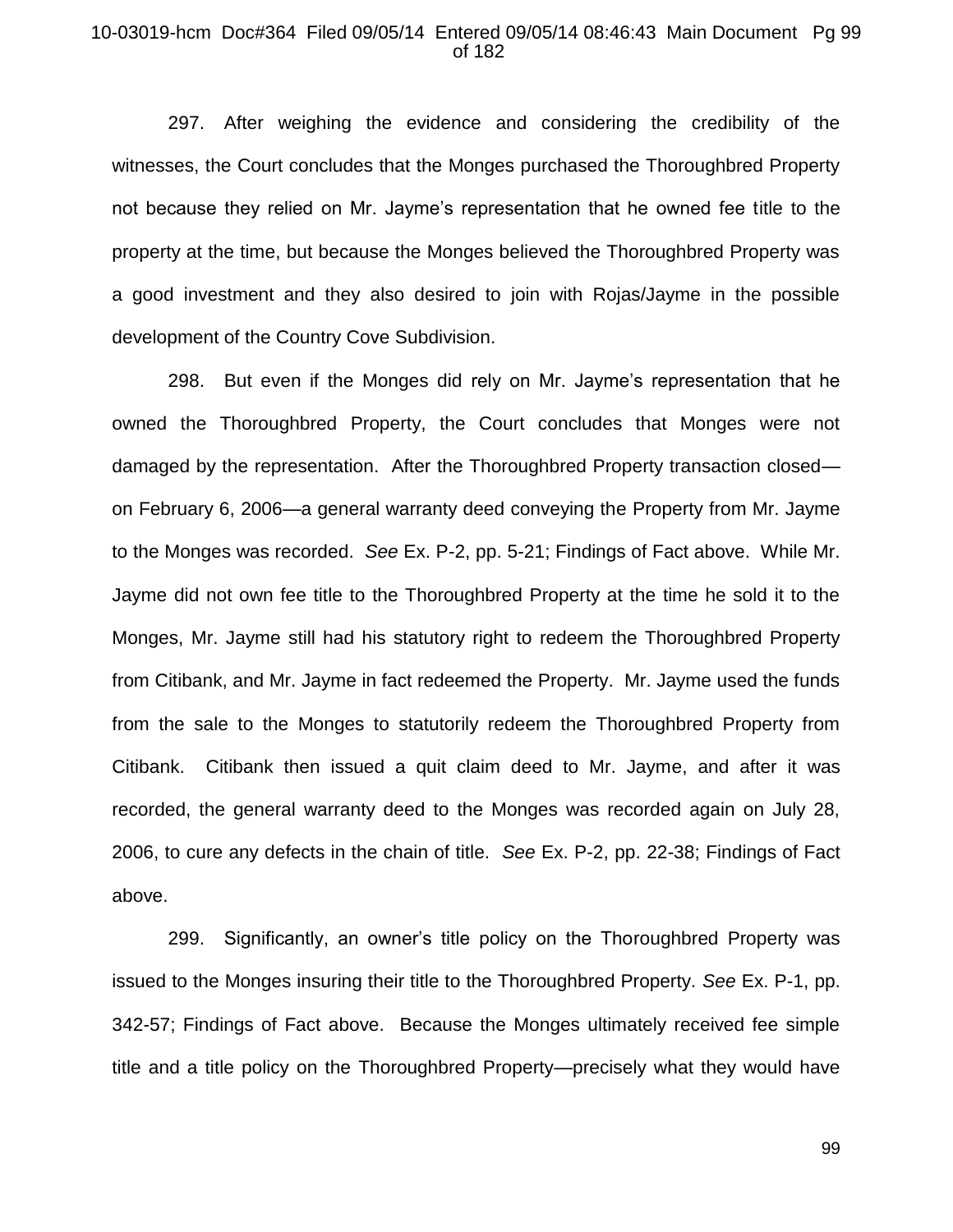## 10-03019-hcm Doc#364 Filed 09/05/14 Entered 09/05/14 08:46:43 Main Document Pg 100 of 182

received had Mr. Jayme owned fee title to the Thoroughbred Property at the time the purchase agreement was signed in November 2005 and the closing occurred on February 3, 2006—the Monges were not damaged by any false representation Mr. Jayme may have made regarding his ownership of the Thoroughbred Property.

300. Similarly, the Monges have also failed to establish that Rojas/Jayme committed fraud by non-disclosure. First, the Monges again base this theory under Texas law, when the Monges have pled (and the Court has determined) that New Mexico law applies. But even if Texas law does apply, the Monges have failed to establish a claim for fraud by non-disclosure under Texas law.

301. In Texas, a claim of fraud by non-disclosure requires a showing of the following elements: (1) defendant concealed or failed to disclose certain facts to the plaintiff; (2) the defendant had a duty to disclose the facts; (3) the facts were material; (4) the defendant knew the plaintiff did not know the facts or could not discover the facts; (5) the defendant intended the plaintiff to rely on the defendant's omissions; and (6) the plaintiff did in fact rely on the defendant's omissions causing injury to the plaintiff. *See, e.g., Bradford v. Vento*, 48 S.W.3d 749, 754-55 (Tex. 2001); *Ins. Co. of N. Am. v. Morris*, 981 S.W.2d 667, 674 (Tex. 1998); *Formosa Plastics Corp.*, 960 S.W.2d at 47.

302. The Monges did not establish fraud by non-disclosure for multiple independent reasons. First, although the Monges argue that Mr. Jayme should have disclosed the fact that he had filed several bankruptcies prior to selling the Thoroughbred Property and that Rojas/Jayme were struggling to make the mortgage payments on the Thoroughbred Property, Mr. Jayme did not have a duty to disclose that information to the Monges. Bankruptcies are of public record, and if the Monges had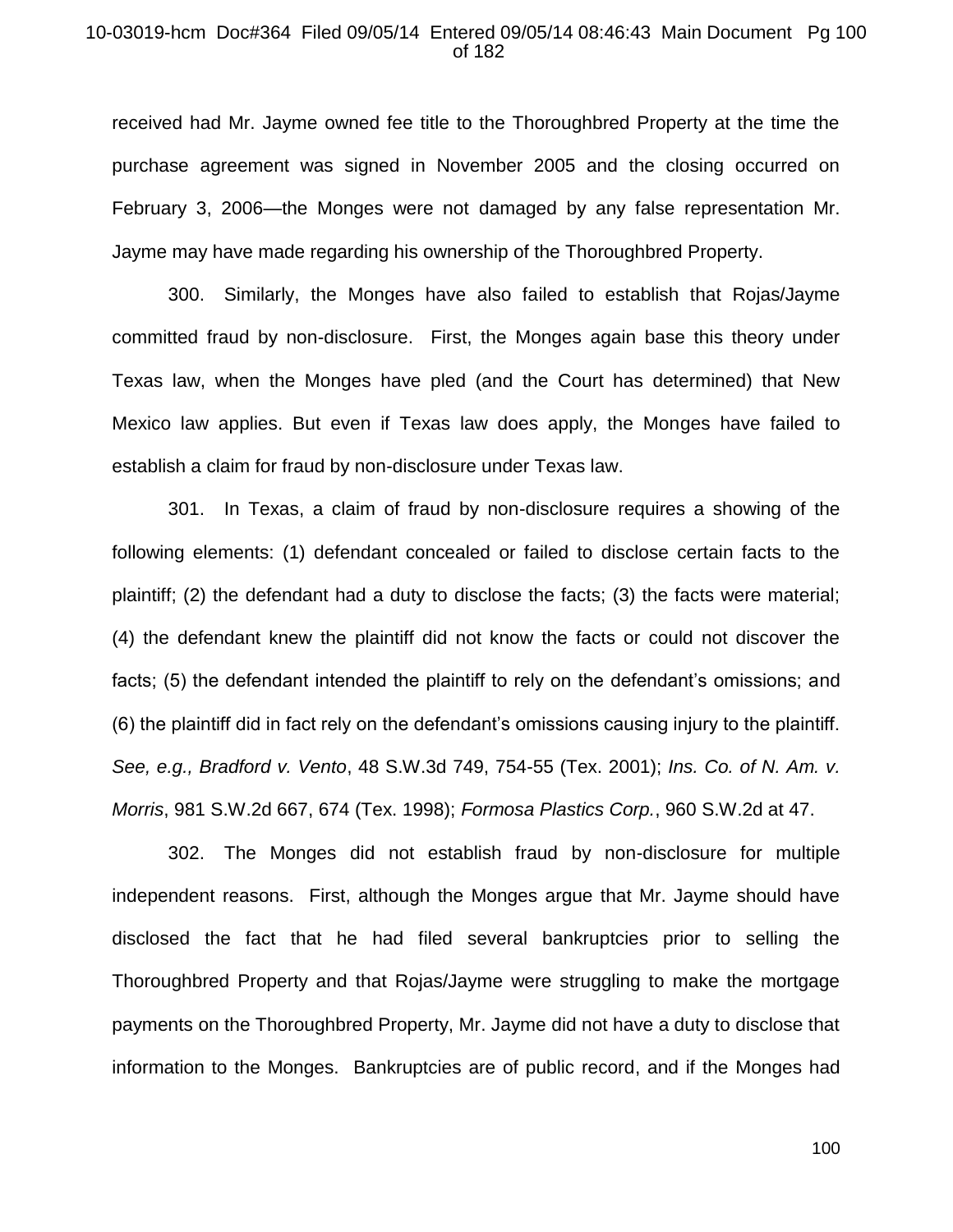#### 10-03019-hcm Doc#364 Filed 09/05/14 Entered 09/05/14 08:46:43 Main Document Pg 101 of 182

any concerns about Mr. Jayme they could have easily checked the public records. Second, as the Court has already discussed, the Monges failed to convince the Court that they relied on Mr. Jayme's representation that he owned fee title to the Thoroughbred Property and that Mr. Jayme's failure to disclose the prior Citibank foreclosure caused the Monges any damages. In sum, the Monges have not provided sufficient proof that convinced the Court that Rojas/Jayme committed fraud by nondisclosure.

303. For any and all of these reasons, the Court concludes that any claim by the Monges for fraud, fraud by non-disclosure, and any other fraud-based claims against Rojas/Jayme with respect to the Thoroughbred Property must be denied.

#### Texas Deceptive Trade Practices Act (Thoroughbred Property)

304. The Monges also contend that Rojas/Jayme violated the Texas Deceptive Trade Practices Act ("Texas DTPA") by engaging in false, misleading, or deceptive acts that were a producing cause of the Monges' damages. *See* TEX. BUS. & COM. CODE §§ 17.45(4), 17.46(b), 17.50(a).

305. Again, the Monges pled these Texas DTPA claims based on Texas law. Yet the Monges have repeatedly admitted in their pleadings that New Mexico law applies to the Thoroughbred Property, since it is located in the State of New Mexico, as discussed above. And the Court has concluded that New Mexico law applies to the Thoroughbred Property. For this reason, the Texas DTPA claims of the Monges must fail.

306. But even if the Texas DTPA applied, the Court concludes that the Monges have not proven, by a preponderance of credible evidence believed by the Court, a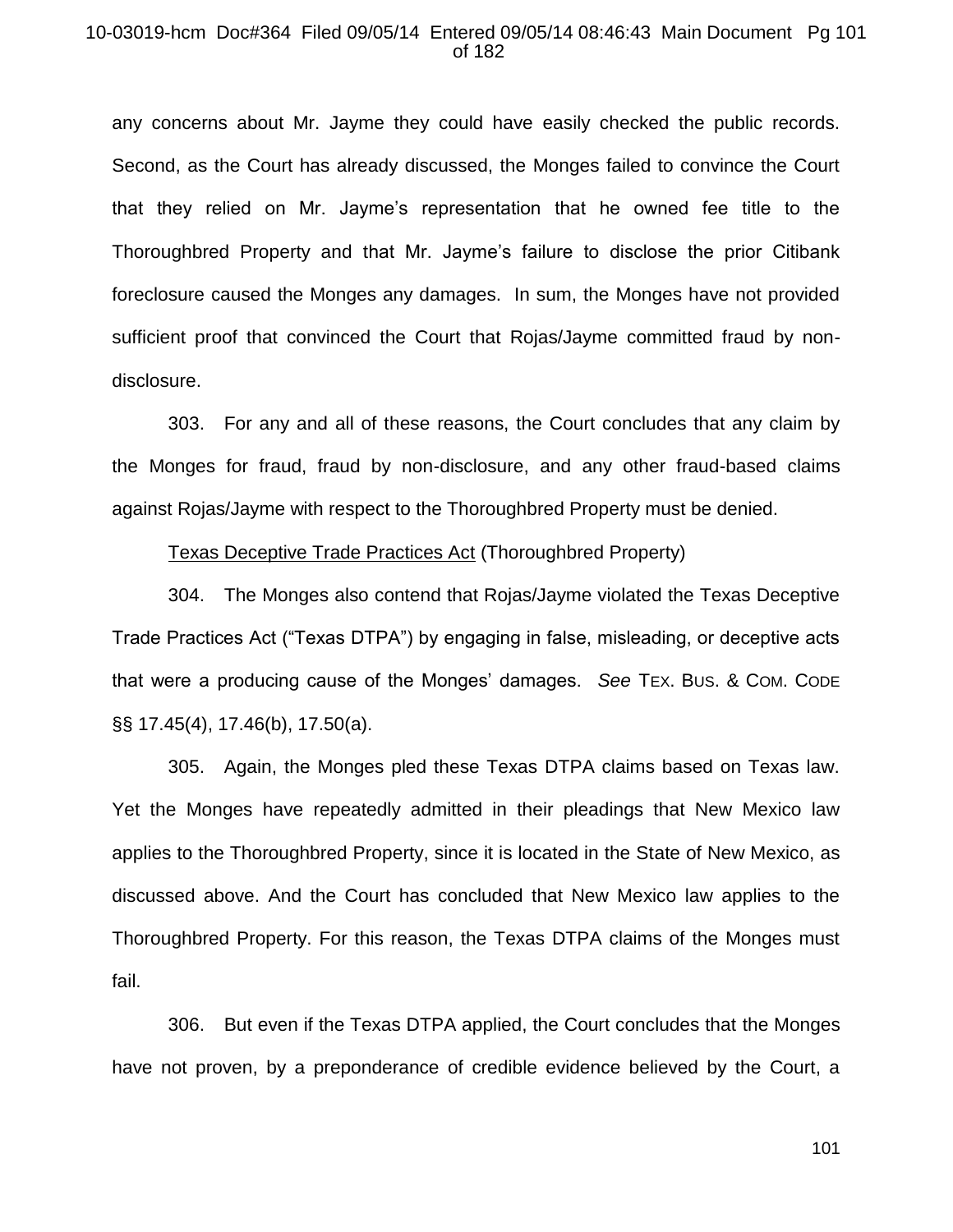#### 10-03019-hcm Doc#364 Filed 09/05/14 Entered 09/05/14 08:46:43 Main Document Pg 102 of 182

violation of the Texas DTPA by Rojas/Jayme. To prevail on a claim under the Texas DTPA, in general a plaintiff must establish the following elements: (1) plaintiff is a consumer; (2) defendant may be sued under the DTPA; (3) the defendant committed a wrongful act under § 17.46(b) (the "Laundry List"); and (4) defendant's action was a producing cause of the plaintiff's damages. *See* TEX. BUS. & COM. CODE §§ 17.45, 17.46, 17.50(a).

307. The Monges failed to establish and convince the Court that Rojas/Jayme committed a false, misleading, or deceptive act on which the Monges relied under the DTPA Laundry List. *See* § 17.50(b) (listing specific acts that are considered false, misleading, or deceptive under the DTPA). Mr. Jayme granted the Monges a general warranty deed to the Thoroughbred Property, and the Monges received fee simple title to the Property. Therefore, while there might have been a "cloud" on the title at the time Mr. Jayme initially conveyed the Thoroughbred Property to the Monges, this cloud was cleared and the Monges presently hold clear fee title and an owner's title policy on the Thoroughbred Property. *See* Findings of Fact above. Therefore, the Monges have not been harmed by any potential violation—of which the Court finds does not exist—under the Texas DTPA.

308. For any and all of these reasons, the Court concludes that any claim by the Monges for violation of the Texas DTPA with respect to the Thoroughbred Property must be denied.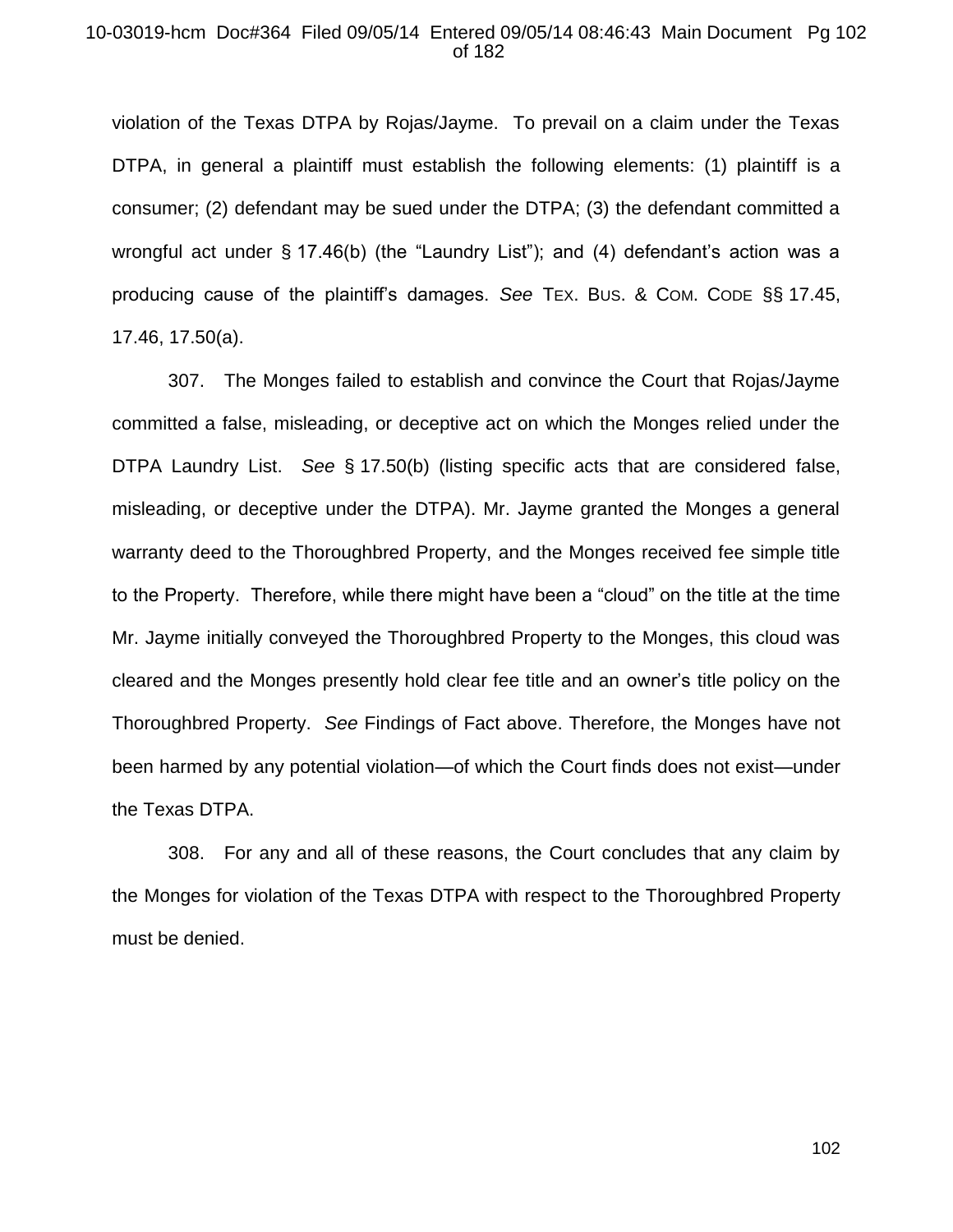## 10-03019-hcm Doc#364 Filed 09/05/14 Entered 09/05/14 08:46:43 Main Document Pg 103 of 182

#### Breach of Fiduciary Duty (Thoroughbred Property)

309. The Monges also contend that Rojas/Jayme breached their fiduciary duty to the Monges primarily by falsely stating that they held title to the Thoroughbred Property when Mr. Jayme in fact did not hold title to the Thoroughbred Property.

310. Again, at the outset, the Court notes that the Monges pled this breach of fiduciary duty cause of action based on Texas law. Yet the Monges have repeatedly admitted in their pleadings that New Mexico law applies to the Thoroughbred Property, since it is located in the State of New Mexico. And the Court has concluded that New Mexico law applies to the Thoroughbred Property, as set forth below. For this reason, the Monges' Texas-based breach of fiduciary duty claim must fail.

311. But even if Texas law were to apply, the Monges have not met their burden of convincing the Court that Rojas/Jayme have breached any fiduciary duty. In Texas, the elements for a breach of fiduciary duty claim are the following: (1) the plaintiff and defendant had a fiduciary relationship; (2) the defendant breached that fiduciary duty; and (3) the defendant's breach caused the plaintiff injury or economic harm. *See, e.g., Navigant Consulting, Inc. v. Wilkinson*, 508 F.3d 277, 283 (5th Cir. 2007) (quoting *Jones v. Blume*, 196 S.W.3d 440, 447 (Tex. App.—Dallas 2006, pet. denied)); *Graham Mortg. Corp. v. Hall*, 307 S.W.3d 472, 479 (Tex. App.—Dallas 2010, no pet.).

312. Here, the Court concludes there was insufficient believable evidence to find the existence of a fiduciary relationship between the Monges and Rojas/Jayme with respect to the Thoroughbred Property. The Monges argue that Rojas/Jayme, as a mortgage broker and real estate agent, held superior knowledge regarding the Thoroughbred Property, and the Monges relied on this superior knowledge. However,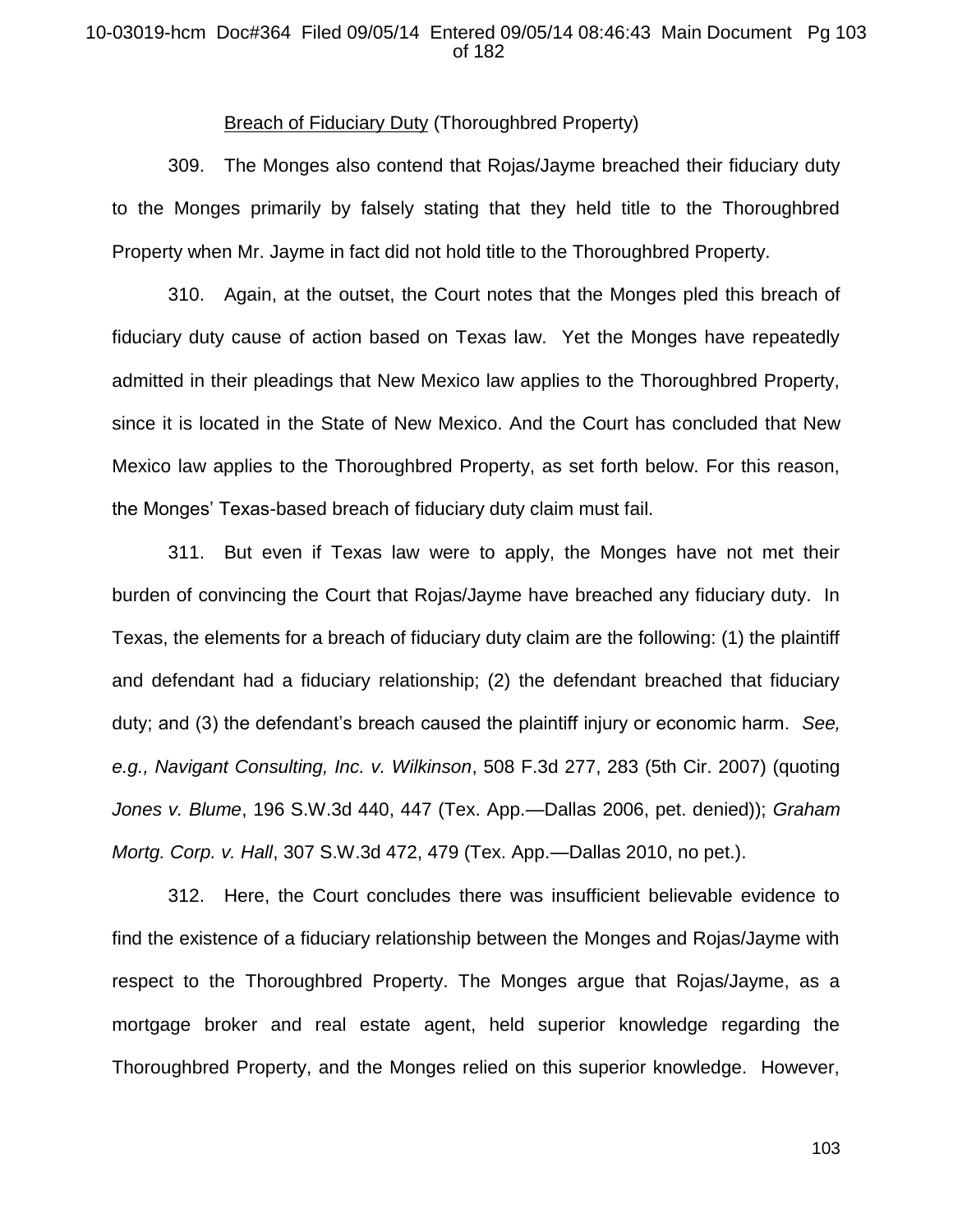## 10-03019-hcm Doc#364 Filed 09/05/14 Entered 09/05/14 08:46:43 Main Document Pg 104 of 182

"not every relationship involving a high degree of trust and confidence rises to the stature of a fiduciary relationship." *Douglass v. Beakley*, 900 F. Supp. 2d 736, 751 (N.D. Tex. 2012) (quoting *Schlumberger Tech. Corp. v. Swanson*, 959 S.W.2d 171, 176-77 (Tex. 1997)).The Monges failed to establish to the Court that Rojas/Jayme owed a special fiduciary duty to the Monges.

313. And, even if Rojas/Jayme did owe the Monges a fiduciary duty, the Monges have not established and convinced the Court that they were damaged by breach of any such duty. As the Court has already stated, the Monges received fee simple title and a title policy on the Thoroughbred Property—the Monges have not suffered any additional damages. Thus, the Monges have not established a claim for breach of fiduciary duty.

314. For any and all of these reasons, the Court concludes that the claims by the Monges for breach of fiduciary duty with respect to the Thoroughbred Property must be denied.

#### Negligence and Gross Negligence (Thoroughbred Property)

315. The Monges assert that Rojas/Jayme acted with negligence and/or gross negligence, primarily because they failed to inform the Monges that the Thoroughbred Property had been foreclosed on by Citibank prior to the sale to the Monges and that Mr. Jayme did not hold fee title to the Property.

316. At the outset, the Court again notes that the Monges pled a cause of action for negligence and gross negligence based on Texas law, yet the Monges have repeatedly admitted in their pleadings that New Mexico law applies to the Thoroughbred Property, since it is located in the State of New Mexico. And the Court has concluded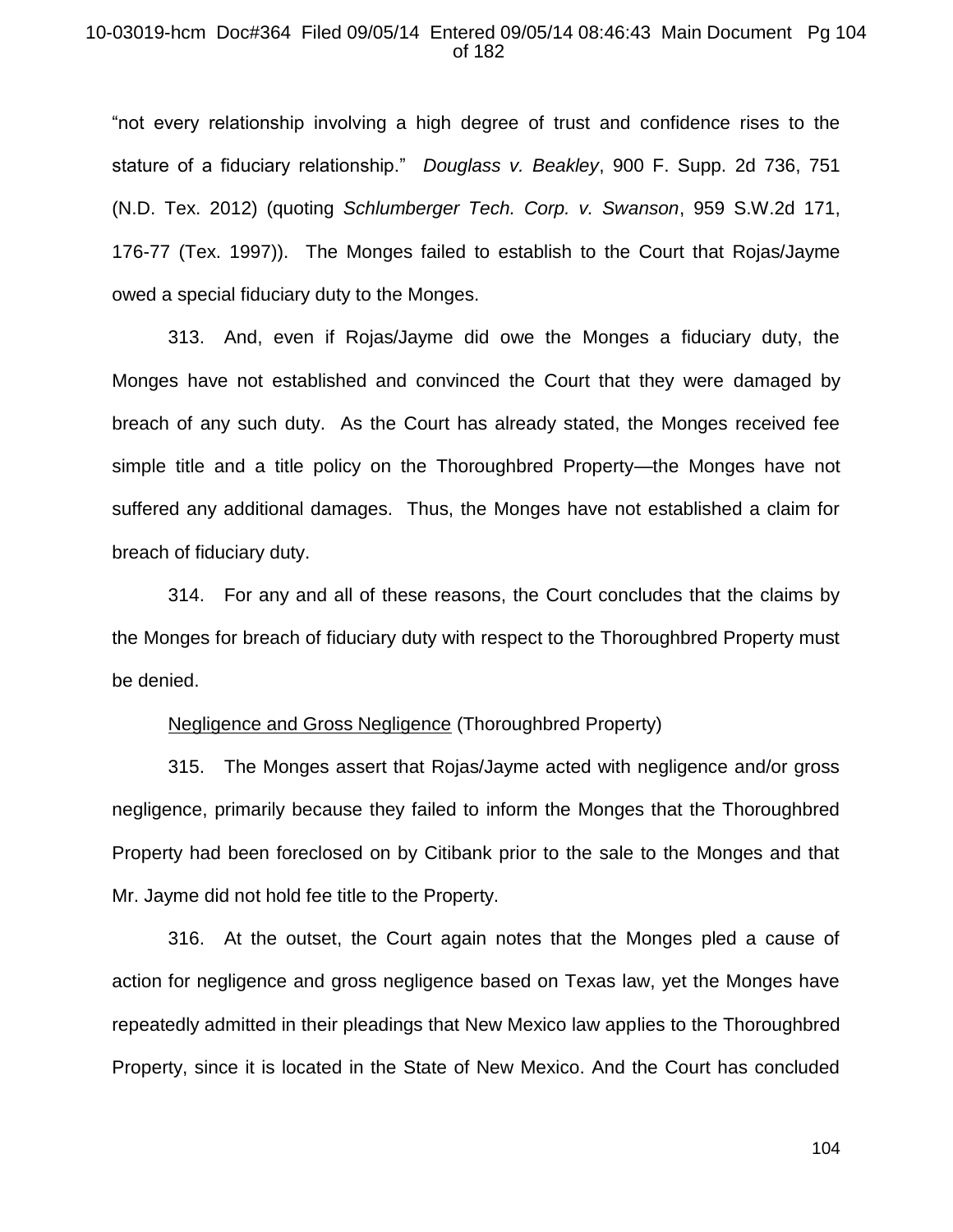#### 10-03019-hcm Doc#364 Filed 09/05/14 Entered 09/05/14 08:46:43 Main Document Pg 105 of 182

that New Mexico law applies to the Thoroughbred Property, as set forth below. For this reason, the Monges' Texas-based negligence and gross negligence claims must fail.

317. But even if Texas law were to apply, the Monges have not met their burden of convincing the Court that Rojas/Jayme have committed negligence or gross negligence with respect to the Thoroughbred Property. Under Texas law, a claim for negligence or gross negligence requires a showing of the following elements: (1) defendant owed a legal duty to the plaintiff; (2) defendant breached the duty; and (3) the breach proximately caused the plaintiff's injury. *See, e.g.*, *Nabors Drilling, U.S.A., Inc. v. Escoto*, 288 S.W.3d 401, 404 (Tex. 2009).

318. The Monges failed to convince the Court, by believable evidence, that Rojas/Jayme had a duty to disclose the prior foreclosure by Citibank for many of the same reasons set forth above. And, simply put, the Monges ended up owning fee title to the Thoroughbred Property and obtaining an owners title policy on the Thoroughbred Property. Further, if somehow there was a duty owed by Rojas/Jayme and the duty was breached, any damages based on negligence and gross negligence would be duplicative to the damages already awarded by the Court.

319. For any and all of these reasons, the Court concludes that the claims by the Monges for negligence and gross negligence against Rojas/Jayme with respect to the Thoroughbred Property must be denied.

## Breach of Good Faith and Fair Dealing (Thoroughbred Property)

320. In the same vein, the Monges assert that Rojas/Jayme breached their duty of good faith and fair dealing, primarily because Rojas/Jayme failed to inform the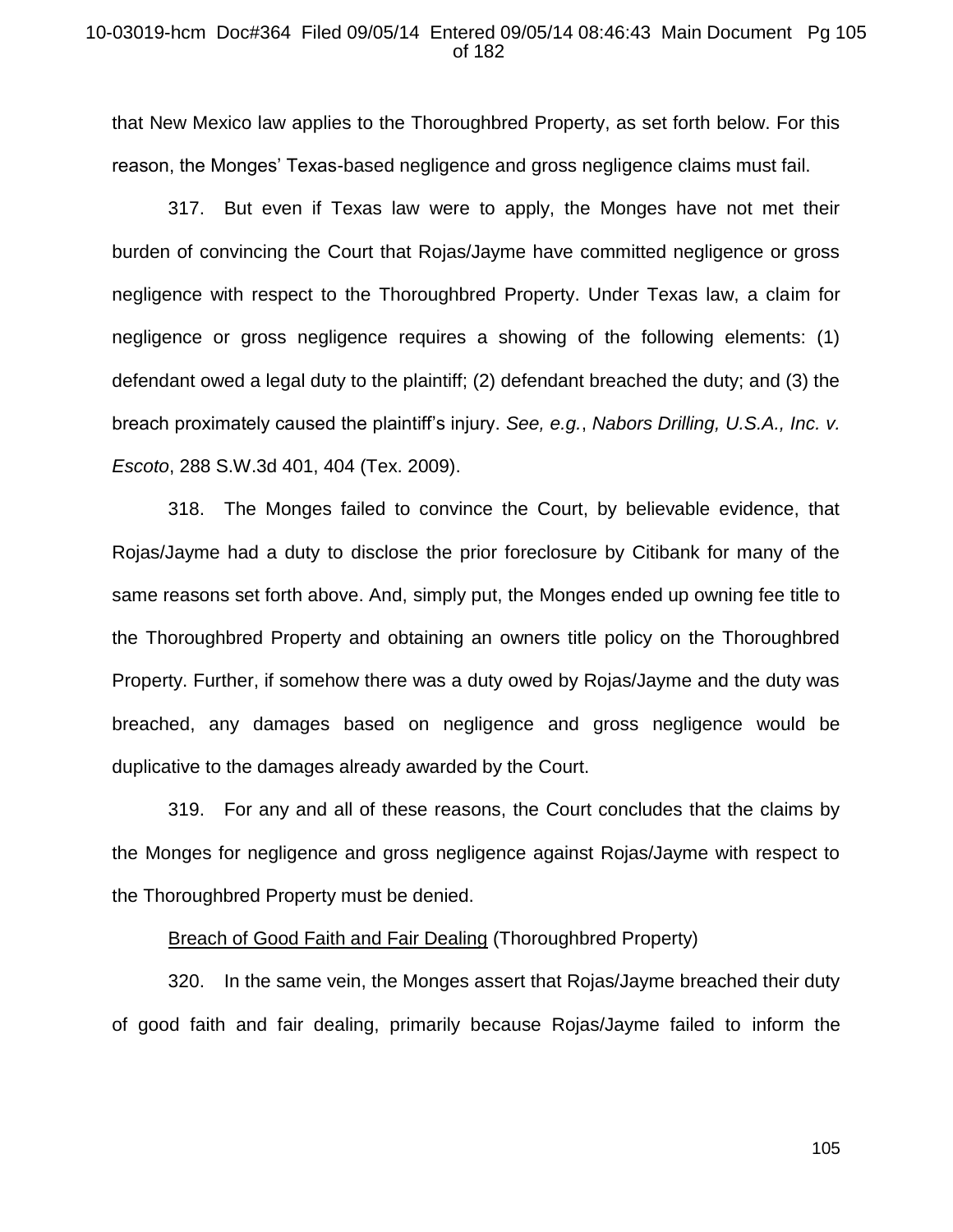#### 10-03019-hcm Doc#364 Filed 09/05/14 Entered 09/05/14 08:46:43 Main Document Pg 106 of 182

Monges that the Thoroughbred Property had been foreclosed on by Citibank and that Mr. Jayme did not hold title to the property.

321. Again, at the outset, the Court notes that the Monges pled a cause of action based on Texas law, while repeatedly admitting in their pleadings that New Mexico law applies to the Thoroughbred Property. And the Court has concluded that New Mexico law applies to the Thoroughbred Property, as set forth below. For this reason, the Monges' Texas-based breach of duty of good faith and fair dealing claims must fail.

322. But even if Texas law were to apply, the Monges have not met their burden of convincing the Court that Rojas/Jayme have committed a breach of any duty and fair dealing with respect to the Thoroughbred Property. Under Texas law, breach of a fiduciary duty of good faith and fair dealing requires a showing of the following elements: (1) a special relationship exists between the plaintiff and defendant such that the defendant had a duty to act in good faith; and (2) the defendant breached that duty. *See, e.g.*, *Arnold v. Nat'l Cnty. Mut. Fire Ins. Co.*, 725 S.W.2d 165, 167 (Tex. 1987).

323. The Monges failed to convince the Court, by believable evidence, that Rojas/Jayme had a special relationship that gave rise to a duty of good faith and fair dealing and that they breached any such duty if it did exist. Rojas/Jayme had no duty to disclose the prior foreclosure by Citibank for many of the same reasons already set forth above by the Court. And again, the Monges ended up owning fee title to the Thoroughbred Property and obtained an owners title policy on the Thoroughbred Property. Further, if somehow there was a special duty owed by Rojas/Jayme and the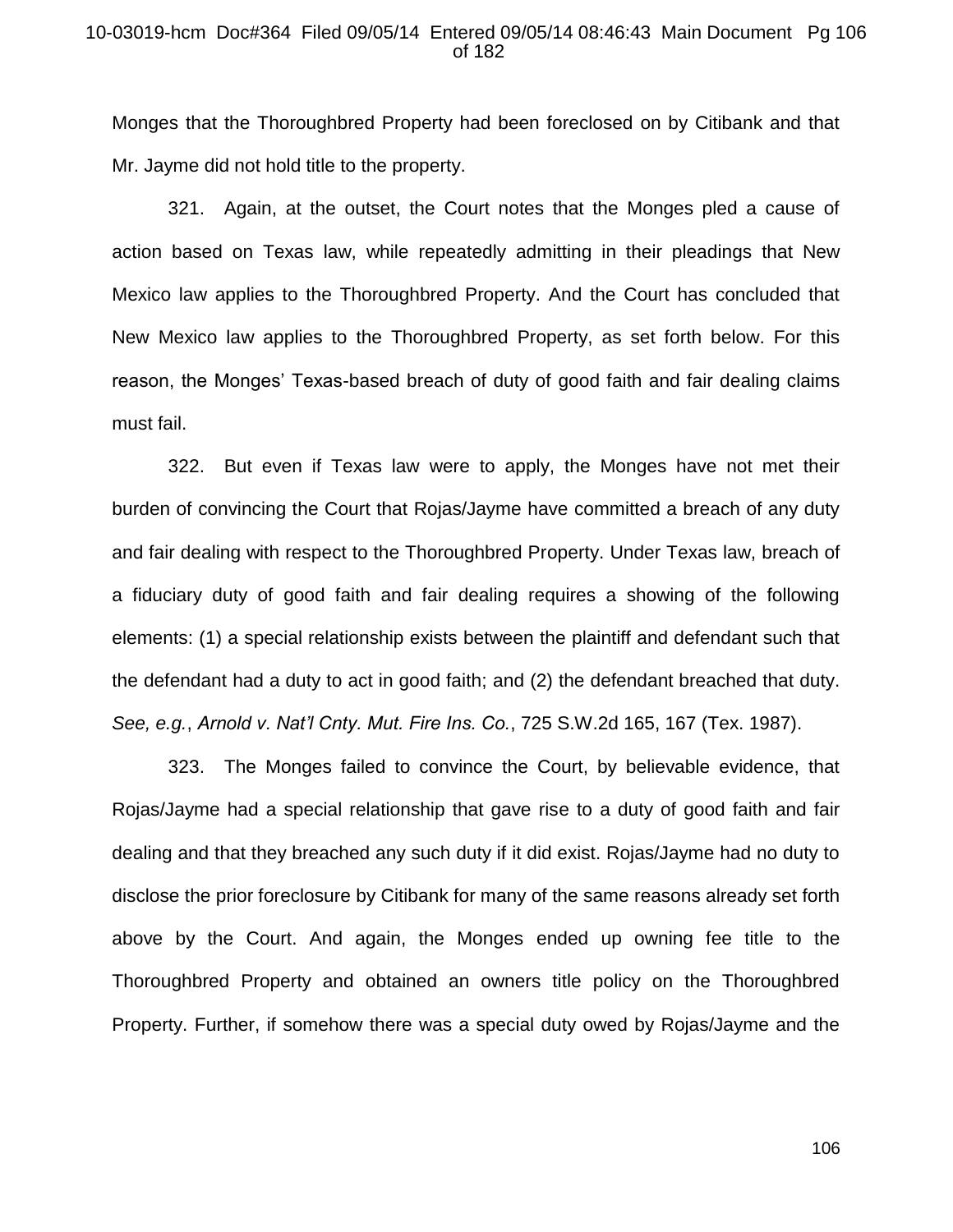duty was breached, any damages based on breach of the special duty of good faith and fair dealing would be duplicative to the actual damages already awarded by the Court.

324. For any and all of these reasons, the Court concludes that the claims by the Monges for breach of the duty of good faith and fair dealing with respect to the Thoroughbred Property must be denied.

#### Money Had/Received Based on Non-Payment of Rent (Thoroughbred Property)

325. The Monges next assert that they are entitled to damages based on a claim of "money had and received" for Rojas/Jayme's failure to pay rent on the Thoroughbred Property.

326. Once again, the Court notes that the Monges pled this cause of action based on Texas law, when the Monges have repeatedly admitted in their pleadings that New Mexico law applies to the Thoroughbred Property. And the Court has concluded that New Mexico law applies to the Thoroughbred Property, as set forth below. For this reason, the Monges' Texas-based money had and received claims must fail.

327. But even if Texas law were to apply, the Monges have not met their burden of proof. Under Texas law, a claim for money had and received requires a showing of the following elements: (1) the defendant holds money; and (2) the money belongs to the plaintiff in equity and good conscience. *See, e.g.*, *Staats v. Miller*, 243 S.W.2d 686, 687-88 (Tex. 1951). And in Texas, a claim based on money had and received is an equitable claim. *See Doss v. Homecoming Fin. Network, Inc.*, 210 S.W.3d 706, 711 (Tex. App.—Corpus Christi 2006, pet. denied). Here, the Court concludes that the Monges did not establish that Rojas/Jayme was holding money that belongs to the Monges, and there is a contract governing their relationship (the Lease).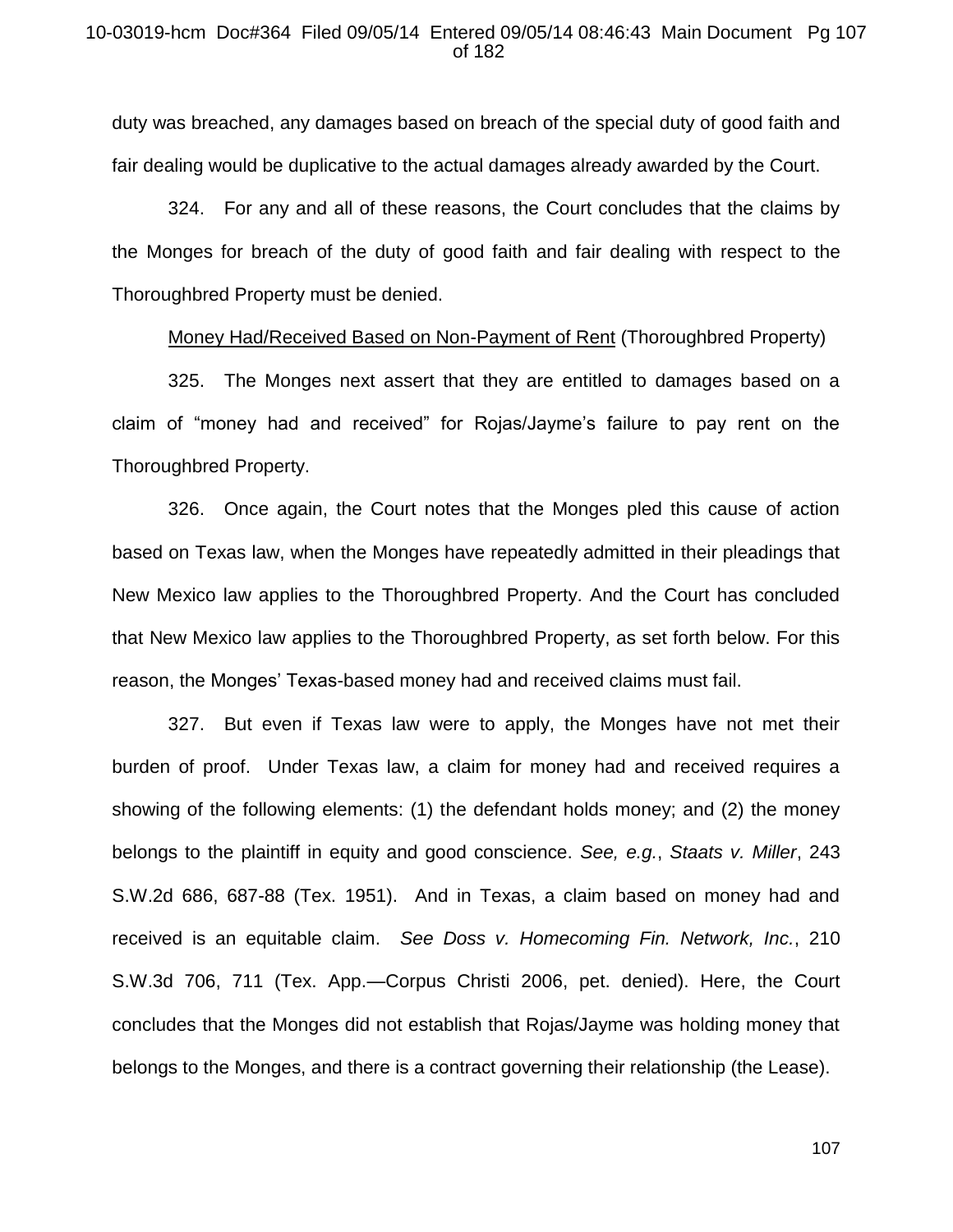#### 10-03019-hcm Doc#364 Filed 09/05/14 Entered 09/05/14 08:46:43 Main Document Pg 108 of 182

328. More importantly, any claim by the Monges based on money had and received for failure to pay rent on the Thoroughbred Property is merely duplicative. The Court has already concluded that the Monges are entitled to actual damages for rent based on Rojas/Jayme's breach of contract (the Lease) on the Thoroughbred Property. Awarding damages based on a claim of money had and received—a claim that is typically pled in the alternative to another claim—would be duplicative and excessive.

 329. For any and all of these reasons, the Court concludes that the claims by the Monges for money had and received with respect to the Thoroughbred Property must be denied.

#### Unjust Enrichment Based on Non-Payment of Rent (Thoroughbred Property)

330. The Monges also assert a claim for unjust enrichment based on nonpayment of rent by Rojas/Jayme under Texas law.

331. At the risk of being repetitive, at the outset the Court notes that the Monges pled this cause of action based on Texas law, yet have admitted that New Mexico law applies to the Thoroughbred Property. And the Court has concluded that New Mexico law applies to the Thoroughbred Property, as set forth below. For this, the Monges' Texas-based unjust enrichment claim must fail.

332. But even if Texas law were applied, the Monges are not entitled to recover on an unjust enrichment claim. "When a defendant has been unjustly enriched by the receipt of benefits in a manner not governed by contract, the law implies a contractual obligation upon the defendant to restore the benefits to the plaintiff." *Burlington N. R. Co. v. Sw. Elec. Power Co.*, 925 S.W.2d 92, 97 (Tex. App.—Texarkana 1996, writ granted). Here, there is a contract—the Lease of the Thoroughbred Property—that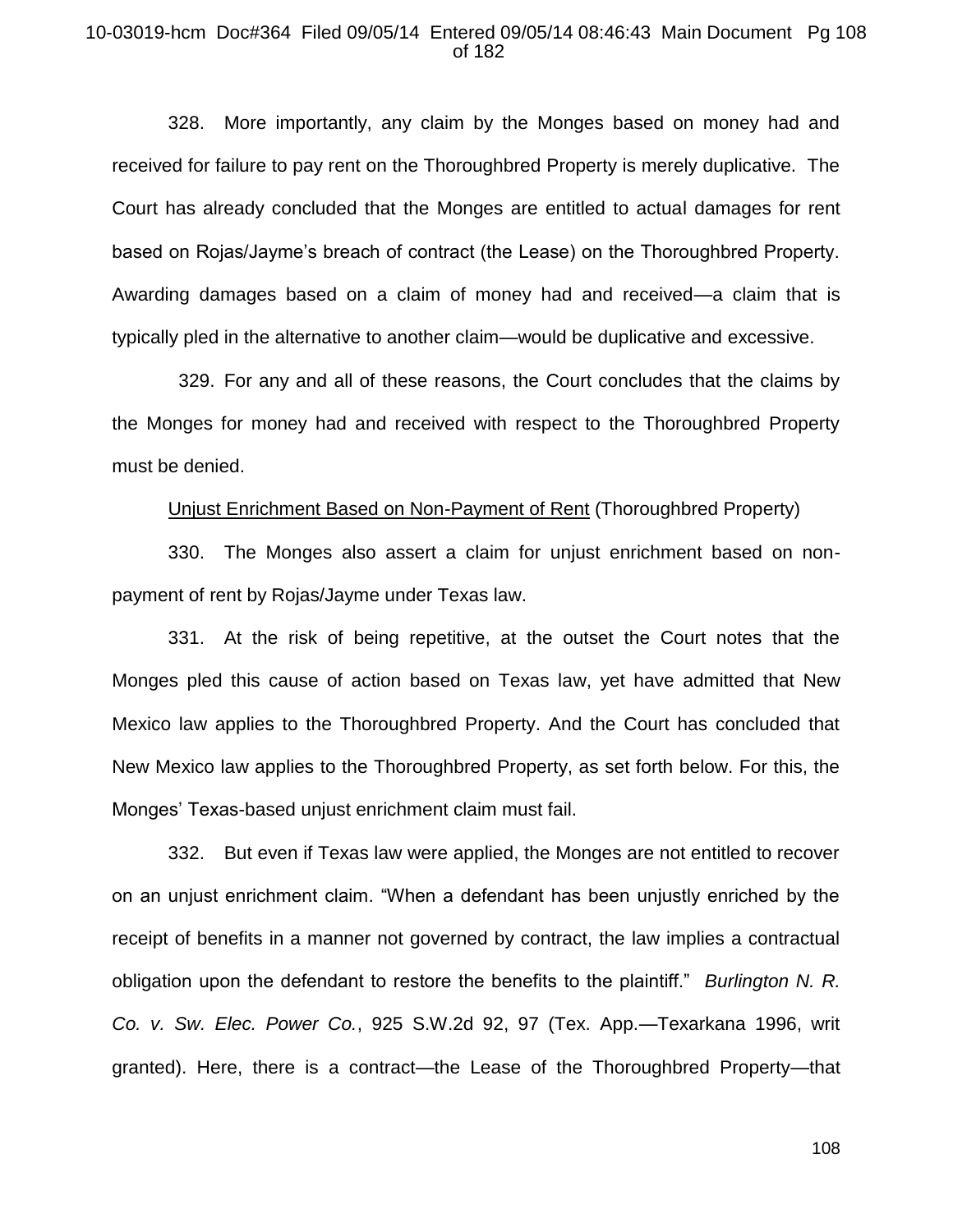#### 10-03019-hcm Doc#364 Filed 09/05/14 Entered 09/05/14 08:46:43 Main Document Pg 109 of 182

governs and provides for the payment of rent for Rojas/Jayme's use of the Thoroughbred Property. Thus, unjust enrichment just simply does not apply.

333. Just as importantly, any claim based on unjust enrichment for failure to pay rent on the Thoroughbred Property is merely duplicative. The Court has already concluded that the Monges are entitled to actual damages for rent based on the Lease of the Thoroughbred Property. Awarding additional damages based on a claim of unjust enrichment would be duplicative and excessive.

334. For any and all of these reasons, the Court concludes that the claims by the Monges for unjust enrichment must be denied.

Conversion of Rental Proceeds (Thoroughbred Property)

335. The Monges also assert that Rojas/Jayme converted rental proceeds that are due and owing to the Monges under Texas law.

336. Again the Court notes that the Monges pled this cause of action based on Texas law, yet the Monges have repeatedly admitted in their pleadings that New Mexico law applies to the Thoroughbred Property. For this reason, the Monges' Texas-based conversion claim must fail.

337. But even if Texas law were to apply, the Monges claim for conversion must fail. Under Texas law, to establish a claim for conversion the following elements must be established: (1) the plaintiff owned, possessed, or had the right to immediate possession of property; (2) the property was personal property; (3) the defendant wrongfully exercised dominion or control over the property; and (4) the plaintiff suffered injury. *See, e.g.*, *Green Int'l v. Solis*, 951 S.W.2d 384, 391 (Tex. 1997); *Smith v. Maximum Racing, Inc.*, 136 S.W.3d 337, 341 (Tex. App.—Austin 2004, no pet.). Rental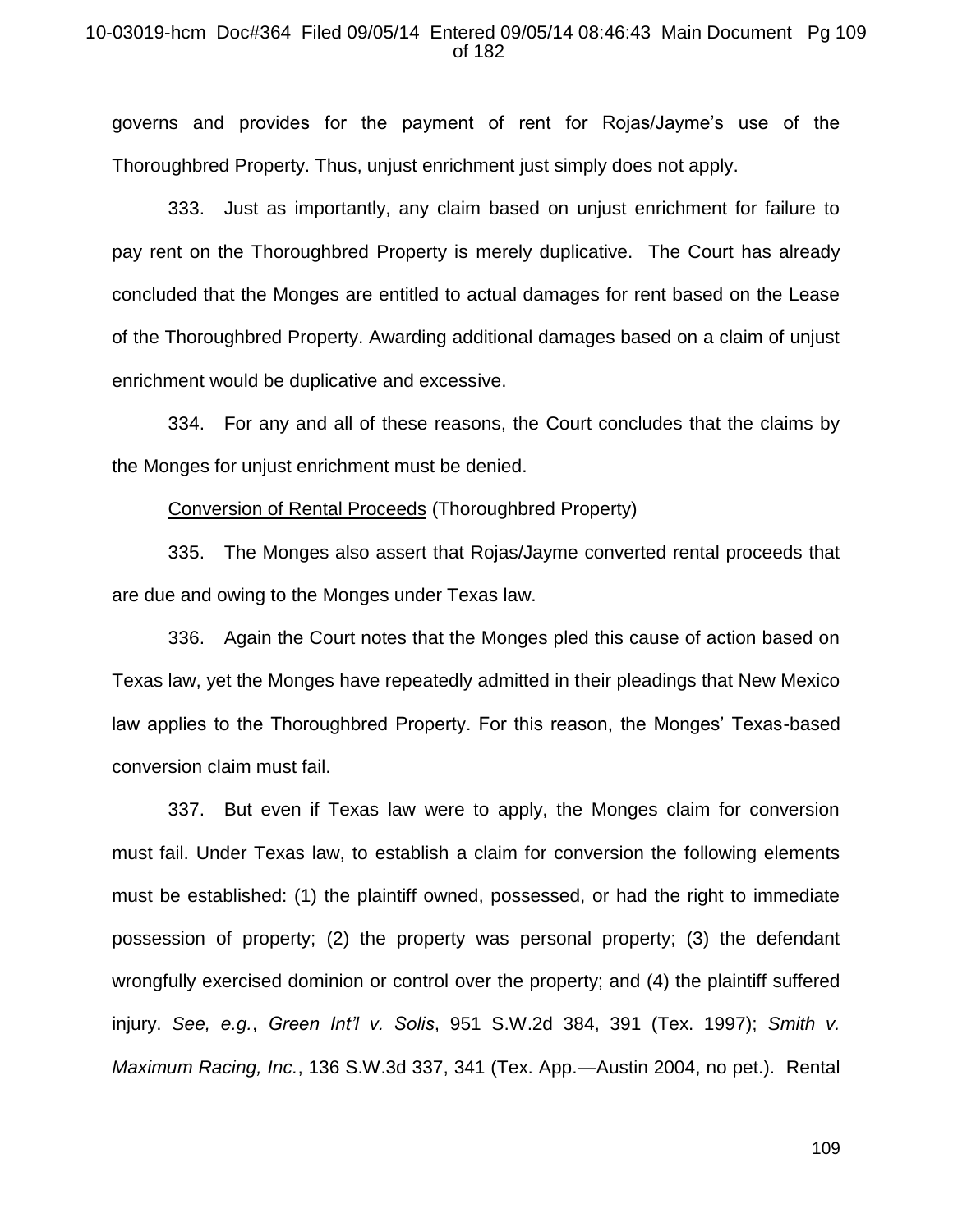#### 10-03019-hcm Doc#364 Filed 09/05/14 Entered 09/05/14 08:46:43 Main Document Pg 110 of 182

proceeds are subject to conversion under Texas law. *See Hoenig v. Tex. Commerce Bank, N.A.*, 939 S.W.2d 656, 664 (Tex. App.—San Antonio 1996, no writ).

338. There was insufficient evidence to convince the Court that Rojas/Jayme were in possession or control of rental proceeds, in the sense of rents paid to Rojas/Jayme for the Thoroughbred Property that were in the possession or control of Rojas/Jayme.

339. As importantly, a claim based on conversion of rental proceeds on the Thoroughbred Property appears to be merely duplicative. The Court has already concluded that the Monges are entitled to actual damages for rent from Rojas/Jayme based on breach of the Lease of the Thoroughbred Property. Awarding additional damages based on some type of conversion claim would be duplicative and excessive.

340. For any and all of these reasons, the Court concludes that the claims by the Monges for conversion of rental proceeds must be denied.

#### Conclusion—Monges Claims (Thoroughbred Property)

341. In conclusion, the Court determines that the Monges are the rightful and legal owners of the Thoroughbred Property and that Rojas/Jayme should turnover possession of the Thoroughbred Property to the Monges. The Court also determines that, based on breach of contract and violation of the bankruptcy automatic stay, the Monges should recover total actual damages from Rojas/Jayme in the amount of **\$712,178**, plus actual damages in the amount of \$7,992 per month accruing post-trial from September 2014 until the date of entry of Final Judgment requiring Rojas/Jayme to turnover possession of the Thoroughbred Property to the Monges. The Court also determines that the Monges should be awarded the total amount of **\$240,238** in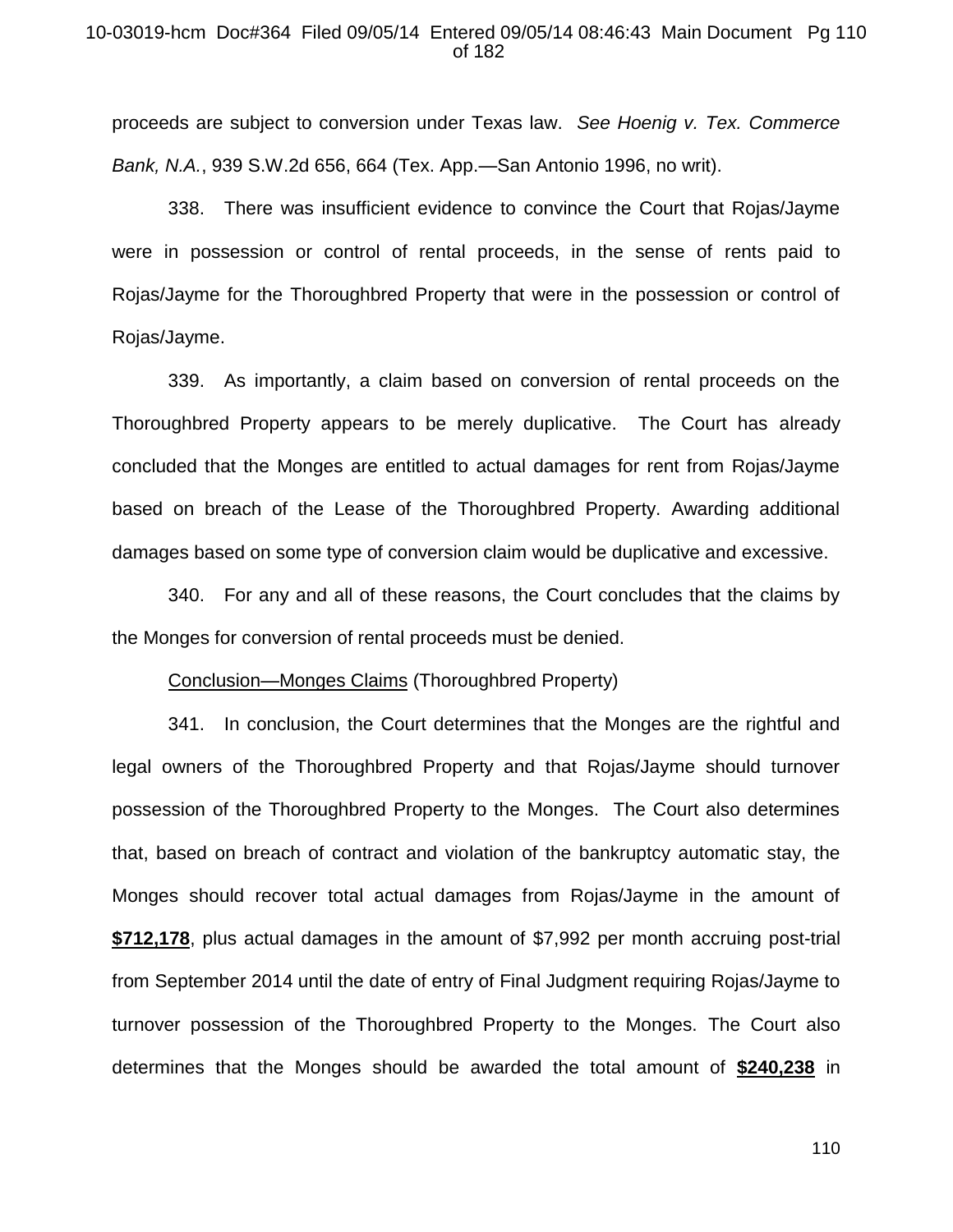## 10-03019-hcm Doc#364 Filed 09/05/14 Entered 09/05/14 08:46:43 Main Document Pg 111 of 182

reasonable attorneys' fees and expenses against Rojas/Jayme attributable to the Thoroughbred Property.

342. The Monges may have asserted some other claims against Rojas/Jayme with respect to the Thoroughbred Property in their Second Amended Complaint (dkt#) 58), which is incredibly difficult for the Court to decipher. But since such any additional affirmative claims were not properly included in the Monges' proposed findings of fact and conclusions of law, any other affirmative claims are deemed waived.<sup>22</sup> In any event, the Court also concludes that any and all other claims by the Monges against Rojas/Jayme relating to the Thoroughbred Property should be denied, except as granted herein.

## **Rojas/Jayme Counterclaims and Affirmative Defenses** (Thoroughbred Property)

Violations of the Texas Property Code (Thoroughbred Property)

343. In their Fourth Amended Counterclaim (dkt# 221), Rojas/Jayme contend that sections 5.061-5.065 of the Texas Property Code—which relate to executory contracts for the conveyance of real property—apply because the Lease/Option of the Thoroughbred Property was a residential lease with an option to purchase. Rojas/Jayme assert that the Monges have violated the Texas Property Code and have asserted counterclaims and affirmative defenses under the Texas Property Code.

344. For the multiple and independent reasons set forth below, the Court concludes that Rojas/Jayme's counterclaims and defenses based on the Texas Property Code lack merit.

 $\overline{a}$ 

<sup>22</sup> *See* Monges' Proposed Findings of Fact and Conclusions of Law (dkt# 283); Orders of the Court (dkt# 246, ¶4; dkt# 274, ¶2) and discussion above by the Court in Procedural Background section.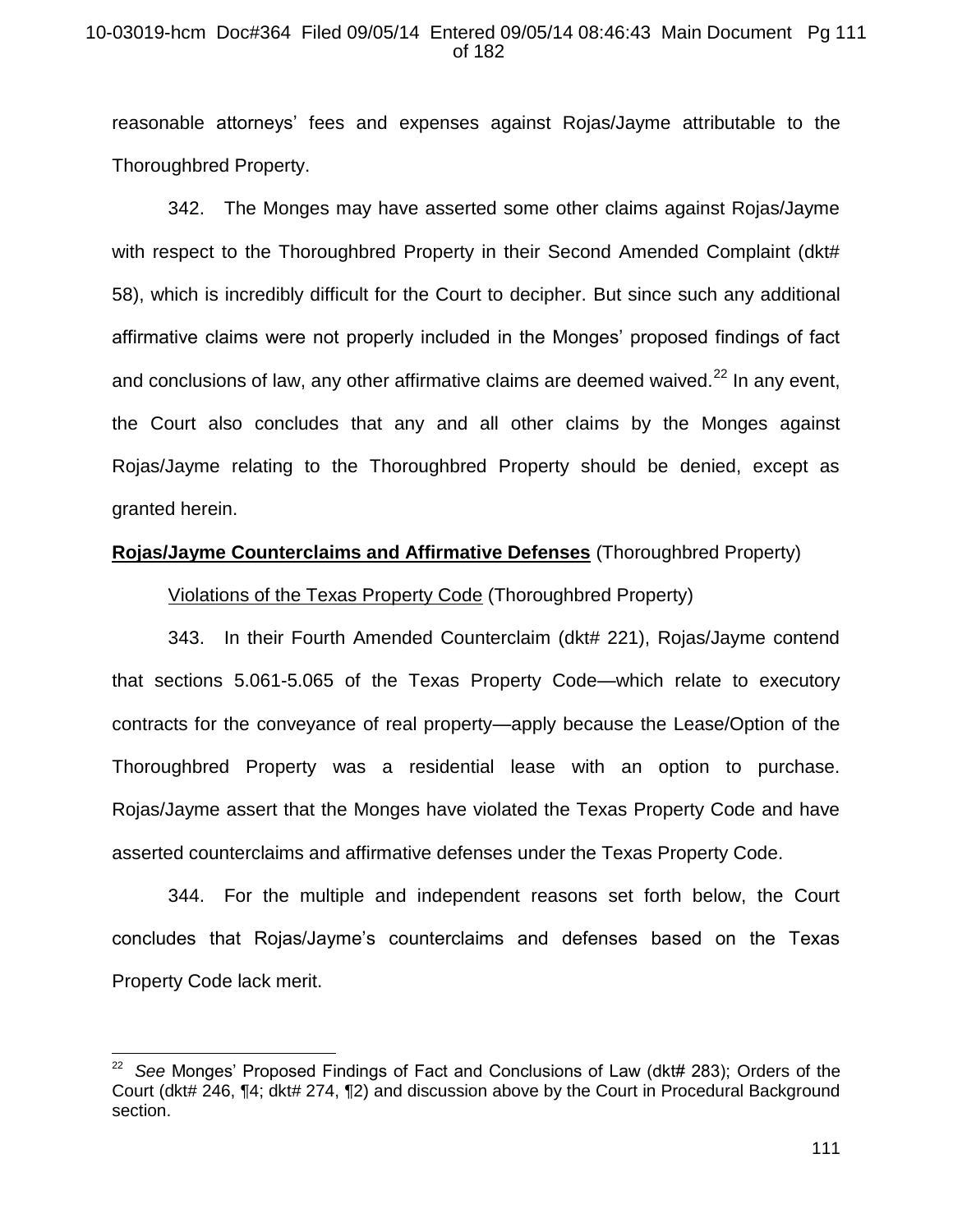## *The Thoroughbred Property is located in the State of New Mexico, so the Texas Property Code does not apply*

345. The Texas Property Code has no applicability to the Thoroughbred Property for a simple factual reason—the Thoroughbred Property is real property that is located wholly in the State of New Mexico (not Texas). *See* Findings of Fact above. Indeed, legal research did not reveal any cases (and certainly no cases were cited by Rojas/Jayme) that have applied sections 5.061-5.065 of the Texas Property Code (which relate to executory contracts for the conveyance of real property) to real property located completely outside of the State of Texas.

346. The Court recognizes that the Lease of the Thoroughbred Property provides that the laws of the State of Texas would govern the Lease, to the extent permitted by applicable law. *See* Lease, Ex. P-32, p. 63, ¶16.06. Although parties may generally contract for terms and a choice of law, the rule is different with respect to real property. The location—or situs—of the real property determines which jurisdiction's laws control issues concerning the real property.

347. Indeed, with respect to real property, the "law of the situs rule is so ingrained in the common law" that there are very few reported decisions dealing with a contract that calls for the application of a foreign (non-situs) law. *Santander Bank, Nat'l Ass'n v. Sturgis*, 2013 WL 6046012, at \*6 (D. Mass. Nov. 13, 2013). A choice of law provision in a real property contract that applies another jurisdiction's laws to the real property is ineffective. *See, e.g.*, *Sturgis*, 2013 WL 6046012, at \*7 (holding when real property was located in Massachusetts, choice of law in the contract that laws of the state where the contracting party was located (Pennsylvania) is ineffective). "It is clear that as a general matter, real property questions, including those concerning real estate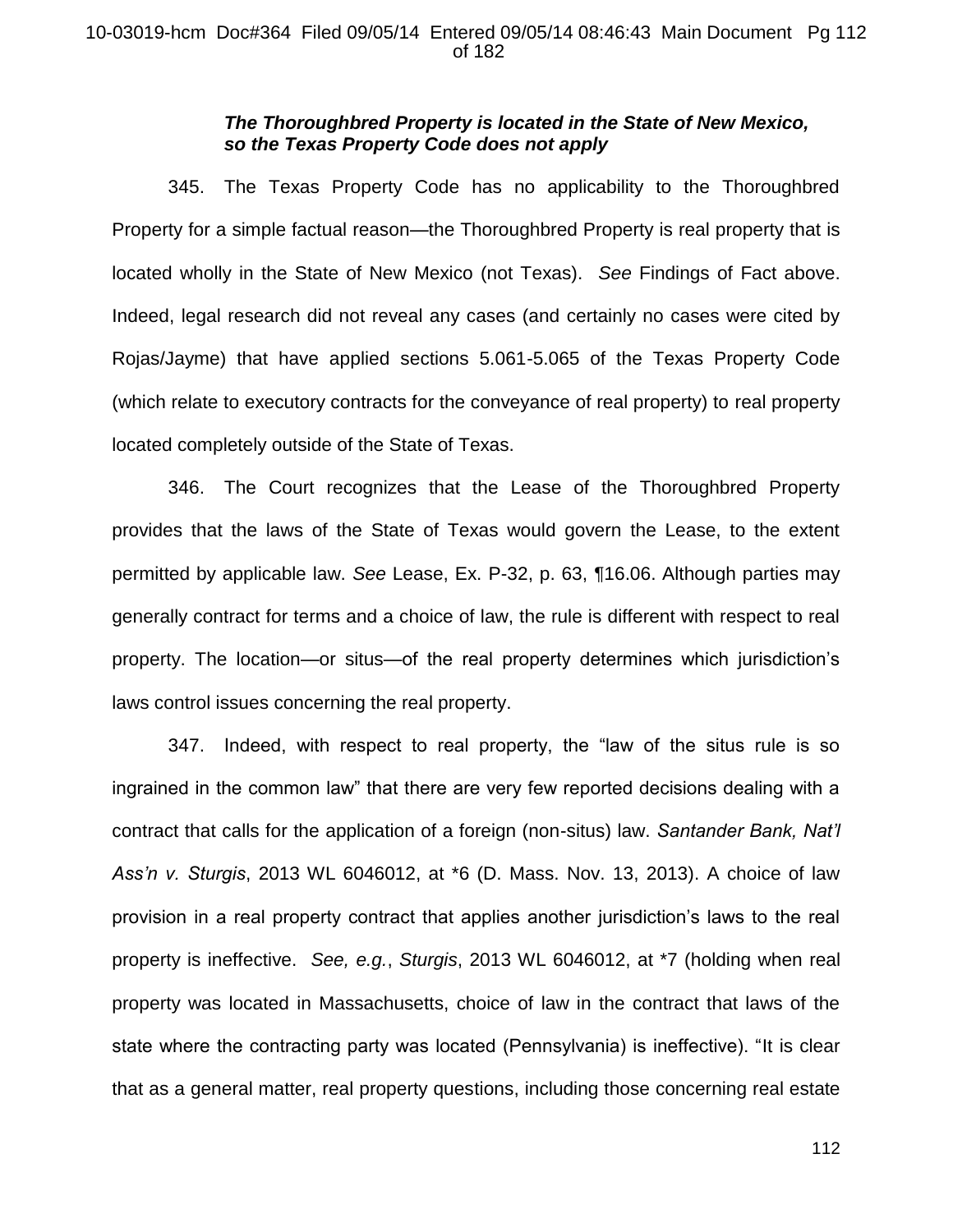### 10-03019-hcm Doc#364 Filed 09/05/14 Entered 09/05/14 08:46:43 Main Document Pg 113 of 182

foreclosures, are governed by the law of the jurisdiction within whose territory the property is located." *Sturgis*, 2013 WL 6046012, at \*7 (RESTATEMENT (SECOND) OF CONFLICT OF LAWS §§ 228, 229, 254 (1971)).

348. It is well established that "the law of the situs is generally applied in determining issues involving real property." *See B A Props., Inc. v. Aetna Cas. & Surety Co.*, 273 F. Supp. 2d 673, 680 (D. V.I. 2003) (citing RESTATEMENT (SECOND) CONFLICTS OF LAWS §§ 222-243). This is because "each state and territory has a strong expectation that its law will be applied to questions involving interests in real property lying within its jurisdictional boundaries. A choice-of-law rule that would apply another jurisdiction's law to the effect of a change in an interest in real property would contradict established norms." *See B A Props.,* 273 F. Supp. 2d at 680; *see also In re Estate of Janney*, 446 A.2d 1265, 1266 (Pa. 1982) (explaining "the situs state of realty is generally entitled to the severest deference"). This makes sense, because otherwise parties could simply contract for a state's more favorable or different laws—despite the location of the real property in the state.

349. Here, the Thoroughbred Property Lease provides that "laws of the State of Texas shall govern the interpretation, validity, performance, and enforcement of the Lease." *See* Lease, Ex. P-32, p. 63, ¶16.06. Yet as this Court has already found, the Thoroughbred Property is real property located wholly in the State of New Mexico; none of the real property is in the State of Texas. And all of the relevant conveyance documents—such as court orders, warranty deeds, mortgages, and title policies demonstrate that the Thoroughbred Property is located wholly in the State of New Mexico (not Texas). *See* Findings of Fact above. And the Purchase Agreement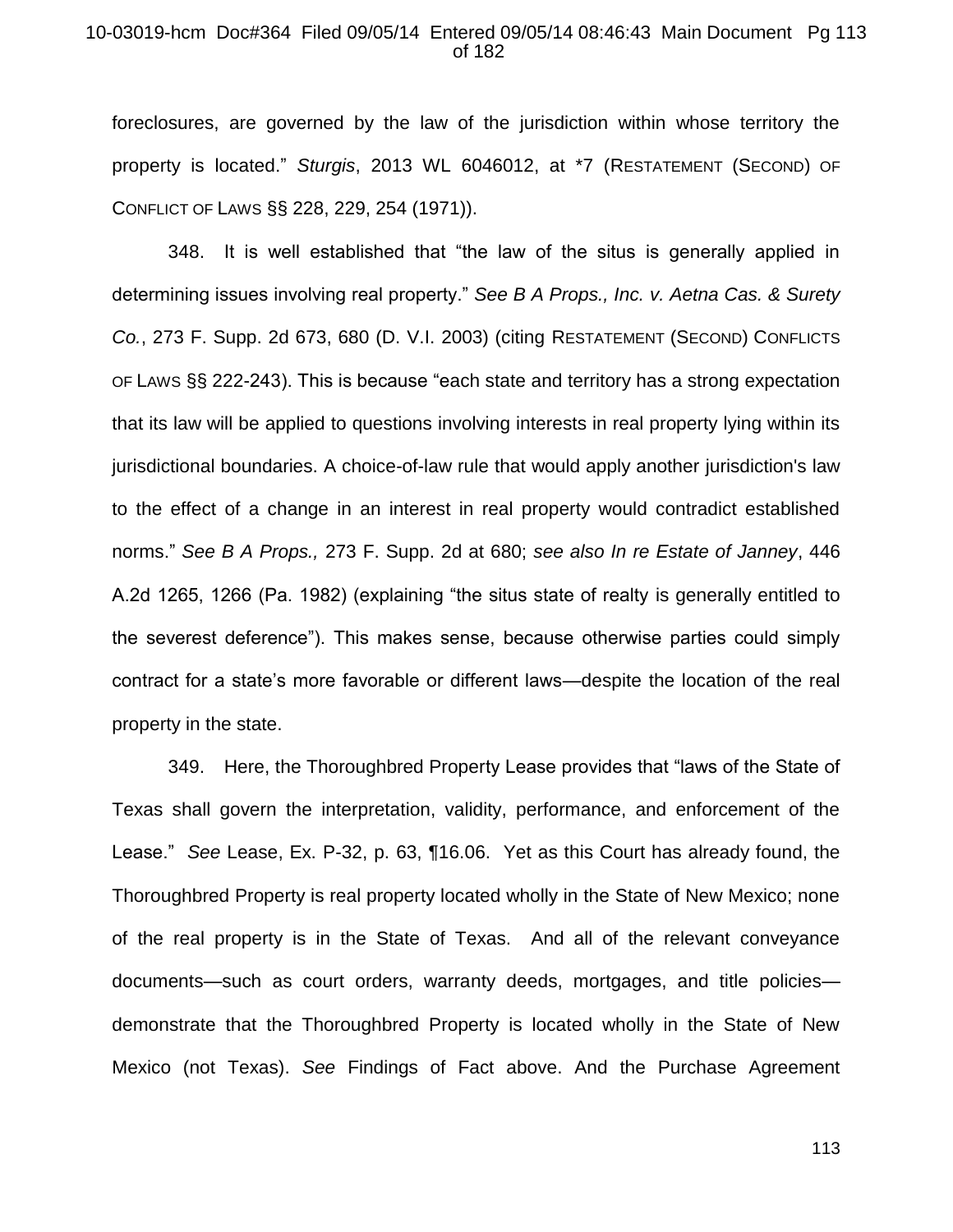### 10-03019-hcm Doc#364 Filed 09/05/14 Entered 09/05/14 08:46:43 Main Document Pg 114 of 182

executed by the parties whereby the Monges purchased the Thoroughbred Property states that New Mexico (not Texas) law governs. *See* Ex. P-1, p. 365.

350. As a result, the Court concludes that the choice of law provision in the Lease of the Thoroughbred Property (which is real property located wholly in the State of New Mexico), which purports to apply the laws of the State of Texas, is not controlling. Because the Thoroughbred Property is wholly located in the State of New Mexico, the laws of the State of New Mexico (the situs of the real property) control—not the laws of the State of Texas. Accordingly, the Texas Property Code (a Texas law) is inapplicable to the Thoroughbred Property since the Thoroughbred Property is real property located in the State of New Mexico.

351. Further, the Texas Property Code is also inapplicable because it is a Texas statute designed to govern real property located in the State of Texas—not real property located in another state (like New Mexico). *See* TEX. PROP. CODE § 1.001 (Purpose of Code). Indeed, the very title of the statute is the "*Texas Property*" Code.

352. For these reasons alone, the Court concludes that the counterclaims and defenses of Rojas/Jayme based on the Texas Property Code with respect to the Lease/Option of the Thoroughbred Property have no merit, and must be denied.

## *Alternatively, the Texas Property Code (even if it does apply) has not been violated*

353. Even if the Texas Property Code did apply to the Thoroughbred Property Lease/Option—which the Court has already concluded it does not—the Texas Property Code has not been violated in this particular case.

354. Section 5.062(a) of the Texas Property Code provides that Subchapter D of Chapter 5 applies to an "executory contract" for the conveyance of real property that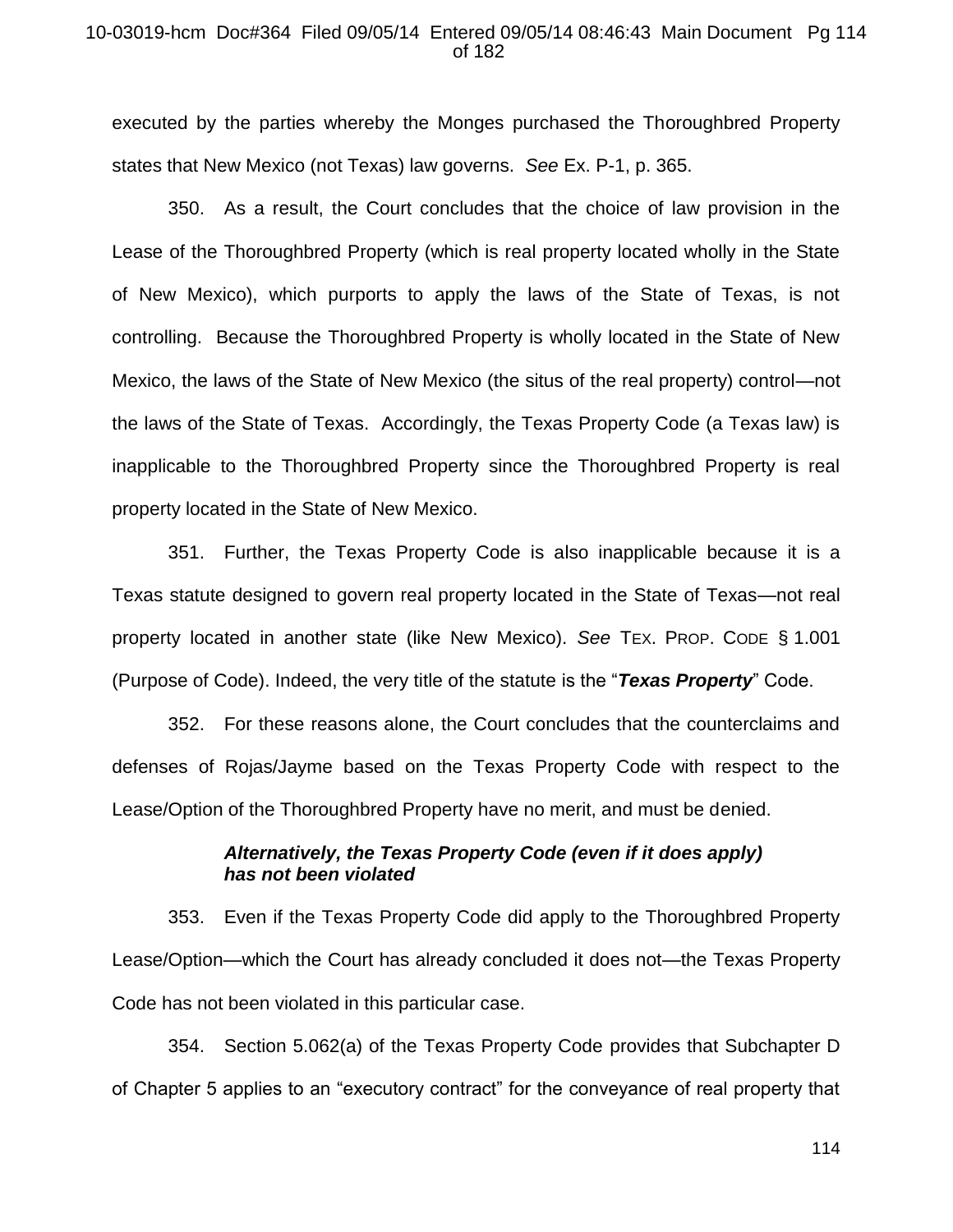#### 10-03019-hcm Doc#364 Filed 09/05/14 Entered 09/05/14 08:46:43 Main Document Pg 115 of 182

is used as the purchaser's residence. A lot that is one acre or less is presumed to be a residential property. *See* TEX. PROP. CODE § 5.062(a)(1). Here there is no dispute that the Thoroughbred Property was used, and continues to be used, as Rojas/Jayme's residence. Additionally, the Texas Property Code defines an "executory contract" to include an option to purchase real property that is executed concurrently with a residential lease agreement. *See* TEX. PROP. CODE § 5.062(a)(2). In this case, Mr. Monge and Ms. Rojas executed the Lease and the Option to purchase the Thoroughbred Property ("Lease/Option") at the same time on February 3, 2006. *See* Lease/Option, Ex. P-32, pp. 57-65.

 355. But, when a contract is for three years or less or is a contract for an option to purchase executed concurrently with a residential lease—only limited sections of Subchapter D of the Texas Property Code apply. *See* TEX. PROP. CODE § 5.062(e), (f). Here, the Lease/Option for the Thoroughbred Property was for only one year (February 1, 2006, through January 31, 2007), and both the Lease and Option were executed at the same time. *See* Lease/Option, Ex. P-32, p. 58, ¶3.01, p. 64, ¶(a). As a result, only limited sections of the Texas Property Code would possibly apply to the Thoroughbred Property Lease/Option, as follows: sections 5.063-5.065; section 5.073 (except for 5.073(a)(2)); and sections 5.083 and 5.085. *See* TEX. PROP. CODE §5.062(e), (f)(1)-(3). Thus, the Court will only review the sections listed in section 5.062(f)(1)-(3) in its analysis.

356. Section 5.063 of the Texas Property Code provides that in the event of a default by the potential purchaser (here, Rojas/Jayme), the potential seller (the Monges)—if the potential seller desires to enforce its right of rescission or forfeiture and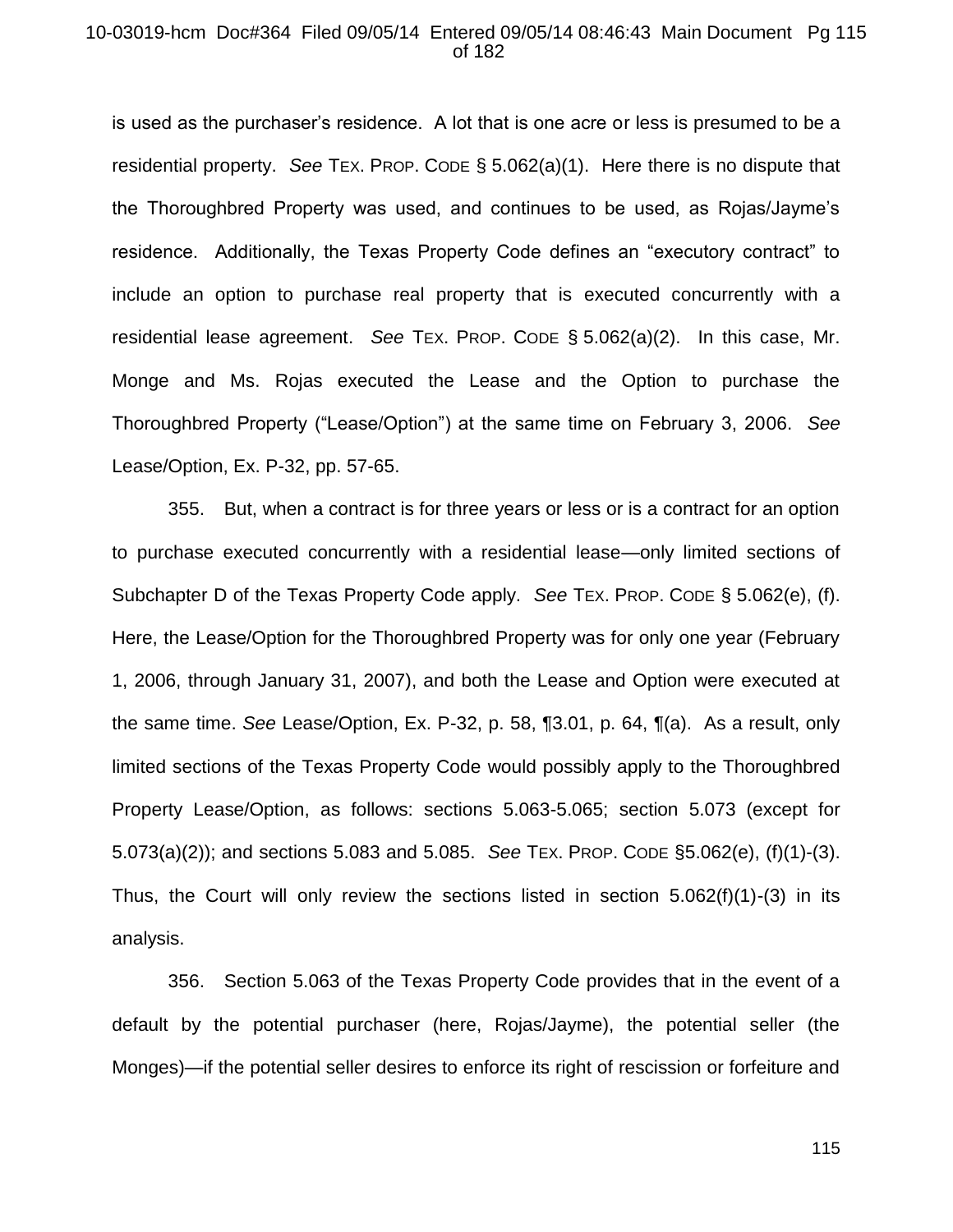### 10-03019-hcm Doc#364 Filed 09/05/14 Entered 09/05/14 08:46:43 Main Document Pg 116 of 182

acceleration—must send a specific written notice of default (including bold capitalized language) by certified mail to the potential purchaser. *See* TEX. PROP. CODE §§ 5.063, 5.064. Once the potential seller has sent the written notice required under section 5.063, the potential purchaser then has thirty days with which to cure the default. *See* TEX. PROP. CODE § 5.065.

357. Here, the potential seller (the Monges) never sent a written notice of default to the potential purchaser (Rojas/Jayme) that complied with the requirements of section 5.063 of the Texas Property Code (which notice is to include bold capitalized language). But by the time the Monges first sent a notice of default to Rojas/Jayme— November 15, 2007—the Lease/Option had *already expired* by its terms months before on January 31, 2007. *See* Ex. P-34, p. 285; Ex. P-32, p. 58, ¶3.01, p. 64, ¶(a), and Findings of Fact above. Thus, on the dates that notices of default were sent by the Monges, the Lease/Option had expired and was no longer an "executory" contract that would be governed by the Texas Property Code requirements. *See* TEX. PROP. CODE § 5.061(a) (subchapter only applies to an "executory contract"); § 5.064 (requiring the 30-day opportunity to cure a default after statutory notice only if there is a default under an "executory contract for conveyance of real property"). And the Monges were not trying to enforce a remedy of rescission or forfeiture and acceleration under section 5.064 of the Texas Property Code by sending notices of default; the Monges did not need to, as the Lease/Option had already expired by its terms many months before. Accordingly, the Court concludes that there has been no violation of sections 5.063, 5.064, or 5.065 of the Texas Property Code (even if the statute applied) by the Monges.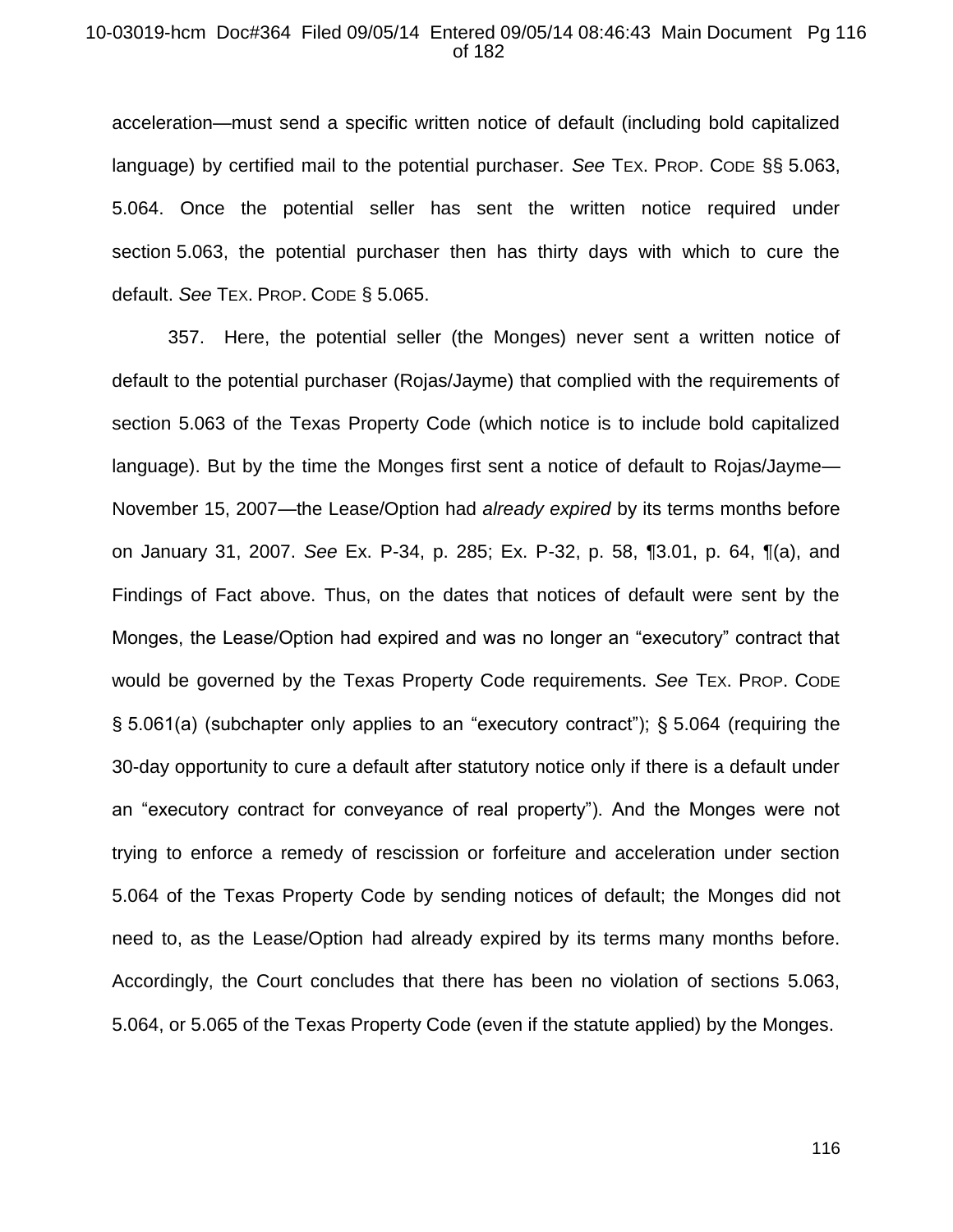## 10-03019-hcm Doc#364 Filed 09/05/14 Entered 09/05/14 08:46:43 Main Document Pg 117 of 182

358. Further, as a practical matter, Rojas/Jayme did not have the financial ability to cure the substantial monetary default under the Lease and exercise the Option to purchase—even if they were (or are) entitled to and received the Texas Property Code statutory notice. The evidence at trial demonstrated repeated bounced checks for Lease payments and no financial ability to exercise the Option and pay the purchase price by Rojas/Jayme. *See* Findings of Fact above.

359. In several pleadings filed in this Adversary Proceeding, Rojas/Jayme assert that they are "ready, willing and able to comply" with the terms of the Lease/Option. *See, e.g*., Rojas/Jayme Fourth Amended Counterclaim and Original Counterclaim (dkt# 221,  $\P\P$  5, 9; dkt# 10,  $\P\P$  1, 5).<sup>23</sup> Yet nothing could be further from the truth. No evidence was provided at trial demonstrating that Rojas/Jayme had the financial ability to cure the Lease payments and pay the substantial Option purchase price for the Thoroughbred Property. Instead, the evidence demonstrated that Rojas/Jayme have been living for free on the Thoroughbred Property for more than six years, having made their last payment back in April 2008. Giving Rojas/Jayme an additional thirty days under the Texas Property Code to cure the default in the Lease/Option at this point—when they have already had over six years to do so—would be a mere exercise in futility.

360. Moving back to the other provisions of Texas Property Code, section 5.073 provides certain contract terms that may not be included in an executory

**EXECUTE:**<br><sup>23</sup> Starting with their first Answer and Counterclaim filed in July 2010 and carrying through their final Amended Counterclaim, Rojas/Jayme also request an "abatement" of this Adversary Proceeding for 30 days so that Rojas/Jayme can cure any monetary default (dkt# 10, ¶7; dkt# 221, ¶7). No abatement is warranted. This Adversary Proceeding has been pending for four years, and Rojas/Jayme have had those four years to cure any default, and have not made any payment on the Thoroughbred Property since April 2008 (more than 6 years ago).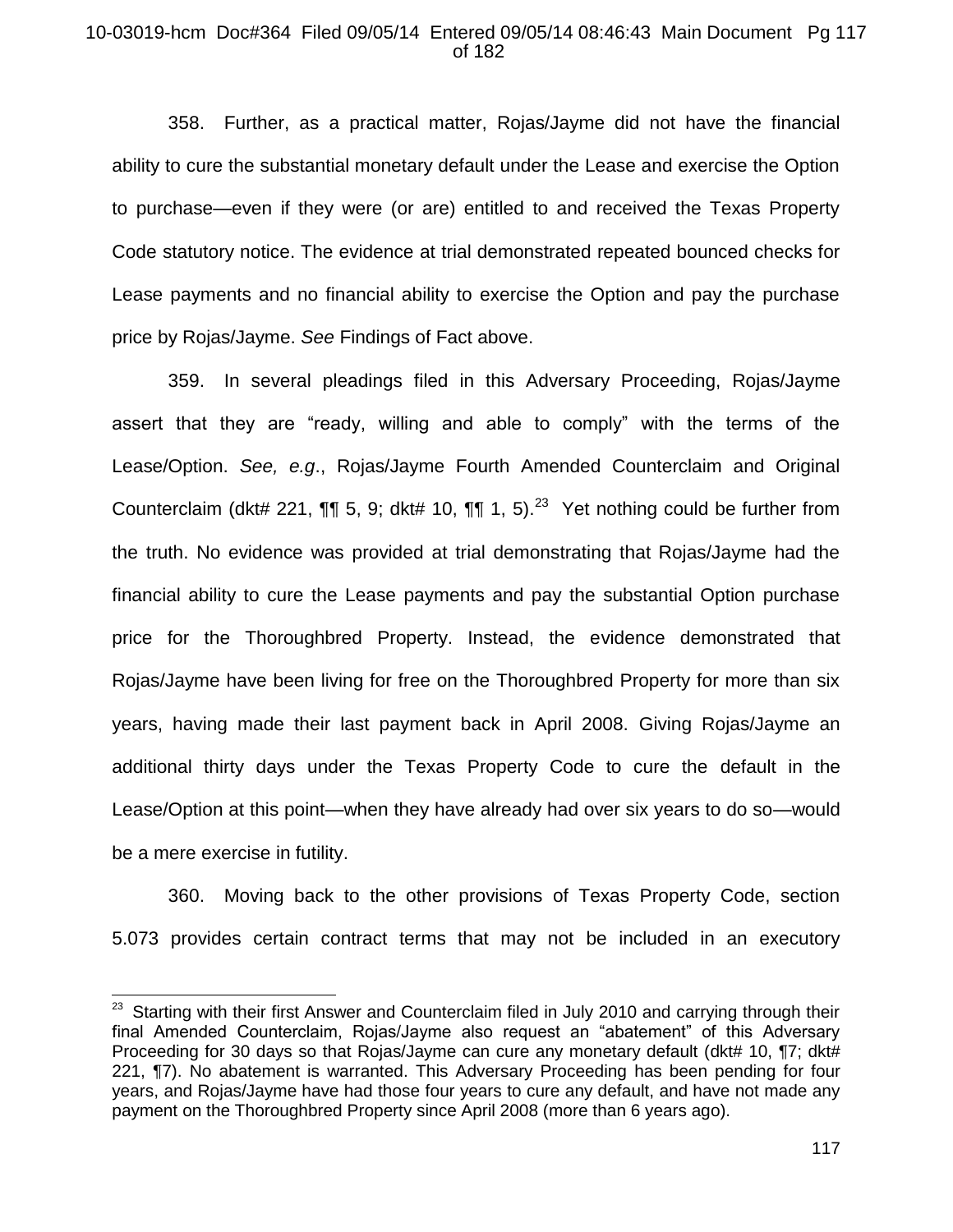#### 10-03019-hcm Doc#364 Filed 09/05/14 Entered 09/05/14 08:46:43 Main Document Pg 118 of 182

contract—but the Lease/Option contains none of those prohibited terms and Rojas/Jayme have not pled that the Lease/Option contains any prohibited terms. And section 5.083 provides that a purchaser may cancel and rescind an executory contract if the seller improperly platted or subdivided the property—there has been no suggestion or mention of that by Rojas/Jayme with respect to the Lease/Option on the Thoroughbred Property.

361. Finally, section 5.085 of the Texas Property Code basically provides that a potential seller (here, the Monges) must own and maintain the property to be sold (the Thoroughbred Property) free and clear of liens and encumbrances. *See* TEX. PROP. CODE § 5.085(a)(b). Here, the Thoroughbred Property is encumbered by the Thoroughbred Mortgage—the loan originally made by America's Wholesale Lender to the Monges that enabled the Monges to purchase the Thoroughbred Property from Mr. Jayme. *See* Findings of Fact above.

362. However, section 5.085 of the Texas Property Code does not apply if the lien or encumbrance is "placed on the property because of the conduct of the purchaser." *See* TEX. PROP. CODE § 5.085(b)(1). Here, the potential purchaser of the Thoroughbred Property under the Option is technically Ms. Rojas. And Ms. Rojas was the mortgage broker that obtained the loan for the Monges from America's Wholesale Lender secured by the Thoroughbred Mortgage, as set forth above in the Findings of Fact. Accordingly, the conduct of the potential purchaser (Ms. Rojas) caused the Thoroughbred Mortgage to be placed on the Thoroughbred Property. As a result, the Court concludes that there has been no violation of section 5.085 of the Texas Property Code by the Monges.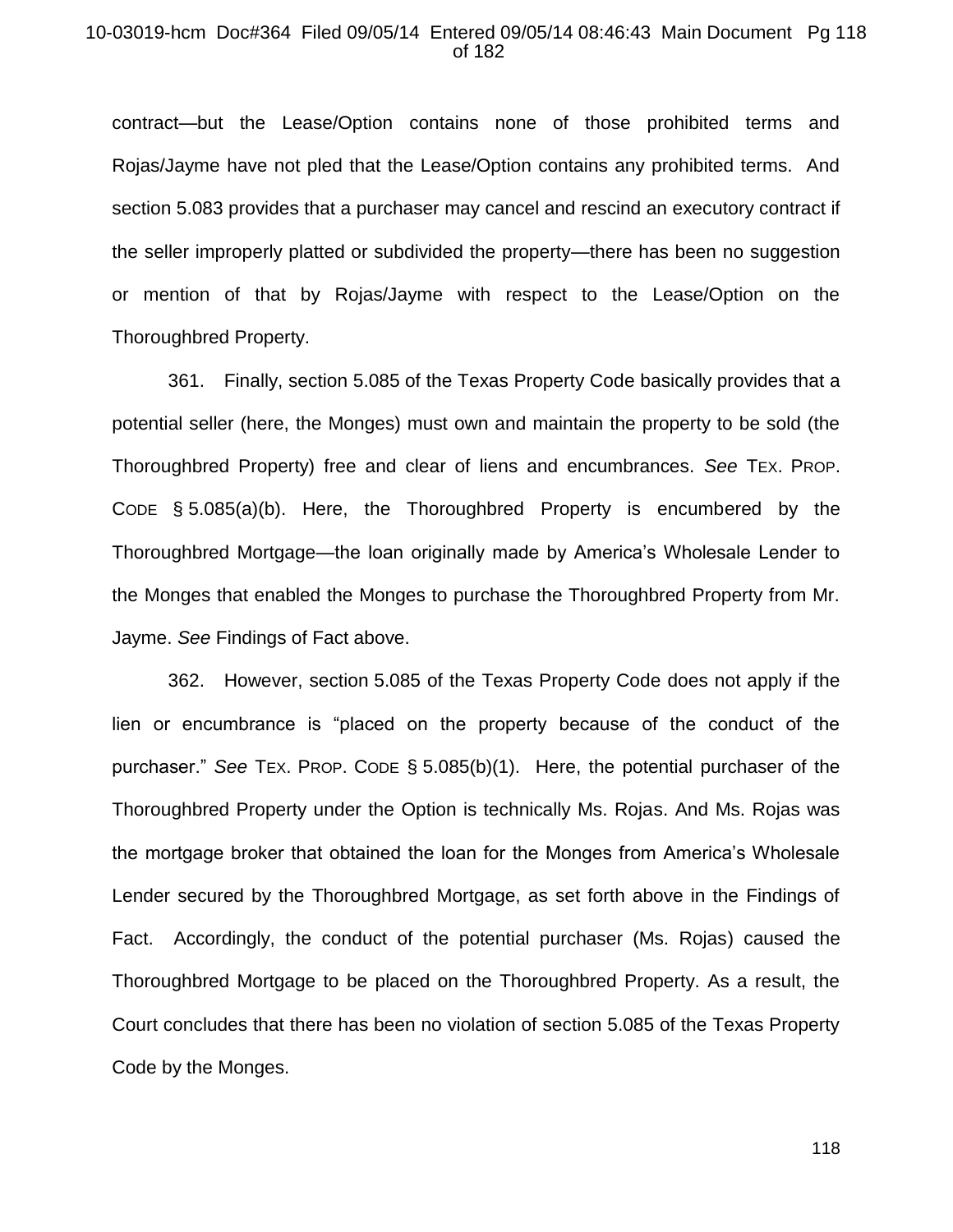#### 10-03019-hcm Doc#364 Filed 09/05/14 Entered 09/05/14 08:46:43 Main Document Pg 119 of 182

363. Further, it would be the height of absurdity to find that the Monges had violated section 5.085 of the Texas Property Code under the facts and circumstances of this particular case. The Monges bought the Thoroughbred Property from Mr. Jayme, who was about to lose the property forever to Citibank. Mr. Jayme and Ms. Rojas arranged the financing for the Monges to purchase the Thoroughbred Property (through America's Wholesale Lender), and Rojas/Jayme immediately used most of the proceeds of that financing to pay off Citibank (Mr. Jayme's lender). Rojas/Jayme knew about the America's Wholesale Lender loan and the Thoroughbred Mortgage that secured it, as Ms. Rojas arranged it and it was an integral part of the transaction of which Rojas/Jayme participated. Rojas/Jayme cannot come back now and claim a technical violation of section 5.085 of the Texas Property Code because the Thoroughbred Mortgage was on the property.

364. In addition, the Texas Property Code has not been violated as the Lease/Option is no longer an executory contract—and ceased being one back on January 31, 2007, when it expired by its terms. The Lease/Option that was executed by the parties was for a period of one year. The Option expired by its terms on January 31, 2007—years prior to the initiation of this Adversary Proceeding. *See* Ex. P-32, pp. 64- 65. The Option is no longer effective, and does not remain an executory contract. And prior to the expiration of the Option, Rojas/Jayme did not exercise the Option to purchase the Thoroughbred Property. Because the Option is expired and no longer in effect, the Texas Property Code is inapplicable to the Option. Indeed, subchapter D of Chapter 5 of the Texas Property Code only applies to "*executory"* contracts for the conveyance of real property. *See* TEX. PROP. CODE § 5.062(a), (b). It is axiomatic that a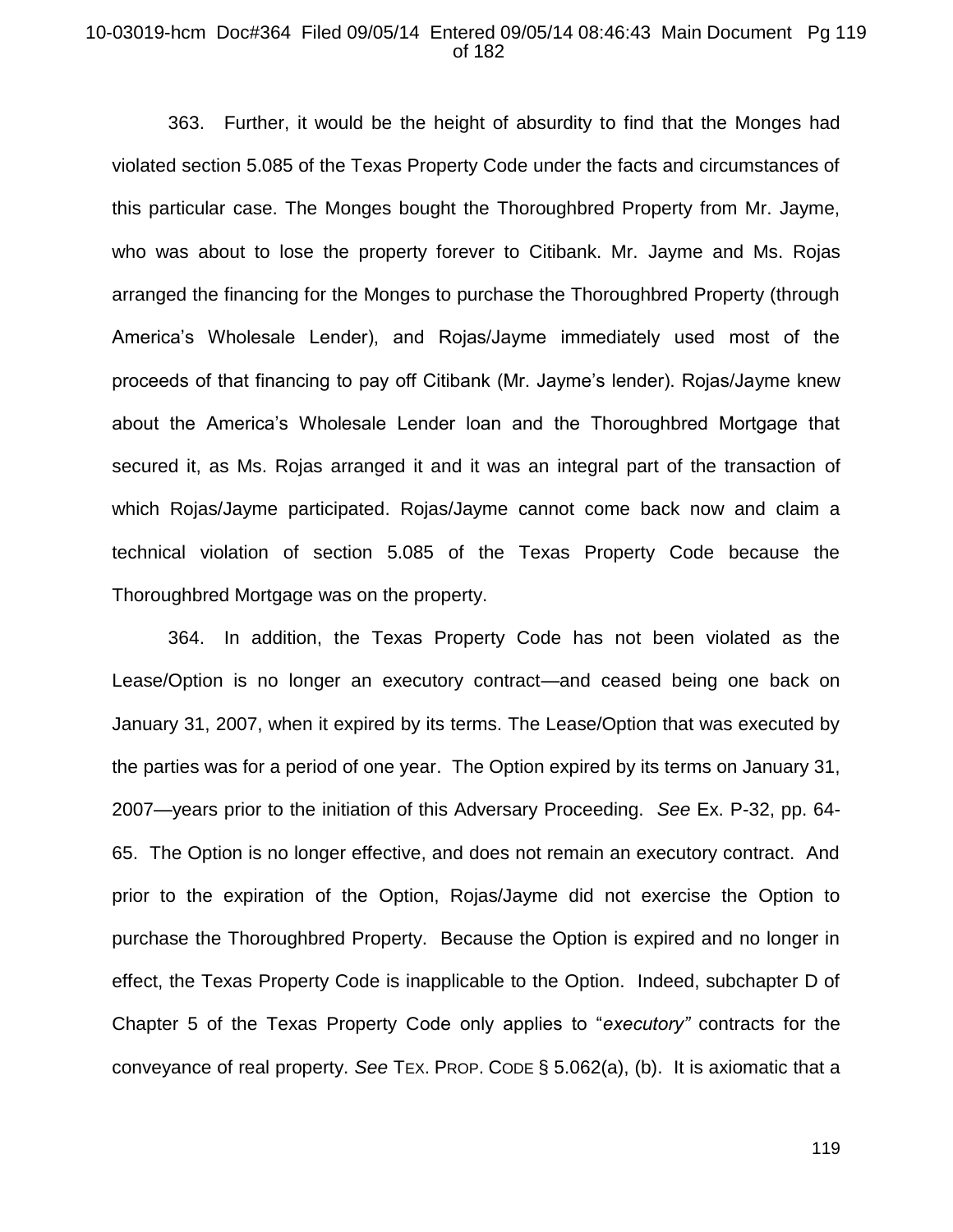#### 10-03019-hcm Doc#364 Filed 09/05/14 Entered 09/05/14 08:46:43 Main Document Pg 120 of 182

contract that has expired by its terms can no longer be considered "executory." Therefore, the Texas Property Code does not apply to the Lease/Option, as it has already expired by its terms.

365. Finally, the Texas Property Code does not apply to the Lease/Option because it is not (and never has been) an "executory contract" within the scope of the Texas Property Code. As at least one Texas court has found, a contract that provides for payment of the purchase price in full on a date certain, is not an "executory contract" under the Texas Property Code. *See Shook v. Walden*, 368 S.W.3d 604, 624-627 (Tex. App.—Austin 2012, pet. denied). Here, the Option provided just that—payment of the entire purchase price for the Thoroughbred Property (the outstanding amount of the Thoroughbred Mortgage) in full by a date certain (January 31, 2007) by Rojas/Jayme. *See* Option, Ex. P-32, p. 64, ¶(c). The Option did not contemplate the payment of the purchase price over an extended period of time (like an executory contract for deed), and thus never has been an "executory contract" under the Texas Property Code.

366. In conclusion, for any and all of these multiple and independent reasons even if the Texas Property Code applied to the Lease/Option of the Thoroughbred Property—the Monges have not violated the Texas Property Code. Accordingly, the Court concludes that all counterclaims, defenses, and relief asserted and sought by Rojas/Jayme based on the Texas Property Code must be denied.

## Deed is a Mortgage (Thoroughbred Property)

367. In their Fourth Amended Counterclaim, Rojas/Jayme assert that they did not intend the transfer of the Thoroughbred Property to the Monges as a "sale." Rather, Rojas/Jayme argue that they intended the deed conveying the Thoroughbred Property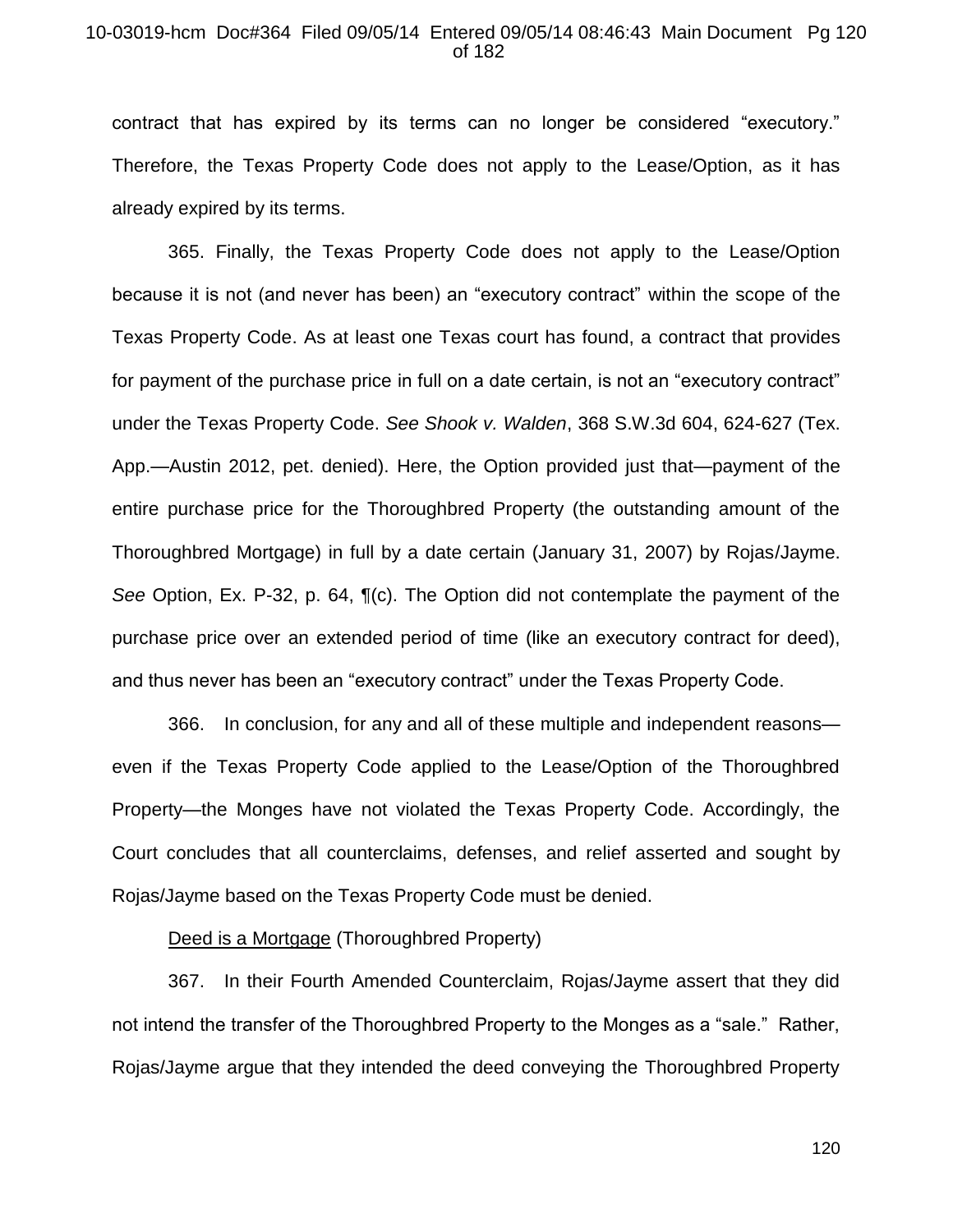#### 10-03019-hcm Doc#364 Filed 09/05/14 Entered 09/05/14 08:46:43 Main Document Pg 121 of 182

to the Monges to serve as a "mortgage" to secure Rojas/Jayme's payment of the Thoroughbred Mortgage. *See* dkt# 221, p. 5. In other words, Rojas/Jayme argue that the Thoroughbred Property deed to the Monges should be construed as a mortgage. The Court rejects these claims by Rojas/Jayme for multiple and independent reasons.

368. Rojas/Jayme rely heavily on a Texas Supreme Court case for their "deed is a mortgage" theory. *See Johnson v. Cherry*, 726 S.W.2d 4, 6 (Tex. 1987); Trial Brief, dkt# 316, pp. 11-12. Under Texas case law, where an instrument appears on its face to be a deed for the sale of property, the instrument may be construed as a mortgage in certain circumstances. Courts construe a deed as a mortgage as a type of equitable remedy when parties attempt to contract around the homestead protections provided by the Texas Constitution. *See, e.g.*, *Mansfield v. Roy*, 1999 WL 1015543, at \*3 (Tex. App.—Texarkana 1999).

369. The question of whether a written instrument is a deed or a mortgage is a question of fact. *See Johnson*, 726 S.W.2d at 6 (citing *Wilbanks v. Wilbanks*, 160 S.W.2d 607, 608 (Tex. 1960)). To determine the true nature of the written instrument, the Court should determine the intent of the parties, which may be ascertained by admitting parol evidence. *See Johnson*, 726 S.W.2d at 6. Stated differently, the Court must determine whether the parties intended the transaction to be a sale of real property, or a loan for real property. *See Johnson*, 726 S.W.2d at 6; *In re Cadengo*, 370 B.R. 681, 696 (Bankr. S.D. Tex. 2007). If a court finds that the real purpose of the transaction was to secure the payment of a debt, "and that finding is supported by probative evidence, the law will impute the existence of a debt." *Johnson*, 726 S.W.2d at 6.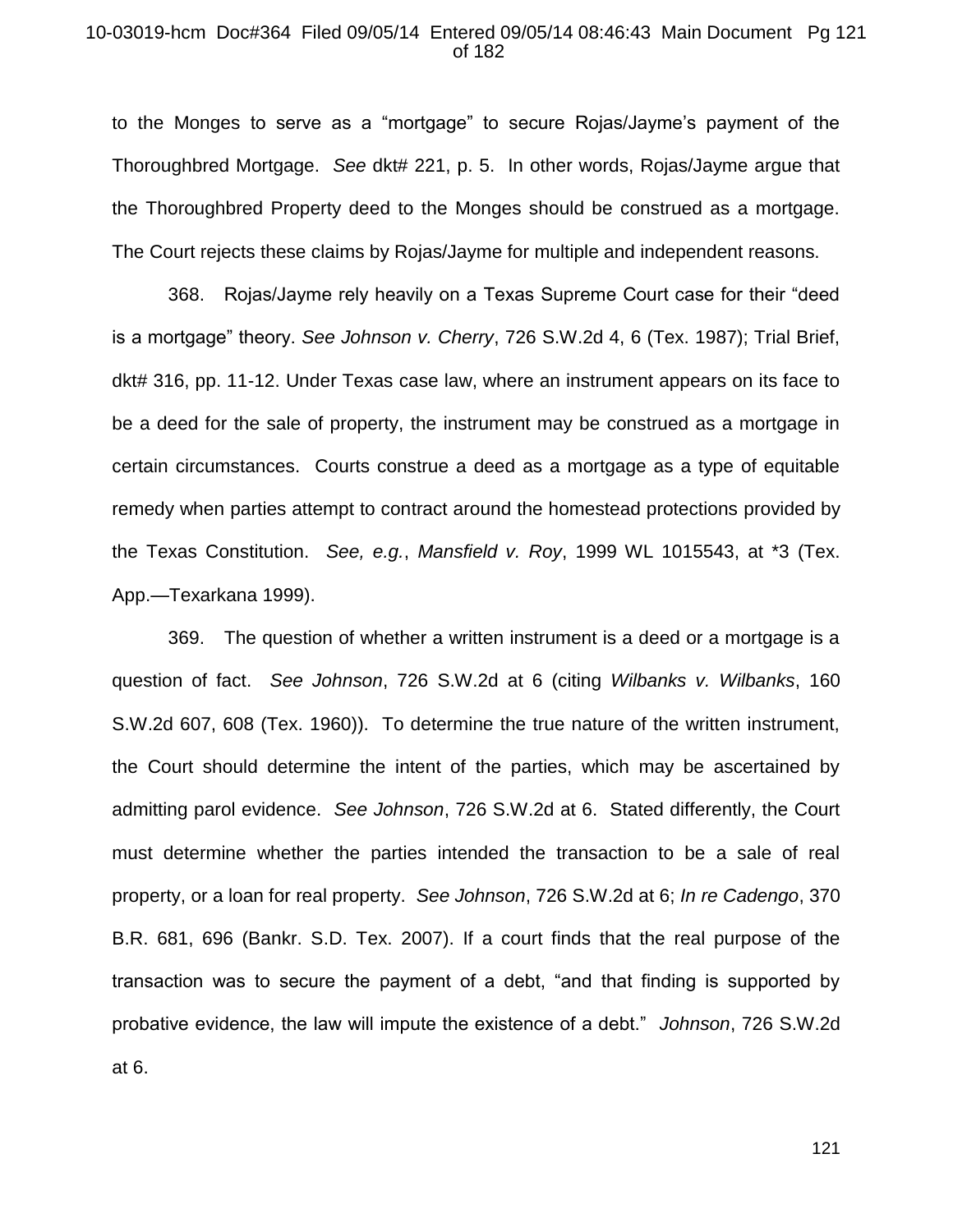#### 10-03019-hcm Doc#364 Filed 09/05/14 Entered 09/05/14 08:46:43 Main Document Pg 122 of 182

370. The Texas Supreme Court case of *Johnson v. Cherry* is one of the leading cases on this issue. In *Johnson*, the owner of real property—property that was the landowner's homestead—sued to cancel a deed given by him to a creditor. The owner argued that the deed was not actually a deed, but was security for a "loan"; thus, the "deed" was in fact a mortgage. *See Johnson*, 726 S.W.2d at 5. To support his argument, the landowner presented the following types of evidence: (1) three documents executed at the time of the transaction, including a general warranty deed, a one-year lease agreement on the land from the creditor to the landowner, and an option for the landowner to repurchase the land; (2) landowner's testimony that he understood the transaction to be a loan even though it was written as a sale; (3) the repurchase price for the land was exactly 10% more than the original purchase price, the land was worth twice as much as the alleged "sale" price, and the lease price equaled exactly 18% interest on the alleged purchase price; (4) the landowner was one week away from his original lender foreclosing on the property; and (5) the landowner told a real estate agent he was not interested in selling his property. *See Johnson*, 726 S.W.2d at 6-7.

371. Relying on this parol evidence, the Texas Supreme Court ultimately concluded that the evidence supported the jury's finding that the deed was disguised as a mortgage, despite the instrument's language that apparently conveyed the property in fee simple. *See Johnson*, 726 S.W.2d at 7. Consequently, the court imputed the debt owed by the landowner to the creditor and held that the mortgage on the property was void because it violated the homestead protections of the Texas Constitution. *See*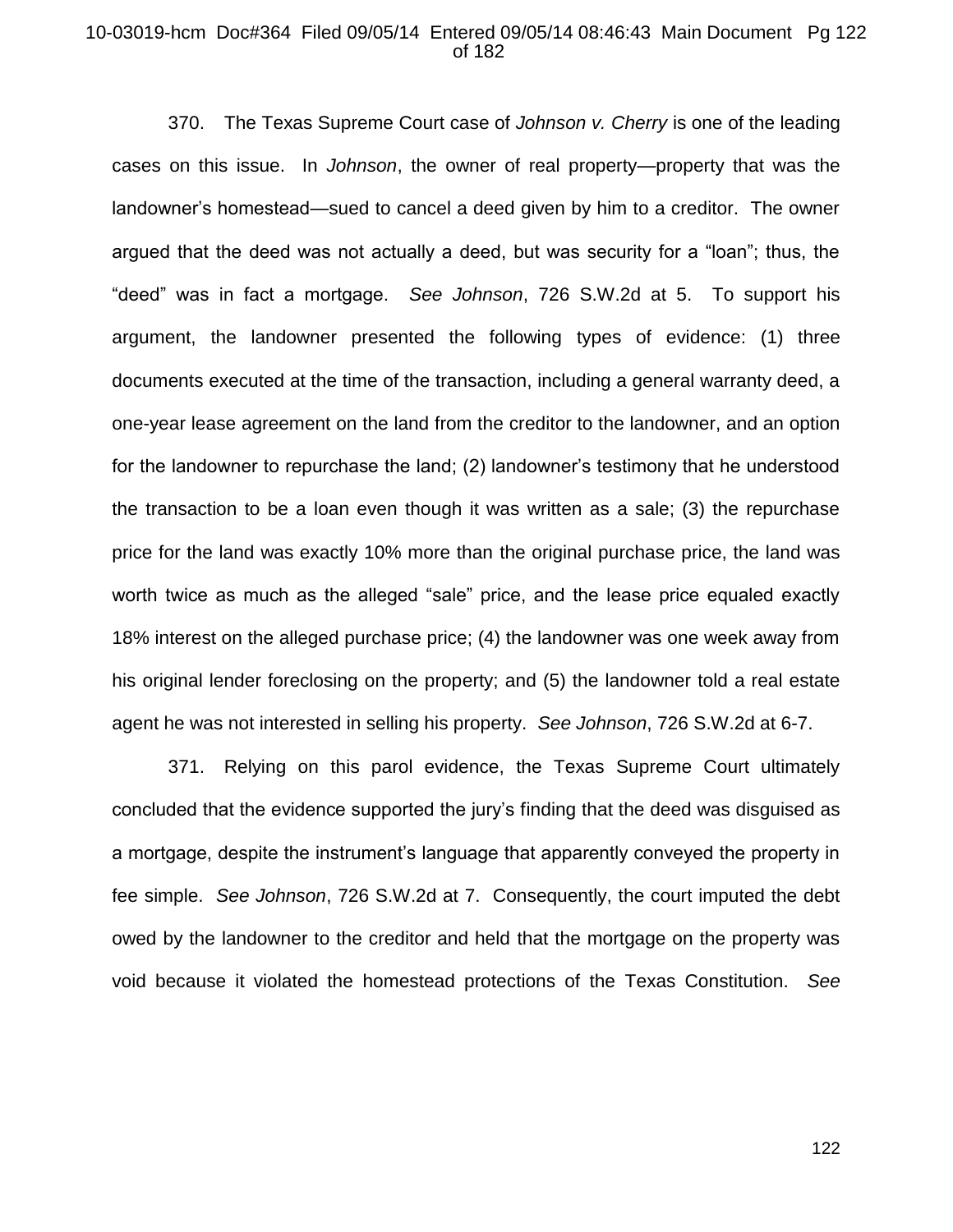## 10-03019-hcm Doc#364 Filed 09/05/14 Entered 09/05/14 08:46:43 Main Document Pg 123 of 182

*Johnson*, 726 S.W.2d at 6-7 (citing TEX. CONST. art. XVI, § 50) ("A mortgage of a homestead not expressly permitted by the [Texas] Constitution is invalid.").  $24$ 

372. Relying on the rationale established in *Johnson*, some lower courts have construed deeds as mortgages where the evidence established that the intent of the parties was to create a mortgage. *See, e.g.*, *RBS Mortgage, LLC v. Gonzalez*, 2013 WL 749730, at \*3-5 (Tex. App.—San Antonio 2013); *Alvarado v. Alvarado*, 2002 WL 1072067, at \*5 (Tex. App.—Corpus Christi 2002).

373. Here, the Court concludes that the Texas theory argued by Rojas/Jayme that the deed constitutes a mortgage ("Texas Mortgage Theory") is not applicable to the Thoroughbred Property for multiple and independent reasons.

374. First, the Thoroughbred Property is wholly located in the State of New Mexico—not Texas—and thus the Texas Mortgage Theory has no applicability to the Thoroughbred Property. *See* discussion above regarding New Mexico law (not Texas law) applying to the Thoroughbred Property.

375. Second, the deed to the Monges that Rojas/Jayme want reformed to a mortgage under their Texas Mortgage Theory—was executed with the New Mexico statutory form of deed. *See* Ex. P-2, p. 5. And the Purchase Agreement executed by the parties whereby the Monges purchased the Thoroughbred Property states that New Mexico (not Texas) law governs. *See* Ex. P-1, p. 365. Thus Texas law (and the Texas Mortgage Theory) does not apply to the Thoroughbred Property deed and purchase.

 $\overline{a}$ 

 $24$  Article XVI, section 50(a) of the Texas Constitution provides that homesteads are protected from a forced sale for the payment of a debt except in certain circumstances, including: (1) purchase money; (2) ad valorem taxes; (3) an owelty partition order or agreement; (4) a refinanced lien against the homestead; (5) a lien used for construction improvements; and (6) a credit extension. *See* TEX. CONST. art. XVI, § 50(a); *Chase Manhattan Mortgage Corp. v. Cook*, 141 S.W.3d 709, 713 (Tex. App.—Eastland 2004).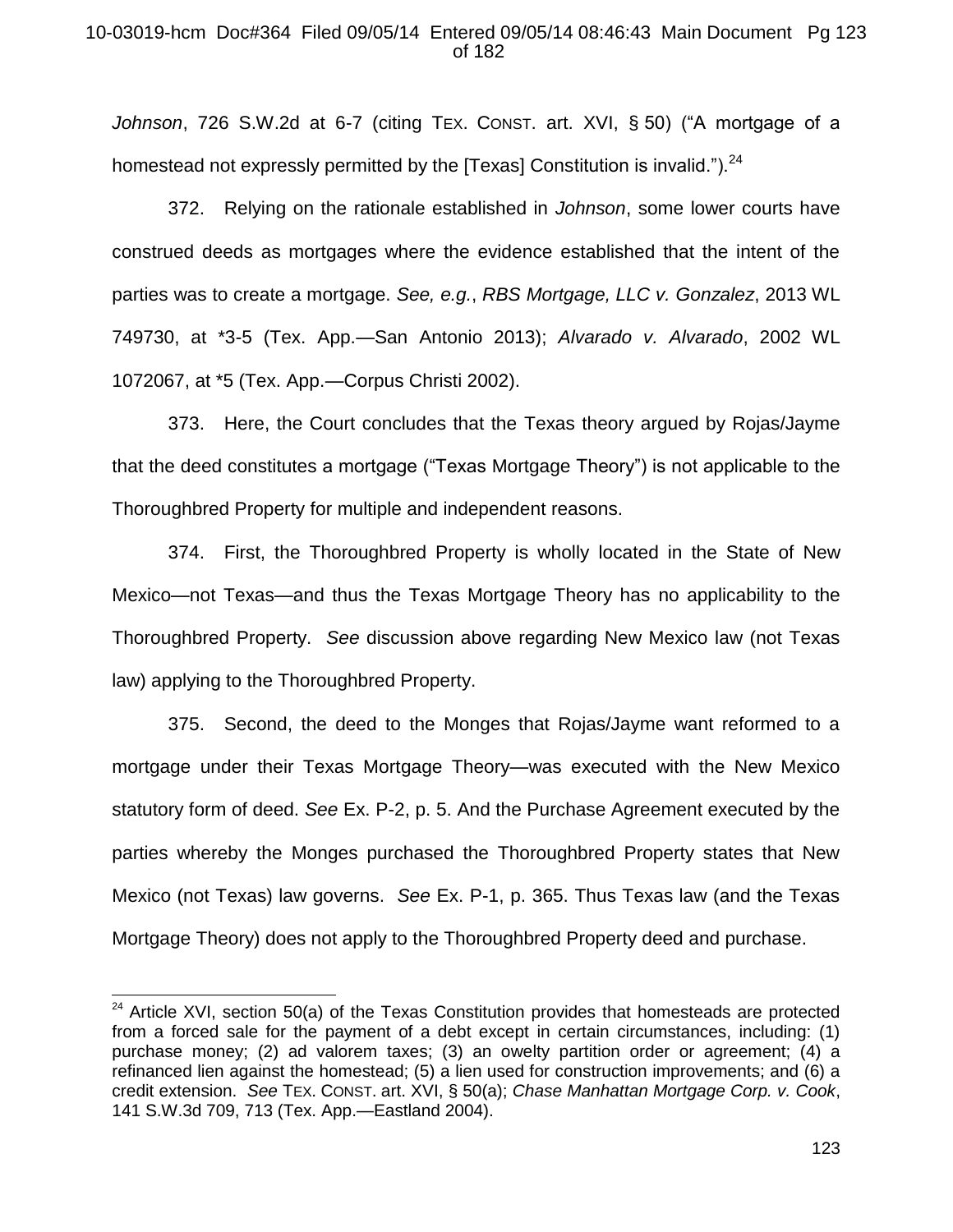## 10-03019-hcm Doc#364 Filed 09/05/14 Entered 09/05/14 08:46:43 Main Document Pg 124 of 182

376. Third, the Texas Mortgage Theory is an equitable remedy that Texas courts apply to transactions where the parties have attempted to contract around the Texas homestead protections set forth in the Texas Constitution. *See, e.g.*, *Johnson v. Cherry*, 726 S.W.2d 4, 6-7 (Tex. 1987). But the Thoroughbred Property is *not* a Texas homestead and cannot be—it is located in the State of New Mexico. Therefore, the Texas Mortgage Theory does not apply to the Thoroughbred Property because it is located in New Mexico and is not afforded the Texas homestead protections of the Texas Constitution.

377. Moreover, New Mexico apparently does not recognize a "deed is a mortgage" theory. Indeed, the Court could not locate, and Rojas/Jayme certainly did not cite, any New Mexico law to support their "deed is a mortgage" theory.

378. Fourth, Rojas/Jayme did not prove, by sufficient probative evidence believed by the Court, that they intended the Thoroughbred Property transaction to be a loan with mortgage rather than a sale under the Texas Mortgage Theory. Mr. Jayme did testify that he never wanted to sell the Thoroughbred Property, and Ms. Monge did testify that she did not want the Thoroughbred Property. However, both Mr. Jayme and Ms. Monge testified that they entered into the transaction so that Rojas/Jayme could attempt to get about \$300,000 in equity out of the Thoroughbred Property. Toward that end, the Monges purchased the Thoroughbred Property from Rojas/Jayme for the supposed market value of the Property—\$775,000. No probative evidence was provided to the Court that the Thoroughbred Property was worth more than the \$775,000 purchase price at the time. So, this is unlike the transaction in the *Johnson* case, where the property was worth almost twice as much as the sale price. *See*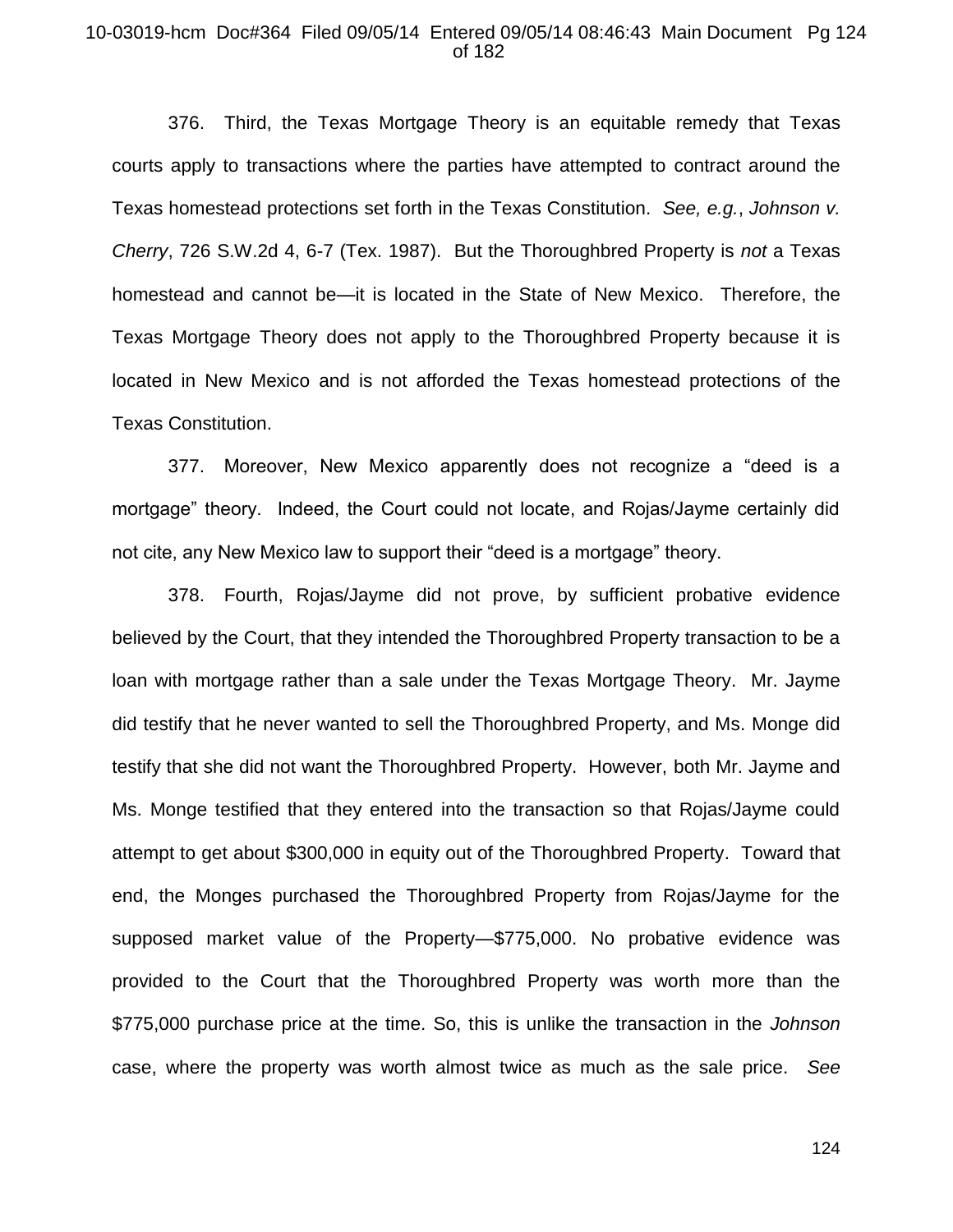## 10-03019-hcm Doc#364 Filed 09/05/14 Entered 09/05/14 08:46:43 Main Document Pg 125 of 182

*Johnson*, 276 S.W.2d at 6. Additionally, unlike the *Johnson* case, there was no evidence that the Monges charged interest or a premium on the option and the rent payments under the Lease/Option, which again evidences that the transaction was intended as a sale through deed and not a loan with a mortgage. *See* Tr. 8/5/14, pp. 68-69; *Johnson*, 276 S.W.2d at 6-7.

379. Fifth, Texas courts that apply the Texas Mortgage Theory have done so when the original landowner (in our case, Rojas/Jayme) transfers the deed to the property to a party (in our case, the Monges) in return for a loan from the party (the Monges). *See, e.g.*, *Johnson*, 726 S.W.2d at 5 (where the landowner transferred the property by deed to a creditor in exchange for \$120,000 cash and an assumption of a \$38,000 note on the property). In our case, the evidence does not show that the Monges acted as a lender. The Monges did not finance the transaction—a third party lender (America's Wholesale Lender) financed the transaction and took a mortgage on the Thoroughbred Property executed by the Monges. In other words, the Thoroughbred transaction does not look like a "loan" from the Monges to Rojas/Jayme, because the Monges did not loan Rojas/Jayme any money. Instead, the Monges borrowed money from a third party secured by a mortgage on the Thoroughbred Property—which also makes the transaction more like a sale of the property.<sup>25</sup>

380. Finally, the Texas Mortgage Theory is an "equitable remedy" that Texas courts have imposed when a transaction would otherwise violate the Texas Constitution. *See, e.g.*, *Johnson*, 276 S.W.2d at 8 (explaining that equity converts a

 $\overline{a}$ 

 $25$  Indeed, if the Court were to reform the deed to the Monges into a mortgage as requested by Rojas/Jayme, what would that do to the real third party lender (now Bank of America) that holds a real mortgage on the Thoroughbred Property? This is just another reason that the "deed is a mortgage" theory does not and cannot apply to the facts of this case.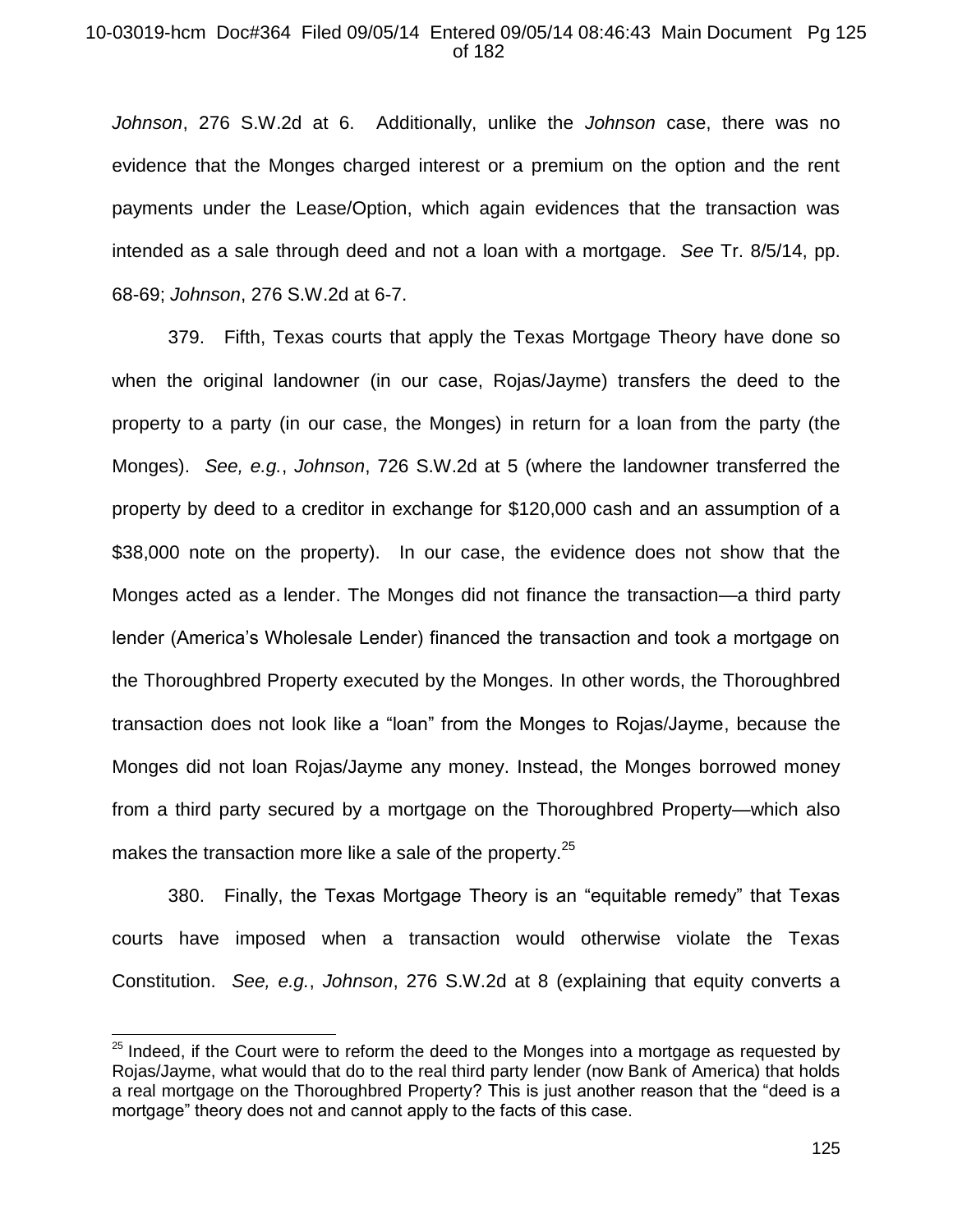#### 10-03019-hcm Doc#364 Filed 09/05/14 Entered 09/05/14 08:46:43 Main Document Pg 126 of 182

deed to a mortgage). However, Rojas/Jayme do not come to this Court with clean hands sufficient to invoke an equitable remedy with respect to the Thoroughbred Property. Put simply, in Texas, the clean hands doctrine requires that "one who seeks equity, does equity." *In re Francis*, 186 S.W.3d 534, 551 (Tex. 2006). Where the party requesting equitable relief "engaged in unlawful or inequitable conduct with regard to the issue in dispute," equitable relief is not warranted. *Francis*, 186 S.W.3d at 551.

381. Here, Rojas/Jayme have engaged in inequitable conduct with regard to the Thoroughbred Property. Rojas/Jayme defaulted under the Lease within the very first month and failed to make monthly payments on the Lease. This caused the Thoroughbred Mortgage to go into default and the Thoroughbred Property owned by the Monges to go into foreclosure proceedings, which partly contributed to the bankruptcy filing by the Monges. Rojas/Jayme then violated the automatic stay of the Bankruptcy Code. And then Rojas/Jayme stayed on the Thoroughbred Property for years after the expiration of the Lease Term, and have been living on the Thoroughbred Property for over six years for free and without making any payments. Rojas/Jayme's inequitable conduct prevents them from obtaining an equitable remedy such as reforming the deed into a mortgage under the Texas Mortgage Theory.

382. For any and all of these reasons, the Court concludes that the "deed is a mortgage" claims and defense made by Rojas/Jayme do not have merit, and must be denied.

#### Resulting or Constructive Trust (Thoroughbred Property)

383. Next, Rojas/Jayme claim that the Monges hold title to the Thoroughbred Property in a "resulting" or "constructive trust" for the benefit of Rojas/Jayme.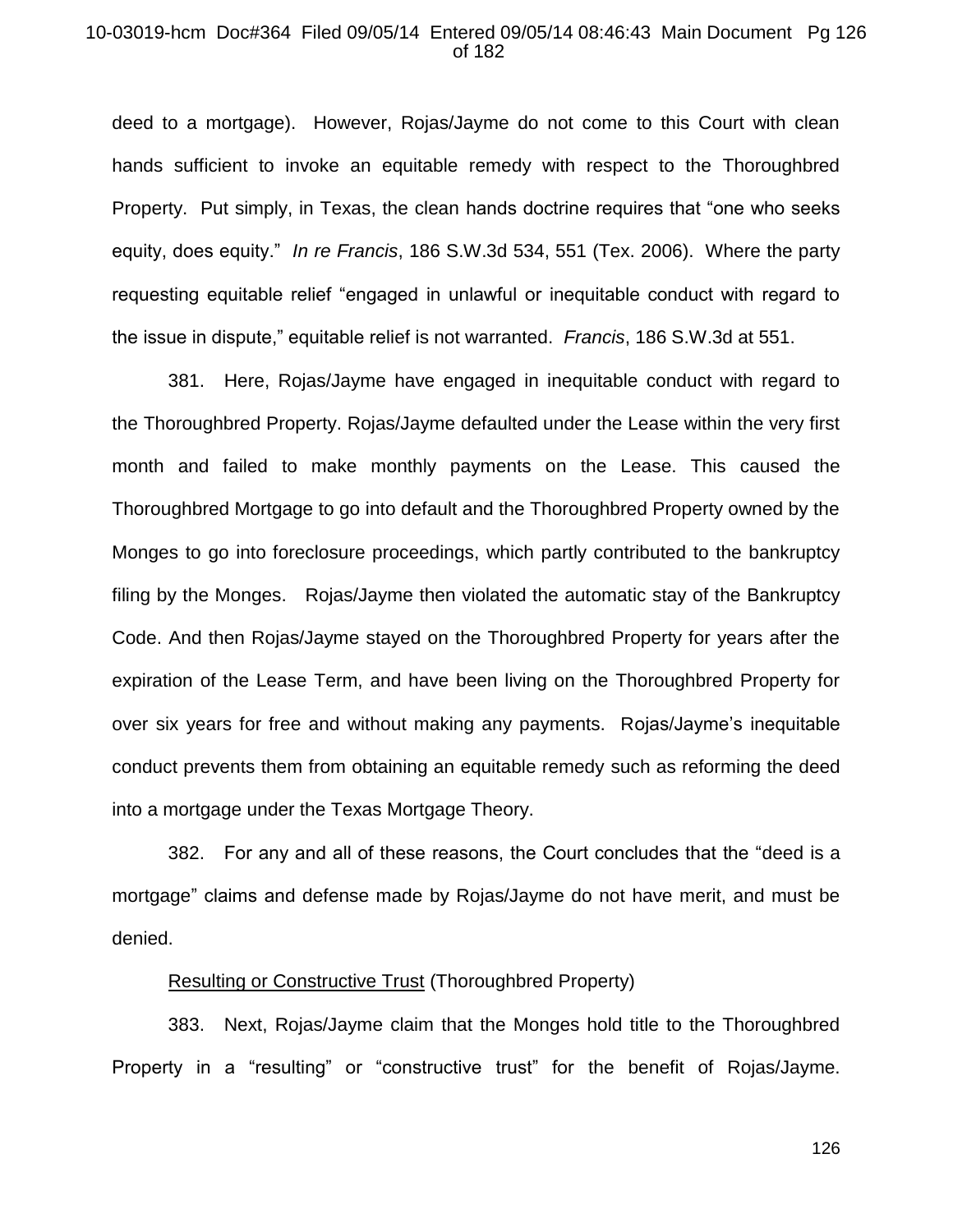## 10-03019-hcm Doc#364 Filed 09/05/14 Entered 09/05/14 08:46:43 Main Document Pg 127 of 182

Rojas/Jayme point to the fact that they continue to occupy the Thoroughbred Property and that they made payments on the Thoroughbred Mortgage, as support for this argument that the Monges hold title to the Thoroughbred Property in trust for their benefit. The Court rejects these claims by Rojas/Jayme for multiple and independent reasons.

384. Rojas/Jayme did not meet their burden of proof with respect to the imposition of a "resulting trust" on the Thoroughbred Property. A resulting trust is an equitable remedy primarily involving consideration. *See Troxel v. Bishop*, 201 S.W.3d 290, 298 (Tex. App.—Dallas 2006, no pet.). When title to a property is conveyed to one person but the purchase price of the property is paid by another, a resulting trust can arise by operation of law. *See Troxel*, 201 S.W.3d at 298. However, the law is generally "suspicious of resulting trusts, and consequently a heavy burden of proof is placed on the party attempting to establish the existence" of a resulting trust. *See Troxel*, 201 S.W.3d at 298 (supporting citations omitted).

385. The Court concludes that a "resulting trust" theory does not apply in this case for multiple and independent reasons.

386. First, Rojas/Jayme did not pay the purchase price (the consideration) for the purchase of the Thoroughbred Property. The Monges obtained a substantial mortgage loan from America's Wholesale Lender—which was taken out in the Monges' name and personally obligated the Monges (not Rojas/Jayme)—on the Thoroughbred Property to finance the purchase of the Property. While Rojas/Jayme did arrange for a loan of about \$78,000 by Mr. Abraham (the Abraham Loan) to fund the down payment for the purchase of the Thoroughbred Property on behalf of the Monges, this loan was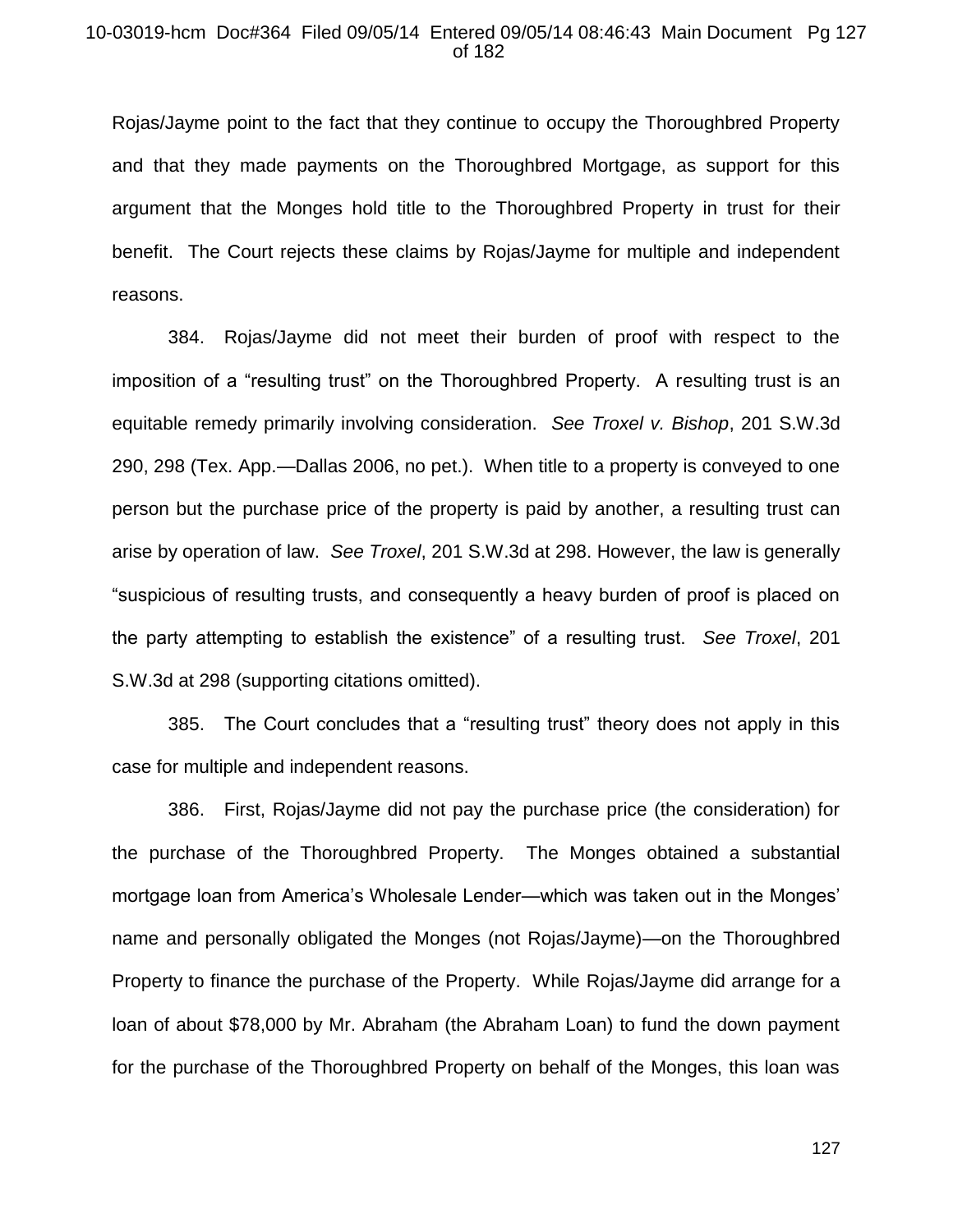## 10-03019-hcm Doc#364 Filed 09/05/14 Entered 09/05/14 08:46:43 Main Document Pg 128 of 182

repaid to Mr. Abraham at closing.<sup>26</sup> Thus, Rojas/Jayme did not contribute much (if any) funds toward the Monges' initial purchase of the Thoroughbred Property.

387. The Court recognizes that under the Lease, Rojas/Jayme were to make rent payments in the amount of the Monges monthly mortgage payment on the Thoroughbred Property, but Rojas/Jayme made very few of the payments as set forth in the above Findings of Fact. And the Court recognizes that under the Option, Rojas/Jayme could purchase the Thoroughbred Property back from the Monges by paying the outstanding balance of the mortgage, but Rojas/Jayme did not exercise the Option, did not pay the outstanding balance of the mortgage, and did not demonstrate any financial ability to do so. Thus, the "consideration" paid by Rojas/Jayme necessary to impose a "resulting trust" is woefully lacking, and Rojas/Jayme did not meet their heavy burden of proof to establish a resulting trust.

388. Second, Rojas/Jayme did not meet their heavy burden of proof and did not establish that the Monges (as grantees) intended to hold title to the Thoroughbred Property for the benefit of Rojas/Jayme as the true owner, another requirement to impose a resulting trust. *See Troxel*, 201 S.W.3d at 298 (supporting citation omitted).

389. Third, Rojas/Jayme rely upon Texas law to impose their resulting trust remedy. For the reasons already set forth by the Court above, Texas law does not apply to the Thoroughbred Property, as it is wholly located in the State of New Mexico.

390. Finally, imposition of a resulting trust is an "equitable remedy." *See Troxel*, 201 S.W.3d at 298 (supporting citation omitted). For the reasons already set forth by

 $\overline{a}$ 

 $26$  This \$78,000 is mentioned by Rojas/Jayme in their Trial Brief as a "down payment," and Rojas/Jayme state that Plaintiffs (the Monges) had no obligation to repay this amount to Defendants (Rojas/Jayme). *See* Trial Brief, dkt# 316, p. 3.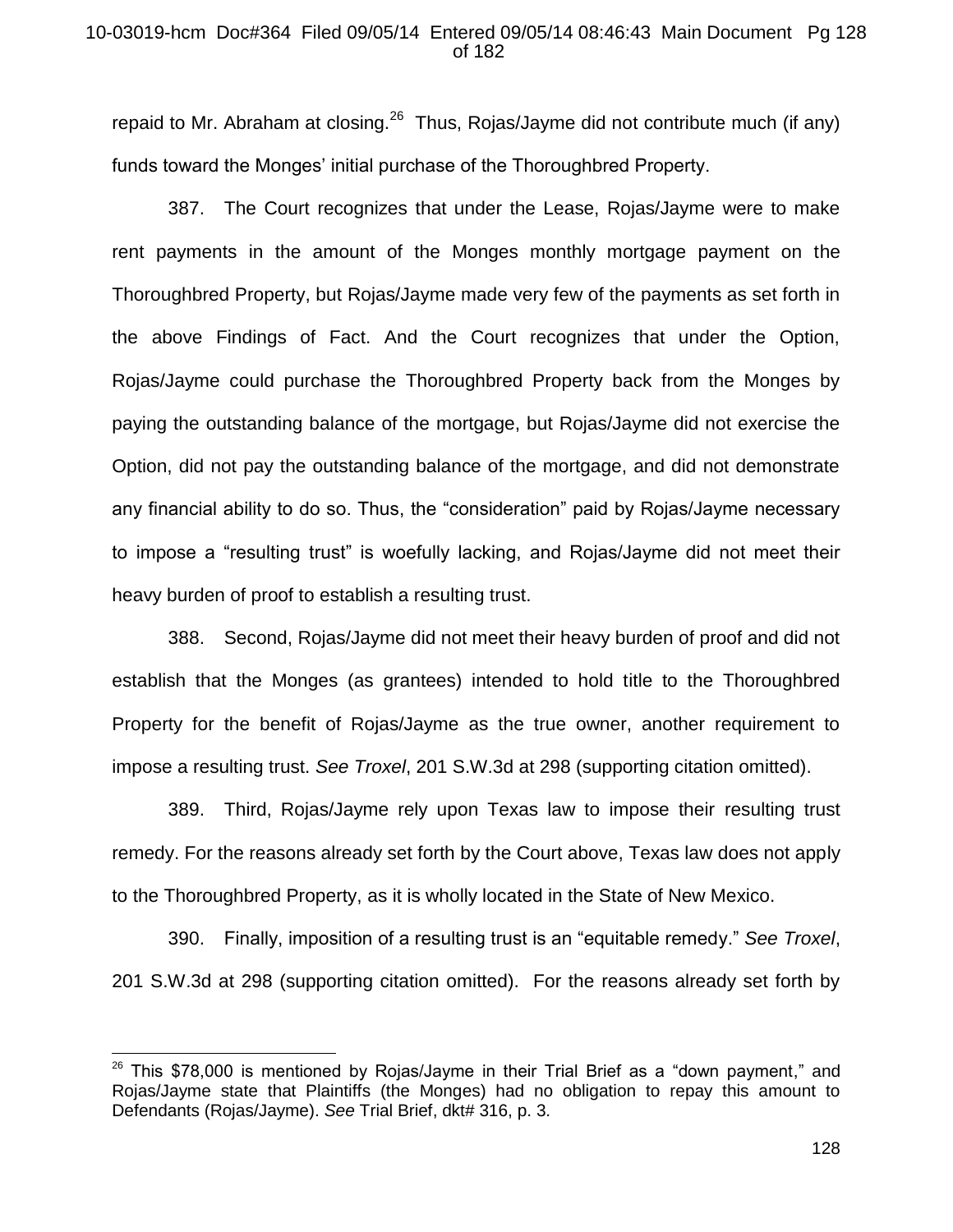#### 10-03019-hcm Doc#364 Filed 09/05/14 Entered 09/05/14 08:46:43 Main Document Pg 129 of 182

the Court above, Rojas/Jayme do not have clean hands and cannot invoke an equitable remedy like a "resulting trust" with respect to the Thoroughbred Property.

391. The Court next moves to the "constructive trust" claim made by Rojas/Jayme with regard to the Thoroughbred Property. Under Texas law, a constructive trust is also a type of equitable remedy, designed to prevent unjust enrichment. *See, e.g., Hubbard v. Shankle*, 138 S.W.3d 474, 485 (Tex. App.—Fort Worth 2004, pet. denied). To establish that a constructive trust exists, the proponent (here Rojas/Jayme) must prove the following elements (1) breach of a special trust, fiduciary relationship, or actual fraud; (2) unjust enrichment of the wrongdoer; and (3) tracing to an identifiable res. *See Hubbard*, 138 S.W.3d at 485 (citing *Mowbray v. Avery*, 76 S.W.3d 663, 681 n.27 (Tex. App.—Corpus Christi 2002, pet. denied)). The proponent of a constructive trust (here Rojas/Jayme) must "strictly" prove the elements necessary to establish a constructive trust, and whether a constructive trust should be imposed is within the discretion of the trial court. *See Hubbard*, 138 S.W.3d at 485 (supporting citations omitted).

392. The Court concludes for multiple and independent reasons that a "constructive trust" in favor of Rojas/Jayme cannot be imposed on the Thoroughbred Property.

393. First, Rojas/Jayme did not present sufficient evidence establishing that the Monges owed or breached a special trust or fiduciary relationship to Rojas/Jayme, nor did they established that the Monges committed actual fraud. These are essential elements of a constructive trust claim, which Rojas/Jayme did not strictly prove.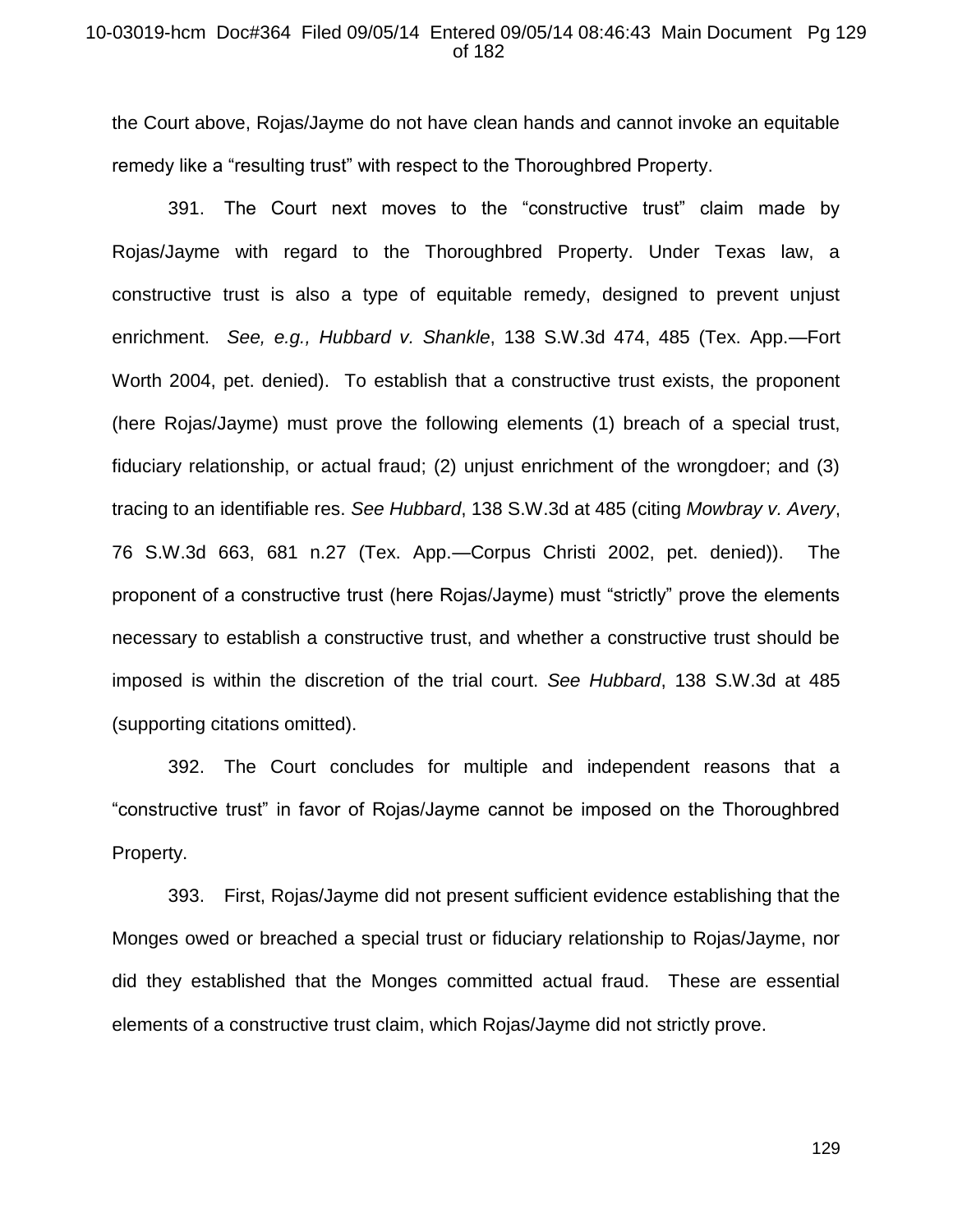#### 10-03019-hcm Doc#364 Filed 09/05/14 Entered 09/05/14 08:46:43 Main Document Pg 130 of 182

394. Second, the evidence did not establish that the Monges have been unjustly enriched; in fact, the opposite is true. The Monges made more payments on the Thoroughbred Property and Mortgage than Rojas/Jayme made. *See* Findings of Fact above. And the Monges are obligated on a loan obtained to finance their purchase of the Thoroughbred Property—which has an outstanding balance of some \$1 million. *See* Findings of Fact above. Finally, Rojas/Jayme (not the Monges) have been in possession and control of the Thoroughbred Property for years, but Rojas/Jayme have not made any payments to the Monges on the property in over six years. Rojas/Jayme did not prove that the Monges have been unjustly enriched, another necessary element for imposition of a constructive trust.

395. Third, Rojas/Jayme rely upon Texas law to impose their constructive trust remedy. For the reasons already set forth by the Court above, Texas law does not apply to the Thoroughbred Property, as it is wholly located in the State of New Mexico.

396. Finally, imposition of a constructive trust is an "equitable remedy" that may be imposed in the discretion of the trial court. *See Hubbard*, 138 S.W.3d at 485 (supporting citations omitted). For the reasons already set forth by the Court above, Rojas/Jayme do not have clean hands and cannot invoke an equitable remedy like a "constructive trust" with respect to the Thoroughbred Property. And the Court in its discretion will not impose a "constructive trust" on the Thoroughbred Property based on the facts and circumstances of this case, which include a third party lender that has a mortgage on the Thoroughbred Property and inequitable conduct by Rojas/Jayme.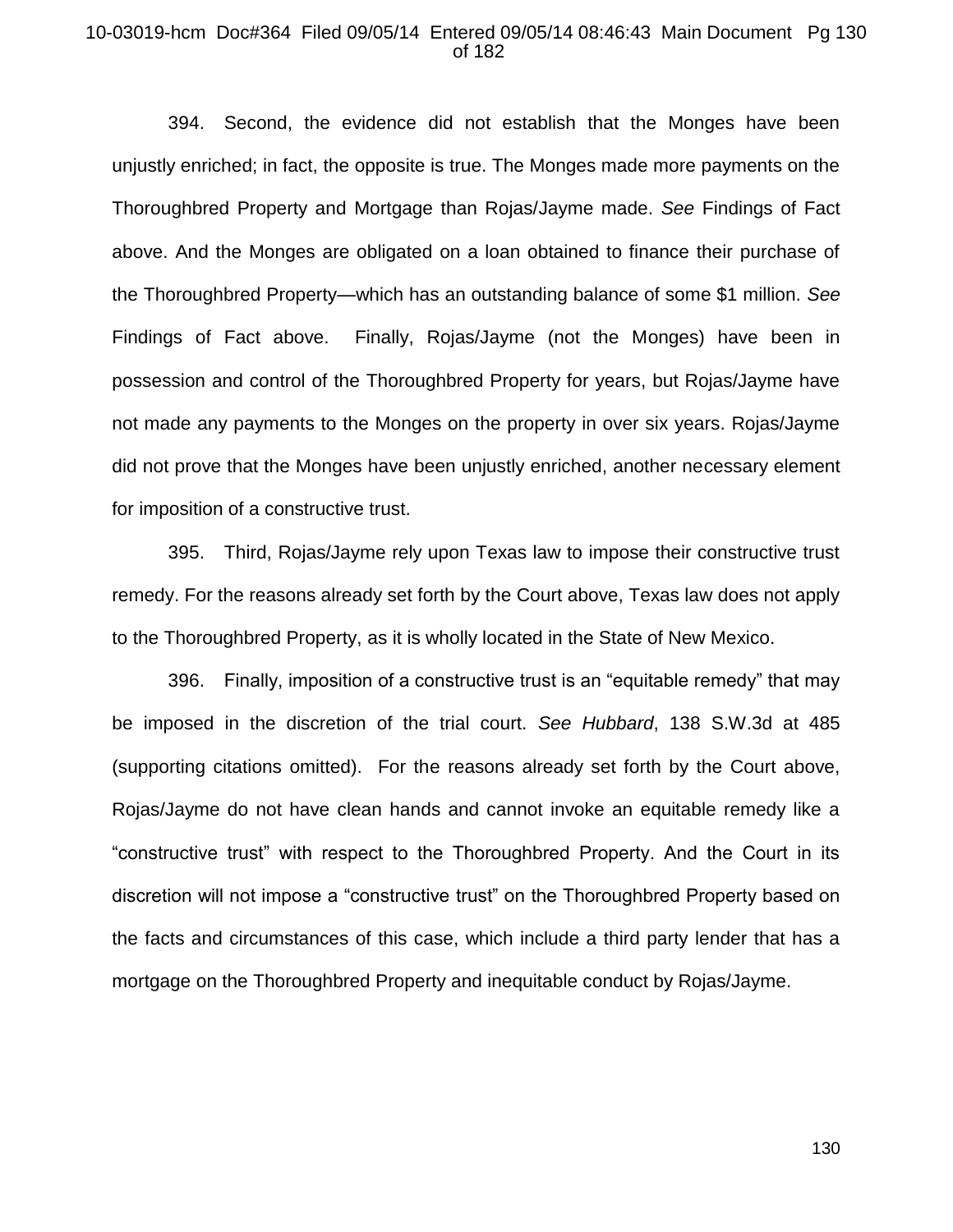#### 10-03019-hcm Doc#364 Filed 09/05/14 Entered 09/05/14 08:46:43 Main Document Pg 131 of 182

397. For any and all of these reasons, the Court concludes that the claims made by Rojas/Jayme for imposition of a "resulting trust" and "constructive trust" on the Thoroughbred Property must be denied.

# Right to Possession—Section 365(i) of the Bankruptcy Code (Thoroughbred Property)

398. As a defense, Rojas/Jayme have attempted to invoke the provisions of section 365(i) of the Bankruptcy Code, arguing that under this statute they have the right to remain in possession of the Thoroughbred Property. In short, the Court concludes that section 365(i) has no applicability to the Thoroughbred Property.

399. In general, section 365(i) of the Bankruptcy Code provides that if a debtor in bankruptcy (here the Monges) rejects an "executory contract" for the sale of real property, the purchaser of the property (here Rojas/Jayme) may elect to remain in possession of such real property or treat the contract as terminated. *See* 11 U.S.C. § 365(i)(1). If a purchaser (here Rojas/Jayme) elects to remain in possession of the real property, the purchaser must continue to make all payments due under such contract. *See* 11 U.S.C. § 365(i)(2)(A).

400. Here, the Option of Rojas/Jayme to purchase the Thoroughbred Property is not an "executory contract" under section 365 of the Bankruptcy Code for the simple reason that the Option had expired long before the Monges filed bankruptcy.

401. The Option of Rojas/Jayme to purchase the Thoroughbred Property expired by its terms on January 31, 2007, and Rojas/Jayme did not exercise such Option before it expired. *See* Option, Ex. P-32, p. 64, ¶(a); Findings of Fact above. The Monges filed bankruptcy in April 2009—well after the Option expired by its terms.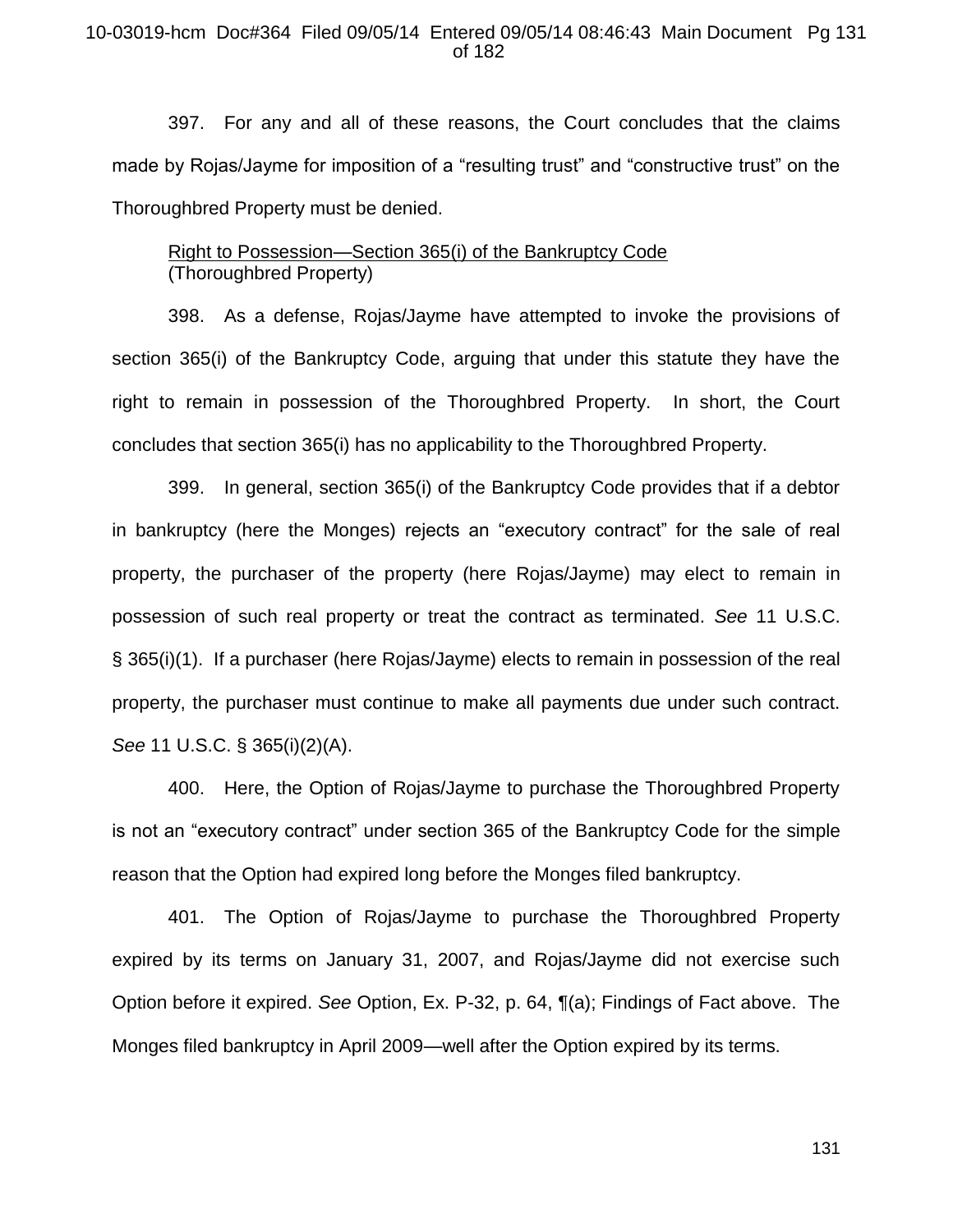## 10-03019-hcm Doc#364 Filed 09/05/14 Entered 09/05/14 08:46:43 Main Document Pg 132 of 182

402. Thus, the Court concludes that the Option was not an "executory contract" to purchase real property at the time the Monges filed bankruptcy—rendering section 365(i) of the Bankruptcy Code inapplicable. *See, e.g.*, *In re Murexco Petroleum, Inc.,* 15 F.3d 60, 63 (5th Cir. 1994) (explaining that whether a contract is still "executory" and governed by the executory contract rules of section 365 is determined as of the date of the debtor's filing of its bankruptcy petition); *In re e2 Commc'ns, Inc.,* 354 B.R. 368, 402 (Bankr. N.D. Tex. 2006) (supporting citations omitted) (noting that an executory contract under section 365 is a contract where performance remains due on both sides, and whether a contract is still executory is determined as of the date of the debtor's bankruptcy filing); *In re CG Realty Invs. Inc.,* 79 B.R. 249, 253 (Bankr. E.D. Pa. 1987) (holding that when an option to purchase real property had expired by its terms, the option could not be enforced and purchaser had no right to remain in possession of property under section 365(i) of Bankruptcy Code).<sup>27</sup>

403. Even if somehow the Option to purchase the Thoroughbred Property could be considered an "executory contract" under section 365(i), Rojas/Jayme cannot remain in possession of the Thoroughbred Property anyway. This is because Rojas/Jayme (purchaser) have failed to make all the payments due under the Option and accompanying Lease. *See* 11 U.S.C. § 365(i)(2)(A) ("if such purchaser remains in possession . . . such purchaser shall continue to make all payments due under such contract"). Rojas/Jayme have not made the purchase price payment due under the Option, have not made any payments on the Lease since April 2008 (for more than six

 $\overline{a}$ 

<sup>27</sup> *See also generally, In re Escarpment Entities L.P.*, 423 Fed. Appx. 462, 465-66 (5th Cir. 2011) (unpublished) (holding that failure to timely exercise the right to purchase real property within the time period provided by contract renders the contract unenforceable under section 365 of the Bankruptcy Code).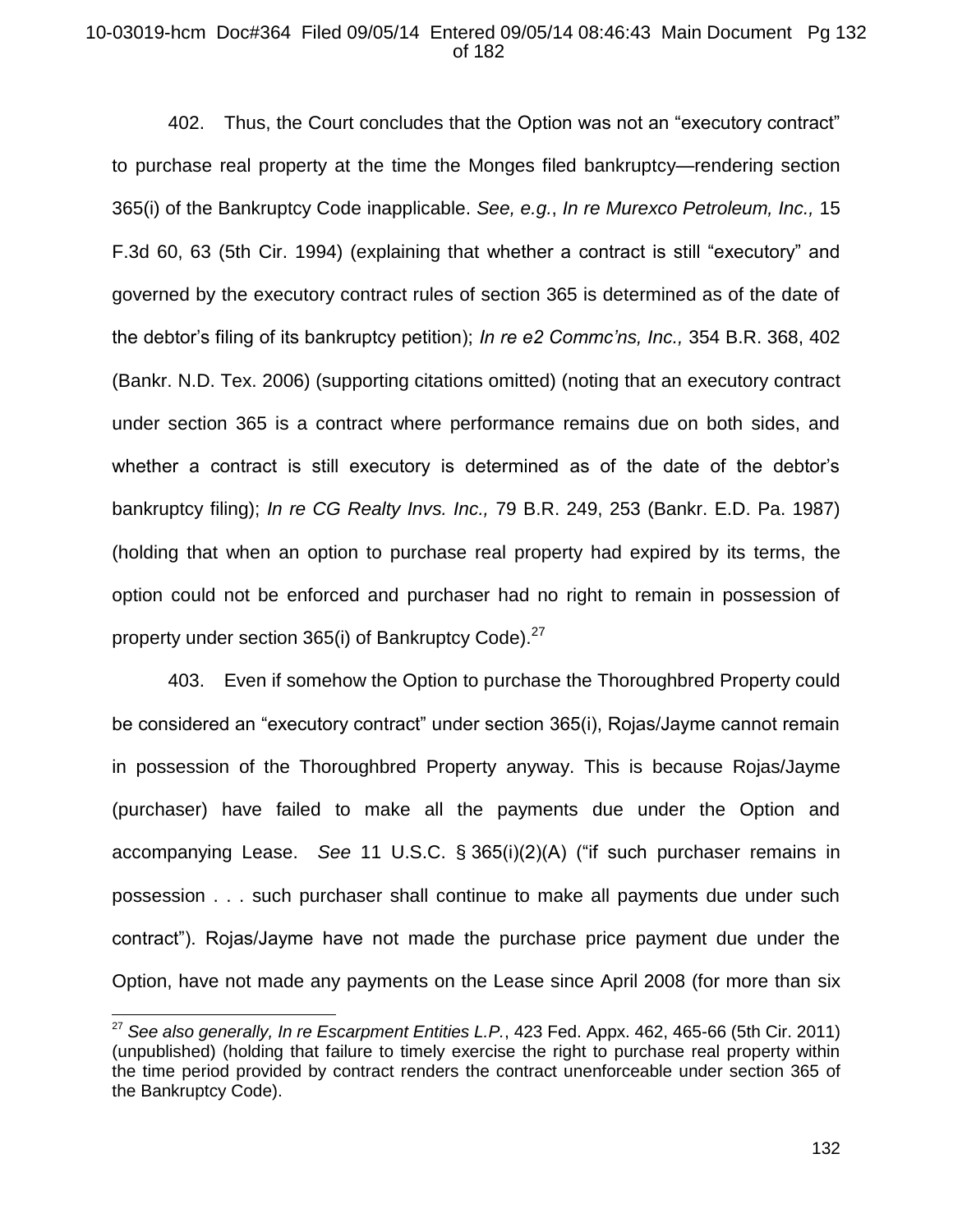years), are in serious monetary default, and did not show any financial ability to pay the purchase price required under the Option or cure the monetary defaults. *See* Findings of Fact set forth above.

404. For any and all of these reasons, the Court concludes that Rojas/Jayme have no right to remain in possession of the Thoroughbred Property under section 365(i) of the Bankruptcy Code.

Conclusion-Rojas/Jayme Counterclaims and Defenses (Thoroughbred Property)

405. In conclusion, the Court finds that all counterclaims and defenses asserted by Rojas/Jayme with respect to the Thoroughbred Property should be denied.

406. Rojas/Jayme may allege a few other related counterclaims and affirmative defenses with respect to the Thoroughbred Property in their Fourth Amended Counterclaim (dkt# 221) and last Amended Answer (dkt# 147), which are difficult for the Court to decipher. But since any such additional affirmative claims and affirmative defenses were not included in Rojas/Jayme proposed findings of fact and conclusions of law or their Trial Brief, any other counterclaims and affirmative defenses are deemed waived.<sup>28</sup> The Court also concludes that any and all other counterclaims and affirmative defenses by Rojas/Jayme relating to the Thoroughbred Property should be denied on the merits.

## **Conclusion—Thoroughbred Property**

 $\overline{a}$ 

407. In sum, the Court concludes that the Monges are the rightful legal owners of the Thoroughbred Property and are entitled to possession of the Thoroughbred Property. The Monges are entitled to turnover of the Thoroughbred Property from

<sup>28</sup> *See* Rojas/Jayme Proposed Findings of Fact and Conclusions of Law (dkt# 246); Trial Brief (dkt# 316); Orders of the Court (dkt# 246,  $\P$ 4; dkt# 274,  $\P$ 2) and discussion above by the Court in Procedural Background section.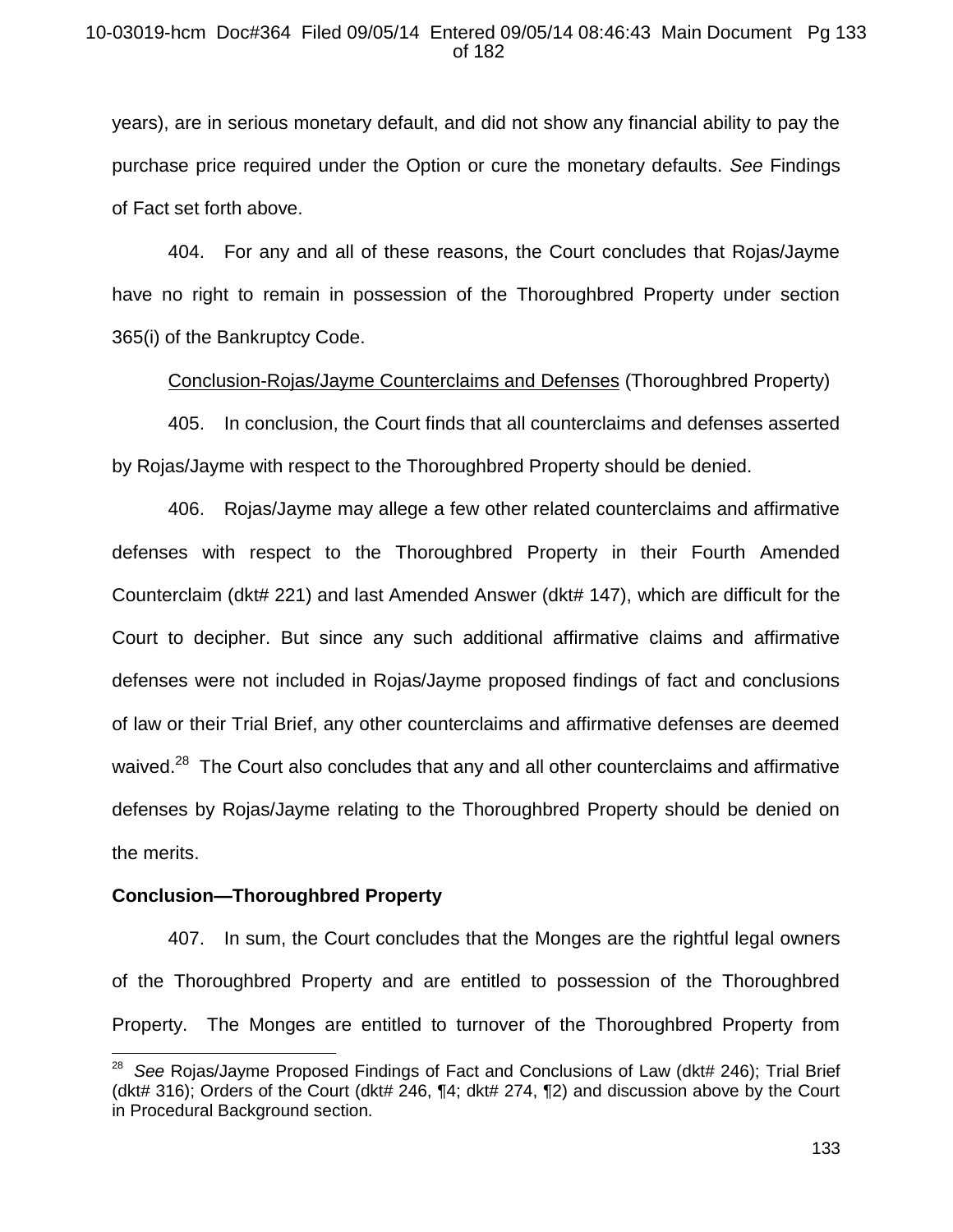## 10-03019-hcm Doc#364 Filed 09/05/14 Entered 09/05/14 08:46:43 Main Document Pg 134 of 182

Rojas/Jayme. The Monges are entitled to recover damages from Rojas/Jayme for breach of contract and violation of the automatic stay in the total amount of: (1) **\$712,178** in actual damages, plus actual damages in the amount of **\$7,992** per month accruing post-trial from September 2014 until the date of entry of Final Judgment requiring Rojas/Jayme to turnover possession of the Thoroughbred Property to the Monges; and (2) **\$240,238** in attorneys' fees and expenses.

408. All of Rojas/Jayme's counterclaims and defenses with regard to the Thoroughbred Property are denied. Any and all other relief sought by any party relating to the Thoroughbred Property transactions are denied.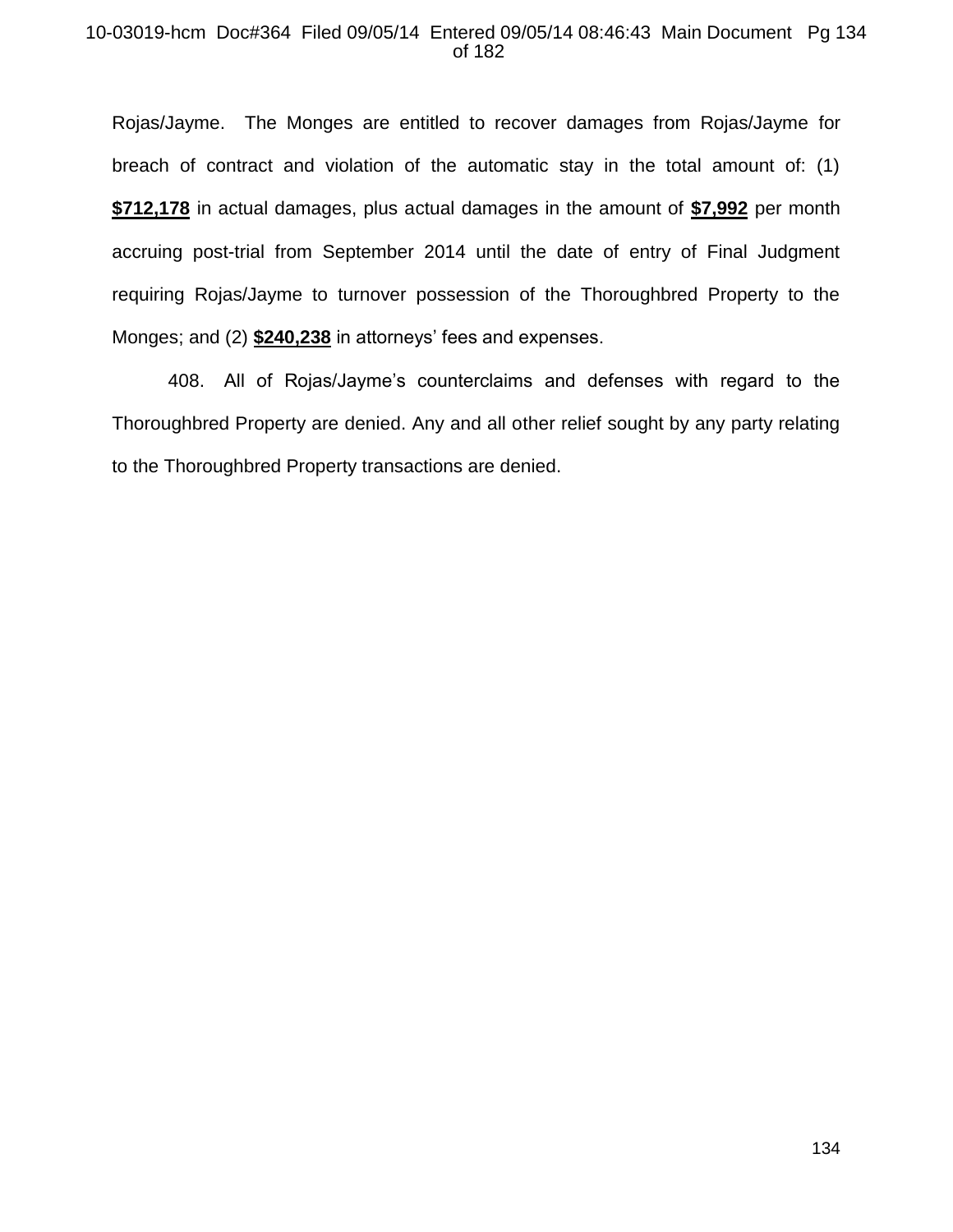# **COUNTRY COVE SUBDIVISION**

409. Next, the Court will set forth its conclusions of law with respect to the causes of action, counterclaims, and defenses of the parties with respect to the Country Cove Subdivision<sup>29</sup> and related transactions to the extent necessary.

# **Monges Claims (Country Cove Subdivision)**

Breach of Contract (Country Cove Subdivision)

410. In their Second Amended Complaint, the Monges allege that they agreed upon the material terms of a contract with Rojas/Jayme concerning the Country Cove Subdivision, and that Rojas/Jayme breached the contract (dkt# 58).

411. According to the Monges, a claim for a breach of contract requires a showing of the following elements: (1) the existence of a valid agreement between the parties; (2) plaintiffs are the proper party to sue; (3) defendants breached the contract; and (4) the breach resulted in damages to plaintiffs. *See* Monges' Post-Trial Brief (dkt# 354), pp. 86-87; *Winchek v. Am. Express Travel Related Servs.*, 232 S.W.3d 197, 202

(Tex. App.—Houston [1st Dist.] 2007, no pet.).

412. The Court concludes that the Monges failed to meet their burden of proof, by a preponderance of evidence believed by the Court, with respect to the first element of a breach of contract claim—i.e., the existence of a valid agreement between the

l  $29$  Although the Country Cove Subdivision is real estate located in New Mexico, few (if any) of the claims asserted by the parties relate directly to such real estate. This is unlike the claims of the parties with respect to the Thoroughbred Property—which largely revolved around conveyances of and title to New Mexico real estate (the Thoroughbred Property) by lease, option, deeds, and mortgages. And the Country Cove Subdivision was owned by Monroj, a Texas corporation formed by the parties under the laws of the State of Texas. Further, none of the parties have pled or suggested that New Mexico law applies to any claims relating to Country Cove Subdivision (unlike the Thoroughbred Property); instead, the parties have asserted claims regarding the Country Cove Subdivision based on Texas law. Given all this, the Court will use Texas law in analyzing the claims made by the parties with respect to the Country Cove Subdivision.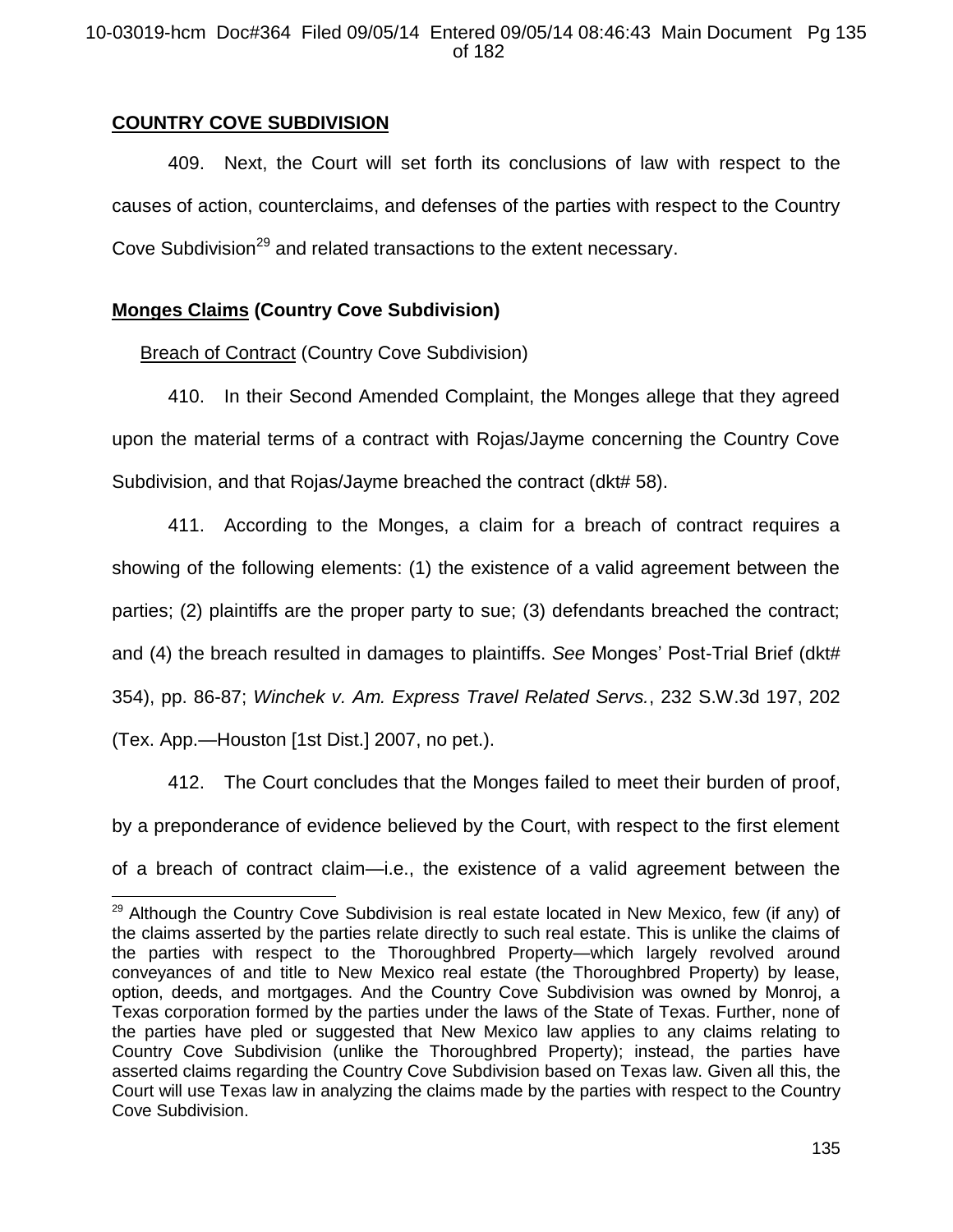#### 10-03019-hcm Doc#364 Filed 09/05/14 Entered 09/05/14 08:46:43 Main Document Pg 136 of 182

Monges and Rojas/Jayme regarding the acquisition and development of the Country Cove Subdivision. The Court also concludes that the Monges failed to meet their burden of proof, by a preponderance of evidence believed by the Court, with respect to another essential element of a breach of contract claim—that there was a meeting of the minds on the material terms of any agreement. *See, e.g.*, *Potcinske v. McDonald Prop. Invs., Ltd.*, 245 S.W. 3d 526, 529-30 (Tex. App.—Houston [1st Dist.] 2007, no pet.) (defining a meeting of the minds as a mutual understanding and mutual assent to the agreement and essential terms of the contract). For a contract to be legally binding, a contract must be sufficiently definite in its terms so that a court can understand what the promisor undertook. The material terms of a contract must be agreed upon before the court can enforce a contract and find that the contract has been breached. *See, e.g.*, *T.O. Stanley Boot Co. v. Bank of El Paso*, 847 S.W. 2d 218, 221 (Tex. 1992).

413. Here, although the Monges and Rojas/Jayme testified extensively about their anger and frustration with each other regarding the acquisition and attempted development of the Country Cove Subdivision, the testimony of the parties and the documents identified at trial failed to prove to the Court what the actual terms of their agreement were with respect to the Country Cove Subdivision. The parties never reduced their alleged agreements to writing with respect to their respective responsibilities and duties with respect to Country Cove Subdivision project. And the respective testimony from Ms. Rojas, Mr. Jayme, and the Monges regarding any alleged agreement on the Country Cove Subdivision was inconsistent, incomprehensible, and lacked credibility. *See* Findings of Fact above.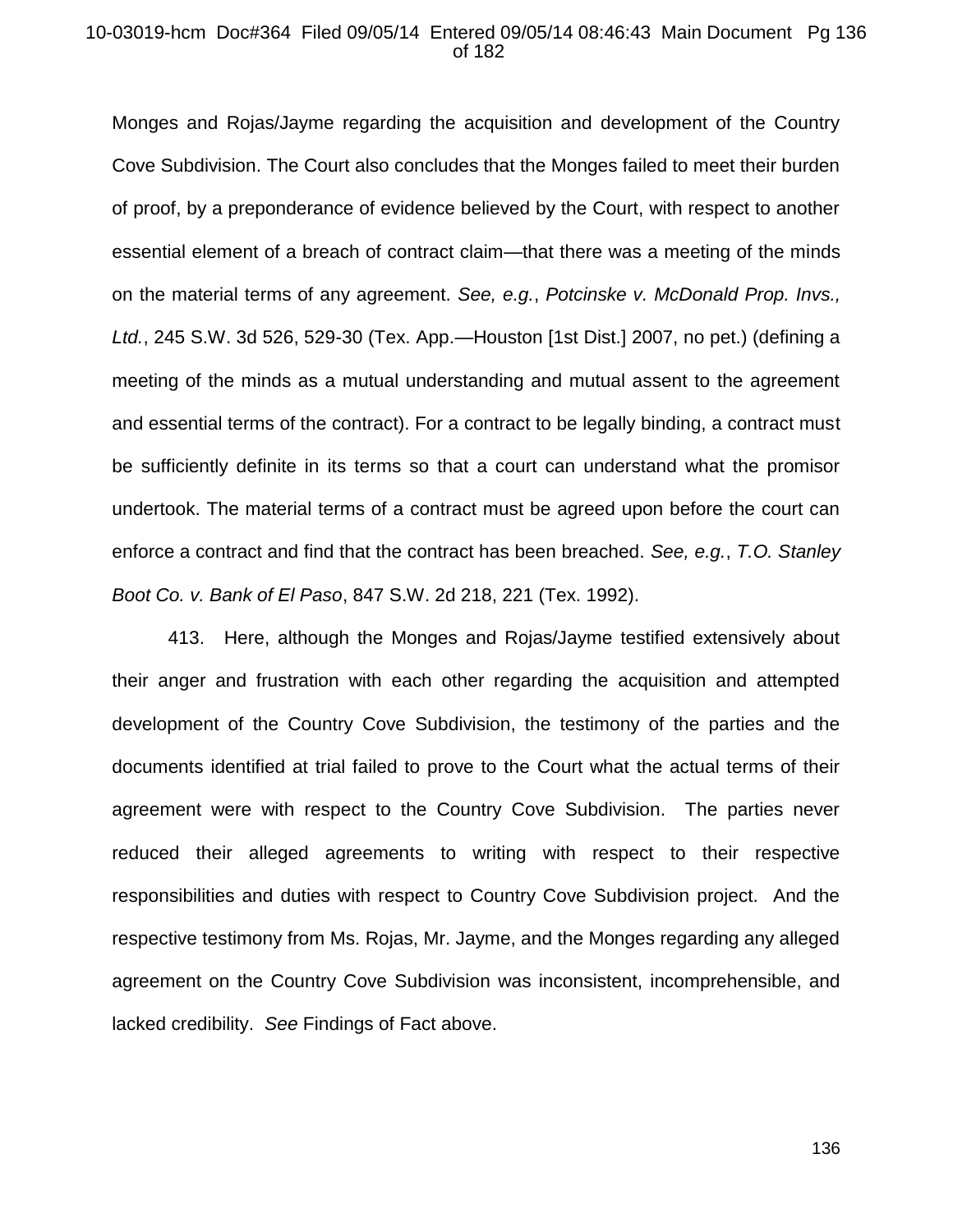#### 10-03019-hcm Doc#364 Filed 09/05/14 Entered 09/05/14 08:46:43 Main Document Pg 137 of 182

414. Simply put, the Court is unable to determine, based on the documentary evidence identified and the testimony of the parties (which lacked credibility), the material terms of any agreement, or even if there was a mutual agreement, between the Monges and Rojas/Jayme with respect to the acquisition and development of the Country Cove Subdivision. From the evidence and the testimony presented at trial, the Court is not convinced that there was ever a meeting of the minds between the Monges and Rojas/Jayme regarding the material terms of any agreement regarding the Country Cove Subdivision. Indeed, in their answer filed in this Adversary Proceeding, the Monges themselves state that they are not liable for breach of contract relating to the Country Cove Subdivision because "the alleged agreements and contracts were discharged by mutual mistake of material fact." *See* Monges' Answer (dkt# 233), p. 8.

415. The evidence at trial did not demonstrate to the Court that there was ever a meeting of the minds between the Monges and Rojas/Jayme on the material terms of any agreement regarding the Country Cove Subdivision, as the parties all gave varying and inconsistent accounts (even in their own testimony) of what the material terms of the agreement were supposed to be. *See* Findings of Fact above. All that the Court can find, based on the evidence presented, is that the Monges and Rojas/Jayme desired to jointly acquire and develop the largely unimproved real property lots in the Country Cove Subdivision. But that is not enough to find that a valid contract was reached between the parties and that the parties agreed on the material terms of a contract on the Country Cove Subdivision—which are necessary elements that must be proved to support a breach of contract claim by the Monges (as well as by Rojas/Jayme, addressed below).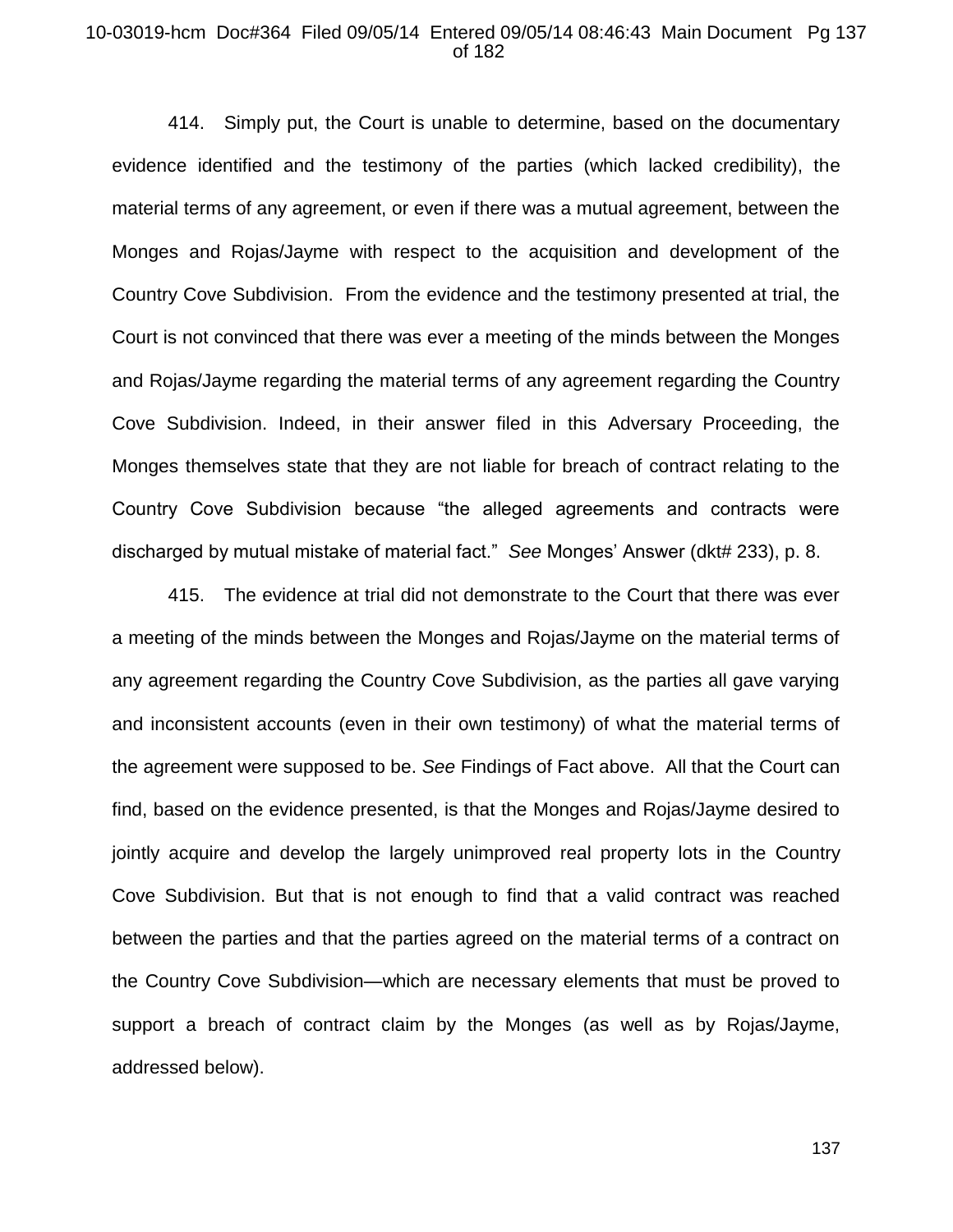#### 10-03019-hcm Doc#364 Filed 09/05/14 Entered 09/05/14 08:46:43 Main Document Pg 138 of 182

416. The material terms of any agreement the Monges and Rojas/Jayme might have had regarding the development and the acquisition of the Country Cove Subdivision were never reduced to writing. The written documentation identified regarding the terms of any possible agreement were the basic Monroj corporate formation documents (which primarily just reflected that the Monges and Rojas/Jayme each owned 25% of Monroj) and a "loan proposal" that Ms. Rojas put together when the parties first began soliciting funding for the Country Cove project. *See* Ex. RJ-4, pp. 228-31; Ex. P-7, pp. 180-81; Ex. P-22, pp. 6-8; Findings of Fact above.

417. The Court gives little or no weight to the credibility of the testimony of Ms. Monge, Mr. Monge, Mr. Jayme, and Ms. Rojas regarding the existence or the material terms of any alleged agreement regarding the Country Cove Subdivision for many reasons. The respective testimony of these party witnesses regarding the Country Cove Subdivision project was inconsistent and largely incomprehensible. The events in question occurred in 2005 through 2007, so accurate recollection of, and testimony regarding, events some seven to nine years later by biased party witnesses at trial in this Adversary Proceeding is difficult for the Court to completely believe.

418. Ms. Monge stretched the truth considerably regarding the Country Cove Subdivision, which in the Court's view, was to try and really get back at Rojas/Jayme for what they had done to the Monges with regard to the Thoroughbred Property. Mr. Monge gave limited testimony about the Country Cove Subdivision, and since he was undergoing cancer treatment and taking multiple medications at the time of his trial testimony, the Court cannot give any weight to his testimony. Ms. Rojas and Mr. Jayme were both poor witnesses, that were shown at trial to have little credibility and only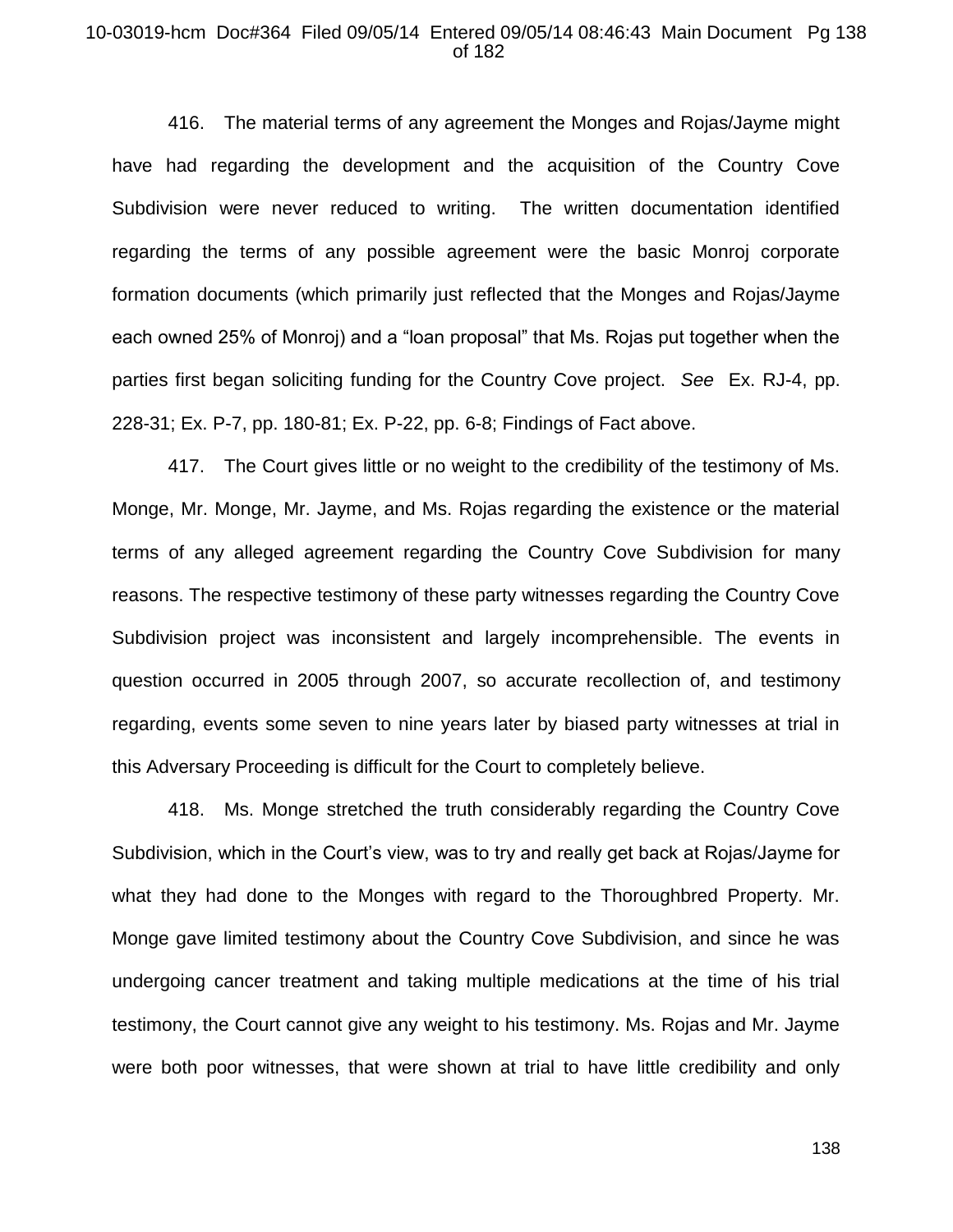#### 10-03019-hcm Doc#364 Filed 09/05/14 Entered 09/05/14 08:46:43 Main Document Pg 139 of 182

convenient memories. And given the deep personal animosity that has developed between the Monges and Rojas/Jayme over the passage of years, the Court gives very little credibility and weight to the oral testimony of the Monges and Rojas/Jayme regarding any oral agreements or representations on the Country Cove Subdivision.

419. So what the Court is left with is documentary evidence regarding the Country Cove Subdivision, which was substantial in volume, but extremely limited in setting forth the actual material terms of any agreement that may have been reached between the parties regarding the acquisition and development of the Country Cove Subdivision. Simply put, this is not enough for the Court to conclude that a valid agreement existed between the Monges and Rojas/Jayme and that there was a meeting of the minds on the material terms of any agreement regarding the Country Cove Subdivision.

420. For any and all of these reasons, the Court concludes that the claims of the Monges against Rojas/Jayme for breach of contract regarding the Country Cove Subdivision development must be denied.

#### Breach of Oral Agreement and Oral Debt (Country Cove Subdivision)

421. The Monges also allege that Rojas/Jayme made several oral agreements with the Monges regarding the costs for development of the Country Cove Subdivision, which Rojas/Jayme subsequently breached. According to the Monges, the elements of a claim for an oral debt include the following: (1) defendants made a valid and enforceable oral promise, agreement, and contract to pay the oral debt, payment of which was performable and promised to be timely tendered within one year; and (2) defendants breached and failed to comply with their oral promise, agreement, and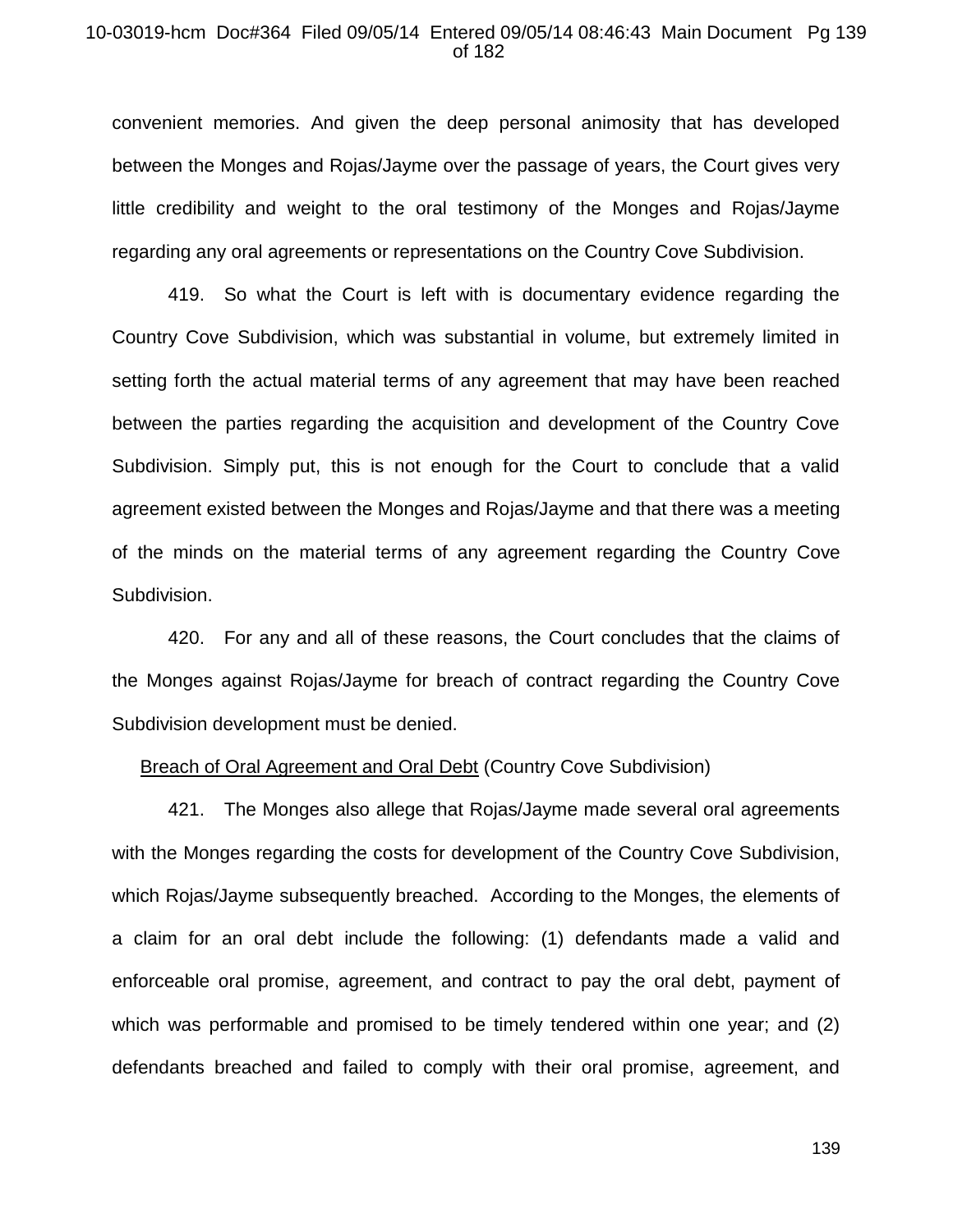## 10-03019-hcm Doc#364 Filed 09/05/14 Entered 09/05/14 08:46:43 Main Document Pg 140 of 182

contract to pay the oral debt. *See* Monges' Post-Trial Brief (dkt# 354), pp. 85-86; *Gulf Liquid Fertilizer Co. v. Titus*, 354 S.W.2d 378, 382 (Tex. 1962); *Chrissikos v. Chrissikos*, 2002 WL 342653, at \*6 (Tex. App.—Dallas Mar. 6, 2002, pet. denied).

422. However, just like a claim based on breach of a written contract, to prove a claim for breach of an oral agreement, a plaintiff must prove a meeting of the minds as to the material terms of the oral agreement. *See, e.g.*, *Buxani v. Nussbaum*, 940 S.W.2d 350, 352-53 (Tex. App.—San Antonio 1997, no writ) (supporting citations omitted).

423. The Court concludes that the Monges failed to meet their burden of proof, by a preponderance of credible evidence, that there was a meeting of the minds as to the material terms of any oral agreement with Rojas/Jayme regarding the Country Cove Subdivision. This conclusion is reached by the Court for the same reasons set forth above with respect to the Monges' breach of contract claim against Rojas/Jayme. In short, the lack of credibility and incoherent testimony by the party witnesses, and the lack of documents identified for the Court that would establish a meeting of the minds on the material terms of an oral agreement regarding the Country Cove Subdivision, precludes the Court from finding that enforceable oral agreements and oral promises existed.

424. For any and all of these reasons, the Court concludes that the claims of the Monges against Rojas/Jayme for breach of oral agreement and based on oral debt regarding the Country Cove Subdivision development must be denied.

#### Fraud and Fraud by Non-Disclosure (Country Cove Subdivision)

425. Continuing with their plethora of claims, the Monges assert that Rojas/Jayme committed fraud and fraud by non-disclosure with respect to the Country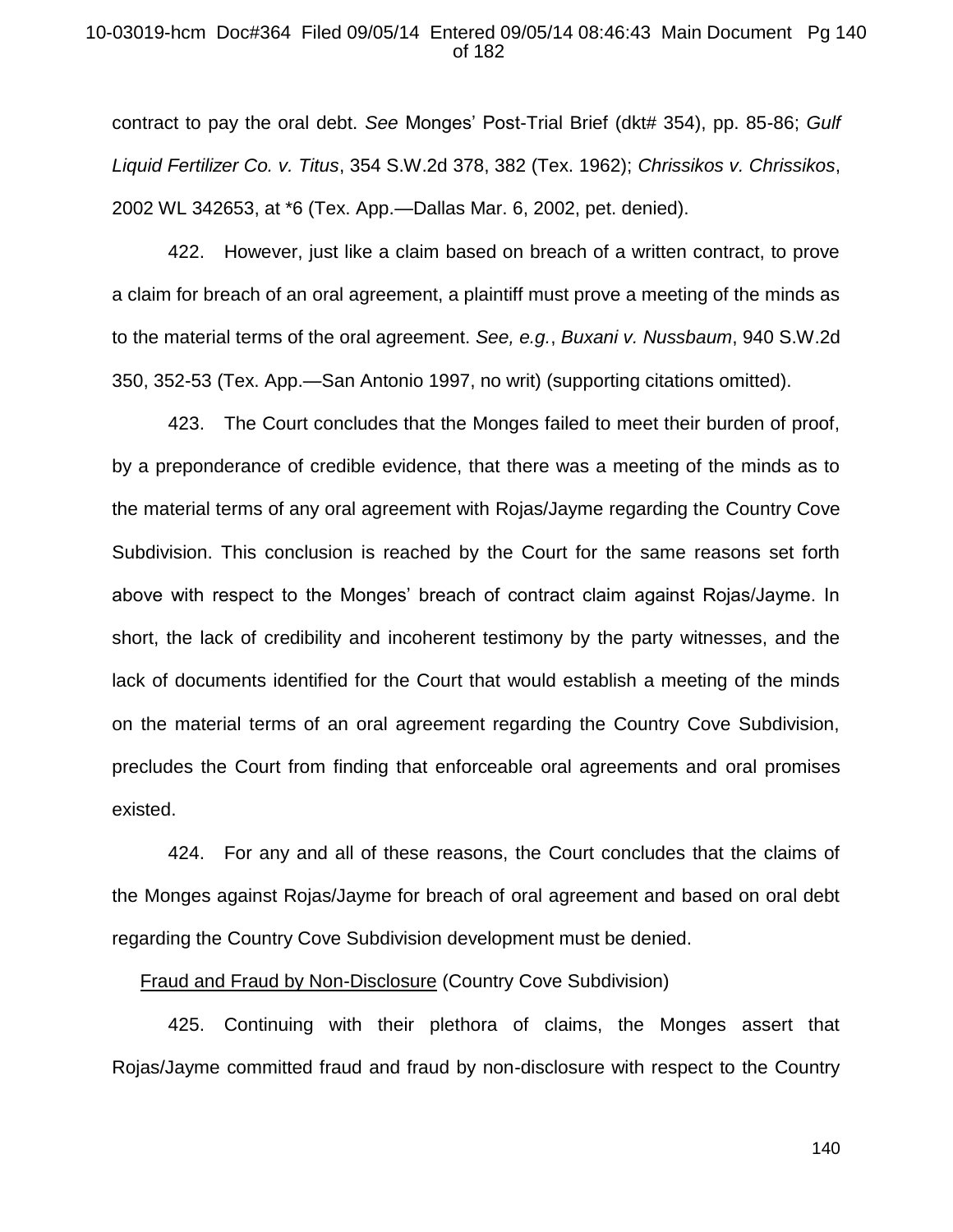## 10-03019-hcm Doc#364 Filed 09/05/14 Entered 09/05/14 08:46:43 Main Document Pg 141 of 182

Cove Subdivision. These claims are centered on the Monges' contentions that Rojas/Jayme did not actually have \$300,000 in equity in the Thoroughbred Property to put toward the acquisition and development of the Country Cove Subdivision, and because Rojas/Jayme falsely stated that six lots in the Country Cove Subdivision were "permit ready."

426. According to the Monges, the elements of fraud include the following: (1) defendants made, or recklessly made, false, misleading, and fraudulent statements, promises, agreements, or contracts; (2) defendants knew that such representations were false when made; (3) defendants intended for plaintiffs to act upon the false representations, or such false representations were recklessly made so as to induce plaintiffs to act; and (4) plaintiffs reasonably and justifiably relied upon defendants' false, misleading, or fraudulent representations and conduct to the plaintiffs' financial injury and detriment. *See* Monges' Post-Trial Brief (dkt# 354), p. 98; *Formosa Plastics* Corp. *USA v. Presidio Eng'rs & Contractors, Inc.*, 960 S.W.2d 41, 47 (Tex. 1998).

427. The Monges also assert that Rojas/Jayme committed fraud by nondisclosure. According to the Monges, the elements of fraud by non-disclosure include the following: (1) defendants failed to disclose that a statement, promise, agreement, or contract that they made to plaintiffs was false, misleading, or fraudulent; (2) defendants knew or should have known that such a material omission of fact constituted false, misleading, or fraudulent conduct; (3) defendants intended for plaintiffs to act upon the defendants' omissions and non-disclosure of material facts; and (4) plaintiffs reasonably and justifiably relied upon defendants' false, misleading, and fraudulent conduct and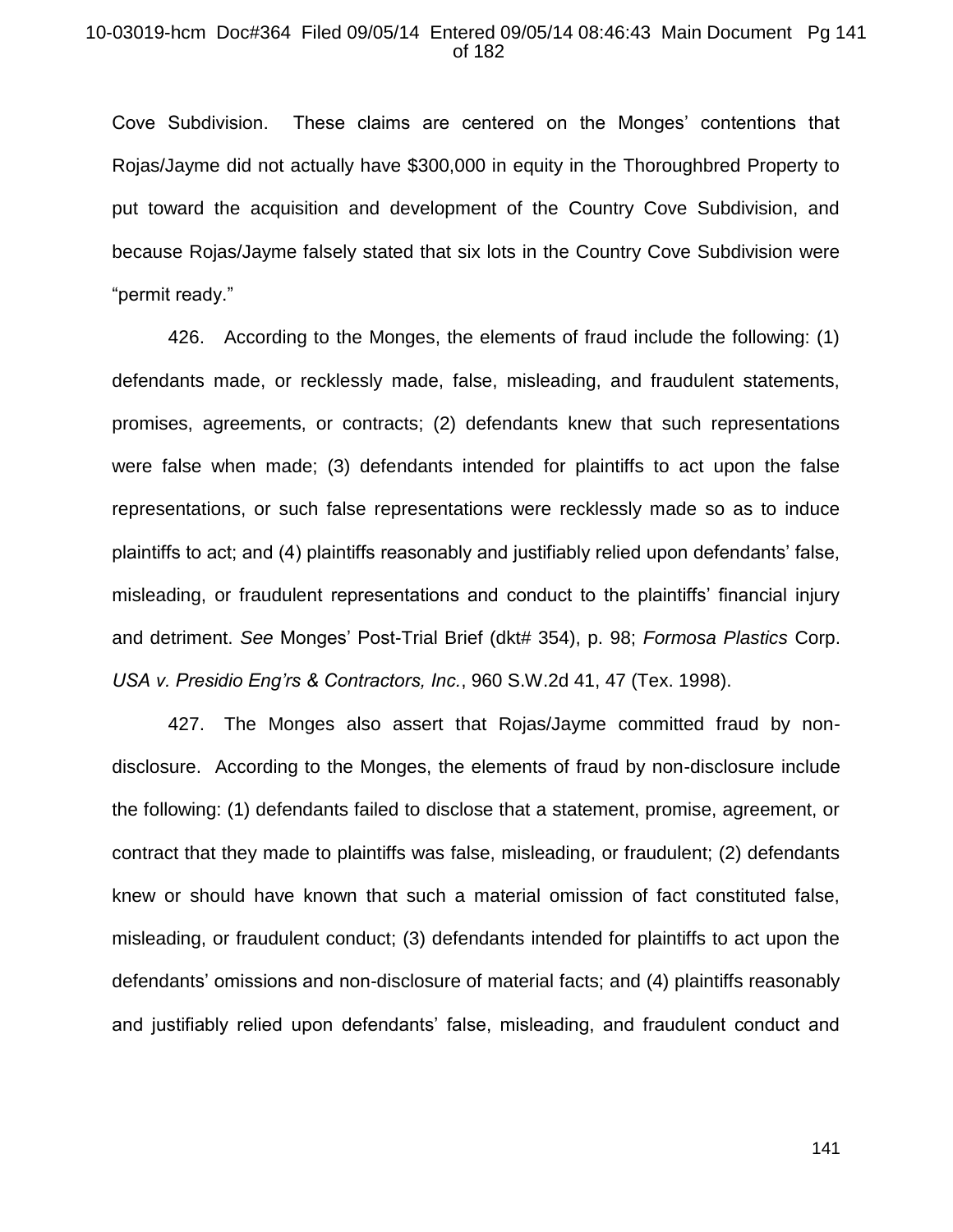#### 10-03019-hcm Doc#364 Filed 09/05/14 Entered 09/05/14 08:46:43 Main Document Pg 142 of 182

omissions of material facts, to the financial injury and detriment of plaintiffs. *See*  Monges' Post-Trial Brief (dkt# 354), pp. 100-01; *Formosa Plastics*, S.W.2d at 47.

428. First, the Court will address the Monges' contention that Rojas/Jayme's statement that they had an estimated \$300,000 in equity in the Thoroughbred Property was false. The Monges have failed to meet their burden of proof with respect to the second and fourth elements of fraud and fraud by non-disclosure with respect to this statement. The Monges did not present believable evidence that Rojas/Jayme knew or should have known that Rojas/Jayme would not be able to obtain approximately \$300,000 in equity from the sale of the Thoroughbred Property at the time that Rojas/Jayme made that statement to the Monges. Although Rojas/Jayme never actually realized \$300,000 in equity from the sale of the Thoroughbred Property, hindsight is always twenty-twenty.

429. More importantly, the evidence at trial established that the Monges knew as of the date of closing of the Thoroughbred Property (which occurred on February 3, 2006) that Rojas/Jayme had not actually obtained the estimated \$300,000 in equity from the Thoroughbred Property. This is demonstrated by the HUD-1 settlement statement reflecting the disbursements at closing of the Thoroughbred Property with the seller (Mr. Jayme) receiving zero dollars at closing*. See* Ex. P-4, pp. 45-46; Findings of Fact above. Therefore, by the time Mr. Monge signed the purchase agreement to acquire the Country Cove Subdivision lots (February 16, 2006) and the formation of the Monroj corporation to purchase the lots and the closing of the purchase of the lots (June 2006), the Monges *already knew* that Rojas/Jayme did not get \$300,000 in equity from the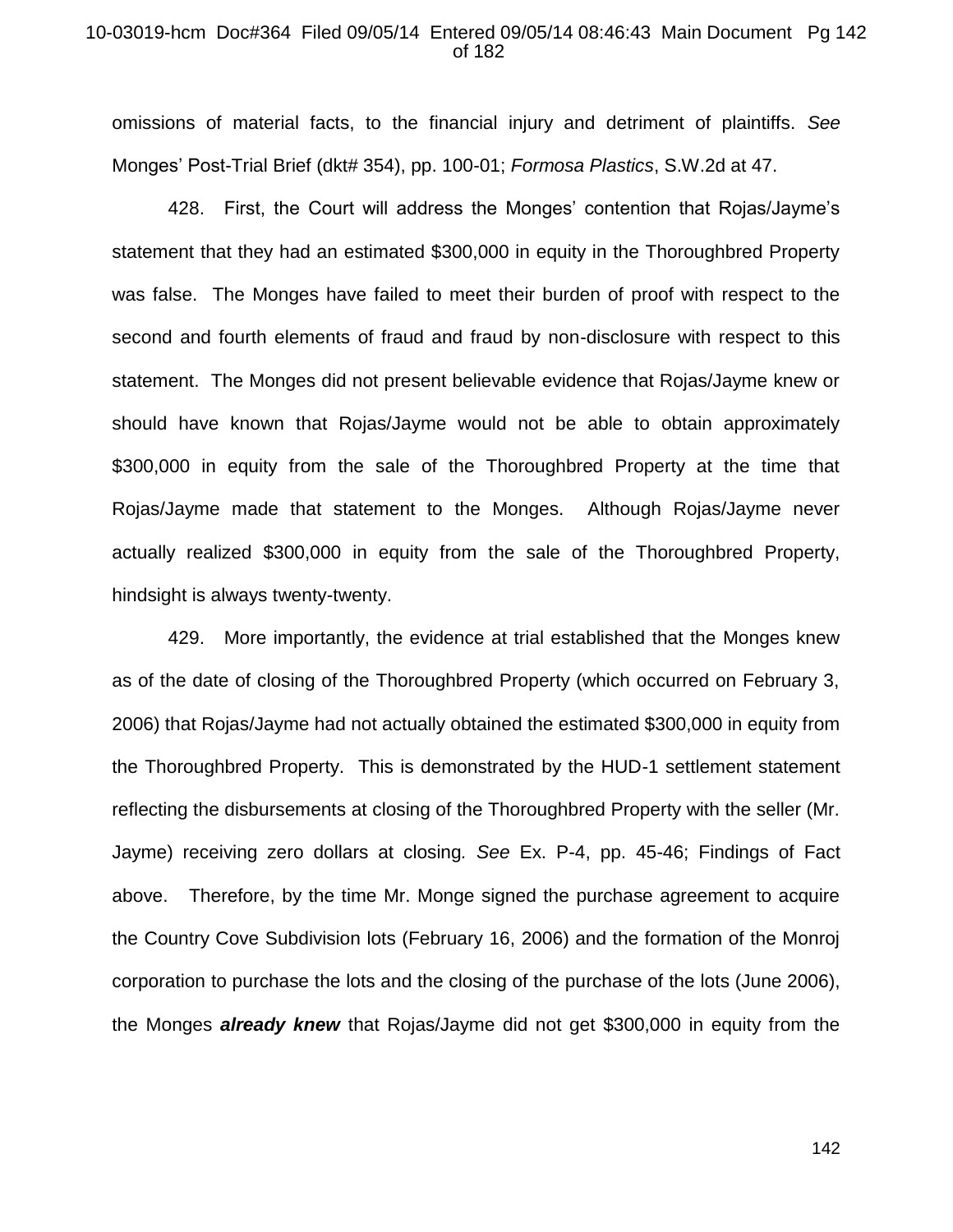## 10-03019-hcm Doc#364 Filed 09/05/14 Entered 09/05/14 08:46:43 Main Document Pg 143 of 182

Thoroughbred Property to contribute to the Country Cove Subdivision. *See* Ex. P-7, pp. 219-24; Ex. P-7, pp. 180-81; Ex. RJ-4, pp. 1-3; Findings of Fact above.

430. Accordingly, the Court concludes that the Monges could not have reasonably and justifiably relied on any potentially false or misleading statement or omission that Rojas/Jayme might have made with respect to the \$300,000 equity in the Thoroughbred Property—yet another essential element with respect to their fraud-based claims.

431. Next, the Court will address Rojas/Jayme's statement that the six lots in the Country Cove Subdivision were "permit ready" and whether this constituted a false and fraudulent statement. The Court concludes that the Monges failed to meet their burden of proof with respect to the first element of fraud and fraud by non-disclosure i.e., that the statement was false, misleading, or fraudulent.

432. At the trial, a parade of witnesses, including Mr. Villa, the Monges, Mr. Isaac, Ms. Rojas, and Mr. Jayme, all gave varying, conflicting and irreconcilable accounts as to the condition of the lots and the meaning of "permit ready." As set forth above in the Findings of Fact, Mr. Villa and Mr. Monge testified that (in their view) none of the lots in Country Cove were "permit ready," but then Ms. Monge and Mr. Isaac testified (in their view) that some of the lots were "permit ready," and then Ms. Rojas and Mr. Jayme both testified that (in their view) all of the lots were permit ready. In addition, all of these lay witnesses gave varying accounts as to their definition of "permit ready," and the documents identified in the record did not reflect whether or not the lots were permit ready.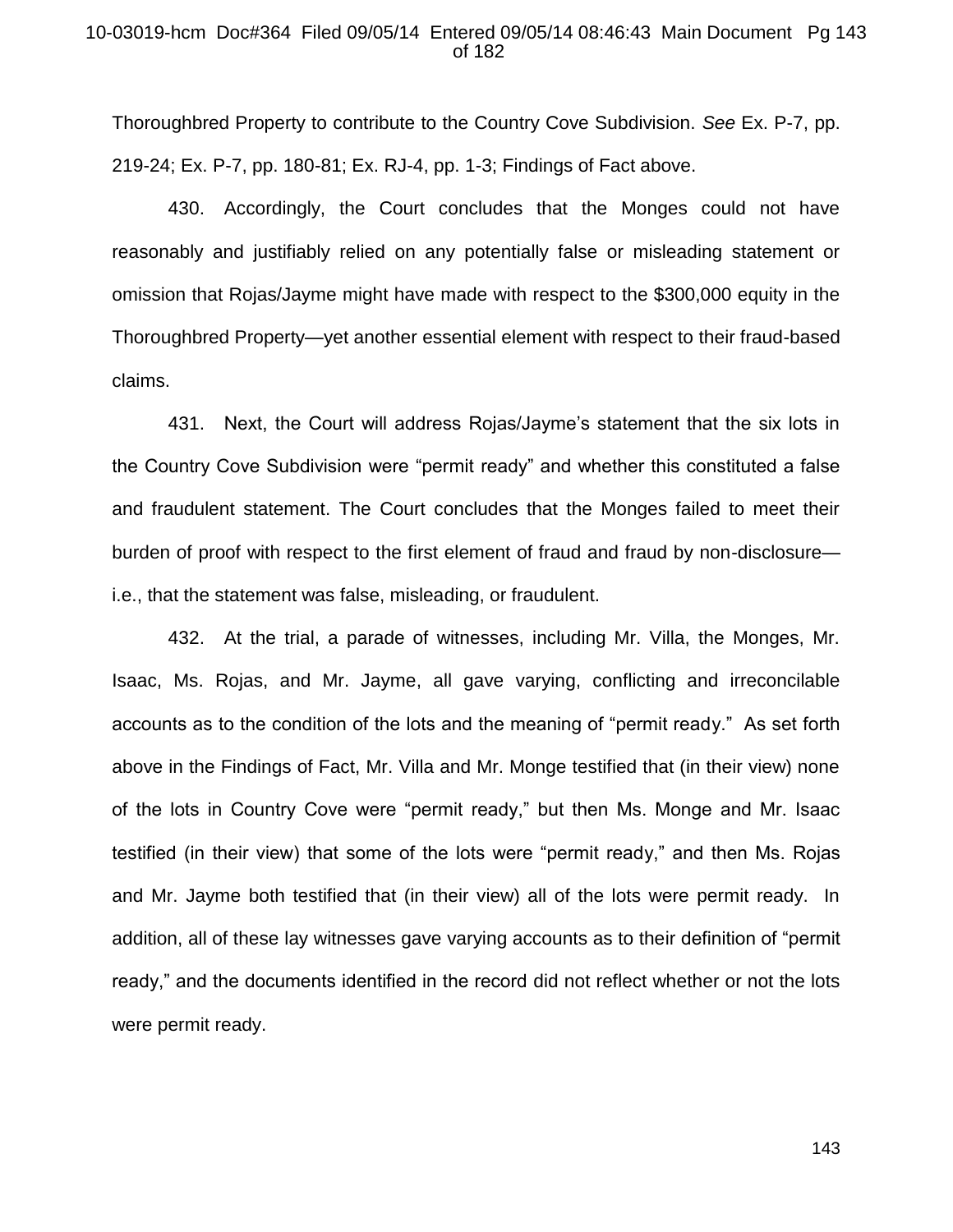## 10-03019-hcm Doc#364 Filed 09/05/14 Entered 09/05/14 08:46:43 Main Document Pg 144 of 182

433. Based on this record, the lack of any expert testimony, and this irreconcilable and largely incoherent lay witness testimony, the Court is unable to make any findings as to whether the lots in the Country Cove Subdivision were "permit ready" or not "permit ready." As a result, the Court concludes that the Monges failed to meet their burden of proof that the statement made by Rojas/Jayme that six lots were "permit ready" was false, misleading or fraudulent.

434. For any and all of these reasons, the Court concludes that the Monges' claims against Rojas/Jayme for fraud, fraud by non-disclosure, and any other fraudbased claims regarding the Country Cove Subdivision must be denied.

#### Breach of Fiduciary Duty (Country Cove Subdivision)

435. Next, the Monges assert that Rojas/Jayme breached their fiduciary duty with respect to the Country Cove Subdivision. In sum, the Monges allege that as shareholders in Monroj, Rojas/Jayme owed the Monges a fiduciary duty, and that Rojas/Jayme failed to make payments on loans secured to fund the business operations of Monroj and diluted the Monges' shares in Monroj, all of which (in the Monges' view) constitutes a breach of fiduciary duty.

436. According to the Monges, the elements of breach of fiduciary duty include the following: (1) defendants owed a fiduciary duty to plaintiffs; (2) defendants violated that duty; and (3) defendants' violation of their fiduciary duty caused plaintiffs economic harm. *See* Monges' Post-Trial Brief (dkt# 354), pp. 107-08; *Beck v. Law Office of Edwin J. (Ted) Terry, Jr., P.C.*, 284 S.W.3d 416, 429 (Tex. App.—Austin 2009, no pet.).

437. The Court concludes that these claims by the Monges lack merit. There is no probative and believable evidence that Rojas/Jayme breached any fiduciary duty to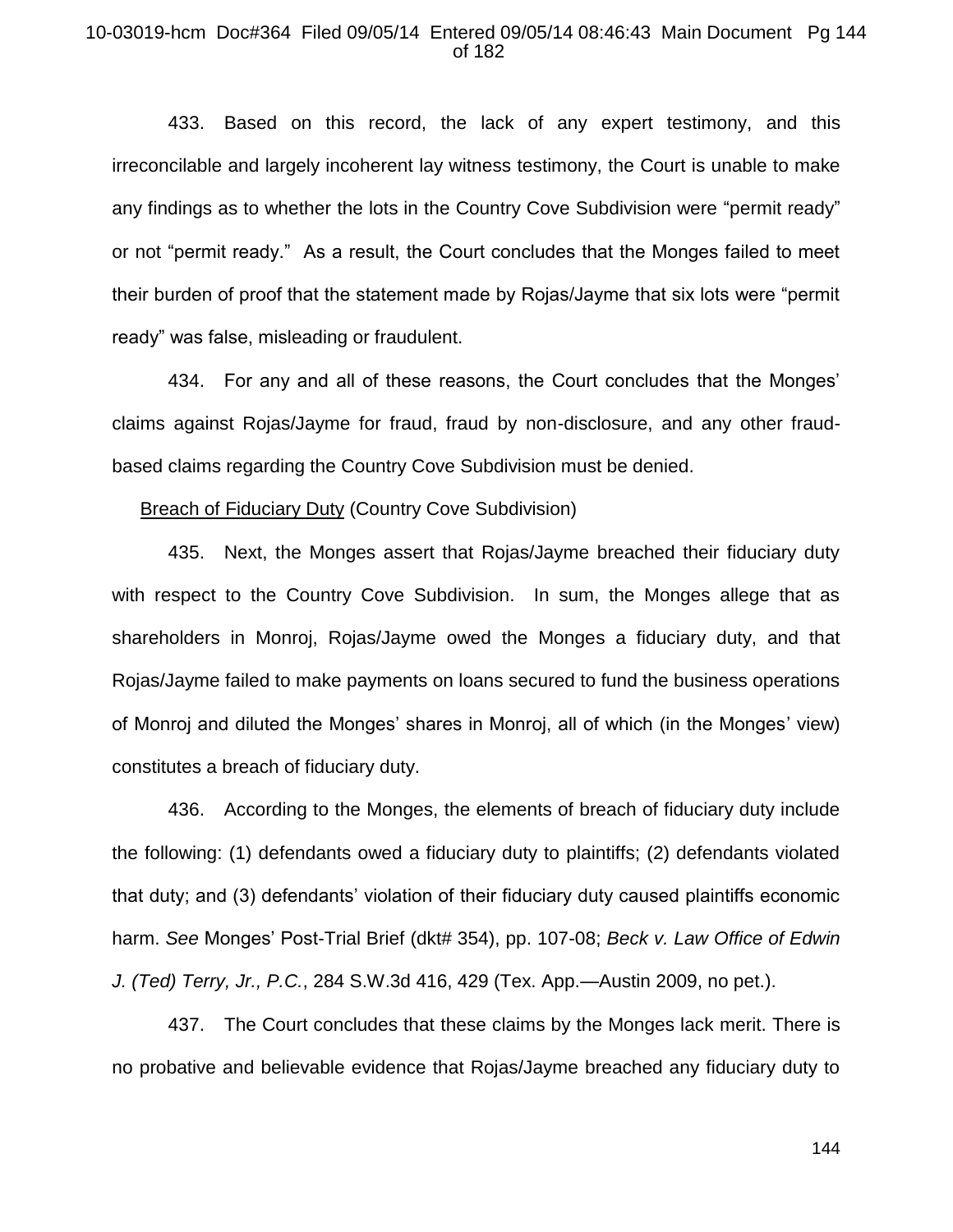#### 10-03019-hcm Doc#364 Filed 09/05/14 Entered 09/05/14 08:46:43 Main Document Pg 145 of 182

the Monges associated with Monroj that caused the Monges damages. Monroj (not the Monges or Rojas/Jayme) was liable on the Isaac Loan for the funding of the acquisition and development of the Country Cove Subdivision. *See* Ex. P-7, pp. 26-32; Findings of Fact above. It is true that the Monges and Rojas/Jayme each started making half the Isaac Loan payments for the purchase of the Country Cove Subdivision, but the reasons why they started making the payments individually and the terms of any agreement between the Monges and Rojas/Jayme in this regard were never made clear to the Court. Rojas/Jayme were not obligated to pay one half of the Isaac Loan merely because they were 50% shareholders and officers in Monroj.

438. And the acquisition and development of the Country Cove Subdivision by Rojas/Jayme and the Monges (through Monroj) was doomed from the very start, as set forth in the above Findings of Fact. Monroj was not capitalized to pay the Isaac loan, both the Monges and Rojas/Jayme knew that the \$300,000 in equity from the Thoroughbred sale did not materialize to fund the Isaac Loan or the acquisition and development, and neither the Monges nor Rojas/Jayme had any experience or financial wherewithal to pay for the acquisition and development of the Country Cove Subdivision. Moreover, both Rojas/Jayme and the Monges made efforts to sell and develop lots in the Country Cove Subdivision. Based on this record, the Court cannot conclusively determine that Rojas/Jayme were to blame for the failed Country Cove Subdivision venture and Monroj. Indeed it appears to the Court that both parties—the Monges and Rojas/Jayme—are to blame for the failure of the Country Cove Subdivision and Monroj. *See* Findings of Fact above.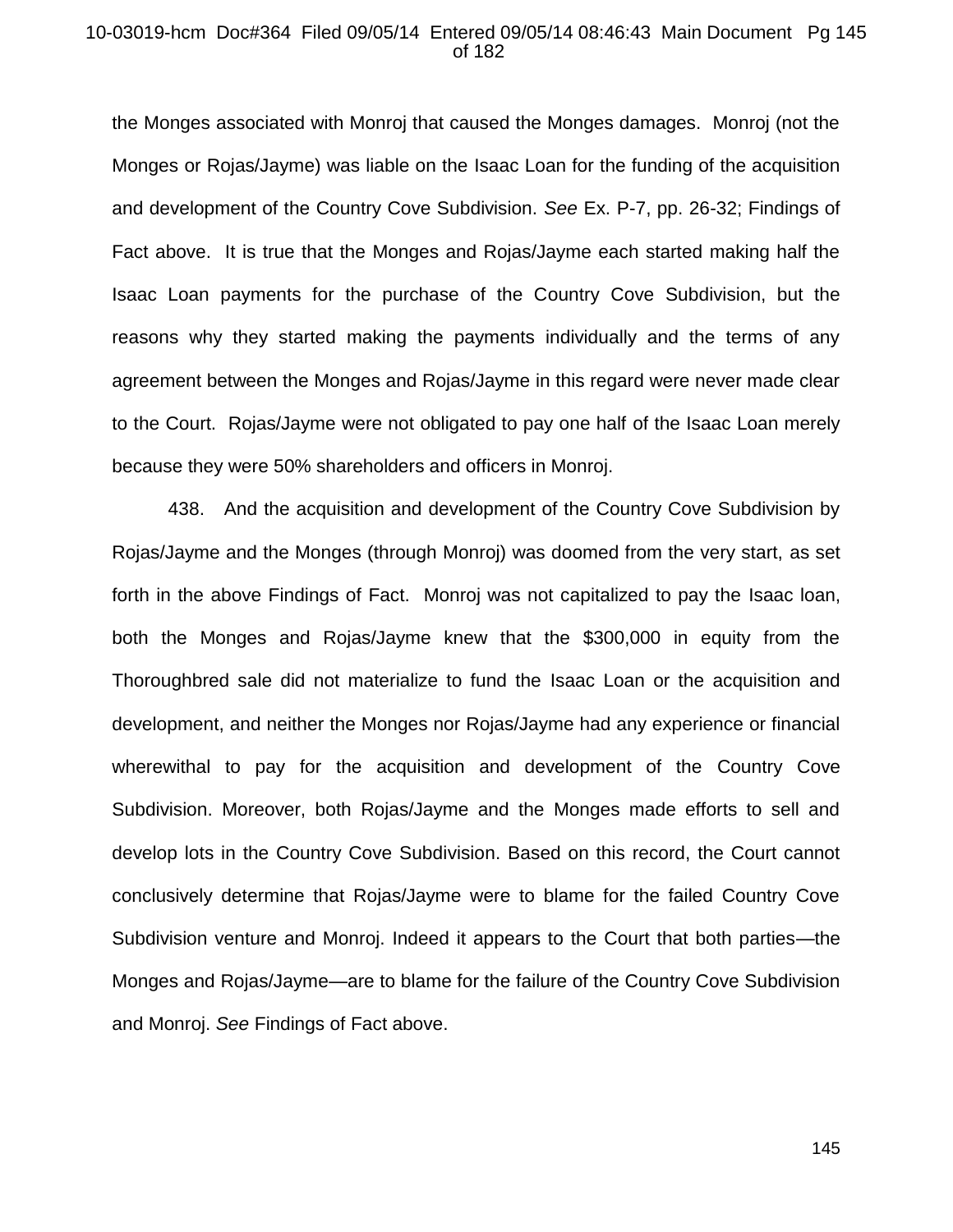### 10-03019-hcm Doc#364 Filed 09/05/14 Entered 09/05/14 08:46:43 Main Document Pg 146 of 182

439. Accordingly, the Court concludes that the Monges failed to prove to the Court that Rojas/Jayme breached any fiduciary duty owed to the Monges associated with the Country Cove Subdivision and Monroj, and failed to prove that any such breach caused the Monges damages.

440. For any and all of these reasons, the Court concludes that the claims of the Monges against Rojas/Jayme for breach of fiduciary duty regarding the Country Cove Subdivision and Monroj must be denied.

Breach of Duty of Good Faith and Fair Dealing (Country Cove Subdivision)

441. Next, the Monges assert that Rojas/Jayme breached a duty of good faith and fair dealing with respect to the Country Cove Subdivision. The Monges allege that as shareholders in Monroj, Rojas/Jayme owed the Monges a duty, and that Rojas/Jayme failed to make payments on loans secured to fund the business operations of Monroj and diluted the Monges' shares in Monroj, all of which constitutes a breach of duty of good faith and fair dealing.

442. According to the Monges, the elements of breach of duty of good faith and fair dealing include the following: (1) a special relationship existed between plaintiffs and defendants where defendants had a duty to act in good faith, to exercise reasonable diligence to protect the rights of plaintiffs, and to provide accurate documentation and information; and (2) defendants failed to meet that duty. *See* Monges' Post-Trial Brief (dkt# 354), p. 110; *Arnold v. Nat'l Cnty. Mut. Fire Ins. Co.*, 725 S.W.2d 165 (Tex. 1987).

443. The Court concludes that the Monges failed to meet their burden of proof with respect to the second element. The Monges did not establish that Rojas/Jayme breached a duty of good faith to the Monges—assuming such a duty was even owed.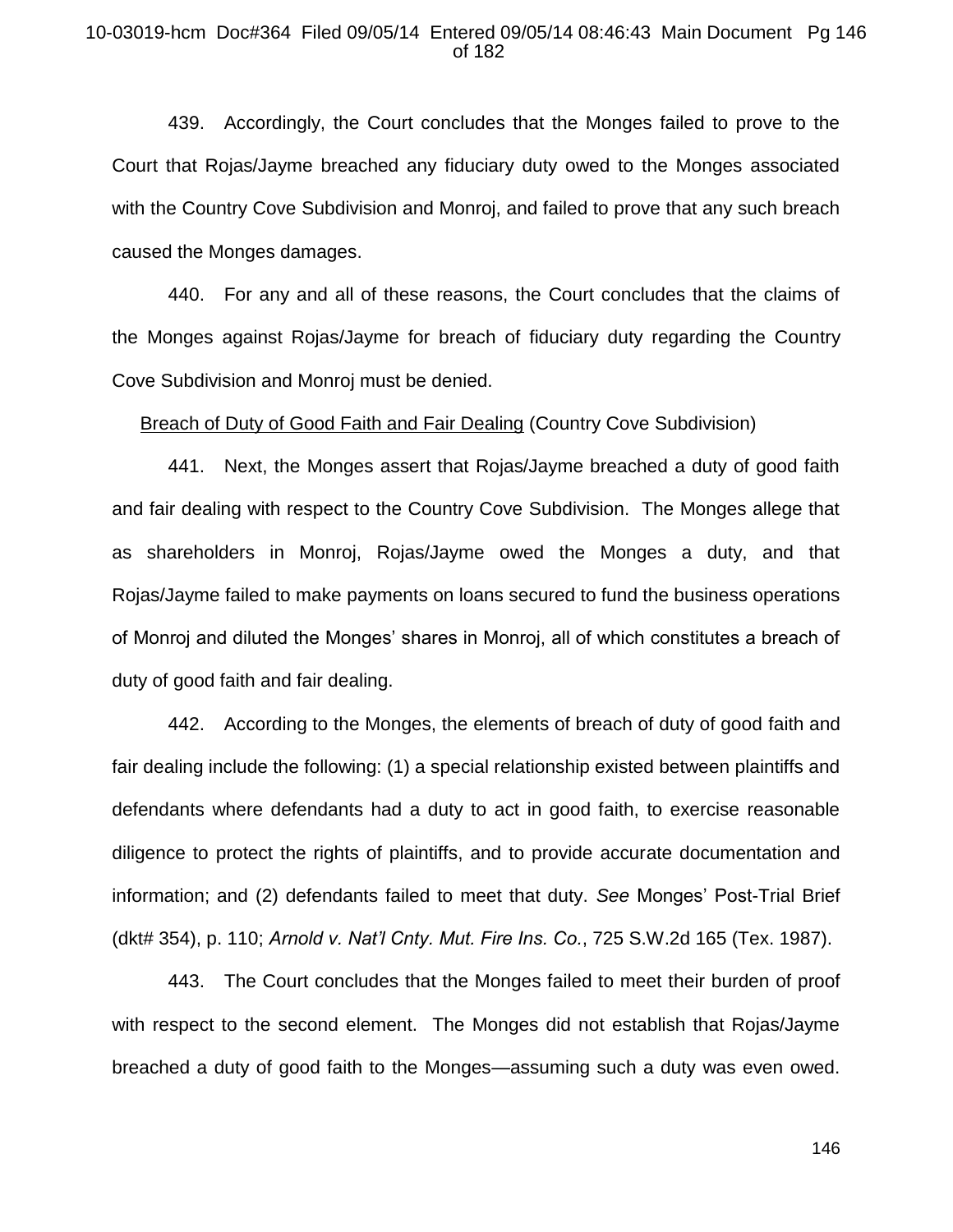#### 10-03019-hcm Doc#364 Filed 09/05/14 Entered 09/05/14 08:46:43 Main Document Pg 147 of 182

Both Rojas/Jayme and the Monges made efforts to sell and develop lots in the Country Cove Subdivision. Those efforts proved to be unsuccessful and this speculative venture failed. The Monges blame Rojas/Jayme for the failure and Rojas/Jayme blame the Monges for the failure. But based on the evidence and this record, the Court cannot conclusively allocate blame between the parties as to who is at fault for the failed Country Cove Subdivision venture and the development and sale of lots. The Country Cove Subdivision and Monroj was a highly speculative venture between the Monges and Rojas/Jayme and was doomed from the start. *See* Findings of Fact above.

444. Further, this claim by the Monges against Rojas/Jayme is essentially the same claim made by the Monges against Rojas/Jayme for breach of fiduciary duty discussed and rejected by the Court above. And for the same reasons that the Monges' breach of fiduciary duty claim fails, the Court concludes that the Monges' breach of duty of good faith and fair dealing fails.

445. For any and all of these reasons, the Court concludes that the claims of the Monges against Rojas/Jayme for breach of any duty of good faith and fair dealing regarding the Country Cove Subdivision and Monroj must be denied.

#### Money Had and Received and Unjust Enrichment (Country Cove Subdivision)

446. The Monges next assert a claim against Rojas/Jayme for "money had and received" and a claim for "unjust enrichment" with respect to the Country Cove Subdivision. According to the Monges, Rojas/Jayme hold money that, in equity and good conscience, belongs to the Monges. The Monges also generally allege that Rojas/Jayme caused the Monges economic loss and damages in the Country Cove Subdivision due to Rojas/Jayme's actions and inactions.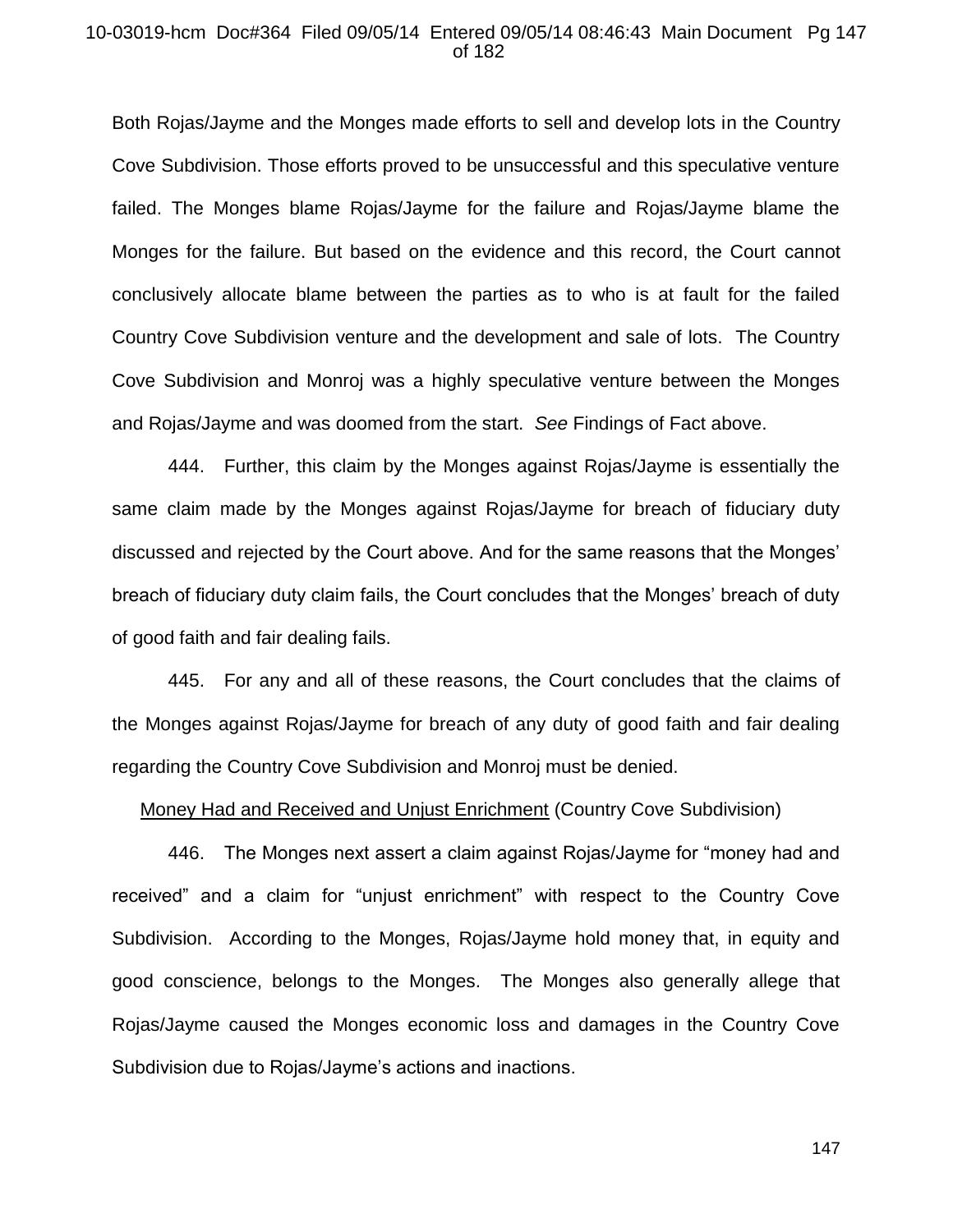### 10-03019-hcm Doc#364 Filed 09/05/14 Entered 09/05/14 08:46:43 Main Document Pg 148 of 182

447. At trial, the Monges failed to prove and identify what money Rojas/Jayme "had and received" that belongs to the Monges relating to the Country Cove Subdivision. Accordingly, the Court concludes that this "boilerplate" claim by the Monges must be denied.

448. As to unjust enrichment, this claim of the Monges also fails. Rojas/Jayme were not unjustly enriched by the Country Cove Subdivision. The evidence at trial demonstrated that Rojas/Jayme contributed money and services to the Country Cove Subdivision project (as did the Monges), and that Rojas/Jayme lost that money when the Country Cove Subdivision was foreclosed upon by the Isaac Lenders. It is hard to even imagine how one could suggest that Rojas/Jayme were unjustly enriched from the failed Country Cove Subdivision venture.

449. For any and all of these reasons, the Court concludes that the claims of the Monges against Rojas/Jayme for money had and received and unjust enrichment regarding the Country Cove Subdivision must be denied.

#### Negligence and Gross Negligence (Country Cove Subdivision)

450. The Monges continue, next asserting that Rojas/Jayme were negligent or grossly negligent with respect to their actions regarding the Country Cove Subdivision. This goes back to the same contention by the Monges that Rojas/Jayme had a duty to inform the Monges that six lots were not "permit ready" in Country Cove. The Monges also contend that Rojas/Jayme added additional directors to Monroj, which diluted the Monges' shares in Monroj.

451. According to the Monges, the elements of negligence are: (1) defendants owed a duty to plaintiffs to provide accurate information and documentation; (2)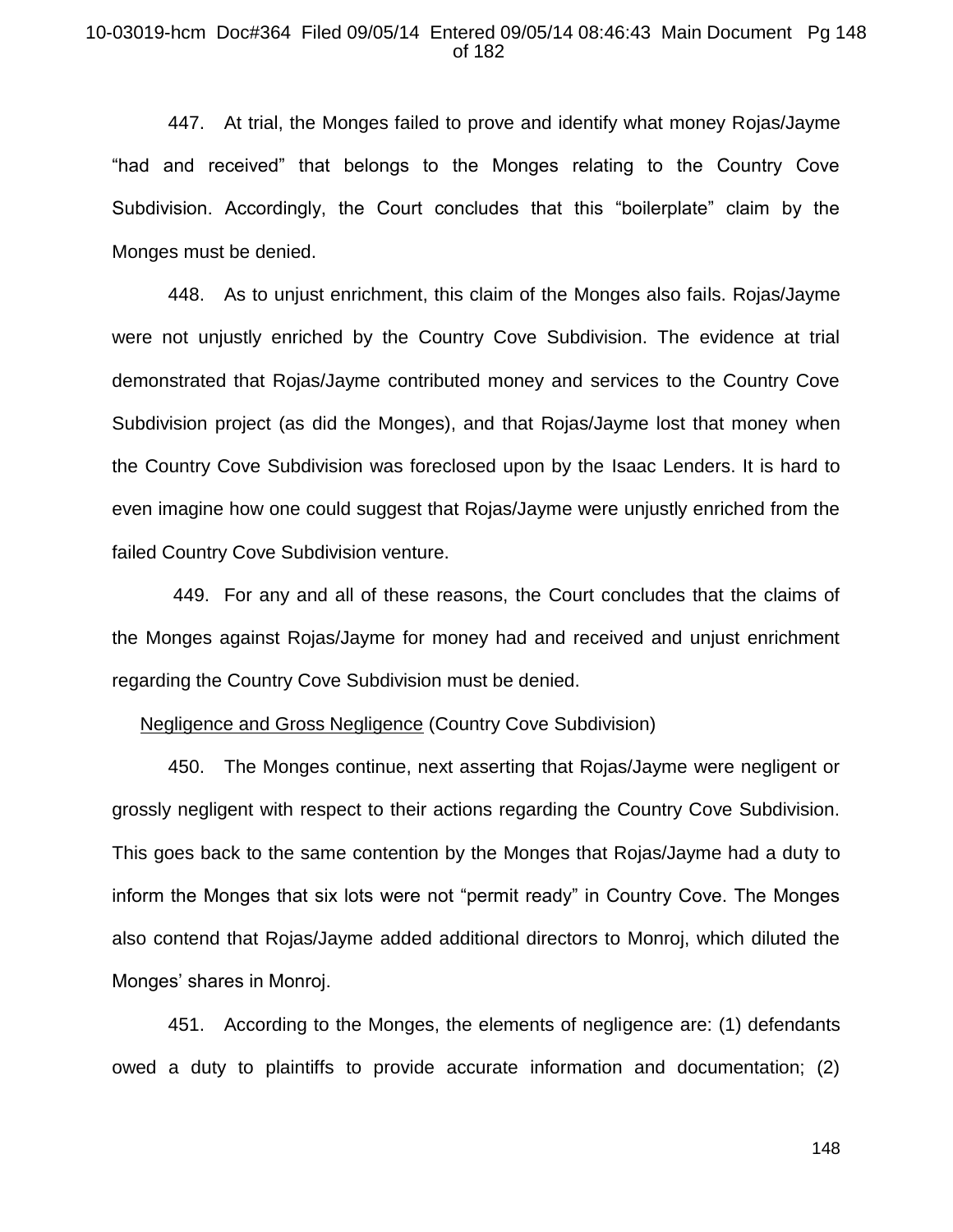#### 10-03019-hcm Doc#364 Filed 09/05/14 Entered 09/05/14 08:46:43 Main Document Pg 149 of 182

defendants failed to meet that duty by acting with reckless disregard and gross negligence; and (3) plaintiffs suffered harm as a result of defendants' actions/inactions. *See* Monges' Post-Trial Brief (dkt# 354), pp. 109-10; *Willis v. Marshall*, 401 S.W.3d 689, 700 (Tex. App.—El Paso 2013, no pet.) (citing *Praesel v. Johnson*, 967 S.W.2d 391, 394 (Tex. 1998)).

452. With respect to their negligence and gross negligence claims based on the "permit ready" lots, the Court concludes that the Monges failed to meet their burden of proof. As already set forth by the Court above with respect to the Monges' fraud-based claims, at the trial, a parade of witnesses (including Mr. Villa, the Monges, Mr. Isaac, Ms. Rojas, and Mr. Jayme) all gave varying, conflicting, and irreconcilable accounts as to the condition of the lots and the meaning of "permit ready."

453. Based on this record, the lack of any expert testimony, and this irreconcilable and largely incoherent lay witness testimony, the Court is unable to make any findings as to whether the lots in the Country Cove Subdivision were "permit ready" or not "permit ready." As a result, the Court concludes that the Monges failed to meet their burden of proof that the statement made by Rojas/Jayme that six lots were "permit ready" was negligent, grossly negligent, or not accurate information.

454. Next, the Court will address the Monges' contention that Rojas/Jayme added additional directors to Monroj that caused the dilution of the Monges' shares in Monroj. When the Monroj corporation was first formed on June 6, 2006, it is true that Joe and Alison Villa were listed with the Monges and Rojas/Jayme as the initial directors of Monroj. *See* Ex. P-7, pp. 180-81. But just four days later, on June 10,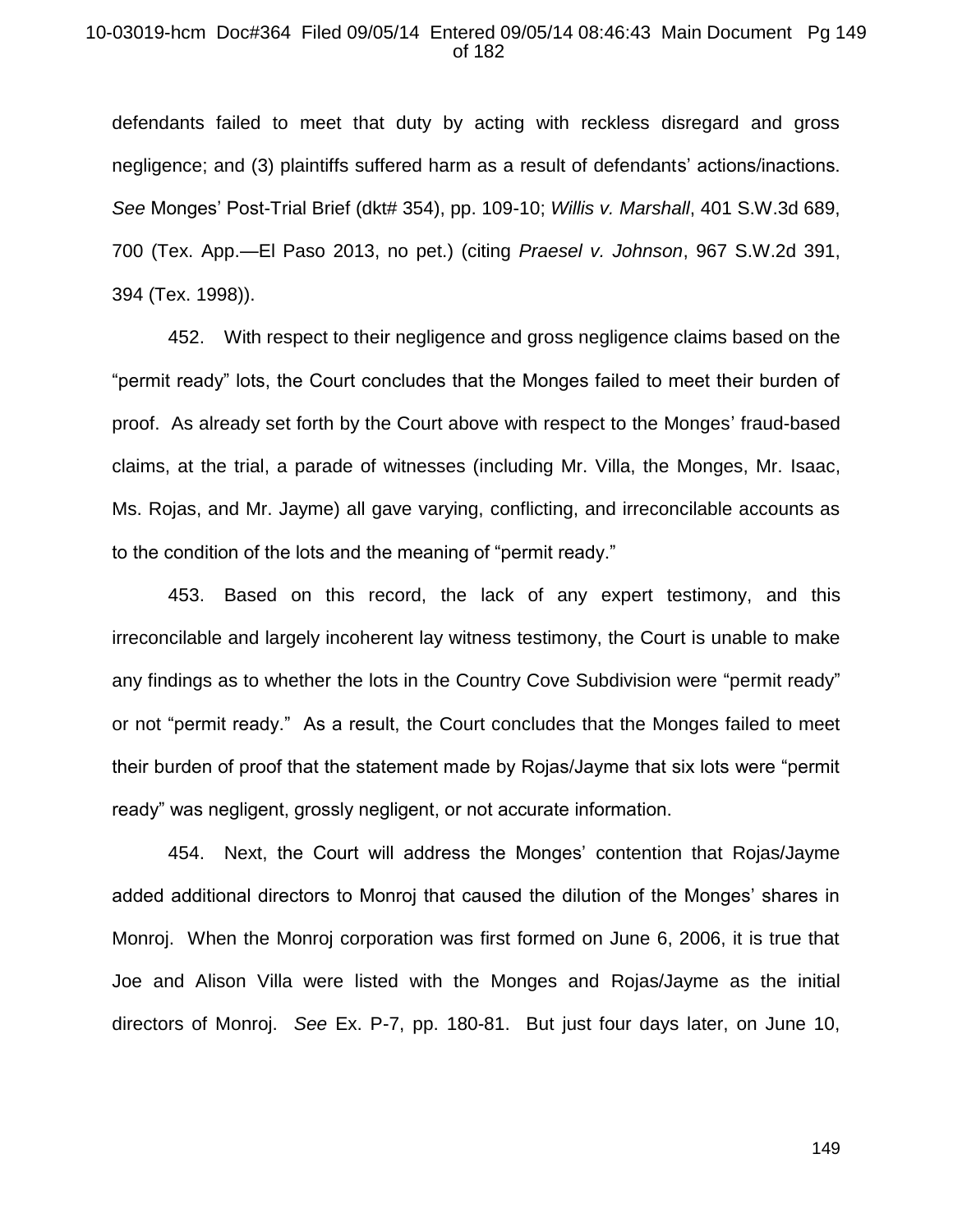## 10-03019-hcm Doc#364 Filed 09/05/14 Entered 09/05/14 08:46:43 Main Document Pg 150 of 182

2006, a Certificate of Correction to Monroj was filed, which removed the Villas as directors. *See* Ex. P-34, pp. 294-95.

455. The Court concludes that the Monges failed to sufficiently prove or explain how the listing of the Villas as additional directors of Monroj for a mere four days caused the Monges any damage. Just as importantly, the evidence showed that the Villas were merely added as *directors* of Monroj—the Villas were not added as shareholders of Monroj. Thus, the Court concludes that the Monges' shares in Monroj were not diluted by the mere addition of the Villas as directors of Monroj for four days.

456. For any and all of these reasons, the Court concludes that the claims of the Monges against Rojas/Jayme for negligence and gross negligence regarding the Country Cove Subdivision and Monroj must be denied.

## Speculative Damages (Country Cove Subdivision)

457. Alternatively, and in addition to the fact that the Monges have not met their burden of proof with regard to their claims against Rojas/Jayme relating to the Country Cove Subdivision, any damages suffered by the Monges would be speculative. The Monges assert that they are entitled to damages for lost profits on the Country Cove Subdivision. But, the "fervent hope" that a venture will be successful is not enough to warrant a recovery for damages and lost profit. *See Ramco Oil & Gas Ltd. v. Anglo-Dutch (Tenge) L.L.C.*, 207 S.W.3d 801, 824 (Tex. App.—Houston [14th Dist.] 2006, pet. denied).

458. Here, the evidence showed that the Monges and Rojas/Jayme formed Monroj—a new corporate entity with no history of success in residential development for the purpose of obtaining the financing to purchase and develop the Country Cove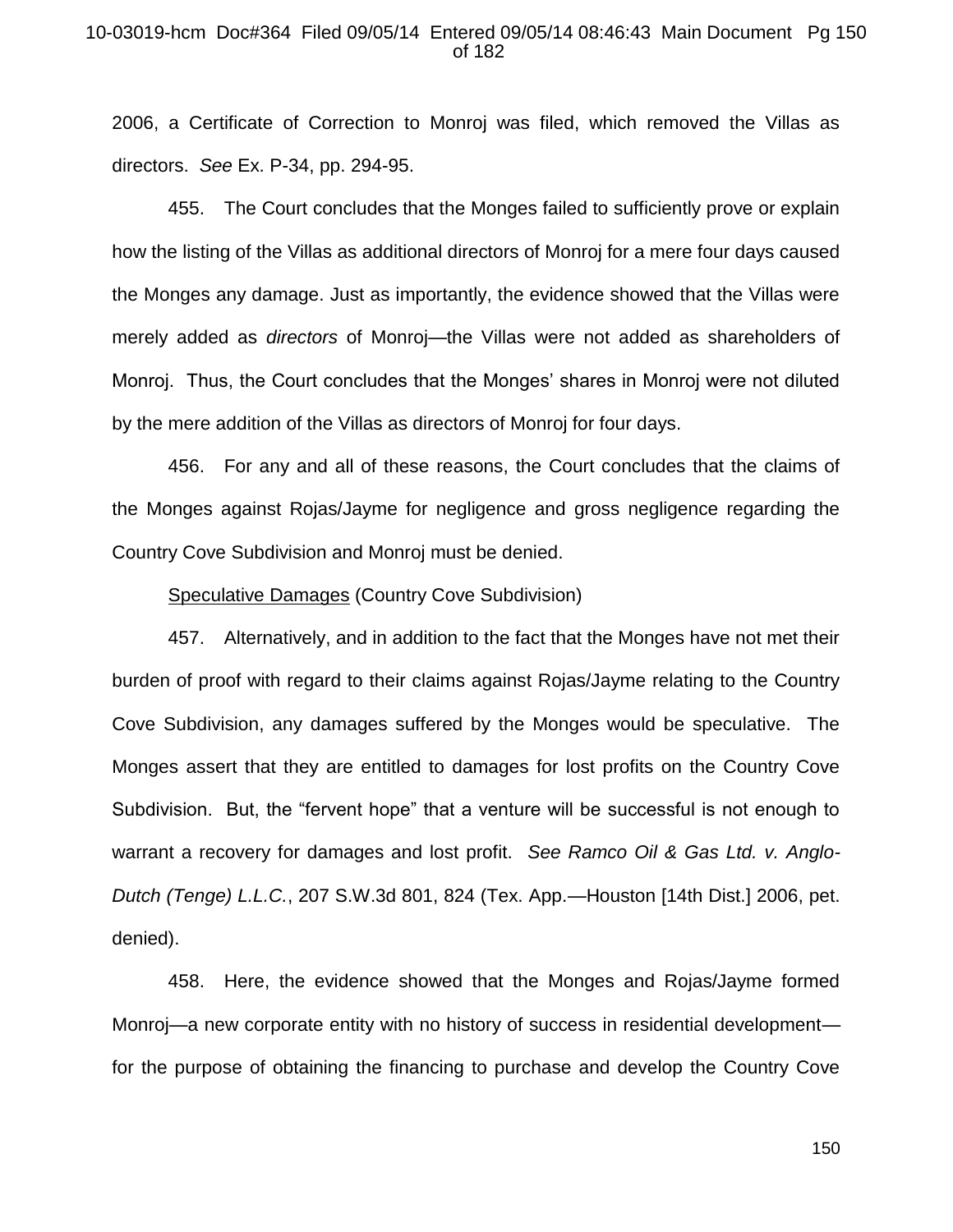#### 10-03019-hcm Doc#364 Filed 09/05/14 Entered 09/05/14 08:46:43 Main Document Pg 151 of 182

Subdivision lots. The evidence showed that the Country Cove venture was highly speculative; the Monges and Rojas/Jayme did not have much (if any) experience in developing and building residential lots and homes. The corporation that was formed by the Monges and Rojas/Jayme—Monroj—never made any profit, appears to have never been adequately capitalized, was largely ignored, and is now defunct. *See* Findings of Fact above.

459. Without a history of profits or some other form of objective, nonspeculative evidence, there is nothing in the record upon which this Court may base a damage award. *See Tex. Instruments, Inc. v. Teletron Energy Mgmt., Inc.*, 877 S.W.2d 276, 280 (Tex. 1994) (holding that even though there was evidence of a market in which to sell the product, the party failed to prove lost profits because the product was new and there was no history of profits); *Holt Atherton Indus., Inc. v. Heine*, 835 S.W.2d 80, 84 (Tex. 1992); *see also In re H&M Oil & Gas, LLC*, 2014 WL 3617448, at \*12-13 (Bankr. N.D. Tex. July 21, 2014) (holding that an award of damages was not appropriate because the trustee failed to present objective evidence regarding lost profits). Further, speculative or conjectural damages are not recoverable. *See Reardon v. LightPath Techs., Inc.,* 183 S.W.3d 429, 442 (Tex. App.—Houston [14th Dist.] 2005, pet. denied) (supporting citation omitted).

460. Therefore, even if the Court had concluded that the Monges had met their burden with respect to one or more of their causes of action regarding the Country Cove Subdivision (which it has not), the Monges have failed to prove any recoverable damages. In sum, the evidence did not show sufficient objective facts or data from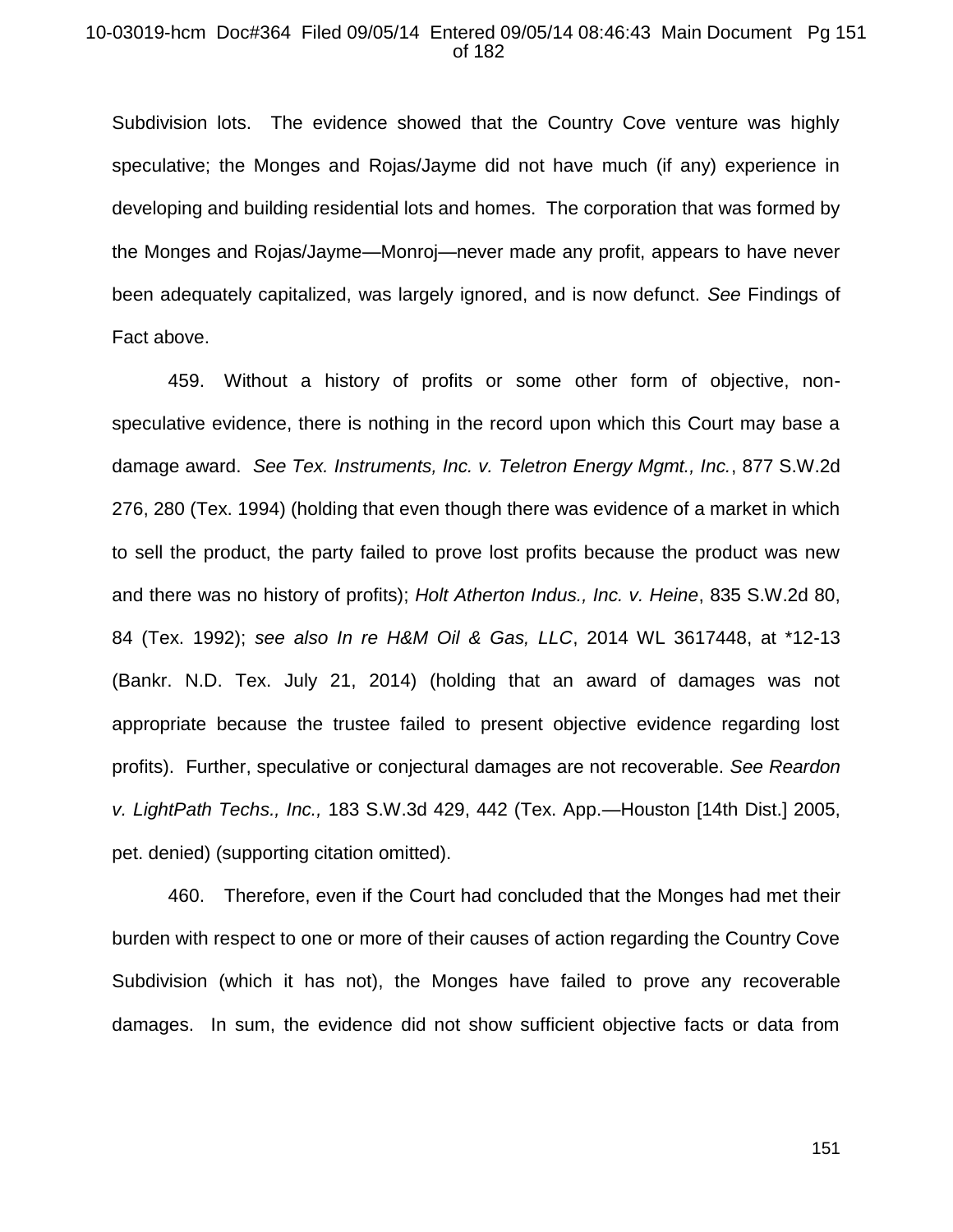## 10-03019-hcm Doc#364 Filed 09/05/14 Entered 09/05/14 08:46:43 Main Document Pg 152 of 182

which the Court may calculate damages and lost profits on the Country Cove Subdivision, and any damages would be speculative and conjecture.

## Conclusion—Monges Claims (Country Cove Subdivision)

461. In conclusion, the Court determines that the Monges should recover nothing based on their claims and causes of action against Rojas/Jayme based on the Country Cove Subdivision and Monroj.

462. The Monges may have asserted some other claims against Rojas/Jayme with respect to the Country Cove Subdivision in their Second Amended Complaint (dkt# 58), which is very difficult for the Court to decipher. But since such any additional affirmative claims were not properly included in the Monges' proposed findings of fact and conclusions of law, any other affirmative claims are deemed waived. $30$  The Court also concludes that any and all other claims by the Monges against Rojas/Jayme relating to the Country Cove Subdivision should be denied.

## **Rojas/Jayme Counterclaim (Country Cove Subdivision)**

## **Breach of Contract (Country Cove Subdivision)**

 $\overline{a}$ 

463. In their Fourth Amended Counterclaim, Rojas/Jayme assert that the Monges are liable to Rojas/Jayme for a breach of contract claim on the Country Cove Subdivision (dkt# 221, p. 4). Specifically, Rojas/Jayme assert that they entered into a contractual agreement with the Monges to develop and sell lots in the Country Cove Subdivision, and the Monges breached this agreement by failing to cooperate in the sale of the lots to third parties. This breach, Rojas/Jayme assert, caused Rojas/Jayme

<sup>30</sup> *See* Monges' Proposed Findings of Fact and Conclusions of Law (dkt# 283); Orders of the Court (dkt# 246, ¶4; dkt# 274, ¶2) and discussion above by the Court in Procedural Background section.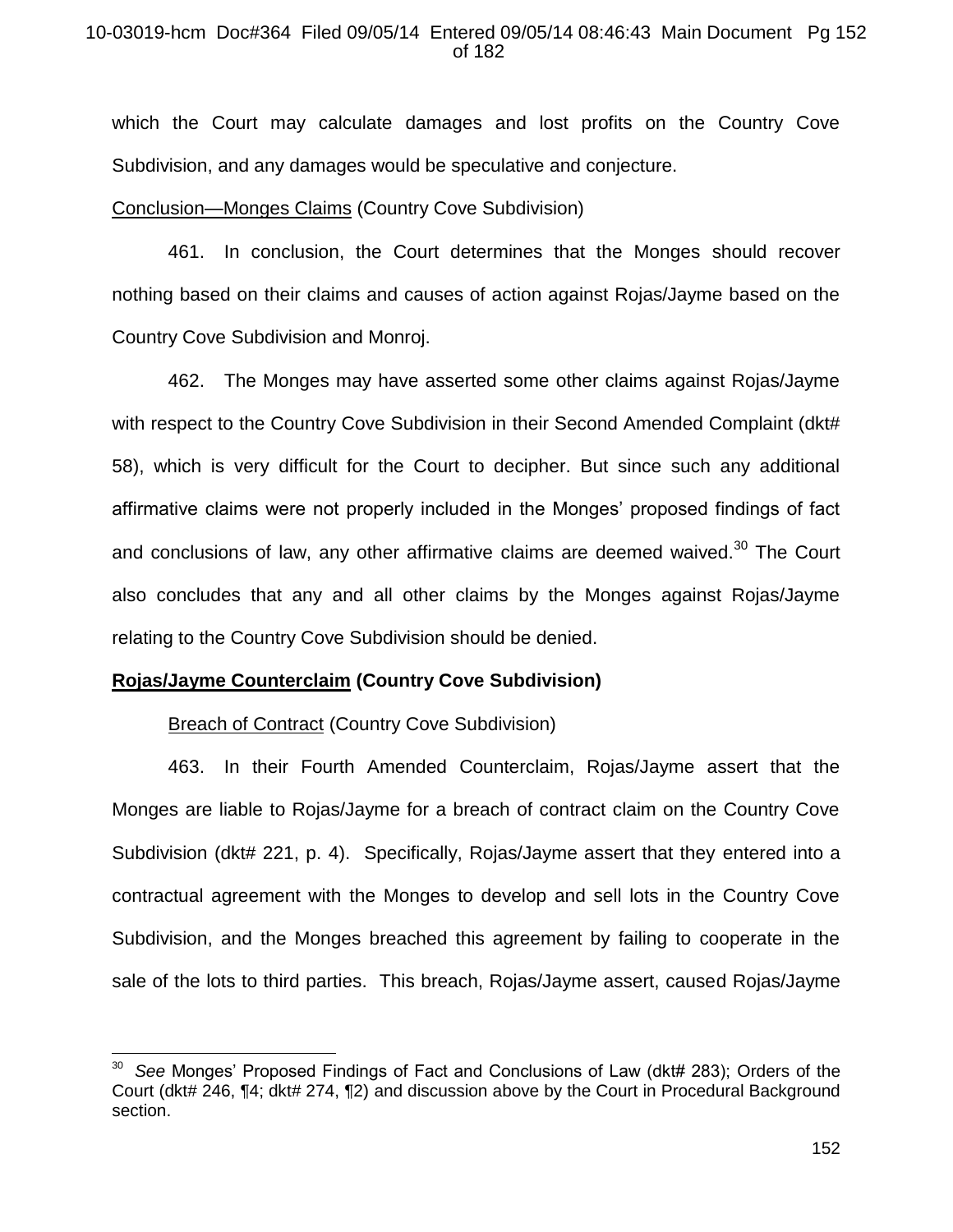## 10-03019-hcm Doc#364 Filed 09/05/14 Entered 09/05/14 08:46:43 Main Document Pg 153 of 182

damages, including loss of the lots, loss of the down payment on the purchase of the Country Cove Subdivision, and fees and charges.

464. For the same reasons set forth above denying the Monges' claim for breach of contract on the Country Cove Subdivision, the Court concludes that the breach of contract claim by Rojas/Jayme must be denied.

465. In short, Rojas/Jayme failed to meet their burden of proof, by a preponderance of evidence believed by the Court, with respect to the existence of a valid agreement between the Monges and Rojas/Jayme regarding the acquisition and development of the Country Cove Subdivision, and did not prove that there was a meeting of the minds on the material terms of any agreement. *See, e.g.*, *Potcinske v. McDonald Prop. Invs., Ltd.*, 245 S.W.3d 526, 529-30 (Tex. App.—Houston [1st Dist.] 2007, no pet.). For a contract to be legally binding, a contract must be sufficiently definite in its terms so that a court can understand what the promisor undertook. The material terms of a contract must be agreed upon before the court can enforce a contract and find that the contract has been breached. *See T.O. Stanley Boot Co. v. Bank of El Paso*, 847 S.W. 2d 218, 221 (Tex. 1992).

466. In sum, the testimony of the parties and the documents identified at trial failed to prove to the Court what the actual terms of any agreement were between Rojas/Jayme and the Monges with respect to the Country Cove Subdivision. The parties never reduced their alleged agreements to writing with respect to their respective responsibilities and duties with respect to Country Cove Subdivision project. And the respective testimony from Ms. Rojas, Mr. Jayme, and the Monges regarding any alleged agreement on the Country Cove Subdivision was inconsistent,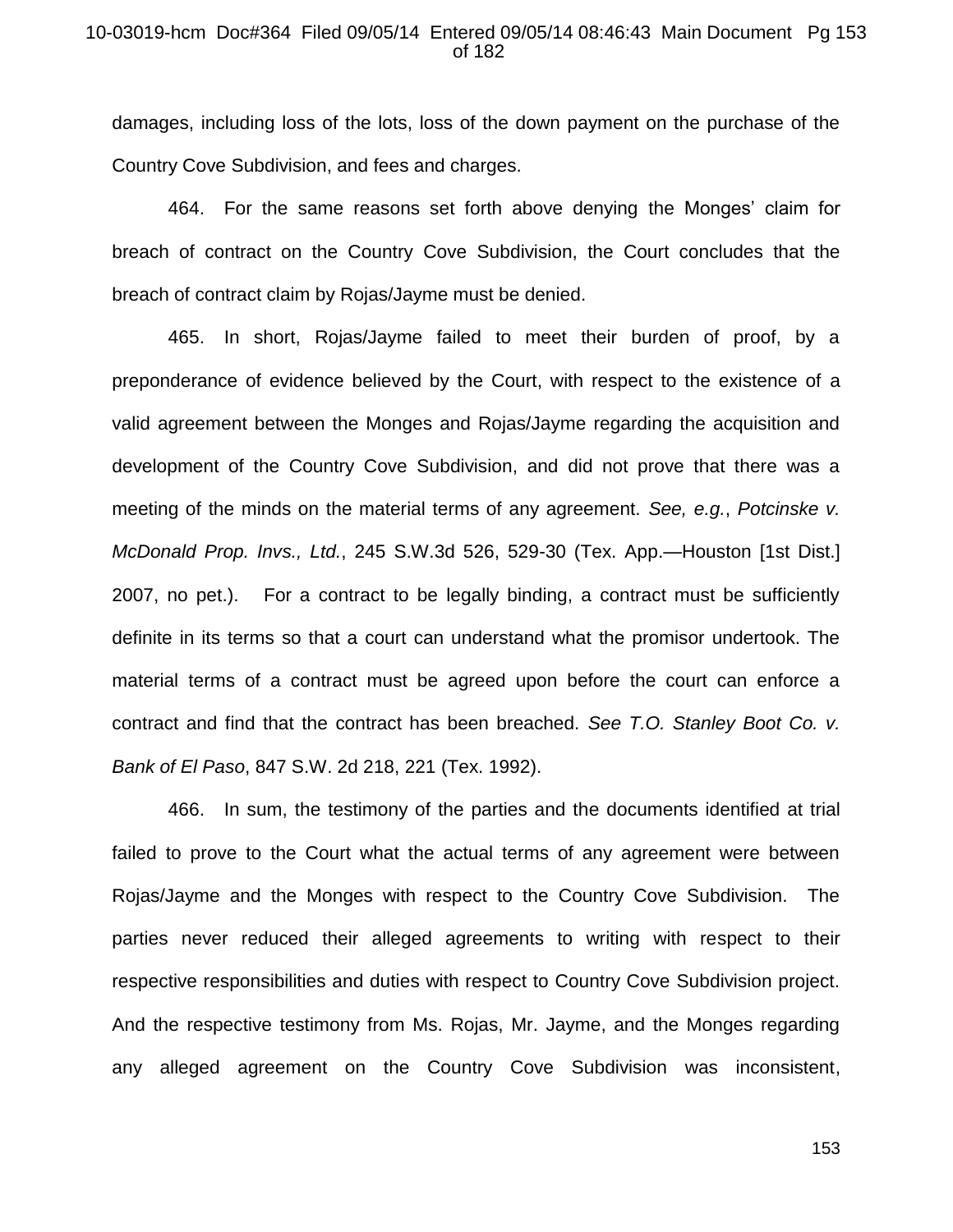## 10-03019-hcm Doc#364 Filed 09/05/14 Entered 09/05/14 08:46:43 Main Document Pg 154 of 182

incomprehensible, and lacked credibility. *See* Conclusions of Law set forth above regarding Breach of Contract claim by the Monges, which is incorporated herein by reference.

467. For these reasons, and the reasons set forth above in the Conclusions of Law regarding the Breach of Contract claim by the Monges, the Court concludes that the claims of Rojas/Jayme against the Monges for breach of contract regarding the Country Cove Subdivision development must be denied.

#### Speculative Damages (Country Cove Subdivision)

468. Even if there was enough evidence for the Court to conclude that the Monges had breached a contract with Rojas/Jayme on the Country Cove Subdivision (which it has not), any award of damages to Rojas/Jayme would be merely speculative. As set forth above by the Court, a party must present objective, non-speculative evidence on a claim for damages and speculative damages are not recoverable. *See, e.g.*, *Tex. Instruments, Inc. v. Teletron Energy Mgmt., Inc.*, 877 S.W.2d 276, 280 (Tex. 1994); *Reardon v. LightPath Techs., Inc.,* 183 S.W. 3d 429, 442 (Tex. App.—Houston [14th Dist.] 2005, pet. denied) (supporting citation omitted).

469. Here, the evidence showed that the Monges and Rojas/Jayme formed Monroj—a new corporate entity with no history of success in residential development for the purpose of obtaining the financing to purchase and develop the Country Cove Subdivision lots. The evidence showed that the Country Cove venture was highly speculative; the Monges and Rojas/Jayme did not have much (if any) experience in developing and building residential lots and homes. The Country Cove Subdivision was ultimately foreclosed upon. The corporation that was formed by the Monges and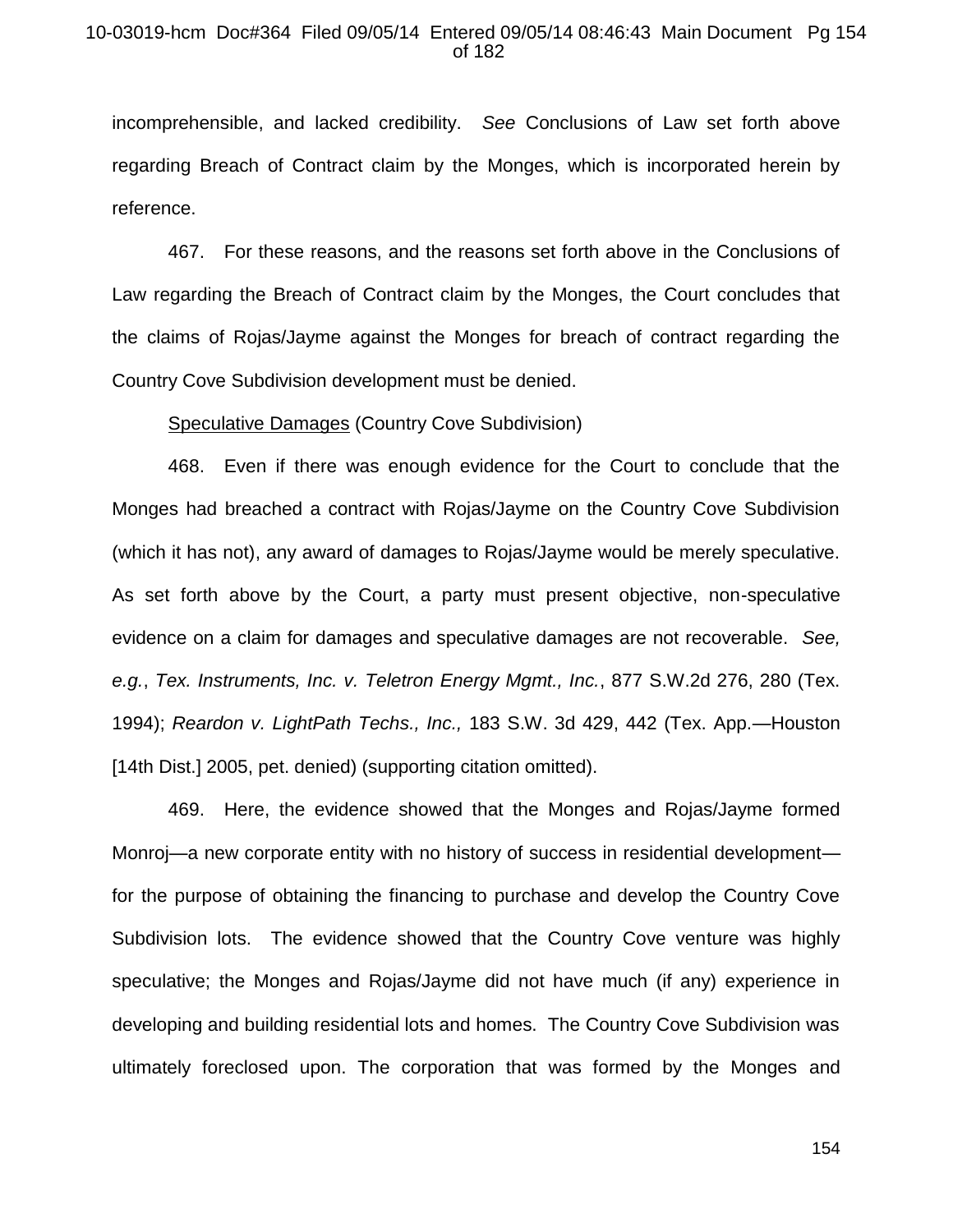Rojas/Jayme—Monroj—never made any profit, appears to have never been adequately capitalized, was largely ignored, and is now defunct. *See* Findings of Fact above.

470. For these reasons, and the reasons set forth by the Court in the Conclusions of Law regarding Speculative Damages on the claims made by the Monges with regard to the Country Cove Subdivision, the relief and damages sought by Rojas/Jayme against the Monges must be denied.

## Conclusion—Rojas/Jayme Counterclaims (Country Cove Subdivision)

471. In conclusion, the Court determines that Rojas/Jayme should recover nothing based on their counterclaims against the Monges based on the Country Cove Subdivision.

## **Conclusion—Country Cove Subdivision**

472. In sum, the Court concludes that neither the Monges nor Rojas/Jayme should recover any relief against the other for any of their causes of action and counterclaims relating to the Country Cove Subdivision and Monroj.

### **TRANSMOUNTAIN PROPERTY**

473. Next, the Court will set forth its conclusions of law with respect to the causes of action and defenses of the parties with respect to the Transmountain Property, Northeast Patriot, and related transactions to the extent necessary. It should be noted that the Transmountain Property is located in the State of Texas.

### **Monges Claims (Transmountain Property)**

474. The Monges assert the following causes of action against Rojas/Jayme with respect to the Transmountain Property and Northeast Patriot: (1) breach of duty of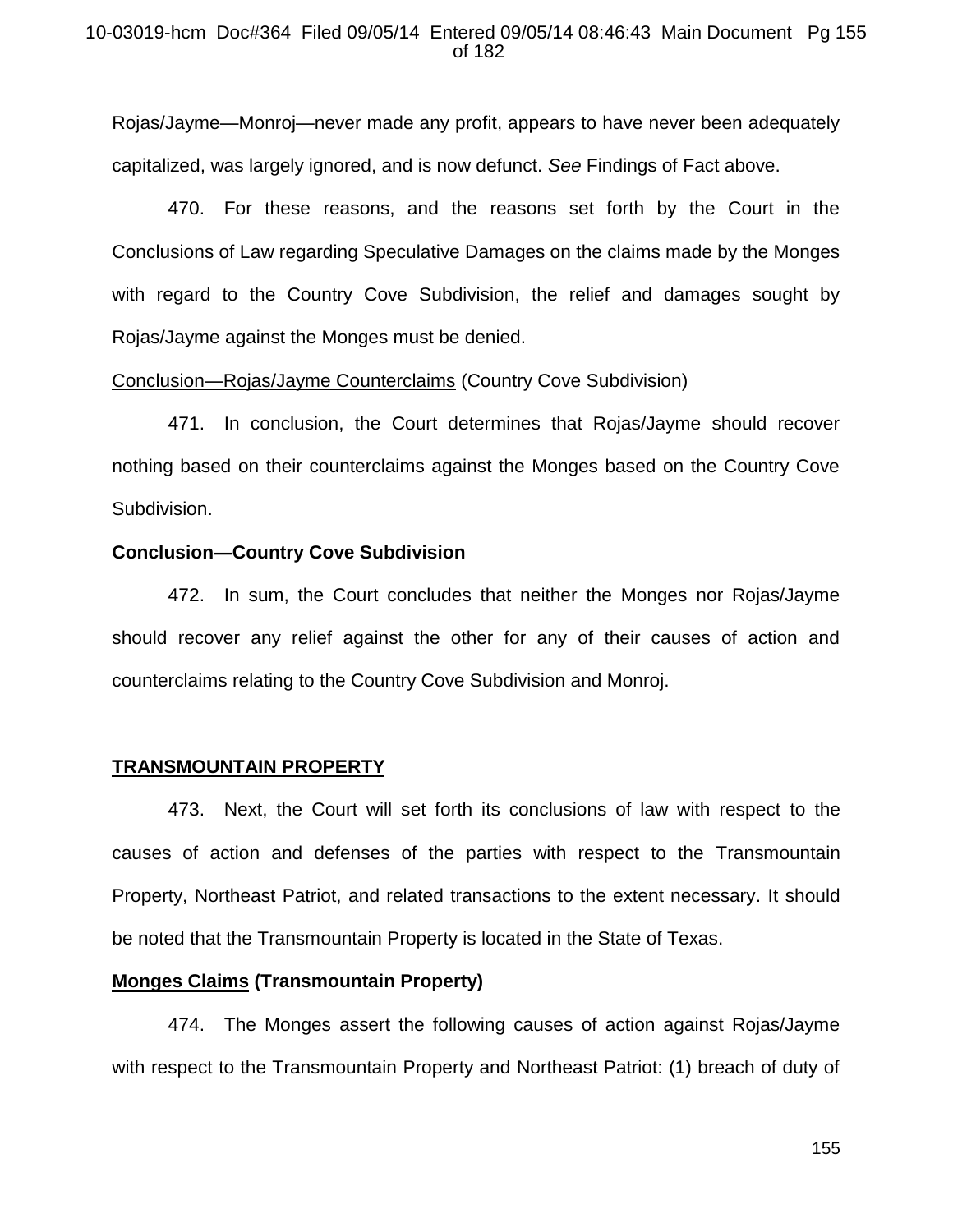## 10-03019-hcm Doc#364 Filed 09/05/14 Entered 09/05/14 08:46:43 Main Document Pg 156 of 182

good faith and fair dealing; (2) breach of contract; (3) money had and received; (4) unjust enrichment; and (5) breach of fiduciary duty (collectively, the "Transmountain Claims").<sup>31</sup> *See* Monges' Second Amended Complaint (dkt# 58). It was not until July 2012—with the filing by the Monges of their Second Amended Complaint in this Adversary Proceeding—that the Monges first asserted causes of action against Rojas/Jayme relating to the Transmountain Property and Northeast Patriot (dkt# 58).

# **Rojas/Jayme Statute of Limitations Defense (Transmountain Property)**

475. In their Answer and Trial Brief, Rojas/Jayme assert that the Monges' claims relating to the Transmountain Property are barred by the statute of limitations as set forth in Texas Civil Practice and Remedies Code §§ 16.001-16.004. *See* First Amended Answer (dkt# 147), pp. 4-5; Trial Brief (dkt# 316, pp. 15-16). $^{32}$  Rojas/Jayme bear the burden of proving their affirmative defense, including their argument that the Transmountain Claims are barred by the statute of limitations. *See, e.g.*, *Elmo v. Oak Farms Dairy*, 2008 WL 2200265, at \*1 (N.D. Tex. May 14, 2008).

 $\overline{\phantom{a}}$ 

 $31$  It is possible that the Monges are also making a claim for "Fraud in a Real Estate Transaction" with respect to the Transmountain Property. *See* Second Amended Complaint (dkt# 58), p. 27; Post-Trial Brief (dkt# 354), pp. 104-05. This is apparently based on the notion that Ms. Rojas failed to disclose that she was not "actually interested" in conveying the Transmountain Property to Northeast Patriot and instead purchased the property in her name and the name of Mr. Maynez (dkt# 345, p. 104). To the extent that this claim is not also barred by Statute of Limitations as set forth above, it is denied by the Court on the merits. There never was a contract entered into by the Monges or Northeast Patriot for the Transmountain Property, which is an essential element of any Fraud in a Real Estate Transaction claim. *See* TEX. BUS. COM. CODE §§ 27.01(a)(1)(A),(B), 27.01(a)(2)(C),(D).

 $32$  It may be noted that Rojas/Jayme also filed a Motion for Partial Summary Judgment based on the statute of limitations defense with regard to claims relating to the Transmountain Property and Sierra Crest Property (dkt# 212). Upon motion of the Monges, the Court struck the Motion for Partial Summary Judgment of Rojas/Jayme as an untimely dispositive motion, and at that time the Court did not reach the merits of the statute of limitations defense (dkt# 218, 230).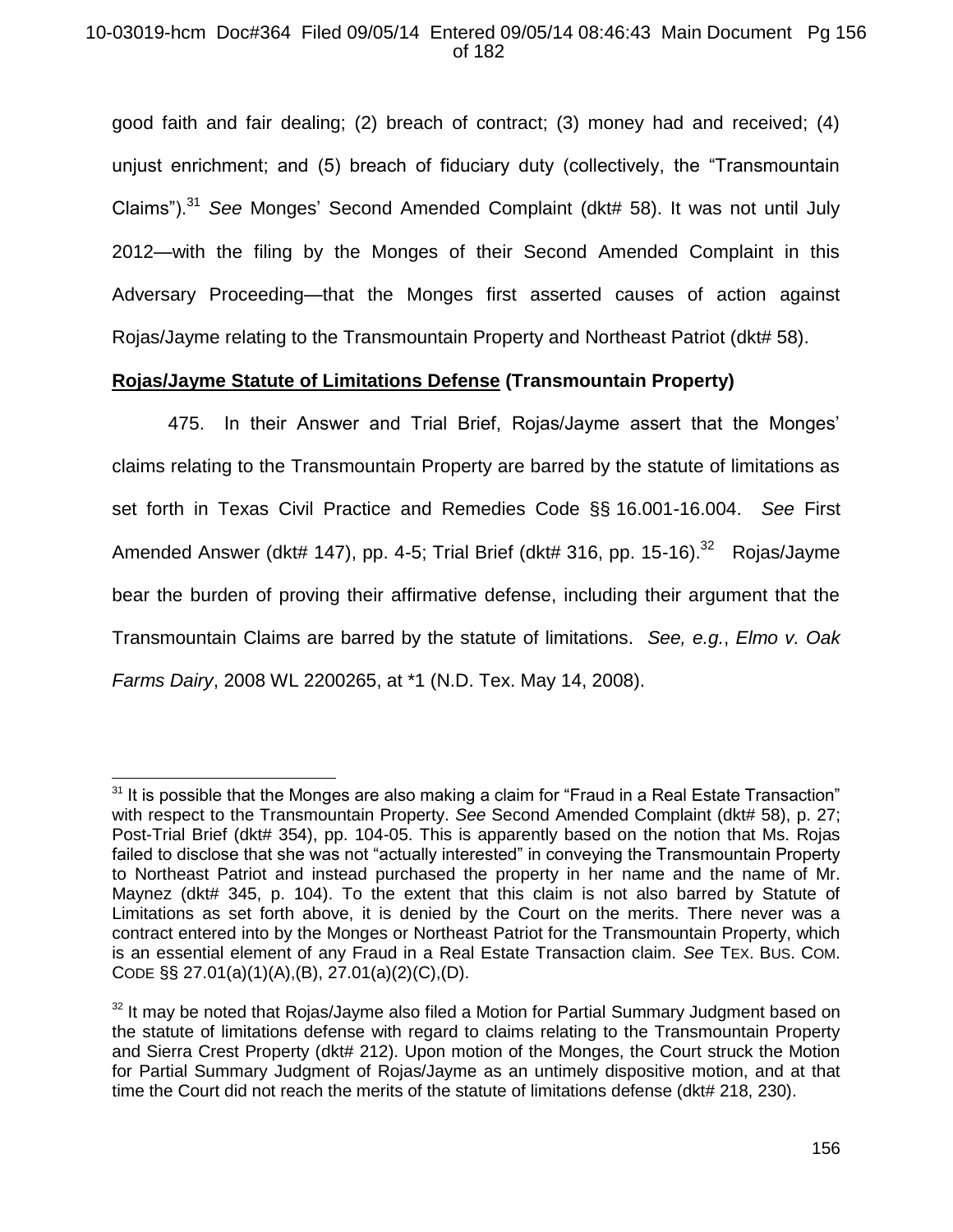### 10-03019-hcm Doc#364 Filed 09/05/14 Entered 09/05/14 08:46:43 Main Document Pg 157 of 182

476. Under Texas law, a party must bring any cause of action against another within four years—or two years on some actions—of the alleged breach. TEX. CIV. PRAC. & REM. CODE §§ 16.003(a) (generally, tort claims), 16.004(a)(1)-(5) (generally, contract claims); *Elledge v. Friberg-Cooper Water Supply Corp.*, 240 S.W.3d 869, 869 (Tex. 2007) (affirming that unjust enrichment claims are governed by the two-year statute of limitations); *Merry Homes, Inc. v. Luc Dao*, 359 S.W.3d 881, 882 (Tex. App.— Houston [14th Dist.] 2012, no pet.) (holding that a two-year statute of limitations period applies to claims for money had and received). Causes of action generally accrue "when a wrongful act causes an injury, regardless of when the plaintiff learns of that injury or if all resulting damages have yet to occur." *Childs v. Haussecker*, 974 S.W.2d 31, 36 (Tex. 1998).

477. Here, the Monges assert various causes of action—including breach of contract and breach of fiduciary duty—against Rojas/Jayme based on the Transmountain Property transactions and Northeast Patriot. Essentially, the Monges argue that Ms. Rojas diverted an opportunity by purchasing the Transmountain Property in her name and the name of Mr. Maynez rather than the corporation (Northeast Patriot), and that Ms. Rojas owed a duty to the Monges because she was a shareholder and director of Northeast Patriot.

478. Here, the alleged wrongful act causing injury was the purchase of the Transmountain Property by Ms. Rojas and Mr. Maynez, which occurred and closed on April 18, 2007. *See* Warranty Deed recorded in El Paso County, Texas, Ex. HM-2, pp. 1-8; Findings of Fact above. But it was not until July 2012—more than 5 years later that the Monges first asserted their causes of action against Rojas/Jayme regarding the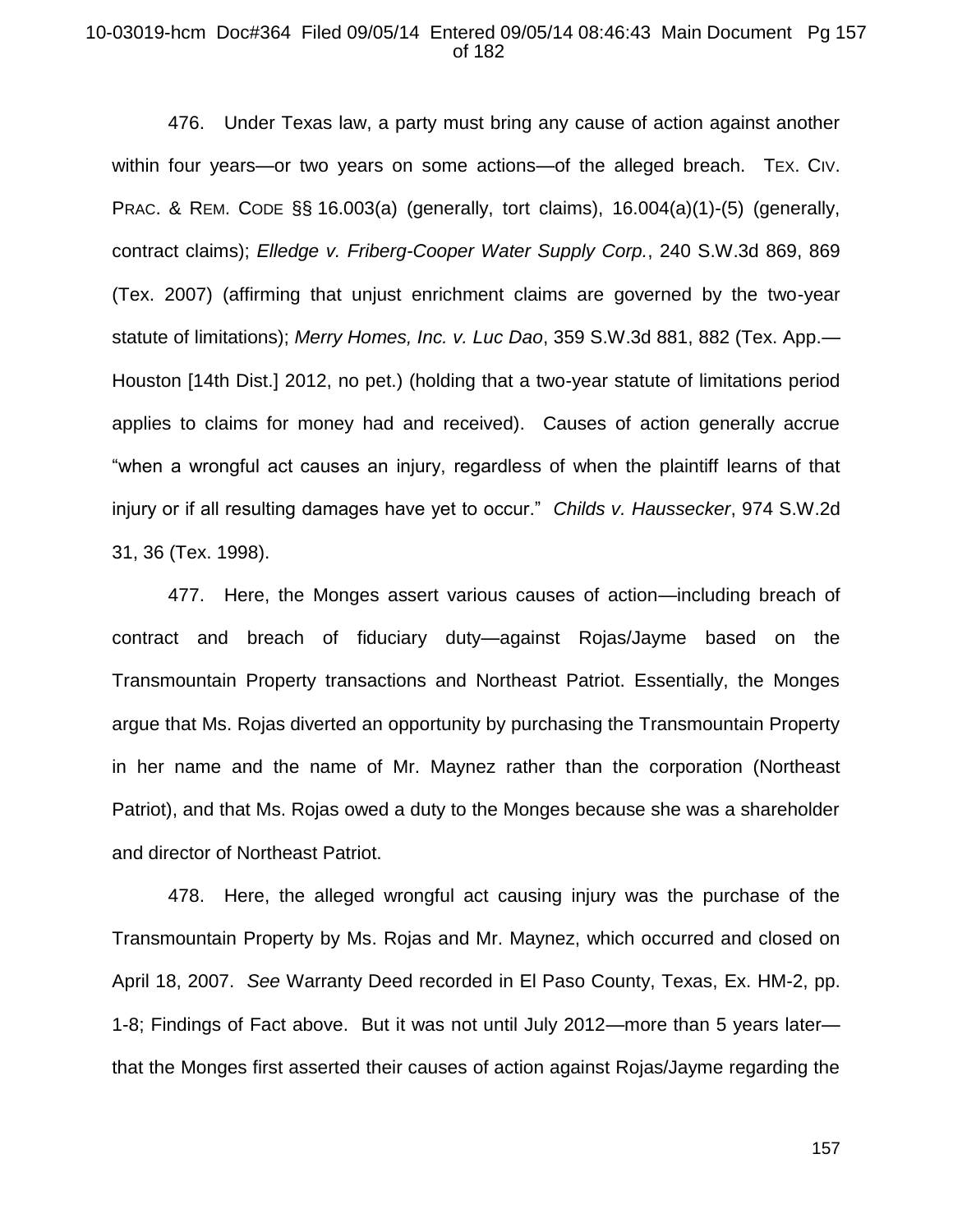## 10-03019-hcm Doc#364 Filed 09/05/14 Entered 09/05/14 08:46:43 Main Document Pg 158 of 182

Transmountain Property and Northeast Patriot by filing their Second Amended Complaint (dkt# 58).

479. Accordingly, the Court concludes that the statute of limitations bars any claim by the Monges against Rojas/Jayme relating to the Transmountain Property and Northeast Patriot.

480. However, the Monges have asserted the "discovery rule" in their Second Amended Complaint, which will next be addressed by the Court. *See* Monges' Second Amended Complaint (dkt# 58) p. 23.

481. The discovery rule is a very limited exception to the general rule that a cause of action accrues when the wrongful act causes injury. *See, e.g.*, *Beavers v. Metro. Life Ins. Co.,* 566 F.3d 436, 439 (5th Cir. 2009) (quoting *Computer Assocs. Int'l, Inc. v. Altai, Inc.*, 918 S.W.2d 453, 455 (Tex. 1996)).Under the discovery rule, "a cause of action does not accrue until a plaintiff knows or, through the exercise of reasonable care and diligence, 'should have known of the wrongful act and resulting injury.'" *Childs*, 974 S.W.2d at 37 (quoting *S.V. v. R.V.*, 933 S.W.2d 1, 4 (Tex. 1996)). Whether the discovery rule applies to a cause of action is a question of law. *TIG Ins. Co. v. Aon Re, Inc.*, 521 F.3d 351, 357 (5th Cir. 2008) (citing *Moreno v. Sterling Drug, Inc.*, 787 S.W.2d 348, 351 (Tex. 1990)). The party asserting the "discovery rule" bears the burden of establishing it applies. *See Woods v. William M. Mercer, Inc.*, 769 S.W.2d 515, 518 (Tex. 1988).

482. In Texas, the discovery rule applies if two elements are met (1) the nature of the injury incurred is inherently undiscoverable; and (2) the evidence of injury is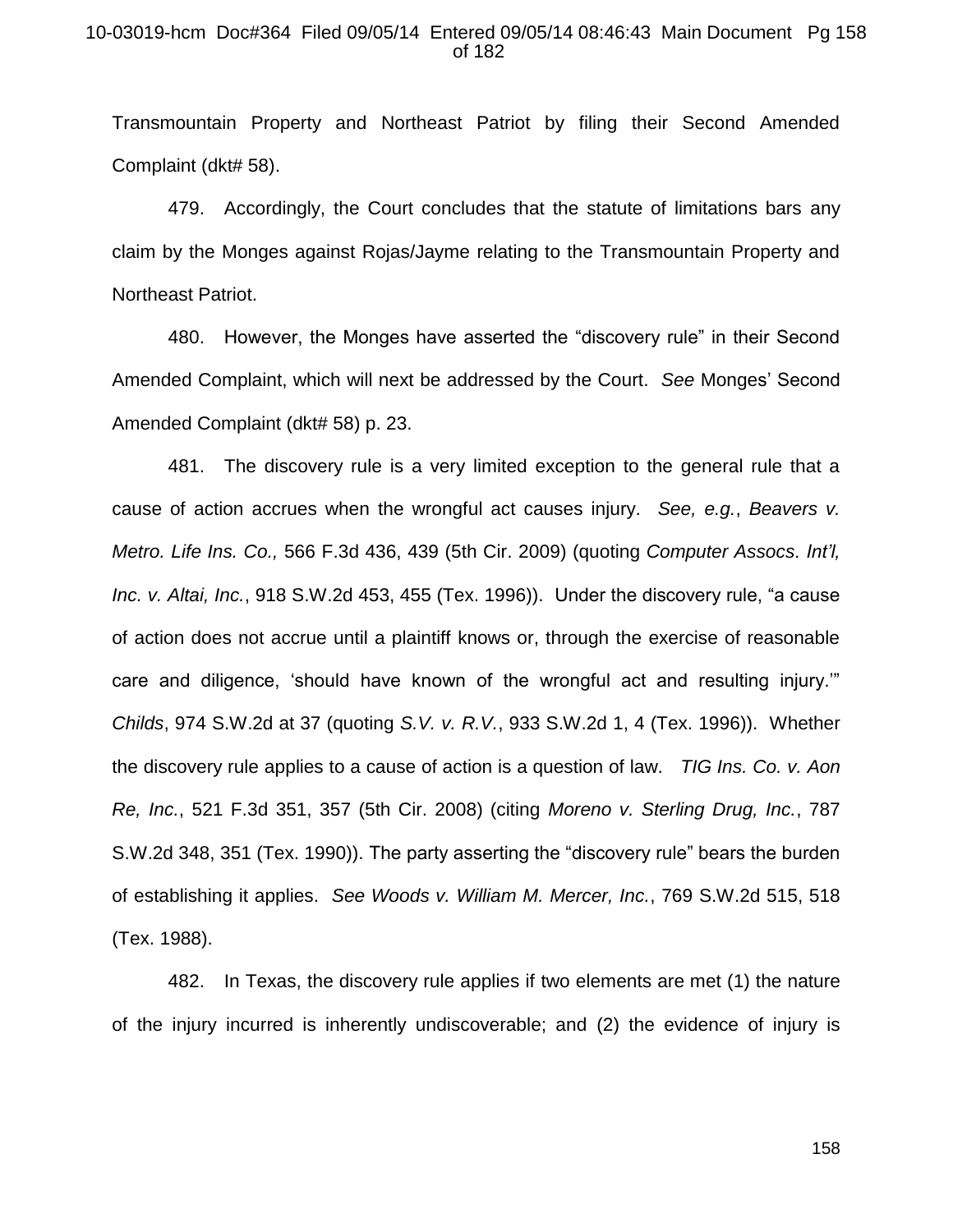### 10-03019-hcm Doc#364 Filed 09/05/14 Entered 09/05/14 08:46:43 Main Document Pg 159 of 182

objectively verifiable. See *Beavers*, 566 F.3d at 439 (summarizing two Texas Supreme Court cases that clarified the discovery rule in Texas).

483. As to the first element of the discovery rule, when an injury is, "by its nature, unlikely to be discovered within the prescribed limitations period despite due diligence," it is considered inherently undiscoverable. *Beavers*, 566 F.3d at 439 (quoting *Wagner & Brown, Ltd. v. Horwood*, 58 S.W.3d 732, 734-35 (Tex. 2001)). The focus is not on whether the particular plaintiff discovered his or her injury within the limitations period, but whether the injury is "the type of injury that generally is discoverable by the exercise of reasonable diligence." *See Wagner & Brown*, 58 S.W.3d at 735 (quoting *HECI Exploration Co. v. Neel*, 982 S.W.2d 881, 886 (Tex. 1998)). In other words, the focus is on a categorical basis rather than an individual basis. *See Beavers*, 566 F.3d at 439; *Wagner & Brown*, 58 S.W.3d at 735.

484. In addition to the discovery rule, the Monges claim that Rojas/Jayme are estopped from asserting a statute of limitations defense because Rojas/Jayme fraudulently concealed material facts regarding the Transmountain Property. To establish the defense of fraudulent concealment, the Monges must show (1) a false representation or concealment of material facts; (2) made with knowledge, actual or constructive, of those facts; (3) with the intention that it should be acted on; (4) to a party without knowledge or means of obtaining knowledge of the facts; (5) who detrimentally relies on the representations. *Johnson & Higgins of Tex., Inc. v. Kenneco Energy, Inc.*, 962 S.W.2d 507, 515-16 (Tex. 1998).

485. At trial, Ms. Monge testified that she did not become aware of the actions of Ms. Rojas with respect to the Transmountain Property that gave rise to their alleged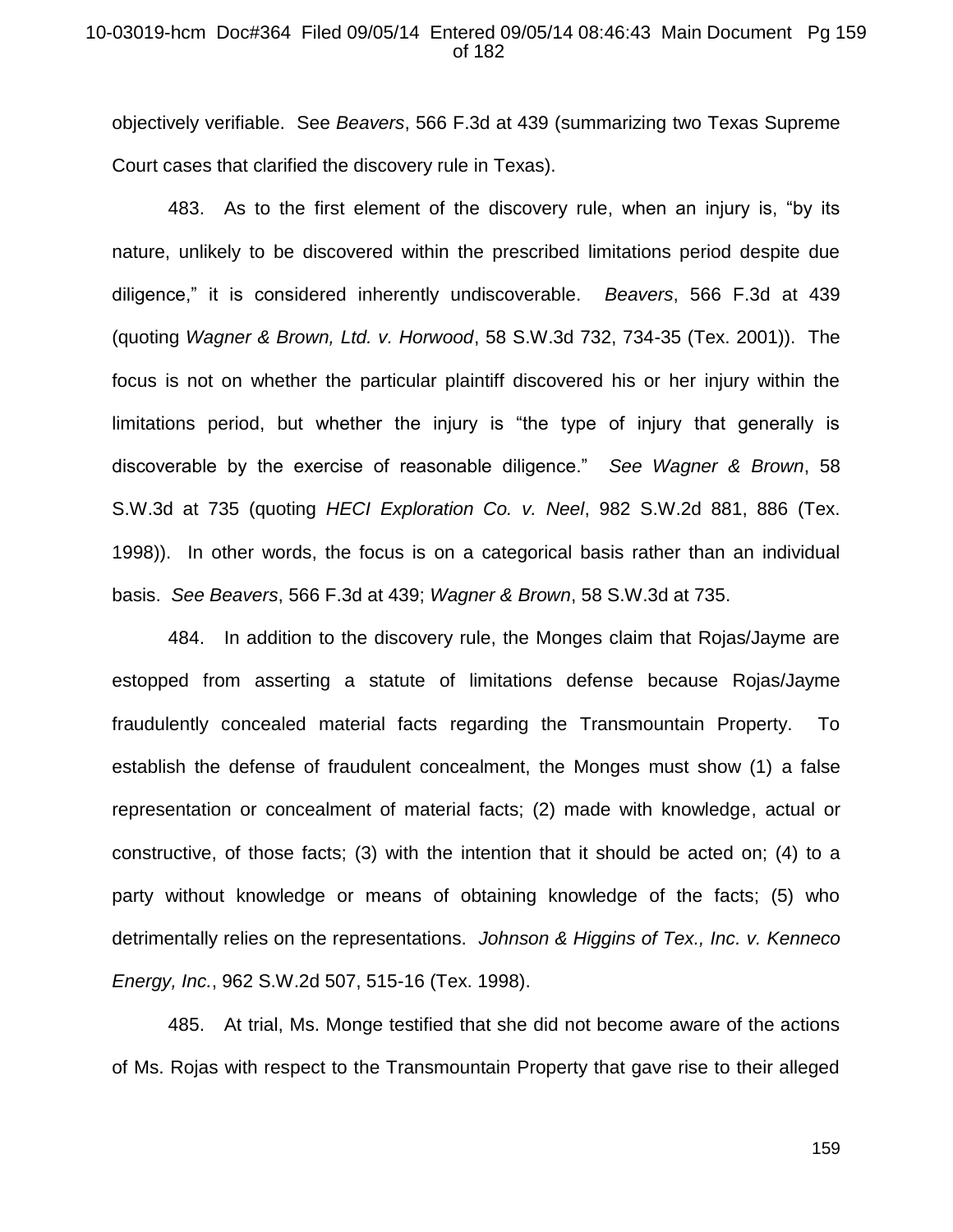## 10-03019-hcm Doc#364 Filed 09/05/14 Entered 09/05/14 08:46:43 Main Document Pg 160 of 182

injuries until sometime in 2012, when she was informed by her attorney.<sup>33</sup> See Tr. 8/7/14, p. 182, lines 14-22. However, the probative evidence presented at trial reveals quite a different story and demonstrates knowledge by the Monges as far back as 2007.

486. On March 30, 2007, and April 9, 2007, Ms. Rojas sent two emails, respectively, to Mr. David Puente (who worked for Sierra Title and served as the escrow officer on the Transmountain Property) requesting Mr. Puente to have an attorney draft documents to substitute Mr. Maynez as a 25% owner in Northeast Patriot. The Monges were copied on both of these emails that requested that Mr. Maynez become a 25% owner of Northeast Patriot. *See* Ex. P-22, pp. 211, 222; Findings of Fact above.

487. Then, on April 13, 2007, Ms. Rojas sent an email to the seller of the Transmountain Property, requesting an extension of closing until April 16, 2007, so that the closing documents could be reviewed by an attorney and finalized. The Monges were copied on this email from Ms. Rojas as well. *See* Ex. P-22, p. 250; Findings of Fact above.

488. On April 14, 2007, the members of Northeast Patriot held an official meeting regarding the Transmountain Property. The Monges were made aware, prior to this meeting on April 14, 2007, that Ms. Rojas was proposing to bring Mr. Maynez in as an investor on the Transmountain Property. At the meeting, the members verbally approved Ms. Rojas obtaining a loan and putting the deed in her name until the Transmountain Property could be transferred to Northeast Patriot. Apparently, the members of Northeast Patriot approved Ms. Rojas putting her personal name "and

 $\overline{\phantom{a}}$ 

<sup>33</sup> Ms. Monge was not a director or shareholder in Northeast Patriot anyway—Mr. Monge was the director and shareholder in Northeast Patriot. *See* Ex. P-22, pp. 108-34. And Mr. Monge did not testify that it was not until the year 2012 that he learned about Ms. Rojas's actions. This is another reason that the discovery rule fails.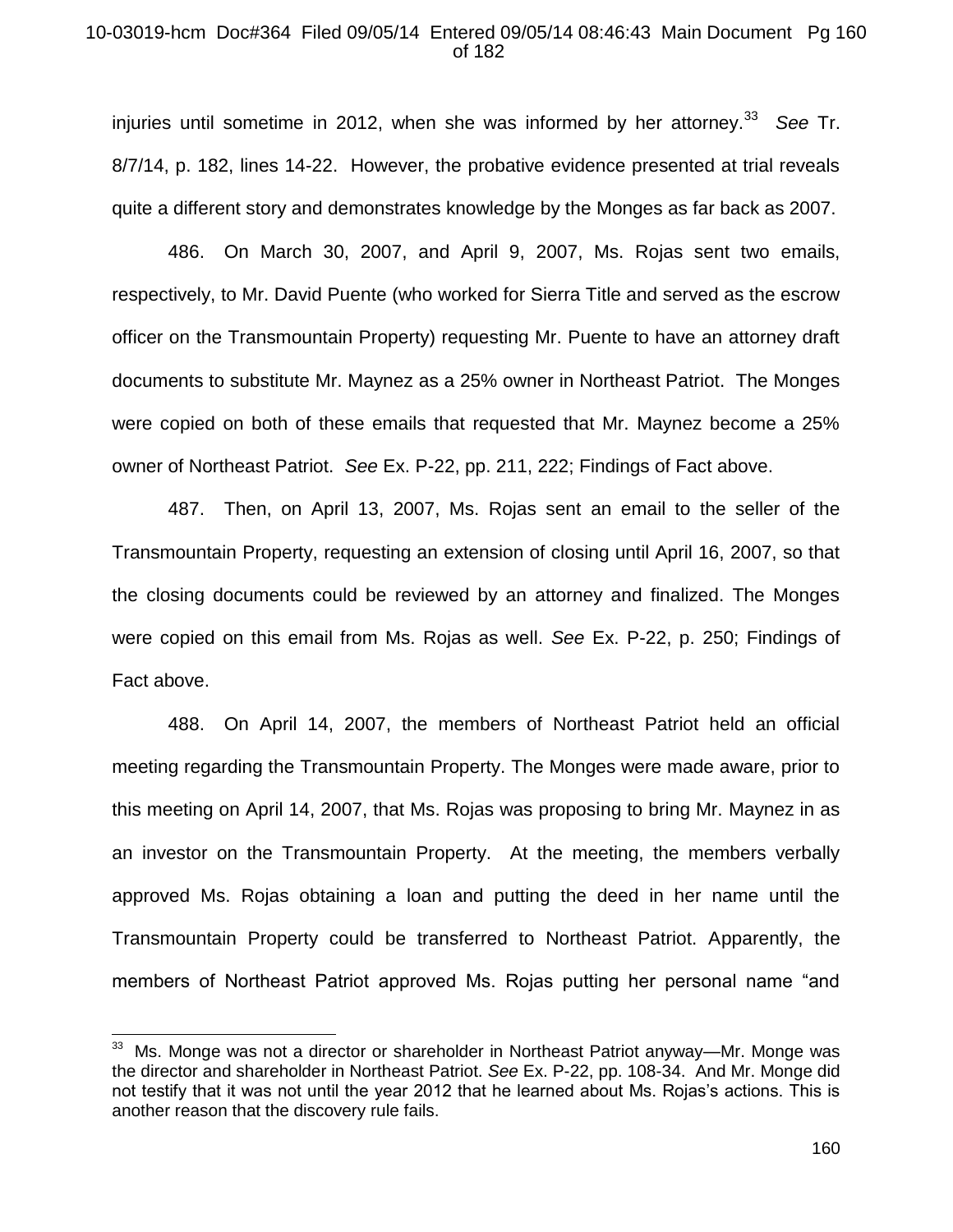## 10-03019-hcm Doc#364 Filed 09/05/14 Entered 09/05/14 08:46:43 Main Document Pg 161 of 182

assigns" on the documents because there were issues with the corporate formation and ownership of Northeast Patriot. *See* Tr. 8/4/14, p. 180, lines 3-21; Tr. 8/8/14, p. 55, lines 6-15; Findings of Fact above.

489. On April 18, 2007, the sale of the Transmountain Property to Ms. Rojas and Mr. Maynez closed. The Transmountain Property was conveyed by the seller (Patriot Castner Joint Venture) to Ms. Rojas and Mr. Maynez by general warranty deed publicly recorded in El Paso County, Texas, on April 18, 2007. *See* Ex. HM-2, pp. 1-8.

490. Within a few months after the sale of the Transmountain Property to Mr. Rojas and Mr. Maynez in April 2007, the Monges started asking questions about the Transmountain Property and Northeast Patriot corporation. On December 17, 2007, Ms. Monge sent an email to Ms. Rojas about an offer relating to Country Cove and the Thoroughbred Property, where Ms. Monge specifically stated "this doesn't include any settlement on the Transmountain property and the Patriot Corporation . . . these items will be discussed separately at a later date." *See* Ex. P-34, p. 244.

491. Then on May 27, 2008, the Monges sent an email to Mr. Puente at the title company about the Transmountain Property, requesting all documents regarding the real estate contract on the Patriot Property (the Transmountain Property) from the title company. *See* Ex. RJ-4, pp. 232-33.

492. Based on the evidence, the Court concludes that by December 2007, at the very latest, the Monges had knowledge of the actions of Ms. Rojas that gave rise to the Monges' claims regarding the Transmountain Property and Northeast Patriot. And more likely, the Monges were aware of Ms. Rojas's alleged conduct back in April 2007. But the Monges first asserted their causes of action against Rojas/Jayme on the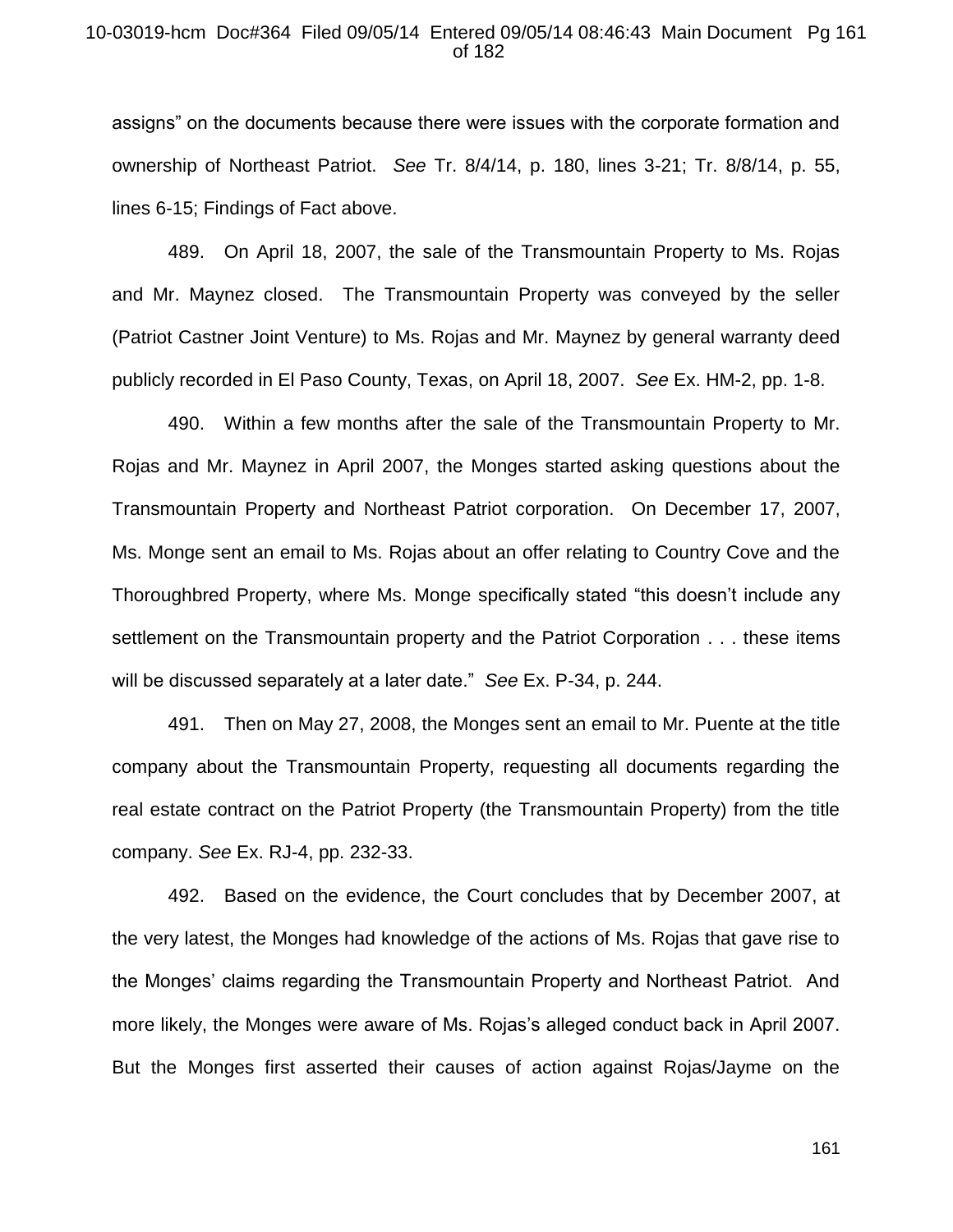## 10-03019-hcm Doc#364 Filed 09/05/14 Entered 09/05/14 08:46:43 Main Document Pg 162 of 182

Transmountain Property and Northeast Patriot in July 2012 when they filed their Second Amended Complaint—which is more than four years after the latest date that the Monges learned of Ms. Rojas's conduct. Consequently, the discovery rule does not apply to the Transmountain Property claims, as the Monges discovered the actions that form the basis of their claims against Rojas/Jayme within the statute of limitations period. Even for those claims in which the statute of limitations period is two years unjust enrichment, for example—the Monges discovered the actions well within the statute of limitations period and could have brought their claims prior to the expiration of the period.

493. Further, the Court also concludes that the Monges did not meet their burden of proof of establishing that the fraudulent concealment doctrine applies in this case. Specifically, there was insufficient proof that Rojas/Jayme fraudulently concealed material facts about the Transmountain Property from the Monges. More importantly, it was demonstrated at trial that the Monges had knowledge, or the means of obtaining knowledge, of the facts. *See Johnson & Higgins*, 962 S.W.2d at 515-16.

494. The Monges were copied on several emails in which Ms. Rojas requested that Mr. Maynez be added as a 25% owner in Northeast Patriot. *See* Findings of Fact above. In addition, Ms. Monge was present at an official meeting of Northeast Patriot in which Ms. Rojas was proposing to bring Mr. Maynez in as an investor on the Transmountain Property. *See* Findings of Fact above. The emails from Ms. Rojas, on which the Monges were copied, put the Monges on notice that they needed to investigate the Transmountain Property transaction. By April 2007, the Monges had enough knowledge to investigate the transaction, and a reasonable investigation would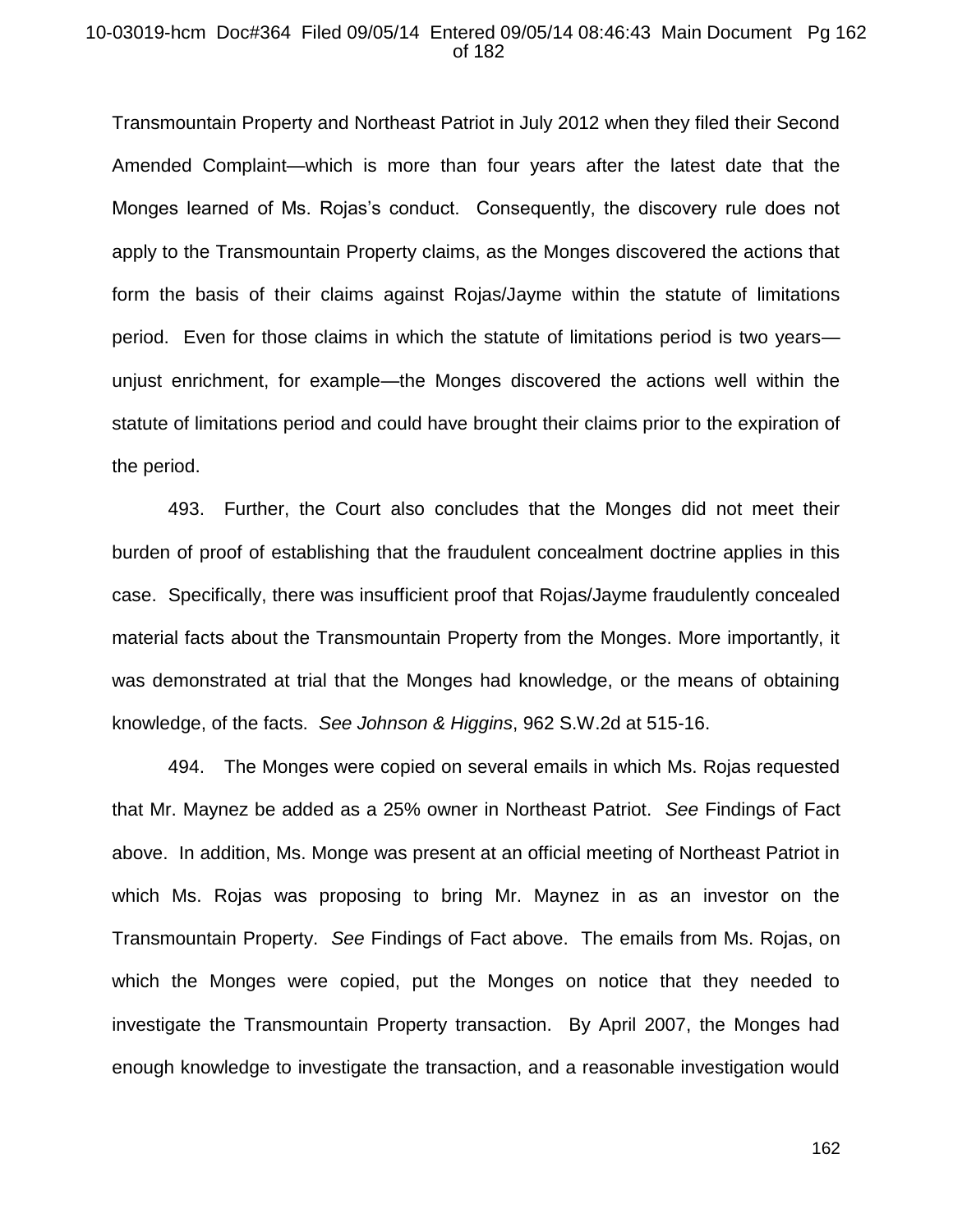## 10-03019-hcm Doc#364 Filed 09/05/14 Entered 09/05/14 08:46:43 Main Document Pg 163 of 182

have led the Monges to discover the actions of which they now complain. *See Thomas v. Barton Lodge II, Ltd.*, 174 F.3d 636, 640-47 (5th Cir. 1999) (holding that district court did not err in holding statute of limitations applied where general partner communicated with limited partners regarding potential self-dealing).

495. On April 18, 2007, the warranty deed selling the Transmountain Property to Ms. Rojas and Mr. Maynez was publicly recorded in El Paso County, Texas. *See* Ex. HM-2, pp. 1-8.

496. Within a few months after the sale of the Transmountain Property closed in the name of Ms. Rojas and Mr. Maynez—in December 2007—Ms. Monge began asking questions about the Transmountain Property and Northeast Patriot corporation by sending an email to Ms. Rojas, and later, an email to David Puente. *See* Ex. P-34, p. 244.; Ex. RJ-4, pp. 232-33; Findings of Fact above.

497. Accordingly, the Court concludes that the Monges did not prove, by a preponderance of credible evidence, that Rojas/Jayme's statute of limitations defense is defeated by the discovery rule or the doctrine of fraudulent concealment.

498. As a result, the Court concludes that the Monges' claims against Rojas/Jayme relating to the Transmountain Property and Northeast Patriot are barred by the statute of limitations, and must be denied.

#### **Speculative Damages (Transmountain Property)**

499. Alternatively, and in the event that the statute of limitations defense does not bar the Monges' claims, any damages that the Monges incurred with respect to the Transmountain Property and Northeast Patriot would be speculative and are not recoverable.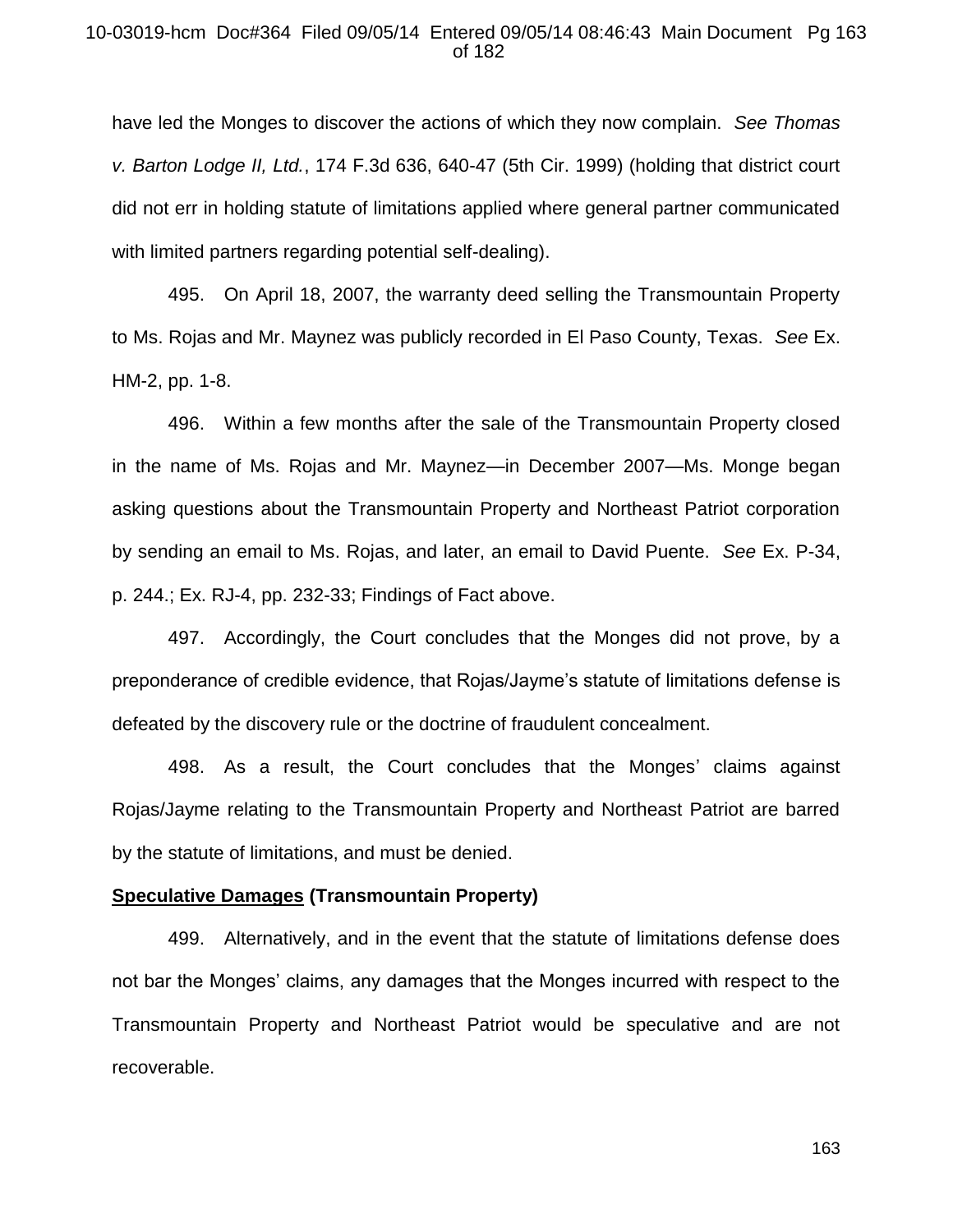### 10-03019-hcm Doc#364 Filed 09/05/14 Entered 09/05/14 08:46:43 Main Document Pg 164 of 182

500. The "fervent hope" that a venture will be successful is not enough to warrant a recovery for lost profit, as the Monges claim here. *See Ramco Oil & Gas Ltd. v. Anglo-Dutch (Tenge) L.L.C.*, 207 S.W.3d 801, 824 (Tex. App.—Houston [14th Dist.] 2006, pet. denied). Here, Mr. Monge and Ms. Rojas, along with other potential investors, formed Northeast Patriot—a new corporate entity with no history of success in commercial property development—for the purpose of obtaining the financing to purchase and develop the Transmountain Property. The potential purchase and development of the Transmountain Property through Northeast Patriot was a highly speculative venture. Mr. Monge was not a licensed or experienced commercial builder or developer. And although Ms. Rojas was a residential mortgage broker and Mr. Jayme a residential real estate agent, they did not appear to have any real experience developing commercial real property like the Transmountain Property and envisioned medical clinic. *See* Findings of Fact above.

501. What the evidence did show is that Mr. Maynez remains the owner of the Transmountain Property, he has not received any income or profit on the Transmountain Property, he has not been able to sell the property, and it remains undeveloped. *See* Ex. P-48, pp. 28-30, 64, lines 9-11; pp. 58-59; Findings of Fact above.

502. And the Monges did not sufficiently prove to the Court that they had the financial ability, funds, or a loan to succeed in this highly speculative venture to acquire and develop the Transmountain Property. The corporation that was formed by the Monges and Ms. Rojas—Northeast Patriot—never got off the ground, never found other partners, never made any profit, never got a loan, and was not capitalized as needed to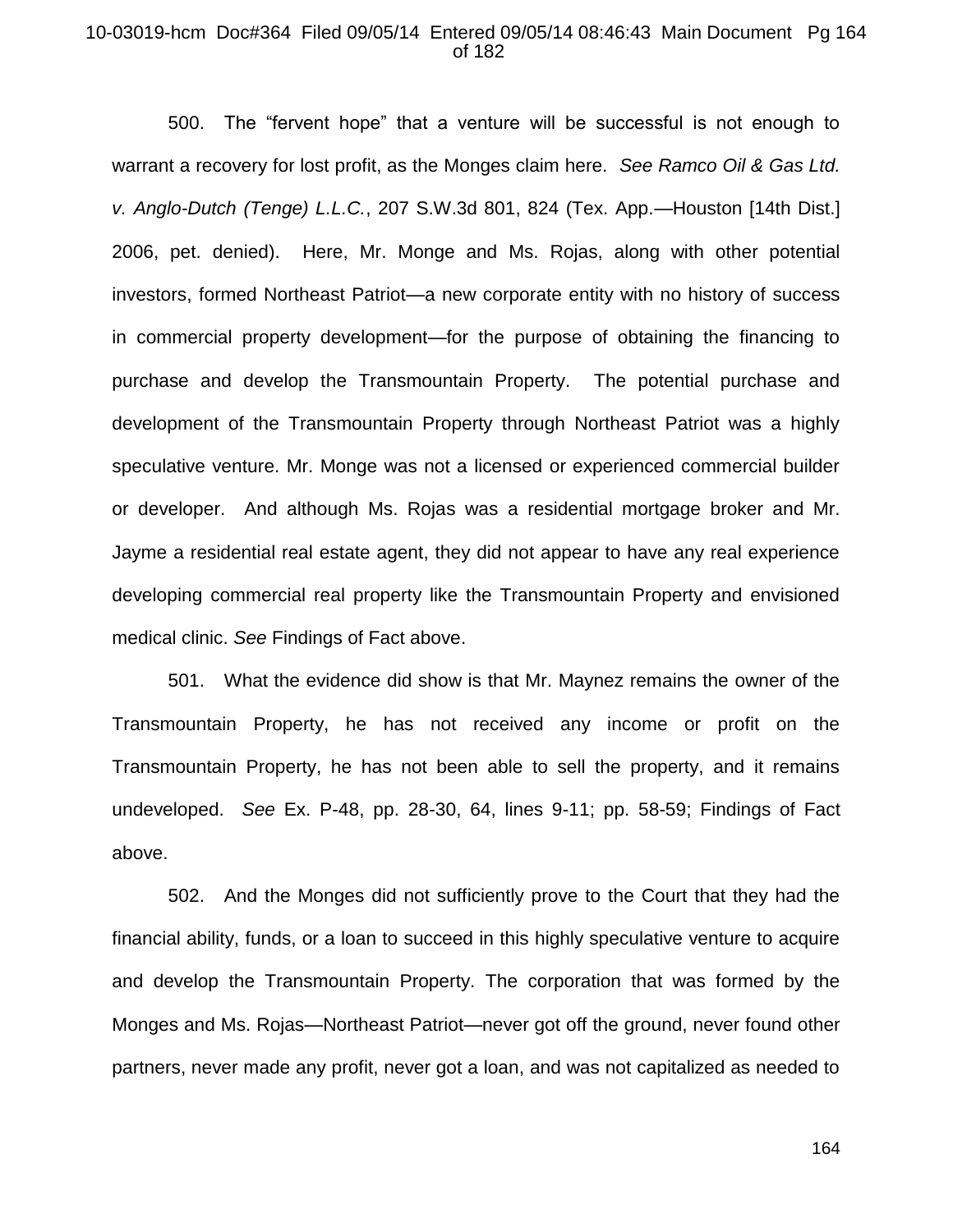#### 10-03019-hcm Doc#364 Filed 09/05/14 Entered 09/05/14 08:46:43 Main Document Pg 165 of 182

purchase and develop the Transmountain Property. *See* Findings of Fact above. Without a history of profits or some other form of objective, non-speculative evidence, there is insufficient evidence in the record upon which this Court may base a damage award. *See Tex. Instruments, Inc. v. Teletron Energy Mgmt., Inc.*, 877 S.W.2d 276, 280 (Tex. 1994) (holding that even though there was evidence of a market, the party failed to prove lost profits because the product was new and there was no history of profits); *Holt Atherton Indus., Inc. v. Heine*, 835 S.W.2d 80, 84 (Tex. 1992); *see also In re H&M Oil & Gas, LLC*, 2014 WL 3617448, at \*12-13 (Bankr. N.D. Tex. July 21, 2014) (holding that an award of damages was not appropriate because the trustee failed to present objective evidence regarding lost profits).

503. The Monges failed to prove that their claim for damages against Rojas/Jayme and Northeast Patriot was anything other than mere speculation. Northeast Patriot had no history of profits, and was unsuccessful. Indeed, Northeast Patriot never owned or developed the Transmountain Property. Without objective evidence or a history of profits, the Court has no information upon which it may base a damages award. *See In re H&M Oil & Gas*, 2014 WL 3617448, at \*12-13.

504. As a result, the Court concludes that any award of damages to the Monges relating to the Transmountain Property and Northeast Patriot would be speculative and inappropriate.

## **Conclusion—Transmountain Property**

505. In sum, the statute of limitations bars any claims by the Monges against Rojas/Jayme relating to the Transmountain Property and Northeast Patriot. In the alternative, any damages suffered by the Monges would be speculative and are not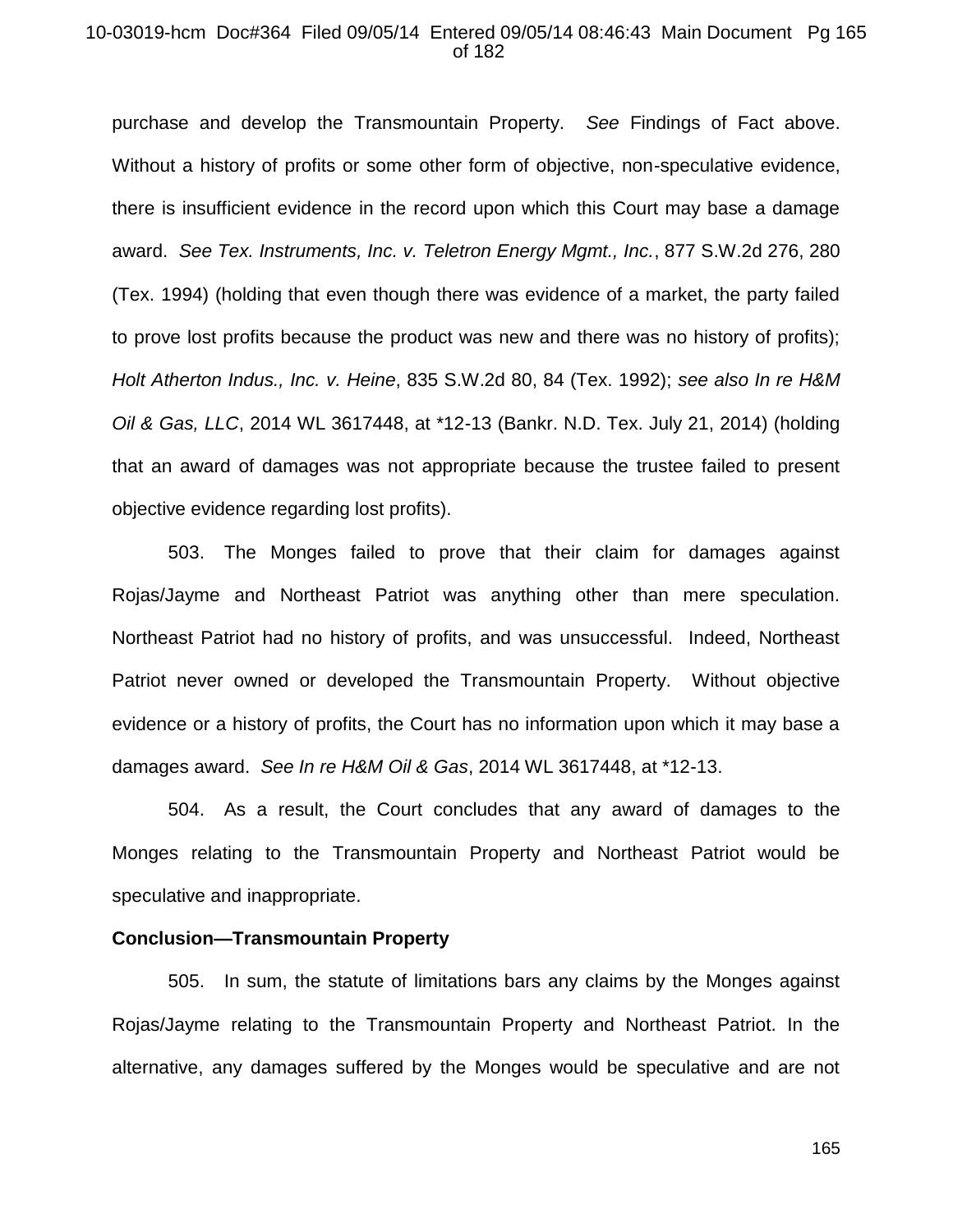recoverable. Accordingly, the Court concludes that the Monges should take nothing on their claims against Rojas/Jayme relating to the Transmountain Property and Northeast Patriot.

## **SIERRA CREST PROPERTY**

506. Next, the Court will set forth its conclusions of law with respect to the causes of action and defenses of the parties with respect to the Sierra Crest Property and related transactions to the extent necessary. It should be noted that the Sierra Crest Property is located in the State of Texas.

## **Monges Claims (Sierra Crest Property)**

507. In general, the Monges assert that Rojas/Jayme (primarily Mr. Jayme) were negligent or grossly negligent due to Rojas/Jayme's duty to inspect, failure to properly inspect, and failure to inform the Monges about defects in the Sierra Crest Property purchased by the Monges in August 2006. *See* Monges' Second Amended Complaint (dkt# 58).

508. It was not until July 2012—with the filing by the Monges of their Second Amended Complaint in this Adversary Proceeding—that the Monges first asserted causes of action against Rojas/Jayme relating to the Sierra Crest Property (dkt# 58).

## **Rojas/Jayme Statute of Limitations Defense (Sierra Crest Property)**

509. In their Answer and Trial Brief, Rojas/Jayme assert that the Monges' cause of action on the Sierra Crest Property is barred by the statute of limitations as set forth in Texas Civil Practice and Remedies Code §§ 16.001-16.004. *See* Rojas/Jayme's First Amended Answer (dkt# 147), p. 5; Trial Brief (dkt# 316), pp. 15-16. Rojas/Jayme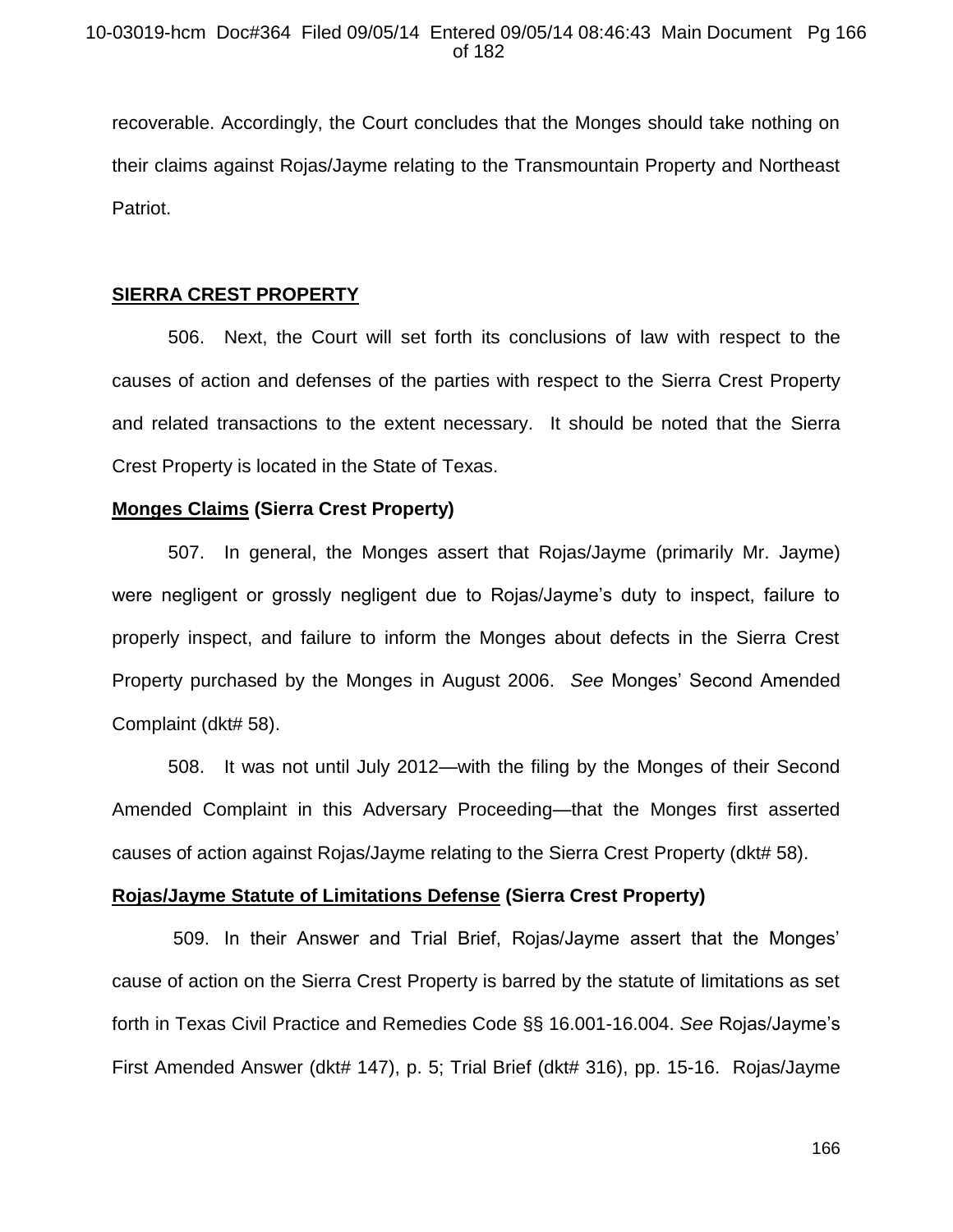### 10-03019-hcm Doc#364 Filed 09/05/14 Entered 09/05/14 08:46:43 Main Document Pg 167 of 182

bear the burden of proving their affirmative defenses, including their argument that the Sierra Crest Property claims are barred by the statute of limitations. *See, e.g.*, *Elmo v. Oak Farms Dairy*, 2008 WL 2200265, at \*1 (N.D. Tex. May 14, 2008).

510. Under Texas law, the statute of limitations for a negligence or gross negligence claim is two years. TEX. CIV. PRAC. & REM. CODE § 16.003(a) (generally, tort claims); *Askanase v. Fatijo*, 130 F.3d 657, 668 (5th Cir. 1997) ("The statute of limitations for negligence in Texas is two years from the time the tort was committed."); *FDIC v. Dawson*, 4 F.3d 1303, 1307 (5th Cir. 1993) (same). Causes of action generally accrue "when a wrongful act causes an injury, regardless of when the plaintiff learns of that injury or if all resulting damages have yet to occur." *Childs v. Haussecker*, 974 S.W.2d 31, 36 (Tex. 1998).

511. Here, the alleged wrongful act causing injury—Rojas/Jayme's alleged failure to inspect and disclose the condition of the Sierra Crest Property to the Monges—occurred at or sometime prior to the purchase of the Sierra Crest Property by the Monges—on August 8, 2006. *See* Ex. P-8, pp. 6-8, pp. 333-69; Findings of Fact above. But it was not until July 2012—more than 5 years later—that the Monges first asserted their causes of action against Rojas/Jayme regarding the Sierra Crest Property by filing their Second Amended Complaint (dkt# 58). So the two year statute of limitations (or even the four year statute of limitation if it applied to the Monges' claims) bars any recovery by the Monges against Rojas/Jayme relating to the Sierra Crest Property.

512. Accordingly, the Court concludes that the statute of limitations bars any claim by the Monges against Rojas/Jayme relating to the Sierra Crest Property.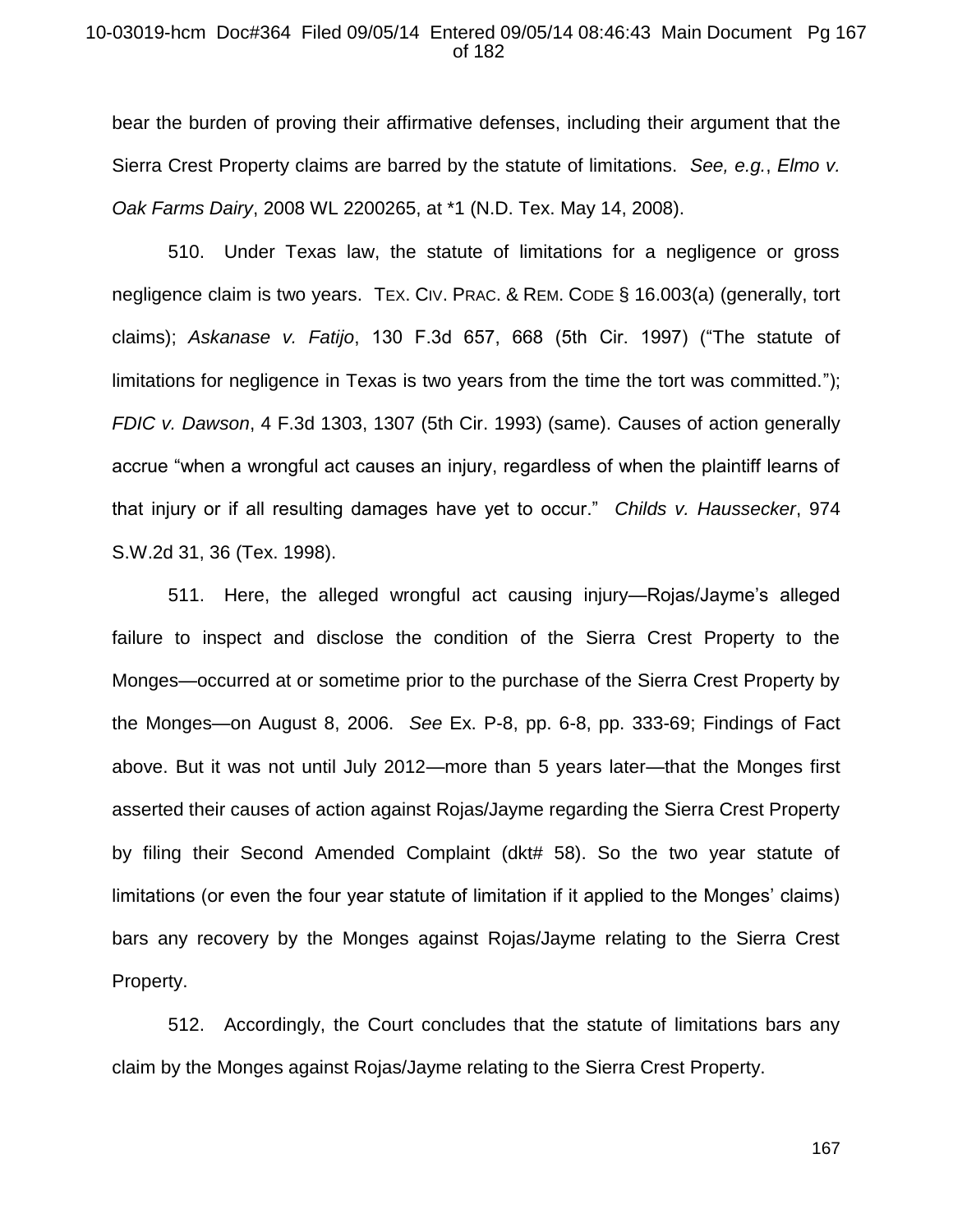### 10-03019-hcm Doc#364 Filed 09/05/14 Entered 09/05/14 08:46:43 Main Document Pg 168 of 182

513. However, the Monges have asserted the "discovery rule" in their Second Amended Complaint, which will next be addressed by the Court. *See* Monges' Second Amended Complaint (dkt# 58), p. 23.

514. As already set forth by the Court, the discovery rule is a very limited exception to the general rule that a cause of action accrues when the wrongful act causes injury. *See Beavers v. Metro. Life Ins. Co.,* 566 F.3d 436, 439 (5th Cir. 2009) (quoting *Computer Assocs. Int'l, Inc. v. Altai, Inc.*, 918 S.W.2d 453, 455 (Tex. 1996)). Under the discovery rule, "a cause of action does not accrue until a plaintiff knows or, through the exercise of reasonable care and diligence, 'should have known of the wrongful act and resulting injury.'" *Childs*, 974 S.W.2d at 37 (quoting *S.V. v. R.V.*, 933 S.W.2d 1, 4 (Tex. 1996)). Whether the discovery rule applies to a cause of action is a question of law. *TIG Ins. Co. v. Aon Re, Inc.*, 521 F.3d 351, 357 (5th Cir. 2008) (citing *Moreno v. Sterling Drug, Inc.*, 787 S.W.2d 348, 351 (Tex. 1990)). The party asserting the discovery rule bears the burden of establishing it applies. *See Woods v. William M. Mercer, Inc.*, 769 S.W.2d 515, 518 (Tex. 1988).

515. In Texas, the discovery rule applies if two elements are met: (1) the nature of the injury incurred is inherently undiscoverable; and (2) the evidence of injury is objectively verifiable. See *Beavers*, 566 F.3d at 439 (summarizing two Texas Supreme Court cases that clarified the discovery rule in Texas).

516. As to the first element of the discovery rule, when an injury is, "by its nature, unlikely to be discovered within the prescribed limitations period despite due diligence," it is considered inherently undiscoverable. *Beavers*, 566 F.3d at 439 (quoting *Wagner & Brown, Ltd. v. Horwood*, 58 S.W.3d 732, 734-35 (Tex. 2001)). The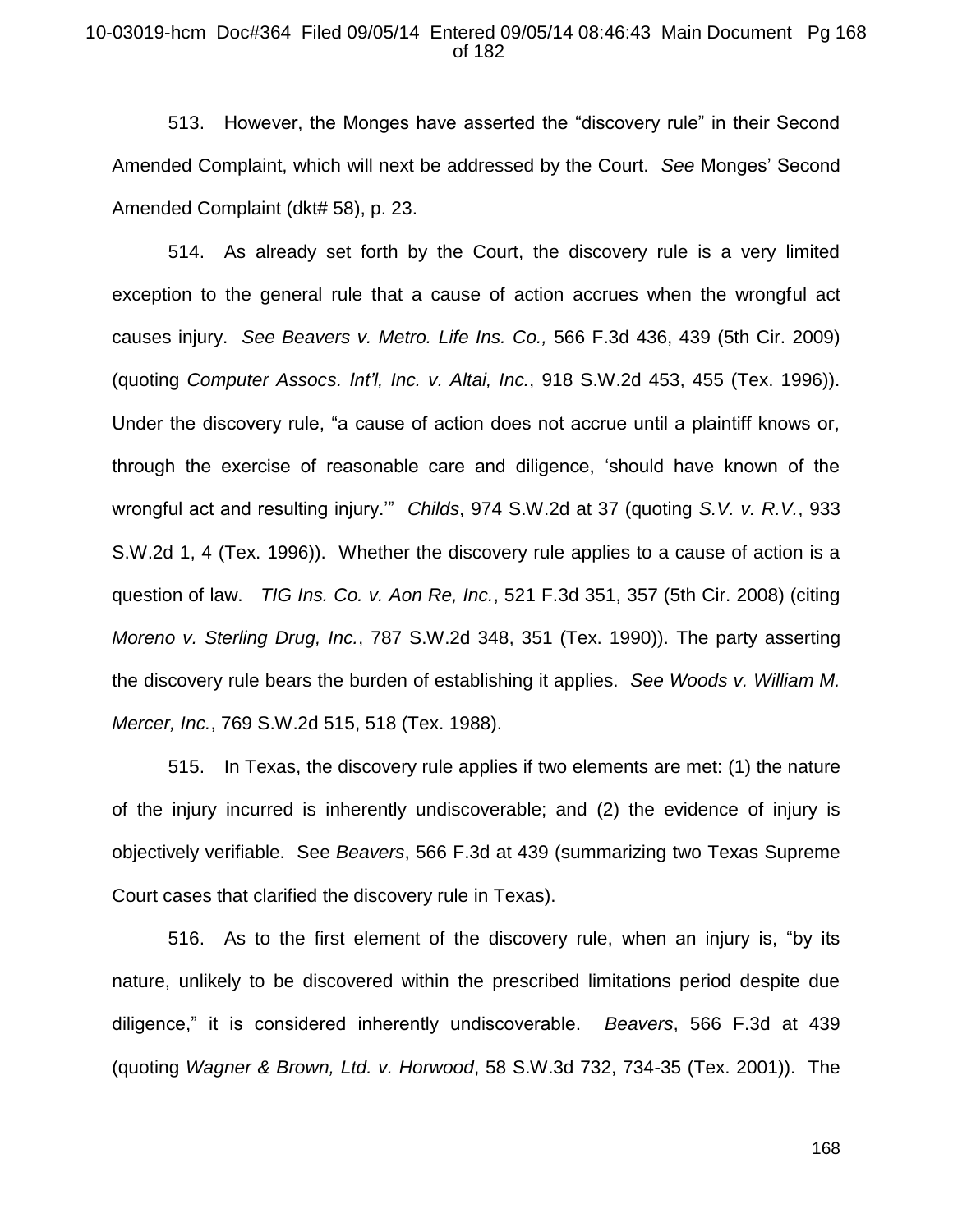#### 10-03019-hcm Doc#364 Filed 09/05/14 Entered 09/05/14 08:46:43 Main Document Pg 169 of 182

focus is not on whether the particular plaintiff discovered his or her injury within the limitations period, but whether the injury is "the type of injury that generally is discoverable by the exercise of reasonable diligence." *See Wagner & Brown*, 58 S.W.3d at 735 (quoting *HECI Exploration Co. v. Neel*, 982 S.W.2d 881, 886 (Tex. 1998)). In other words, the focus is on a categorical basis rather than an individual basis. *See Beavers*, 566 F.3d at 439; *Wagner & Brown*, 58 S.W.3d at 735.

517. In addition to the discovery rule, the Monges claim that Rojas/Jayme are estopped from asserting a statute of limitations defense because Rojas/Jayme fraudulently concealed material facts regarding the Sierra Crest Property. To establish the defense of fraudulent concealment, the Monges must show (1) a false representation or concealment of material facts; (2) made with knowledge, actual or constructive, of those facts; (3) with the intention that it should be acted on; (4) to a party without knowledge or means of obtaining knowledge of the facts; (5) who detrimentally relies on the representations. *Johnson & Higgins of Tex., Inc. v. Kenneco Energy, Inc.*, 962 S.W.2d 507, 515-16 (Tex. 1998).

518. In this case, the Monges assert they did not become aware of the actions of Rojas/Jayme that gave rise to their alleged injuries until sometime in 2012, when they were informed of the facts by their attorney. *See* Tr. 8/7/14, p. 118, lines 3-6, p. 122, lines 9-16, p. 195, lines 3-21. However, the probative evidence presented at trial reveals a different story.

519. The Monges received a copy of the Sellers Disclosure Notice prior to purchasing the Sierra Crest Property in August 2006. *See* Findings of Fact above. In the Sellers Disclosure Notice, the sellers disclosed to the Monges that there were "hair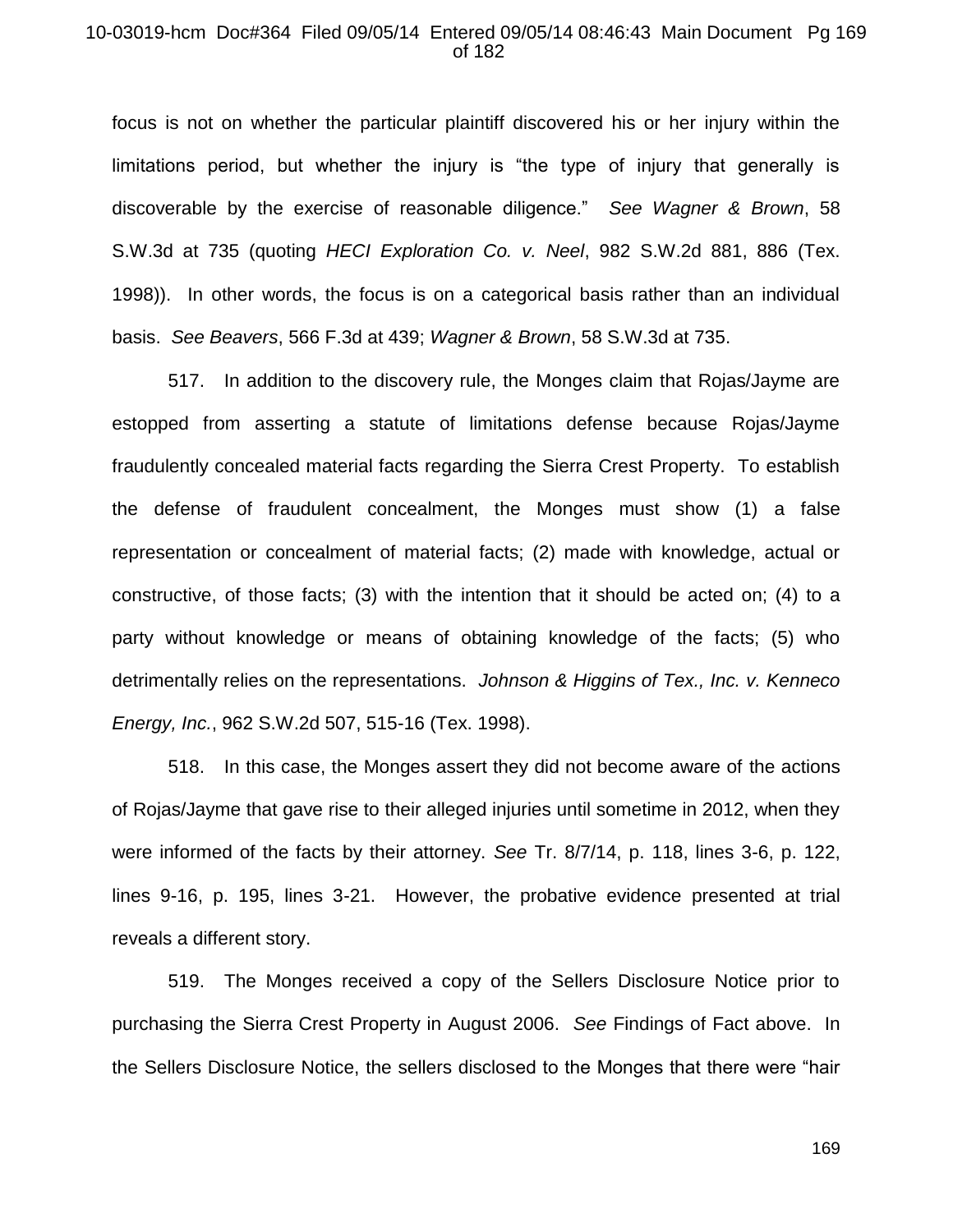## 10-03019-hcm Doc#364 Filed 09/05/14 Entered 09/05/14 08:46:43 Main Document Pg 170 of 182

line cracks" in the windows and front door on the Sierra Crest Property, as well as termites had been found and there was previous treatment for termites. *See* Ex. RJ-2, pp. 14-15; Ex. P-11, pp. 105-06. The Sellers Disclosure Notice also advised the Monges that the Notice was not a substitute for any inspections the buyer (the Monges) may wish to obtain, and that the Sierra Crest Property was at least thirteen years old. *See* Ex. RJ-2, p. 13; Ex. P-11, p. 104. At trial, Ms. Monge testified that they requested an inspection of the Sierra Crest Property. *See* Tr. 8/4/14, p. 198, lines 18-20. Thus, the Monges were aware of issues with the Sierra Crest Property prior to purchasing the property in 2006.

520. What is more, at the closing of the Sierra Crest Property in August 2006, the Monges signed an "Acceptance of Property" document, which states that they had the Property inspected and were agreeing to purchase the property "as is." *See* Ex. RJ-2, p. 20; Findings of Fact above. This Acceptance document also provides that the Monges "acknowledge that neither . . . the Real Estate Brokers . . . have made any warranties or representations as to the condition of the [Sierra Crest] property, and accordingly we release and hold them harmless from any and all liability in regard to the same now or at any time in the future." *See* Ex. RJ-2, p. 20.<sup>34</sup>

521. By signing this Acceptance of Property document, the Monges acknowledged that they had the Sierra Crest Property inspected—whether they actually did is of no concern to this analysis. The fact is that the Monges signed a document that stated they had the Sierra Crest Property inspected and were agreeing to purchase

 $\overline{\phantom{a}}$ 

This is yet another reason that the Monges' claims against Mr. Jayme (their real estate agent) for failure to inspect and inform the Monges of the condition of the property has no merit. Through this Acceptance document, the Monges acknowledged that Mr. Jayme made no representations about the condition of the Sierra Crest Property and released him from liability.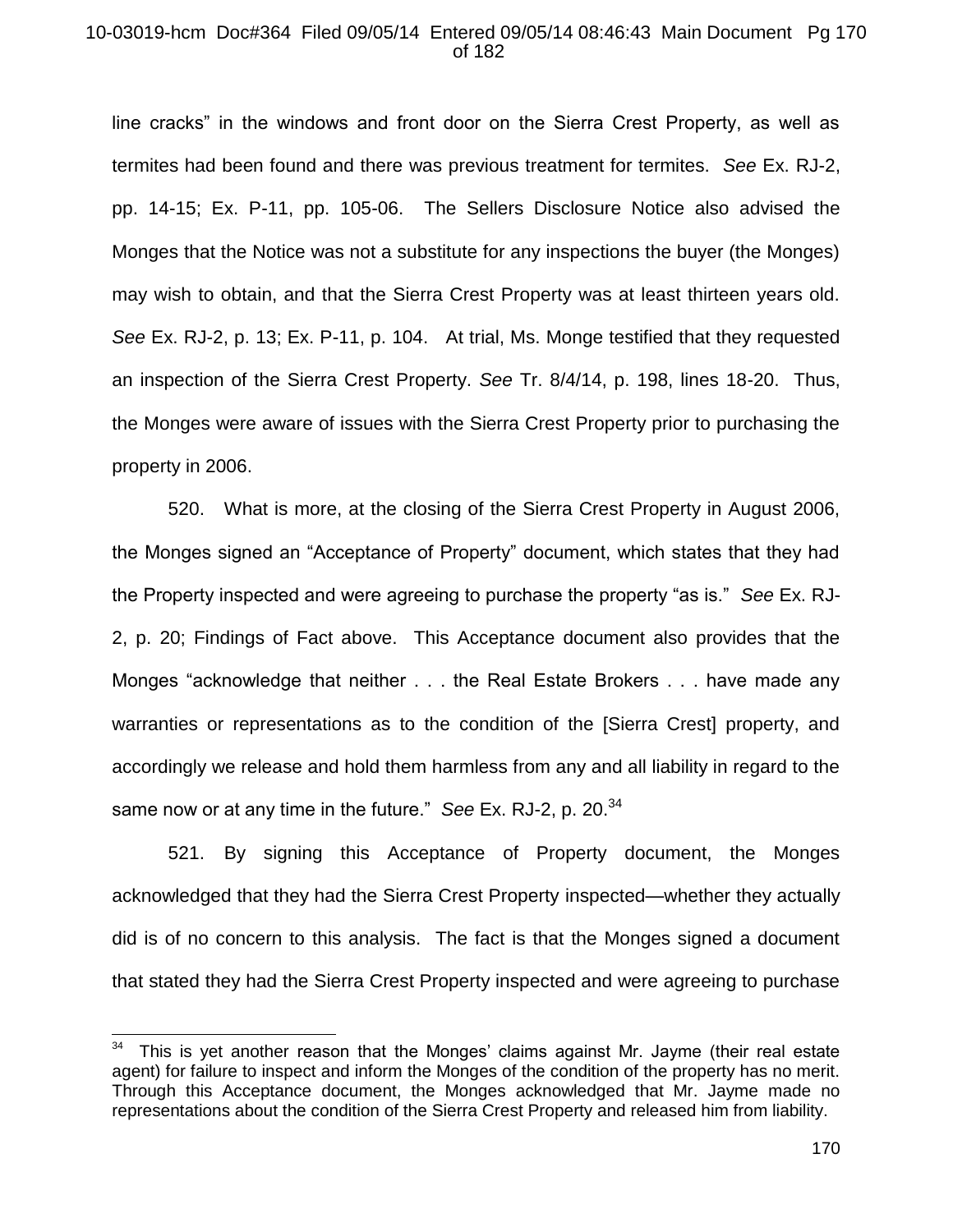#### 10-03019-hcm Doc#364 Filed 09/05/14 Entered 09/05/14 08:46:43 Main Document Pg 171 of 182

the Property as is. Through this Acceptance, the Monges assumed responsibility for evaluating the condition of the Sierra Crest Property as of August 2006. *See Williams v. Dardenne*, 345 S.W.3d 118, 123 (Tex. App.—Houston [1st Dist.] 2011, pet. denied). If the sellers or the inspector failed to inform the Monges of any discoverable defects in the Sierra Crest Property, the Monges' complaint lies against the seller or the inspector—not Rojas/Jayme.

522. Furthermore, Ms. Monge testified that in the year 2007—within a year of moving into the Sierra Crest Property—that the Monges began to notice defects in the Property. In 2006, the Monges experienced problems with leaks, water damage to the walls, and electricity at the Sierra Crest Property. Then, in the year 2007, the Monges began noticing structural issues with the Sierra Crest Property and made a claim to their insurance company. *See* Tr. 8/4/14, p. 196, lines 13-25, p. 197, lines 1-13. According to Ms. Monge, the leaks and structural issues at the Sierra Crest Property continued to get worse, including water leaking through the walls and basement and the growth of black mold, and as a result, the Property is now uninhabitable. *See* Tr. 8/8/14, p. 122, lines 4- 25, p. 123, lines 1-6, p. 124, lines 22-24; Findings of Fact above.

523. Based on the testimony and the evidence at trial, the Court concludes that the Monges were aware—or through reasonable discovery could have been aware—of the defects that now form the basis of their claims against Rojas/Jayme on the Sierra Crest Property sometime in 2007, at the very latest. The Monges received a copy of the Sellers Disclosure Notice and signed the Acceptance of Property document prior to and at closing on the Sierra Crest Property in August 2006. At the very earliest then, the Monges were aware—or should have been aware through the inspection—of the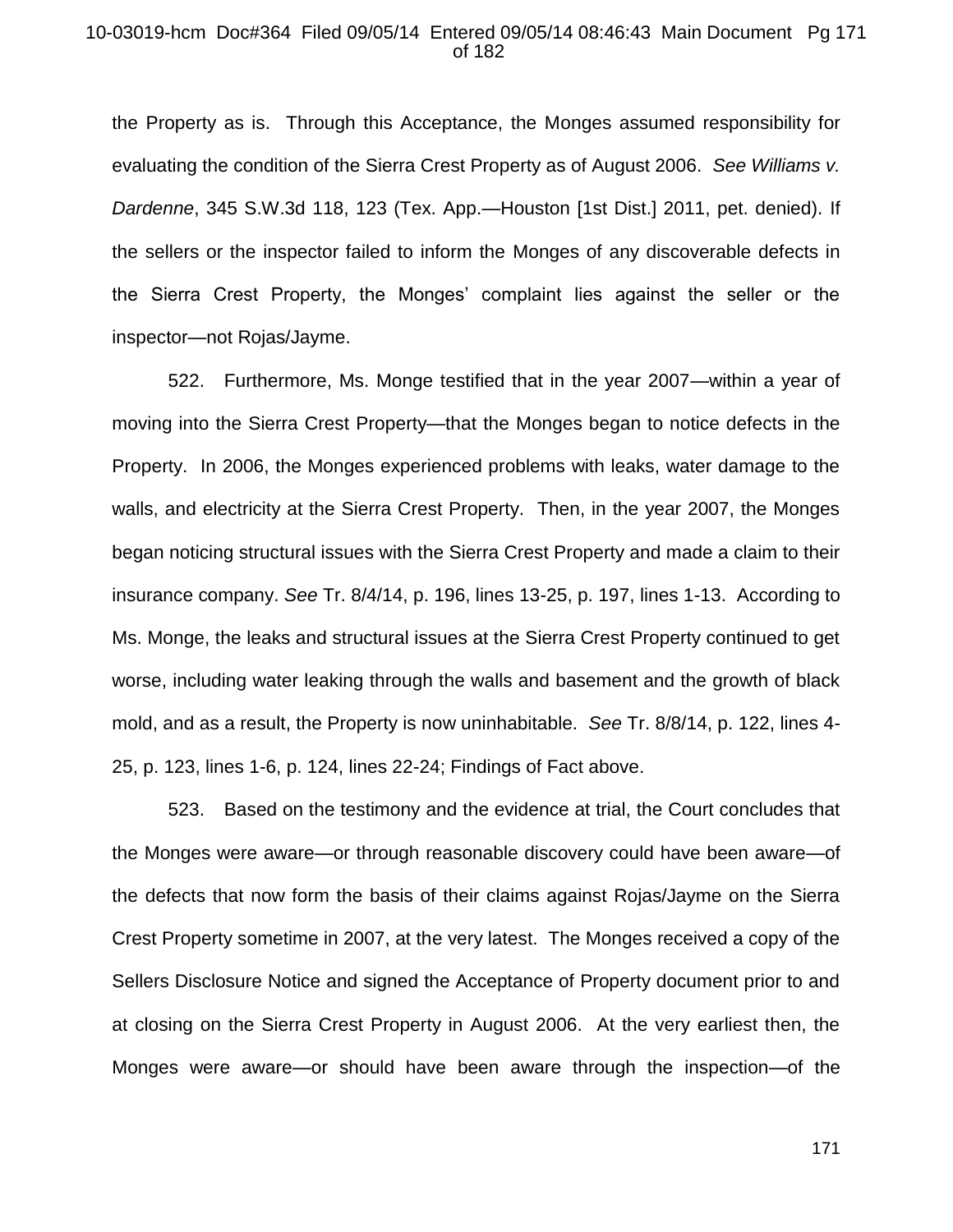## 10-03019-hcm Doc#364 Filed 09/05/14 Entered 09/05/14 08:46:43 Main Document Pg 172 of 182

defects that now give raise to their claims in August 2006. And at the very latest, the Monges were aware of the defects sometime in 2007, when they began noticing leaks and structural issues with the Sierra Crest Property.

524. Because the Monges were aware in 2007, at the very latest, that they might have had a claim against Rojas/Jayme, the statute of limitations began to run on their claims at that time, and the discovery rule did not toll the running of the statute of limitations period.

525. Accordingly, the Court concludes that the discovery rule does not defeat Rojas/Jayme's statute of limitations defense.

526. Nor does the fraudulent concealment doctrine apply either. First, there was no evidence identified at trial demonstrating that Rojas/Jayme were even aware of any defects or problems with the Sierra Crest Property. Mr. Jayme acted only as a real estate agent for the Monges and Ms. Rojas acted only as a mortgage broker. *See*  Findings of Fact above. Moreover, the Monges received the Sellers Disclosure Notice and signed the Acceptance of Property prior to their purchase of the Sierra Crest Property. Both of these documents, along with the inspection that the Monges acknowledge they had conducted, provided the Monges with enough facts such that they should have conducted a reasonable investigation, and a reasonable investigation would have led the Monges to file a claim for the same wrongful acts of which they now complain. *See Thomas v. Barton Lodge II, Ltd.*, 174 F.3d 636, 640-47 (5th Cir. 1999). Consequently, the fraudulent concealment doctrine does not apply and did not prevent the statute of limitations period from expiring.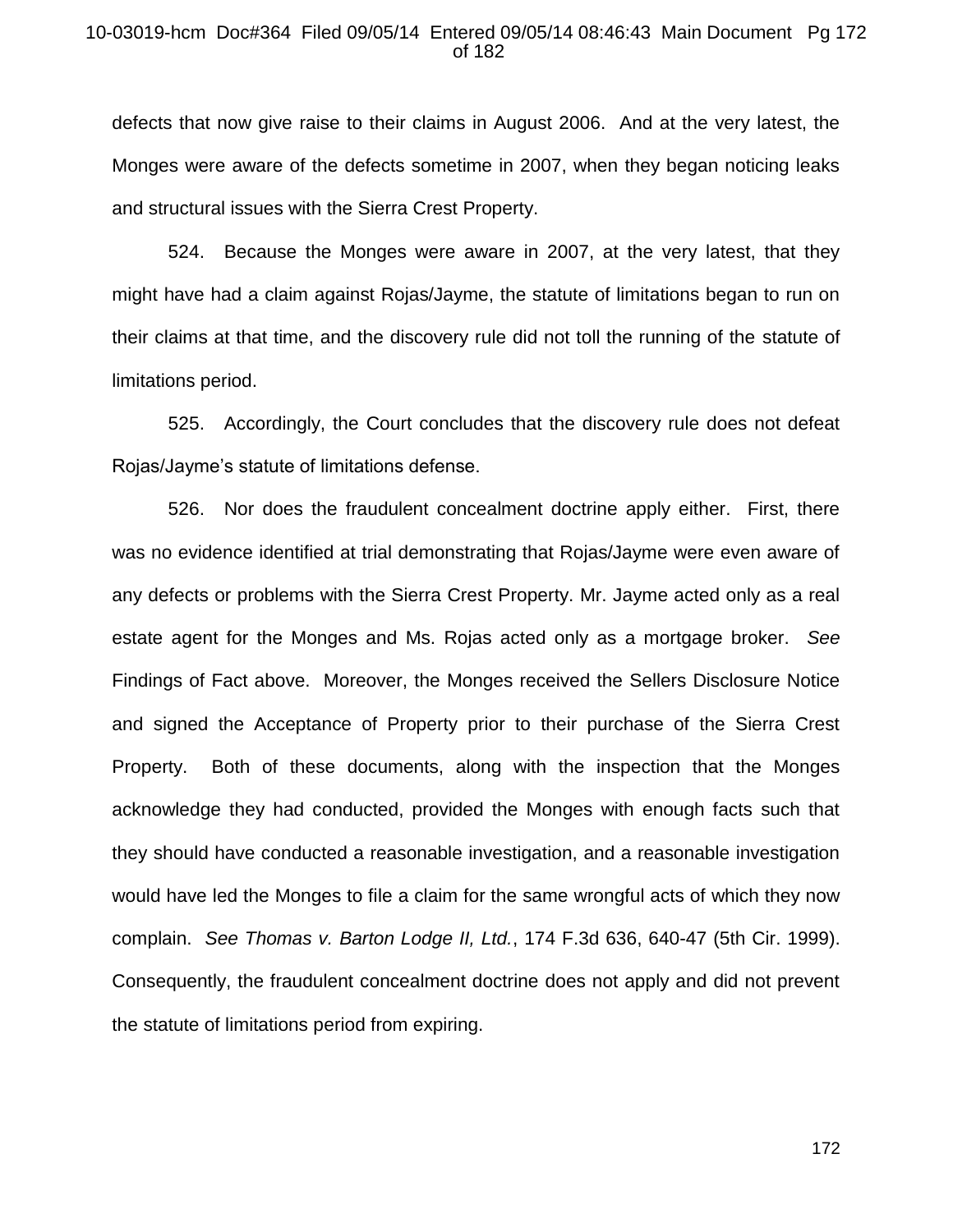## 10-03019-hcm Doc#364 Filed 09/05/14 Entered 09/05/14 08:46:43 Main Document Pg 173 of 182

527. Accordingly, the Court concludes that the Monges did not prove, by a preponderance of credible evidence, that Rojas/Jayme's statute of limitations defense is defeated by the discovery rule or the doctrine of fraudulent concealment. As a result, the Monges' claims against Rojas/Jayme relating to the Sierra Crest Property are barred by the statute of limitations, and must be denied.

### **Failure of Burden of Proof by Monges (Sierra Crest Property)**

528. Even if the statute of limitations does not bar the Monges' claims against Rojas/Jayme relating to the Sierra Crest Property, the Monges' claims must fail for other independent reasons. The Monges did not prove, by a preponderance of the evidence believed by the Court, that Mr. Jayme (or Ms. Rojas for that matter) even had a duty to inspect the Sierra Crest Property or that either of them were even aware of problems with the Sierra Crest Property—which are essential elements of a negligence or gross negligence claim. *See Willis v. Marshall*, 401 S.W.3d 689, 700 (Tex. App.—El Paso 2013, no pet.) (citing *Praesel v. Johnson*, 967 S.W.2d 391, 394 (Tex. 1998)) (listing the elements of a negligence claim).

529. The Monges accuse Mr. Jayme (the real estate agent for the Monges) of never disclosing any of the defects on the Sierra Crest Property to the Monges. But the Monges provided no believable proof to the Court that Mr. Jayme was even aware of the problems with the Sierra Crest Property. *See* Findings of Fact above. As Texas courts have held, a real estate agent has no duty to disclose facts that he does not know, nor is a real estate agent liable for failing to disclose only what he should have known. *See Wyrick v. Tillman & Tillman Realty, Inc.*, 2001 WL 123877, at \*4 (Tex. App.—Austin 2001, no pet.) (citing *Kubinsky v. Van Zandt Realtors*, 811 S.W.2d 711,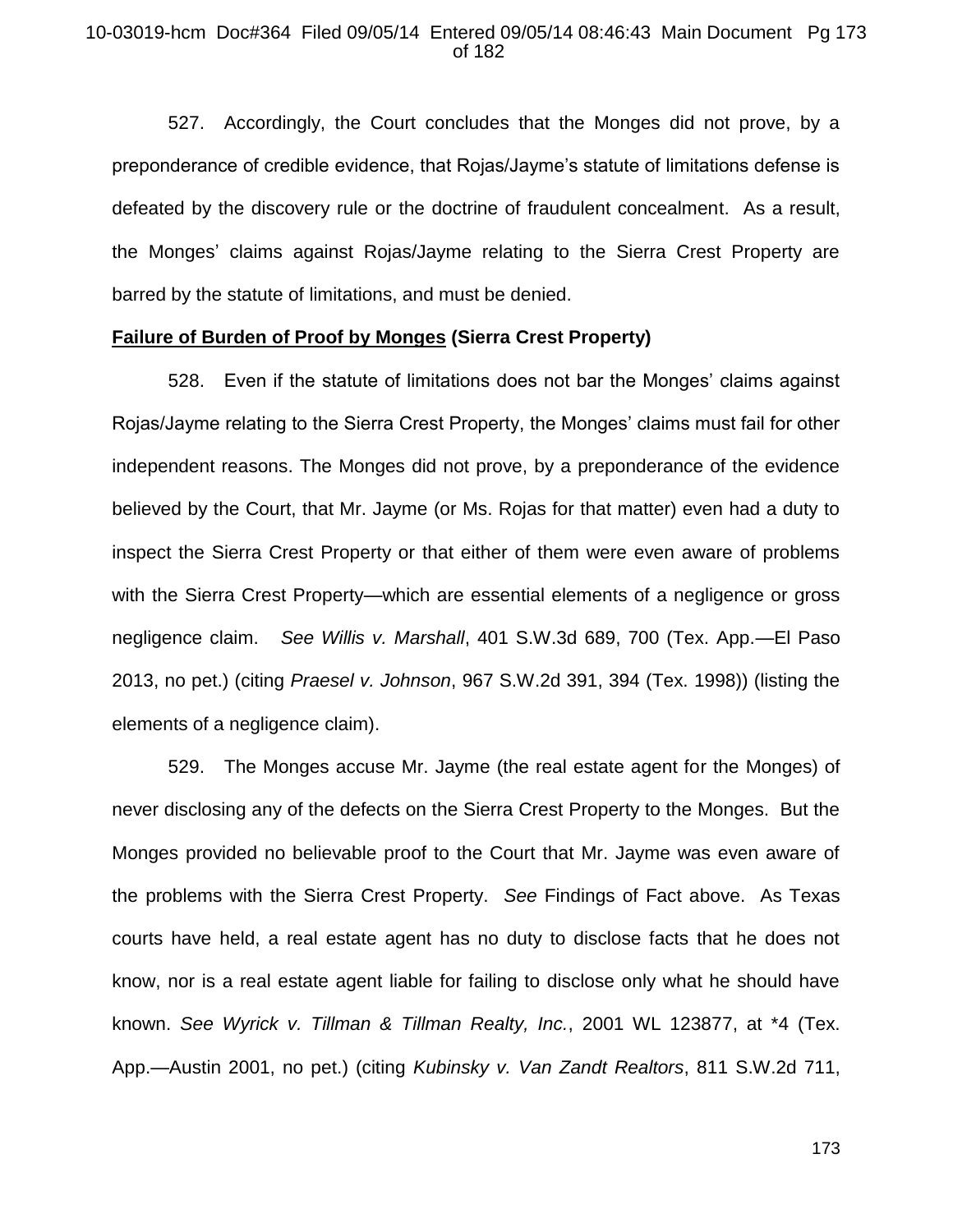## 10-03019-hcm Doc#364 Filed 09/05/14 Entered 09/05/14 08:46:43 Main Document Pg 174 of 182

715 (Tex. App.—Fort Worth 1991, writ denied)) (explaining that Texas law does not impose a duty on buyer's agent to disclose facts not known to the agent); *see also Sims v. Century 21 Capital Team, Inc.*, 2006 WL 2589358, at \*4 (Tex. App.—Austin Sept. 8, 2006, no pet.) (holding a seller's agent could not be liable for failure to disclose to buyer existence of an underground mine because seller's agent was unaware of the mine).

530. Without probative evidence to demonstrate that Mr. Jayme even knew of the defects with the Sierra Crest Property, the Court cannot conclude that Mr. Jayme had a duty to disclose the defects to the Monges.

#### **Conclusion—Sierra Crest Property**

531. In sum, the statute of limitations bars any claims by the Monges against Rojas/Jayme relating to the Sierra Crest Property. In the alternative, the Monges did not meet their burden of proof as to a duty and a breach of any duty relating to the Sierra Crest Property by Rojas/Jayme. Accordingly, the Court concludes that the Monges should take nothing on their claims against Rojas/Jayme relating to the Sierra Crest Property.

#### **DEFAULTING DEFENDANTS- MONROJ AND NORTHEAST PATRIOT**

532. Monroj Investments Inc. ("Monroj") was a Texas corporation that was technically named as a Defendant by the Monges in this Adversary Proceeding. Monroj was the corporation formed by the Monges and Rojas/Jayme to purchase and develop the Country Cove Subdivision. Monroj is now defunct, and its corporate charter has been revoked. *See* Findings of Fact above.

533. Northeast Patriot Plaza Inc. ("Northeast Patriot") was a Texas corporation that was also technically named as a Defendant by the Monges in this Adversary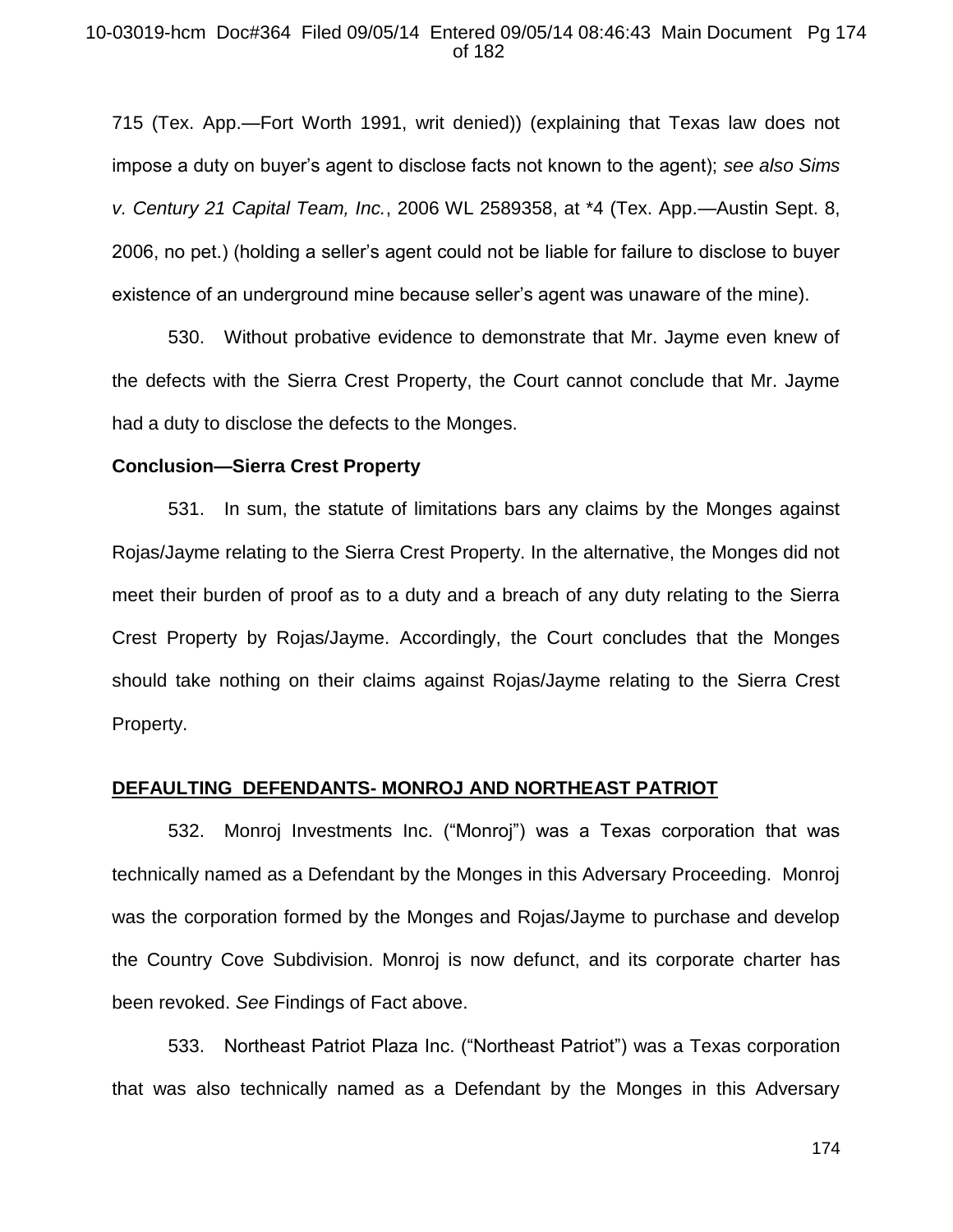#### 10-03019-hcm Doc#364 Filed 09/05/14 Entered 09/05/14 08:46:43 Main Document Pg 175 of 182

Proceeding. Northeast Patriot was the corporation formed by the Monges and Ms. Rojas with a view toward purchasing the Transmountain Property and developing a medical clinic. Northeast Patriot never got off the ground, never purchased any property, and is now defunct. *See* Findings of Fact above.

534. Not surprisingly, Defendants Monroj and Northeast Patriot did not answer or appear in this Adversary Proceeding. On June 5, 2013, upon Motion of the Monges and without hearing, the Court entered an Order of Default against Defendants Monroj and Northeast Patriot (dkt# 160, 168). Neither the Monges' Motion for default nor the Order of Default set forth any amount of liquidated damages and did not seek or award a sum certain against Defendants Monroj and Northeast Patriot. *See* Rule 55(b) of the Federal Rules of Civil Procedure, incorporated by reference into Bankruptcy Rule 7055 governing adversary proceedings.

535. Accordingly, it was the burden of the Monges (as Plaintiffs) to prove and liquidate the amount of damages to be awarded against Defendants Monroj and Northeast Patriot at a hearing in this Adversary Proceeding. *See* Rule 55(b)(2) of the Federal Rules of Civil Procedure; *James v. Frame*, 6 F.3d 307, 310 (5th Cir. 1993) (explaining that in the context of a default judgment, unliquidated damages are not awarded without an evidentiary hearing).

536. Here, the Court set a final trial on the merits in this Adversary Proceeding commencing July 17, 2014 (dkt# 286). At the final trial in this Adversary Proceeding, the Monges did not meet their burden and did not establish, liquidate, or identify evidence sufficient to establish the amount of any damages to be awarded against Monroj and Northeast Patriot.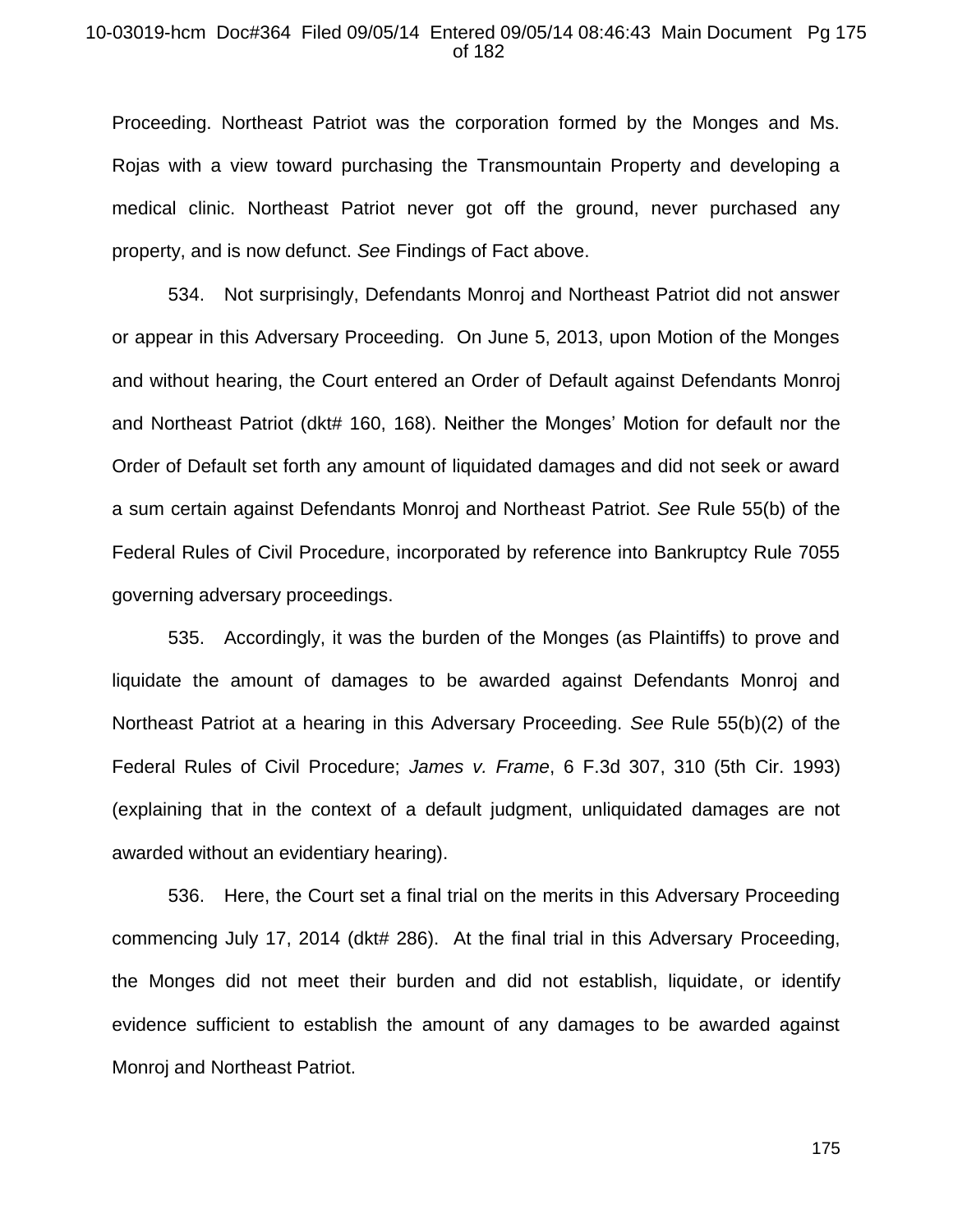537. As a result, the Court concludes that the Monges should take nothing on their claims against defunct entities Defendants Monroj and Northeast Patriot.

#### **OTHER POSSIBLE CLAIMS OF PARTIES**

538. It is possible that there may be other claims, causes of action, and counterclaims asserted by the parties relating to the Thoroughbred Property, Country Cove Subdivision, Transmountain Property, and Sierra Crest Property. The Monges' Second Amended Complaint that went to trial took a shotgun approach and set forth about eighteen different "boilerplate" causes of action, but (for the most part) failed to identify which property was associated with which causes of action (dkt# 58). Rojas/Jayme's last Amended Answer (dkt# 147), Rojas/Jayme's last and Fourth Amended Counterclaim (dkt# 221), and the Monges' final and Fourth Amended Answer (dkt# 223), suffered (to a lesser extent) from the same problem.

539. Due to this shotgun method of pleading and the inability of the parties to narrow and identify the issues for trial, the Court (by Orders) required the parties to file proposed findings of fact and conclusions of law prior to trial. Such Orders basically provided that the failure of a party to properly include an affirmative claim for relief or affirmative defense (including necessary elements) in such proposed findings and conclusions, may result in the Court determining that such affirmative claim or defense had been waived. *See* Orders of the Court (dkt# 246, ¶4; dkt# 274, ¶2) and discussion above by the Court in above Procedural Background section.

540. To the extent decipherable by the Court, the causes of action, counterclaims, and defenses of the parties, to the extent necessary and preserved for trial, have been addressed by the Court in the above lengthy Conclusions of Law. To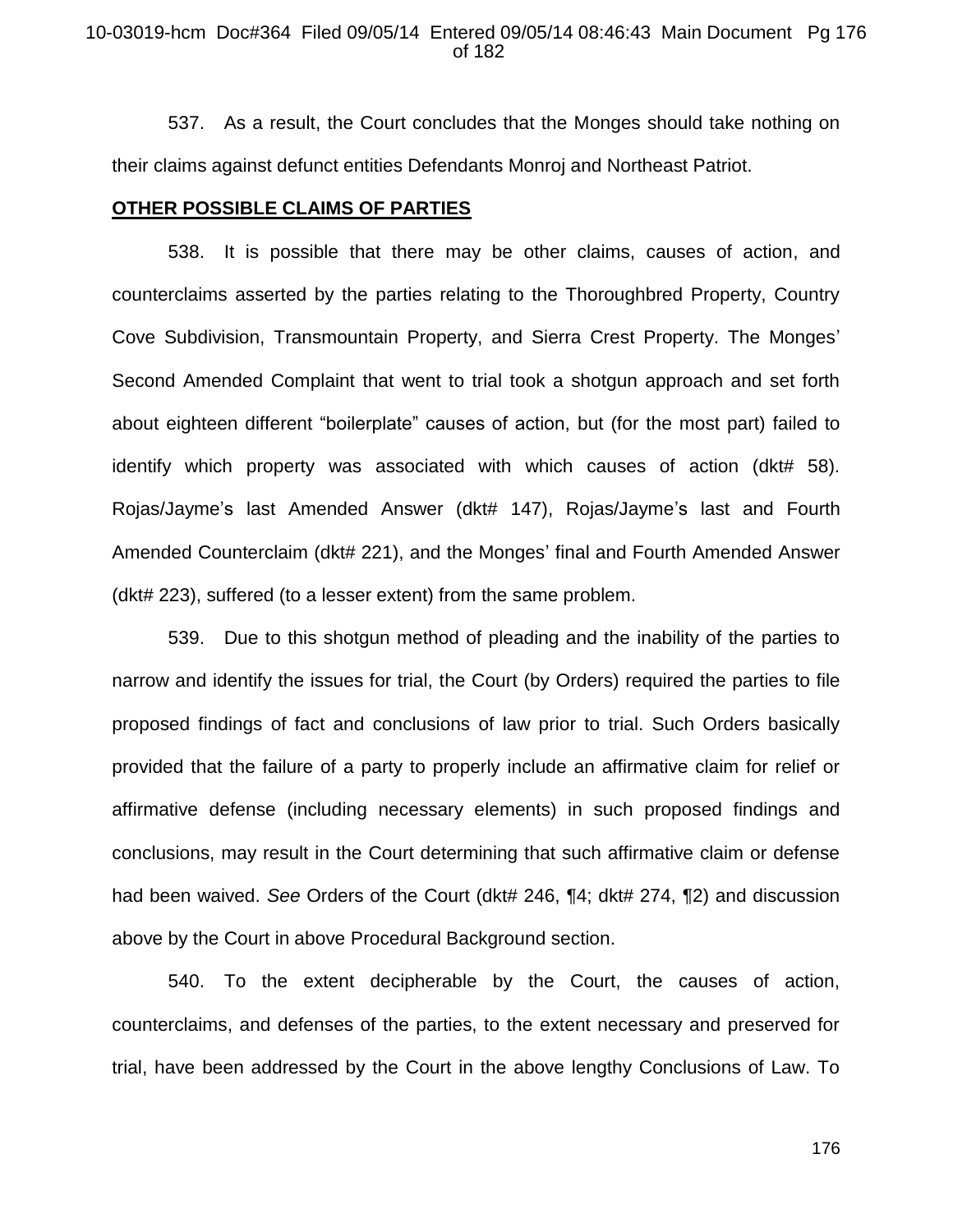the extent that any causes of actions, counterclaims, and affirmative defenses are not specifically addressed by the above Conclusions of Law, they are hereby denied by the Court.

## **IV. CONCLUSION**

541. The Monges and Rojas/Jayme have certainly had their fair share of days in the federal court system. This is amply demonstrated by the four-year span of this Adversary Proceeding, the numerous hearings, the attorneys' fees incurred by all sides, the voluminous pleadings filed by the parties, the hundreds of hours in judicial resources spent, a six-day trial that included hundreds of documents and featured the parties testifying about their grievances and many other witnesses, and the (unfortunate) girth of this Court's Proposed Findings of Fact and Conclusions of Law set forth above.

542. For the District Court's convenience, this Court has prepared a proposed form of Final Judgment, which is attached hereto as **Exhibit A.** This proposed Final Judgment is respectfully submitted to the District Court for review and consideration, and, if deemed appropriate by the District Court, for entry by the District Court. The proposed Final Judgment is consistent with and implements this Court's Proposed Findings of Fact and Conclusions of Law set forth above.

543. With respect to the Thoroughbred Property transactions, in summary the proposed Final Judgment: (a) determines that the Monges are the rightful owners and are entitled to possession of the Thoroughbred Property; (b) requires Rojas/Jayme to turnover possession of the Thoroughbred Property to the Monges; (c) based on breach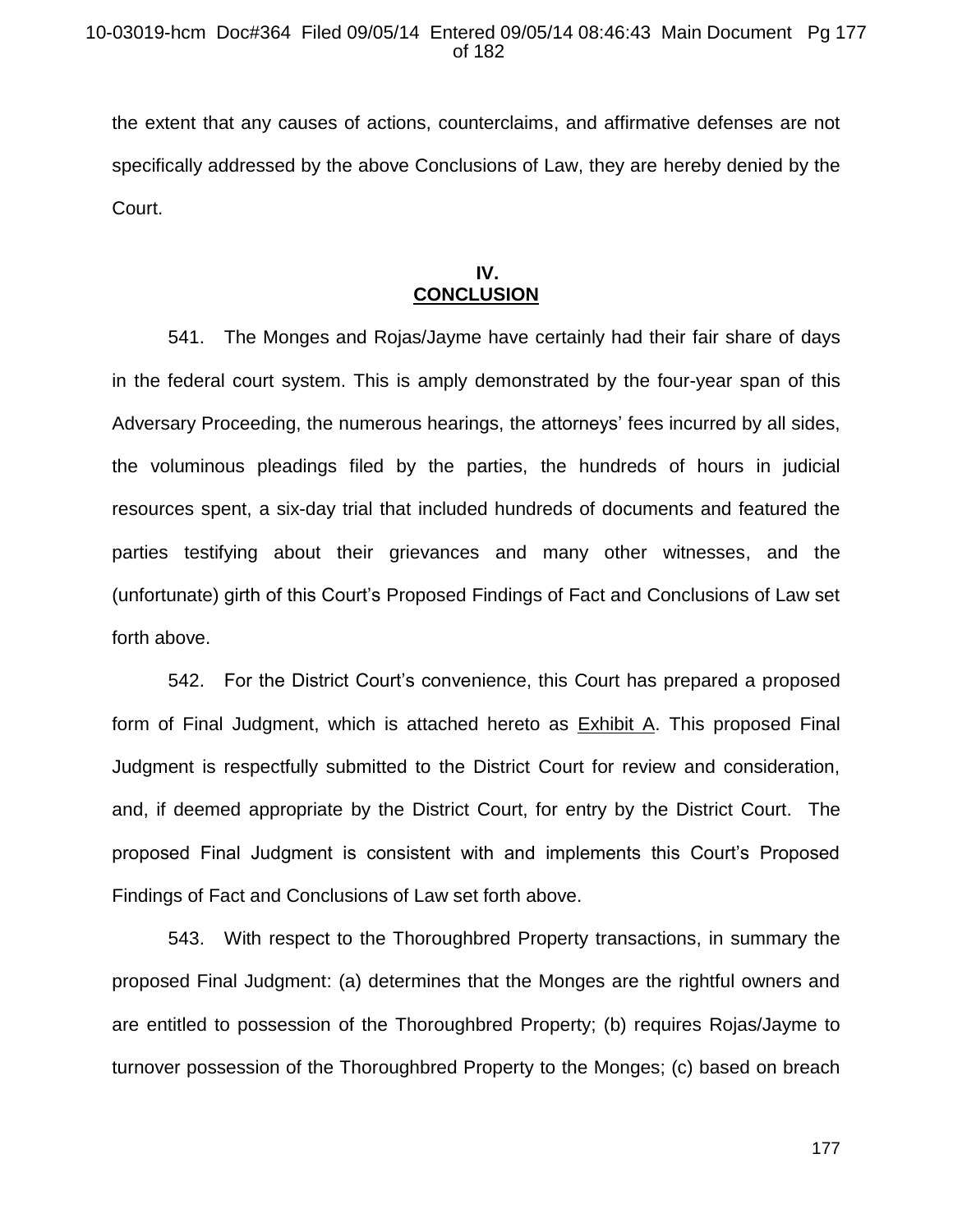## 10-03019-hcm Doc#364 Filed 09/05/14 Entered 09/05/14 08:46:43 Main Document Pg 178 of 182

of contract and violation of the automatic stay, awards actual damages to the Monges in the amount of \$712,178 through the trial month of August 2014, with damages continuing to accrue at \$7,992 a month from September 2014 until entry of Final Judgment by the District Court requiring turnover of possession of the Thoroughbred Property by Rojas/Jayme to the Monges; and (d) awards reasonable attorneys' fees and expenses to the Monges in the amount of \$240,238. This Court proposes that prejudgment interest on the award of actual damages begin to accrue on April 29, 2008 (the date of the last payment made by Rojas/Jayme on the Thoroughbred Property), at a rate deemed appropriate by the District Court. Post-judgment interest is proposed to accrue from the date of entry of the Final Judgment by the District Court as provided by federal statute. The other relief sought by the parties with respect to the Thoroughbred Property transactions (whether claim by the Monges or counterclaim by Rojas/Jayme) would be denied.

544. With respect to the Country Cove Subdivision, Transmountain Property, and Sierra Crest Property transactions, the proposed Final Judgment provides that the parties take nothing against each other (whether claim by the Monges or counterclaim by Rojas/Jayme). Finally, the proposed Final Judgment provides that the Monges recover nothing against the defunct and defaulting corporate Defendants Monroj Investments, Inc. and Northeast Patriot Plaza, Inc.

545. Further, this Court sayeth naught.

## **### END OF PROPOSED FINDINGS AND CONCLUSIONS ###**

(Attached as Exhibit A is a proposed form of Final Judgment)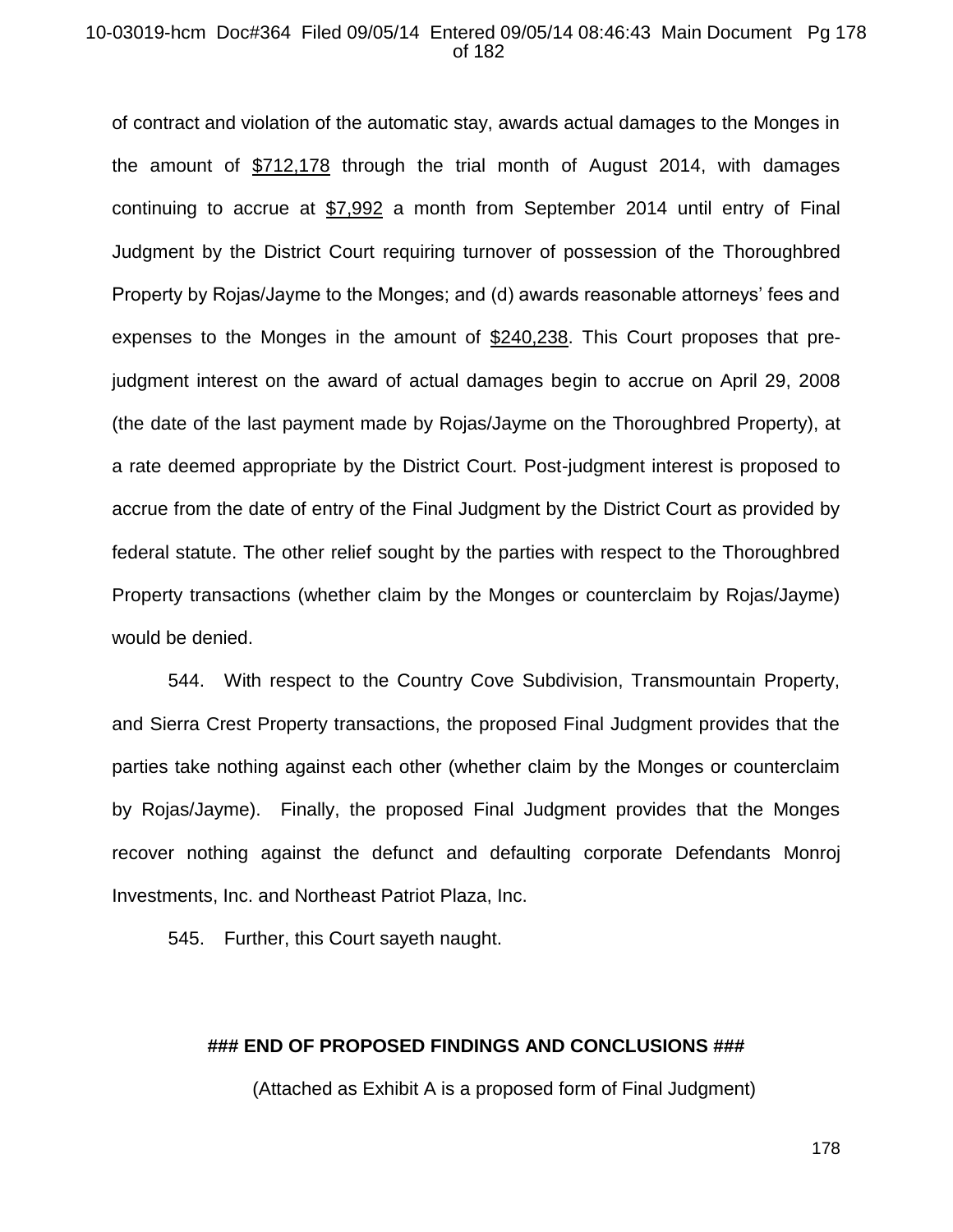## **EXHIBIT A--PROPOSED FORM OF FINAL JUDGMENT**

# **IN THE UNITED STATES DISTRICT COURT FOR THE WESTERN DISTRICT OF TEXAS EL PASO DIVISION**

| <b>JOE JESSE MONGE and</b>            |   |               |
|---------------------------------------|---|---------------|
| <b>ROSANA ELENA MONGE,</b>            |   |               |
| <b>Plaintiffs,</b>                    | ş |               |
|                                       | 9 |               |
| v.                                    | δ | Cause No. EP- |
|                                       | δ |               |
| <b>ALICIA ROJAS; FRANCISCO JAVIER</b> |   |               |
| JAYME; MONROJ INVESTMENTS INC.; §     |   |               |
| and NORTHEAST PATRIOT PLAZA INC. §    |   |               |
| Defendants.                           |   |               |

## **FINAL JUDGMENT**

On this day, this Court considered and reviewed the Proposed Findings of Fact and Conclusions of Law With Respect to Trial in Adversary Proceeding No. 10-03019 ("Proposed Findings and Conclusions") filed and submitted by the U.S. Bankruptcy Court for the Western District of Texas, El Paso Division ("Bankruptcy Court") in adversary proceeding no. 10-03019 styled *Monge et al. v. Rojas et al.* ("Adversary Proceeding") which was filed in bankruptcy case no. 09-30881 styled *In re Joe Monge and Rosana Monge* in the Bankruptcy Court.

In accordance with and to the extent required by 28 U.S.C. § 157(c)(1) and Rule 9033(d) of the Federal Rules of Bankruptcy Procedure, this Court has made a de novo review of the Proposed Findings and Conclusions of the Bankruptcy Court in the Adversary Proceeding as to which any written specific objections have been properly and timely made. Any objections to the Proposed Findings and Conclusions filed by Plaintiffs and Counter-Defendants Joe Jesse Monge and Rosana Elena Monge, Defendants and Counter-Plaintiffs Alicia Rojas and Francisco Javier Jayme, and any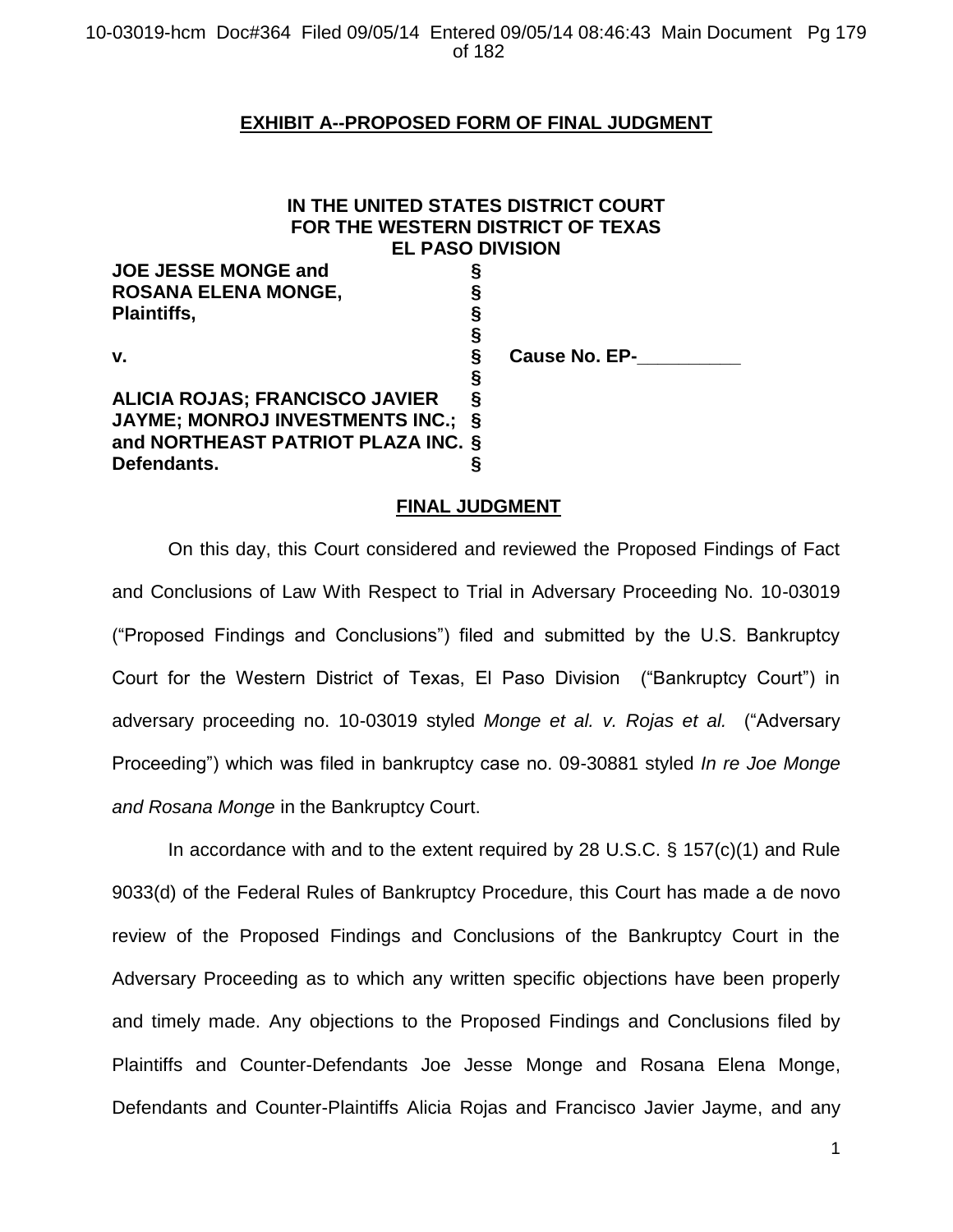### 10-03019-hcm Doc#364 Filed 09/05/14 Entered 09/05/14 08:46:43 Main Document Pg 180 of 182

other party, are hereby denied. The Proposed Findings and Conclusions of the Bankruptcy Court in the Adversary Proceeding are hereby accepted, approved, and adopted by this Court, and this Court finds that following Final Judgment should therefore be entered by this Court.

## **ACCORDINGLY, IT IS THEREFORE ORDERED AND ADJUDGED, AND FINAL JUDGMENT IS HEREBY RENDERED AS FOLLOWS:**

1. As between Plaintiffs Joe Jesse Monge and Rosana Elena Monge and Defendants Alicia Rojas and Francisco Javier Jayme, the Court determines that Plaintiffs Joe Jesse Monge and Rosana Elena Monge are the rightful and legal owners of and are entitled to possession of the real property and improvements described as: Lot 17 in Block 3 of Los Ranchos Del Rio, located in Dona Ana, New Mexico, as the same is shown and designated on the plat thereof filed for record in the office of the County Clerk of Dona Ana, New Mexico on November 27, 1984 and recorded in Book 13 at Pages 344-345, Plat Records, with the property address of 105 Thoroughbred Court, Santa Teresa, New Mexico (herein "Thoroughbred Property").

2. Plaintiffs Joe Jesse Monge and Rosana Elena Monge are entitled to immediate possession of the Thoroughbred Property, and Defendants Alicia Rojas and Francisco Javier Jayme shall immediately turnover possession of the Thoroughbred Property to Plaintiffs Joe Jesse Monge and Rosana Elena Monge.

3. Plaintiffs Joe Jesse Monge and Rosana Elena Monge recover from Defendants Alicia Rojas and Francisco Javier Jayme, jointly and severally, actual damages in the sum of \$712,178 [plus the amount of \$7,992 a month from September 2014 through the month of entry of this Final Judgment], with pre-judgment interest of \_\_% accruing on such sum from April 29, 2008, until the date of entry of this Final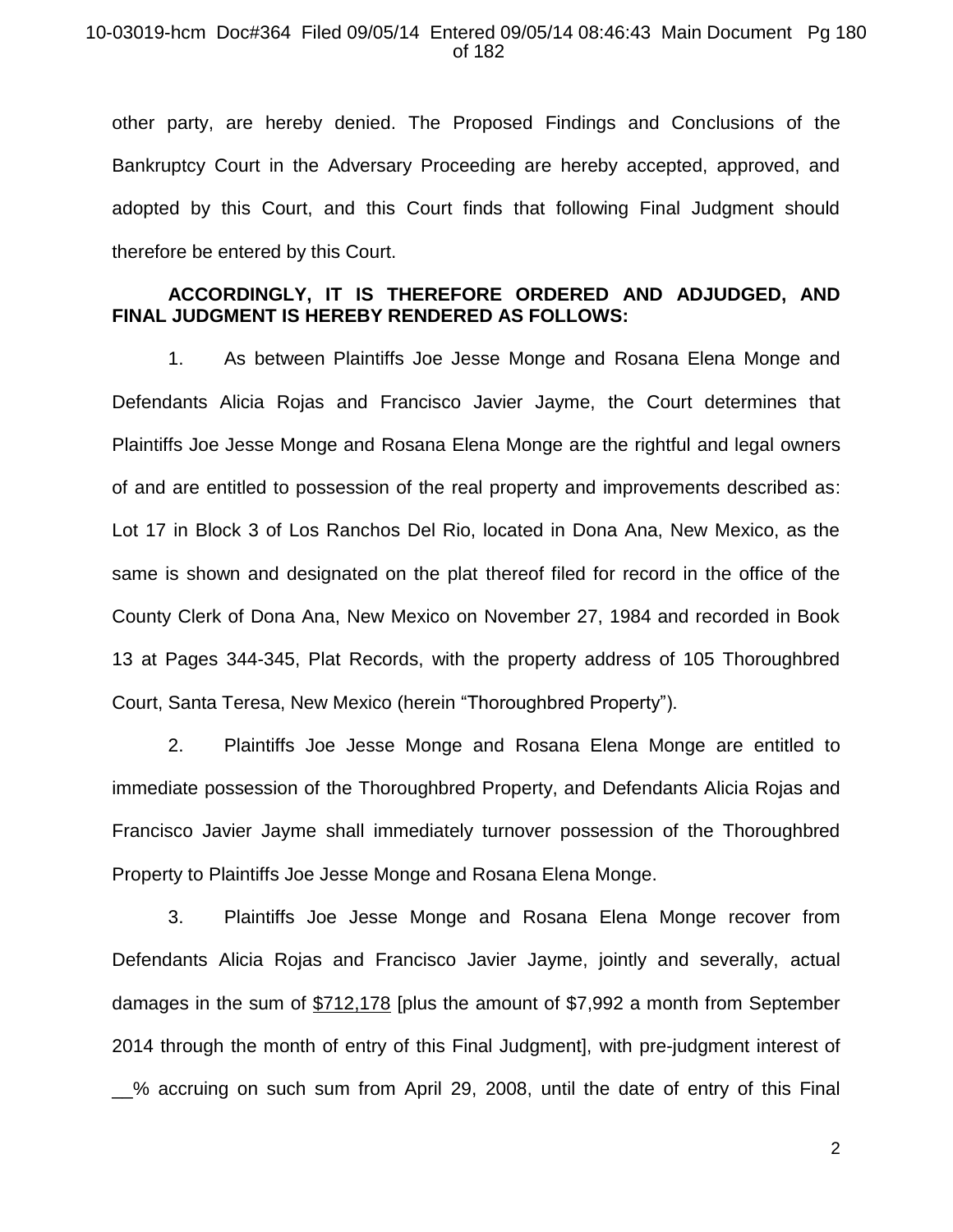## 10-03019-hcm Doc#364 Filed 09/05/14 Entered 09/05/14 08:46:43 Main Document Pg 181 of 182

Judgment. Pre-judgment interest on this sum shall be computed as simple interest and shall not be compounded.

4. Plaintiffs Joe Jesse Monge and Rosana Elena Monge also recover from Defendants Alicia Rojas and Francisco Javier Jayme, jointly and severally, the sum of \$240,238 in attorneys' fees and expenses, and all costs of court. No pre-judgment interest on such sum is awarded.

5. Post-judgment interest is awarded to Plaintiffs Joe Jesse Monge and Rosana Elena Monge and against Defendants Alicia Rojas and Francisco Javier Jayme on all sums recovered hereunder, at the rate of \_\_ per annum until paid in full, and shall be compounded annually pursuant to the provisions of 28 U.S.C. § 1961(b).

6. Plaintiffs Joe Jesse Monge and Rosana Elena Monge shall be entitled to such writs and processes from this Court as necessary to enforce and collect this Final Judgment.

7. Any and all other relief requested by Plaintiffs Joe Jesse Monge and Rosana Elena Monge against Defendants Alicia Rojas and Francisco Javier Jayme is denied.

8. All relief requested by Defendants and Counter-Plaintiffs Alicia Rojas and Francisco Javier Jayme against Plaintiffs and Counter-Defendants Joe Jesse Monge and Rosana Elena Monge is denied.

9. Plaintiffs Joe Jesse Monge and Rosana Elena Monge shall recover nothing on their claims against Defendants Monroj Investments, Inc. and Northeast Patriot Plaza, Inc.

10. All relief not expressly granted herein is denied.

3